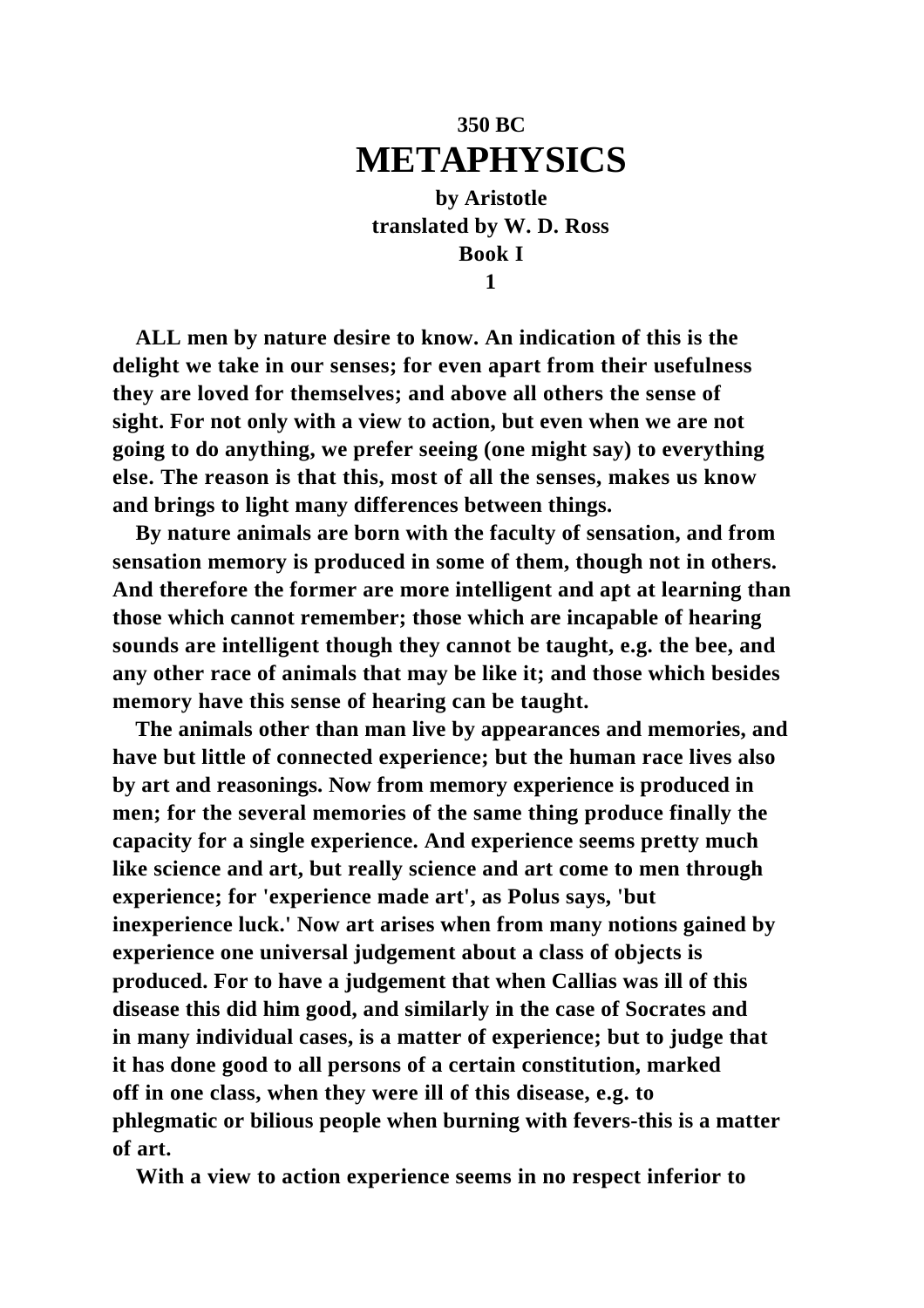**art, and men of experience succeed even better than those who have theory without experience. (The reason is that experience is knowledge of individuals, art of universals, and actions and productions are all concerned with the individual; for the physician does not cure man, except in an incidental way, but Callias or Socrates or some other called by some such individual name, who happens to be a man. If, then, a man has the theory without the experience, and recognizes the universal but does not know the individual included in this, he will often fail to cure; for it is the individual that is to be cured.) But yet we think that knowledge and understanding belong to art rather than to experience, and we suppose artists to be wiser than men of experience (which implies that Wisdom depends in all cases rather on knowledge); and this because the former know the cause, but the latter do not. For men of experience know that the thing is so, but do not know why, while the others know the 'why' and the cause. Hence we think also that the masterworkers in each craft are more honourable and know in a truer sense and are wiser than the manual workers, because they know the causes of the things that are done (we think the manual workers are like certain lifeless things which act indeed, but act without knowing what they do, as fire burns,-but while the lifeless things perform each of their functions by a natural tendency, the labourers perform them through habit); thus we view them as being wiser not in virtue of being able to act, but of having the theory for themselves and knowing the causes. And in general it is a sign of the man who knows and of the man who does not know, that the former can teach, and therefore we think art more truly knowledge than experience is; for artists can teach, and men of mere experience cannot.**

 **Again, we do not regard any of the senses as Wisdom; yet surely these give the most authoritative knowledge of particulars. But they do not tell us the 'why' of anything-e.g. why fire is hot; they only say that it is hot.**

 **At first he who invented any art whatever that went beyond the common perceptions of man was naturally admired by men, not only because there was something useful in the inventions, but because he was thought wise and superior to the rest. But as more arts were invented, and some were directed to the necessities of life, others to recreation, the inventors of the latter were naturally always regarded**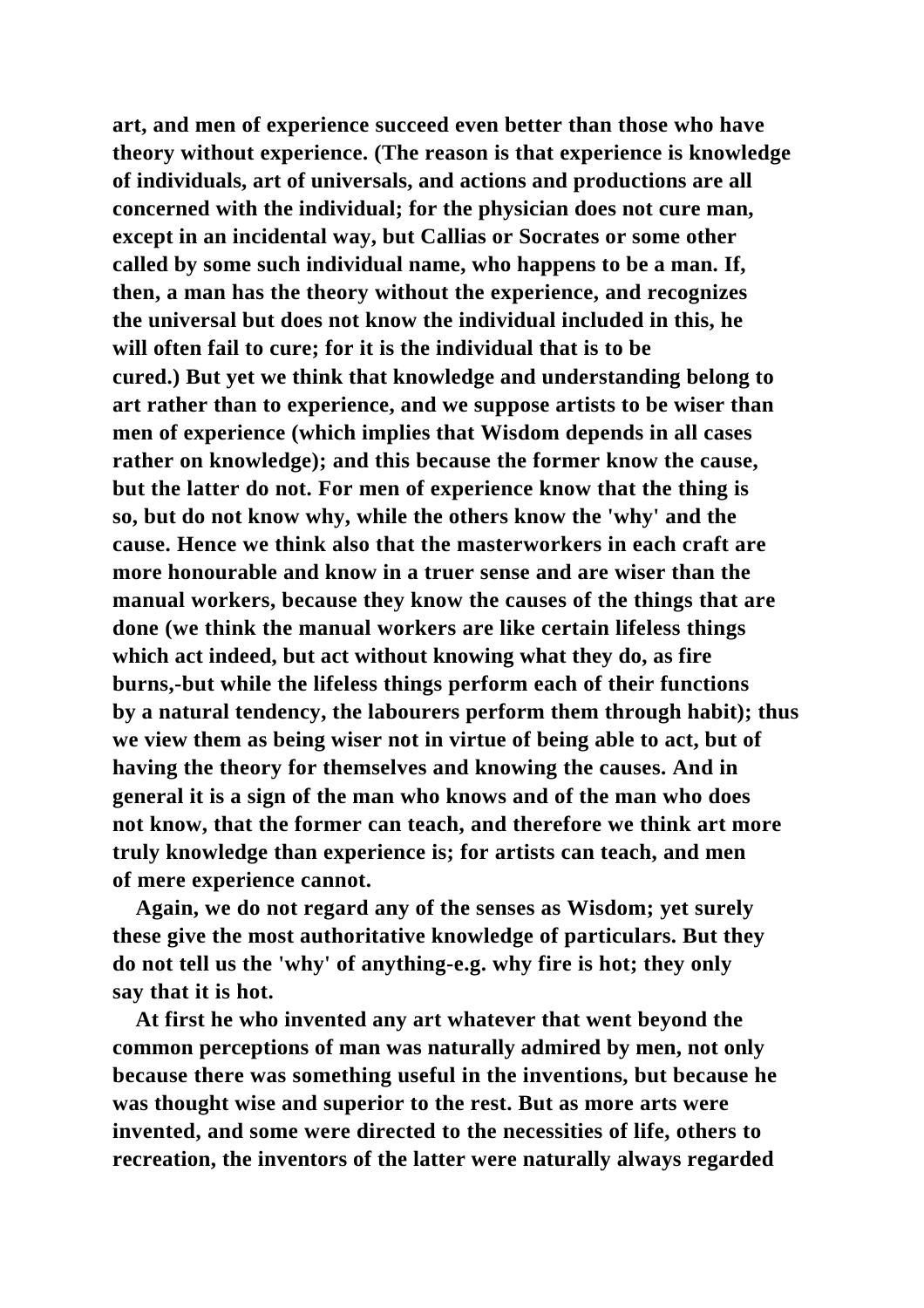**as wiser than the inventors of the former, because their branches of knowledge did not aim at utility. Hence when all such inventions were already established, the sciences which do not aim at giving pleasure or at the necessities of life were discovered, and first in the places where men first began to have leisure. This is why the mathematical arts were founded in Egypt; for there the priestly caste was allowed to be at leisure.**

 **We have said in the Ethics what the difference is between art and science and the other kindred faculties; but the point of our present discussion is this, that all men suppose what is called Wisdom to deal with the first causes and the principles of things; so that, as has been said before, the man of experience is thought to be wiser than the possessors of any sense-perception whatever, the artist wiser than the men of experience, the masterworker than the mechanic, and the theoretical kinds of knowledge to be more of the nature of Wisdom than the productive. Clearly then Wisdom is knowledge about certain principles and causes.**

**2**

 **Since we are seeking this knowledge, we must inquire of what kind are the causes and the principles, the knowledge of which is Wisdom. If one were to take the notions we have about the wise man, this might perhaps make the answer more evident. We suppose first, then, that the wise man knows all things, as far as possible, although he has not knowledge of each of them in detail; secondly, that he who can learn things that are difficult, and not easy for man to know, is wise (sense-perception is common to all, and therefore easy and no mark of Wisdom); again, that he who is more exact and more capable of teaching the causes is wiser, in every branch of knowledge; and that of the sciences, also, that which is desirable on its own account and for the sake of knowing it is more of the nature of Wisdom than that which is desirable on account of its results, and the superior science is more of the nature of Wisdom than the ancillary; for the wise man must not be ordered but must order, and he must not obey another, but the less wise must obey him.**

 **Such and so many are the notions, then, which we have about Wisdom and the wise. Now of these characteristics that of knowing all**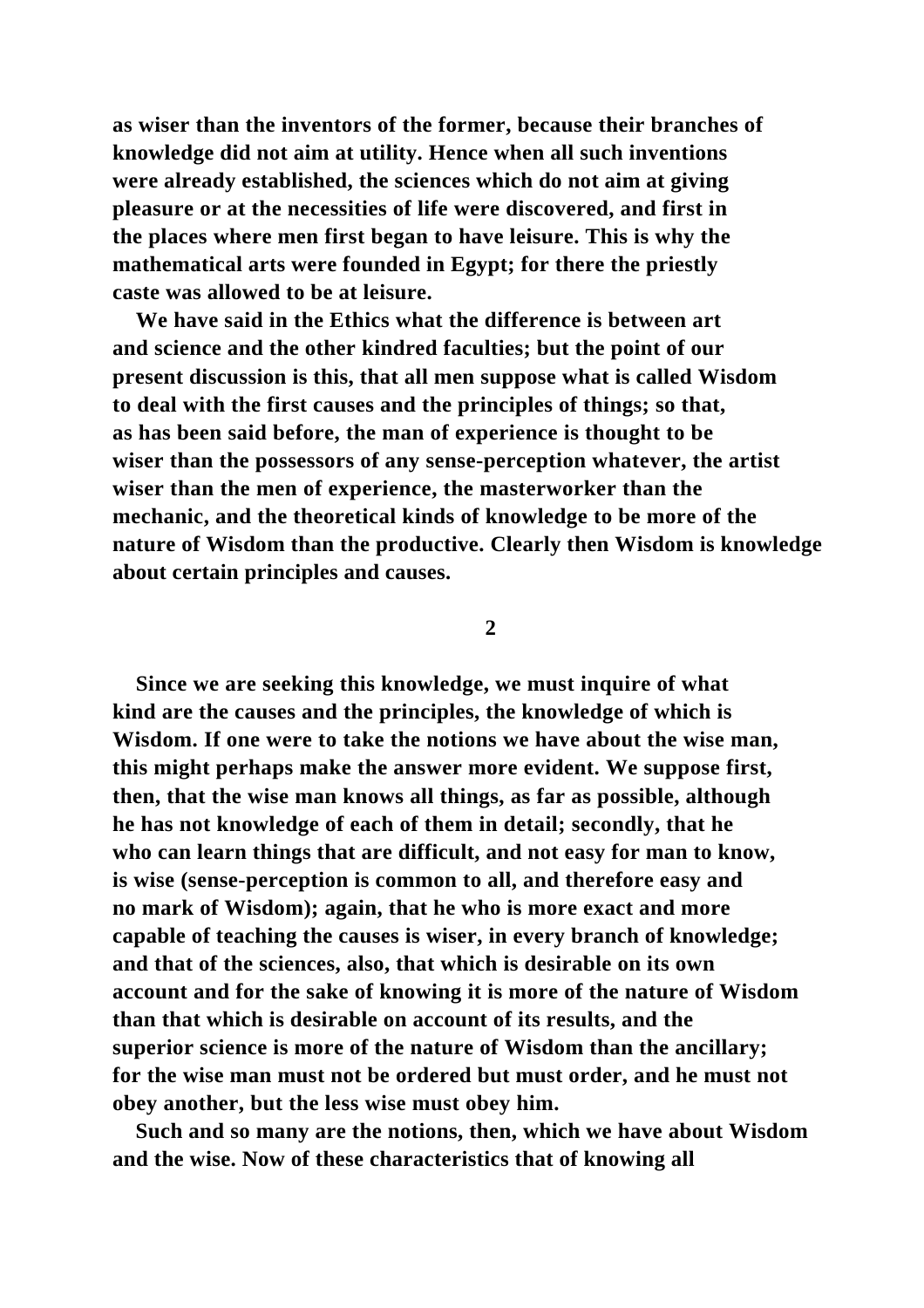**things must belong to him who has in the highest degree universal knowledge; for he knows in a sense all the instances that fall under the universal. And these things, the most universal, are on the whole the hardest for men to know; for they are farthest from the senses. And the most exact of the sciences are those which deal most with first principles; for those which involve fewer principles are more exact than those which involve additional principles, e.g. arithmetic than geometry. But the science which investigates causes is also instructive, in a higher degree, for the people who instruct us are those who tell the causes of each thing. And understanding and knowledge pursued for their own sake are found most in the knowledge of that which is most knowable (for he who chooses to know for the sake of knowing will choose most readily that which is most truly knowledge, and such is the knowledge of that which is most knowable); and the first principles and the causes are most knowable; for by reason of these, and from these, all other things come to be known, and not these by means of the things subordinate to them. And the science which knows to what end each thing must be done is the most authoritative of the sciences, and more authoritative than any ancillary science; and this end is the good of that thing, and in general the supreme good in the whole of nature. Judged by all the tests we have mentioned, then, the name in question falls to the same science; this must be a science that investigates the first principles and causes; for the good, i.e. the end, is one of the causes.**

 **That it is not a science of production is clear even from the history of the earliest philosophers. For it is owing to their wonder that men both now begin and at first began to philosophize; they wondered originally at the obvious difficulties, then advanced little by little and stated difficulties about the greater matters, e.g. about the phenomena of the moon and those of the sun and of the stars, and about the genesis of the universe. And a man who is puzzled and wonders thinks himself ignorant (whence even the lover of myth is in a sense a lover of Wisdom, for the myth is composed of wonders); therefore since they philosophized order to escape from ignorance, evidently they were pursuing science in order to know, and not for any utilitarian end. And this is confirmed by the facts; for it was when almost all the necessities of life and the things that make for**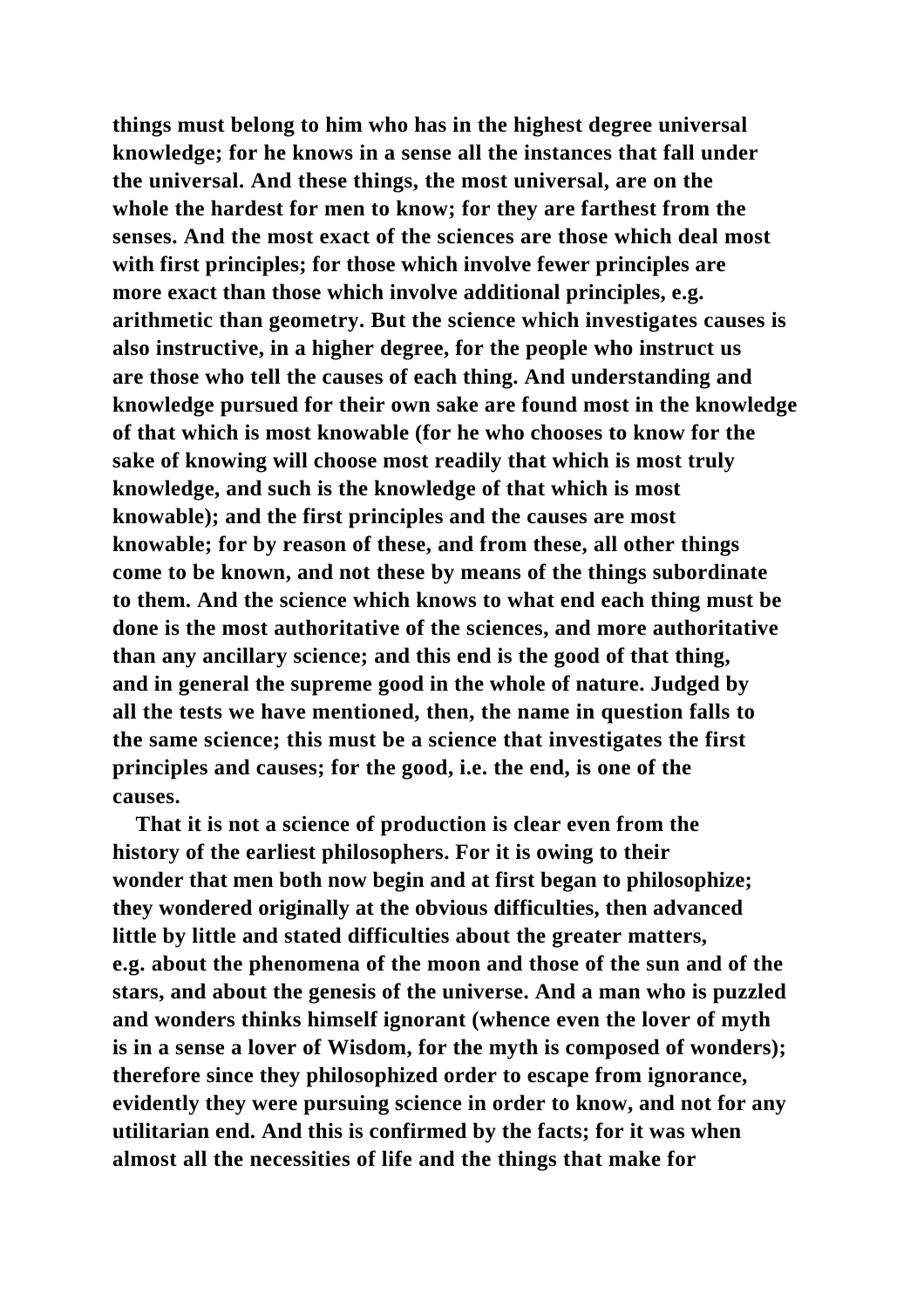**comfort and recreation had been secured, that such knowledge began to be sought. Evidently then we do not seek it for the sake of any other advantage; but as the man is free, we say, who exists for his own sake and not for another's, so we pursue this as the only free science, for it alone exists for its own sake.**

 **Hence also the possession of it might be justly regarded as beyond human power; for in many ways human nature is in bondage, so that according to Simonides 'God alone can have this privilege', and it is unfitting that man should not be content to seek the knowledge that is suited to him. If, then, there is something in what the poets say, and jealousy is natural to the divine power, it would probably occur in this case above all, and all who excelled in this knowledge would be unfortunate. But the divine power cannot be jealous (nay, according to the proverb, 'bards tell a lie'), nor should any other science be thought more honourable than one of this sort. For the most divine science is also most honourable; and this science alone must be, in two ways, most divine. For the science which it would be most meet for God to have is a divine science, and so is any science that deals with divine objects; and this science alone has both these qualities; for (1) God is thought to be among the causes of all things and to be a first principle, and (2) such a science either God alone can have, or God above all others. All the sciences, indeed, are more necessary than this, but none is better.**

 **Yet the acquisition of it must in a sense end in something which is the opposite of our original inquiries. For all men begin, as we said, by wondering that things are as they are, as they do about self-moving marionettes, or about the solstices or the incommensurability of the diagonal of a square with the side; for it seems wonderful to all who have not yet seen the reason, that there is a thing which cannot be measured even by the smallest unit. But we must end in the contrary and, according to the proverb, the better state, as is the case in these instances too when men learn the cause; for there is nothing which would surprise a geometer so much as if the diagonal turned out to be commensurable.**

 **We have stated, then, what is the nature of the science we are searching for, and what is the mark which our search and our whole investigation must reach.**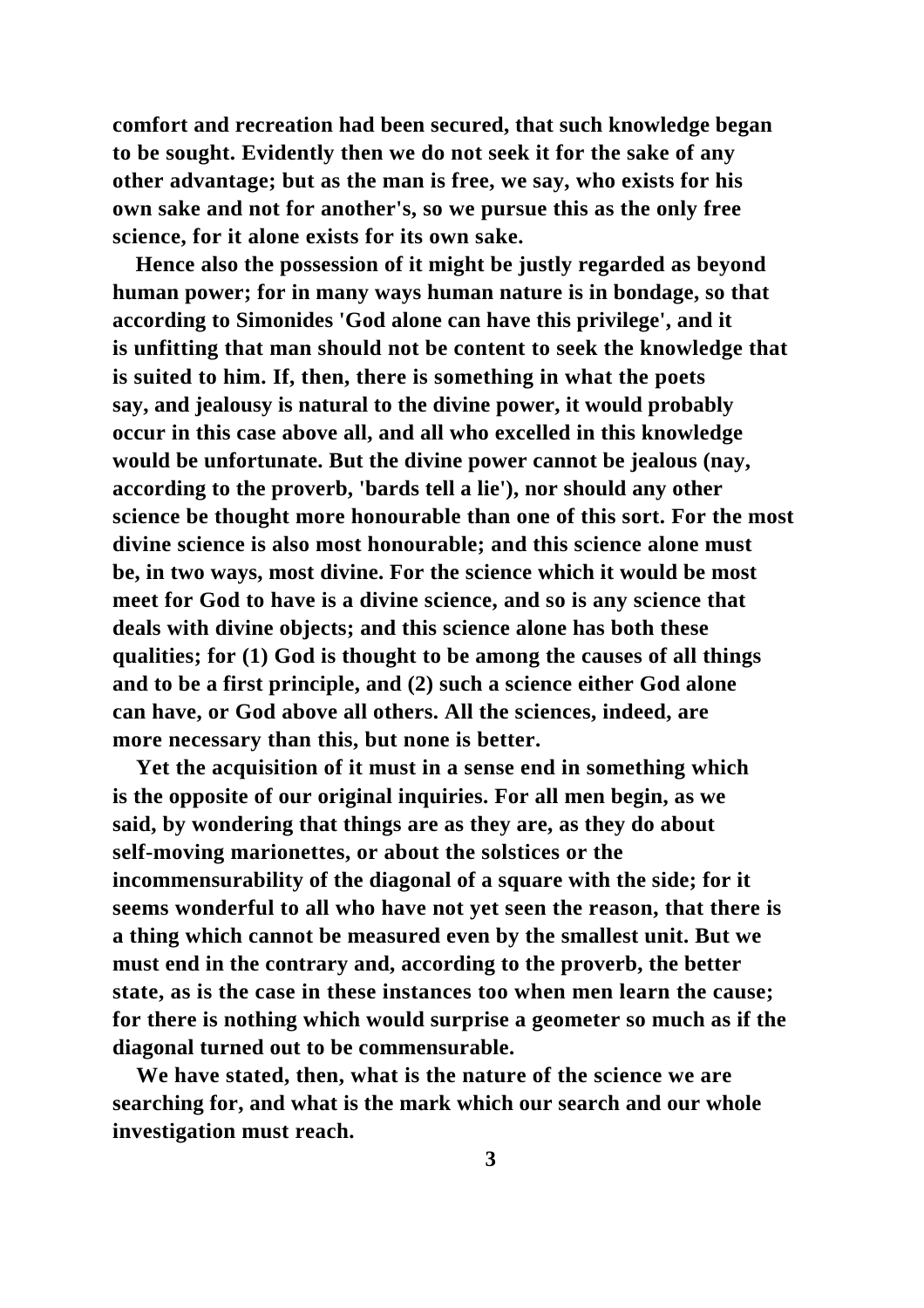**Evidently we have to acquire knowledge of the original causes (for we say we know each thing only when we think we recognize its first cause), and causes are spoken of in four senses. In one of these we mean the substance, i.e. the essence (for the 'why' is reducible finally to the definition, and the ultimate 'why' is a cause and principle); in another the matter or substratum, in a third the source of the change, and in a fourth the cause opposed to this, the purpose and the good (for this is the end of all generation and change). We have studied these causes sufficiently in our work on nature, but yet let us call to our aid those who have attacked the investigation of being and philosophized about reality before us. For obviously they too speak of certain principles and causes; to go over their views, then, will be of profit to the present inquiry, for we shall either find another kind of cause, or be more convinced of the correctness of those which we now maintain.**

 **Of the first philosophers, then, most thought the principles which were of the nature of matter were the only principles of all things. That of which all things that are consist, the first from which they come to be, the last into which they are resolved (the substance remaining, but changing in its modifications), this they say is the element and this the principle of things, and therefore they think nothing is either generated or destroyed, since this sort of entity is always conserved, as we say Socrates neither comes to be absolutely when he comes to be beautiful or musical, nor ceases to be when loses these characteristics, because the substratum, Socrates himself remains. just so they say nothing else comes to be or ceases to be; for there must be some entity-either one or more than one-from which all other things come to be, it being conserved.**

 **Yet they do not all agree as to the number and the nature of these principles. Thales, the founder of this type of philosophy, says the principle is water (for which reason he declared that the earth rests on water), getting the notion perhaps from seeing that the nutriment of all things is moist, and that heat itself is generated from the moist and kept alive by it (and that from which they come to be is a principle of all things). He got his notion from this fact, and from the fact that the seeds of all things have a moist nature, and that water is the origin of the nature of moist things.**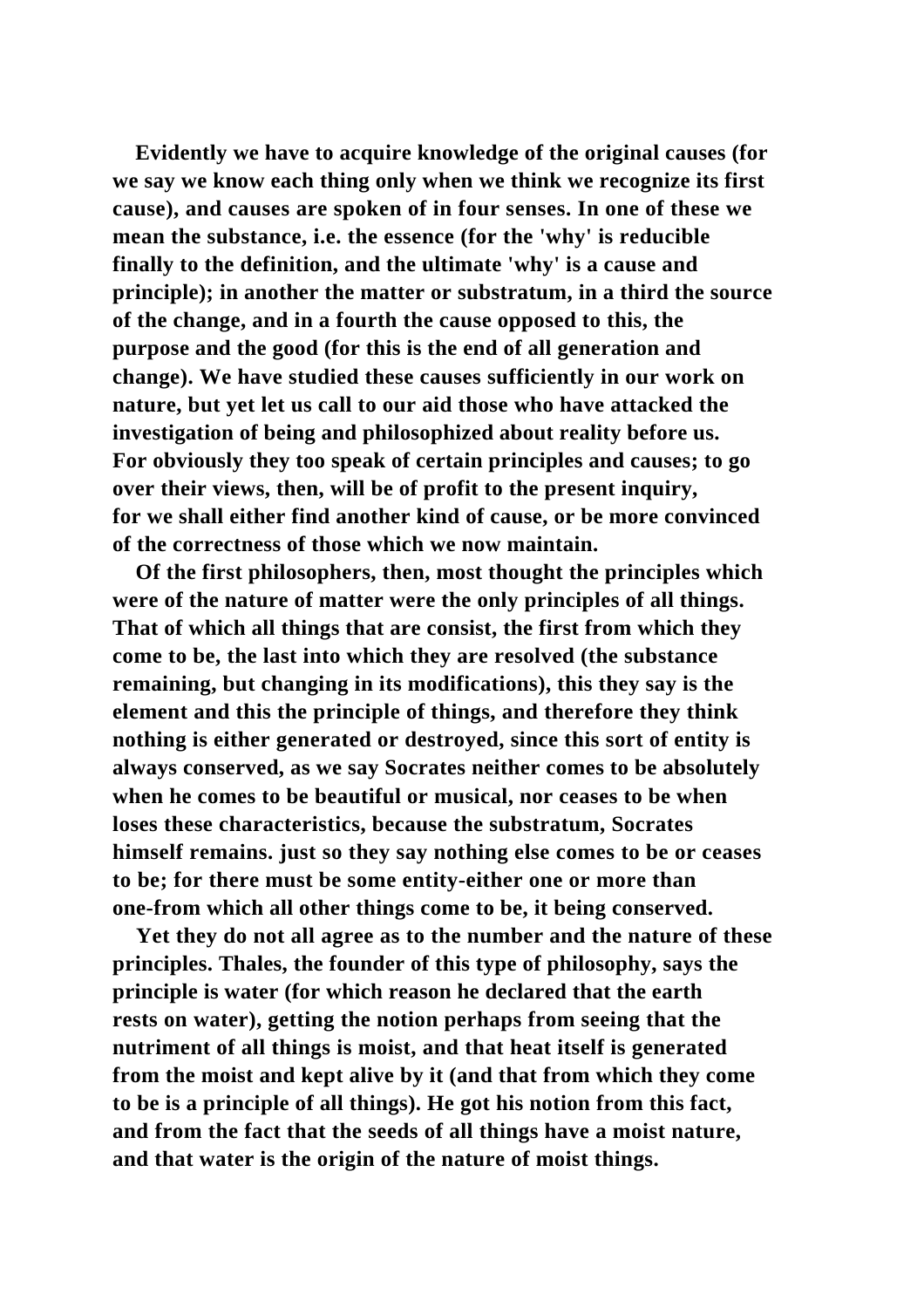**Some think that even the ancients who lived long before the present generation, and first framed accounts of the gods, had a similar view of nature; for they made Ocean and Tethys the parents of creation, and described the oath of the gods as being by water, to which they give the name of Styx; for what is oldest is most honourable, and the most honourable thing is that by which one swears. It may perhaps be uncertain whether this opinion about nature is primitive and ancient, but Thales at any rate is said to have declared himself thus about the first cause. Hippo no one would think fit to include among these thinkers, because of the paltriness of his thought.**

 **Anaximenes and Diogenes make air prior to water, and the most primary of the simple bodies, while Hippasus of Metapontium and Heraclitus of Ephesus say this of fire, and Empedocles says it of the four elements (adding a fourth-earth-to those which have been named); for these, he says, always remain and do not come to be, except that they come to be more or fewer, being aggregated into one and segregated out of one.**

 **Anaxagoras of Clazomenae, who, though older than Empedocles, was later in his philosophical activity, says the principles are infinite in number; for he says almost all the things that are made of parts like themselves, in the manner of water or fire, are generated and destroyed in this way, only by aggregation and segregation, and are not in any other sense generated or destroyed, but remain eternally.**

 **From these facts one might think that the only cause is the so-called material cause; but as men thus advanced, the very facts opened the way for them and joined in forcing them to investigate the subject. However true it may be that all generation and destruction proceed from some one or (for that matter) from more elements, why does this happen and what is the cause? For at least the substratum itself does not make itself change; e.g. neither the wood nor the bronze causes the change of either of them, nor does the wood manufacture a bed and the bronze a statue, but something else is the cause of the change. And to seek this is to seek the second cause, as we should say,-that from which comes the beginning of the movement. Now those who at the very beginning set themselves to this kind of inquiry, and said the substratum was one, were not at all**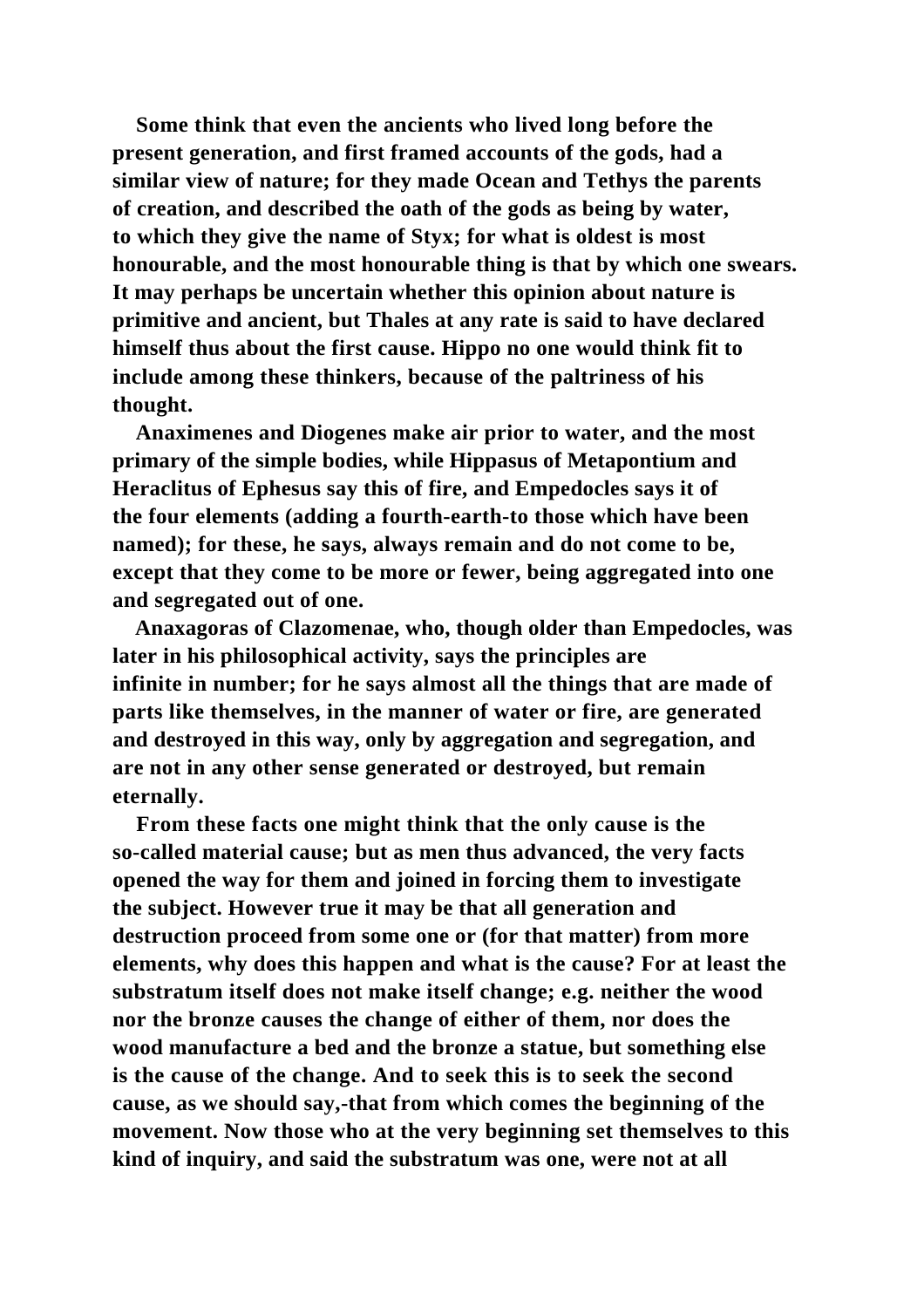**dissatisfied with themselves; but some at least of those who maintain it to be one-as though defeated by this search for the second cause-say the one and nature as a whole is unchangeable not only in respect of generation and destruction (for this is a primitive belief, and all agreed in it), but also of all other change; and this view is peculiar to them. Of those who said the universe was one, then none succeeded in discovering a cause of this sort, except perhaps Parmenides, and he only inasmuch as he supposes that there is not only one but also in some sense two causes. But for those who make more elements it is more possible to state the second cause, e.g. for those who make hot and cold, or fire and earth, the elements; for they treat fire as having a nature which fits it to move things, and water and earth and such things they treat in the contrary way.**

 **When these men and the principles of this kind had had their day, as the latter were found inadequate to generate the nature of things men were again forced by the truth itself, as we said, to inquire into the next kind of cause. For it is not likely either that fire or earth or any such element should be the reason why things manifest goodness and, beauty both in their being and in their coming to be, or that those thinkers should have supposed it was; nor again could it be right to entrust so great a matter to spontaneity and chance. When one man said, then, that reason was present-as in animals, so throughout nature-as the cause of order and of all arrangement, he seemed like a sober man in contrast with the random talk of his predecessors. We know that Anaxagoras certainly adopted these views, but Hermotimus of Clazomenae is credited with expressing them earlier. Those who thought thus stated that there is a principle of things which is at the same time the cause of beauty, and that sort of cause from which things acquire movement.**

**4**

 **One might suspect that Hesiod was the first to look for such a thing-or some one else who put love or desire among existing things as a principle, as Parmenides, too, does; for he, in constructing the genesis of the universe, says:-**

 **Love first of all the Gods she planned.**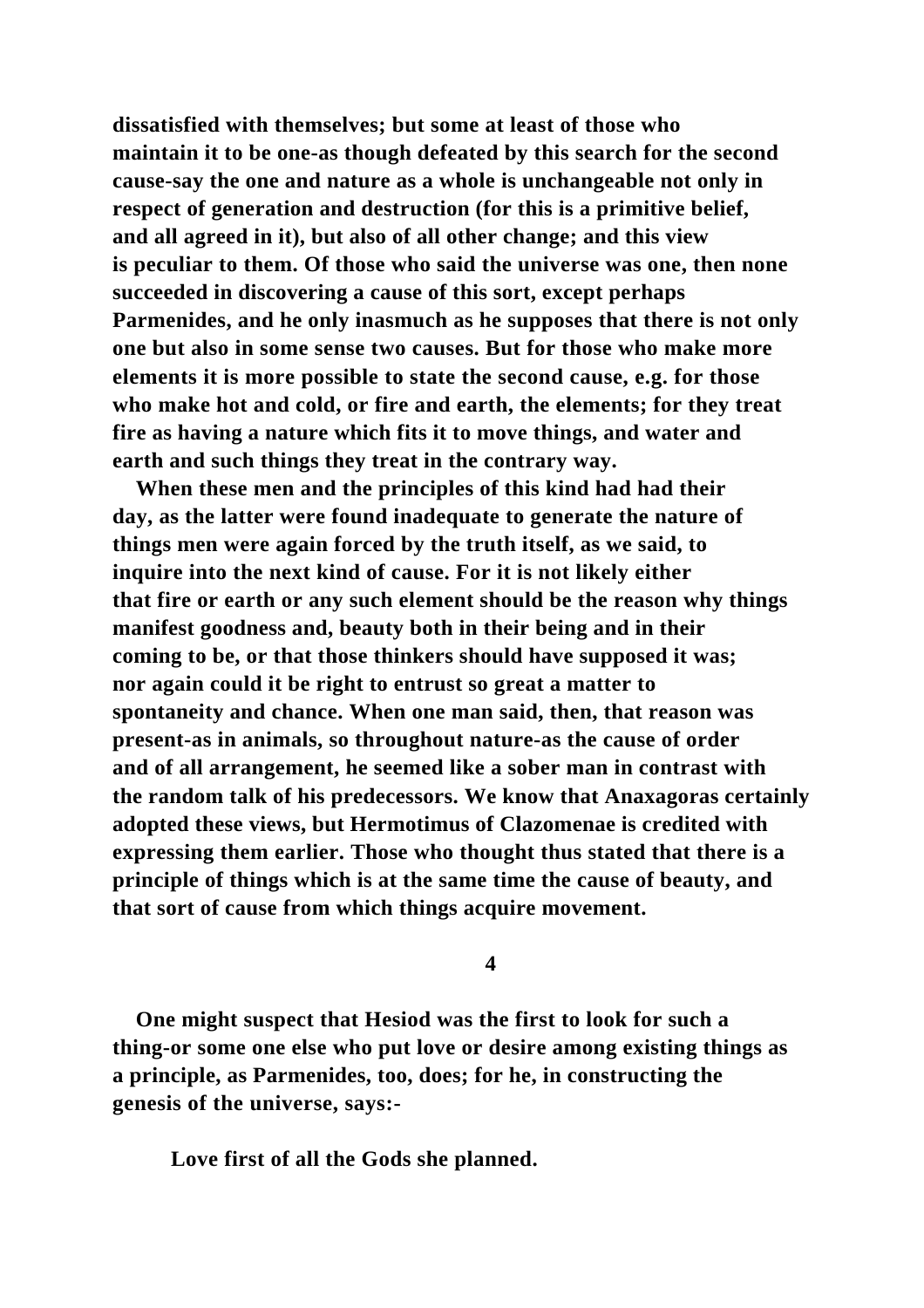**And Hesiod says:-**

 **First of all things was chaos made, and then Broad-breasted earth... And love, 'mid all the gods pre-eminent,**

 **which implies that among existing things there must be from the first a cause which will move things and bring them together. How these thinkers should be arranged with regard to priority of discovery let us be allowed to decide later; but since the contraries of the various forms of good were also perceived to be present in nature-not only order and the beautiful, but also disorder and the ugly, and bad things in greater number than good, and ignoble things than beautiful-therefore another thinker introduced friendship and strife, each of the two the cause of one of these two sets of qualities. For if we were to follow out the view of Empedocles, and interpret it according to its meaning and not to its lisping expression, we should find that friendship is the cause of good things, and strife of bad. Therefore, if we said that Empedocles in a sense both mentions, and is the first to mention, the bad and the good as principles, we should perhaps be right, since the cause of all goods is the good itself.**

 **These thinkers, as we say, evidently grasped, and to thisextent, two of the causes which we distinguished in our work on nature-the matter and the source of the movement-vaguely, however, and with no clearness, but as untrained men behave in fights; for they go round their opponents and often strike fine blows, but they do not fight on scientific principles, and so too these thinkers do not seem to know what they say; for it is evident that, as a rule, they make no use of their causes except to a small extent. For Anaxagoras uses reason as a deus ex machina for the making of the world, and when he is at a loss to tell from what cause something necessarily is, then he drags reason in, but in all other cases ascribes events to anything rather than to reason. And Empedocles, though he uses the causes to a greater extent than this, neither does so sufficiently nor attains consistency in their use. At least, in many cases he makes love segregate things, and strife aggregate them. For whenever the universe**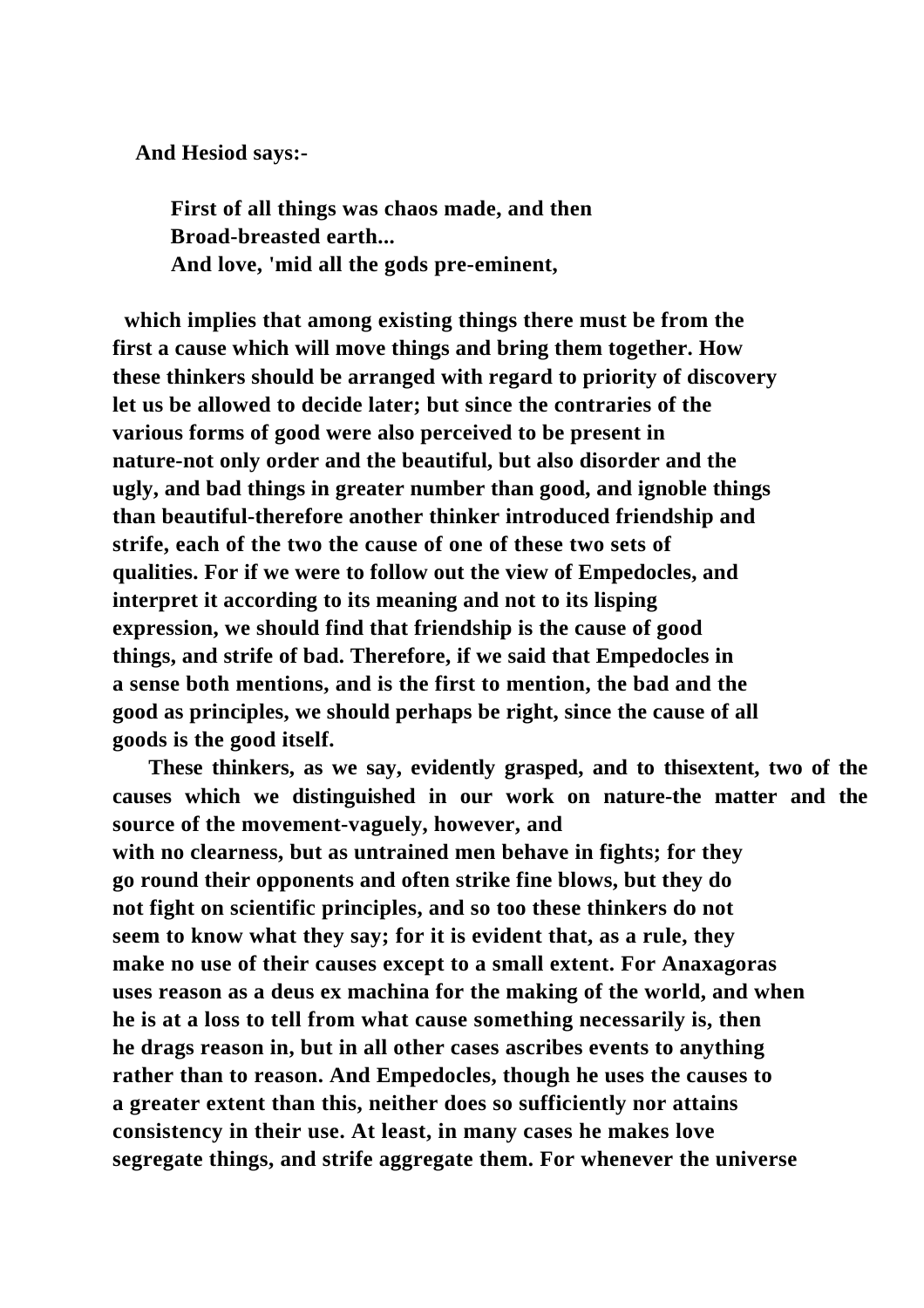**is dissolved into its elements by strife, fire is aggregated into one, and so is each of the other elements; but whenever again under the influence of love they come together into one, the parts must again be segregated out of each element.**

 **Empedocles, then, in contrast with his precessors, was the first to introduce the dividing of this cause, not positing one source of movement, but different and contrary sources. Again, he was the first to speak of four material elements; yet he does not use four, but treats them as two only; he treats fire by itself, and its opposite-earth, air, and water-as one kind of thing. We may learn this by study of his verses.**

 **This philosopher then, as we say, has spoken of the principles in this way, and made them of this number. Leucippus and his associate Democritus say that the full and the empty are the elements, calling the one being and the other non-being-the full and solid being being, the empty non-being (whence they say being no more is than non-being, because the solid no more is than the empty); and they make these the material causes of things. And as those who make the underlying substance one generate all other things by its modifications, supposing the rare and the dense to be the sources of the modifications, in the same way these philosophers say the differences in the elements are the causes of all other qualities. These differences, they say, are three-shape and order and position. For they say the real is differentiated only by 'rhythm and 'inter-contact' and 'turning'; and of these rhythm is shape, inter-contact is order, and turning is position; for A differs from N in shape, AN from NA in order, M from W in position. The question of movement-whence or how it is to belong to things-these thinkers, like the others, lazily neglected.**

 **Regarding the two causes, then, as we say, the inquiry seems to have been pushed thus far by the early philosophers.**

**5**

 **Contemporaneously with these philosophers and before them, the so-called Pythagoreans, who were the first to take up mathematics, not only advanced this study, but also having been brought up in it they thought its principles were the principles of all things. Since of**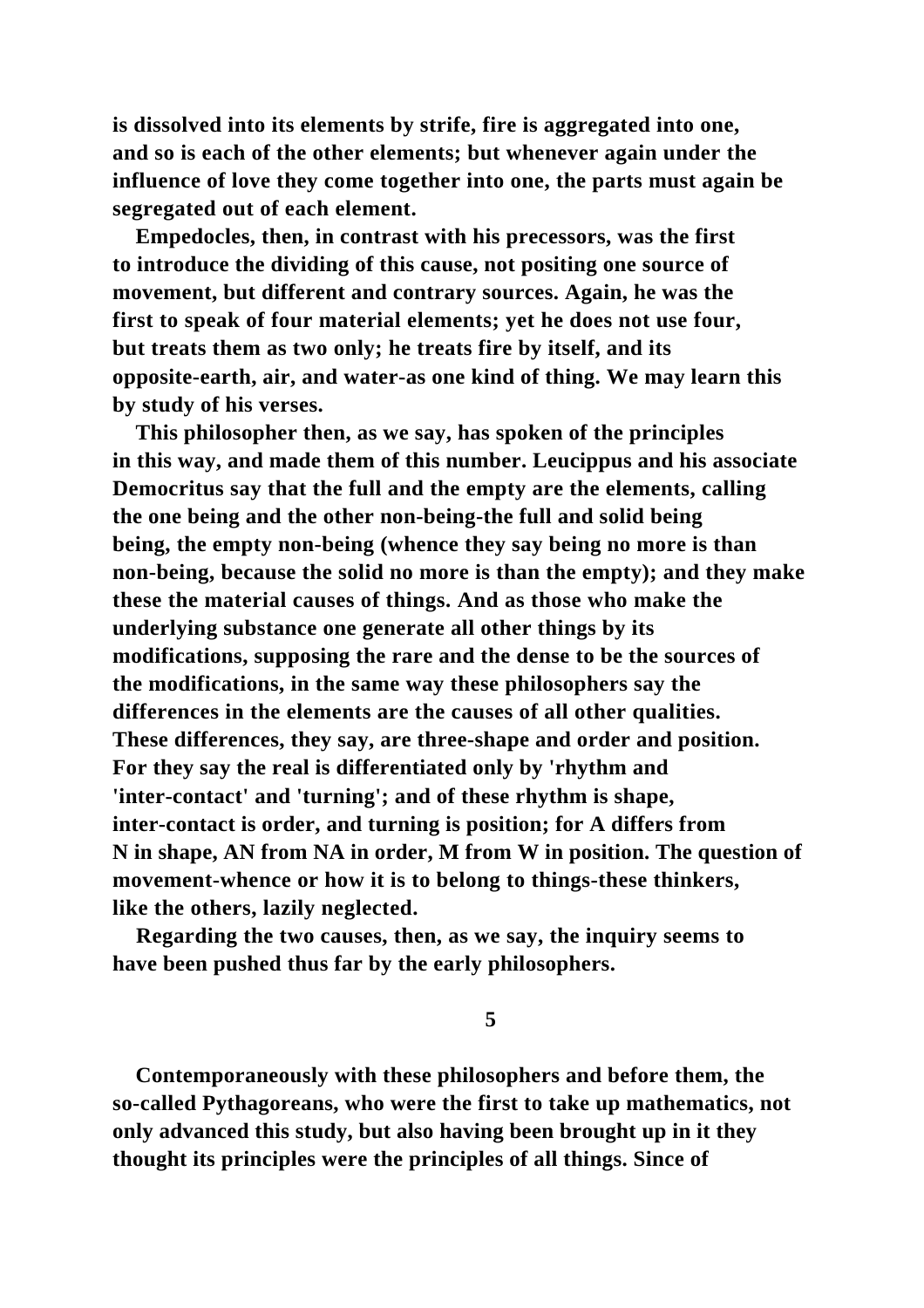**these principles numbers are by nature the first, and in numbers they seemed to see many resemblances to the things that exist and come into being-more than in fire and earth and water (such and such a modification of numbers being justice, another being soul and reason, another being opportunity-and similarly almost all other things being numerically expressible); since, again, they saw that the modifications and the ratios of the musical scales were expressible in numbers;-since, then, all other things seemed in their whole nature to be modelled on numbers, and numbers seemed to be the first things in the whole of nature, they supposed the elements of numbers to be the elements of all things, and the whole heaven to be a musical scale and a number. And all the properties of numbers and scales which they could show to agree with the attributes and parts and the whole arrangement of the heavens, they collected and fitted into their scheme; and if there was a gap anywhere, they readily made additions so as to make their whole theory coherent. E.g. as the number 10 is thought to be perfect and to comprise the whole nature of numbers, they say that the bodies which move through the heavens are ten, but as the visible bodies are only nine, to meet this they invent a tenth--the 'counter-earth'. We have discussed these matters more exactly elsewhere.**

 **But the object of our review is that we may learn from these philosophers also what they suppose to be the principles and how these fall under the causes we have named. Evidently, then, these thinkers also consider that number is the principle both as matter for things and as forming both their modifications and their permanent states, and hold that the elements of number are the even and the odd, and that of these the latter is limited, and the former unlimited; and that the One proceeds from both of these (for it is both even and odd), and number from the One; and that the whole heaven, as has been said, is numbers.**

 **Other members of this same school say there are ten principles, which they arrange in two columns of cognates-limit and unlimited, odd and even, one and plurality, right and left, male and female, resting and moving, straight and curved, light and darkness, good and bad, square and oblong. In this way Alcmaeon of Croton seems also to have conceived the matter, and either he got this view from them or they got it from him; for he expressed himself similarly to**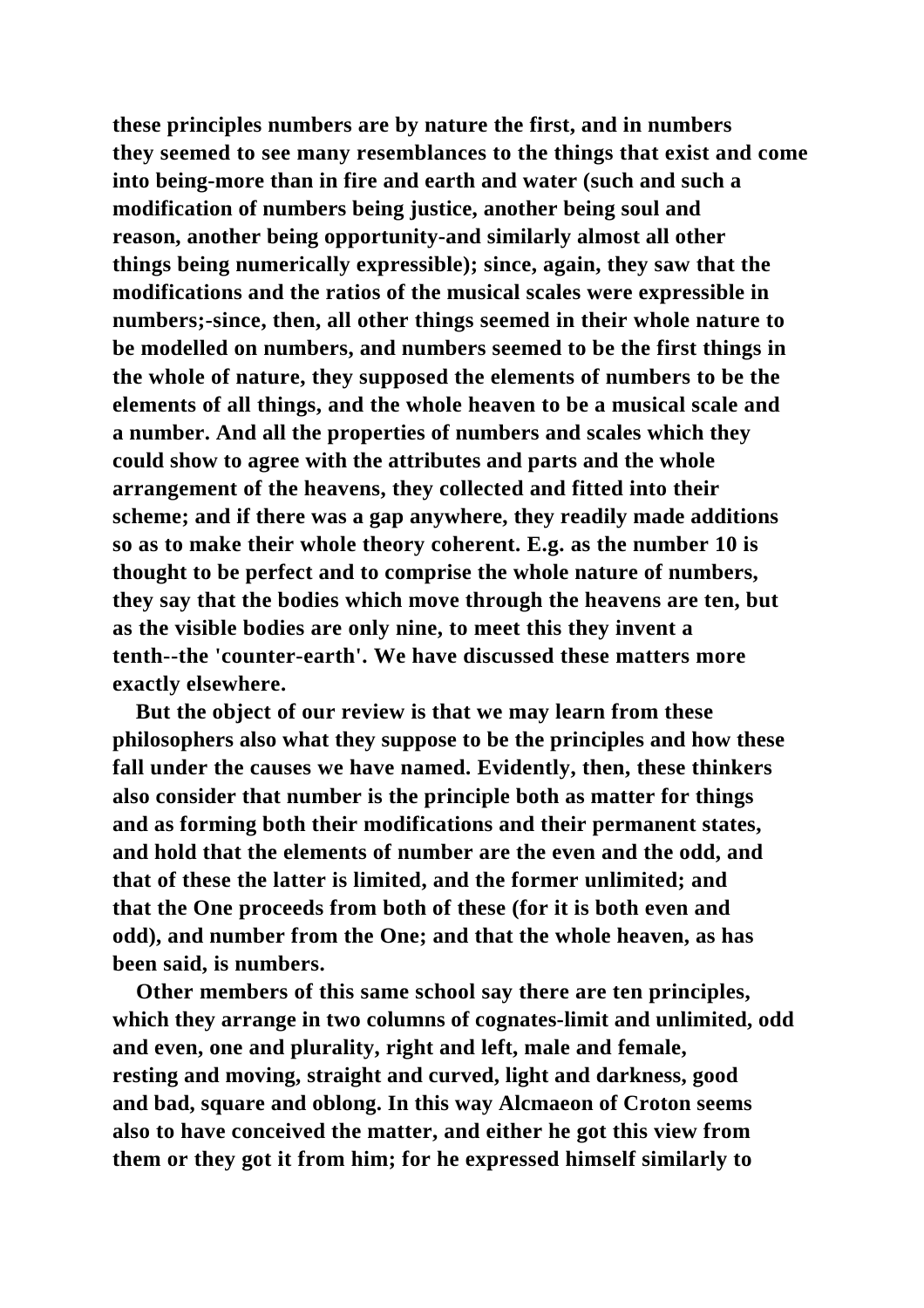**them. For he says most human affairs go in pairs, meaning not definite contrarieties such as the Pythagoreans speak of, but any chance contrarieties, e.g. white and black, sweet and bitter, good and bad, great and small. He threw out indefinite suggestions about the other contrarieties, but the Pythagoreans declared both how many and which their contraricties are.**

 **From both these schools, then, we can learn this much, that the contraries are the principles of things; and how many these principles are and which they are, we can learn from one of the two schools. But how these principles can be brought together under the causes we have named has not been clearly and articulately stated by them; they seem, however, to range the elements under the head of matter; for out of these as immanent parts they say substance is composed and moulded.**

 **From these facts we may sufficiently perceive the meaning of the ancients who said the elements of nature were more than one; but there are some who spoke of the universe as if it were one entity, though they were not all alike either in the excellence of their statement or in its conformity to the facts of nature. The discussion of them is in no way appropriate to our present investigation of causes, for. they do not, like some of the natural philosophers, assume being to be one and yet generate it out of the one as out of matter, but they speak in another way; those others add change, since they generate the universe, but these thinkers say the universe is unchangeable. Yet this much is germane to the present inquiry: Parmenides seems to fasten on that which is one in definition, Melissus on that which is one in matter, for which reason the former says that it is limited, the latter that it is unlimited; while Xenophanes, the first of these partisans of the One (for Parmenides is said to have been his pupil), gave no clear statement, nor does he seem to have grasped the nature of either of these causes, but with reference to the whole material universe he says the One is God. Now these thinkers, as we said, must be neglected for the purposes of the present inquiry-two of them entirely, as being a little too naive, viz. Xenophanes and Melissus; but Parmenides seems in places to speak with more insight. For, claiming that, besides the existent, nothing non-existent exists, he thinks that of necessity one thing exists, viz. the existent and nothing else (on this we have spoken more clearly in our work on**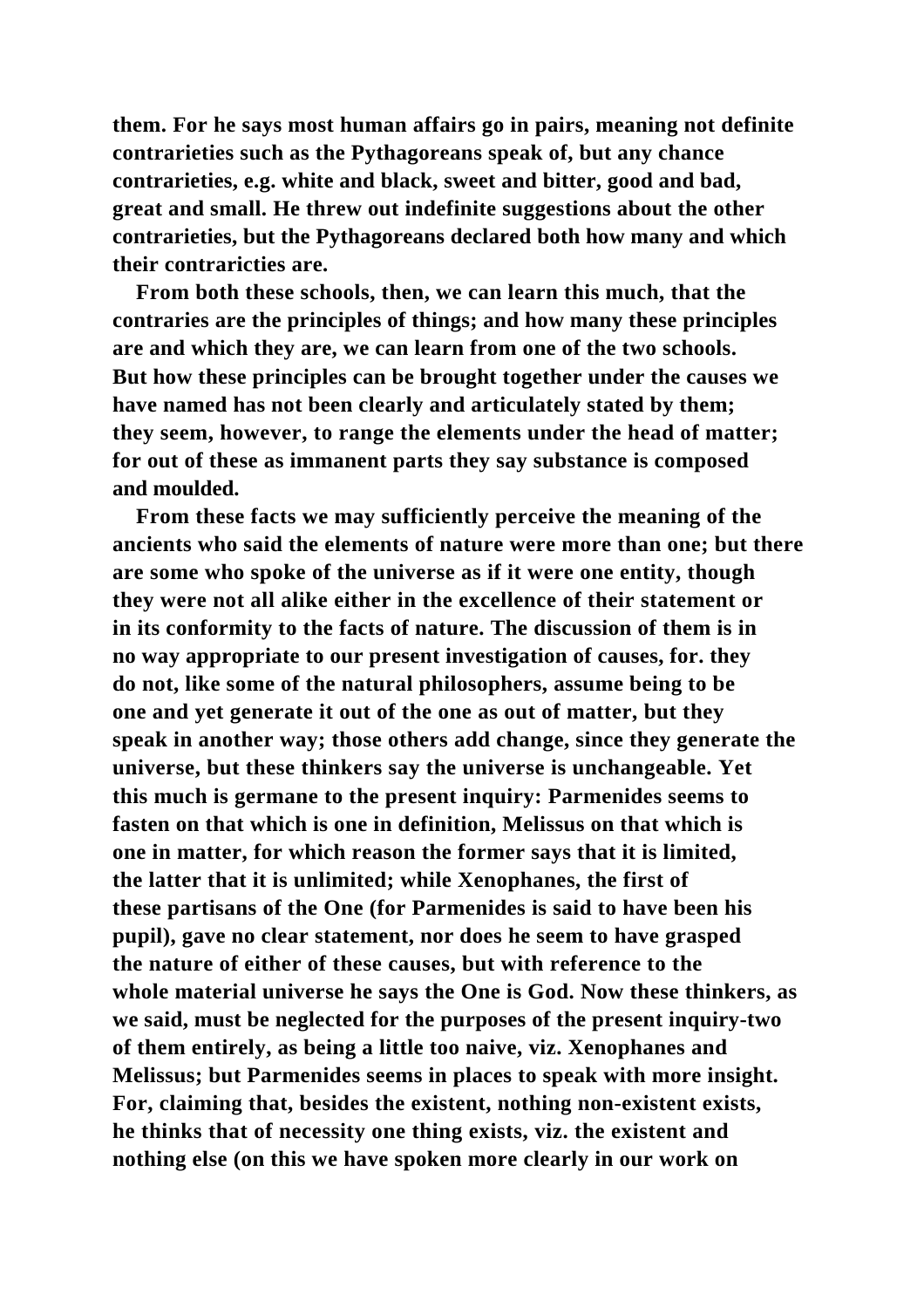**nature), but being forced to follow the observed facts, and supposing the existence of that which is one in definition, but more than one according to our sensations, he now posits two causes and two principles, calling them hot and cold, i.e. fire and earth; and of these he ranges the hot with the existent, and the other with the non-existent.**

 **From what has been said, then, and from the wise men who have now sat in council with us, we have got thus much-on the one hand from the earliest philosophers, who regard the first principle as corporeal (for water and fire and such things are bodies), and of whom some suppose that there is one corporeal principle, others that there are more than one, but both put these under the head of matter; and on the other hand from some who posit both this cause and besides this the source of movement, which we have got from some as single and from others as twofold.**

 **Down to the Italian school, then, and apart from it, philosophers have treated these subjects rather obscurely, except that, as we said, they have in fact used two kinds of cause, and one of these-the source of movement-some treat as one and others as two. But the Pythagoreans have said in the same way that there are two principles, but added this much, which is peculiar to them, that they thought that finitude and infinity were not attributes of certain other things, e.g. of fire or earth or anything else of this kind, but that infinity itself and unity itself were the substance of the things of which they are predicated. This is why number was the substance of all things. On this subject, then, they expressed themselves thus; and regarding the question of essence they began to make statements and definitions, but treated the matter too simply. For they both defined superficially and thought that the first subject of which a given definition was predicable was the substance of the thing defined, as if one supposed that 'double' and '2' were the same, because 2 is the first thing of which 'double' is predicable. But surely to be double and to be 2 are not the same; if they are, one thing will be many-a consequence which they actually drew. From the earlier philosophers, then, and from their successors we can learn thus much.**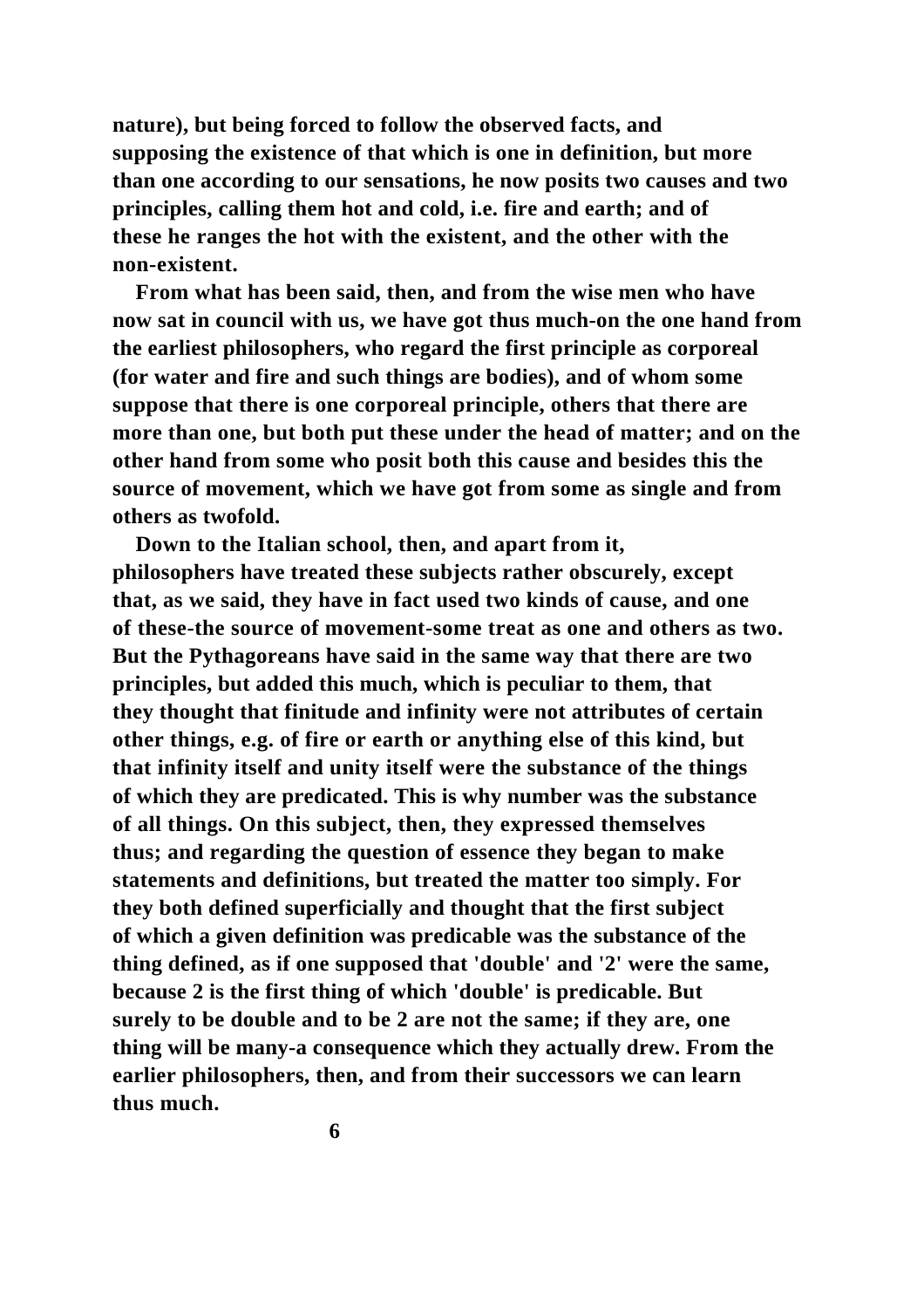**After the systems we have named came the philosophy of Plato, which in most respects followed these thinkers, but had pecullarities that distinguished it from the philosophy of the Italians. For, having in his youth first become familiar with Cratylus and with the Heraclitean doctrines (that all sensible things are ever in a state of flux and there is no knowledge about them), these views he held even in later years. Socrates, however, was busying himself about ethical matters and neglecting the world of nature as a whole but seeking the universal in these ethical matters, and fixed thought for the first time on definitions; Plato accepted his teaching, but held that the problem applied not to sensible things but to entities of another kind-for this reason, that the common definition could not be a definition of any sensible thing, as they were always changing. Things of this other sort, then, he called Ideas, and sensible things, he said, were all named after these, and in virtue of a relation to these; for the many existed by participation in the Ideas that have the same name as they. Only the name 'participation' was new; for the Pythagoreans say that things exist by 'imitation' of numbers, and Plato says they exist by participation, changing the name. But what the participation or the imitation of the Forms could be they left an open question.**

 **Further, besides sensible things and Forms he says there are the objects of mathematics, which occupy an intermediate position, differing from sensible things in being eternal and unchangeable, from Forms in that there are many alike, while the Form itself is in each case unique.**

 **Since the Forms were the causes of all other things, he thought their elements were the elements of all things. As matter, the great and the small were principles; as essential reality, the One; for from the great and the small, by participation in the One, come the Numbers.**

 **But he agreed with the Pythagoreans in saying that the One is substance and not a predicate of something else; and in saying that the Numbers are the causes of the reality of other things he agreed with them; but positing a dyad and constructing the infinite out of great and small, instead of treating the infinite as one, is peculiar to him; and so is his view that the Numbers exist apart from sensible things, while they say that the things themselves are**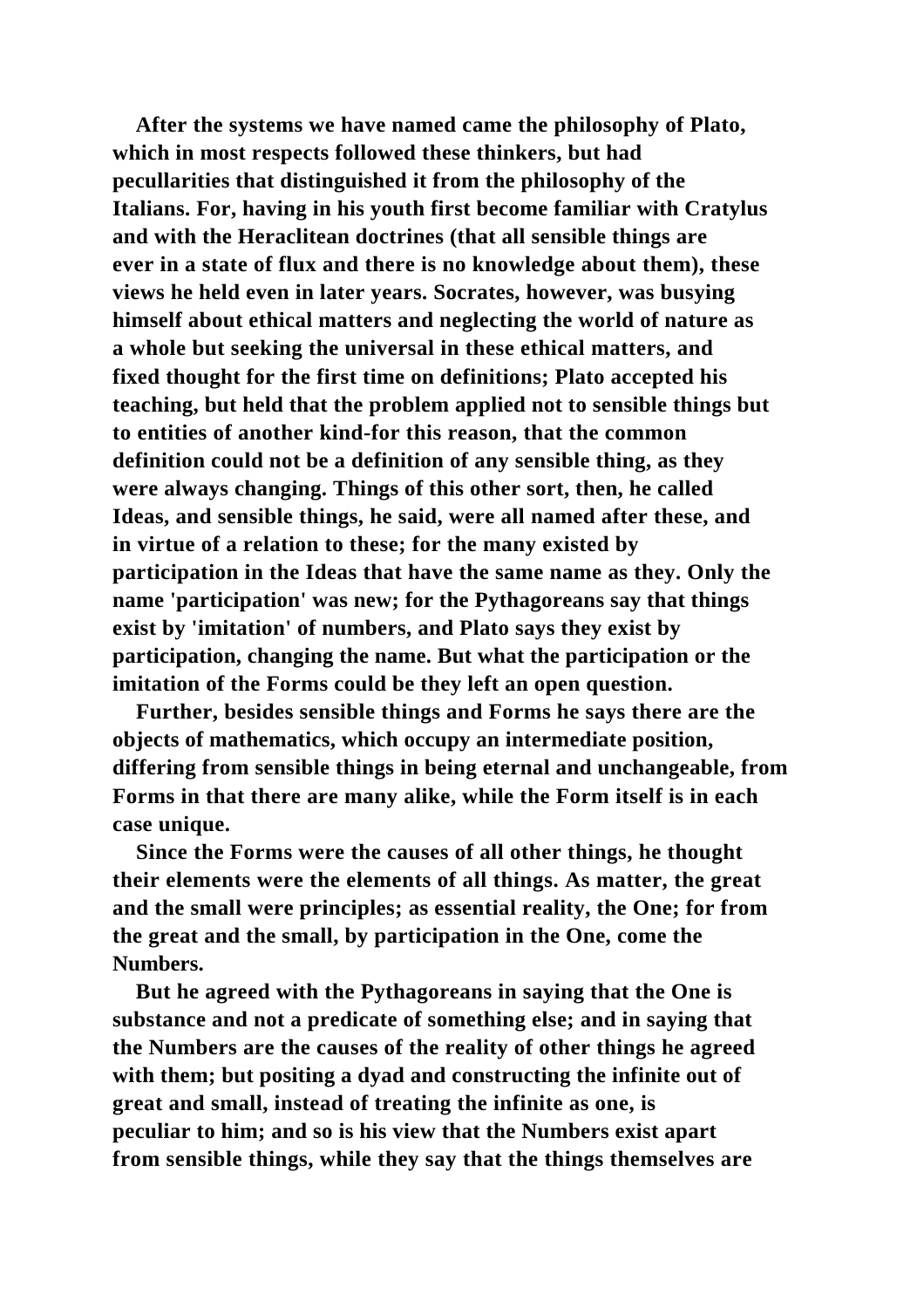**Numbers, and do not place the objects of mathematics between Forms and sensible things. His divergence from the Pythagoreans in making the One and the Numbers separate from things, and his introduction of the Forms, were due to his inquiries in the region of definitions (for the earlier thinkers had no tincture of dialectic), and his making the other entity besides the One a dyad was due to the belief that the numbers, except those which were prime, could be neatly produced out of the dyad as out of some plastic material. Yet what happens is the contrary; the theory is not a reasonable one. For they make many things out of the matter, and the form generates only once, but what we observe is that one table is made from one matter, while the man who applies the form, though he is one, makes many tables. And the relation of the male to the female is similar; for the latter is impregnated by one copulation, but the male impregnates many females; yet these are analogues of those first principles.**

 **Plato, then, declared himself thus on the points in question; it is evident from what has been said that he has used only two causes, that of the essence and the material cause (for the Forms are the causes of the essence of all other things, and the One is the cause of the essence of the Forms); and it is evident what the underlying matter is, of which the Forms are predicated in the case of sensible things, and the One in the case of Forms, viz. that this is a dyad, the great and the small. Further, he has assigned the cause of good and that of evil to the elements, one to each of the two, as we say some of his predecessors sought to do, e.g. Empedocles and Anaxagoras. 7**

 **Our review of those who have spoken about first principles and reality and of the way in which they have spoken, has been concise and summary; but yet we have learnt this much from them, that of those who speak about 'principle' and 'cause' no one has mentioned any principle except those which have been distinguished in our work on nature, but all evidently have some inkling of them, though only vaguely. For some speak of the first principle as matter, whether they suppose one or more first principles, and whether they suppose this to be a body or to be incorporeal; e.g. Plato spoke of the great and the small, the Italians of the infinite, Empedocles of fire, earth, water, and air, Anaxagoras of the infinity of things composed of**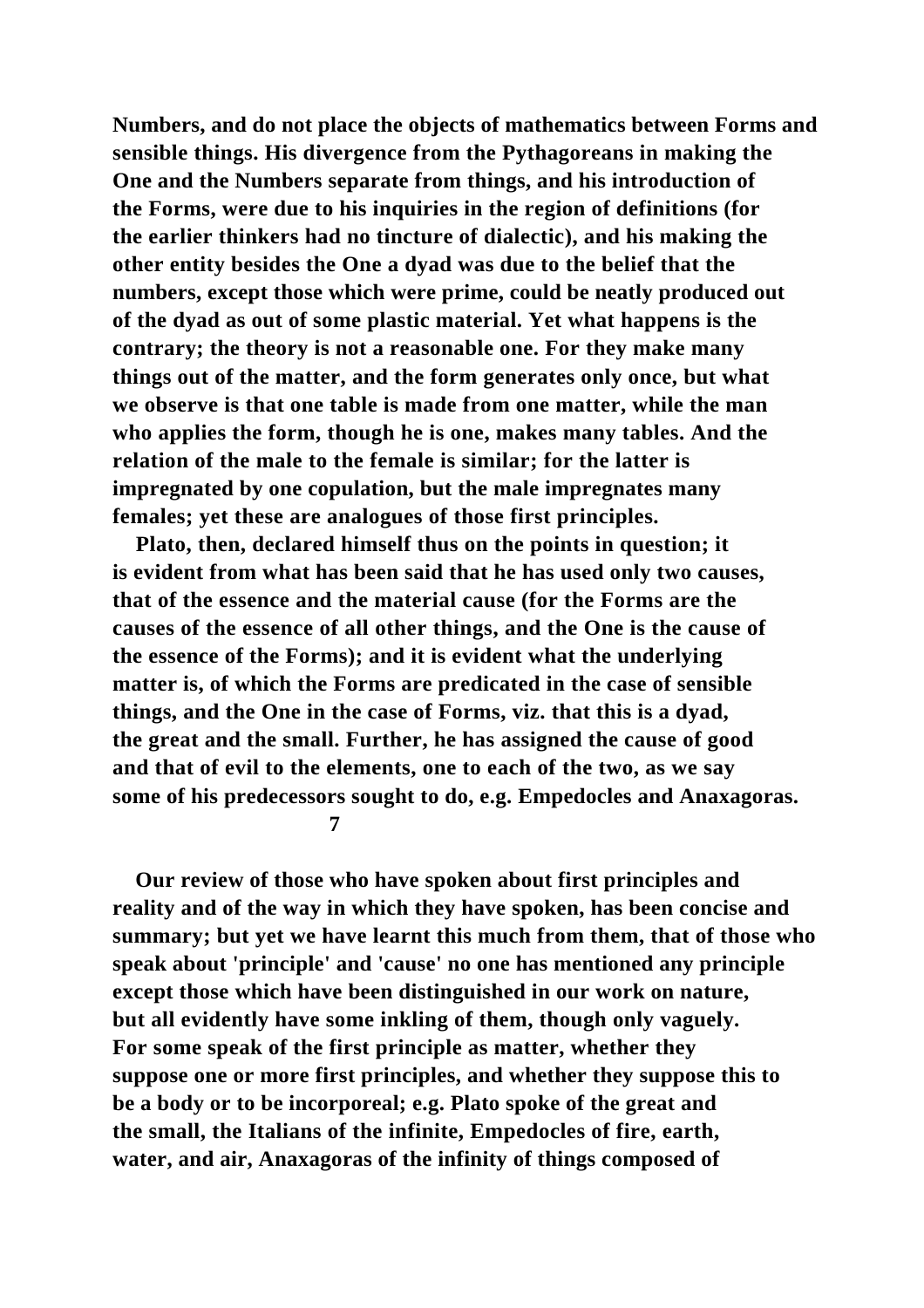**similar parts. These, then, have all had a notion of this kind of cause, and so have all who speak of air or fire or water, or something denser than fire and rarer than air; for some have said the prime element is of this kind.**

 **These thinkers grasped this cause only; but certain others have mentioned the source of movement, e.g. those who make friendship and strife, or reason, or love, a principle.**

 **The essence, i.e. the substantial reality, no one has expressed distinctly. It is hinted at chiefly by those who believe in the Forms; for they do not suppose either that the Forms are the matter of sensible things, and the One the matter of the Forms, or that they are the source of movement (for they say these are causes rather of immobility and of being at rest), but they furnish the Forms as the essence of every other thing, and the One as the essence of the Forms.**

 **That for whose sake actions and changes and movements take place, they assert to be a cause in a way, but not in this way, i.e. not in the way in which it is its nature to be a cause. For those who speak of reason or friendship class these causes as goods; they do not speak, however, as if anything that exists either existed or came into being for the sake of these, but as if movements started from these. In the same way those who say the One or the existent is the good, say that it is the cause of substance, but not that substance either is or comes to be for the sake of this. Therefore it turns out that in a sense they both say and do not say the good is a cause; for they do not call it a cause qua good but only incidentally.**

 **All these thinkers then, as they cannot pitch on another cause, seem to testify that we have determined rightly both how many and of what sort the causes are. Besides this it is plain that when the causes are being looked for, either all four must be sought thus or they must be sought in one of these four ways. Let us next discuss the possible difficulties with regard to the way in which each of these thinkers has spoken, and with regard to his situation relatively to the first principles.**

 **8**

 **Those, then, who say the universe is one and posit one kind of thing as matter, and as corporeal matter which has spatial**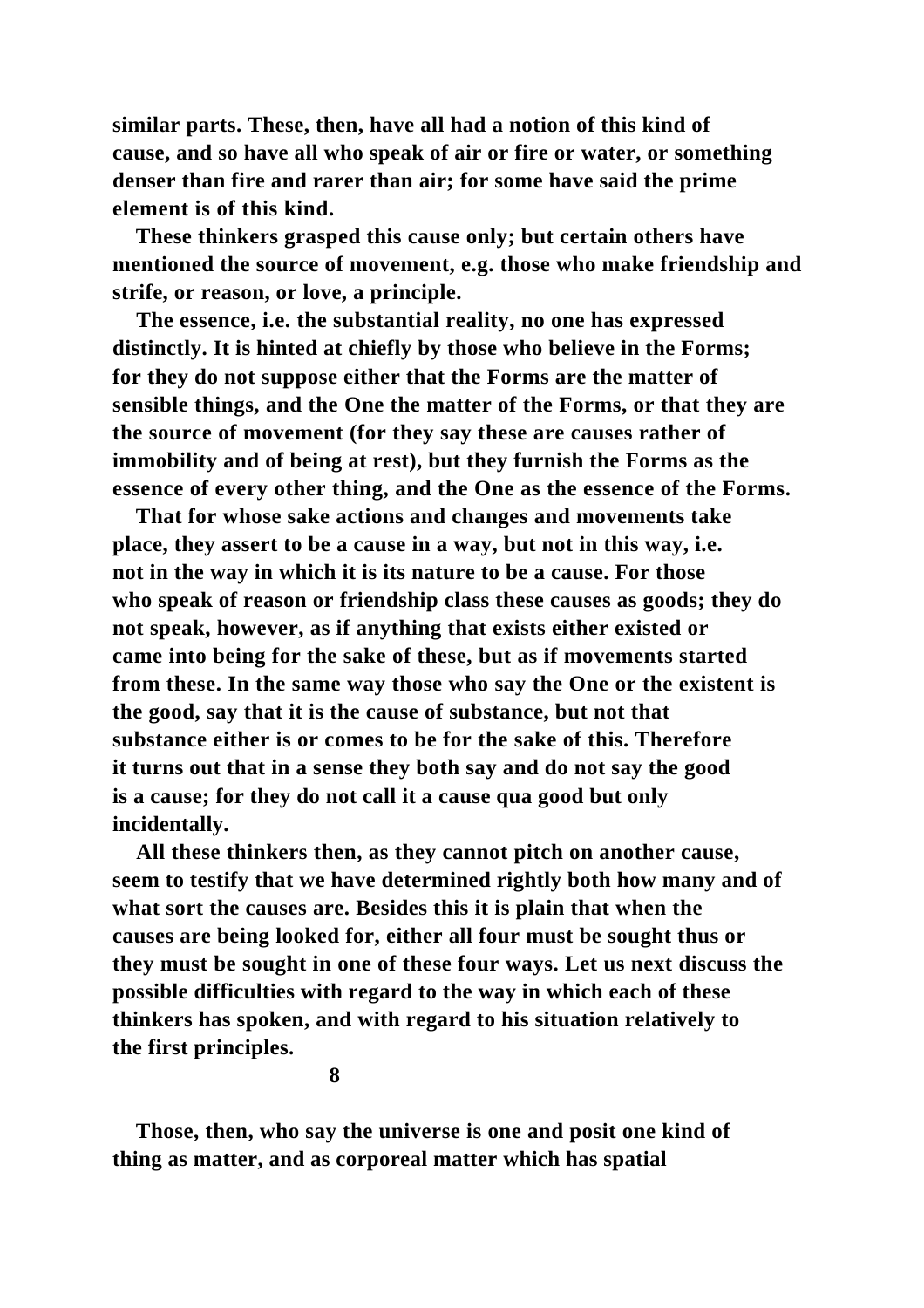**magnitude, evidently go astray in many ways. For they posit the elements of bodies only, not of incorporeal things, though there are also incorporeal things. And in trying to state the causes of generation and destruction, and in giving a physical account of all things, they do away with the cause of movement. Further, they err in not positing the substance, i.e. the essence, as the cause of anything, and besides this in lightly calling any of the simple bodies except earth the first principle, without inquiring how they are produced out of one anothers-I mean fire, water, earth, and air. For some things are produced out of each other by combination, others by separation, and this makes the greatest difference to their priority and posteriority. For (1) in a way the property of being most elementary of all would seem to belong to the first thing from which they are produced by combination, and this property would belong to the most fine-grained and subtle of bodies. For this reason those who make fire the principle would be most in agreement with this argument. But each of the other thinkers agrees that the element of corporeal things is of this sort. At least none of those who named one element claimed that earth was the element, evidently because of the coarseness of its grain. (Of the other three elements each has found some judge on its side; for some maintain that fire, others that water, others that air is the element. Yet why, after all, do they not name earth also, as most men do? For people say all things are earth Hesiod says earth was produced first of corporeal things; so primitive and popular has the opinion been.) According to this argument, then, no one would be right who either says the first principle is any of the elements other than fire, or supposes it to be denser than air but rarer than water. But (2) if that which is later in generation is prior in nature, and that which is concocted and compounded is later in generation, the contrary of what we have been saying must be true,-water must be prior to air, and earth to water.**

 **So much, then, for those who posit one cause such as we mentioned; but the same is true if one supposes more of these, as Empedocles says matter of things is four bodies. For he too is confronted by consequences some of which are the same as have been mentioned, while others are peculiar to him. For we see these bodies produced from one another, which implies that the same body does not always remain fire or earth (we have spoken about this in our works on**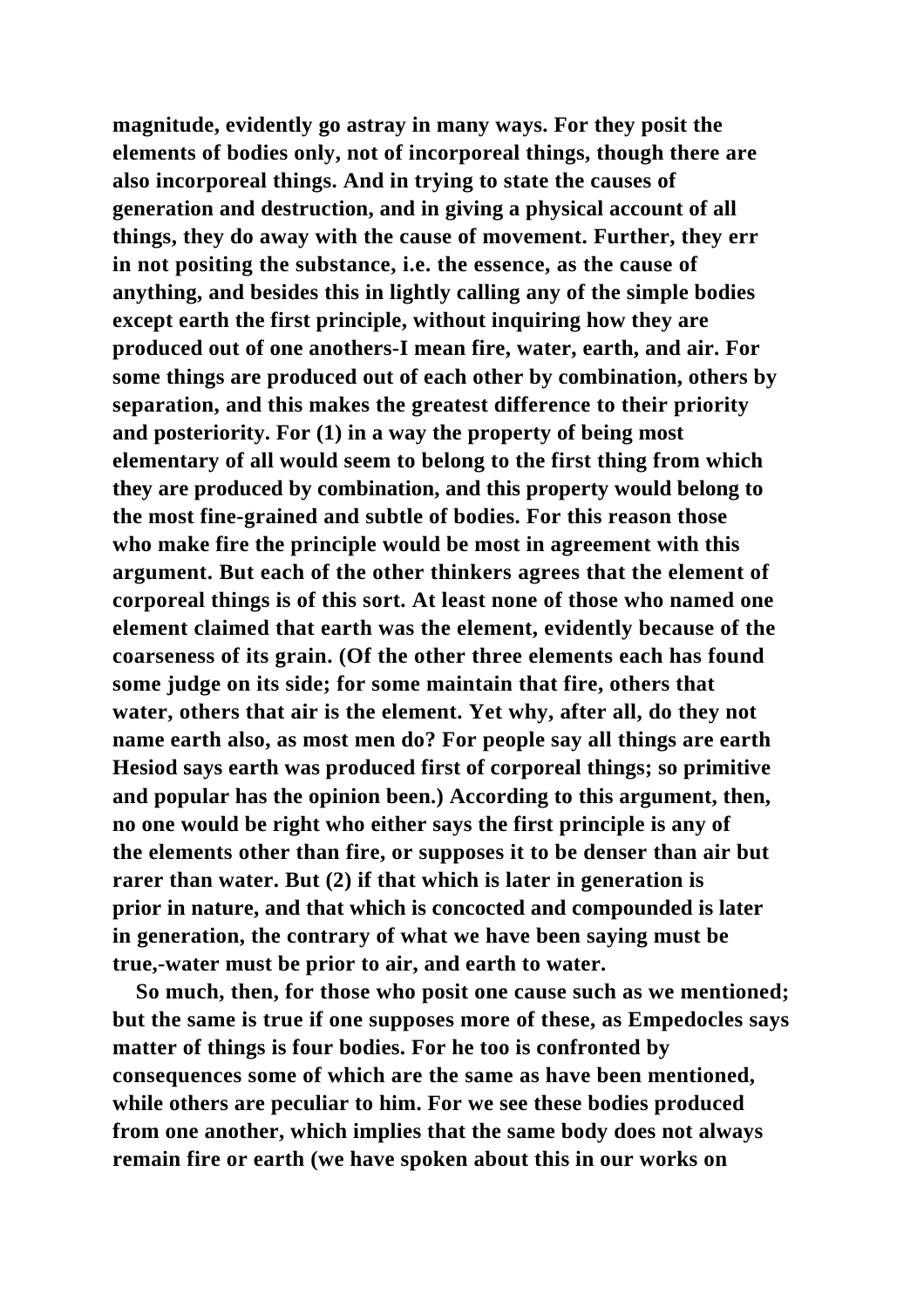**nature); and regarding the cause of movement and the question whether we must posit one or two, he must be thought to have spoken neither correctly nor altogether plausibly. And in general, change of quality is necessarily done away with for those who speak thus, for on their view cold will not come from hot nor hot from cold. For if it did there would be something that accepted the contraries themselves, and there would be some one entity that became fire and water, which Empedocles denies.**

 **As regards Anaxagoras, if one were to suppose that he said there were two elements, the supposition would accord thoroughly with an argument which Anaxagoras himself did not state articulately, but which he must have accepted if any one had led him on to it. True, to say that in the beginning all things were mixed is absurd both on other grounds and because it follows that they must have existed before in an unmixed form, and because nature does not allow any chance thing to be mixed with any chance thing, and also because on this view modifications and accidents could be separated from substances (for the same things which are mixed can be separated); yet if one were to follow him up, piecing together what he means, he would perhaps be seen to be somewhat modern in his views. For when nothing was separated out, evidently nothing could be truly asserted of the substance that then existed. I mean, e.g. that it was neither white nor black, nor grey nor any other colour, but of necessity colourless; for if it had been coloured, it would have had one of these colours. And similarly, by this same argument, it was flavourless, nor had it any similar attribute; for it could not be either of any quality or of any size, nor could it be any definite kind of thing. For if it were, one of the particular forms would have belonged to it, and this is impossible, since all were mixed together; for the particular form would necessarily have been already separated out, but he all were mixed except reason, and this alone was unmixed and pure. From this it follows, then, that he must say the principles are the One (for this is simple and unmixed) and the Other, which is of such a nature as we suppose the indefinite to be before it is defined and partakes of some form. Therefore, while expressing himself neither rightly nor clearly, he means something like what the later thinkers say and what is now more clearly seen to be the case.**

 **But these thinkers are, after all, at home only in arguments about**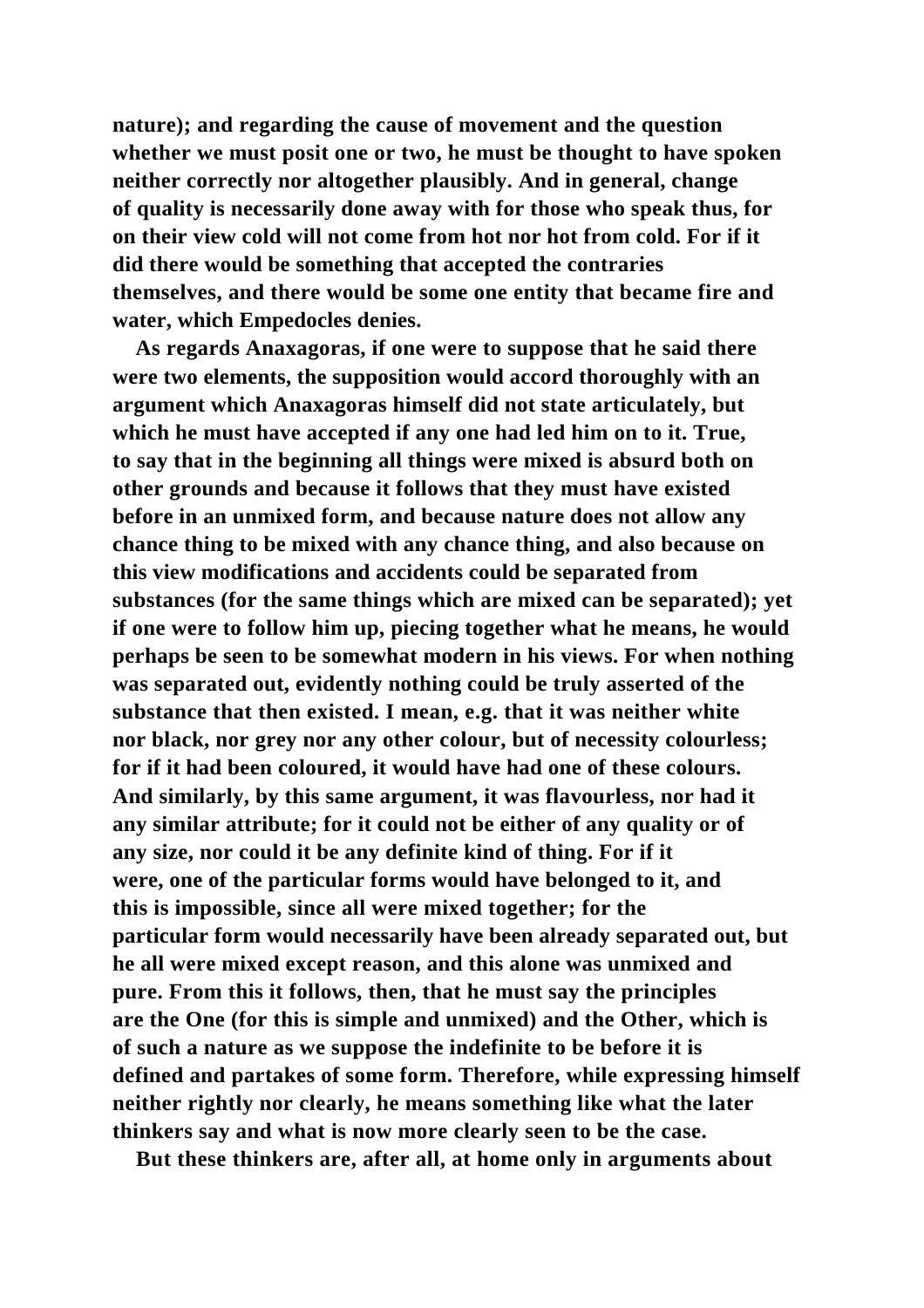**generation and destruction and movement; for it is practically only of this sort of substance that they seek the principles and the causes. But those who extend their vision to all things that exist, and of existing things suppose some to be perceptible and others not perceptible, evidently study both classes, which is all the more reason why one should devote some time to seeing what is good in their views and what bad from the standpoint of the inquiry we have now before us.**

 **The 'Pythagoreans' treat of principles and elements stranger than those of the physical philosophers (the reason is that they got the principles from non-sensible things, for the objects of mathematics, except those of astronomy, are of the class of things without movement); yet their discussions and investigations are all about nature; for they generate the heavens, and with regard to their parts and attributes and functions they observe the phenomena, and use up the principles and the causes in explaining these, which implies that they agree with the others, the physical philosophers, that the real is just all that which is perceptible and contained by the so-called 'heavens'. But the causes and the principles which they mention are, as we said, sufficient to act as steps even up to the higher realms of reality, and are more suited to these than to theories about nature. They do not tell us at all, however, how there can be movement if limit and unlimited and odd and even are the only things assumed, or how without movement and change there can be generation and destruction, or the bodies that move through the heavens can do what they do.**

 **Further, if one either granted them that spatial magnitude consists of these elements, or this were proved, still how would some bodies be light and others have weight? To judge from what they assume and maintain they are speaking no more of mathematical bodies than of perceptible; hence they have said nothing whatever about fire or earth or the other bodies of this sort, I suppose because they have nothing to say which applies peculiarly to perceptible things.**

 **Further, how are we to combine the beliefs that the attributes of number, and number itself, are causes of what exists and happens in the heavens both from the beginning and now, and that there is no other number than this number out of which the world is composed? When in one particular region they place opinion and opportunity, and, a**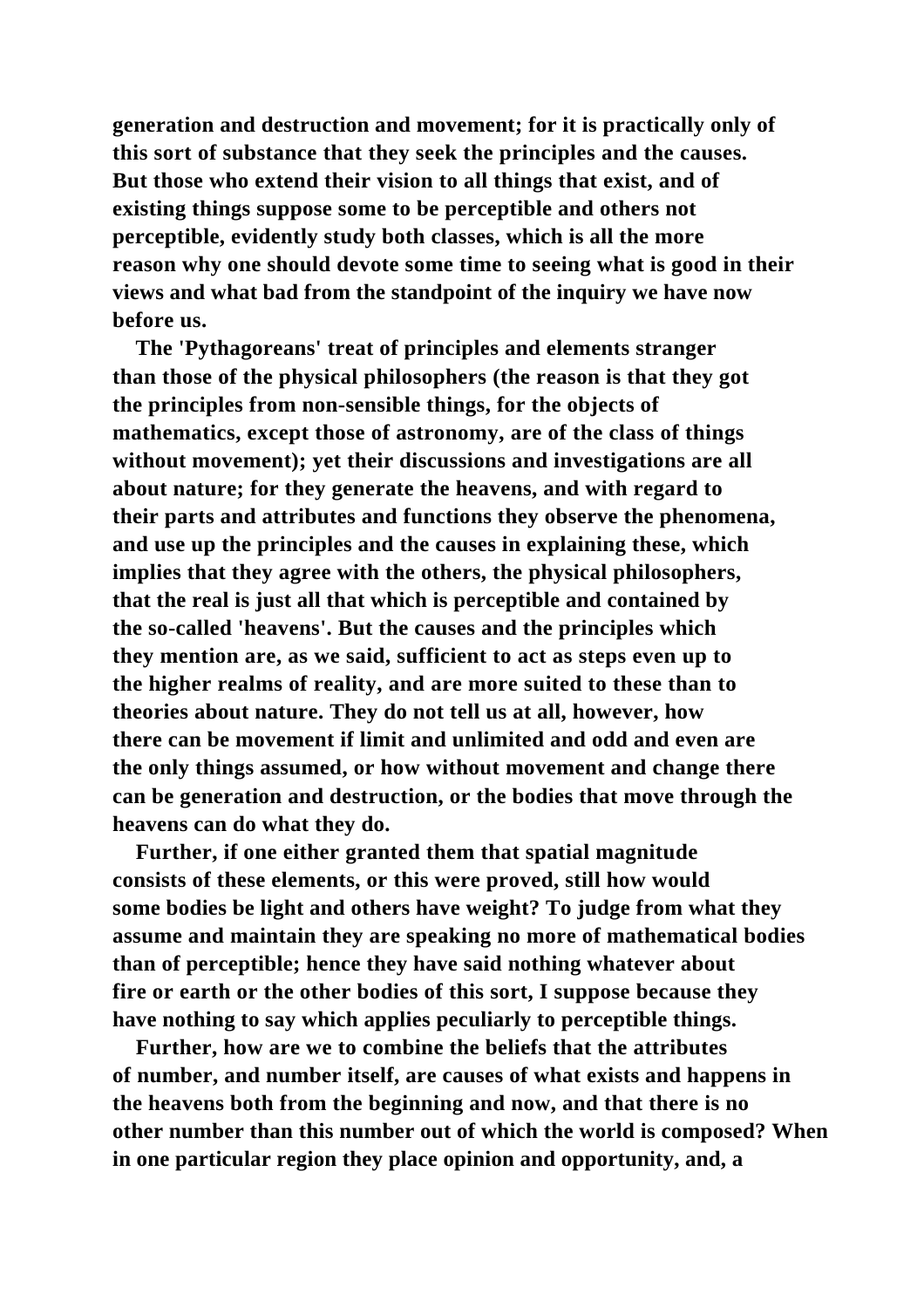**little above or below, injustice and decision or mixture, and allege, as proof, that each of these is a number, and that there happens to be already in this place a plurality of the extended bodies composed of numbers, because these attributes of number attach to the various places,-this being so, is this number, which we must suppose each of these abstractions to be, the same number which is exhibited in the material universe, or is it another than this? Plato says it is different; yet even he thinks that both these bodies and their causes are numbers, but that the intelligible numbers are causes, while the others are sensible.**

**9** 

 **Let us leave the Pythagoreans for the present; for it is enough to have touched on them as much as we have done. But as for those who posit the Ideas as causes, firstly, in seeking to grasp the causes of the things around us, they introduced others equal in number to these, as if a man who wanted to count things thought he would not be able to do it while they were few, but tried to count them when he had added to their number. For the Forms are practically equal to-or not fewer than-the things, in trying to explain which these thinkers proceeded from them to the Forms. For to each thing there answers an entity which has the same name and exists apart from the substances, and so also in the case of all other groups there is a one over many, whether the many are in this world or are eternal.**

 **Further, of the ways in which we prove that the Forms exist, none is convincing; for from some no inference necessarily follows, and from some arise Forms even of things of which we think there are no Forms. For according to the arguments from the existence of the sciences there will be Forms of all things of which there are sciences and according to the 'one over many' argument there will be Forms even of negations, and according to the argument that there is an object for thought even when the thing has perished, there will be Forms of perishable things; for we have an image of these. Further, of the more accurate arguments, some lead to Ideas of relations, of which we say there is no independent class, and others introduce the 'third man'.**

 **And in general the arguments for the Forms destroy the things for whose existence we are more zealous than for the existence of the Ideas; for it follows that not the dyad but number is first,**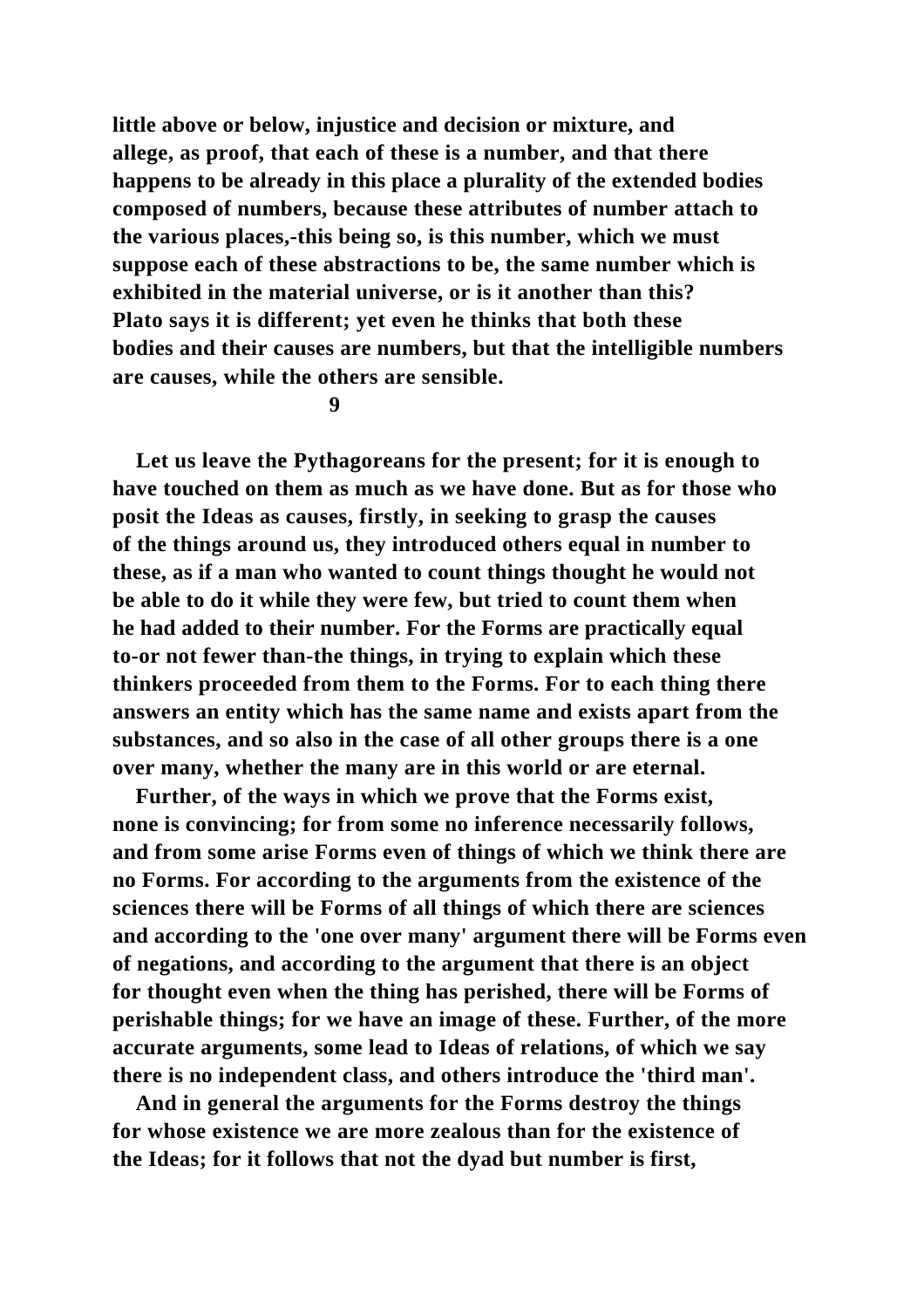**i.e. that the relative is prior to the absolute,-besides all the other points on which certain people by following out the opinions held about the Ideas have come into conflict with the principles of the theory.**

 **Further, according to the assumption on which our belief in the Ideas rests, there will be Forms not only of substances but also of many other things (for the concept is single not only in the case of substances but also in the other cases, and there are sciences not only of substance but also of other things, and a thousand other such difficulties confront them). But according to the necessities of the case and the opinions held about the Forms, if Forms can be shared in there must be Ideas of substances only. For they are not shared in incidentally, but a thing must share in its Form as in something not predicated of a subject (by 'being shared in incidentally' I mean that e.g. if a thing shares in 'double itself', it shares also in 'eternal', but incidentally; for 'eternal' happens to be predicable of the 'double'). Therefore the Forms will be substance; but the same terms indicate substance in this and in the ideal world (or what will be the meaning of saying that there is something apart from the particulars-the one over many?). And if the Ideas and the particulars that share in them have the same form, there will be something common to these; for why should '2' be one and the same in the perishable 2's or in those which are many but eternal, and not the same in the '2' itself' as in the particular 2? But if they have not the same form, they must have only the name in common, and it is as if one were to call both Callias and a wooden image a 'man', without observing any community between them.**

 **Above all one might discuss the question what on earth the Forms contribute to sensible things, either to those that are eternal or to those that come into being and cease to be. For they cause neither movement nor any change in them. But again they help in no wise either towards the knowledge of the other things (for they are not even the substance of these, else they would have been in them), or towards their being, if they are not in the particulars which share in them; though if they were, they might be thought to be causes, as white causes whiteness in a white object by entering into its composition. But this argument, which first Anaxagoras and later Eudoxus and certain others used, is very easily upset; for it is not**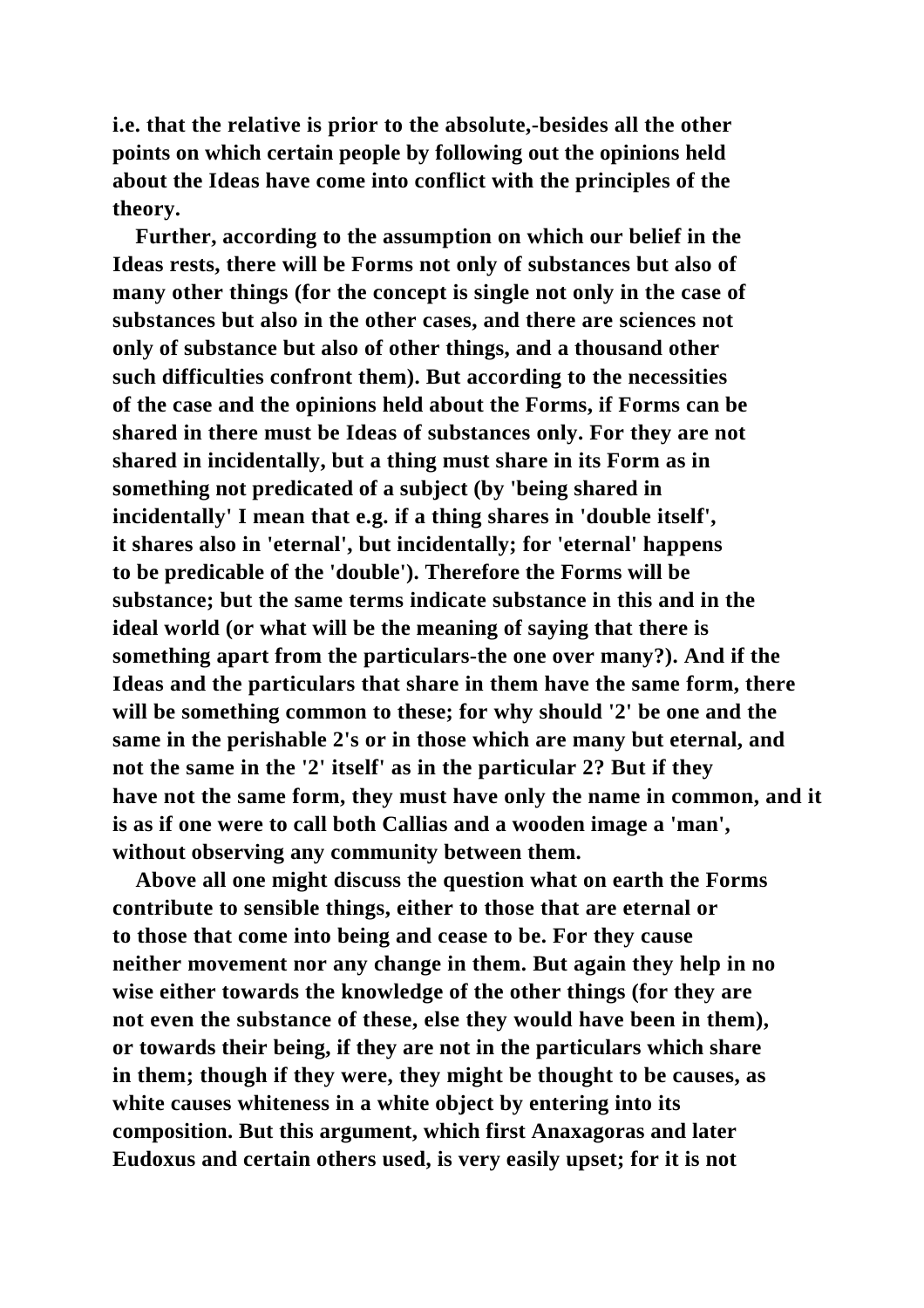**difficult to collect many insuperable objections to such a view.**

 **But, further, all other things cannot come from the Forms in any of the usual senses of 'from'. And to say that they are patterns and the other things share in them is to use empty words and poetical metaphors. For what is it that works, looking to the Ideas? And anything can either be, or become, like another without being copied from it, so that whether Socrates or not a man Socrates like might come to be; and evidently this might be so even if Socrates were eternal. And there will be several patterns of the same thing, and therefore several Forms; e.g. 'animal' and 'two-footed' and also 'man himself' will be Forms of man. Again, the Forms are patterns not only sensible things, but of Forms themselves also; i.e. the genus, as genus of various species, will be so; therefore the same thing will be pattern and copy.**

 **Again, it would seem impossible that the substance and that of which it is the substance should exist apart; how, therefore, could the Ideas, being the substances of things, exist apart? In the Phaedo' the case is stated in this way-that the Forms are causes both of being and of becoming; yet when the Forms exist, still the things that share in them do not come into being, unless there is something to originate movement; and many other things come into being (e.g. a house or a ring) of which we say there are no Forms. Clearly, therefore, even the other things can both be and come into being owing to such causes as produce the things just mentioned.**

 **Again, if the Forms are numbers, how can they be causes? Is it because existing things are other numbers, e.g. one number is man, another is Socrates, another Callias? Why then are the one set of numbers causes of the other set? It will not make any difference even if the former are eternal and the latter are not. But if it is because things in this sensible world (e.g. harmony) are ratios of numbers, evidently the things between which they are ratios are some one class of things. If, then, this--the matter--is some definite thing, evidently the numbers themselves too will be ratios of something to something else. E.g. if Callias is a numerical ratio between fire and earth and water and air, his Idea also will be a number of certain other underlying things; and man himself, whether it is a number in a sense or not, will still be a numerical ratio of certain things and not a number proper, nor will it be a of number**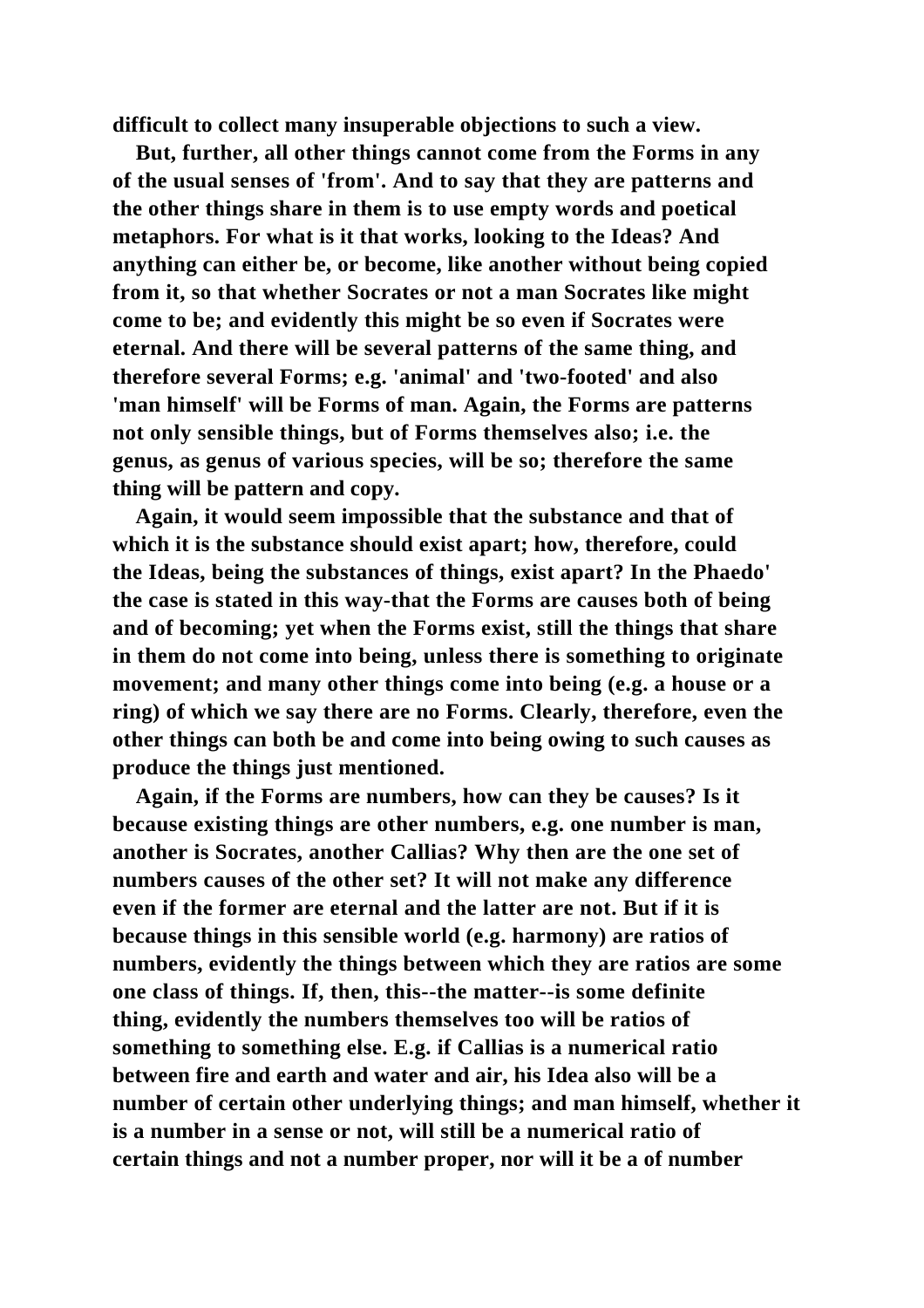**merely because it is a numerical ratio.**

 **Again, from many numbers one number is produced, but how can one Form come from many Forms? And if the number comes not from the many numbers themselves but from the units in them, e.g. in 10,000, how is it with the units? If they are specifically alike, numerous absurdities will follow, and also if they are not alike (neither the units in one number being themselves like one another nor those in other numbers being all like to all); for in what will they differ, as they are without quality? This is not a plausible view, nor is it consistent with our thought on the matter.**

 **Further, they must set up a second kind of number (with which arithmetic deals), and all the objects which are called 'intermediate' by some thinkers; and how do these exist or from what principles do they proceed? Or why must they be intermediate between the things in this sensible world and the things-themselves?**

 **Further, the units in must each come from a prior but this is impossible.**

 **Further, why is a number, when taken all together, one?**

 **Again, besides what has been said, if the units are diverse the Platonists should have spoken like those who say there are four, or two, elements; for each of these thinkers gives the name of element not to that which is common, e.g. to body, but to fire and earth, whether there is something common to them, viz. body, or not. But in fact the Platonists speak as if the One were homogeneous like fire or water; and if this is so, the numbers will not be substances. Evidently, if there is a One itself and this is a first principle, 'one' is being used in more than one sense; for otherwise the theory is impossible.**

 **When we wish to reduce substances to their principles, we state that lines come from the short and long (i.e. from a kind of small and great), and the plane from the broad and narrow, and body from the deep and shallow. Yet how then can either the plane contain a line, or the solid a line or a plane? For the broad and narrow is a different class from the deep and shallow. Therefore, just as number is not present in these, because the many and few are different from these, evidently no other of the higher classes will be present in the lower. But again the broad is not a genus which includes the deep, for then the solid would have been a species of plane. Further, from what**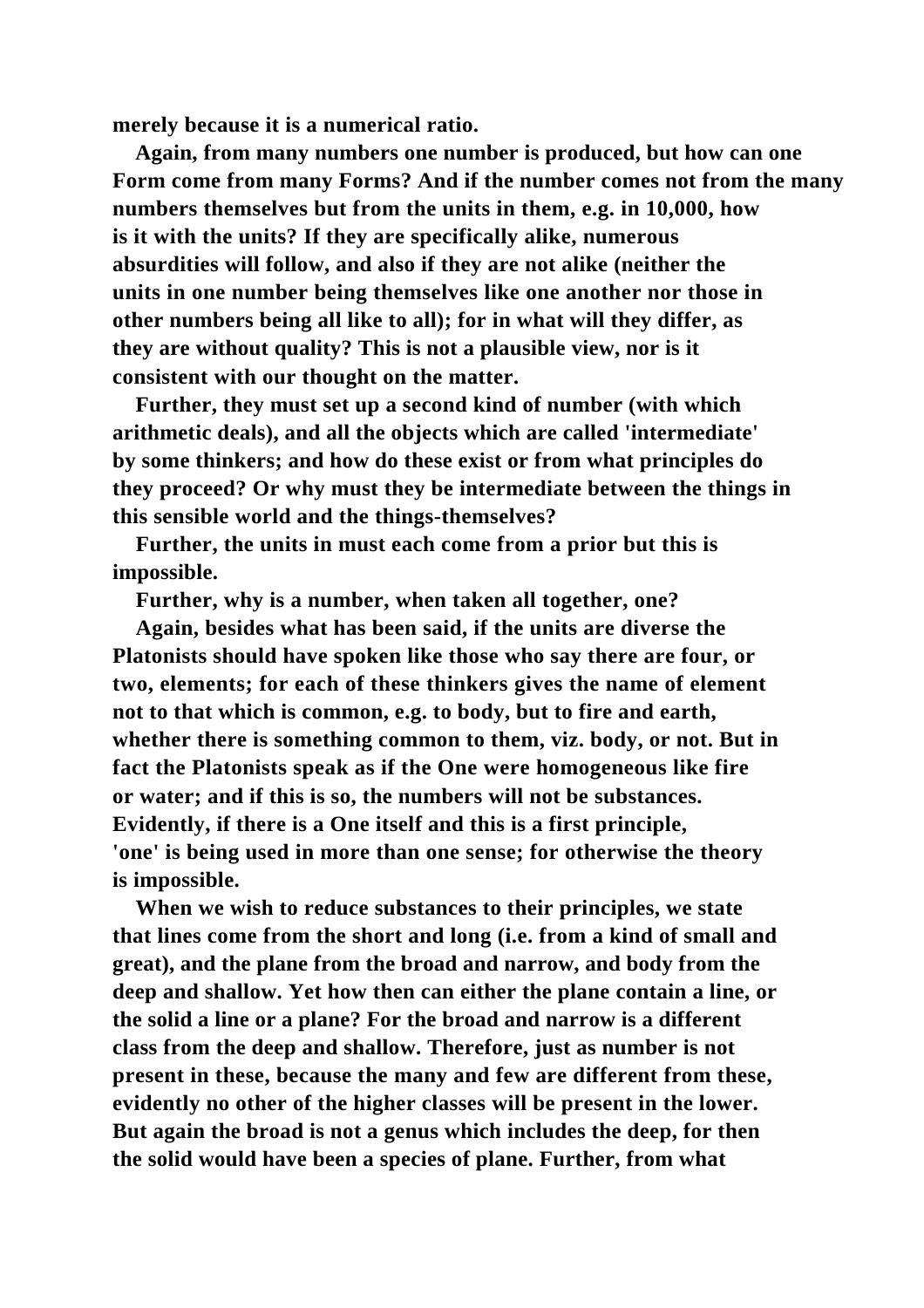**principle will the presence of the points in the line be derived? Plato even used to object to this class of things as being a geometrical fiction. He gave the name of principle of the line-and this he often posited-to the indivisible lines. Yet these must have a limit; therefore the argument from which the existence of the line follows proves also the existence of the point.**

 **In general, though philosophy seeks the cause of perceptible things, we have given this up (for we say nothing of the cause from which change takes its start), but while we fancy we are stating the substance of perceptible things, we assert the existence of a second class of substances, while our account of the way in which they are the substances of perceptible things is empty talk; for 'sharing', as we said before, means nothing.**

 **Nor have the Forms any connexion with what we see to be the cause in the case of the arts, that for whose sake both all mind and the whole of nature are operative,-with this cause which we assert to be one of the first principles; but mathematics has come to be identical with philosophy for modern thinkers, though they say that it should be studied for the sake of other things. Further, one might suppose that the substance which according to them underlies as matter is too mathematical, and is a predicate and differentia of the substance, ie. of the matter, rather than matter itself; i.e. the great and the small are like the rare and the dense which the physical philosophers speak of, calling these the primary differentiae of the substratum; for these are a kind of excess and defect. And regarding movement, if the great and the small are to he movement, evidently the Forms will be moved; but if they are not to be movement, whence did movement come? The whole study of nature has been annihilated.**

 **And what is thought to be easy-to show that all things are one-is not done; for what is proved by the method of setting out instances is not that all things are one but that there is a One itself,-if we grant all the assumptions. And not even this follows, if we do not grant that the universal is a genus; and this in some cases it cannot be.**

 **Nor can it be explained either how the lines and planes and solids that come after the numbers exist or can exist, or what significance they have; for these can neither be Forms (for they are not numbers), nor the intermediates (for those are the objects of**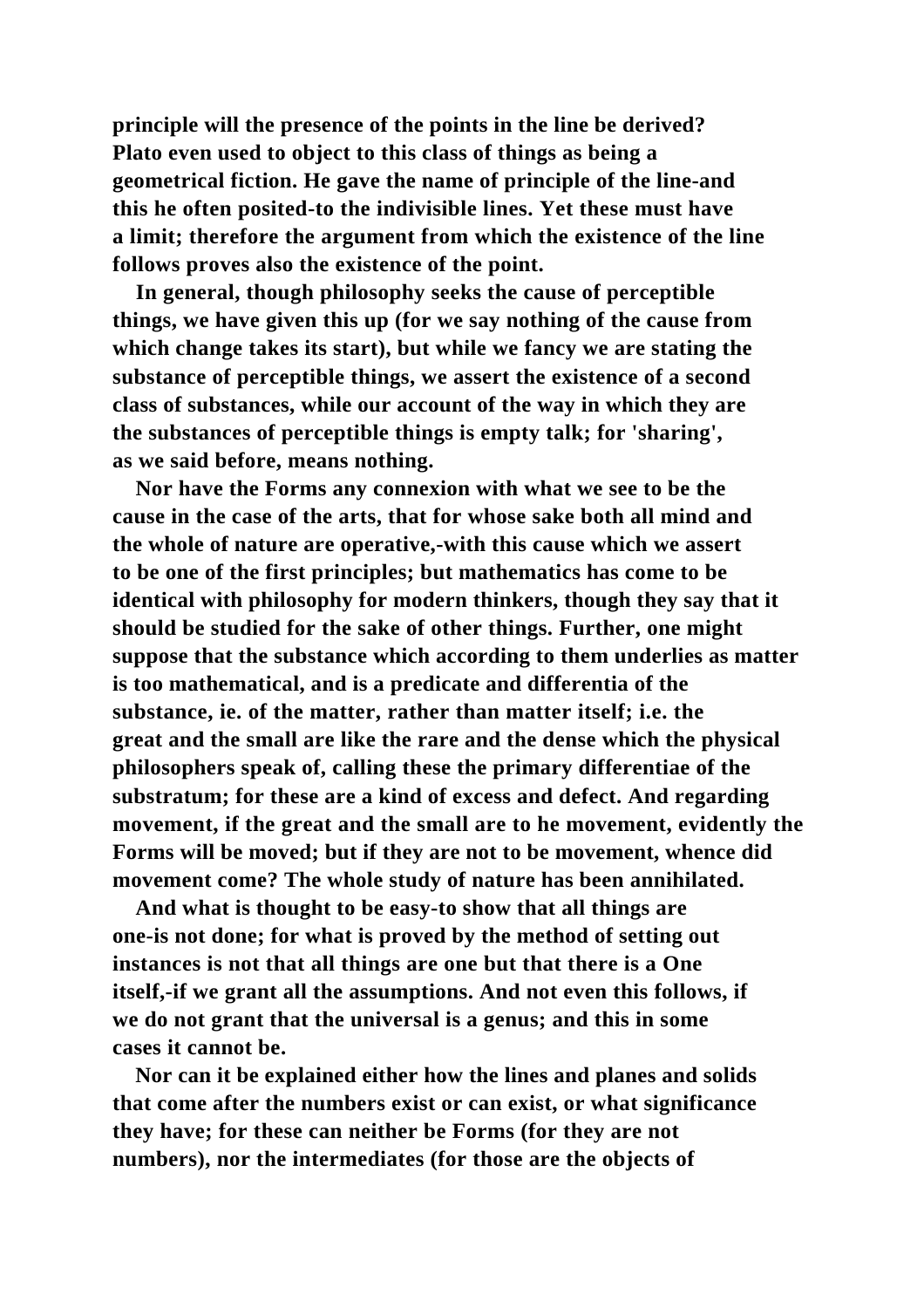**mathematics), nor the perishable things. This is evidently a distinct fourth class.**

 **In general, if we search for the elements of existing things without distinguishing the many senses in which things are said to exist, we cannot find them, especially if the search for the elements of which things are made is conducted in this manner. For it is surely impossible to discover what 'acting' or 'being acted on', or 'the straight', is made of, but if elements can be discovered at all, it is only the elements of substances; therefore either to seek the elements of all existing things or to think one has them is incorrect.**

 **And how could we learn the elements of all things? Evidently we cannot start by knowing anything before. For as he who is learning geometry, though he may know other things before, knows none of the things with which the science deals and about which he is to learn, so is it in all other cases. Therefore if there is a science of all things, such as some assert to exist, he who is learning this will know nothing before. Yet all learning is by means of premisses which are (either all or some of them) known before,-whether the learning be by demonstration or by definitions; for the elements of the definition must be known before and be familiar; and learning by induction proceeds similarly. But again, if the science were actually innate, it were strange that we are unaware of our possession of the greatest of sciences.**

 **Again, how is one to come to know what all things are made of, and how is this to be made evident? This also affords a difficulty; for there might be a conflict of opinion, as there is about certain syllables; some say za is made out of s and d and a, while others say it is a distinct sound and none of those that are familiar.**

 **Further, how could we know the objects of sense without having the sense in question? Yet we ought to, if the elements of which all things consist, as complex sounds consist of the clements proper to sound, are the same.**

**10** 

 **It is evident, then, even from what we have said before, that all men seem to seek the causes named in the Physics, and that we cannot name any beyond these; but they seek these vaguely; and**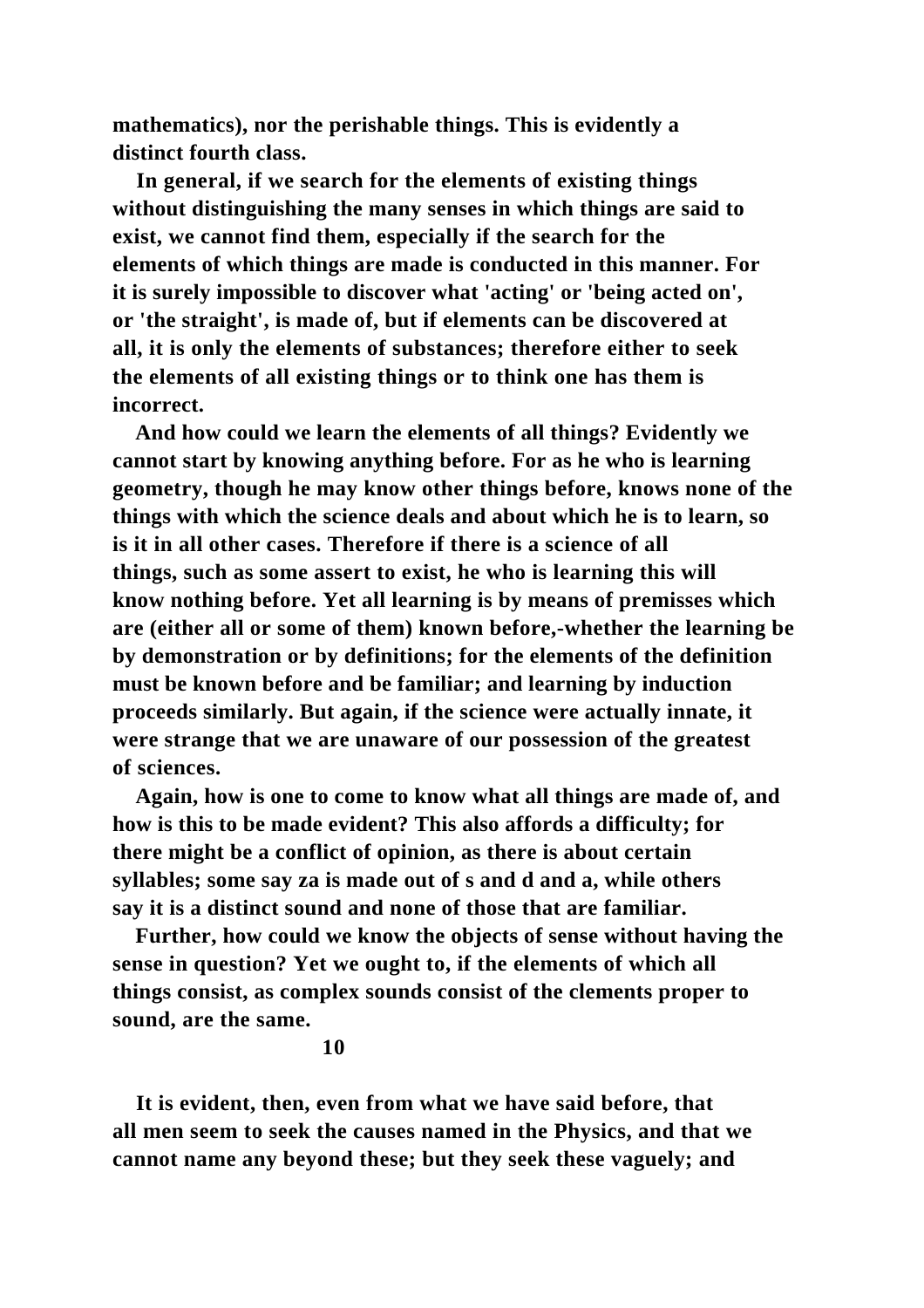**though in a sense they have all been described before, in a sense they have not been described at all. For the earliest philosophy is, on all subjects, like one who lisps, since it is young and in its beginnings. For even Empedocles says bone exists by virtue of the ratio in it. Now this is the essence and the substance of the thing. But it is similarly necessary that flesh and each of the other tissues should be the ratio of its elements, or that not one of them should; for it is on account of this that both flesh and bone and everything else will exist, and not on account of the matter, which he names,-fire and earth and water and air. But while he would necessarily have agreed if another had said this, he has not said it clearly.**

 **On these questions our views have been expressed before; but let us return to enumerate the difficulties that might be raised on these same points; for perhaps we may get from them some help towards our later difficulties.**

 **Book II 1** 

 **THE investigation of the truth is in one way hard, in another easy. An indication of this is found in the fact that no one is able to attain the truth adequately, while, on the other hand, we do not collectively fail, but every one says something true about the nature of things, and while individually we contribute little or nothing to the truth, by the union of all a considerable amount is amassed. Therefore, since the truth seems to be like the proverbial door, which no one can fail to hit, in this respect it must be easy, but the fact that we can have a whole truth and not the particular part we aim at shows the difficulty of it.**

 **Perhaps, too, as difficulties are of two kinds, the cause of the present difficulty is not in the facts but in us. For as the eyes of bats are to the blaze of day, so is the reason in our soul to the things which are by nature most evident of all.**

 **It is just that we should be grateful, not only to those with whose views we may agree, but also to those who have expressed more superficial views; for these also contributed something, by developing before us the powers of thought. It is true that if there had been no Timotheus we should have been without much of our lyric poetry; but if there had been no Phrynis there would have been no Timotheus. The**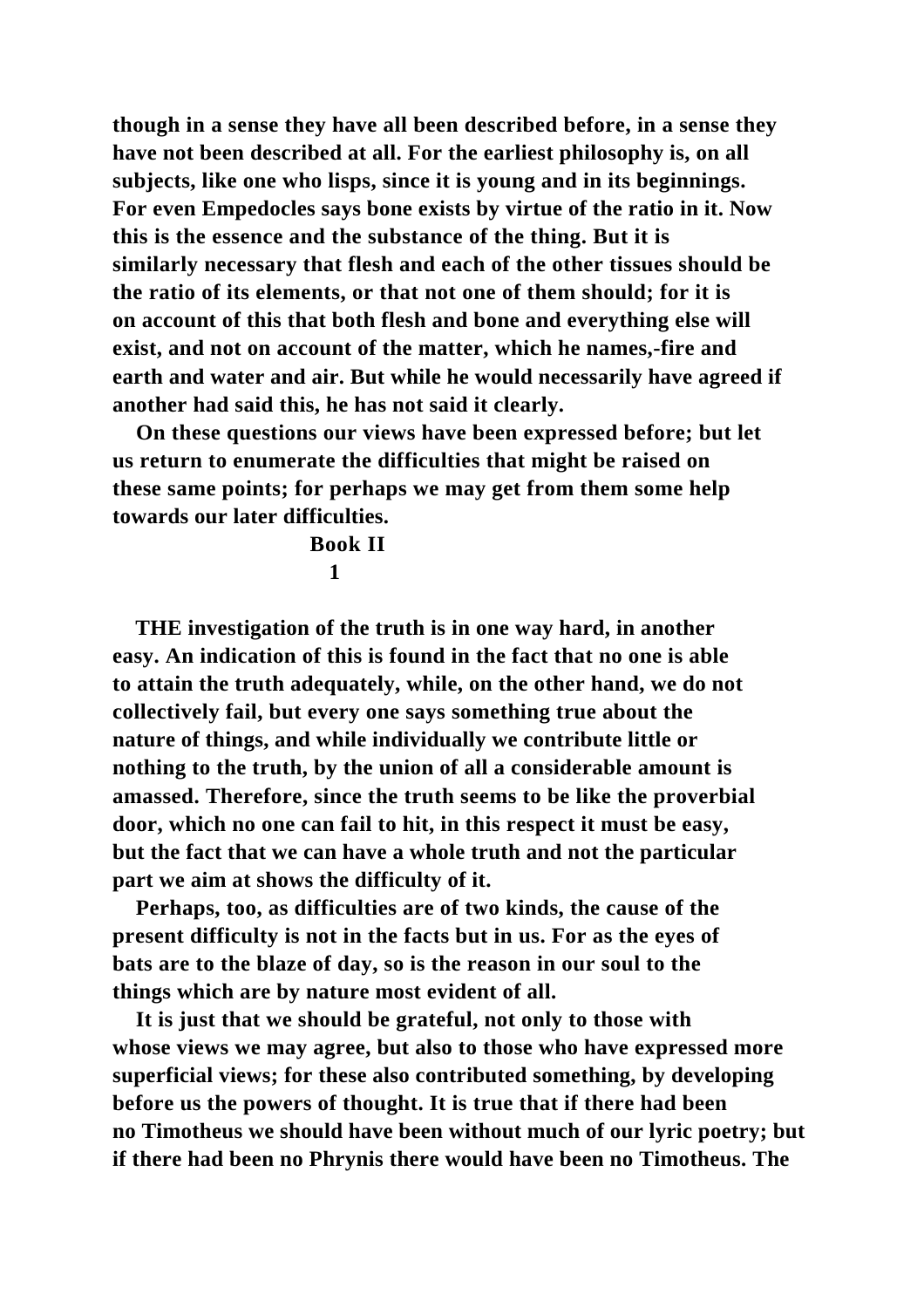**same holds good of those who have expressed views about the truth; for from some thinkers we have inherited certain opinions, while the others have been responsible for the appearance of the former.**

 **It is right also that philosophy should be called knowledge of the truth. For the end of theoretical knowledge is truth, while that of practical knowledge is action (for even if they consider how things are, practical men do not study the eternal, but what is relative and in the present). Now we do not know a truth without its cause; and a thing has a quality in a higher degree than other things if in virtue of it the similar quality belongs to the other things as well (e.g. fire is the hottest of things; for it is the cause of the heat of all other things); so that that causes derivative truths to be true is most true. Hence the principles of eternal things must be always most true (for they are not merely sometimes true, nor is there any cause of their being, but they themselves are the cause of the being of other things), so that as each thing is in respect of being, so is it in respect of truth.**

**2** 

 **But evidently there is a first principle, and the causes of things are neither an infinite series nor infinitely various in kind. For neither can one thing proceed from another, as from matter, ad infinitum (e.g. flesh from earth, earth from air, air from fire, and so on without stopping), nor can the sources of movement form an endless series (man for instance being acted on by air, air by the sun, the sun by Strife, and so on without limit). Similarly the final causes cannot go on ad infinitum,-walking being for the sake of health, this for the sake of happiness, happiness for the sake of something else, and so one thing always for the sake of another. And the case of the essence is similar. For in the case of intermediates, which have a last term and a term prior to them, the prior must be the cause of the later terms. For if we had to say which of the three is the cause, we should say the first; surely not the last, for the final term is the cause of none; nor even the intermediate, for it is the cause only of one. (It makes no difference whether there is one intermediate or more, nor whether they are infinite or finite in number.) But of series which are infinite in this way, and of the infinite in general, all the parts down to that**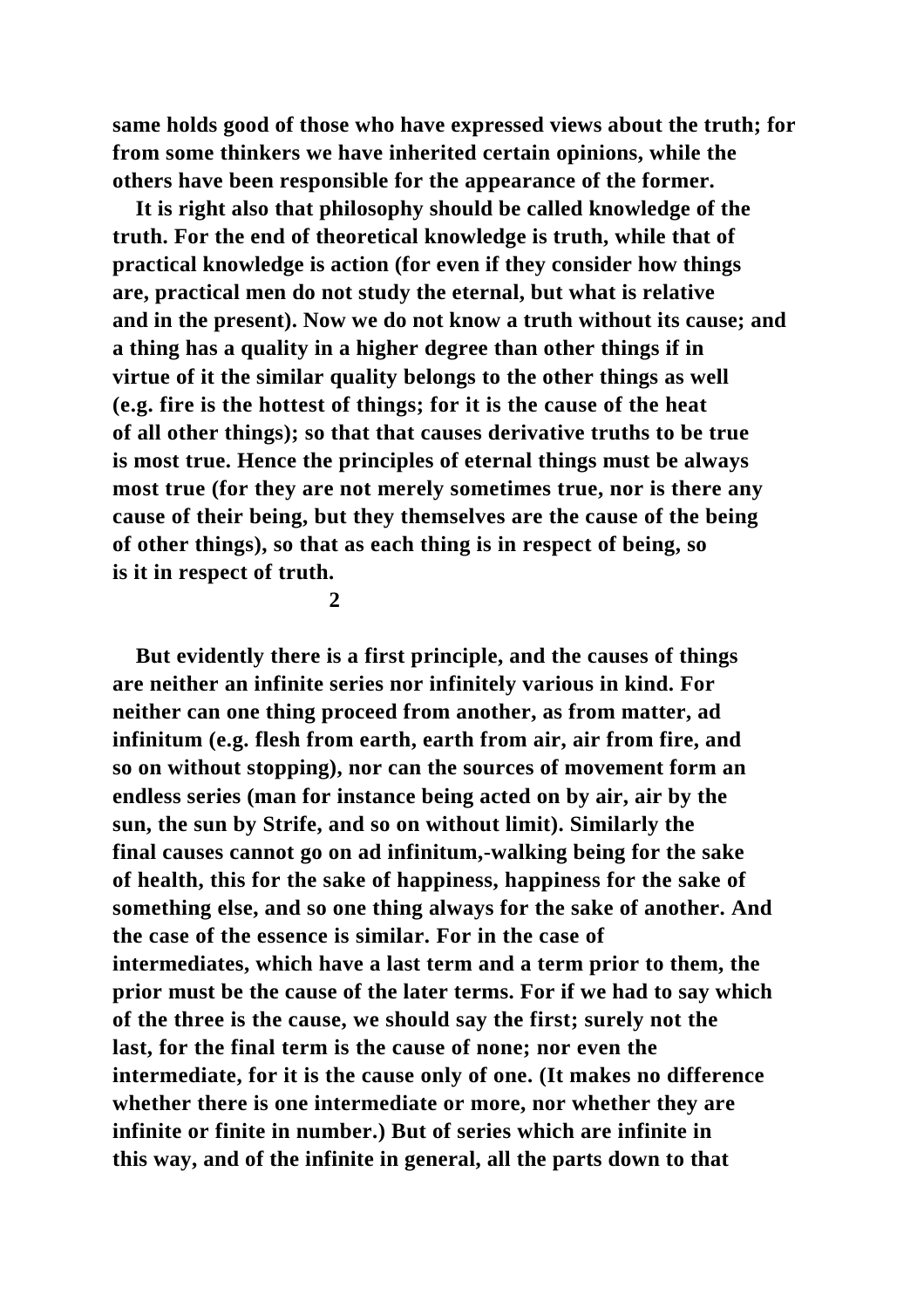**now present are alike intermediates; so that if there is no first there is no cause at all.**

 **Nor can there be an infinite process downwards, with a beginning in the upward direction, so that water should proceed from fire, earth from water, and so always some other kind should be produced. For one thing comes from another in two ways-not in the sense in which 'from' means 'after' (as we say 'from the Isthmian games come the Olympian'), but either (i) as the man comes from the boy, by the boy's changing, or (ii) as air comes from water. By 'as the man comes from the boy' we mean 'as that which has come to be from that which is coming to be' or 'as that which is finished from that which is being achieved' (for as becoming is between being and not being, so that which is becoming is always between that which is and that which is not; for the learner is a man of science in the making, and this is what is meant when we say that from a learner a man of science is being made); on the other hand, coming from another thing as water comes from air implies the destruction of the other thing. This is why changes of the former kind are not reversible, and the boy does not come from the man (for it is not that which comes to be something that comes to be as a result of coming to be, but that which exists after the coming to be; for it is thus that the day, too, comes from the morning-in the sense that it comes after the morning; which is the reason why the morning cannot come from the day); but changes of the other kind are reversible. But in both cases it is impossible that the number of terms should be infinite. For terms of the former kind, being intermediates, must have an end, and terms of the latter kind change back into one another, for the destruction of either is the generation of the other.**

 **At the same time it is impossible that the first cause, being eternal, should be destroyed; for since the process of becoming is not infinite in the upward direction, that which is the first thing by whose destruction something came to be must be non-eternal.**

 **Further, the final cause is an end, and that sort of end which is not for the sake of something else, but for whose sake everything else is; so that if there is to be a last term of this sort, the process will not be infinite; but if there is no such term, there will be no final cause, but those who maintain the infinite series eliminate the Good without knowing it (yet no one would try to do**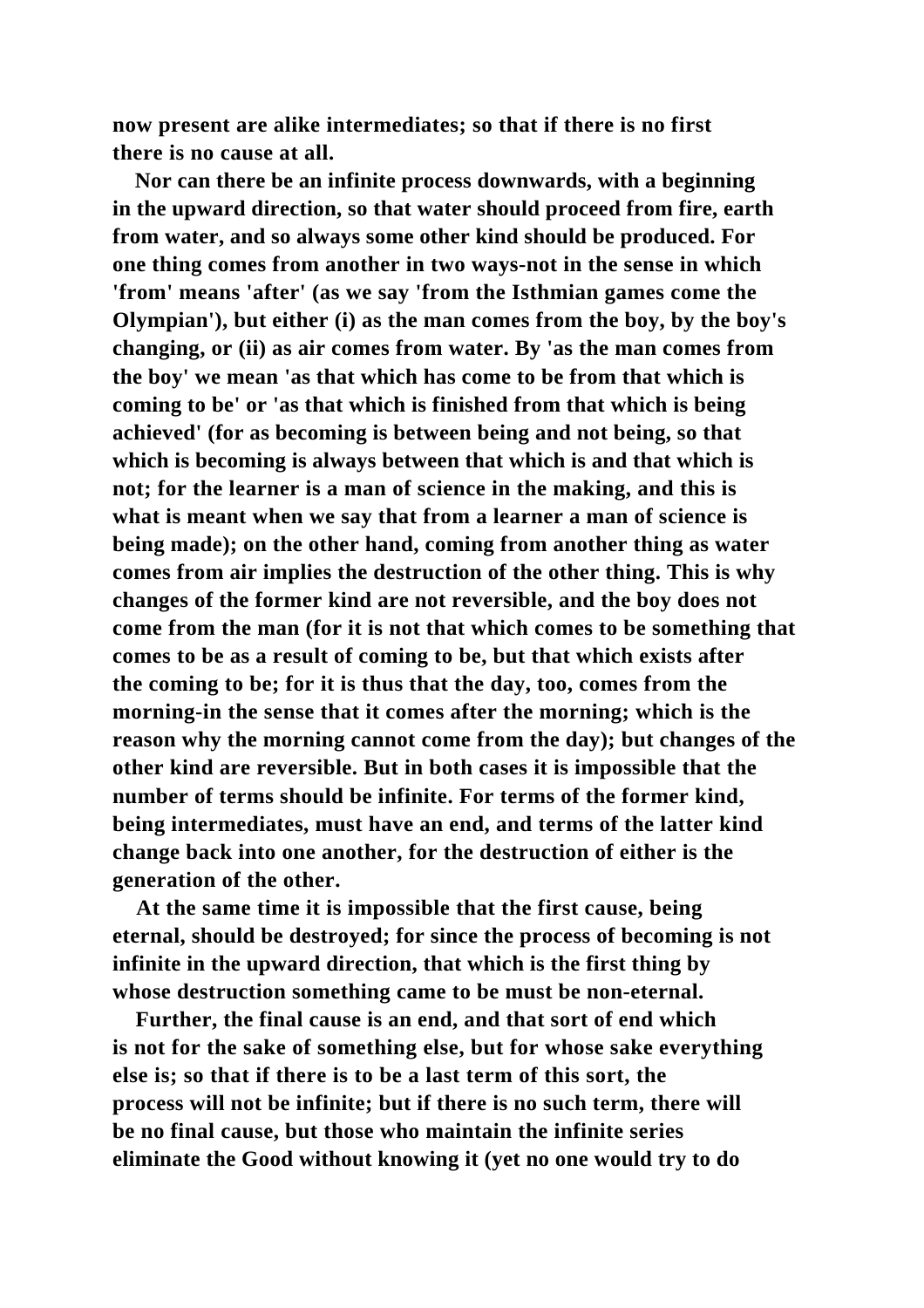**anything if he were not going to come to a limit); nor would there be reason in the world; the reasonable man, at least, always acts for a purpose, and this is a limit; for the end is a limit.**

 **But the essence, also, cannot be reduced to another definition which is fuller in expression. For the original definition is always more of a definition, and not the later one; and in a series in which the first term has not the required character, the next has not it either. Further, those who speak thus destroy science; for it is not possible to have this till one comes to the unanalysable terms. And knowledge becomes impossible; for how can one apprehend things that are infinite in this way? For this is not like the case of the line, to whose divisibility there is no stop, but which we cannot think if we do not make a stop (for which reason one who is tracing the infinitely divisible line cannot be counting the possibilities of section), but the whole line also must be apprehended by something in us that does not move from part to part.-Again, nothing infinite can exist; and if it could, at least the notion of infinity is not infinite.**

 **But if the kinds of causes had been infinite in number, then also knowledge would have been impossible; for we think we know, only when we have ascertained the causes, that but that which is infinite by addition cannot be gone through in a finite time.**

**3** 

 **The effect which lectures produce on a hearer depends on his habits; for we demand the language we are accustomed to, and that which is different from this seems not in keeping but somewhat unintelligible and foreign because of its unwontedness. For it is the customary that is intelligible. The force of habit is shown by the laws, in which the legendary and childish elements prevail over our knowledge about them, owing to habit. Thus some people do not listen to a speaker unless he speaks mathematically, others unless he gives instances, while others expect him to cite a poet as witness. And some want to have everything done accurately, while others are annoyed by accuracy, either because they cannot follow the connexion of thought or because they regard it as pettifoggery. For accuracy has something of this character, so that as in trade so in argument some people think it mean. Hence one must be already trained to know how to**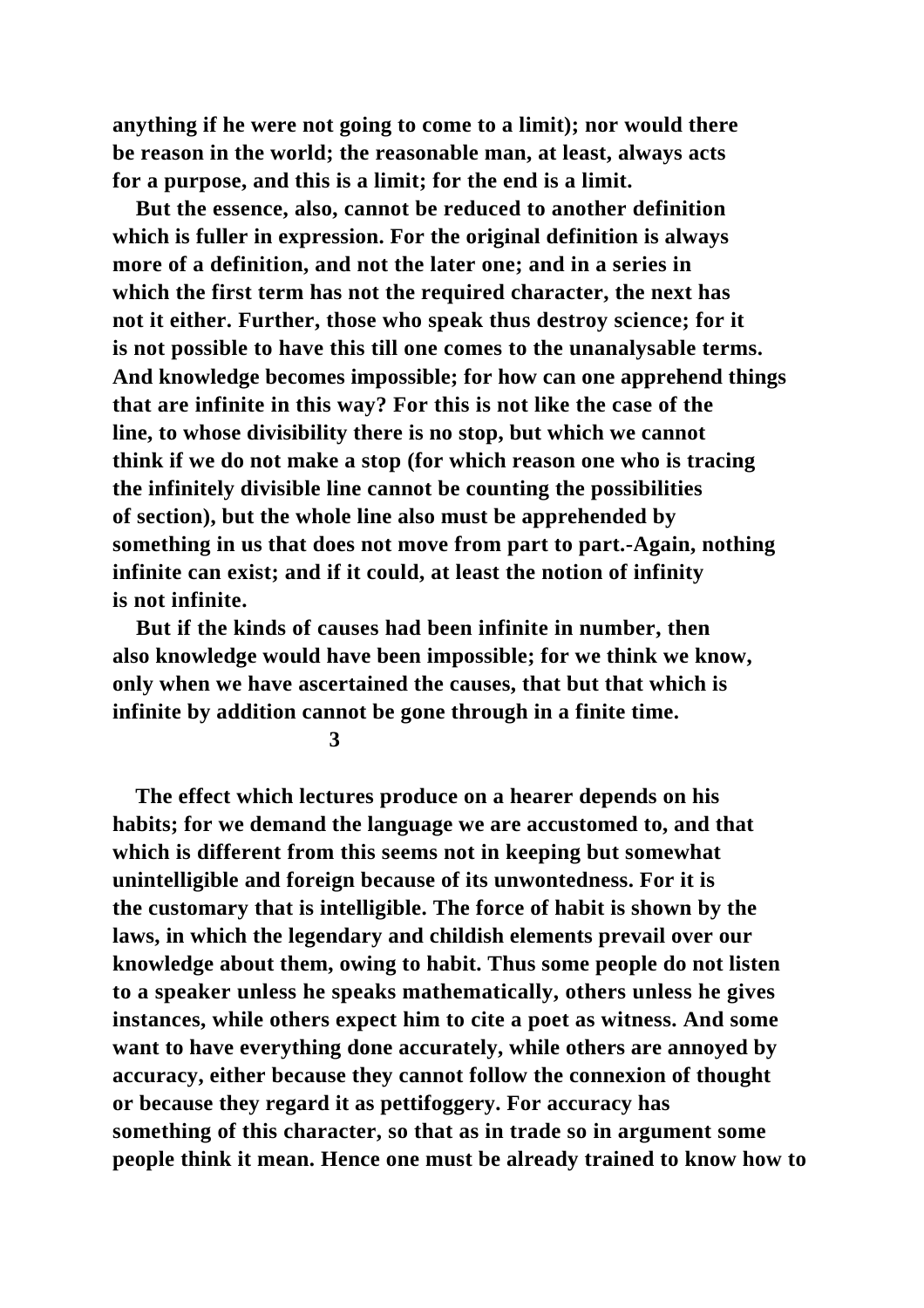**take each sort of argument, since it is absurd to seek at the same time knowledge and the way of attaining knowledge; and it is not easy to get even one of the two.**

 **The minute accuracy of mathematics is not to be demanded in all cases, but only in the case of things which have no matter. Hence method is not that of natural science; for presumably the whole of nature has matter. Hence we must inquire first what nature is: for thus we shall also see what natural science treats of (and whether it belongs to one science or to more to investigate the causes and the principles of things).**

## **Book III 1**

 **WE must, with a view to the science which we are seeking, first recount the subjects that should be first discussed. These include both the other opinions that some have held on the first principles, and any point besides these that happens to have been overlooked. For those who wish to get clear of difficulties it is advantageous to discuss the difficulties well; for the subsequent free play of thought implies the solution of the previous difficulties, and it is not possible to untie a knot of which one does not know. But the difficulty of our thinking points to a 'knot' in the object; for in so far as our thought is in difficulties, it is in like case with those who are bound; for in either case it is impossible to go forward. Hence one should have surveyed all the difficulties beforehand, both for the purposes we have stated and because people who inquire without first stating the difficulties are like those who do not know where they have to go; besides, a man does not otherwise know even whether he has at any given time found what he is looking for or not; for the end is not clear to such a man, while to him who has first discussed the difficulties it is clear. Further, he who has heard all the contending arguments, as if they were the parties to a case, must be in a better position for judging.**

 **The first problem concerns the subject which we discussed in our prefatory remarks. It is this-(1) whether the investigation of the causes belongs to one or to more sciences, and (2) whether such a science should survey only the first principles of substance, or also the principles on which all men base their proofs, e.g. whether**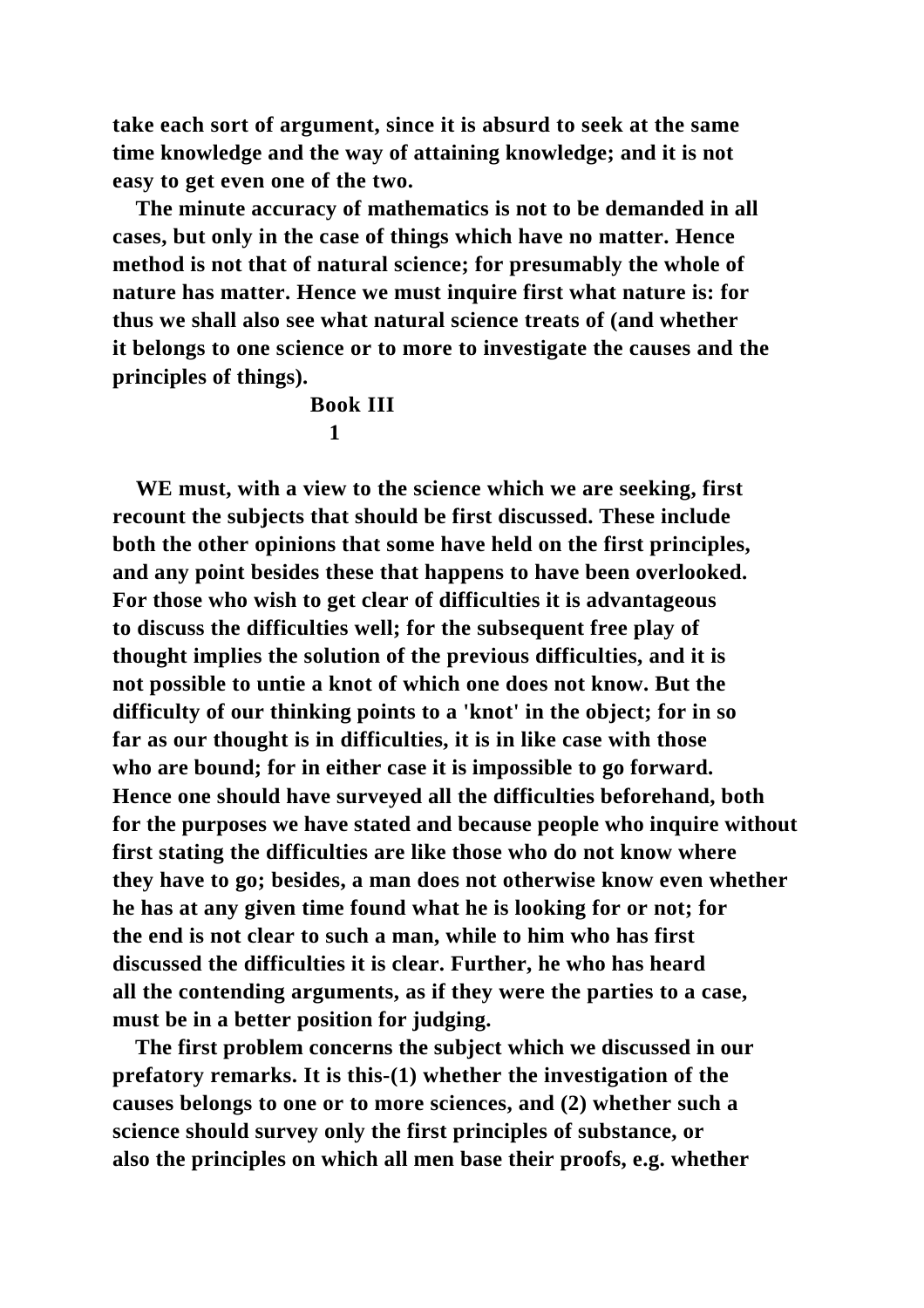**it is possible at the same time to assert and deny one and the same thing or not, and all other such questions; and (3) if the science in question deals with substance, whether one science deals with all substances, or more than one, and if more, whether all are akin, or some of them must be called forms of Wisdom and the others something else. And (4) this itself is also one of the things that must be discussed-whether sensible substances alone should be said to exist or others also besides them, and whether these others are of one kind or there are several classes of substances, as is supposed by those who believe both in Forms and in mathematical objects intermediate between these and sensible things. Into these questions, then, as we say, we must inquire, and also (5) whether our investigation is concerned only with substances or also with the essential attributes of substances. Further, with regard to the same and other and like and unlike and contrariety, and with regard to prior and posterior and all other such terms about which the dialecticians try to inquire, starting their investigation from probable premises only,-whose business is it to inquire into all these? Further, we must discuss the essential attributes of these themselves; and we must ask not only what each of these is, but also whether one thing always has one contrary. Again (6), are the principles and elements of things the genera, or the parts present in each thing, into which it is divided; and (7) if they are the genera, are they the genera that are predicated proximately of the individuals, or the highest genera, e.g. is animal or man the first principle and the more independent of the individual instance? And (8) we must inquire and discuss especially whether there is, besides the matter, any thing that is a cause in itself or not, and whether this can exist apart or not, and whether it is one or more in number, and whether there is something apart from the concrete thing (by the concrete thing I mean the matter with something already predicated of it), or there is nothing apart, or there is something in some cases though not in others, and what sort of cases these are. Again (9) we ask whether the principles are limited in number or in kind, both those in the definitions and those in the substratum; and (10) whether the principles of perishable and of imperishable things are the same or different; and whether they are all imperishable or those of perishable things are perishable. Further (11) there is the question**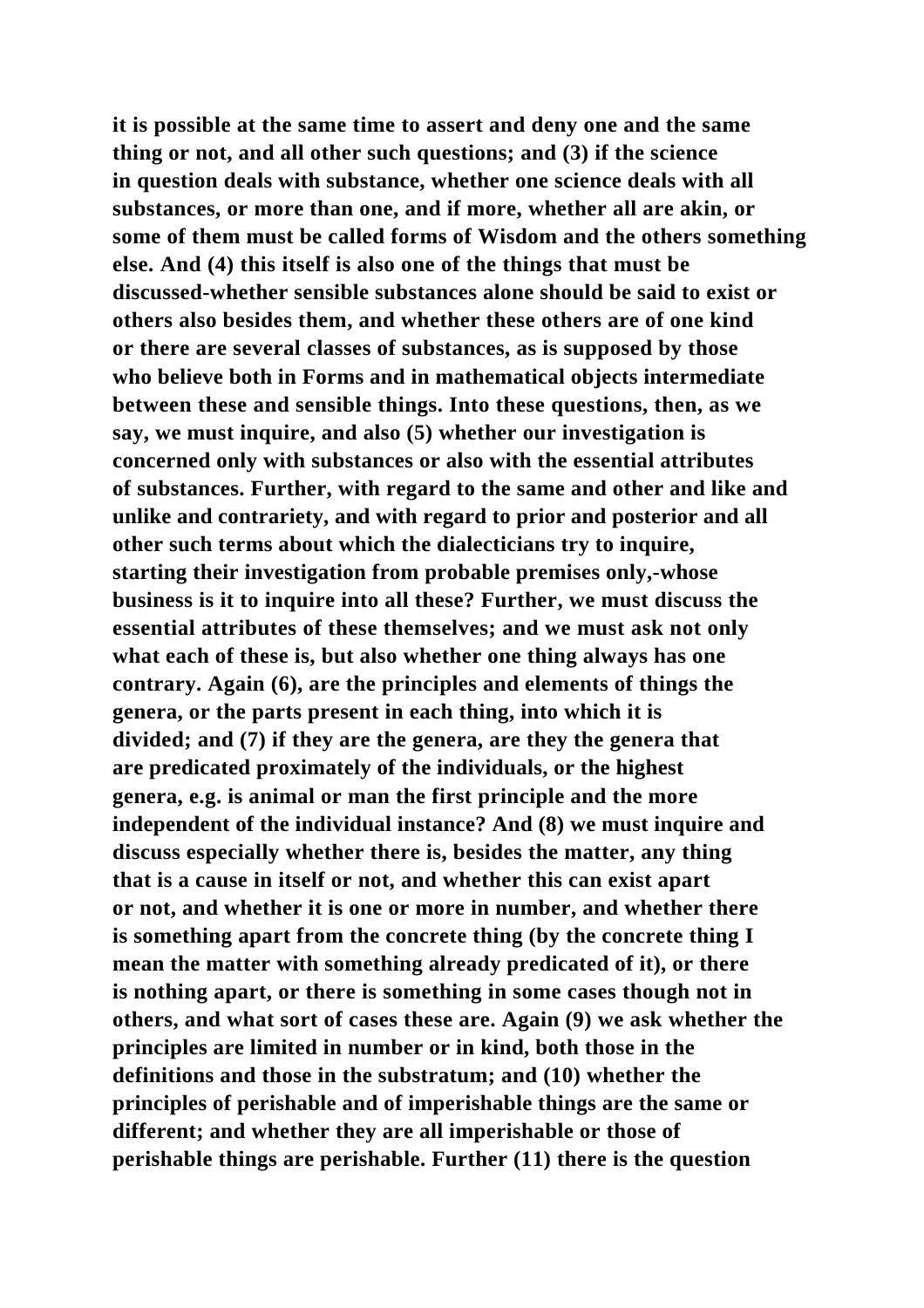**which is hardest of all and most perplexing, whether unity and being, as the Pythagoreans and Plato said, are not attributes of something else but the substance of existing things, or this is not the case, but the substratum is something else,-as Empedocles says, love; as some one else says, fire; while another says water or air. Again (12) we ask whether the principles are universal or like individual things, and (13) whether they exist potentially or actually, and further, whether they are potential or actual in any other sense than in reference to movement; for these questions also would present much difficulty. Further (14), are numbers and lines and figures and points a kind of substance or not, and if they are substances are they separate from sensible things or present in them? With regard to all these matters not only is it hard to get possession of the truth, but it is not easy even to think out the difficulties well.**

**2** 

 **(1) First then with regard to what we mentioned first, does it belong to one or to more sciences to investigate all the kinds of causes? How could it belong to one science to recognize the principles if these are not contrary?**

 **Further, there are many things to which not all the principles pertain. For how can a principle of change or the nature of the good exist for unchangeable things, since everything that in itself and by its own nature is good is an end, and a cause in the sense that for its sake the other things both come to be and are, and since an end or purpose is the end of some action, and all actions imply change? So in the case of unchangeable things this principle could not exist, nor could there be a good itself. This is why in mathematics nothing is proved by means of this kind of cause, nor is there any demonstration of this kind-'because it is better, or worse'; indeed no one even mentions anything of the kind. And so for this reason some of the Sophists, e.g. Aristippus, used to ridicule mathematics; for in the arts (he maintained), even in the industrial arts, e.g. in carpentry and cobbling, the reason always given is 'because it is better, or worse,' but the mathematical sciences take no account of goods and evils.**

 **But if there are several sciences of the causes, and a different**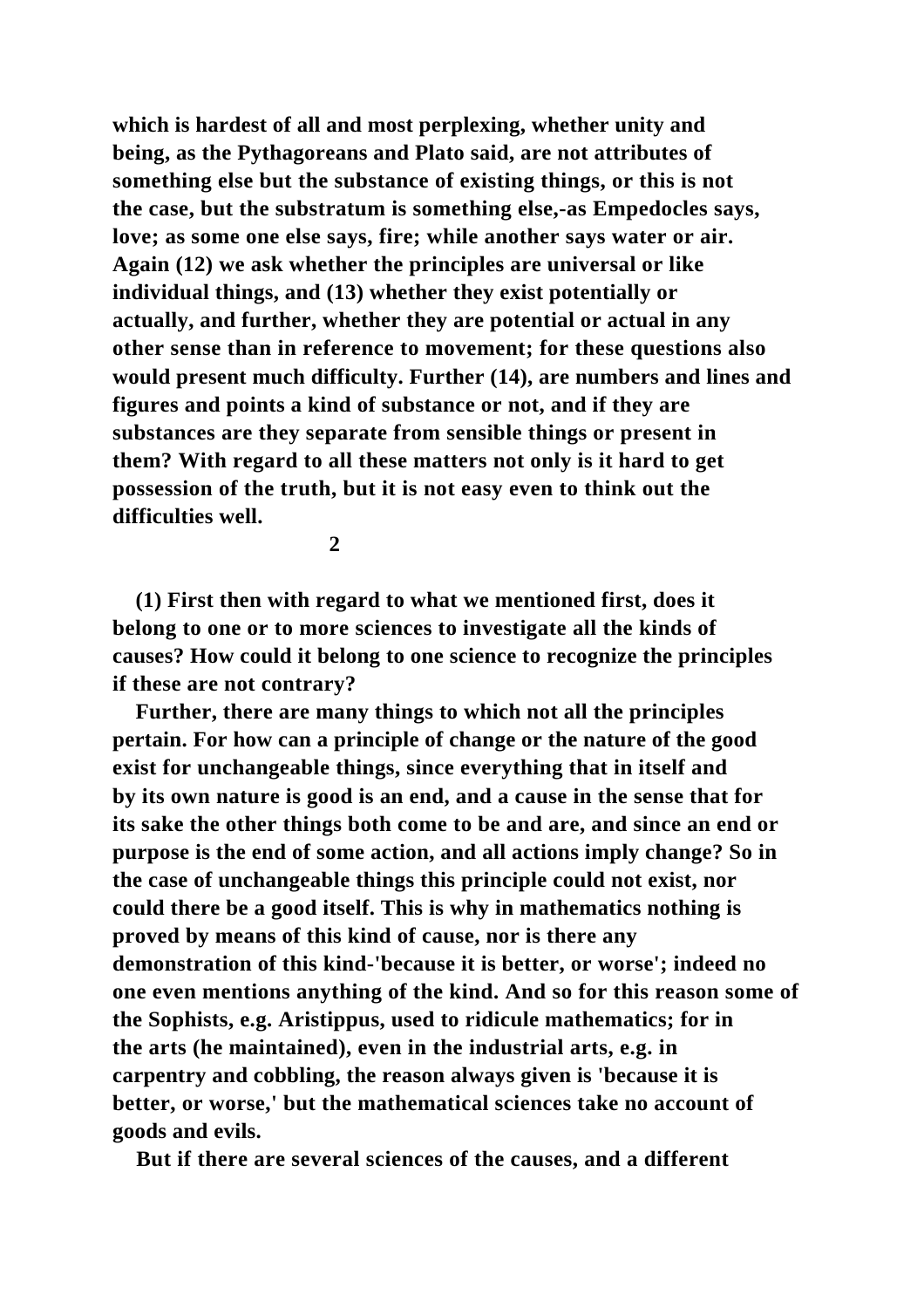**science for each different principle, which of these sciences should be said to be that which we seek, or which of the people who possess them has the most scientific knowledge of the object in question? The same thing may have all the kinds of causes, e.g. the moving cause of a house is the art or the builder, the final cause is the function it fulfils, the matter is earth and stones, and the form is the definition. To judge from our previous discussion of the question which of the sciences should be called Wisdom, there is reason for applying the name to each of them. For inasmuch as it is most architectonic and authoritative and the other sciences, like slavewomen, may not even contradict it, the science of the end and of the good is of the nature of Wisdom (for the other things are for the sake of the end). But inasmuch as it was described' as dealing with the first causes and that which is in the highest sense object of knowledge, the science of substance must be of the nature of Wisdom. For since men may know the same thing in many ways, we say that he who recognizes what a thing is by its being so and so knows more fully than he who recognizes it by its not being so and so, and in the former class itself one knows more fully than another, and he knows most fully who knows what a thing is, not he who knows its quantity or quality or what it can by nature do or have done to it. And further in all cases also we think that the knowledge of each even of the things of which demonstration is possible is present only when we know what the thing is, e.g. what squaring a rectangle is, viz. that it is the finding of a mean; and similarly in all other cases. And we know about becomings and actions and about every change when we know the source of the movement; and this is other than and opposed to the end. Therefore it would seem to belong to different sciences to investigate these causes severally.**

 **But (2), taking the starting-points of demonstration as well as the causes, it is a disputable question whether they are the object of one science or of more (by the starting-points of demonstration I mean the common beliefs, on which all men base their proofs); e.g. that everything must be either affirmed or denied, and that a thing cannot at the same time be and not be, and all other such premisses:-the question is whether the same science deals with them as with substance, or a different science, and if it is not one science, which of the two must be identified with that which we now**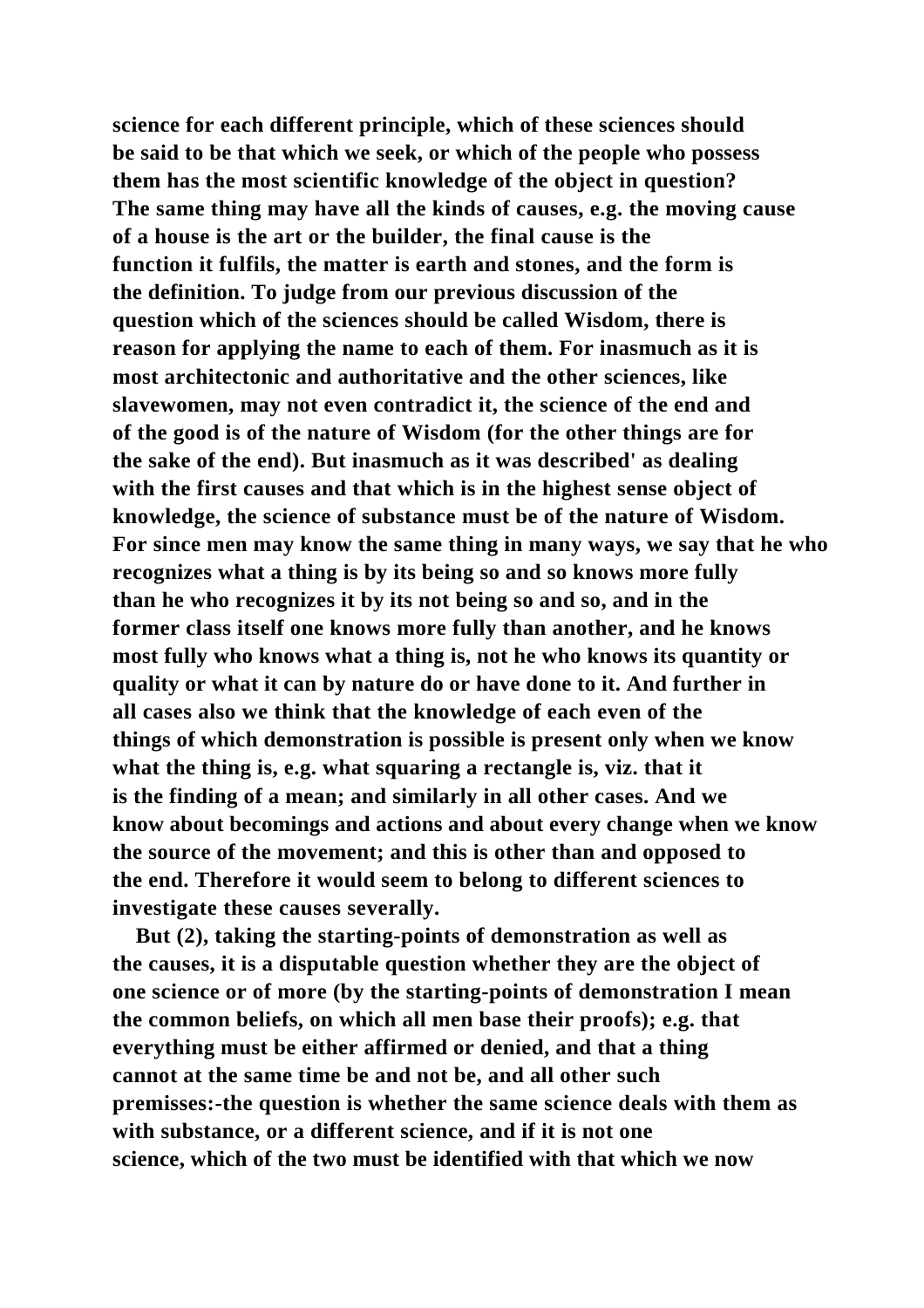**seek.-It is not reasonable that these topics should be the object of one science; for why should it be peculiarly appropriate to geometry or to any other science to understand these matters? If then it belongs to every science alike, and cannot belong to all, it is not peculiar to the science which investigates substances, any more than to any other science, to know about these topics.-And, at the same time, in what way can there be a science of the first principles? For we are aware even now what each of them in fact is (at least even other sciences use them as familiar); but if there is a demonstrative science which deals with them, there will have to be an underlying kind, and some of them must be demonstrable attributes and others must be axioms (for it is impossible that there should be demonstration about all of them); for the demonstration must start from certain premisses and be about a certain subject and prove certain attributes. Therefore it follows that all attributes that are proved must belong to a single class; for all demonstrative sciences use the axioms.**

 **But if the science of substance and the science which deals with the axioms are different, which of them is by nature more authoritative and prior? The axioms are most universal and are principles of all things. And if it is not the business of the philosopher, to whom else will it belong to inquire what is true and what is untrue about them?**

 **(3) In general, do all substances fall under one science or under more than one? If the latter, to what sort of substance is the present science to be assigned?-On the other hand, it is not reasonable that one science should deal with all. For then there would be one demonstrative science dealing with all attributes. For ever demonstrative science investigates with regard to some subject its essential attributes, starting from the common beliefs. Therefore to investigate the essential attributes of one class of things, starting from one set of beliefs, is the business of one science. For the subject belongs to one science, and the premisses belong to one, whether to the same or to another; so that the attributes do so too, whether they are investigated by these sciences or by one compounded out of them.**

 **(5) Further, does our investigation deal with substances alone or also with their attributes? I mean for instance, if the solid is**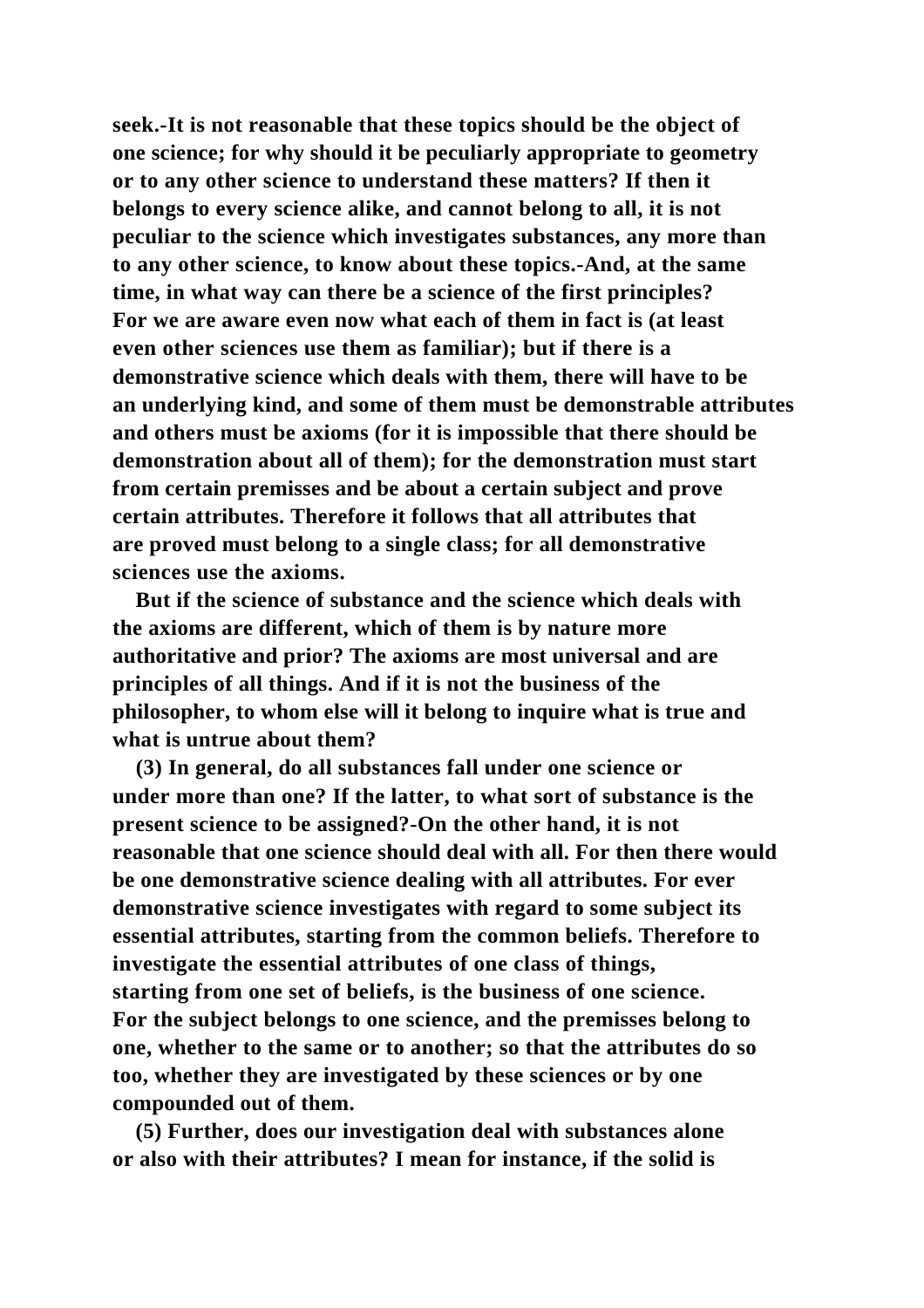**a substance and so are lines and planes, is it the business of the same science to know these and to know the attributes of each of these classes (the attributes about which the mathematical sciences offer proofs), or of a different science? If of the same, the science of substance also must be a demonstrative science, but it is thought that there is no demonstration of the essence of things. And if of another, what will be the science that investigates the attributes of substance? This is a very difficult question.**

 **(4) Further, must we say that sensible substances alone exist, or that there are others besides these? And are substances of one kind or are there in fact several kinds of substances, as those say who assert the existence both of the Forms and of the intermediates, with which they say the mathematical sciences deal?-The sense in which we say the Forms are both causes and self-dependent substances has been explained in our first remarks about them; while the theory presents difficulties in many ways, the most paradoxical thing of all is the statement that there are certain things besides those in the material universe, and that these are the same as sensible things except that they are eternal while the latter are perishable. For they say there is a man-himself and a horse-itself and health-itself, with no further qualification,-a procedure like that of the people who said there are gods, but in human form. For they were positing nothing but eternal men, nor are the Platonists making the Forms anything other than eternal sensible things.**

 **Further, if we are to posit besides the Forms and the sensibles the intermediates between them, we shall have many difficulties. For clearly on the same principle there will be lines besides the lines-themselves and the sensible lines, and so with each of the other classes of things; so that since astronomy is one of these mathematical sciences there will also be a heaven besides the sensible heaven, and a sun and a moon (and so with the other heavenly bodies) besides the sensible. Yet how are we to believe in these things? It is not reasonable even to suppose such a body immovable, but to suppose it moving is quite impossible.-And similarly with the things of which optics and mathematical harmonics treat; for these also cannot exist apart from the sensible things, for the same reasons. For if there are sensible things and sensations intermediate between Form and individual, evidently there will also be animals intermediate**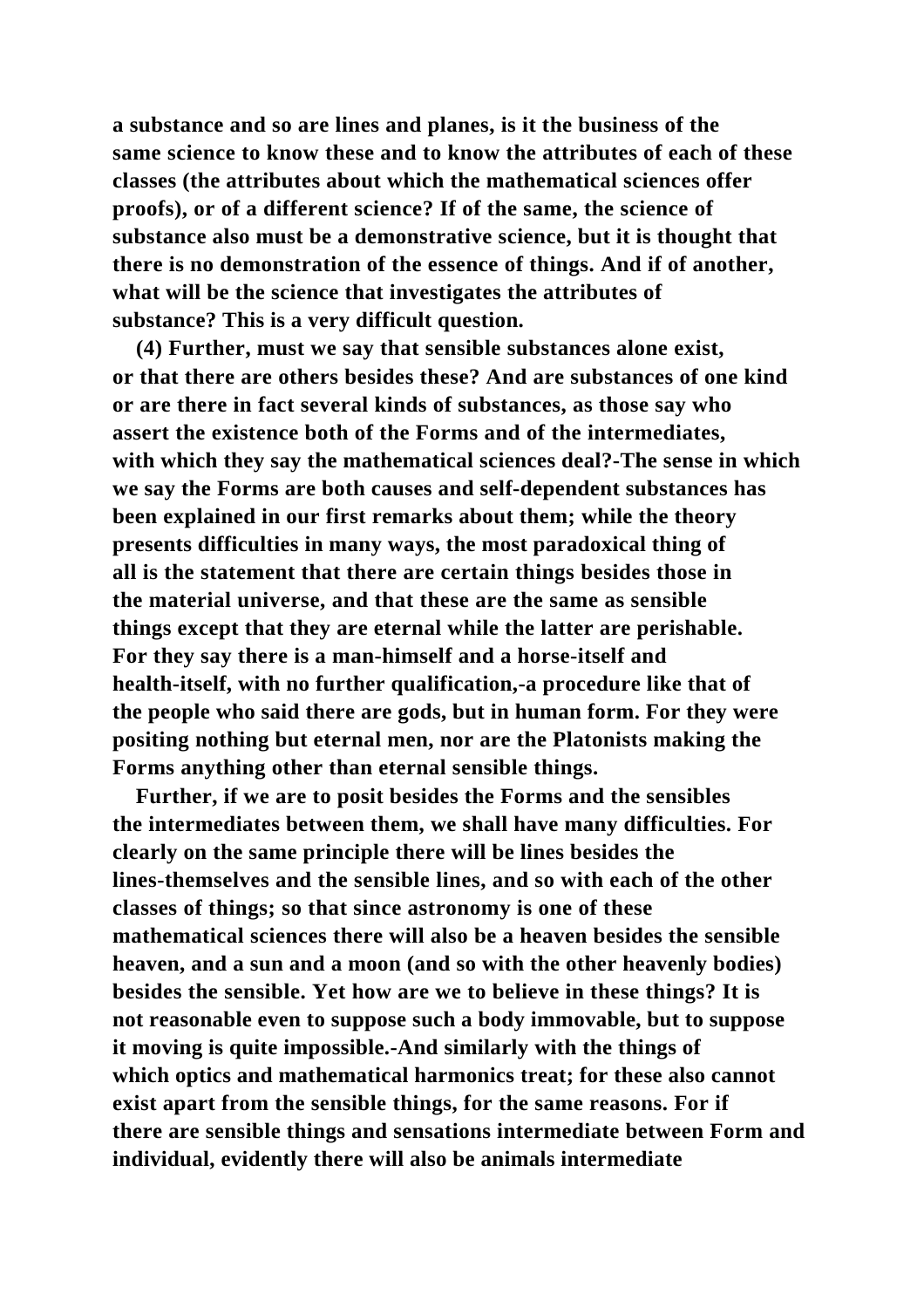**between animals-themselves and the perishable animals.-We might also raise the question, with reference to which kind of existing things we must look for these sciences of intermediates. If geometry is to differ from mensuration only in this, that the latter deals with things that we perceive, and the former with things that are not perceptible, evidently there will also be a science other than medicine, intermediate between medical-science-itself and this individual medical science, and so with each of the other sciences. Yet how is this possible? There would have to be also healthy things besides the perceptible healthy things and the healthy-itself.--And at the same time not even this is true, that mensuration deals with perceptible and perishable magnitudes; for then it would have perished when they perished.**

 **But on the other hand astronomy cannot be dealing with perceptible magnitudes nor with this heaven above us. For neither are perceptible lines such lines as the geometer speaks of (for no perceptible thing is straight or round in the way in which he defines 'straight' and 'round'; for a hoop touches a straight edge not at a point, but as Protagoras used to say it did, in his refutation of the geometers), nor are the movements and spiral orbits in the heavens like those of which astronomy treats, nor have geometrical points the same nature as the actual stars.-Now there are some who say that these so-called intermediates between the Forms and the perceptible things exist, not apart from the perceptible things, however, but in these; the impossible results of this view would take too long to enumerate, but it is enough to consider even such points as the following:-It is not reasonable that this should be so only in the case of these intermediates, but clearly the Forms also might be in the perceptible things; for both statements are parts of the same theory. Further, it follows from this theory that there are two solids in the same place, and that the intermediates are not immovable, since they are in the moving perceptible things. And in general to what purpose would one suppose them to exist indeed, but to exist in perceptible things? For the same paradoxical results will follow which we have already mentioned; there will be a heaven besides the heaven, only it will be not apart but in the same place; which is still more impossible.**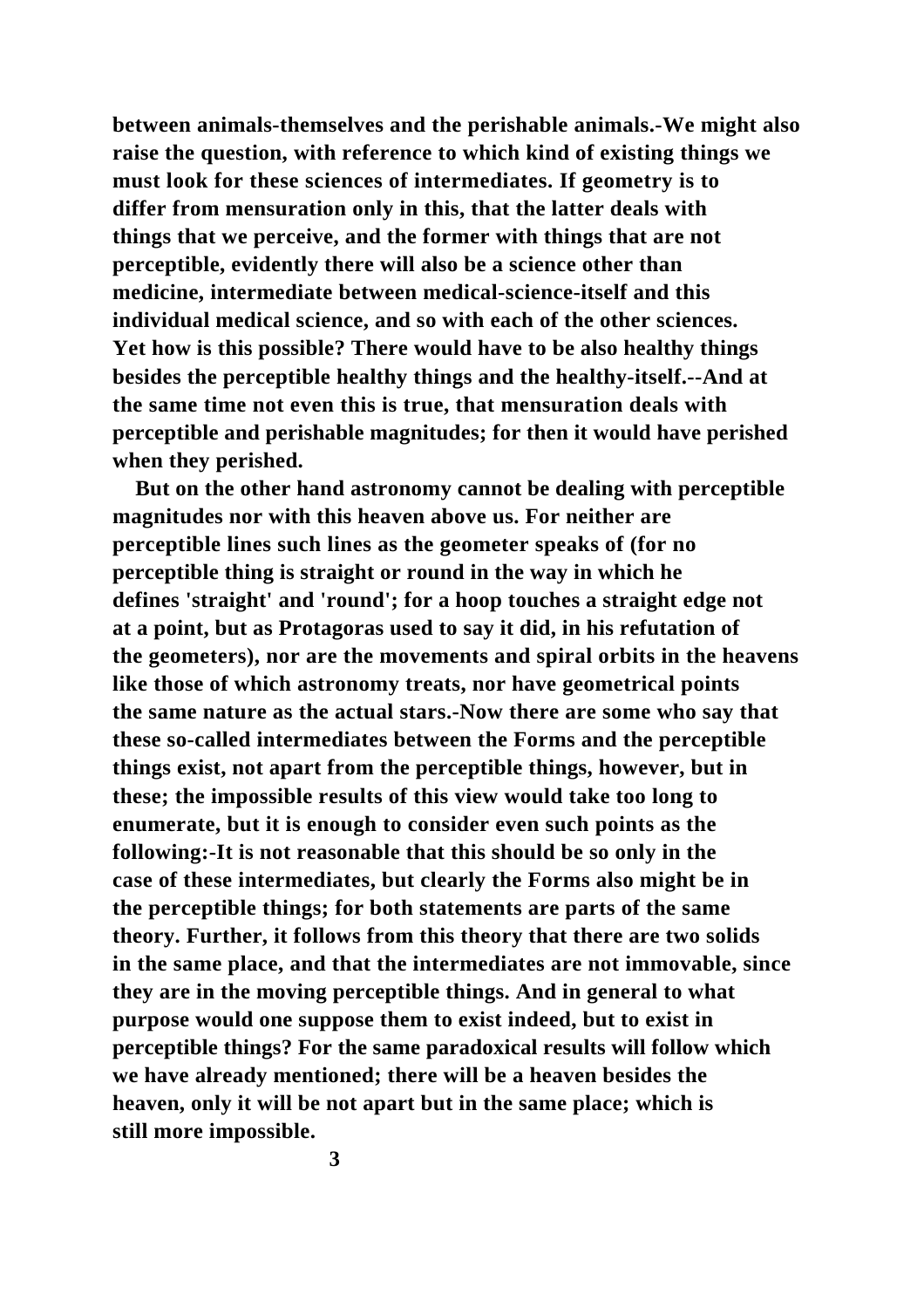**(6) Apart from the great difficulty of stating the case truly with regard to these matters, it is very hard to say, with regard to the first principles, whether it is the genera that should be taken as elements and principles, or rather the primary constituents of a thing; e.g. it is the primary parts of which articulate sounds consist that are thought to be elements and principles of articulate sound, not the common genus-articulate sound; and we give the name of 'elements' to those geometrical propositions, the proofs of which are implied in the proofs of the others, either of all or of most. Further, both those who say there are several elements of corporeal things and those who say there is one, say the parts of which bodies are compounded and consist are principles; e.g. Empedocles says fire and water and the rest are the constituent elements of things, but does not describe these as genera of existing things. Besides this, if we want to examine the nature of anything else, we examine the parts of which, e.g. a bed consists and how they are put together, and then we know its nature.**

 **To judge from these arguments, then, the principles of things would not be the genera; but if we know each thing by its definition, and the genera are the principles or starting-points of definitions, the genera must also be the principles of definable things. And if to get the knowledge of the species according to which things are named is to get the knowledge of things, the genera are at least starting-points of the species. And some also of those who say unity or being, or the great and the small, are elements of things, seem to treat them as genera.**

 **But, again, it is not possible to describe the principles in both ways. For the formula of the essence is one; but definition by genera will be different from that which states the constituent parts of a thing.**

 **(7) Besides this, even if the genera are in the highest degree principles, should one regard the first of the genera as principles, or those which are predicated directly of the individuals? This also admits of dispute. For if the universals are always more of the nature of principles, evidently the uppermost of the genera are the principles; for these are predicated of all things. There will, then, be as many principles of things as there are primary genera,**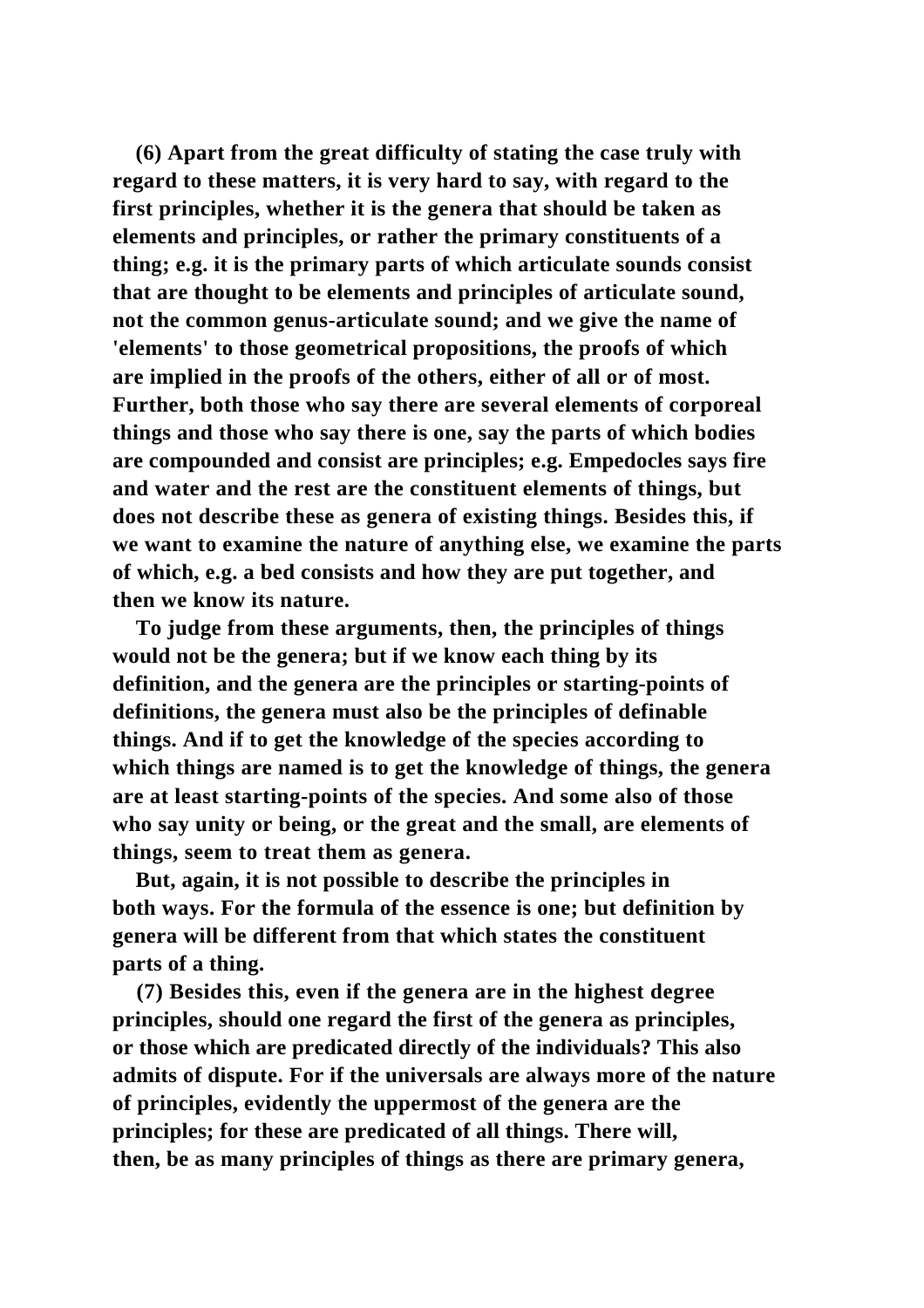**so that both being and unity will be principles and substances; for these are most of all predicated of all existing things. But it is not possible that either unity or being should be a single genus of things; for the differentiae of any genus must each of them both have being and be one, but it is not possible for the genus taken apart from its species (any more than for the species of the genus) to be predicated of its proper differentiae; so that if unity or being is a genus, no differentia will either have being or be one. But if unity and being are not genera, neither will they be principles, if the genera are the principles. Again, the intermediate kinds, in whose nature the differentiae are included, will on this theory be genera, down to the indivisible species; but as it is, some are thought to be genera and others are not thought to be so. Besides this, the differentiae are principles even more than the genera; and if these also are principles, there comes to be practically an infinite number of principles, especially if we suppose the highest genus to be a principle.-But again, if unity is more of the nature of a principle, and the indivisible is one, and everything indivisible is so either in quantity or in species, and that which is so in species is the prior, and genera are divisible into species for man is not the genus of individual men), that which is predicated directly of the individuals will have more unity.-Further, in the case of things in which the distinction of prior and posterior is present, that which is predicable of these things cannot be something apart from them (e.g. if two is the first of numbers, there will not be a Number apart from the kinds of numbers; and similarly there will not be a Figure apart from the kinds of figures; and if the genera of these things do not exist apart from the species, the genera of other things will scarcely do so; for genera of these things are thought to exist if any do). But among the individuals one is not prior and another posterior. Further, where one thing is better and another worse, the better is always prior; so that of these also no genus can exist. From these considerations, then, the species predicated of individuals seem to be principles rather than the genera. But again, it is not easy to say in what sense these are to be taken as principles. For the principle or cause must exist alongside of the things of which it is the principle, and must be capable of existing in separation from them; but for what reason should we suppose any such thing to exist alongside of the**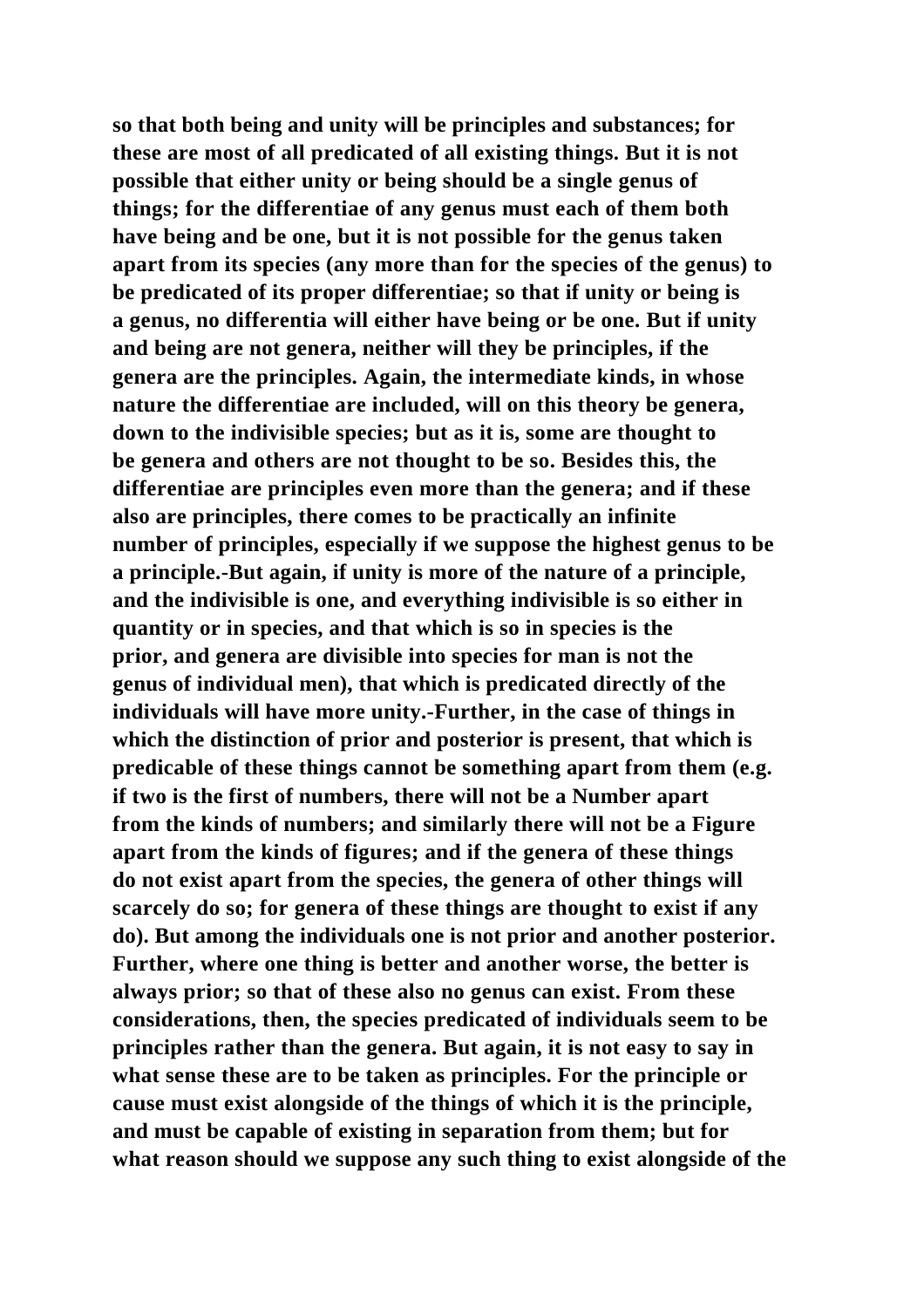**individual, except that it is predicated universally and of all? But if this is the reason, the things that are more universal must be supposed to be more of the nature of principles; so that the highest genera would be the principles.**

**4 4** 

 **(8) There is a difficulty connected with these, the hardest of all and the most necessary to examine, and of this the discussion now awaits us. If, on the one hand, there is nothing apart from individual things, and the individuals are infinite in number, how then is it possible to get knowledge of the infinite individuals? For all things that we come to know, we come to know in so far as they have some unity and identity, and in so far as some attribute belongs to them universally.**

 **But if this is necessary, and there must be something apart from the individuals, it will be necessary that the genera exist apart from the individuals, either the lowest or the highest genera; but we found by discussion just now that this is impossible.**

 **Further, if we admit in the fullest sense that something exists apart from the concrete thing, whenever something is predicated of the matter, must there, if there is something apart, be something apart from each set of individuals, or from some and not from others, or from none? (A) If there is nothing apart from individuals, there will be no object of thought, but all things will be objects of sense, and there will not be knowledge of anything, unless we say that sensation is knowledge. Further, nothing will be eternal or unmovable; for all perceptible things perish and are in movement. But if there is nothing eternal, neither can there be a process of coming to be; for there must be something that comes to be, i.e. from which something comes to be, and the ultimate term in this series cannot have come to be, since the series has a limit and since nothing can come to be out of that which is not. Further, if generation and movement exist there must also be a limit; for no movement is infinite, but every movement has an end, and that which is incapable of completing its coming to be cannot be in process of coming to be; and that which has completed its coming to be must he as soon as it has come to be. Further, since the matter exists, because it is ungenerated, it is a fortiori reasonable that the substance or essence, that which the**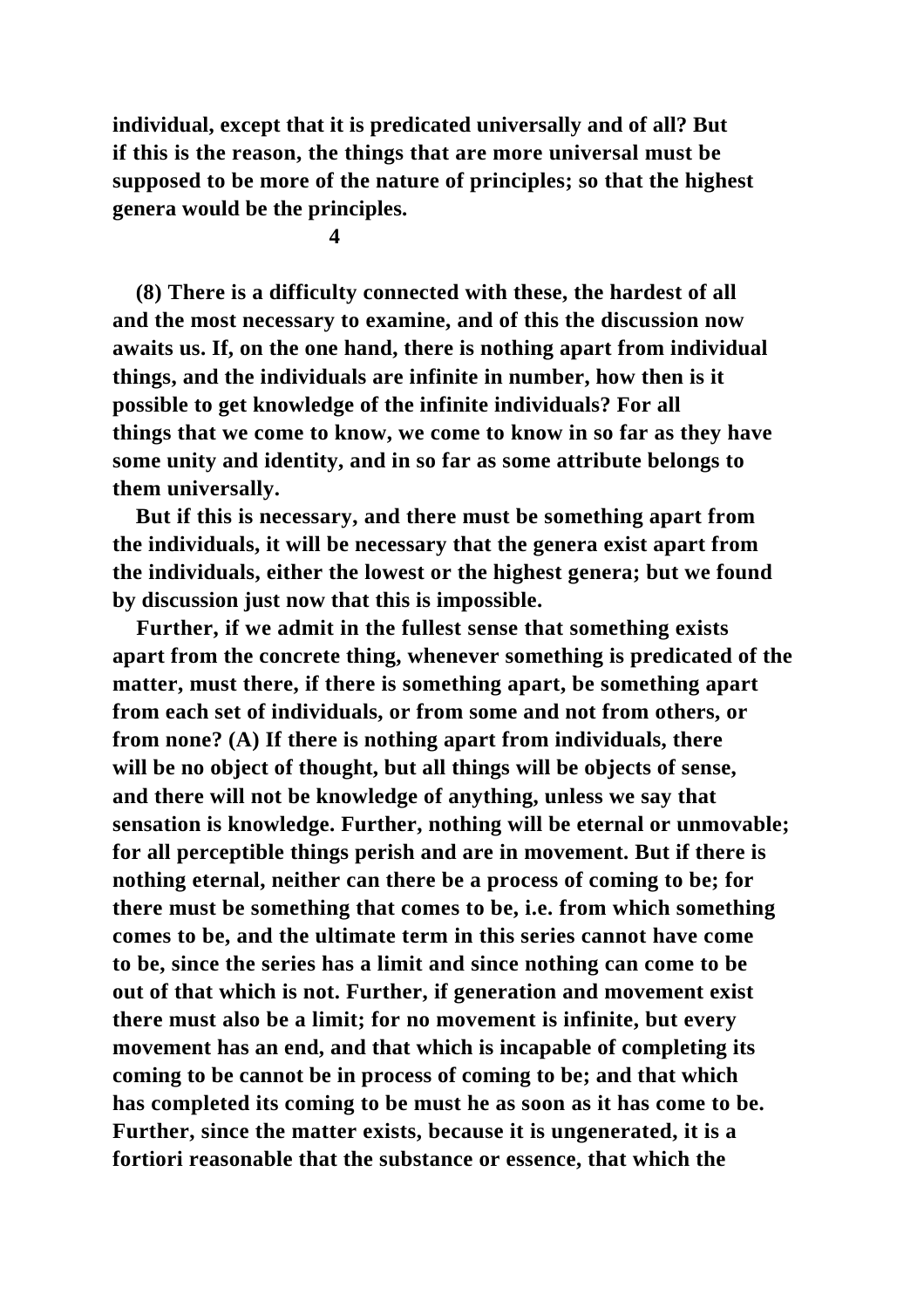**matter is at any time coming to be, should exist; for if neither essence nor matter is to be, nothing will be at all, and since this is impossible there must be something besides the concrete thing, viz. the shape or form.**

 **But again (B) if we are to suppose this, it is hard to say in which cases we are to suppose it and in which not. For evidently it is not possible to suppose it in all cases; we could not suppose that there is a house besides the particular houses.-Besides this, will the substance of all the individuals, e.g. of all men, be one? This is paradoxical, for all the things whose substance is one are one. But are the substances many and different? This also is unreasonable.-At the same time, how does the matter become each of the individuals, and how is the concrete thing these two elements?**

 **(9) Again, one might ask the following question also about the first principles. If they are one in kind only, nothing will be numerically one, not even unity-itself and being-itself; and how will knowing exist, if there is not to be something common to a whole set of individuals?**

 **But if there is a common element which is numerically one, and each of the principles is one, and the principles are not as in the case of perceptible things different for different things (e.g. since this particular syllable is the same in kind whenever it occurs, the elements it are also the same in kind; only in kind, for these also, like the syllable, are numerically different in different contexts),-if it is not like this but the principles of things are numerically one, there will be nothing else besides the elements (for there is no difference of meaning between 'numerically one' and 'individual'; for this is just what we mean by the individual-the numerically one, and by the universal we mean that which is predicable of the individuals). Therefore it will be just as if the elements of articulate sound were limited in number; all the language in the world would be confined to the ABC, since there could not be two or more letters of the same kind.**

 **(10) One difficulty which is as great as any has been neglected both by modern philosophers and by their predecessors-whether the principles of perishable and those of imperishable things are the same or different. If they are the same, how are some things perishable and others imperishable, and for what reason? The school of Hesiod and all**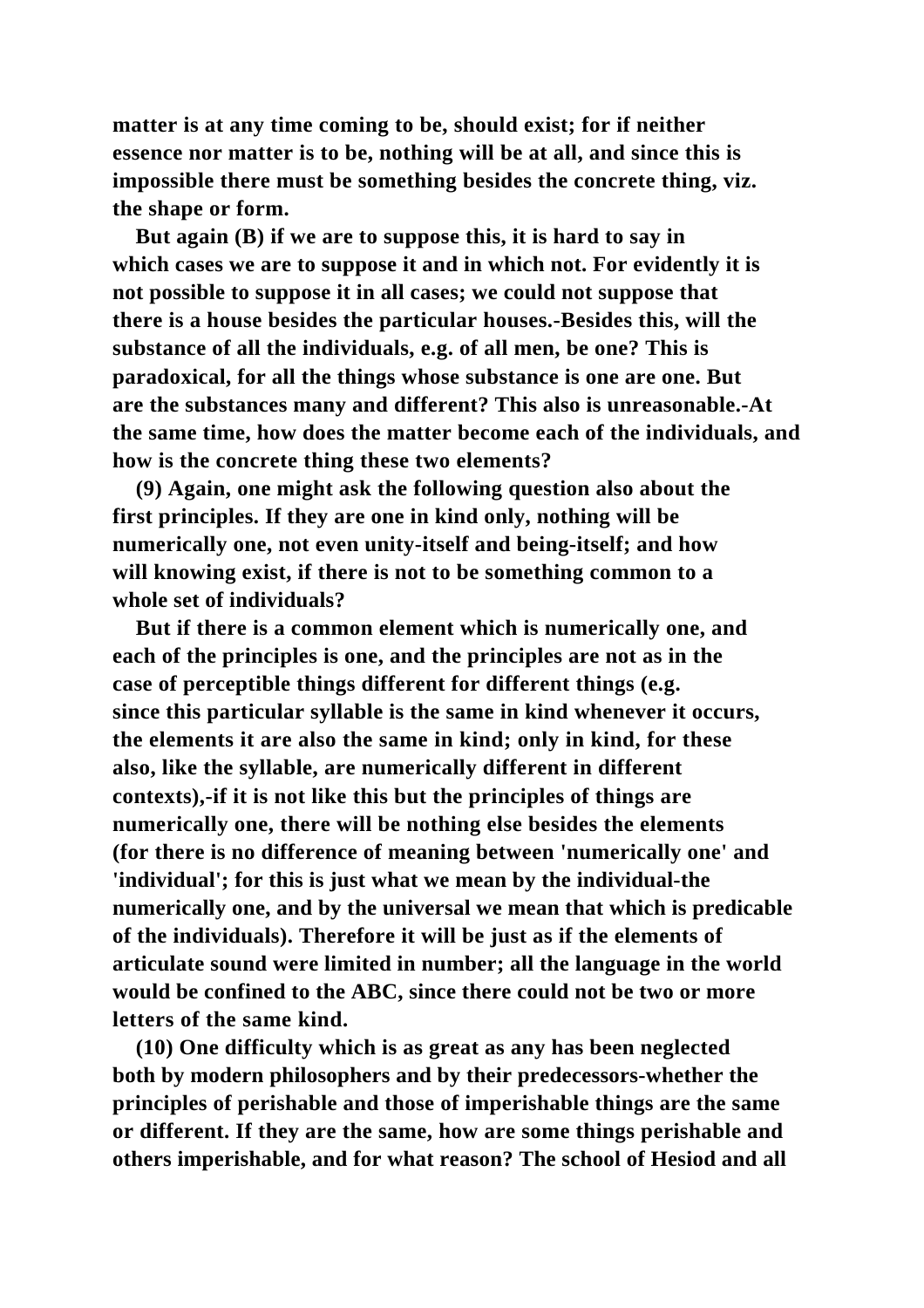**the theologians thought only of what was plausible to themselves, and had no regard to us. For, asserting the first principles to be gods and born of gods, they say that the beings which did not taste of nectar and ambrosia became mortal; and clearly they are using words which are familiar to themselves, yet what they have said about the very application of these causes is above our comprehension. For if the gods taste of nectar and ambrosia for their pleasure, these are in no wise the causes of their existence; and if they taste them to maintain their existence, how can gods who need food be eternal?-But into the subtleties of the mythologists it is not worth our while to inquire seriously; those, however, who use the language of proof we must cross-examine and ask why, after all, things which consist of the same elements are, some of them, eternal in nature, while others perish. Since these philosophers mention no cause, and it is unreasonable that things should be as they say, evidently the principles or causes of things cannot be the same. Even the man whom one might suppose to speak most consistently-Empedocles, even he has made the same mistake; for he maintains that strife is a principle that causes destruction, but even strife would seem no less to produce everything, except the One; for all things excepting God proceed from strife. At least he says:-**

 **From which all that was and is and will be hereafter- Trees, and men and women, took their growth, And beasts and birds and water-nourished fish, And long-aged gods.**

 **The implication is evident even apart from these words; for if strife had not been present in things, all things would have been one, according to him; for when they have come together, 'then strife stood outermost.' Hence it also follows on his theory that God most blessed is less wise than all others; for he does not know all the elements; for he has in him no strife, and knowledge is of the like by the like. 'For by earth,' he says,**

 **we see earth, by water water, By ether godlike ether, by fire wasting fire, Love by love, and strife by gloomy strife.**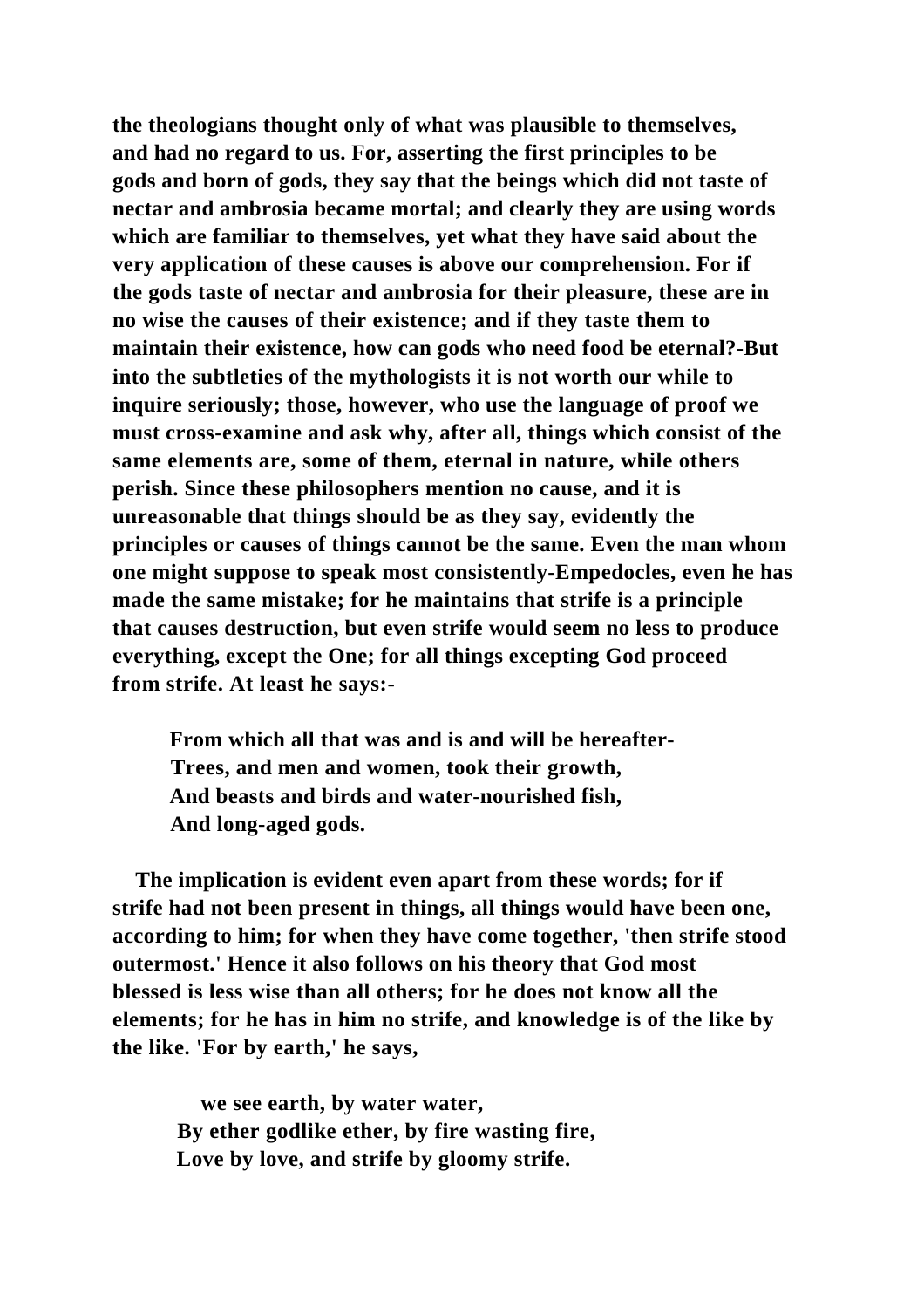**But-and this is the point we started from this at least is evident, that on his theory it follows that strife is as much the cause of existence as of destruction. And similarly love is not specially the cause of existence; for in collecting things into the One it destroys all other things. And at the same time Empedocles mentions no cause of the change itself, except that things are so by nature.**

 **But when strife at last waxed great in the limbs of the Sphere, And sprang to assert its rights as the time was fulfilled Which is fixed for them in turn by a mighty oath.**

 **This implies that change was necessary; but he shows no cause of the necessity. But yet so far at least he alone speaks consistently; for he does not make some things perishable and others imperishable, but makes all perishable except the elements. The difficulty we are speaking of now is, why some things are perishable and others are not, if they consist of the same principles.**

 **Let this suffice as proof of the fact that the principles cannot be the same. But if there are different principles, one difficulty is whether these also will be imperishable or perishable. For if they are perishable, evidently these also must consist of certain elements (for all things that perish, perish by being resolved into the elements of which they consist); so that it follows that prior to the principles there are other principles. But this is impossible, whether the process has a limit or proceeds to infinity. Further, how will perishable things exist, if their principles are to be annulled? But if the principles are imperishable, why will things composed of some imperishable principles be perishable, while those composed of the others are imperishable? This is not probable, but is either impossible or needs much proof. Further, no one has even tried to maintain different principles; they maintain the same principles for all things. But they swallow the difficulty we stated first as if they took it to be something trifling.**

 **(11) The inquiry that is both the hardest of all and the most**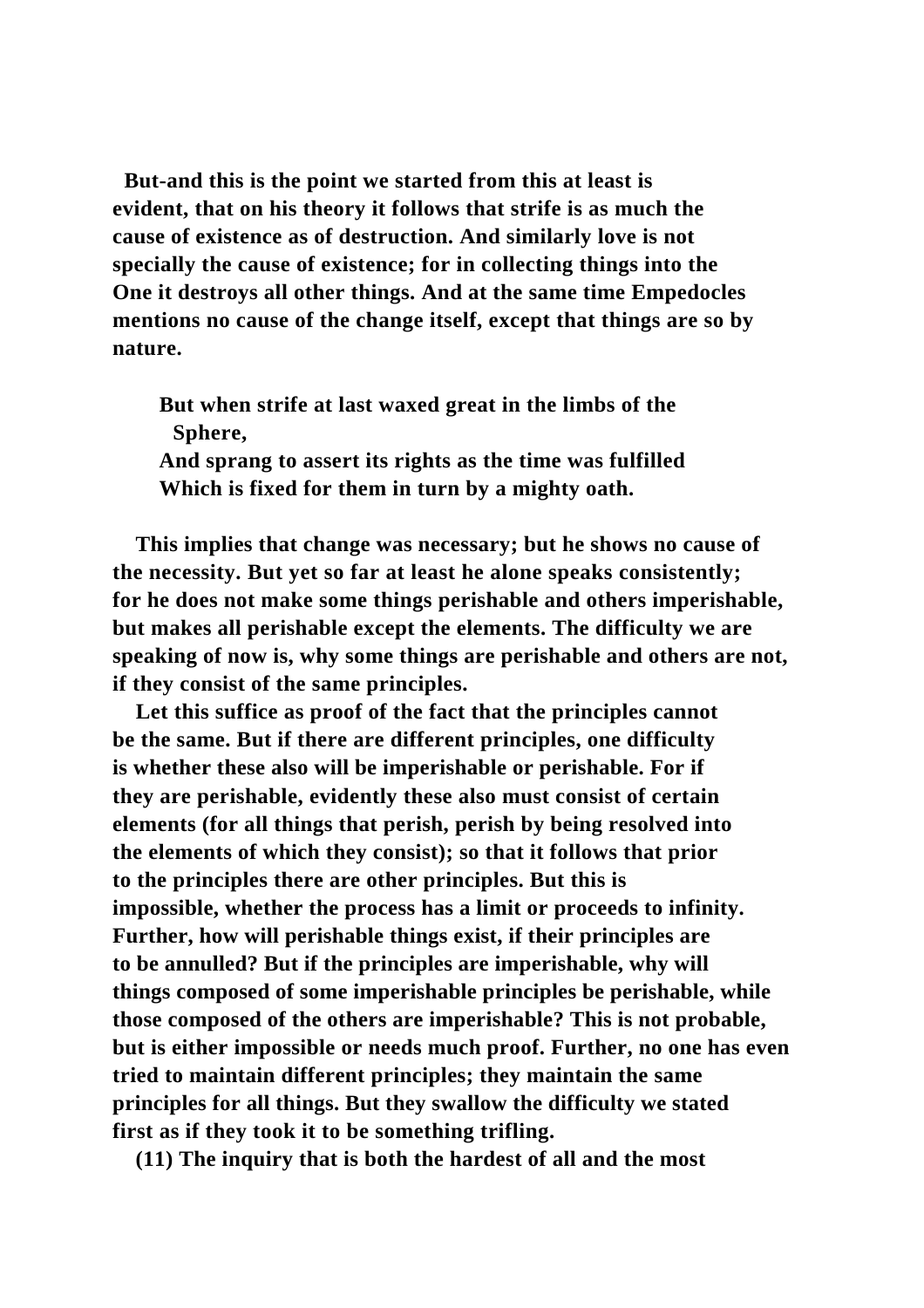**necessary for knowledge of the truth is whether being and unity are the substances of things, and whether each of them, without being anything else, is being or unity respectively, or we must inquire what being and unity are, with the implication that they have some other underlying nature. For some people think they are of the former, others think they are of the latter character. Plato and the Pythagoreans thought being and unity were nothing else, but this was their nature, their essence being just unity and being. But the natural philosophers take a different line; e.g. Empedocles-as though reducing to something more intelligible-says what unity is; for he would seem to say it is love: at least, this is for all things the cause of their being one. Others say this unity and being, of which things consist and have been made, is fire, and others say it is air. A similar view is expressed by those who make the elements more than one; for these also must say that unity and being are precisely all the things which they say are principles.**

 **(A) If we do not suppose unity and being to be substances, it follows that none of the other universals is a substance; for these are most universal of all, and if there is no unity itself or being-itself, there will scarcely be in any other case anything apart from what are called the individuals. Further, if unity is not a substance, evidently number also will not exist as an entity separate from the individual things; for number is units, and the unit is precisely a certain kind of one.**

 **But (B) if there is a unity-itself and a being itself, unity and being must be their substance; for it is not something else that is predicated universally of the things that are and are one, but just unity and being. But if there is to be a being-itself and a unity-itself, there is much difficulty in seeing how there will be anything else besides these,-I mean, how things will be more than one in number. For what is different from being does not exist, so that it necessarily follows, according to the argument of Parmenides, that all things that are are one and this is being.**

 **There are objections to both views. For whether unity is not a substance or there is a unity-itself, number cannot be a substance. We have already said why this result follows if unity is not a substance; and if it is, the same difficulty arises as arose with regard to being. For whence is there to be another one besides unity-itself?**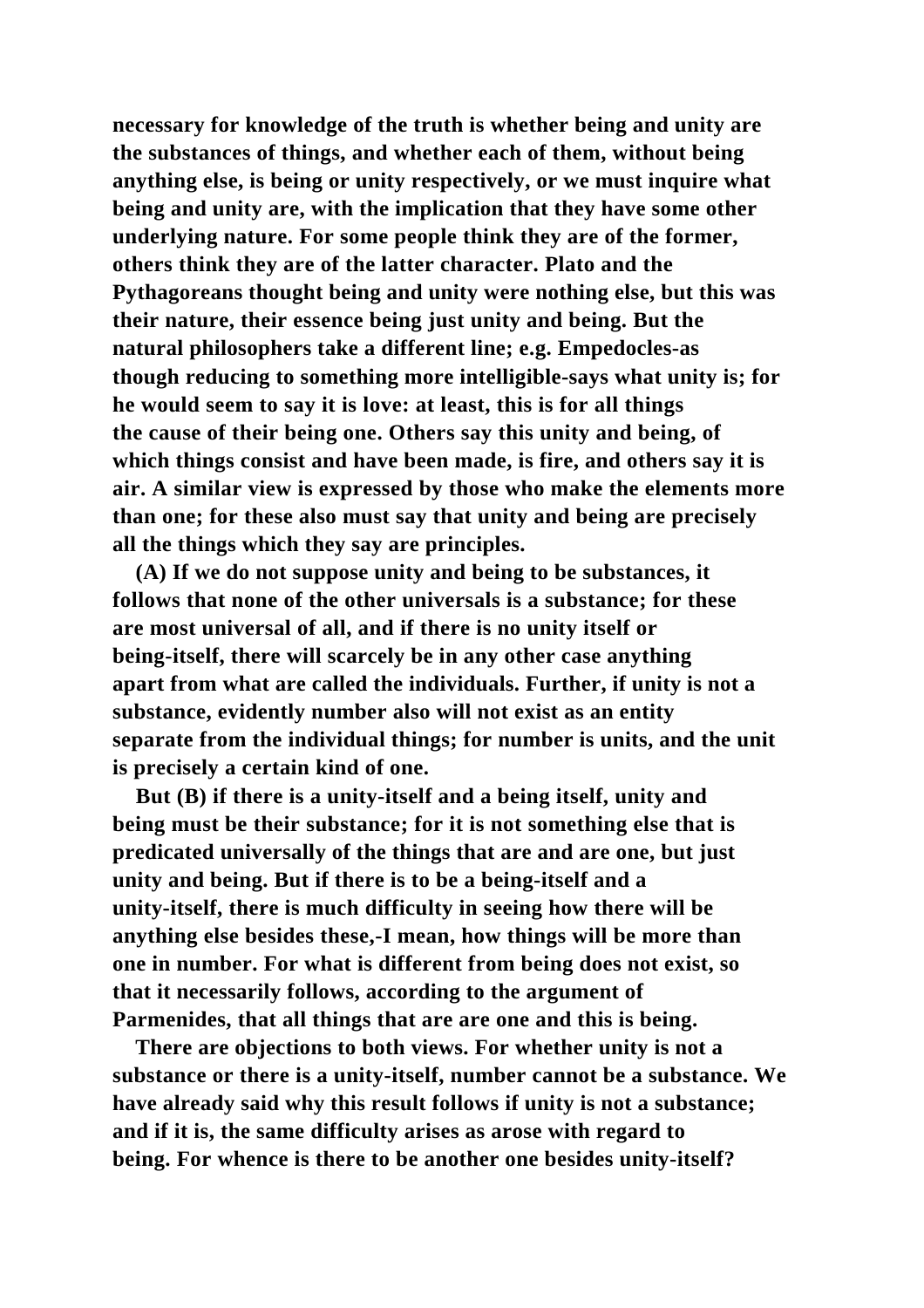**It must be not-one; but all things are either one or many, and of the many each is one.**

 **Further, if unity-itself is indivisible, according to Zeno's postulate it will be nothing. For that which neither when added makes a thing greater nor when subtracted makes it less, he asserts to have no being, evidently assuming that whatever has being is a spatial magnitude. And if it is a magnitude, it is corporeal; for the corporeal has being in every dimension, while the other objects of mathematics, e.g. a plane or a line, added in one way will increase what they are added to, but in another way will not do so, and a point or a unit does so in no way. But, since his theory is of a low order, and an indivisible thing can exist in such a way as to have a defence even against him (for the indivisible when added will make the number, though not the size, greater),-yet how can a magnitude proceed from one such indivisible or from many? It is like saying that the line is made out of points.**

 **But even if ore supposes the case to be such that, as some say, number proceeds from unity-itself and something else which is not one, none the less we must inquire why and how the product will be sometimes a number and sometimes a magnitude, if the not-one was inequality and was the same principle in either case. For it is not evident how magnitudes could proceed either from the one and this principle, or from some number and this principle.**

**5** 

 **(14) A question connected with these is whether numbers and bodies and planes and points are substances of a kind, or not. If they are not, it baffles us to say what being is and what the substances of things are. For modifications and movements and relations and dispositions and ratios do not seem to indicate the substance of anything; for all are predicated of a subject, and none is a 'this'. And as to the things which might seem most of all to indicate substance, water and earth and fire and air, of which composite bodies consist, heat and cold and the like are modifications of these, not substances, and the body which is thus modified alone persists as something real and as a substance. But, on the other hand, the body is surely less of a substance than the surface, and the surface than the line, and the line than the unit and the point. For the body is**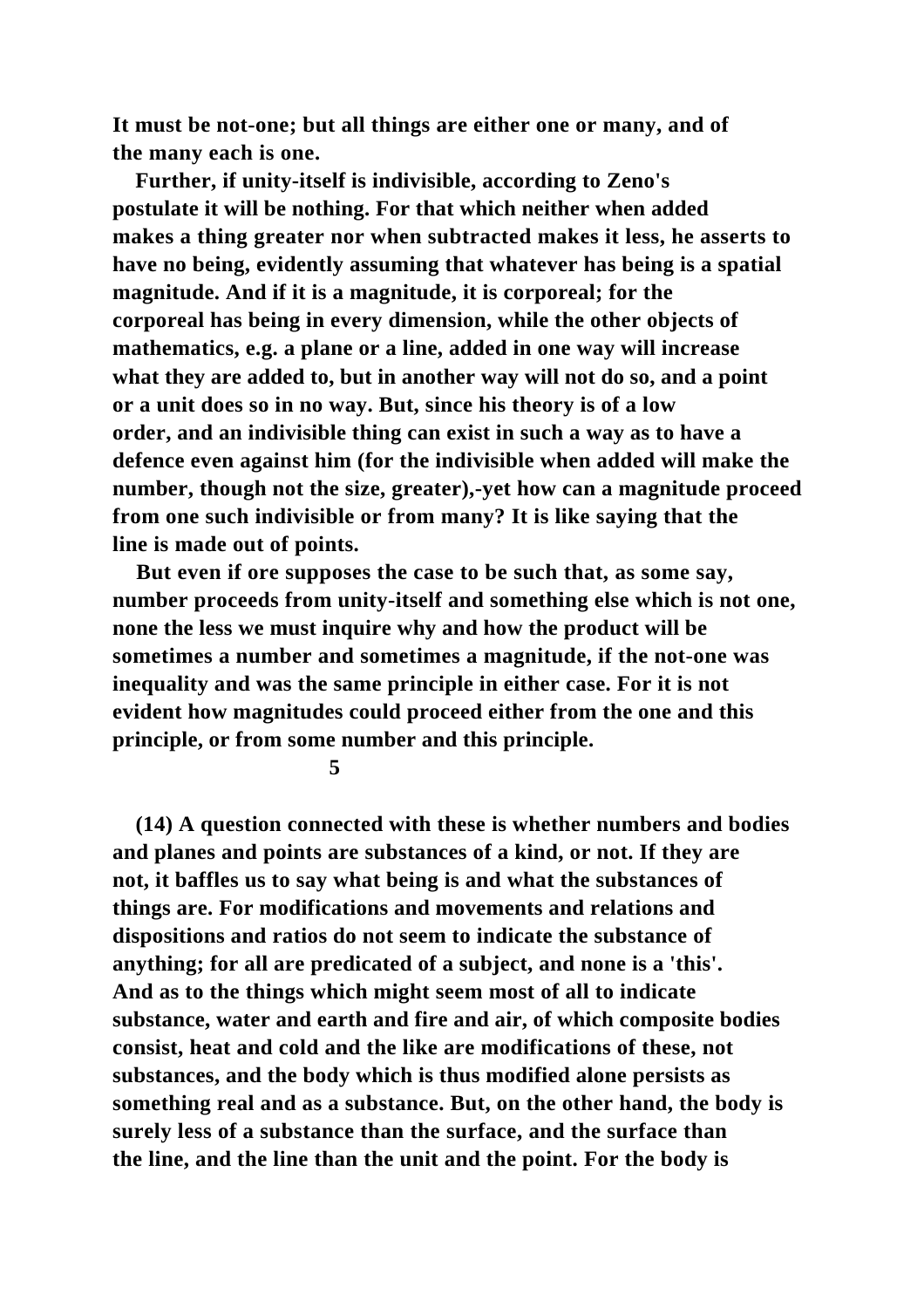**bounded by these; and they are thought to be capable of existing without body, but body incapable of existing without these. This is why, while most of the philosophers and the earlier among them thought that substance and being were identical with body, and that all other things were modifications of this, so that the first principles of the bodies were the first principles of being, the more recent and those who were held to be wiser thought numbers were the first principles. As we said, then, if these are not substance, there is no substance and no being at all; for the accidents of these it cannot be right to call beings.**

 **But if this is admitted, that lines and points are substance more than bodies, but we do not see to what sort of bodies these could belong (for they cannot be in perceptible bodies), there can be no substance.-Further, these are all evidently divisions of body,-one in breadth, another in depth, another in length. Besides this, no sort of shape is present in the solid more than any other; so that if the Hermes is not in the stone, neither is the half of the cube in the cube as something determinate; therefore the surface is not in it either; for if any sort of surface were in it, the surface which marks off the half of the cube would be in it too. And the same account applies to the line and to the point and the unit. Therefore, if on the one hand body is in the highest degree substance, and on the other hand these things are so more than body, but these are not even instances of substance, it baffles us to say what being is and what the substance of things is.-For besides what has been said, the questions of generation and instruction confront us with further paradoxes. For if substance, not having existed before, now exists, or having existed before, afterwards does not exist, this change is thought to be accompanied by a process of becoming or perishing; but points and lines and surfaces cannot be in process either of becoming or of perishing, when they at one time exist and at another do not. For when bodies come into contact or are divided, their boundaries simultaneously become one in the one case when they touch, and two in the other-when they are divided; so that when they have been put together one boundary does not exist but has perished, and when they have been divided the boundaries exist which before did not exist (for it cannot be said that the point, which is indivisible, was divided into two). And if the boundaries come into**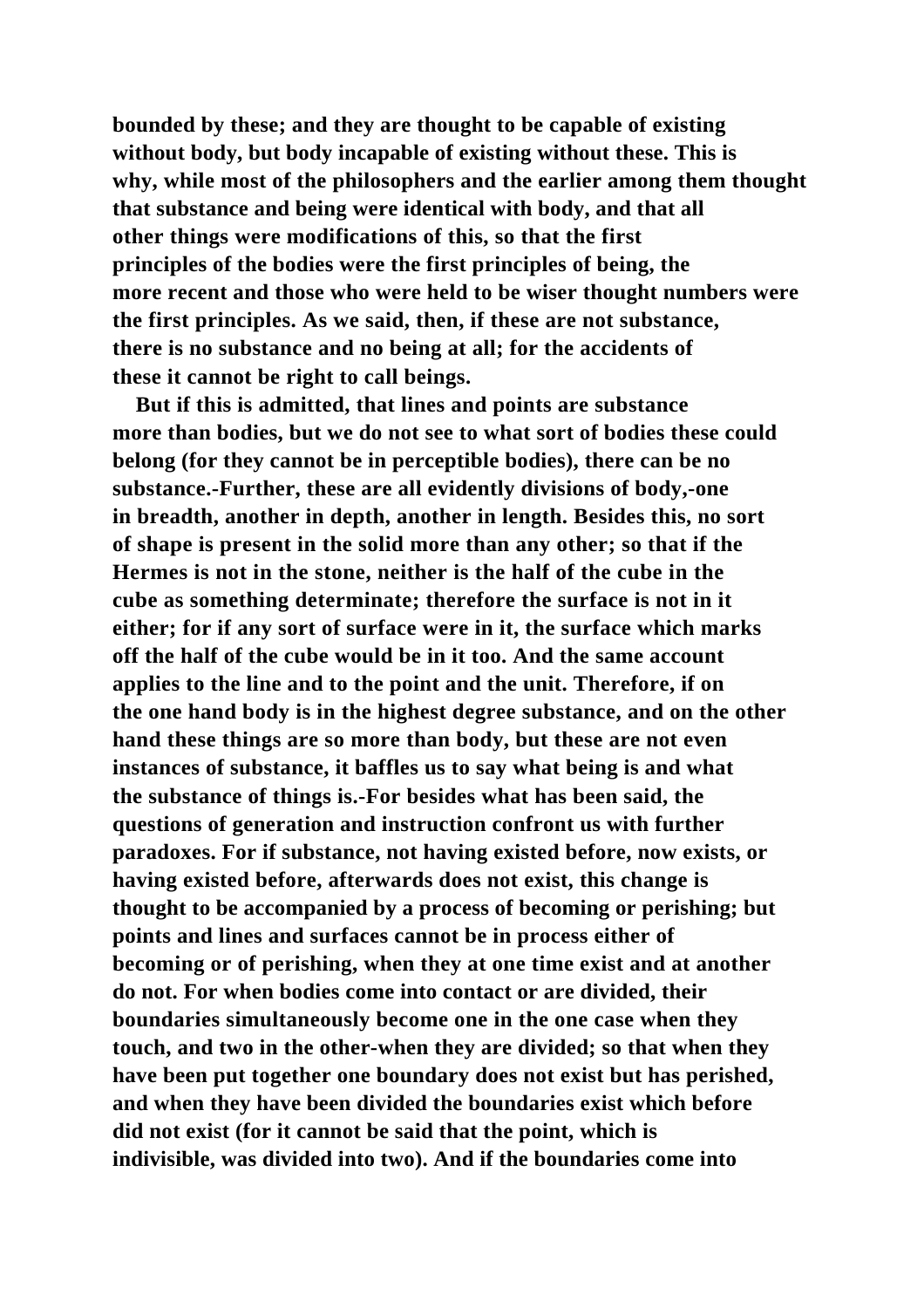**being and cease to be, from what do they come into being? A similar account may also be given of the 'now' in time; for this also cannot be in process of coming into being or of ceasing to be, but yet seems to be always different, which shows that it is not a substance. And evidently the same is true of points and lines and planes; for the same argument applies, since they are all alike either limits or divisions.**

 **6**

 **In general one might raise the question why after all, besides perceptible things and the intermediates, we have to look for another class of things, i.e. the Forms which we posit. If it is for this reason, because the objects of mathematics, while they differ from the things in this world in some other respect, differ not at all in that there are many of the same kind, so that their first principles cannot be limited in number (just as the elements of all the language in this sensible world are not limited in number, but in kind, unless one takes the elements of this individual syllable or of this individual articulate sound-whose elements will be limited even in number; so is it also in the case of the intermediates; for there also the members of the same kind are infinite in number), so that if there are not-besides perceptible and mathematical objects-others such as some maintain the Forms to be, there will be no substance which is one in number, but only in kind, nor will the first principles of things be determinate in number, but only in kind:-if then this must be so, the Forms also must therefore be held to exist. Even if those who support this view do not express it articulately, still this is what they mean, and they must be maintaining the Forms just because each of the Forms is a substance and none is by accident.**

 **But if we are to suppose both that the Forms exist and that the principles are one in number, not in kind, we have mentioned the impossible results that necessarily follow.**

 **(13) Closely connected with this is the question whether the elements exist potentially or in some other manner. If in some other way, there will be something else prior to the first principles; for the potency is prior to the actual cause, and it is not necessary for everything potential to be actual.-But if the elements exist**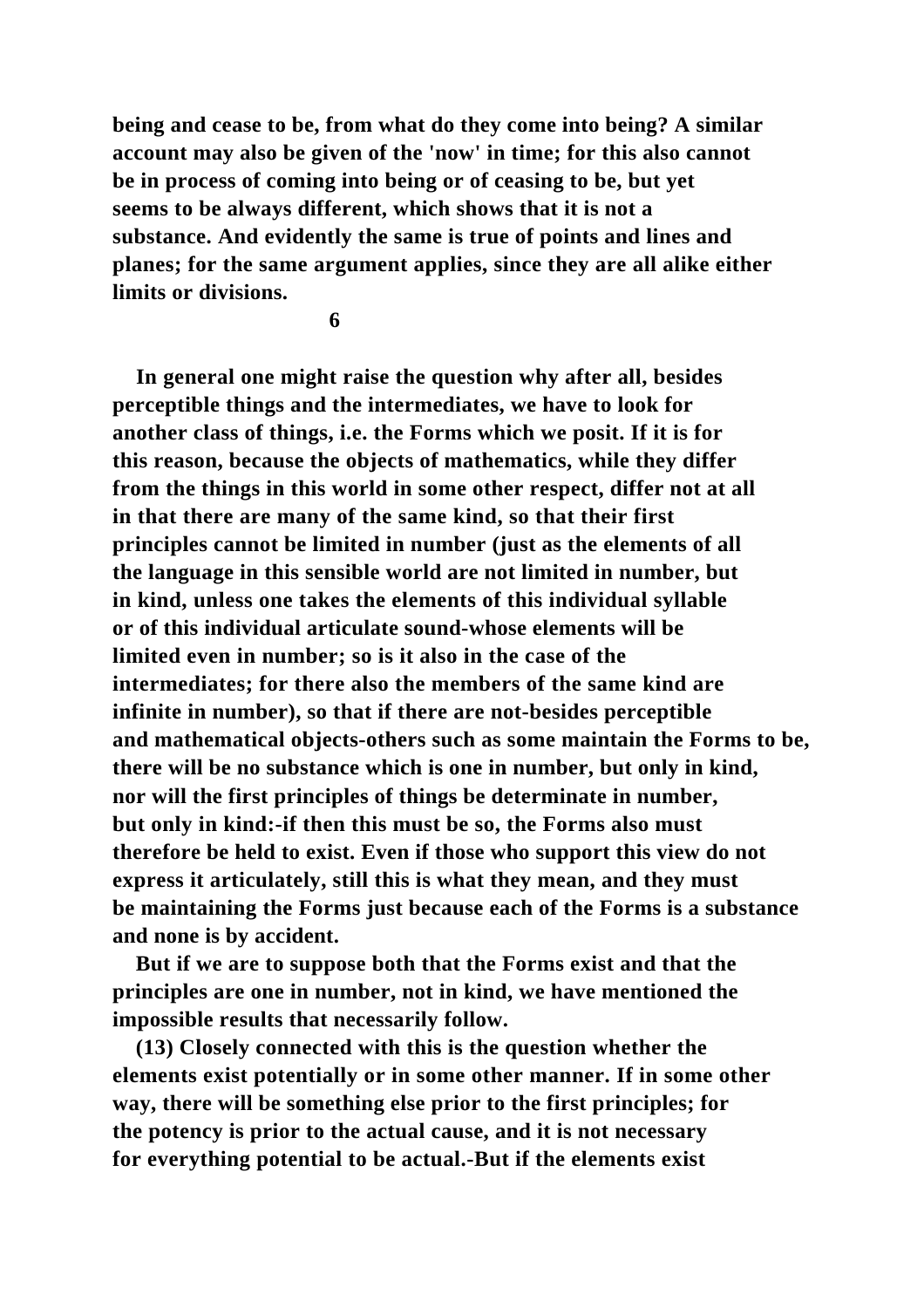**potentially, it is possible that everything that is should not be. For even that which is not yet is capable of being; for that which is not comes to be, but nothing that is incapable of being comes to be.**

 **(12) We must not only raise these questions about the first principles, but also ask whether they are universal or what we call individuals. If they are universal, they will not be substances; for everything that is common indicates not a 'this' but a 'such', but substance is a 'this'. And if we are to be allowed to lay it down that a common predicate is a 'this' and a single thing, Socrates will be several animals-himself and 'man' and 'animal', if each of these indicates a 'this' and a single thing.**

 **If, then, the principles are universals, these universal. Therefore if there is to be results follow; if they are not universals but of knowledge of the principles there must be the nature of individuals, they will not be other principles prior to them, namely those knowable; for the knowledge of anything is that are universally predicated of them.**

 **Book IV 1** 

 **THERE is a science which investigates being as being and the attributes which belong to this in virtue of its own nature. Now this is not the same as any of the so-called special sciences; for none of these others treats universally of being as being. They cut off a part of being and investigate the attribute of this part; this is what the mathematical sciences for instance do. Now since we are seeking the first principles and the highest causes, clearly there must be some thing to which these belong in virtue of its own nature. If then those who sought the elements of existing things were seeking these same principles, it is necessary that the elements must be elements of being not by accident but just because it is being. Therefore it is of being as being that we also must grasp the first causes.**

**2** 

 **There are many senses in which a thing may be said to 'be', but all that 'is' is related to one central point, one definite kind of**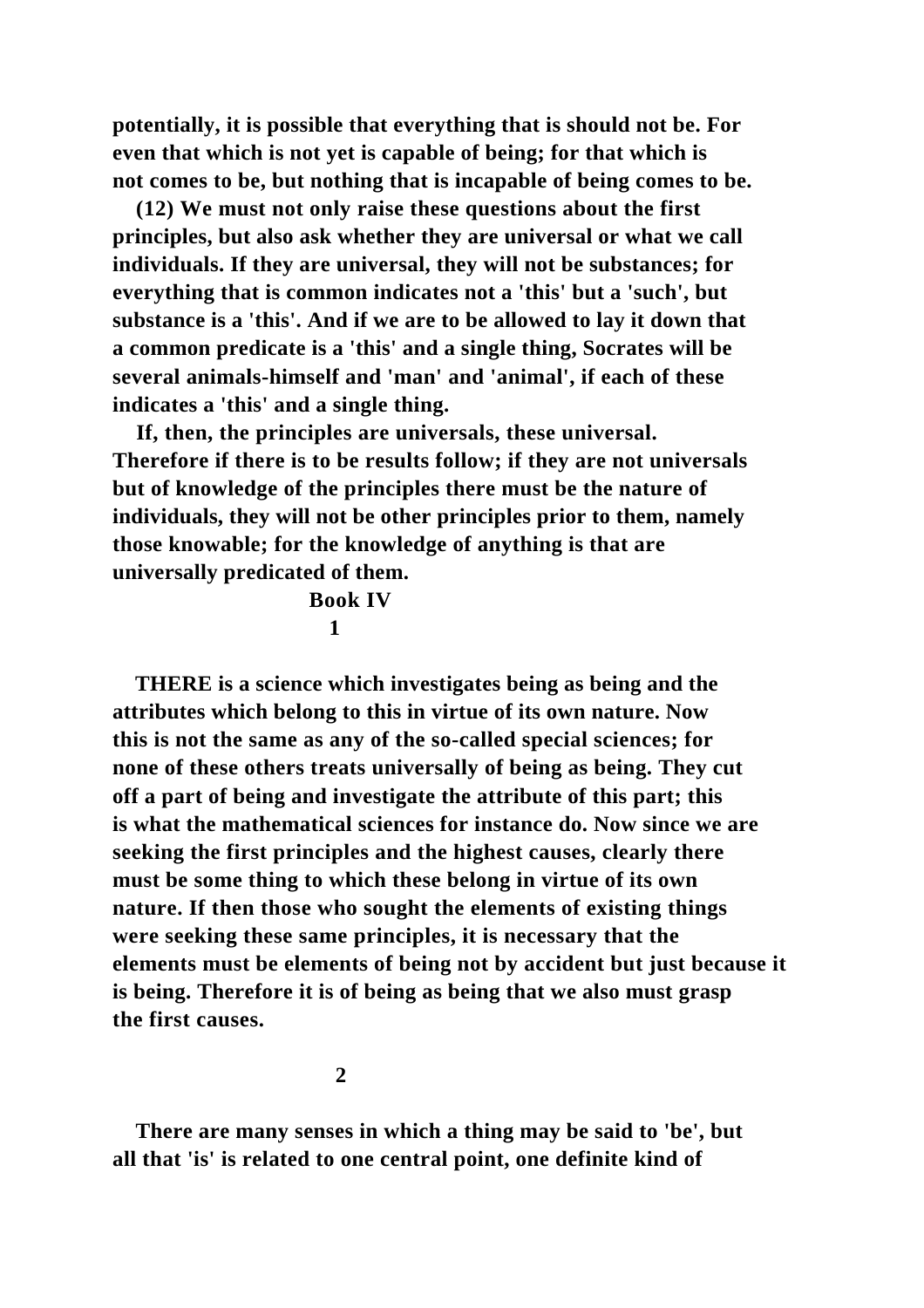**thing, and is not said to 'be' by a mere ambiguity. Everything which is healthy is related to health, one thing in the sense that it preserves health, another in the sense that it produces it, another in the sense that it is a symptom of health, another because it is capable of it. And that which is medical is relative to the medical art, one thing being called medical because it possesses it, another because it is naturally adapted to it, another because it is a function of the medical art. And we shall find other words used similarly to these. So, too, there are many senses in which a thing is said to be, but all refer to one starting-point; some things are said to be because they are substances, others because they are affections of substance, others because they are a process towards substance, or destructions or privations or qualities of substance, or productive or generative of substance, or of things which are relative to substance, or negations of one of these thing of substance itself. It is for this reason that we say even of non-being that it is nonbeing. As, then, there is one science which deals with all healthy things, the same applies in the other cases also. For not only in the case of things which have one common notion does the investigation belong to one science, but also in the case of things which are related to one common nature; for even these in a sense have one common notion. It is clear then that it is the work of one science also to study the things that are, qua being.-But everywhere science deals chiefly with that which is primary, and on which the other things depend, and in virtue of which they get their names. If, then, this is substance, it will be of substances that the philosopher must grasp the principles and the causes.**

 **Now for each one class of things, as there is one perception, so there is one science, as for instance grammar, being one science, investigates all articulate sounds. Hence to investigate all the species of being qua being is the work of a science which is generically one, and to investigate the several species is the work of the specific parts of the science.**

 **If, now, being and unity are the same and are one thing in the sense that they are implied in one another as principle and cause are, not in the sense that they are explained by the same definition (though it makes no difference even if we suppose them to be like that-in fact this would even strengthen our case); for 'one man' and**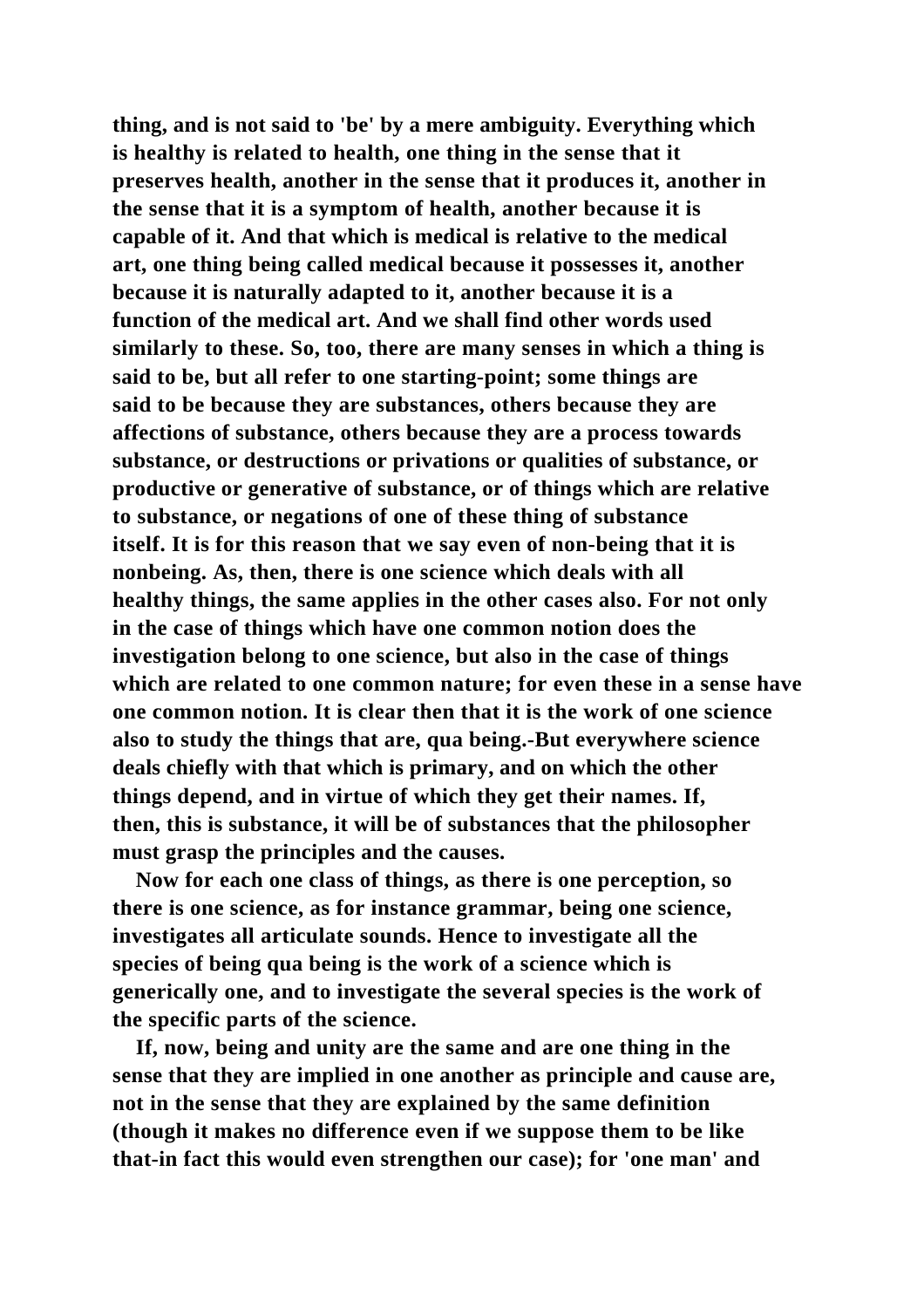**'man' are the same thing, and so are 'existent man' and 'man', and the doubling of the words in 'one man and one existent man' does not express anything different (it is clear that the two things are not separated either in coming to be or in ceasing to be); and similarly 'one existent man' adds nothing to 'existent man', and that it is obvious that the addition in these cases means the same thing, and unity is nothing apart from being; and if, further, the substance of each thing is one in no merely accidental way, and similarly is from its very nature something that is:-all this being so, there must be exactly as many species of being as of unity. And to investigate the essence of these is the work of a science which is generically one-I mean, for instance, the discussion of the same and the similar and the other concepts of this sort; and nearly all contraries may be referred to this origin; let us take them as having been investigated in the 'Selection of Contraries'.**

 **And there are as many parts of philosophy as there are kinds of substance, so that there must necessarily be among them a first philosophy and one which follows this. For being falls immediately into genera; for which reason the sciences too will correspond to these genera. For the philosopher is like the mathematician, as that word is used; for mathematics also has parts, and there is a first and a second science and other successive ones within the sphere of mathematics.**

 **Now since it is the work of one science to investigate opposites, and plurality is opposed to unity-and it belongs to one science to investigate the negation and the privation because in both cases we are really investigating the one thing of which the negation or the privation is a negation or privation (for we either say simply that that thing is not present, or that it is not present in some particular class; in the latter case difference is present over and above what is implied in negation; for negation means just the absence of the thing in question, while in privation there is also employed an underlying nature of which the privation is asserted):-in view of all these facts, the contraries of the concepts we named above, the other and the dissimilar and the unequal, and everything else which is derived either from these or from plurality and unity, must fall within the province of the science above named. And contrariety is one of these concepts; for contrariety**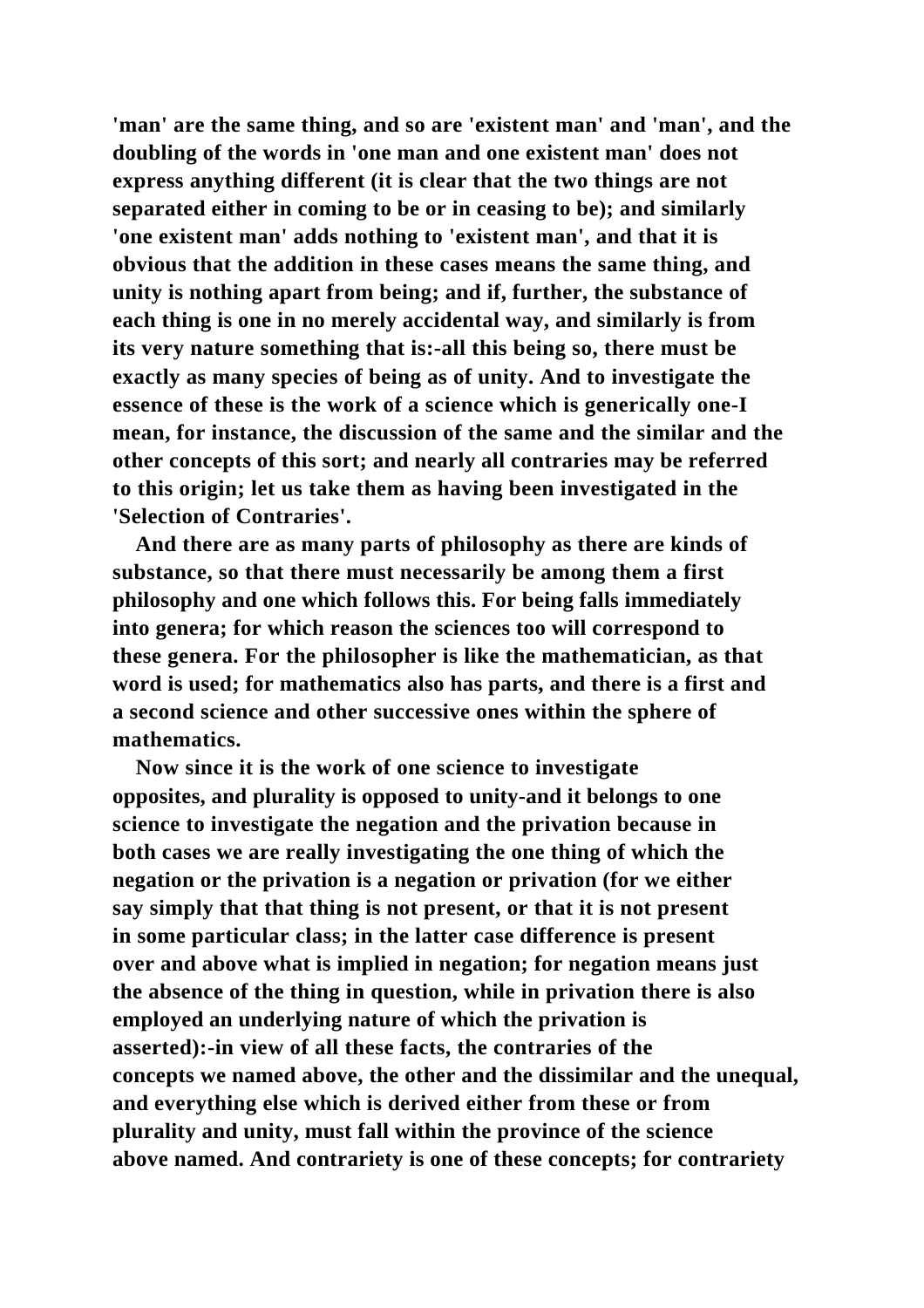**is a kind of difference, and difference is a kind of otherness. Therefore, since there are many senses in which a thing is said to be one, these terms also will have many senses, but yet it belongs to one science to know them all; for a term belongs to different sciences not if it has different senses, but if it has not one meaning and its definitions cannot be referred to one central meaning. And since all things are referred to that which is primary, as for instance all things which are called one are referred to the primary one, we must say that this holds good also of the same and the other and of contraries in general; so that after distinguishing the various senses of each, we must then explain by reference to what is primary in the case of each of the predicates in question, saying how they are related to it; for some will be called what they are called because they possess it, others because they produce it, and others in other such ways.**

 **It is evident, then, that it belongs to one science to be able to give an account of these concepts as well as of substance (this was one of the questions in our book of problems), and that it is the function of the philosopher to be able to investigate all things. For if it is not the function of the philosopher, who is it who will inquire whether Socrates and Socrates seated are the same thing, or whether one thing has one contrary, or what contrariety is, or how many meanings it has? And similarly with all other such questions. Since, then, these are essential modifications of unity qua unity and of being qua being, not qua numbers or lines or fire, it is clear that it belongs to this science to investigate both the essence of these concepts and their properties. And those who study these properties err not by leaving the sphere of philosophy, but by forgetting that substance, of which they have no correct idea, is prior to these other things. For number qua number has peculiar attributes, such as oddness and evenness, commensurability and equality, excess and defect, and these belong to numbers either in themselves or in relation to one another. And similarly the solid and the motionless and that which is in motion and the weightless and that which has weight have other peculiar properties. So too there are certain properties peculiar to being as such, and it is about these that the philosopher has to investigate the truth.-An indication of this may be mentioned: dialecticians and sophists assume the same**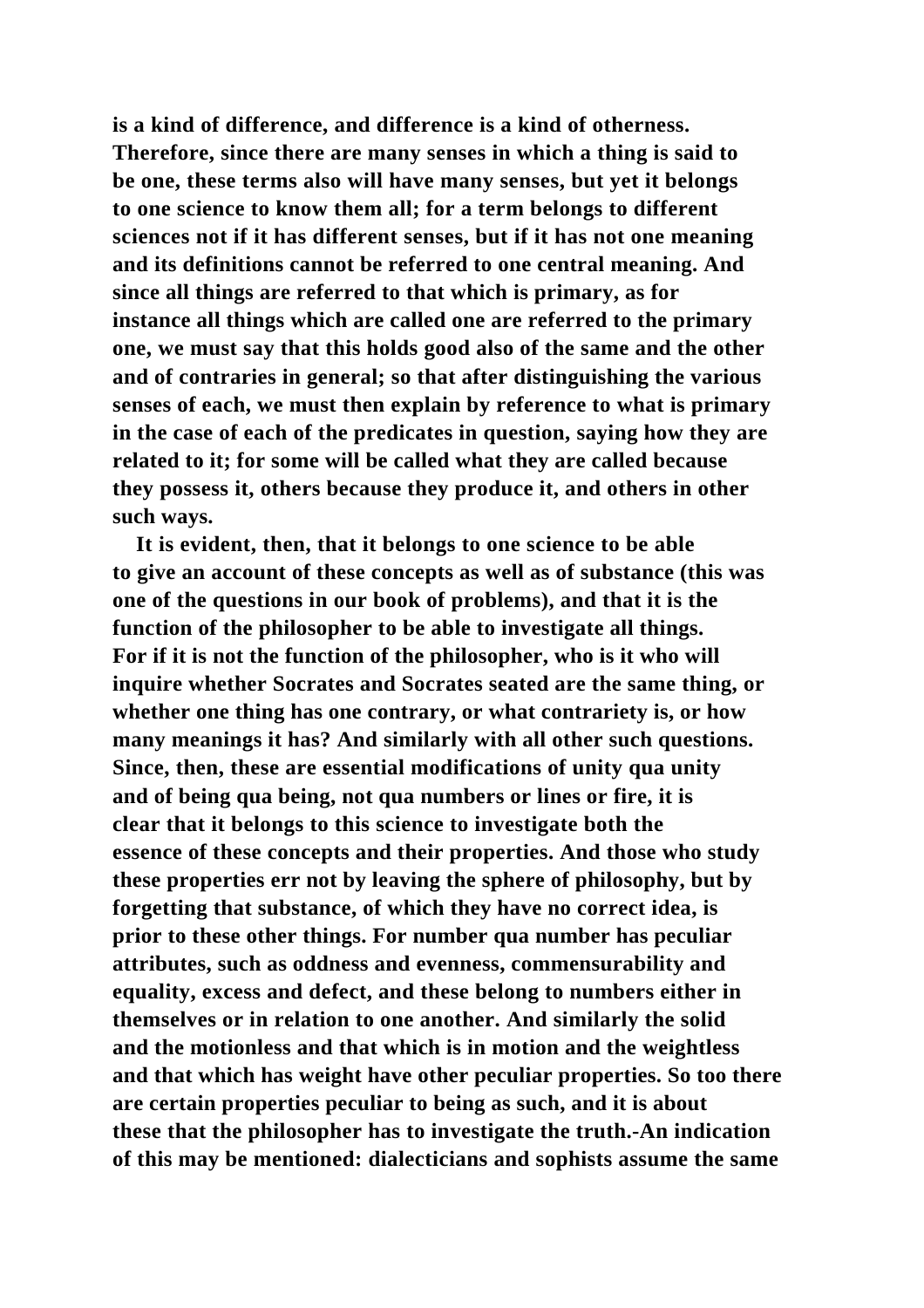**guise as the philosopher, for sophistic is Wisdom which exists only in semblance, and dialecticians embrace all things in their dialectic, and being is common to all things; but evidently their dialectic embraces these subjects because these are proper to philosophy.-For sophistic and dialectic turn on the same class of things as philosophy, but this differs from dialectic in the nature of the faculty required and from sophistic in respect of the purpose of the philosophic life. Dialectic is merely critical where philosophy claims to know, and sophistic is what appears to be philosophy but is not.**

 **Again, in the list of contraries one of the two columns is privative, and all contraries are reducible to being and non-being, and to unity and plurality, as for instance rest belongs to unity and movement to plurality. And nearly all thinkers agree that being and substance are composed of contraries; at least all name contraries as their first principles-some name odd and even, some hot and cold, some limit and the unlimited, some love and strife. And all the others as well are evidently reducible to unity and plurality (this reduction we must take for granted), and the principles stated by other thinkers fall entirely under these as their genera. It is obvious then from these considerations too that it belongs to one science to examine being qua being. For all things are either contraries or composed of contraries, and unity and plurality are the starting-points of all contraries. And these belong to one science, whether they have or have not one single meaning. Probably the truth is that they have not; yet even if 'one' has several meanings, the other meanings will be related to the primary meaning (and similarly in the case of the contraries), even if being or unity is not a universal and the same in every instance or is not separable from the particular instances (as in fact it probably is not; the unity is in some cases that of common reference, in some cases that of serial succession). And for this reason it does not belong to the geometer to inquire what is contrariety or completeness or unity or being or the same or the other, but only to presuppose these concepts and reason from this starting-point.--Obviously then it is the work of one science to examine being qua being, and the attributes which belong to it qua being, and the same science will examine not only substances but also their attributes, both those above named and the concepts 'prior' and 'posterior', 'genus' and 'species', 'whole' and 'part', and the**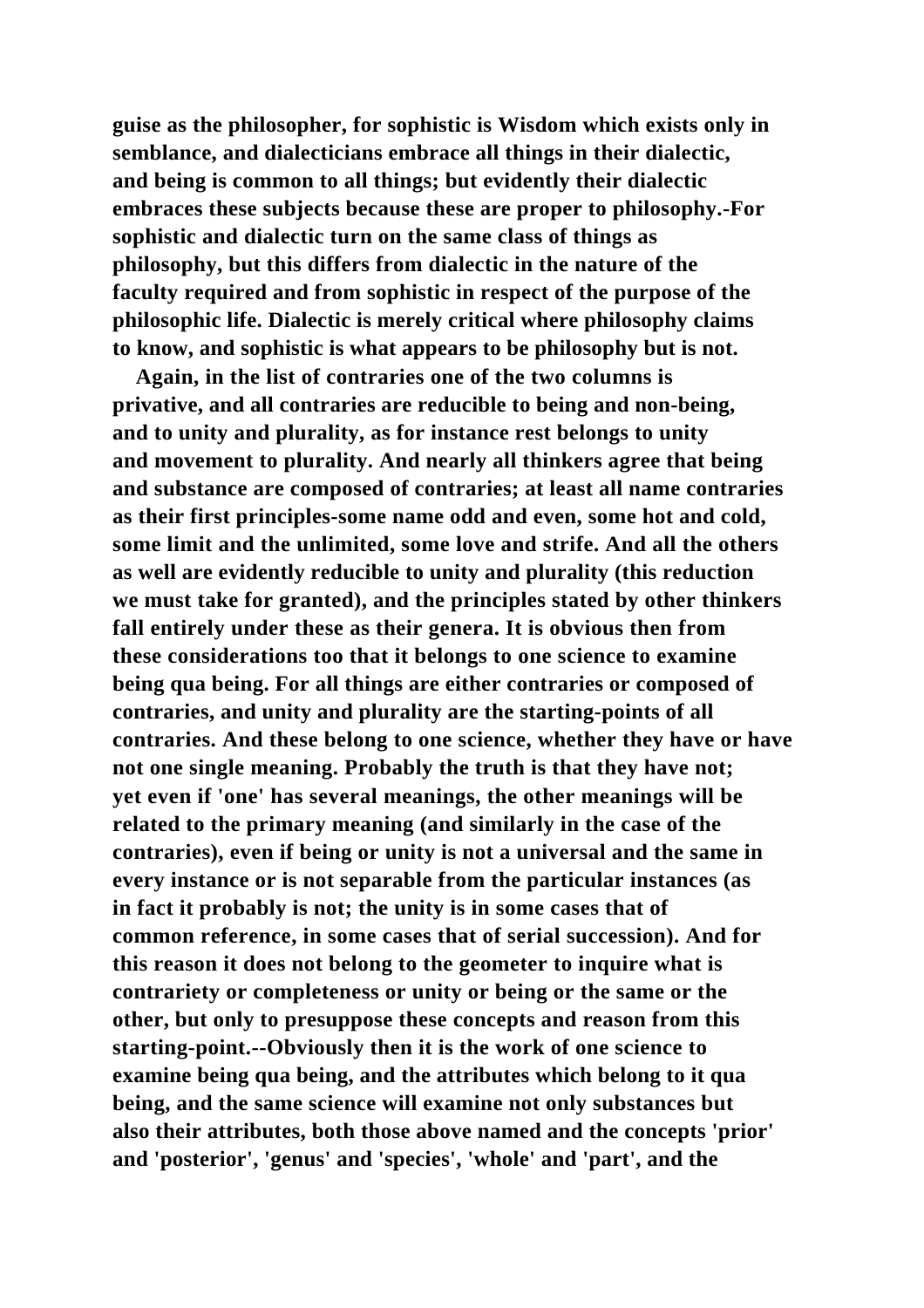**others of this sort.**

**3** 

 **We must state whether it belongs to one or to different sciences to inquire into the truths which are in mathematics called axioms, and into substance. Evidently, the inquiry into these also belongs to one science, and that the science of the philosopher; for these truths hold good for everything that is, and not for some special genus apart from others. And all men use them, because they are true of being qua being and each genus has being. But men use them just so far as to satisfy their purposes; that is, as far as the genus to which their demonstrations refer extends. Therefore since these truths clearly hold good for all things qua being (for this is what is common to them), to him who studies being qua being belongs the inquiry into these as well. And for this reason no one who is conducting a special inquiry tries to say anything about their truth or falsity,-neither the geometer nor the arithmetician. Some natural philosophers indeed have done so, and their procedure was intelligible enough; for they thought that they alone were inquiring about the whole of nature and about being. But since there is one kind of thinker who is above even the natural philosopher (for nature is only one particular genus of being), the discussion of these truths also will belong to him whose inquiry is universal and deals with primary substance. Physics also is a kind of Wisdom, but it is not the first kind.-And the attempts of some of those who discuss the terms on which truth should be accepted, are due to a want of training in logic; for they should know these things already when they come to a special study, and not be inquiring into them while they are listening to lectures on it.**

 **Evidently then it belongs to the philosopher, i.e. to him who is studying the nature of all substance, to inquire also into the principles of syllogism. But he who knows best about each genus must be able to state the most certain principles of his subject, so that he whose subject is existing things qua existing must be able to state the most certain principles of all things. This is the philosopher, and the most certain principle of all is that regarding which it is impossible to be mistaken; for such a principle must be both the best known (for all men may be mistaken about things which they do not**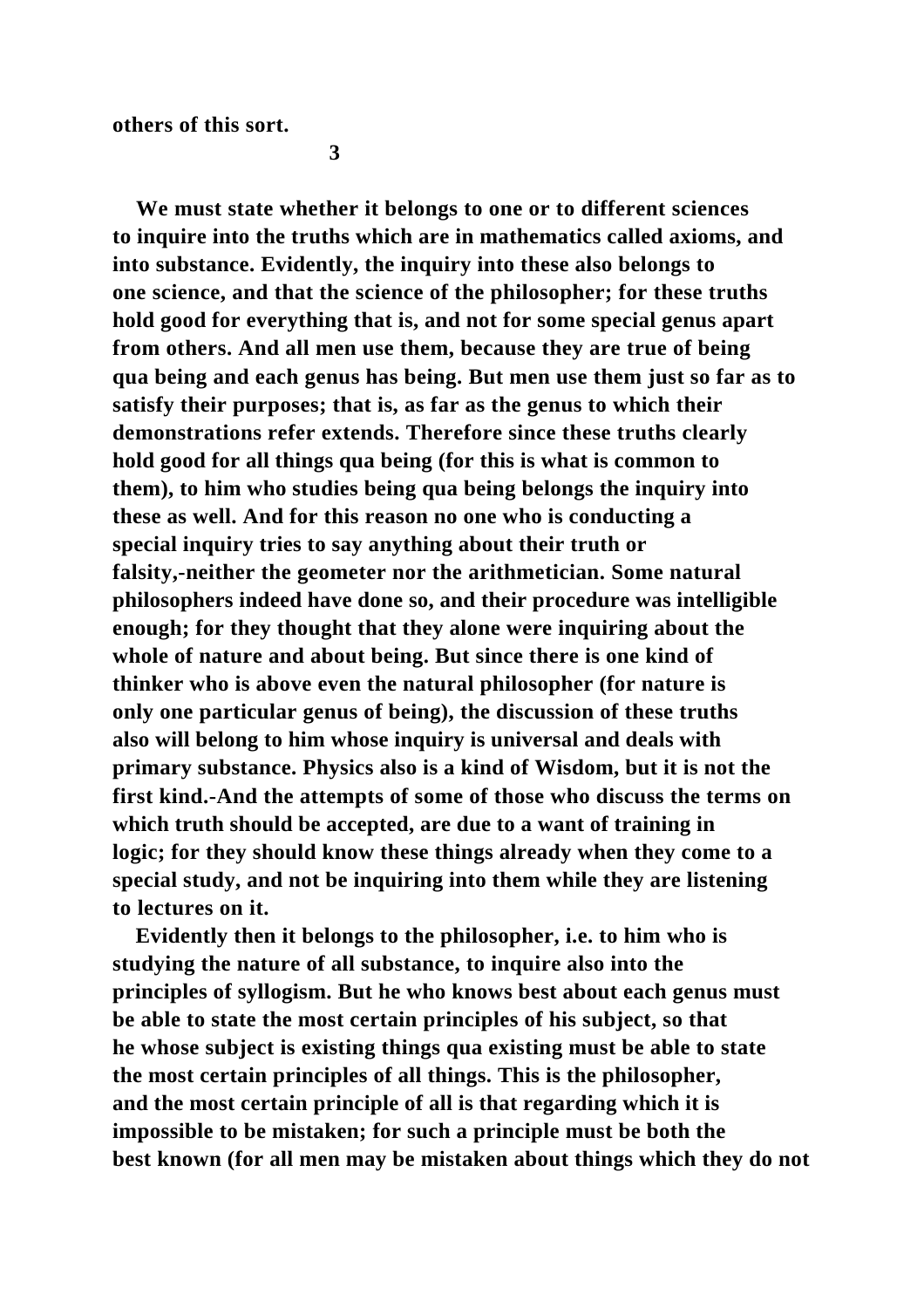**know), and non-hypothetical. For a principle which every one must have who understands anything that is, is not a hypothesis; and that which every one must know who knows anything, he must already have when he comes to a special study. Evidently then such a principle is the most certain of all; which principle this is, let us proceed to say. It is, that the same attribute cannot at the same time belong and not belong to the same subject and in the same respect; we must presuppose, to guard against dialectical objections, any further qualifications which might be added. This, then, is the most certain of all principles, since it answers to the definition given above. For it is impossible for any one to believe the same thing to be and not to be, as some think Heraclitus says. For what a man says, he does not necessarily believe; and if it is impossible that contrary attributes should belong at the same time to the same subject (the usual qualifications must be presupposed in this premiss too), and if an opinion which contradicts another is contrary to it, obviously it is impossible for the same man at the same time to believe the same thing to be and not to be; for if a man were mistaken on this point he would have contrary opinions at the same time. It is for this reason that all who are carrying out a demonstration reduce it to this as an ultimate belief; for this is naturally the starting-point even for all the other axioms.**

**4 4** 

 **There are some who, as we said, both themselves assert that it is possible for the same thing to be and not to be, and say that people can judge this to be the case. And among others many writers about nature use this language. But we have now posited that it is impossible for anything at the same time to be and not to be, and by this means have shown that this is the most indisputable of all principles.-Some indeed demand that even this shall be demonstrated, but this they do through want of education, for not to know of what things one should demand demonstration, and of what one should not, argues want of education. For it is impossible that there should be demonstration of absolutely everything (there would be an infinite regress, so that there would still be no demonstration); but if there are things of which one should not demand demonstration, these persons could not say what principle they maintain to be more**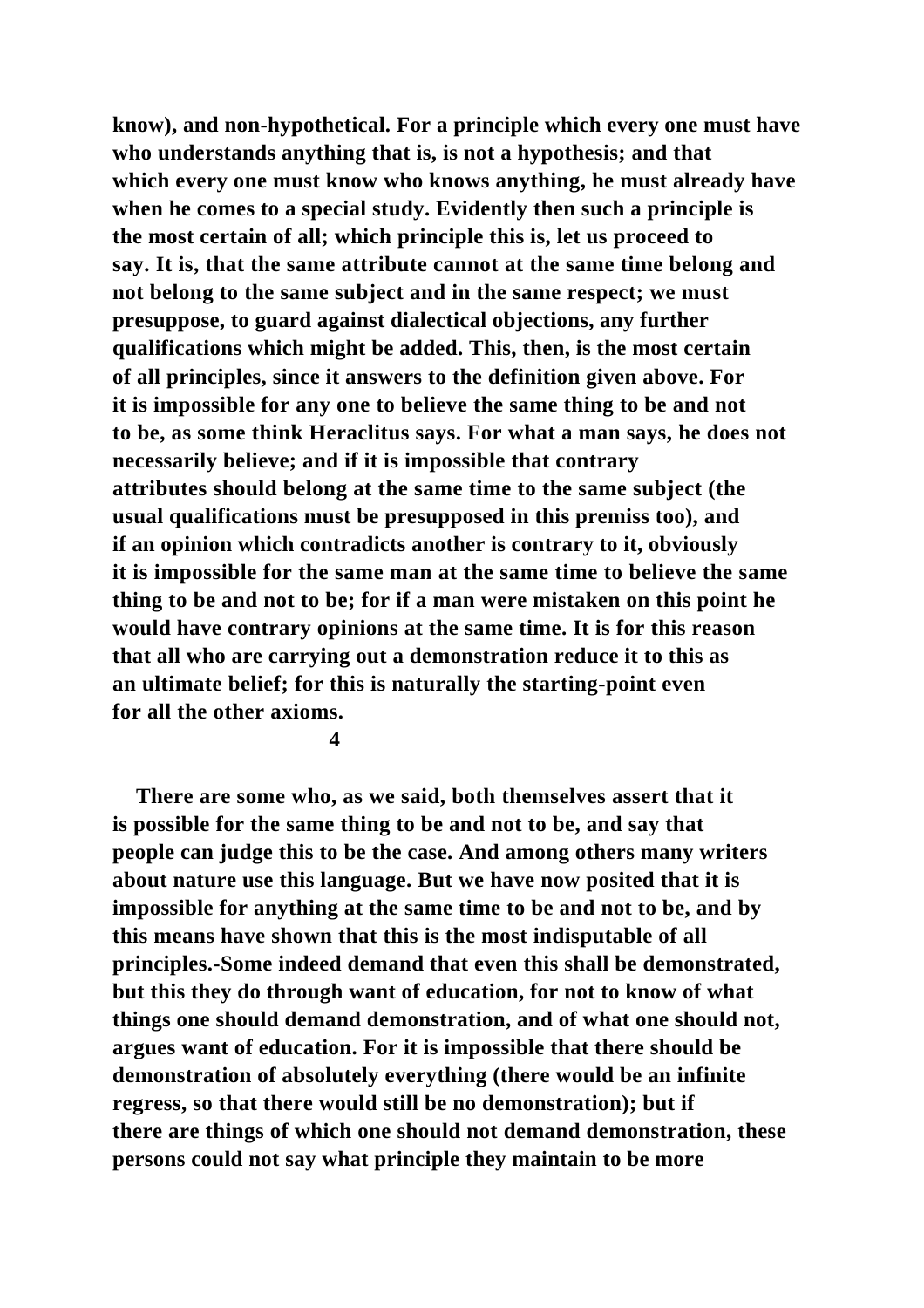**self-evident than the present one.**

 **We can, however, demonstrate negatively even that this view is impossible, if our opponent will only say something; and if he says nothing, it is absurd to seek to give an account of our views to one who cannot give an account of anything, in so far as he cannot do so. For such a man, as such, is from the start no better than a vegetable. Now negative demonstration I distinguish from demonstration proper, because in a demonstration one might be thought to be begging the question, but if another person is responsible for the assumption we shall have negative proof, not demonstration. The starting-point for all such arguments is not the demand that our opponent shall say that something either is or is not (for this one might perhaps take to be a begging of the question), but that he shall say something which is significant both for himself and for another; for this is necessary, if he really is to say anything. For, if he means nothing, such a man will not be capable of reasoning, either with himself or with another. But if any one grants this, demonstration will be possible; for we shall already have something definite. The person responsible for the proof, however, is not he who demonstrates but he who listens; for while disowning reason he listens to reason. And again he who admits this has admitted that something is true apart from demonstration (so that not everything will be 'so and not so').**

 **First then this at least is obviously true, that the word 'be' or 'not be' has a definite meaning, so that not everything will be 'so and not so'. Again, if 'man' has one meaning, let this be 'two-footed animal'; by having one meaning I understand this:-if 'man' means 'X', then if A is a man 'X' will be what 'being a man' means for him. (It makes no difference even if one were to say a word has several meanings, if only they are limited in number; for to each definition there might be assigned a different word. For instance, we might say that 'man' has not one meaning but several, one of which would have one definition, viz. 'two-footed animal', while there might be also several other definitions if only they were limited in number; for a peculiar name might be assigned to each of the definitions. If, however, they were not limited but one were to say that the word has an infinite number of meanings, obviously reasoning would be impossible; for not to have one meaning is to**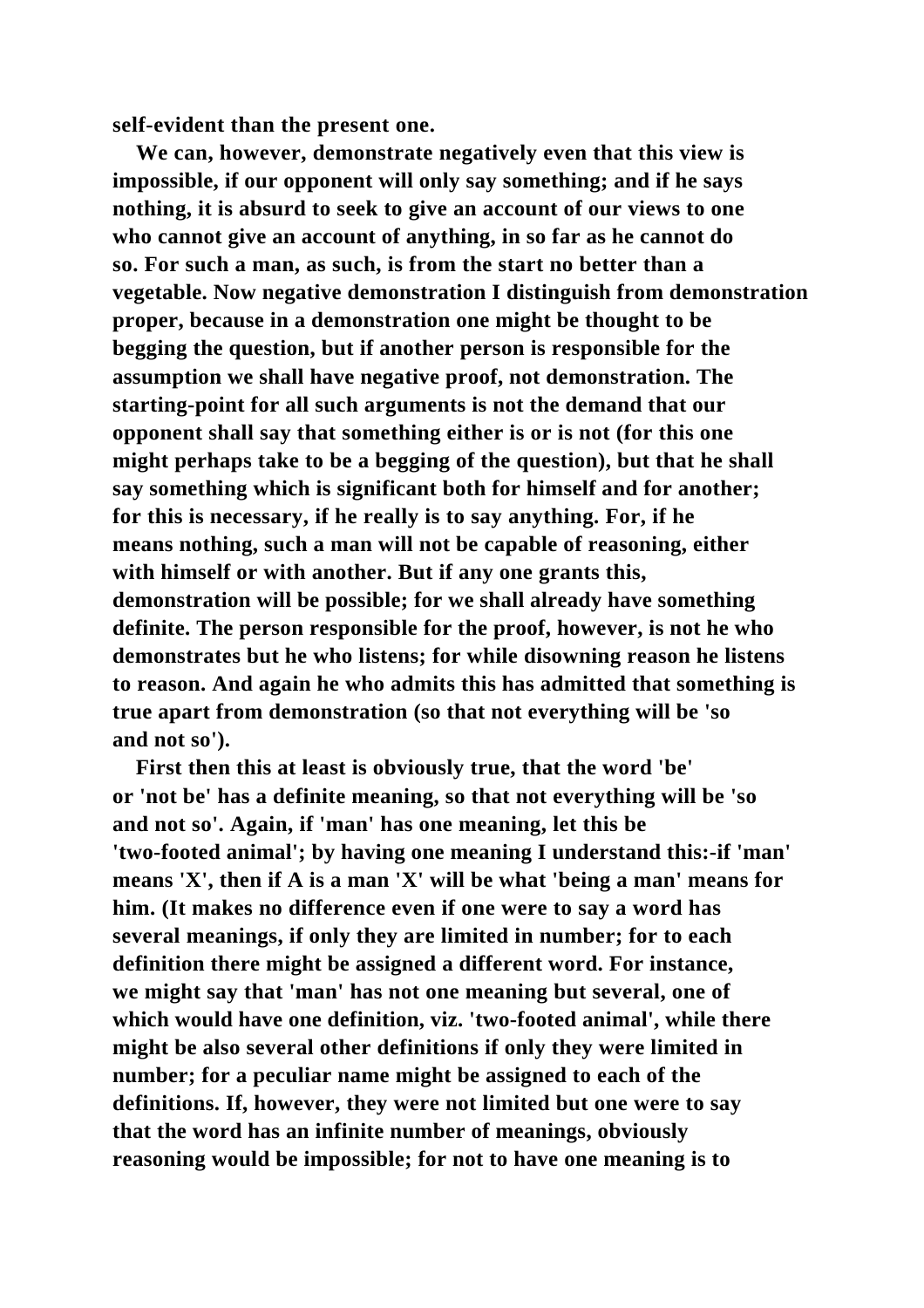**have no meaning, and if words have no meaning our reasoning with one another, and indeed with ourselves, has been annihilated; for it is impossible to think of anything if we do not think of one thing; but if this is possible, one name might be assigned to this thing.)**

 **Let it be assumed then, as was said at the beginning, that the name has a meaning and has one meaning; it is impossible, then, that 'being a man' should mean precisely 'not being a man', if 'man' not only signifies something about one subject but also has one significance (for we do not identify 'having one significance' with 'signifying something about one subject', since on that assumption even 'musical' and 'white' and 'man' would have had one significance, so that all things would have been one; for they would all have had the same significance).**

 **And it will not be possible to be and not to be the same thing, except in virtue of an ambiguity, just as if one whom we call 'man', others were to call 'not-man'; but the point in question is not this, whether the same thing can at the same time be and not be a man in name, but whether it can in fact. Now if 'man' and 'not-man' mean nothing different, obviously 'not being a man' will mean nothing different from 'being a man'; so that 'being a man' will be 'not being a man'; for they will be one. For being one means this-being related as 'raiment' and 'dress' are, if their definition is one. And if 'being a man' and 'being a not-man' are to be one, they must mean one thing. But it was shown earlier' that they mean different things.-Therefore, if it is true to say of anything that it is a man, it must be a two-footed animal (for this was what 'man' meant); and if this is necessary, it is impossible that the same thing should not at that time be a two-footed animal; for this is what 'being necessary' means-that it is impossible for the thing not to be. It is, then, impossible that it should be at the same time true to say the same thing is a man and is not a man.**

 **The same account holds good with regard to 'not being a man', for 'being a man' and 'being a not-man' mean different things, since even 'being white' and 'being a man' are different; for the former terms are much more different so that they must a fortiori mean different things. And if any one says that 'white' means one and the same thing as 'man', again we shall say the same as what was said before, that it would follow that all things are one, and not only**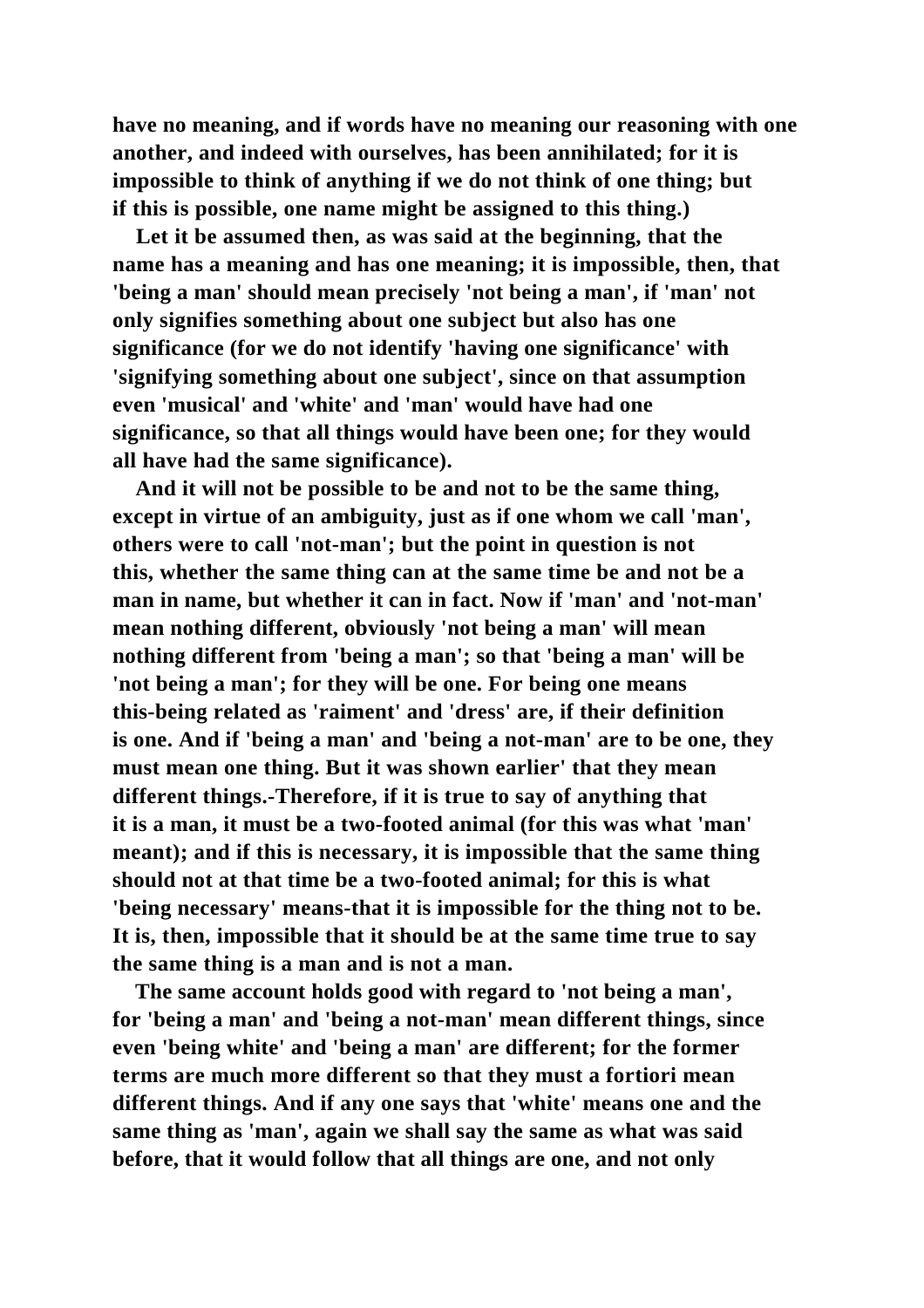**opposites. But if this is impossible, then what we have maintained will follow, if our opponent will only answer our question.**

 **And if, when one asks the question simply, he adds the contradictories, he is not answering the question. For there is nothing to prevent the same thing from being both a man and white and countless other things: but still, if one asks whether it is or is not true to say that this is a man, our opponent must give an answer which means one thing, and not add that 'it is also white and large'. For, besides other reasons, it is impossible to enumerate its accidental attributes, which are infinite in number; let him, then, enumerate either all or none. Similarly, therefore, even if the same thing is a thousand times a man and a not-man, he must not, in answering the question whether this is a man, add that it is also at the same time a not-man, unless he is bound to add also all the other accidents, all that the subject is or is not; and if he does this, he is not observing the rules of argument.**

 **And in general those who say this do away with substance and essence. For they must say that all attributes are accidents, and that there is no such thing as 'being essentially a man' or 'an animal'. For if there is to be any such thing as 'being essentially a man' this will not be 'being a not-man' or 'not being a man' (yet these are negations of it); for there was one thing which it meant, and this was the substance of something. And denoting the substance of a thing means that the essence of the thing is nothing else. But if its being essentially a man is to be the same as either being essentially a not-man or essentially not being a man, then its essence will be something else. Therefore our opponents must say that there cannot be such a definition of anything, but that all attributes are accidental; for this is the distinction between substance and accident-'white' is accidental to man, because though he is white, whiteness is not his essence. But if all statements are accidental, there will be nothing primary about which they are made, if the accidental always implies predication about a subject. The predication, then, must go on ad infinitum. But this is impossible; for not even more than two terms can be combined in accidental predication. For (1) an accident is not an accident of an accident, unless it be because both are accidents of the same subject. I mean, for instance, that the white is musical and the latter is white,**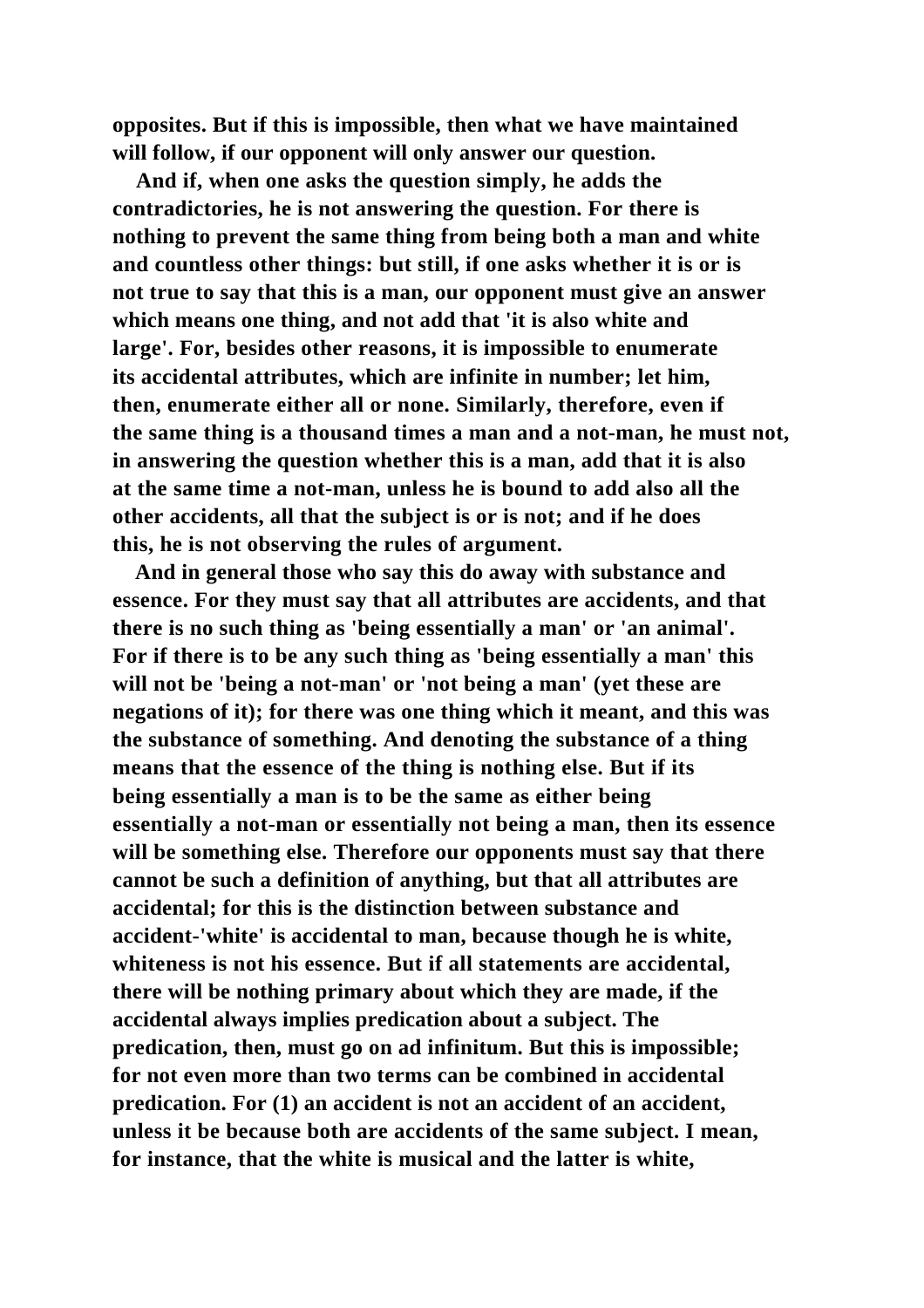**only because both are accidental to man. But (2) Socrates is musical, not in this sense, that both terms are accidental to something else. Since then some predicates are accidental in this and some in that sense, (a) those which are accidental in the latter sense, in which white is accidental to Socrates, cannot form an infinite series in the upward direction; e.g. Socrates the white has not yet another accident; for no unity can be got out of such a sum. Nor again (b) will 'white' have another term accidental to it, e.g. 'musical'. For this is no more accidental to that than that is to this; and at the same time we have drawn the distinction, that while some predicates are accidental in this sense, others are so in the sense in which 'musical' is accidental to Socrates; and the accident is an accident of an accident not in cases of the latter kind, but only in cases of the other kind, so that not all terms will be accidental. There must, then, even so be something which denotes substance. And if this is so, it has been shown that contradictories cannot be predicated at the same time.**

 **Again, if all contradictory statements are true of the same subject at the same time, evidently all things will be one. For the same thing will be a trireme, a wall, and a man, if of everything it is possible either to affirm or to deny anything (and this premiss must be accepted by those who share the views of Protagoras). For if any one thinks that the man is not a trireme, evidently he is not a trireme; so that he also is a trireme, if, as they say, contradictory statements are both true. And we thus get the doctrine of Anaxagoras, that all things are mixed together; so that nothing really exists. They seem, then, to be speaking of the indeterminate, and, while fancying themselves to be speaking of being, they are speaking about non-being; for it is that which exists potentially and not in complete reality that is indeterminate. But they must predicate of every subject the affirmation or the negation of every attribute. For it is absurd if of each subject its own negation is to be predicable, while the negation of something else which cannot be predicated of it is not to be predicable of it; for instance, if it is true to say of a man that he is not a man, evidently it is also true to say that he is either a trireme or not a trireme. If, then, the affirmative can be predicated, the negative must be predicable too; and if the affirmative is not predicable, the negative, at least, will**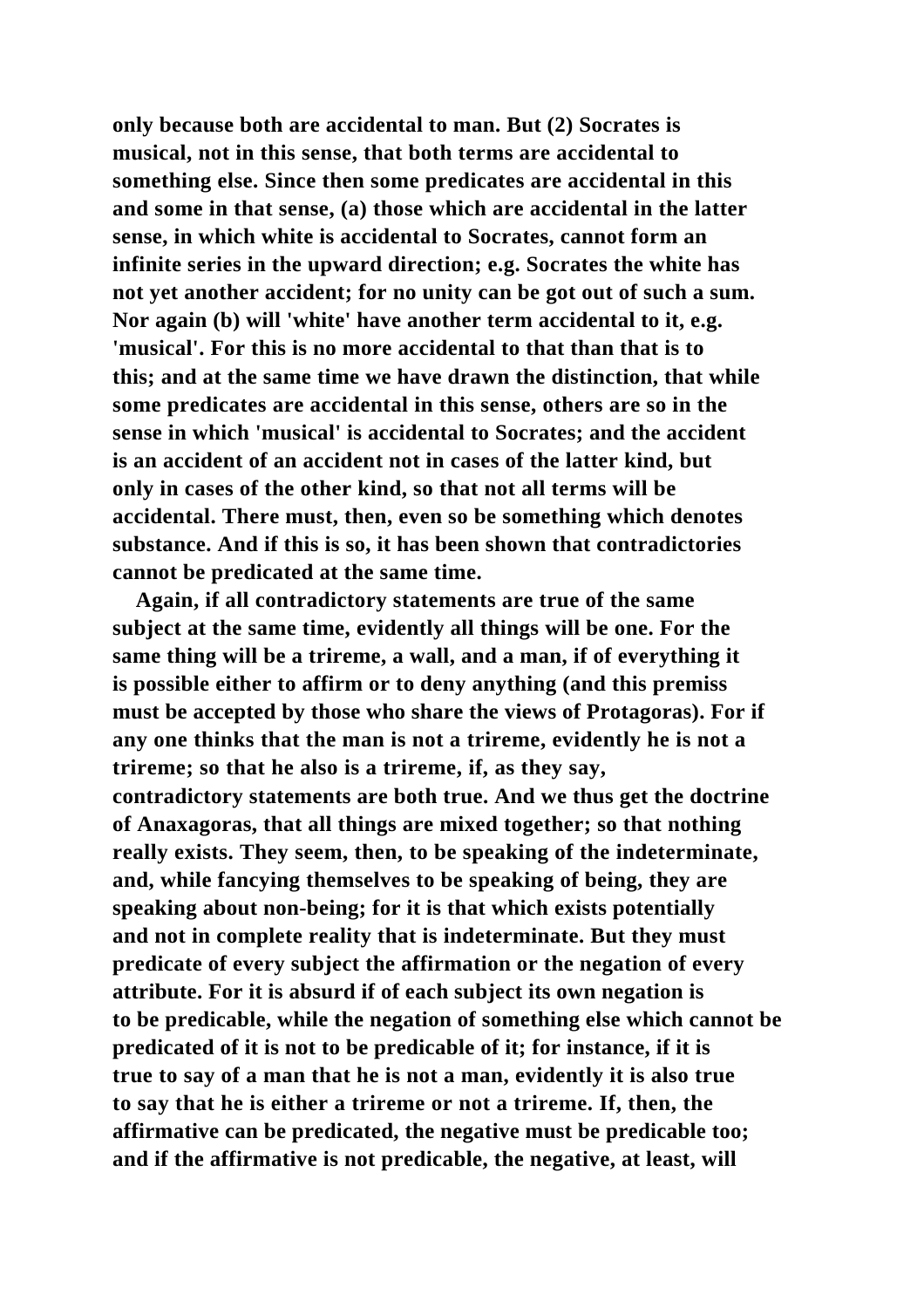**be more predicable than the negative of the subject itself. If, then, even the latter negative is predicable, the negative of 'trireme' will be also predicable; and, if this is predicable, the affirmative will be so too.**

 **Those, then, who maintain this view are driven to this conclusion, and to the further conclusion that it is not necessary either to assert or to deny. For if it is true that a thing is a man and a not-man, evidently also it will be neither a man nor a not-man. For to the two assertions there answer two negations, and if the former is treated as a single proposition compounded out of two, the latter also is a single proposition opposite to the former.**

 **Again, either the theory is true in all cases, and a thing is both white and not-white, and existent and non-existent, and all other assertions and negations are similarly compatible or the theory is true of some statements and not of others. And if not of all, the exceptions will be contradictories of which admittedly only one is true; but if of all, again either the negation will be true wherever the assertion is, and the assertion true wherever the negation is, or the negation will be true where the assertion is, but the assertion not always true where the negation is. And (a) in the latter case there will be something which fixedly is not, and this will be an indisputable belief; and if non-being is something indisputable and knowable, the opposite assertion will be more knowable. But (b) if it is equally possible also to assert all that it is possible to deny, one must either be saying what is true when one separates the predicates (and says, for instance, that a thing is white, and again that it is not-white), or not. And if (i) it is not true to apply the predicates separately, our opponent is not saying what he professes to say, and also nothing at all exists; but how could non-existent things speak or walk, as he does? Also all things would on this view be one, as has been already said, and man and God and trireme and their contradictories will be the same. For if contradictories can be predicated alike of each subject, one thing will in no wise differ from another; for if it differ, this difference will be something true and peculiar to it. And (ii) if one may with truth apply the predicates separately, the above-mentioned result follows none the less, and, further, it follows that all would then be right and all would be in error, and our opponent himself confesses**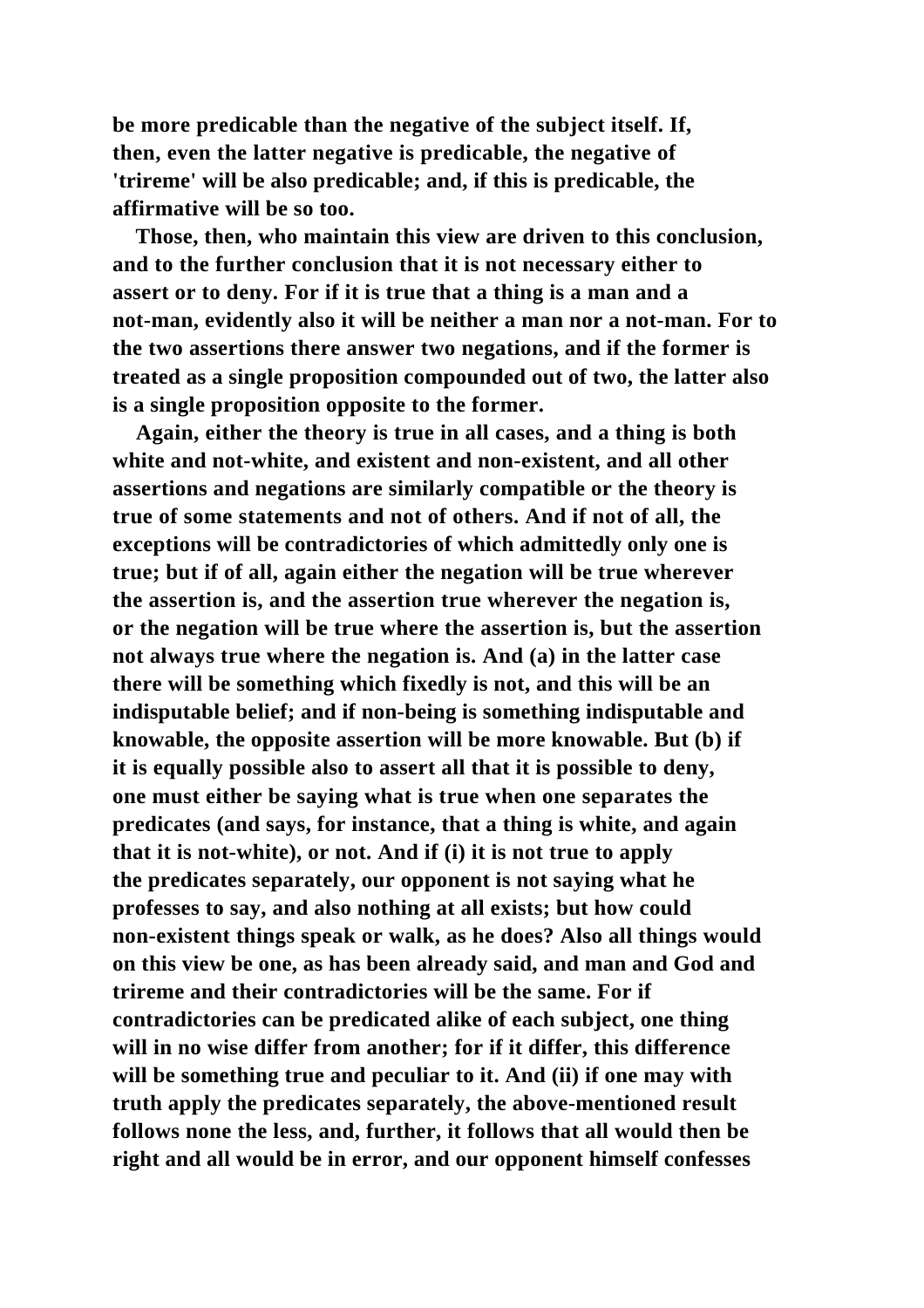**himself to be in error.-And at the same time our discussion with him is evidently about nothing at all; for he says nothing. For he says neither 'yes' nor 'no', but 'yes and no'; and again he denies both of these and says 'neither yes nor no'; for otherwise there would already be something definite.**

 **Again if when the assertion is true, the negation is false, and when this is true, the affirmation is false, it will not be possible to assert and deny the same thing truly at the same time. But perhaps they might say this was the very question at issue.**

 **Again, is he in error who judges either that the thing is so or that it is not so, and is he right who judges both? If he is right, what can they mean by saying that the nature of existing things is of this kind? And if he is not right, but more right than he who judges in the other way, being will already be of a definite nature, and this will be true, and not at the same time also not true. But if all are alike both wrong and right, one who is in this condition will not be able either to speak or to say anything intelligible; for he says at the same time both 'yes' and 'no.' And if he makes no judgement but 'thinks' and 'does not think', indifferently, what difference will there be between him and a vegetable?-Thus, then, it is in the highest degree evident that neither any one of those who maintain this view nor any one else is really in this position. For why does a man walk to Megara and not stay at home, when he thinks he ought to be walking there? Why does he not walk early some morning into a well or over a precipice, if one happens to be in his way? Why do we observe him guarding against this, evidently because he does not think that falling in is alike good and not good? Evidently, then, he judges one thing to be better and another worse. And if this is so, he must also judge one thing to be a man and another to be not-a-man, one thing to be sweet and another to be not-sweet. For he does not aim at and judge all things alike, when, thinking it desirable to drink water or to see a man, he proceeds to aim at these things; yet he ought, if the same thing were alike a man and not-a-man. But, as was said, there is no one who does not obviously avoid some things and not others. Therefore, as it seems, all men make unqualified judgements, if not about all things, still about what is better and worse. And if this is not knowledge but opinion, they should be all the more anxious about the truth, as a**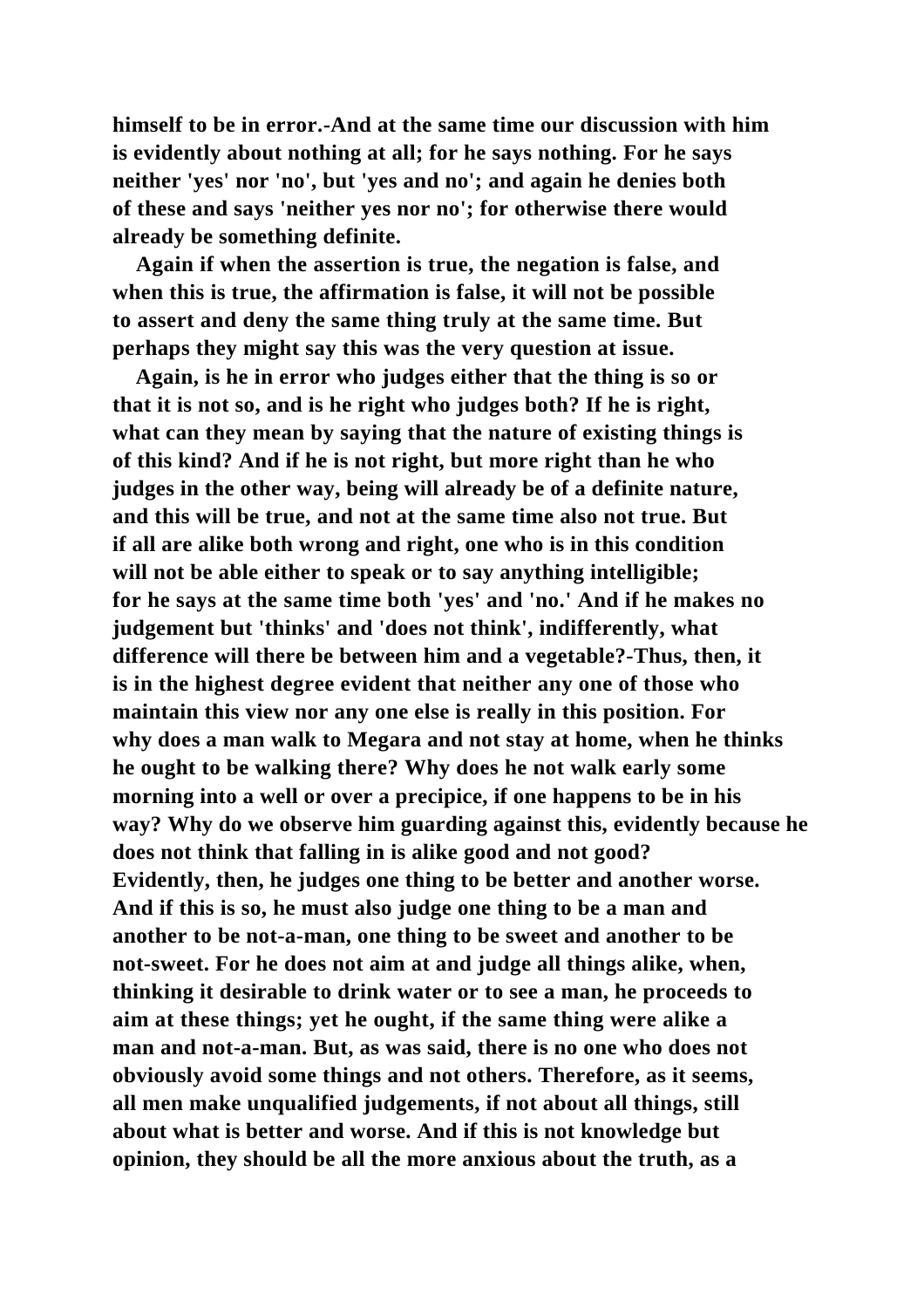**sick man should be more anxious about his health than one who is healthy; for he who has opinions is, in comparison with the man who knows, not in a healthy state as far as the truth is concerned.**

 **Again, however much all things may be 'so and not so', still there is a more and a less in the nature of things; for we should not say that two and three are equally even, nor is he who thinks four things are five equally wrong with him who thinks they are a thousand. If then they are not equally wrong, obviously one is less wrong and therefore more right. If then that which has more of any quality is nearer the norm, there must be some truth to which the more true is nearer. And even if there is not, still there is already something better founded and liker the truth, and we shall have got rid of the unqualified doctrine which would prevent us from determining anything in our thought.**

**5** 

 **From the same opinion proceeds the doctrine of Protagoras, and both doctrines must be alike true or alike untrue. For on the one hand, if all opinions and appearances are true, all statements must be at the same time true and false. For many men hold beliefs in which they conflict with one another, and think those mistaken who have not the same opinions as themselves; so that the same thing must both be and not be. And on the other hand, if this is so, all opinions must be true; for those who are mistaken and those who are right are opposed to one another in their opinions; if, then, reality is such as the view in question supposes, all will be right in their beliefs.**

 **Evidently, then, both doctrines proceed from the same way of thinking. But the same method of discussion must not be used with all opponents; for some need persuasion, and others compulsion. Those who have been driven to this position by difficulties in their thinking can easily be cured of their ignorance; for it is not their expressed argument but their thought that one has to meet. But those who argue for the sake of argument can be cured only by refuting the argument as expressed in speech and in words.**

 **Those who really feel the difficulties have been led to this opinion by observation of the sensible world. (1) They think that contradictories or contraries are true at the same time, because they see contraries coming into existence out of the same thing. If,**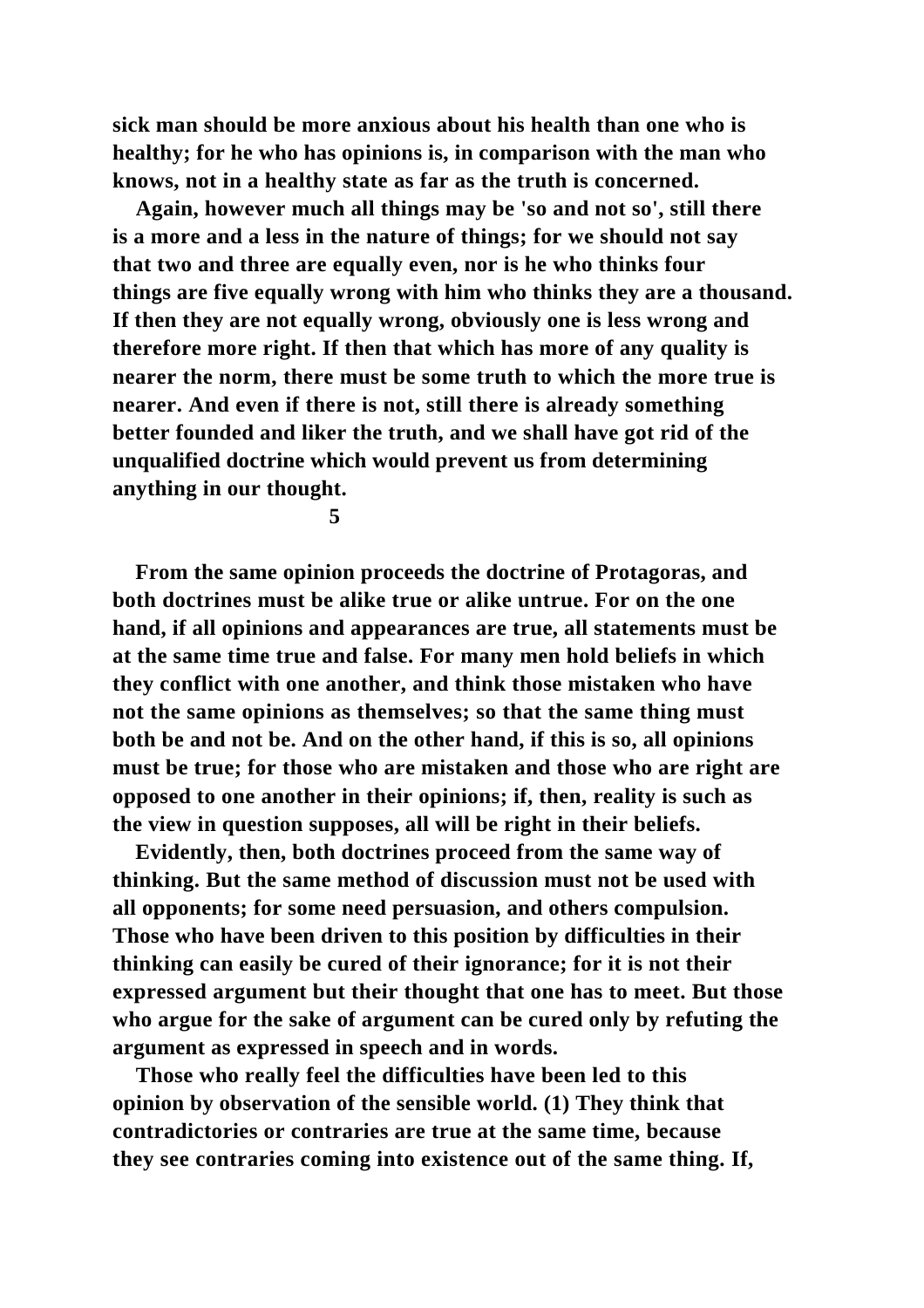**then, that which is not cannot come to be, the thing must have existed before as both contraries alike, as Anaxagoras says all is mixed in all, and Democritus too; for he says the void and the full exist alike in every part, and yet one of these is being, and the other non-being. To those, then, whose belief rests on these grounds, we shall say that in a sense they speak rightly and in a sense they err. For 'that which is' has two meanings, so that in some sense a thing can come to be out of that which is not, while in some sense it cannot, and the same thing can at the same time be in being and not in being-but not in the same respect. For the same thing can be potentially at the same time two contraries, but it cannot actually. And again we shall ask them to believe that among existing things there is also another kind of substance to which neither movement nor destruction nor generation at all belongs.**

 **And (2) similarly some have inferred from observation of the sensible world the truth of appearances. For they think that the truth should not be determined by the large or small number of those who hold a belief, and that the same thing is thought sweet by some when they taste it, and bitter by others, so that if all were ill or all were mad, and only two or three were well or sane, these would be thought ill and mad, and not the others.**

 **And again, they say that many of the other animals receive impressions contrary to ours; and that even to the senses of each individual, things do not always seem the same. Which, then, of these impressions are true and which are false is not obvious; for the one set is no more true than the other, but both are alike. And this is why Democritus, at any rate, says that either there is no truth or to us at least it is not evident.**

 **And in general it is because these thinkers suppose knowledge to be sensation, and this to be a physical alteration, that they say that what appears to our senses must be true; for it is for these reasons that both Empedocles and Democritus and, one may almost say, all the others have fallen victims to opinions of this sort. For Empedocles says that when men change their condition they change their knowledge;**

 **For wisdom increases in men according to what is before them.**

 **And elsewhere he says that:-**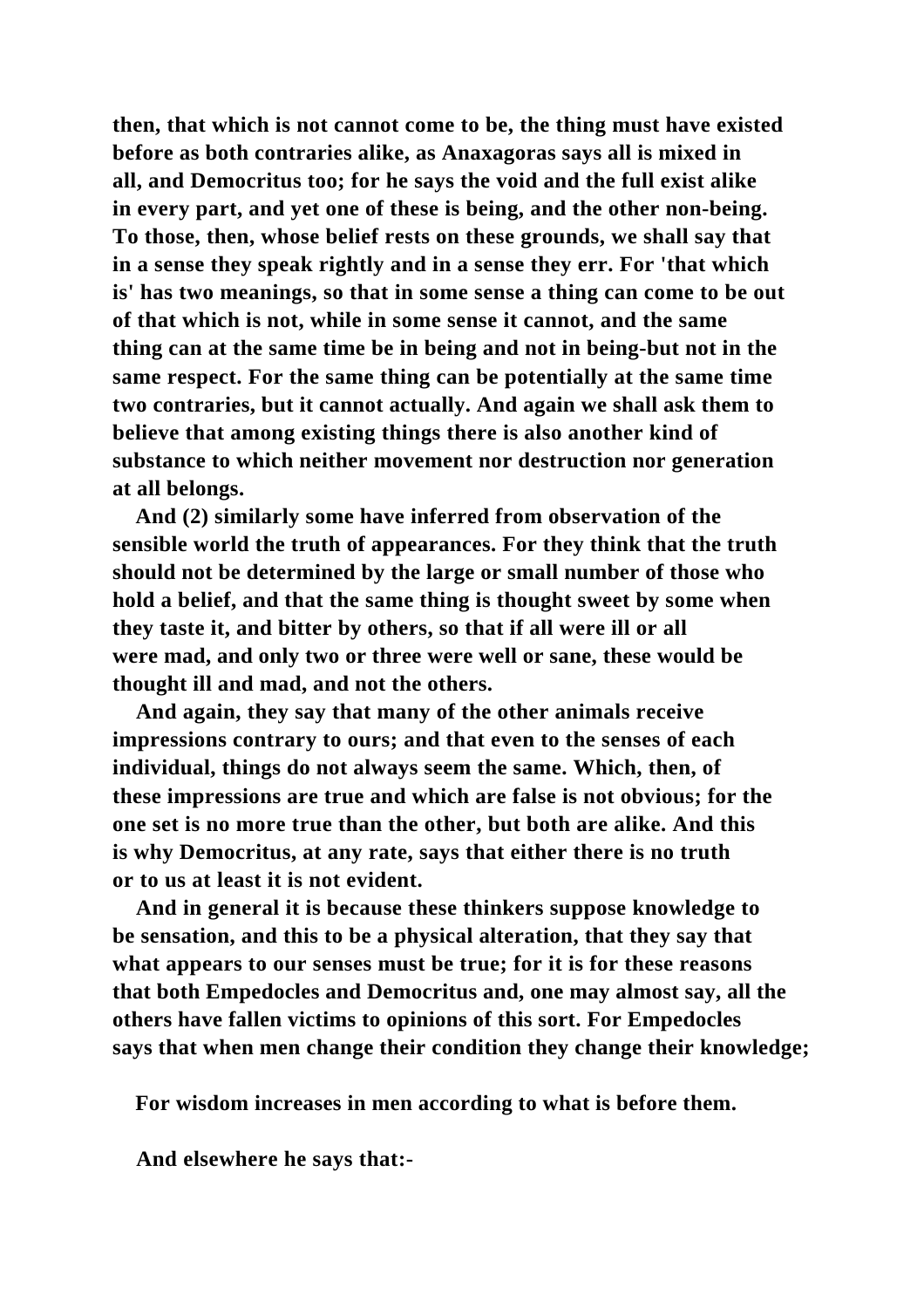**So far as their nature changed, so far to them always Came changed thoughts into mind.**

 **And Parmenides also expresses himself in the same way:**

 **For as at each time the much-bent limbs are composed, So is the mind of men; for in each and all men 'Tis one thing thinks-the substance of their limbs: For that of which there is more is thought.**

 **A saying of Anaxagoras to some of his friends is also related,-that things would be for them such as they supposed them to be. And they say that Homer also evidently had this opinion, because he made Hector, when he was unconscious from the blow, lie 'thinking other thoughts',-which implies that even those who are bereft of thought have thoughts, though not the same thoughts. Evidently, then, if both are forms of knowledge, the real things also are at the same time 'both so and not so'. And it is in this direction that the consequences are most difficult. For if those who have seen most of such truth as is possible for us (and these are those who seek and love it most)-if these have such opinions and express these views about the truth, is it not natural that beginners in philosophy should lose heart? For to seek the truth would be to follow flying game.**

 **But the reason why these thinkers held this opinion is that while they were inquiring into the truth of that which is, they thought, 'that which is' was identical with the sensible world; in this, however, there is largely present the nature of the indeterminate-of that which exists in the peculiar sense which we have explained; and therefore, while they speak plausibly, they do not say what is true (for it is fitting to put the matter so rather than as Epicharmus put it against Xenophanes). And again, because they saw that all this world of nature is in movement and that about that which changes no true statement can be made, they said that of course, regarding that which everywhere in every respect is changing, nothing could truly be affirmed. It was this belief that blossomed**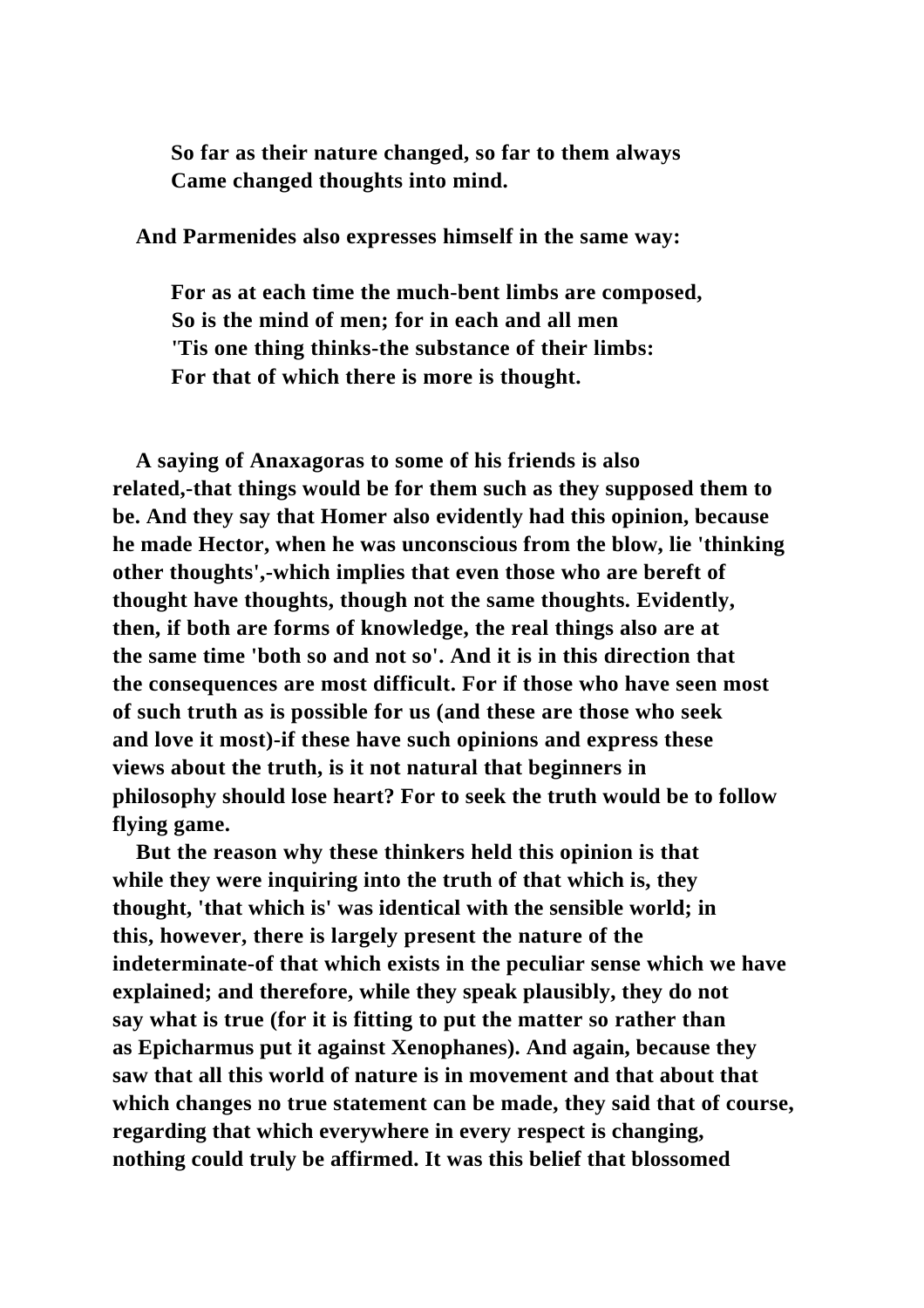**into the most extreme of the views above mentioned, that of the professed Heracliteans, such as was held by Cratylus, who finally did not think it right to say anything but only moved his finger, and criticized Heraclitus for saying that it is impossible to step twice into the same river; for he thought one could not do it even once.**

 **But we shall say in answer to this argument also that while there is some justification for their thinking that the changing, when it is changing, does not exist, yet it is after all disputable; for that which is losing a quality has something of that which is being lost, and of that which is coming to be, something must already be. And in general if a thing is perishing, will be present something that exists; and if a thing is coming to be, there must be something from which it comes to be and something by which it is generated, and this process cannot go on ad infinitum.-But, leaving these arguments, let us insist on this, that it is not the same thing to change in quantity and in quality. Grant that in quantity a thing is not constant; still it is in respect of its form that we know each thing.-And again, it would be fair to criticize those who hold this view for asserting about the whole material universe what they saw only in a minority even of sensible things. For only that region of the sensible world which immediately surrounds us is always in process of destruction and generation; but this is-so to speak-not even a fraction of the whole, so that it would have been juster to acquit this part of the world because of the other part, than to condemn the other because of this.-And again, obviously we shall make to them also the same reply that we made long ago; we must show them and persuade them that there is something whose nature is changeless. Indeed, those who say that things at the same time are and are not, should in consequence say that all things are at rest rather than that they are in movement; for there is nothing into which they can change, since all attributes belong already to all subjects.**

 **Regarding the nature of truth, we must maintain that not everything which appears is true; firstly, because even if sensation-at least of the object peculiar to the sense in question-is not false, still appearance is not the same as sensation.-Again, it is fair to express surprise at our opponents' raising the question whether magnitudes are as great, and colours**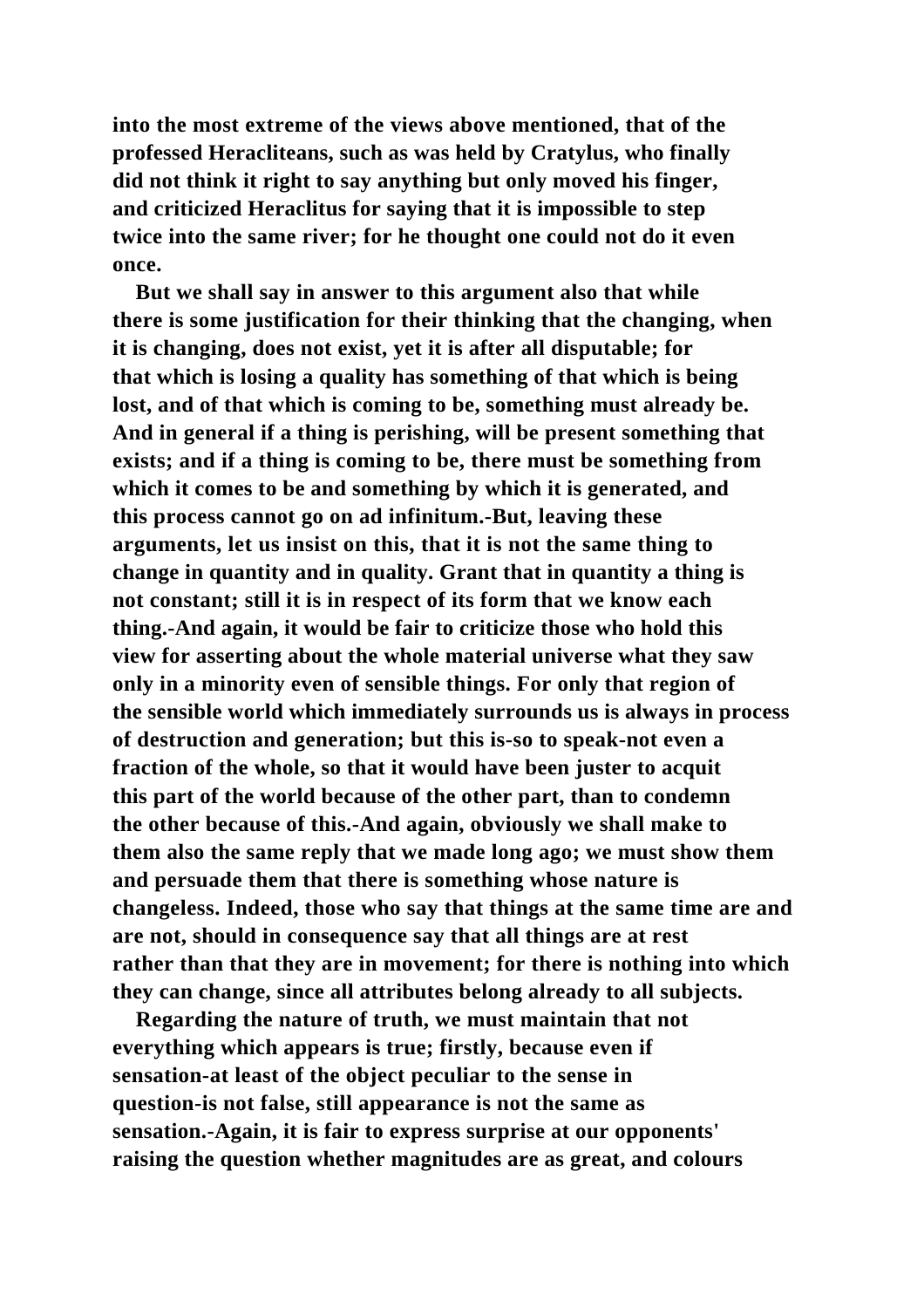**are of such a nature, as they appear to people at a distance, or as they appear to those close at hand, and whether they are such as they appear to the healthy or to the sick, and whether those things are heavy which appear so to the weak or those which appear so to the strong, and those things true which appear to the slee ing or to the waking. For obviously they do not think these to be open questions; no one, at least, if when he is in Libya he has fancied one night that he is in Athens, starts for the concert hall.-And again with regard to the future, as Plato says, surely the opinion of the physician and that of the ignorant man are not equally weighty, for instance, on the question whether a man will get well or not.-And again, among sensations themselves the sensation of a foreign object and that of the appropriate object, or that of a kindred object and that of the object of the sense in question, are not equally authoritative, but in the case of colour sight, not taste, has the authority, and in the case of flavour taste, not sight; each of which senses never says at the same time of the same object that it simultaneously is 'so and not so'.-But not even at different times does one sense disagree about the quality, but only about that to which the quality belongs. I mean, for instance, that the same wine might seem, if either it or one's body changed, at one time sweet and at another time not sweet; but at least the sweet, such as it is when it exists, has never yet changed, but one is always right about it, and that which is to be sweet is of necessity of such and such a nature. Yet all these views destroy this necessity, leaving nothing to be of necessity, as they leave no essence of anything; for the necessary cannot be in this way and also in that, so that if anything is of necessity, it will not be 'both so and not so'.**

 **And, in general, if only the sensible exists, there would be nothing if animate things were not; for there would be no faculty of sense. Now the view that neither the sensible qualities nor the sensations would exist is doubtless true (for they are affections of the perceiver), but that the substrata which cause the sensation should not exist even apart from sensation is impossible. For sensation is surely not the sensation of itself, but there is something beyond the sensation, which must be prior to the sensation; for that which moves is prior in nature to that which is moved, and if they are correlative terms, this is no less the case.**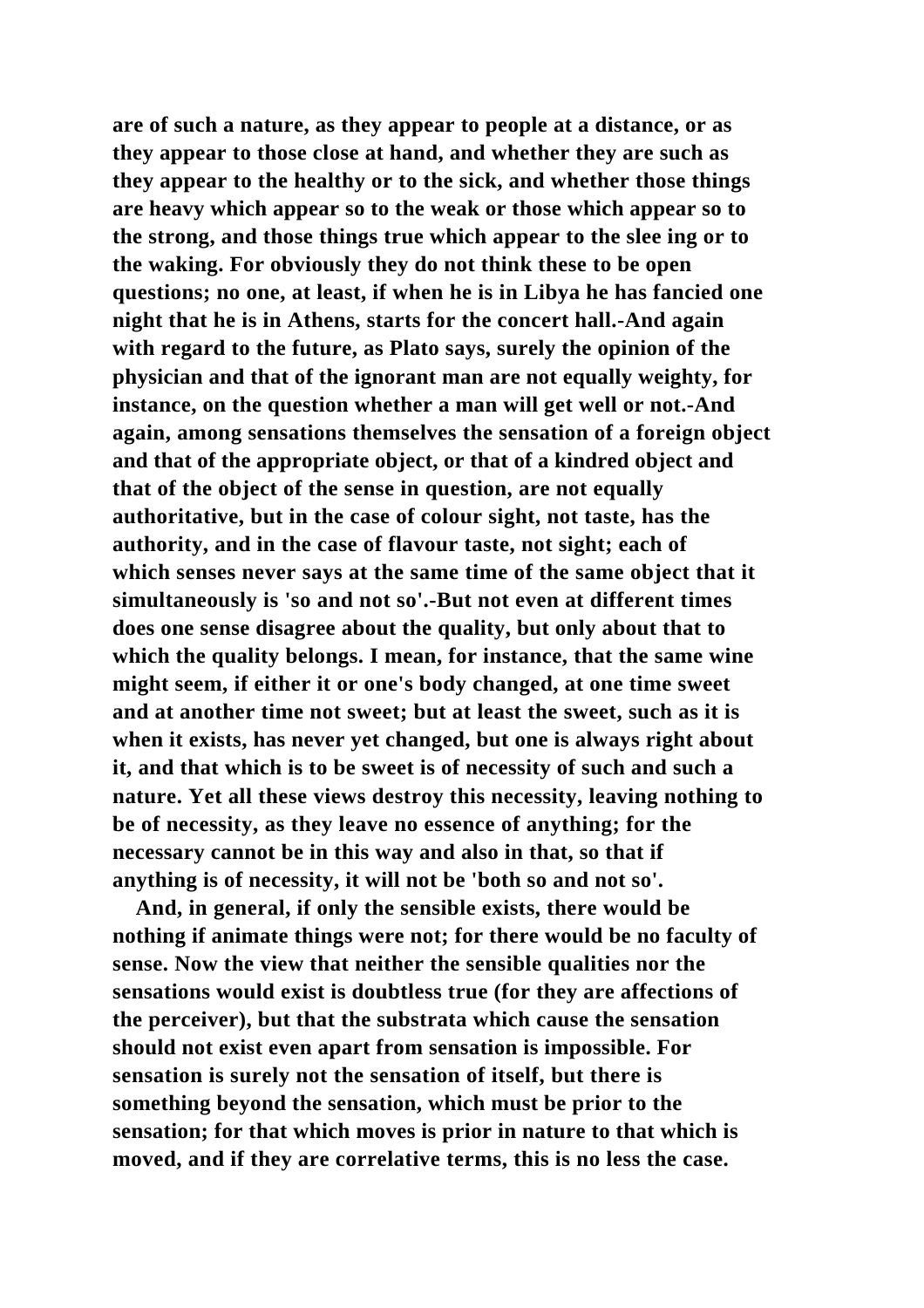**There are, both among those who have these convictions and among those who merely profess these views, some who raise a difficulty by asking, who is to be the judge of the healthy man, and in general who is likely to judge rightly on each class of questions. But such inquiries are like puzzling over the question whether we are now asleep or awake. And all such questions have the same meaning. These people demand that a reason shall be given for everything; for they seek a starting-point, and they seek to get this by demonstration, while it is obvious from their actions that they have no conviction. But their mistake is what we have stated it to be; they seek a reason for things for which no reason can be given; for the starting-point of demonstration is not demonstration.**

 **These, then, might be easily persuaded of this truth, for it is not difficult to grasp; but those who seek merely compulsion in argument seek what is impossible; for they demand to be allowed to contradict themselves-a claim which contradicts itself from the very first.-But if not all things are relative, but some are self-existent, not everything that appears will be true; for that which appears is apparent to some one; so that he who says all things that appear are true, makes all things relative. And, therefore, those who ask for an irresistible argument, and at the same time demand to be called to account for their views, must guard themselves by saying that the truth is not that what appears exists, but that what appears exists for him to whom it appears, and when, and to the sense to which, and under the conditions under which it appears. And if they give an account of their view, but do not give it in this way, they will soon find themselves contradicting themselves. For it is possible that the same thing may appear to be honey to the sight, but not to the taste, and that, since we have two eyes, things may not appear the same to each, if their sight is unlike. For to those who for the reasons named some time ago say that what appears is true, and therefore that all things are alike false and true, for things do not appear either the same to all men or always the same to the same man, but often have contrary appearances at the same time (for touch says there are two objects when we cross our fingers, while sight says there is one)-to these we shall say 'yes, but not to the same sense**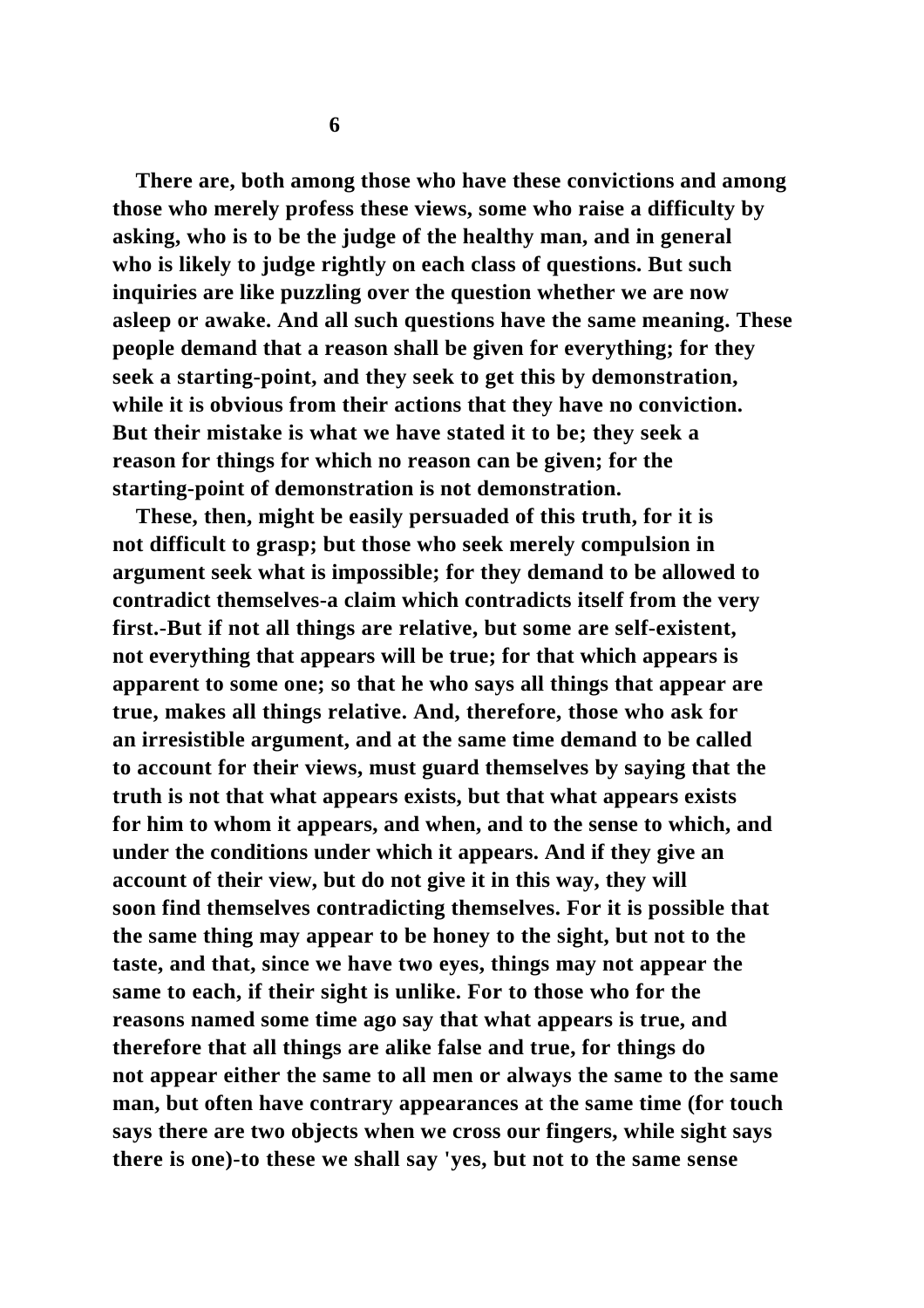**and in the same part of it and under the same conditions and at the same time', so that what appears will be with these qualifications true. But perhaps for this reason those who argue thus not because they feel a difficulty but for the sake of argument, should say that this is not true, but true for this man. And as has been said before, they must make everything relative-relative to opinion and perception, so that nothing either has come to be or will be without some one's first thinking so. But if things have come to be or will be, evidently not all things will be relative to opinion.-Again, if a thing is one, it is in relation to one thing or to a definite number of things; and if the same thing is both half and equal, it is not to the double that the equal is correlative. If, then, in relation to that which thinks, man and that which is thought are the same, man will not be that which thinks, but only that which is thought. And if each thing is to be relative to that which thinks, that which thinks will be relative to an infinity of specifically different things.**

 **Let this, then, suffice to show (1) that the most indisputable of all beliefs is that contradictory statements are not at the same time true, and (2) what consequences follow from the assertion that they are, and (3) why people do assert this. Now since it is impossible that contradictories should be at the same time true of the same thing, obviously contraries also cannot belong at the same time to the same thing. For of contraries, one is a privation no less than it is a contrary-and a privation of the essential nature; and privation is the denial of a predicate to a determinate genus. If, then, it is impossible to affirm and deny truly at the same time, it is also impossible that contraries should belong to a subject at the same time, unless both belong to it in particular relations, or one in a particular relation and one without qualification.**

 **7**

 **But on the other hand there cannot be an intermediate between contradictories, but of one subject we must either affirm or deny any one predicate. This is clear, in the first place, if we define what the true and the false are. To say of what is that it is not, or of what is not that it is, is false, while to say of what is that it is, and of what is not that it is not, is true; so that he who says**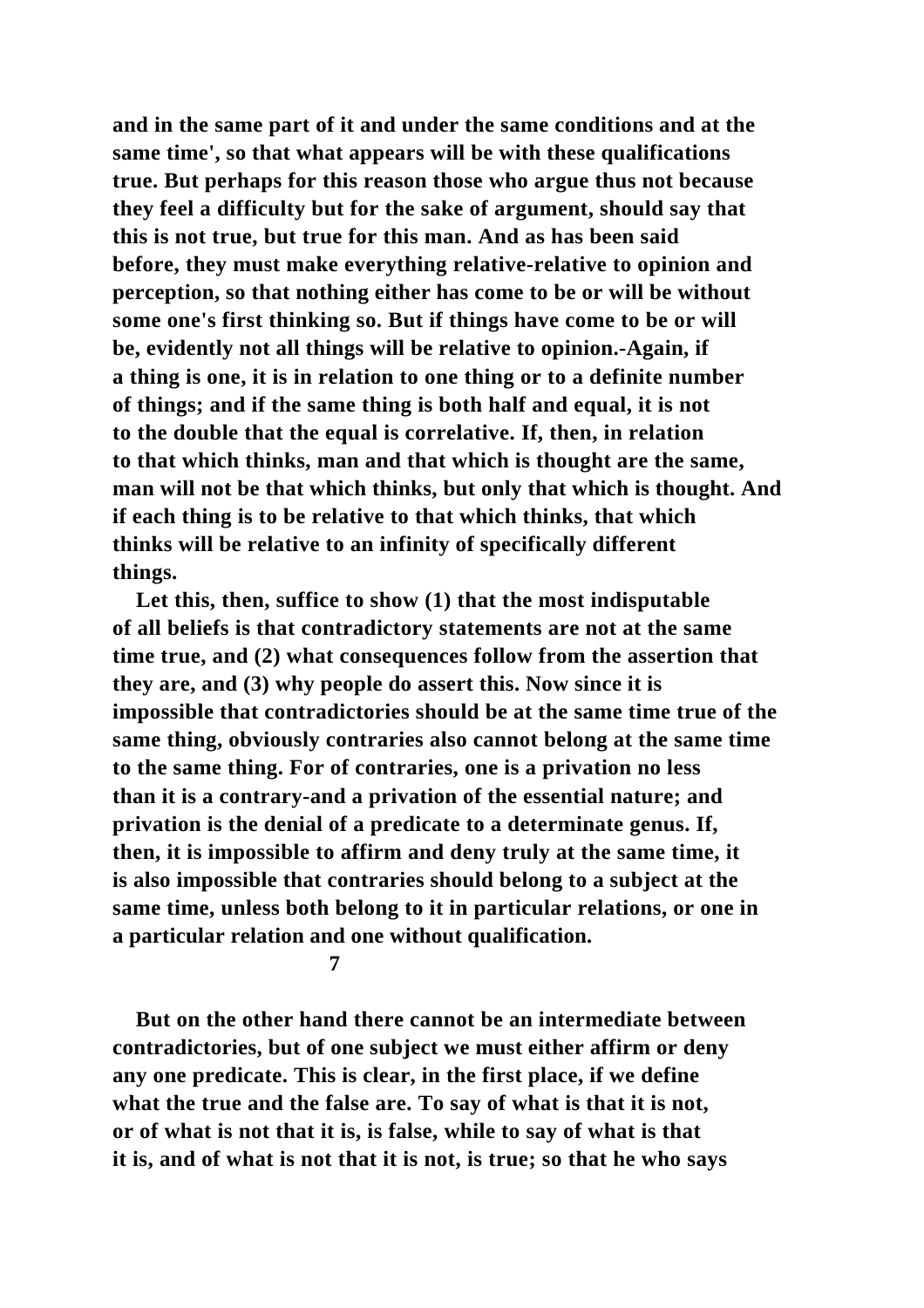**of anything that it is, or that it is not, will say either what is true or what is false; but neither what is nor what is not is said to be or not to be.-Again, the intermediate between the contradictories will be so either in the way in which grey is between black and white, or as that which is neither man nor horse is between man and horse. (a) If it were of the latter kind, it could not change into the extremes (for change is from not-good to good, or from good to not-good), but as a matter of fact when there is an intermediate it is always observed to change into the extremes. For there is no change except to opposites and to their intermediates. (b) But if it is really intermediate, in this way too there would have to be a change to white, which was not from not-white; but as it is, this is never seen.-Again, every object of understanding or reason the understanding either affirms or denies-this is obvious from the definition-whenever it says what is true or false. When it connects in one way by assertion or negation, it says what is true, and when it does so in another way, what is false.-Again, there must be an intermediate between all contradictories, if one is not arguing merely for the sake of argument; so that it will be possible for a man to say what is neither true nor untrue, and there will be a middle between that which is and that which is not, so that there will also be a kind of change intermediate between generation and destruction.-Again, in all classes in which the negation of an attribute involves the assertion of its contrary, even in these there will be an intermediate; for instance, in the sphere of numbers there will be number which is neither odd nor not-odd. But this is impossible, as is obvious from the definition.-Again, the process will go on ad infinitum, and the number of realities will be not only half as great again, but even greater. For again it will be possible to deny this intermediate with reference both to its assertion and to its negation, and this new term will be some definite thing; for its essence is something different.-Again, when a man, on being asked whether a thing is white, says 'no', he has denied nothing except that it is; and its not being is a negation.**

 **Some people have acquired this opinion as other paradoxical opinions have been acquired; when men cannot refute eristical arguments, they give in to the argument and agree that the conclusion is true. This, then, is why some express this view;**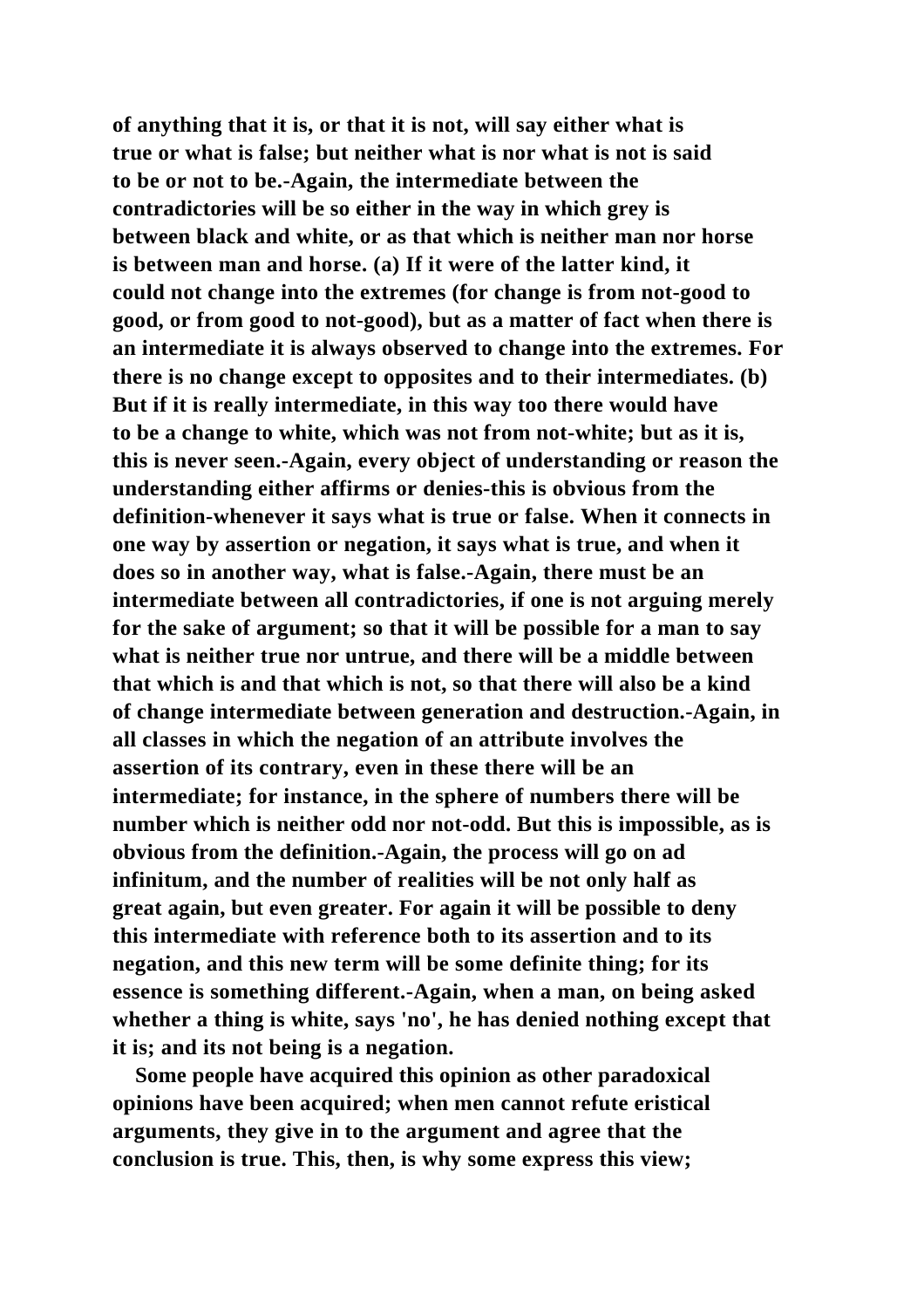**others do so because they demand a reason for everything. And the starting-point in dealing with all such people is definition. Now the definition rests on the necessity of their meaning something; for the form of words of which the word is a sign will be its definition.-While the doctrine of Heraclitus, that all things are and are not, seems to make everything true, that of Anaxagoras, that there is an intermediate between the terms of a contradiction, seems to make everything false; for when things are mixed, the mixture is neither good nor not-good, so that one cannot say anything that is true.**

**8 8 8** 

 **In view of these distinctions it is obvious that the one-sided theories which some people express about all things cannot be valid-on the one hand the theory that nothing is true (for, say they, there is nothing to prevent every statement from being like the statement 'the diagonal of a square is commensurate with the side'), on the other hand the theory that everything is true. These views are practically the same as that of Heraclitus; for he who says that all things are true and all are false also makes each of these statements separately, so that since they are impossible, the double statement must be impossible too.-Again, there are obviously contradictories which cannot be at the same time true-nor on the other hand can all statements be false; yet this would seem more possible in the light of what has been said.-But against all such views we must postulate, as we said above,' not that something is or is not, but that something has a meaning, so that we must argue from a definition, viz. by assuming what falsity or truth means. If that which it is true to affirm is nothing other than that which it is false to deny, it is impossible that all statements should be false; for one side of the contradiction must be true. Again, if it is necessary with regard to everything either to assert or to deny it, it is impossible that both should be false; for it is one side of the contradiction that is false.-Therefore all such views are also exposed to the often expressed objection, that they destroy themselves. For he who says that everything is true makes even the statement contrary to his own true, and therefore his own not true (for the contrary statement denies that it is true), while he who says everything is false makes**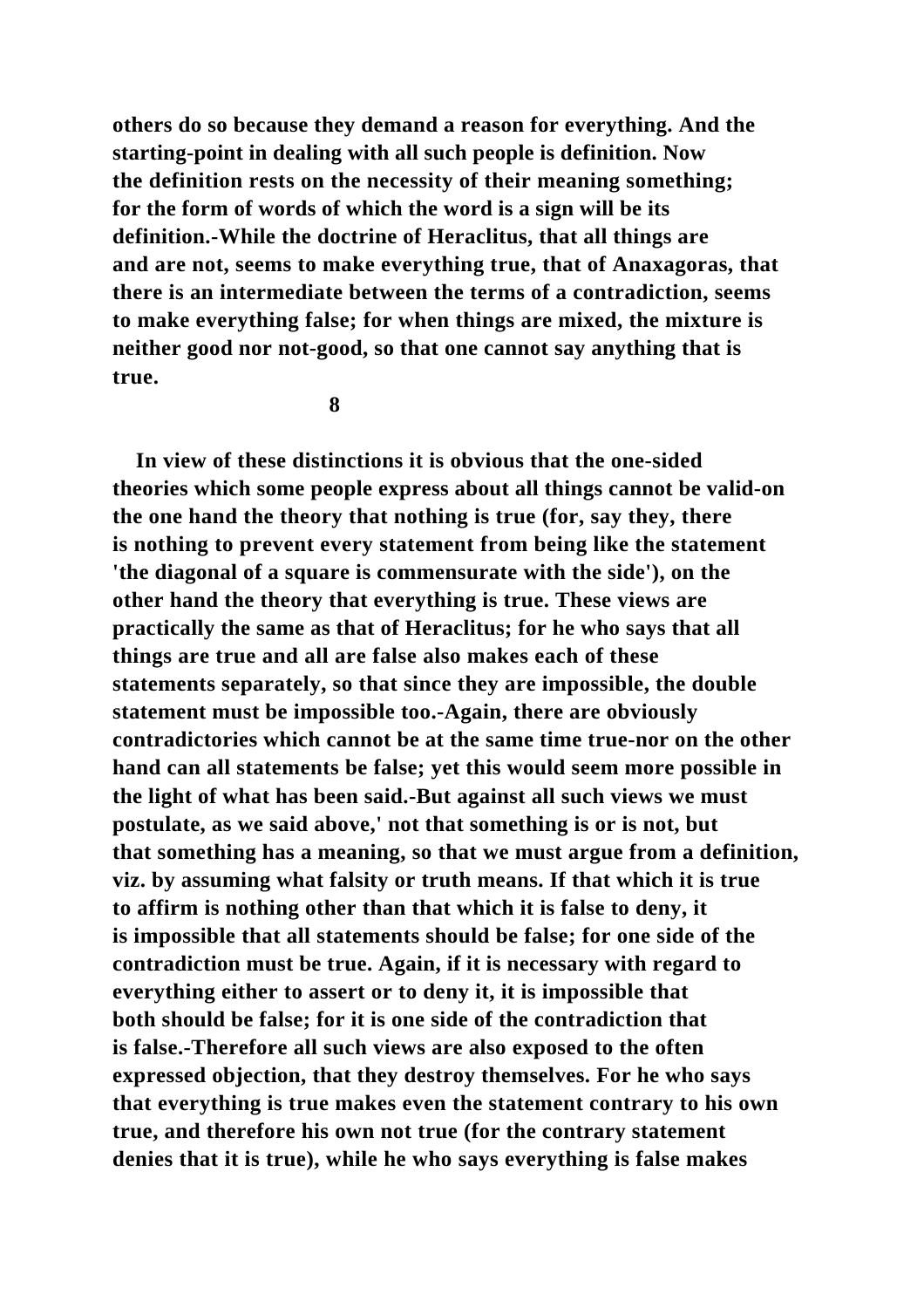**himself also false.-And if the former person excepts the contrary statement, saying it alone is not true, while the latter excepts his own as being not false, none the less they are driven to postulate the truth or falsity of an infinite number of statements; for that which says the true statement is true is true, and this process will go on to infinity.**

 **Evidently, again, those who say all things are at rest are not right, nor are those who say all things are in movement. For if all things are at rest, the same statements will always be true and the same always false,-but this obviously changes; for he who makes a statement, himself at one time was not and again will not be. And if all things are in motion, nothing will be true; everything therefore will be false. But it has been shown that this is impossible. Again, it must be that which is that changes; for change is from something to something. But again it is not the case that all things are at rest or in motion sometimes, and nothing for ever; for there is something which always moves the things that are in motion, and the first mover is itself unmoved.**

 **Book V 1** 

 **'BEGINNING' means (1) that part of a thing from which one would start first, e.g a line or a road has a beginning in either of the contrary directions. (2) That from which each thing would best be originated, e.g. even in learning we must sometimes begin not from the first point and the beginning of the subject, but from the point from which we should learn most easily. (4) That from which, as an immanent part, a thing first comes to be, e,g, as the keel of a ship and the foundation of a house, while in animals some suppose the heart, others the brain, others some other part, to be of this nature. (4) That from which, not as an immanent part, a thing first comes to be, and from which the movement or the change naturally first begins, as a child comes from its father and its mother, and a fight from abusive language. (5) That at whose will that which is moved is moved and that which changes changes, e.g. the magistracies in cities, and oligarchies and monarchies and tyrannies, are called arhchai, and so are the arts, and of these especially the architectonic arts. (6) That from which a thing can first be known,-this also is called**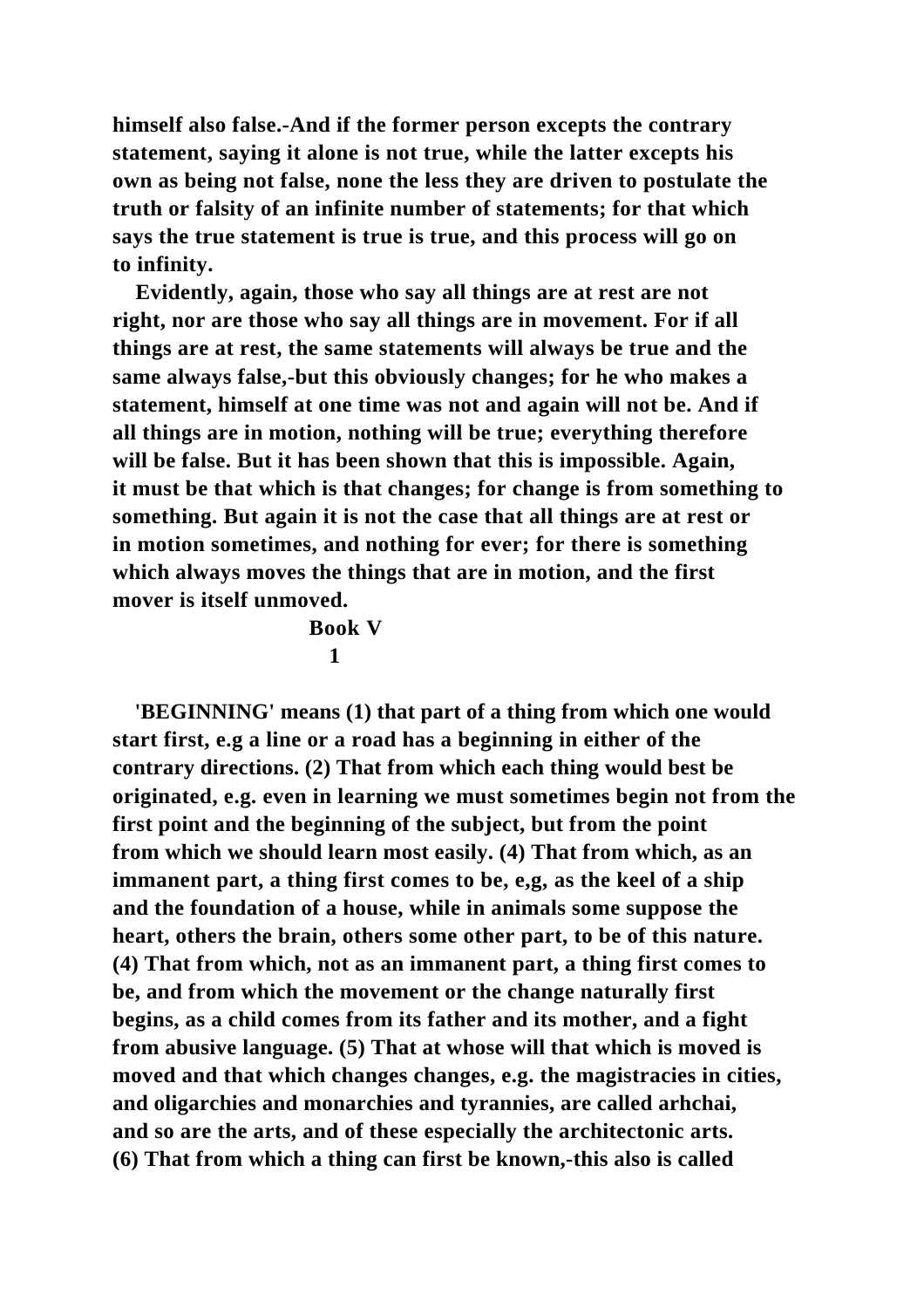**the beginning of the thing, e.g. the hypotheses are the beginnings of demonstrations. (Causes are spoken of in an equal number of senses; for all causes are beginnings.) It is common, then, to all beginnings to be the first point from which a thing either is or comes to be or is known; but of these some are immanent in the thing and others are outside. Hence the nature of a thing is a beginning, and so is the element of a thing, and thought and will, and essence, and the final cause-for the good and the beautiful are the beginning both of the knowledge and of the movement of many things.**

**2** 

 **'Cause' means (1) that from which, as immanent material, a thing comes into being, e.g. the bronze is the cause of the statue and the silver of the saucer, and so are the classes which include these. (2) The form or pattern, i.e. the definition of the essence, and the classes which include this (e.g. the ratio 2:1 and number in general are causes of the octave), and the parts included in the definition. (3) That from which the change or the resting from change first begins; e.g. the adviser is a cause of the action, and the father a cause of the child, and in general the maker a cause of the thing made and the change-producing of the changing. (4) The end, i.e. that for the sake of which a thing is; e.g. health is the cause of walking. For 'Why does one walk?' we say; 'that one may be healthy'; and in speaking thus we think we have given the cause. The same is true of all the means that intervene before the end, when something else has put the process in motion, as e.g. thinning or purging or drugs or instruments intervene before health is reached; for all these are for the sake of the end, though they differ from one another in that some are instruments and others are actions.**

 **These, then, are practically all the senses in which causes are spoken of, and as they are spoken of in several senses it follows both that there are several causes of the same thing, and in no accidental sense (e.g. both the art of sculpture and the bronze are causes of the statue not in respect of anything else but qua statue; not, however, in the same way, but the one as matter and the other as source of the movement), and that things can be causes of one another (e.g. exercise of good condition, and the latter of exercise; not, however, in the same way, but the one as end and the**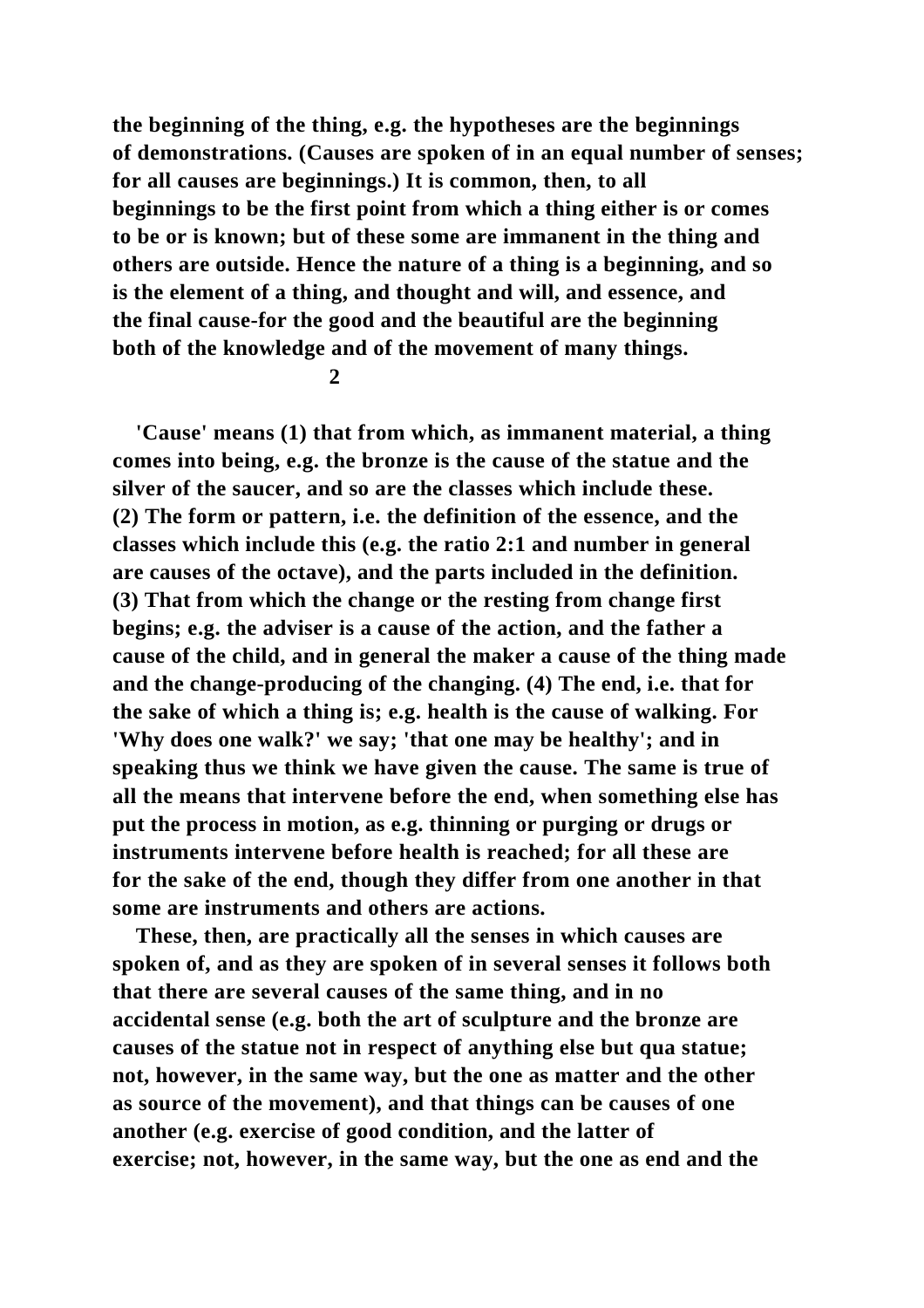**other as source of movement).-Again, the same thing is the cause of contraries; for that which when present causes a particular thing, we sometimes charge, when absent, with the contrary, e.g. we impute the shipwreck to the absence of the steersman, whose presence was the cause of safety; and both-the presence and the privation-are causes as sources of movement.**

 **All the causes now mentioned fall under four senses which are the most obvious. For the letters are the cause of syllables, and the material is the cause of manufactured things, and fire and earth and all such things are the causes of bodies, and the parts are causes of the whole, and the hypotheses are causes of the conclusion, in the sense that they are that out of which these respectively are made; but of these some are cause as the substratum (e.g. the parts), others as the essence (the whole, the synthesis, and the form). The semen, the physician, the adviser, and in general the agent, are all sources of change or of rest. The remainder are causes as the end and the good of the other things; for that for the sake of which other things are tends to be the best and the end of the other things; let us take it as making no difference whether we call it good or apparent good.**

 **These, then, are the causes, and this is the number of their kinds, but the varieties of causes are many in number, though when summarized these also are comparatively few. Causes are spoken of in many senses, and even of those which are of the same kind some are causes in a prior and others in a posterior sense, e.g. both 'the physician' and 'the professional man' are causes of health, and both 'the ratio 2:1' and 'number' are causes of the octave, and the classes that include any particular cause are always causes of the particular effect. Again, there are accidental causes and the classes which include these; e.g. while in one sense 'the sculptor' causes the statue, in another sense 'Polyclitus' causes it, because the sculptor happens to be Polyclitus; and the classes that include the accidental cause are also causes, e.g. 'man'-or in general 'animal'-is the cause of the statue, because Polyclitus is a man, and man is an animal. Of accidental causes also some are more remote or nearer than others, as, for instance, if 'the white' and 'the musical' were called causes of the statue, and not only 'Polyclitus' or 'man'. But besides all these varieties of causes, whether proper or**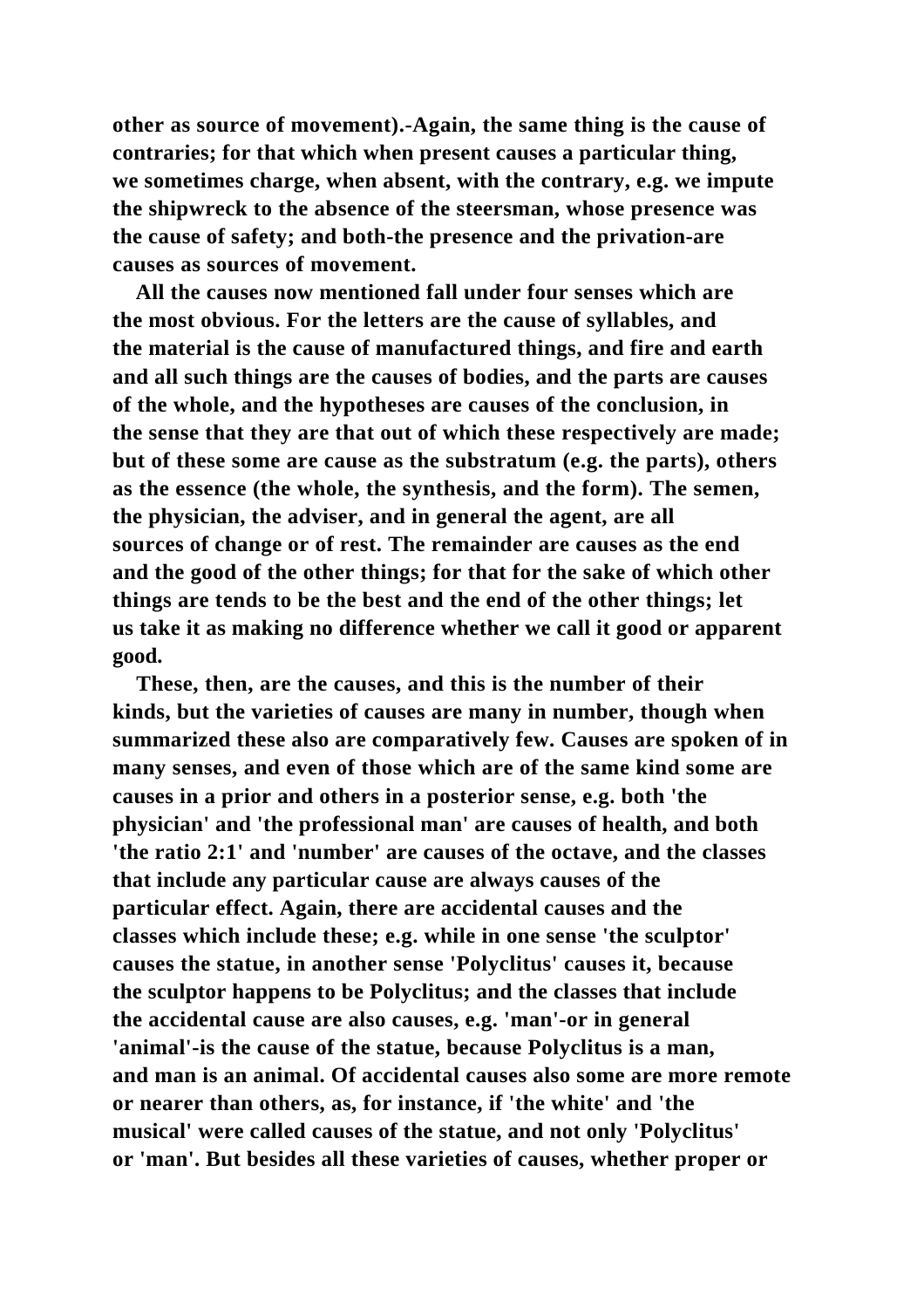**accidental, some are called causes as being able to act, others as acting; e.g. the cause of the house's being built is a builder, or a builder who is building.-The same variety of language will be found with regard to the effects of causes; e.g. a thing may be called the cause of this statue or of a statue or in general of an image, and of this bronze or of bronze or of matter in general; and similarly in the case of accidental effects. Again, both accidental and proper causes may be spoken of in combination; e.g. we may say not 'Polyclitus' nor 'the sculptor' but 'Polyclitus the sculptor'. Yet all these are but six in number, while each is spoken of in two ways; for (A) they are causes either as the individual, or as the genus, or as the accidental, or as the genus that includes the accidental, and these either as combined, or as taken simply; and (B) all may be taken as acting or as having a capacity. But they differ inasmuch as the acting causes, i.e. the individuals, exist, or do not exist, simultaneously with the things of which they are causes, e.g. this particular man who is healing, with this particular man who is recovering health, and this particular builder with this particular thing that is being built; but the potential causes are not always in this case; for the house does not perish at the same time as the builder.**

**3** 

 **'Element' means (1) the primary component immanent in a thing, and indivisible in kind into other kinds; e.g. the elements of speech are the parts of which speech consists and into which it is ultimately divided, while they are no longer divided into other forms of speech different in kind from them. If they are divided, their parts are of the same kind, as a part of water is water (while a part of the syllable is not a syllable). Similarly those who speak of the elements of bodies mean the things into which bodies are ultimately divided, while they are no longer divided into other things differing in kind; and whether the things of this sort are one or more, they call these elements. The so-called elements of geometrical proofs, and in general the elements of demonstrations, have a similar character; for the primary demonstrations, each of which is implied in many demonstrations, are called elements of demonstrations; and the primary syllogisms, which have three terms and proceed by means of one middle,**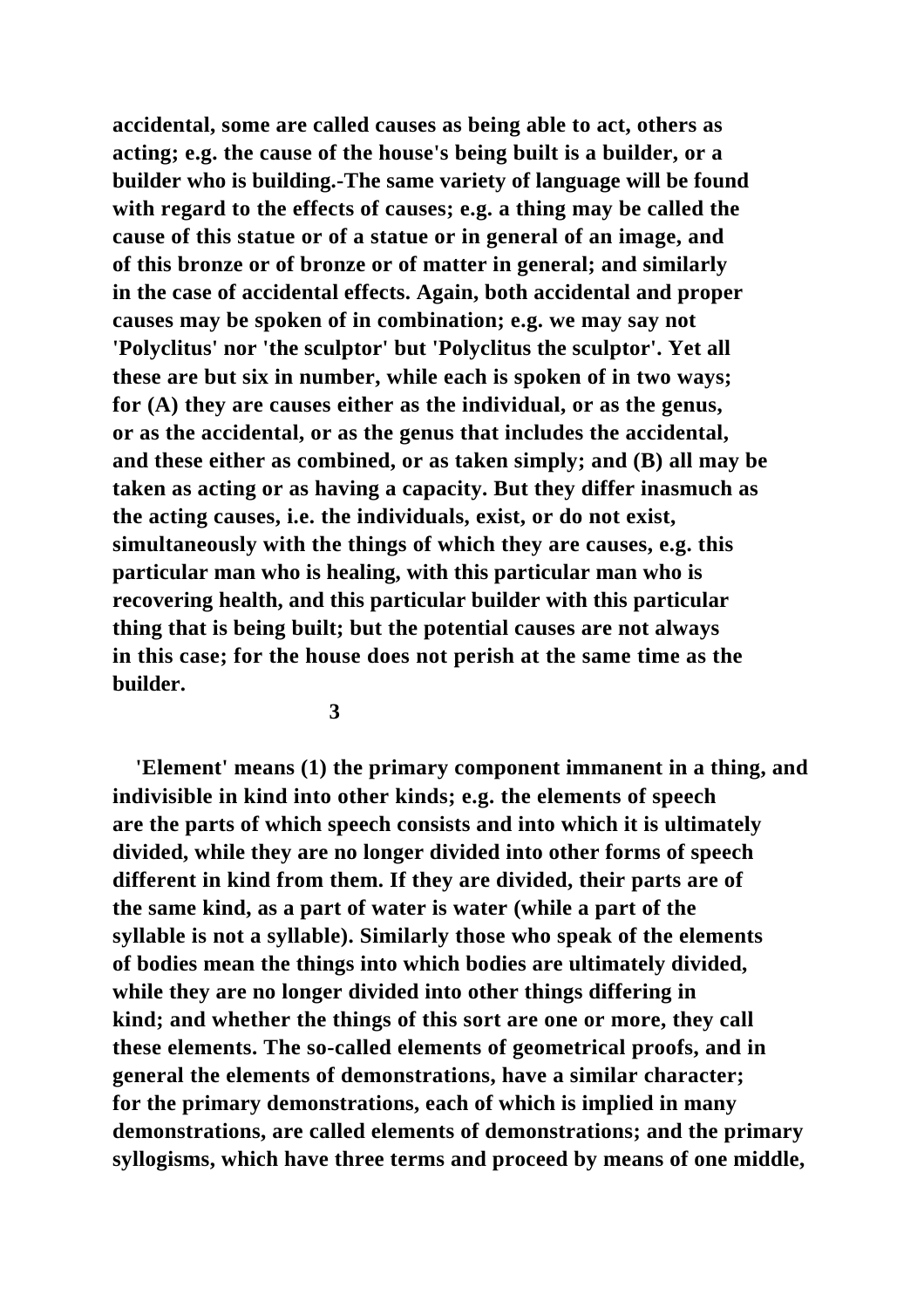**are of this nature.**

 **(2) People also transfer the word 'element' from this meaning and apply it to that which, being one and small, is useful for many purposes; for which reason what is small and simple and indivisible is called an element. Hence come the facts that the most universal things are elements (because each of them being one and simple is present in a plurality of things, either in all or in as many as possible), and that unity and the point are thought by some to be first principles. Now, since the so-called genera are universal and indivisible (for there is no definition of them), some say the genera are elements, and more so than the differentia, because the genus is more universal; for where the differentia is present, the genus accompanies it, but where the genus is present, the differentia is not always so. It is common to all the meanings that the element of each thing is the first component immanent in each.**

**4 4** 

 **'Nature' means (1) the genesis of growing things-the meaning which would be suggested if one were to pronounce the 'u' in phusis long. (2) That immanent part of a growing thing, from which its growth first proceeds. (3) The source from which the primary movement in each natural object is present in it in virtue of its own essence. Those things are said to grow which derive increase from something else by contact and either by organic unity, or by organic adhesion as in the case of embryos. Organic unity differs from contact; for in the latter case there need not be anything besides the contact, but in organic unities there is something identical in both parts, which makes them grow together instead of merely touching, and be one in respect of continuity and quantity, though not of quality.-(4) 'Nature' means the primary material of which any natural object consists or out of which it is made, which is relatively unshaped and cannot be changed from its own potency, as e.g. bronze is said to be the nature of a statue and of bronze utensils, and wood the nature of wooden things; and so in all other cases; for when a product is made out of these materials, the first matter is preserved throughout. For it is in this way that people call the elements of natural objects also their nature, some naming fire, others earth, others air, others water, others something else of the sort, and**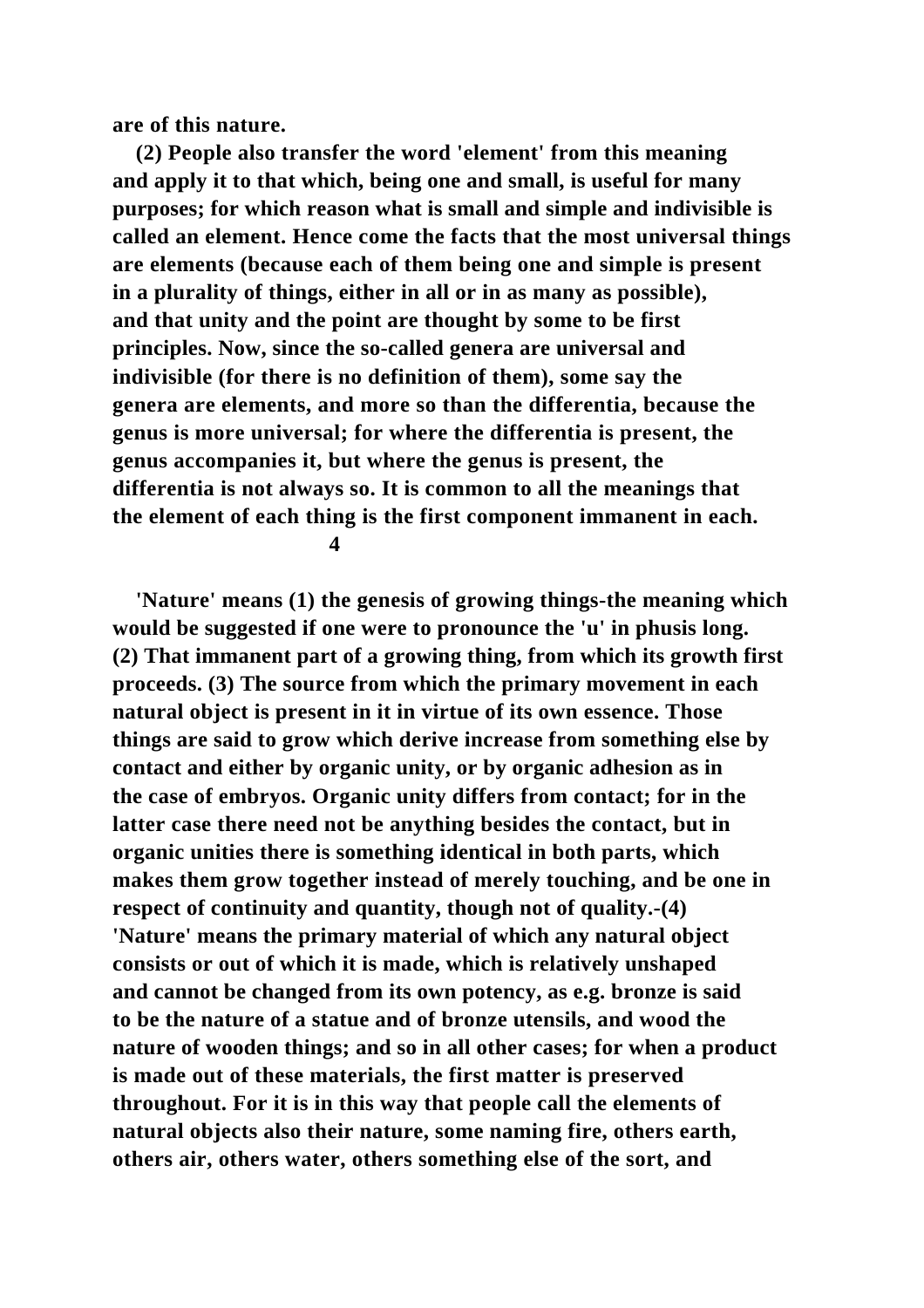**some naming more than one of these, and others all of them.-(5) 'Nature' means the essence of natural objects, as with those who say the nature is the primary mode of composition, or as Empedocles says:-**

 **Nothing that is has a nature, But only mixing and parting of the mixed, And nature is but a name given them by men.**

 **Hence as regards the things that are or come to be by nature, though that from which they naturally come to be or are is already present, we say they have not their nature yet, unless they have their form or shape. That which comprises both of these exists by nature, e.g. the animals and their parts; and not only is the first matter nature (and this in two senses, either the first, counting from the thing, or the first in general; e.g. in the case of works in bronze, bronze is first with reference to them, but in general perhaps water is first, if all things that can be melted are water), but also the form or essence, which is the end of the process of becoming.-(6) By an extension of meaning from this sense of 'nature' every essence in general has come to be called a 'nature', because the nature of a thing is one kind of essence.**

 **From what has been said, then, it is plain that nature in the primary and strict sense is the essence of things which have in themselves, as such, a source of movement; for the matter is called the nature because it is qualified to receive this, and processes of becoming and growing are called nature because they are movements proceeding from this. And nature in this sense is the source of the movement of natural objects, being present in them somehow, either potentially or in complete reality.**

**5** 

 **We call 'necessary' (1) (a) that without which, as a condition, a thing cannot live; e.g. breathing and food are necessary for an animal; for it is incapable of existing without these; (b) the conditions without which good cannot be or come to be, or without which we cannot get rid or be freed of evil; e.g. drinking the medicine is necessary in order that we may be cured of disease, and a man's sailing to Aegina is necessary in order that he may get his**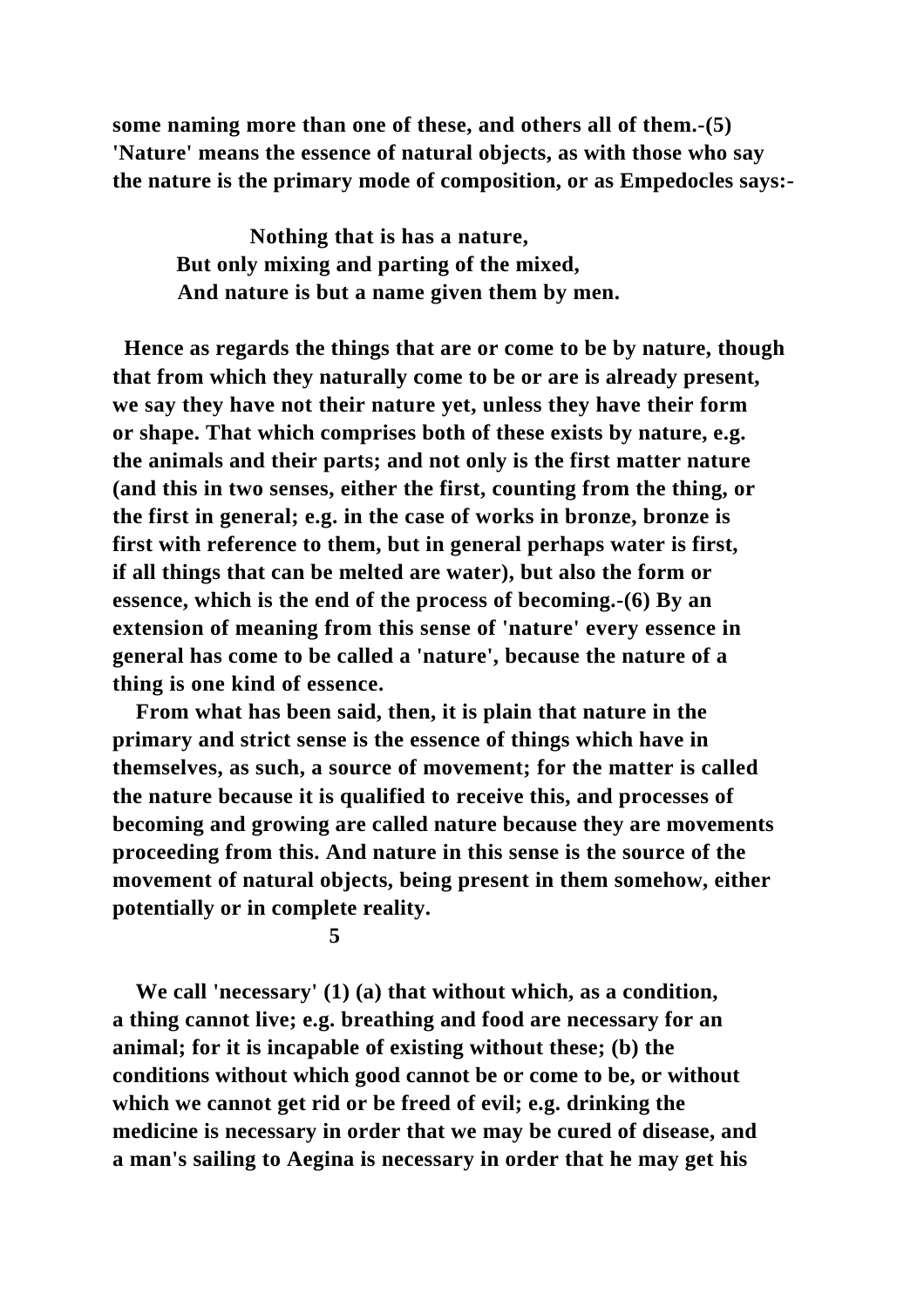**money.-(2) The compulsory and compulsion, i.e. that which impedes and tends to hinder, contrary to impulse and purpose. For the compulsory is called necessary (whence the necessary is painful, as Evenus says: 'For every necessary thing is ever irksome'), and compulsion is a form of necessity, as Sophocles says: 'But force necessitates me to this act'. And necessity is held to be something that cannot be persuaded-and rightly, for it is contrary to the movement which accords with purpose and with reasoning.-(3) We say that that which cannot be otherwise is necessarily as it is. And from this sense of 'necessary' all the others are somehow derived; for a thing is said to do or suffer what is necessary in the sense of compulsory, only when it cannot act according to its impulse because of the compelling forces-which implies that necessity is that because of which a thing cannot be otherwise; and similarly as regards the conditions of life and of good; for when in the one case good, in the other life and being, are not possible without certain conditions, these are necessary, and this kind of cause is a sort of necessity. Again, demonstration is a necessary thing because the conclusion cannot be otherwise, if there has been demonstration in the unqualified sense; and the causes of this necessity are the first premisses, i.e. the fact that the propositions from which the syllogism proceeds cannot be otherwise.**

 **Now some things owe their necessity to something other than themselves; others do not, but are themselves the source of necessity in other things. Therefore the necessary in the primary and strict sense is the simple; for this does not admit of more states than one, so that it cannot even be in one state and also in another; for if it did it would already be in more than one. If, then, there are any things that are eternal and unmovable, nothing compulsory or against their nature attaches to them.**

 **6**

 **'One' means (1) that which is one by accident, (2) that which is one by its own nature. (1) Instances of the accidentally one are 'Coriscus and what is musical', and 'musical Coriscus' (for it is the same thing to say 'Coriscus and what is musical', and 'musical Coriscus'), and 'what is musical and what is just', and 'musical Coriscus and just Coriscus'. For all of these are called one by virtue**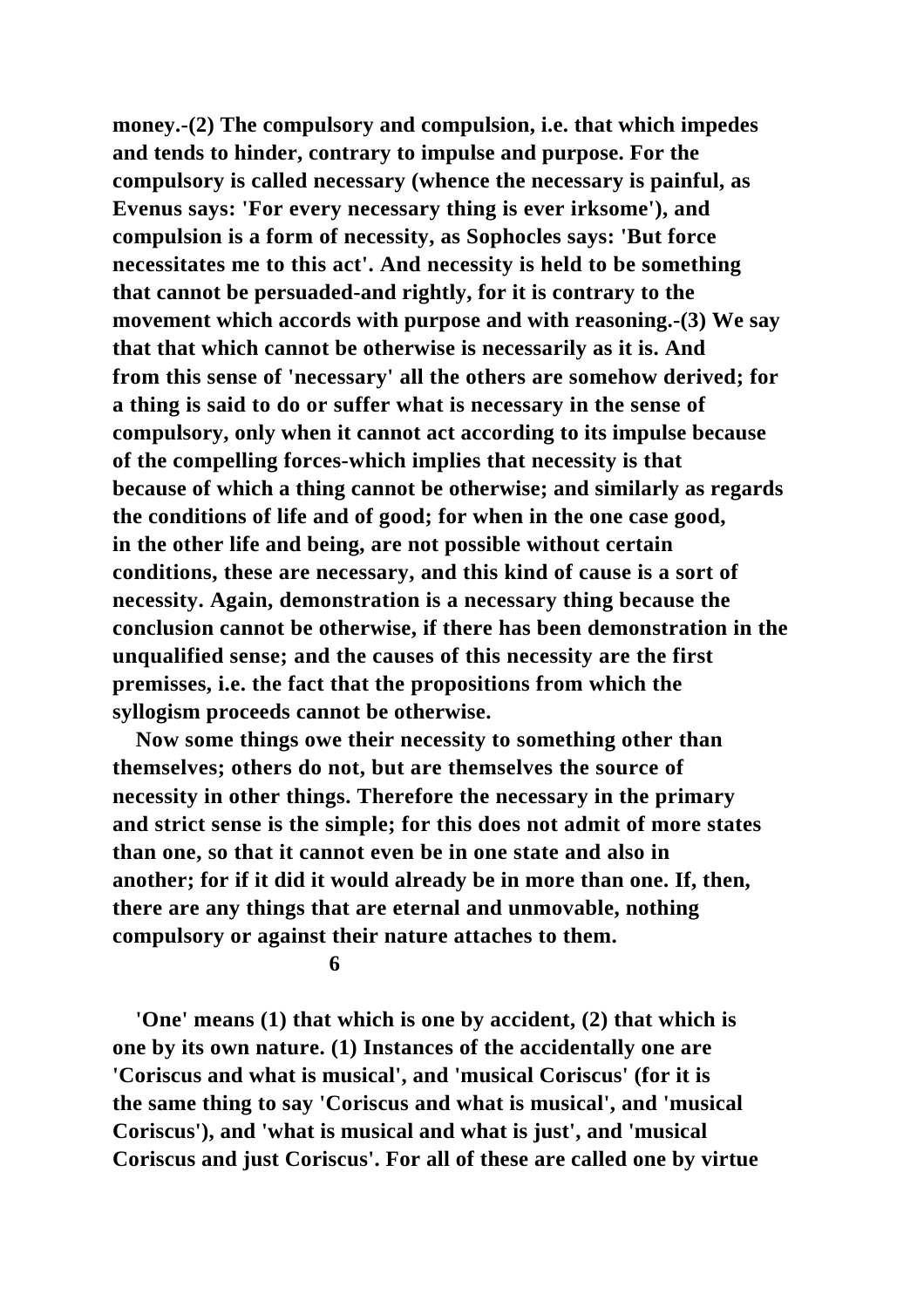**of an accident, 'what is just and what is musical' because they are accidents of one substance, 'what is musical and Coriscus' because the one is an accident of the other; and similarly in a sense 'musical Coriscus' is one with 'Coriscus' because one of the parts of the phrase is an accident of the other, i.e. 'musical' is an accident of Coriscus; and 'musical Coriscus' is one with 'just Coriscus' because one part of each is an accident of one and the same subject. The case is similar if the accident is predicated of a genus or of any universal name, e.g. if one says that man is the same as 'musical man'; for this is either because 'musical' is an accident of man, which is one substance, or because both are accidents of some individual, e.g. Coriscus. Both, however, do not belong to him in the same way, but one presumably as genus and included in his substance, the other as a state or affection of the substance.**

 **The things, then, that are called one in virtue of an accident, are called so in this way. (2) Of things that are called one in virtue of their own nature some (a) are so called because they are continuous, e.g. a bundle is made one by a band, and pieces of wood are made one by glue; and a line, even if it is bent, is called one if it is continuous, as each part of the body is, e.g. the leg or the arm. Of these themselves, the continuous by nature are more one than the continuous by art. A thing is called continuous which has by its own nature one movement and cannot have any other; and the movement is one when it is indivisible, and it is indivisible in respect of time. Those things are continuous by their own nature which are one not merely by contact; for if you put pieces of wood touching one another, you will not say these are one piece of wood or one body or one continuum of any other sort. Things, then, that are continuous in any way called one, even if they admit of being bent, and still more those which cannot be bent; e.g. the shin or the thigh is more one than the leg, because the movement of the leg need not be one. And the straight line is more one than the bent; but that which is bent and has an angle we call both one and not one, because its movement may be either simultaneous or not simultaneous; but that of the straight line is always simultaneous, and no part of it which has magnitude rests while another moves, as in the bent line.**

 **(b)(i) Things are called one in another sense because their substratum does not differ in kind; it does not differ in the case**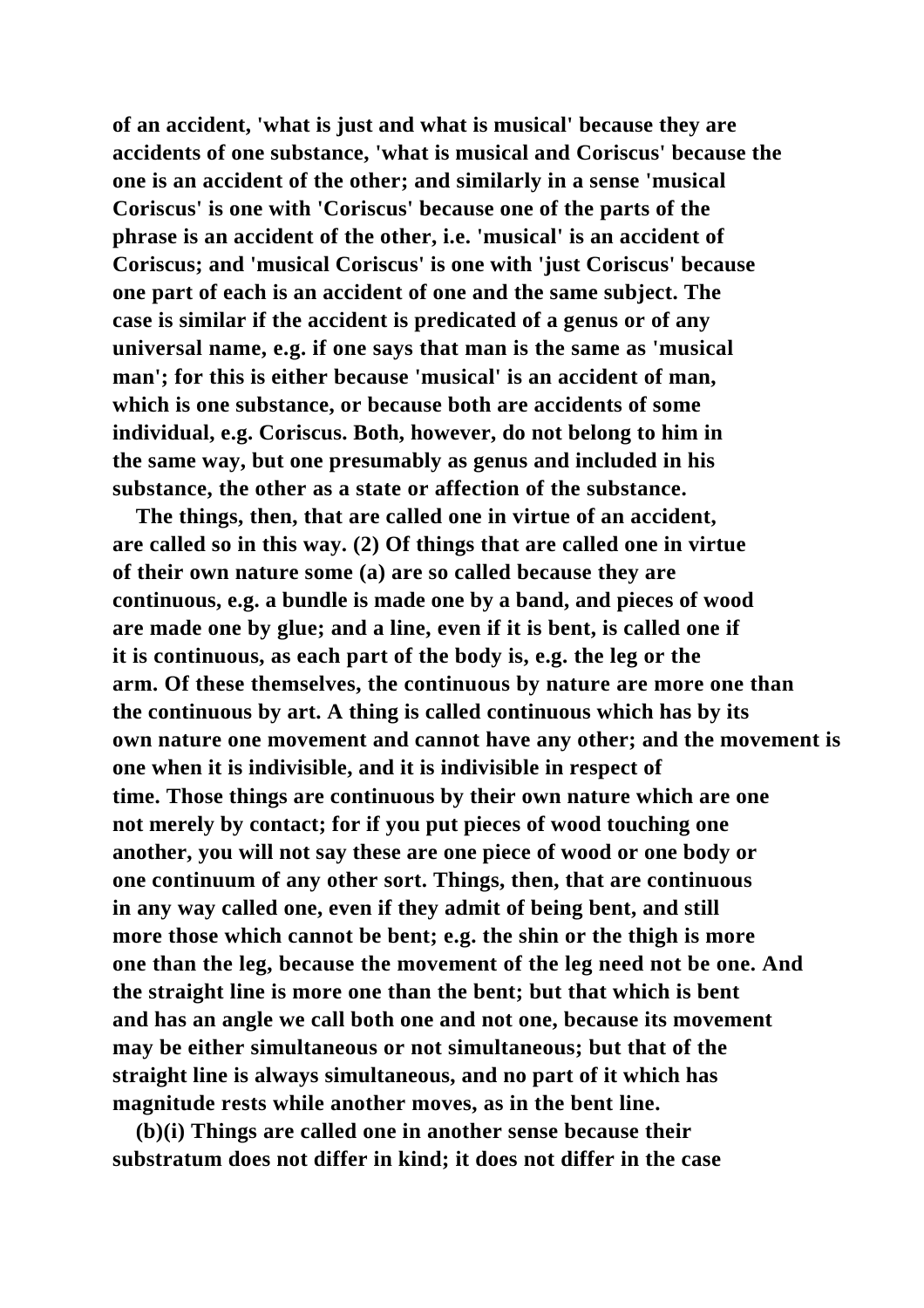**of things whose kind is indivisible to sense. The substratum meant is either the nearest to, or the farthest from, the final state. For, one the one hand, wine is said to be one and water is said to be one, qua indivisible in kind; and, on the other hand, all juices, e.g. oil and wine, are said to be one, and so are all things that can be melted, because the ultimate substratum of all is the same; for all of these are water or air.**

 **(ii) Those things also are called one whose genus is one though distinguished by opposite differentiae-these too are all called one because the genus which underlies the differentiae is one (e.g. horse, man, and dog form a unity, because all are animals), and indeed in a way similar to that in which the matter is one. These are sometimes called one in this way, but sometimes it is the higher genus that is said to be the same (if they are infimae species of their genus)-the genus above the proximate genera; e.g. the isosceles and the equilateral are one and the same figure because both are triangles; but they are not the same triangles.**

 **(c) Two things are called one, when the definition which states the essence of one is indivisible from another definition which shows us the other (though in itself every definition is divisible). Thus even that which has increased or is diminishing is one, because its definition is one, as, in the case of plane figures, is the definition of their form. In general those things the thought of whose essence is indivisible, and cannot separate them either in time or in place or in definition, are most of all one, and of these especially those which are substances. For in general those things that do not admit of division are called one in so far as they do not admit of it; e.g. if two things are indistinguishable qua man, they are one kind of man; if qua animal, one kind of animal; if qua magnitude, one kind of magnitude.-Now most things are called one because they either do or have or suffer or are related to something else that is one, but the things that are primarily called one are those whose substance is one,-and one either in continuity or in form or in definition; for we count as more than one either things that are not continuous, or those whose form is not one, or those whose definition is not one.**

 **While in a sense we call anything one if it is a quantity and continuous, in a sense we do not unless it is a whole, i.e. unless**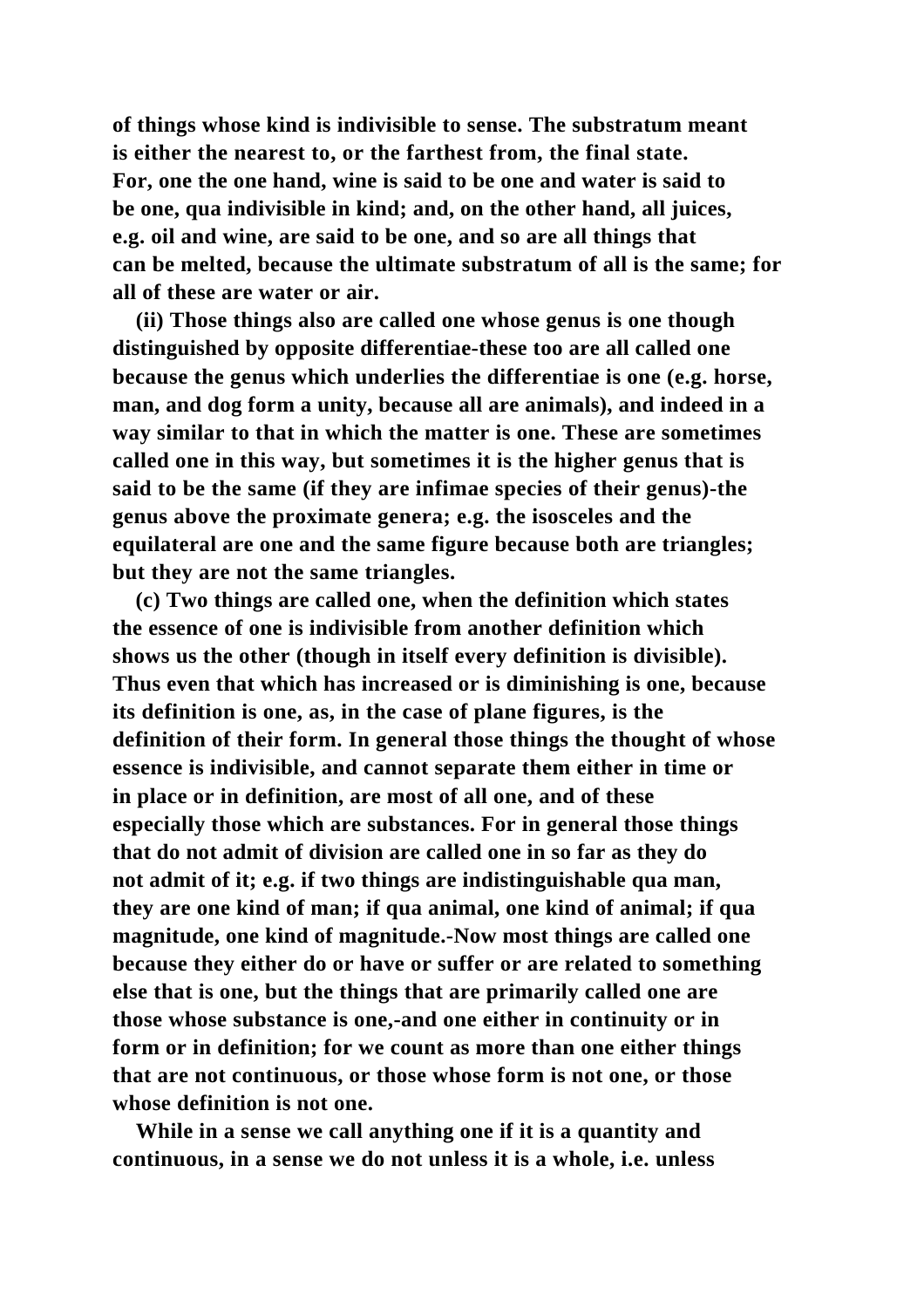**it has unity of form; e.g. if we saw the parts of a shoe put together anyhow we should not call them one all the same (unless because of their continuity); we do this only if they are put together so as to be a shoe and to have already a certain single form. This is why the circle is of all lines most truly one, because it is whole and complete.**

 **(3) The essence of what is one is to be some kind of beginning of number; for the first measure is the beginning, since that by which we first know each class is the first measure of the class; the one, then, is the beginning of the knowable regarding each class. But the one is not the same in all classes. For here it is a quarter-tone, and there it is the vowel or the consonant; and there is another unit of weight and another of movement. But everywhere the one is indivisible either in quantity or in kind. Now that which is indivisible in quantity is called a unit if it is not divisible in any dimension and is without position, a point if it is not divisible in any dimension and has position, a line if it is divisible in one dimension, a plane if in two, a body if divisible in quantity in all--i.e. in three--dimensions. And, reversing the order, that which is divisible in two dimensions is a plane, that which is divisible in one a line, that which is in no way divisible in quantity is a point or a unit,-that which has not position a unit, that which has position a point.**

 **Again, some things are one in number, others in species, others in genus, others by analogy; in number those whose matter is one, in species those whose definition is one, in genus those to which the same figure of predication applies, by analogy those which are related as a third thing is to a fourth. The latter kinds of unity are always found when the former are; e.g. things that are one in number are also one in species, while things that are one in species are not all one in number; but things that are one in species are all one in genus, while things that are so in genus are not all one in species but are all one by analogy; while things that are one by analogy are not all one in genus.**

 **Evidently 'many' will have meanings opposite to those of 'one'; some things are many because they are not continuous, others because their matter-either the proximate matter or the ultimate-is divisible in kind, others because the definitions which state their**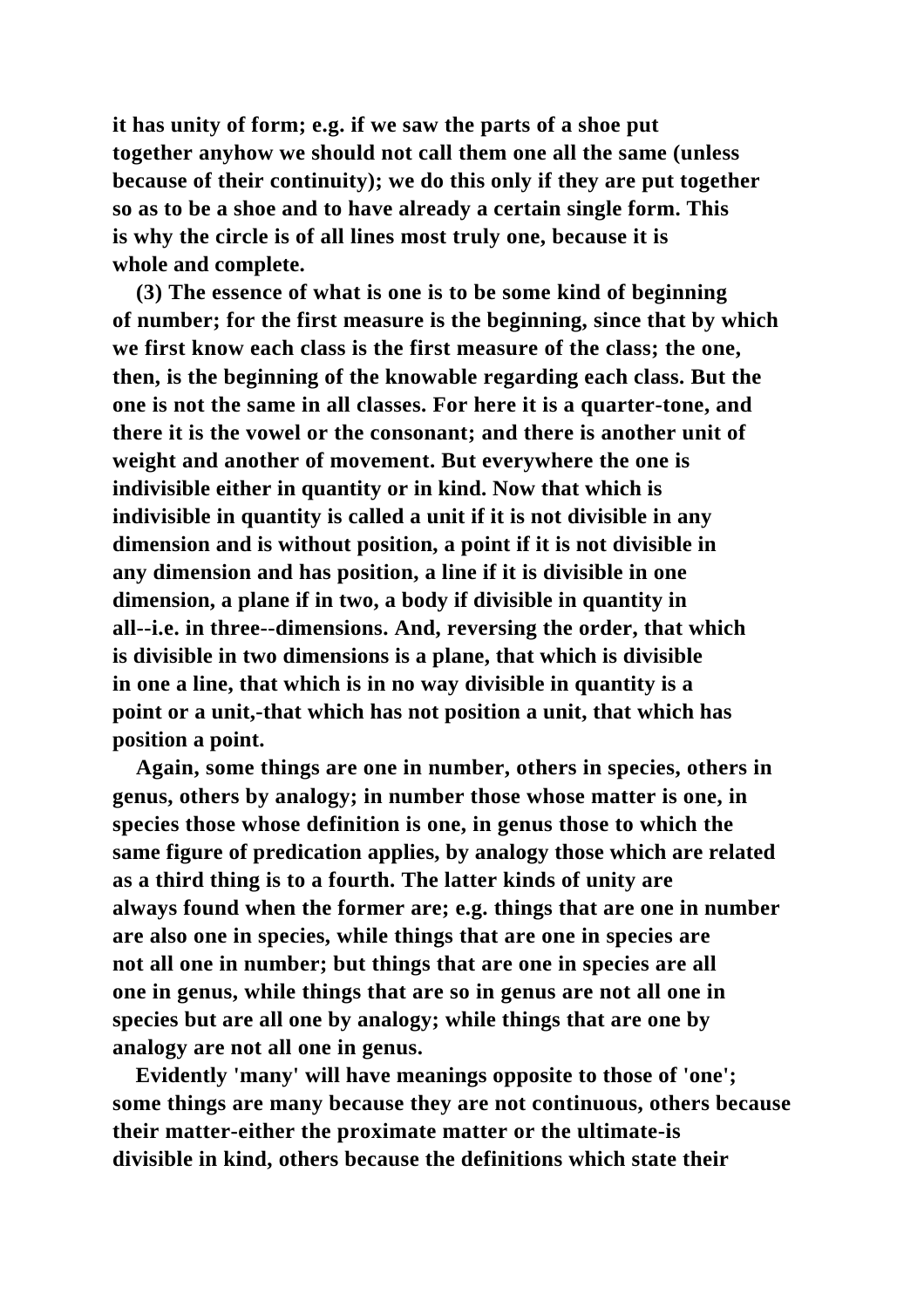**essence are more than one.**

 **Things are said to 'be' (1) in an accidental sense, (2) by their own nature.**

 **(1) In an accidental sense, e.g. we say 'the righteous doer is musical', and 'the man is musical', and 'the musician is a man', just as we say 'the musician builds', because the builder happens to be musical or the musician to be a builder; for here 'one thing is another' means 'one is an accident of another'. So in the cases we have mentioned; for when we say 'the man is musical' and 'the musician is a man', or 'he who is pale is musical' or 'the musician is pale', the last two mean that both attributes are accidents of the same thing; the first that the attribute is an accident of that which is, while 'the musical is a man' means that 'musical' is an accident of a man. (In this sense, too, the not-pale is said to be, because that of which it is an accident is.) Thus when one thing is said in an accidental sense to be another, this is either because both belong to the same thing, and this is, or because that to which the attribute belongs is, or because the subject which has as an attribute that of which it is itself predicated, itself is.**

 **(2) The kinds of essential being are precisely those that are indicated by the figures of predication; for the senses of 'being' are just as many as these figures. Since, then, some predicates indicate what the subject is, others its quality, others quantity, others relation, others activity or passivity, others its 'where', others its 'when', 'being' has a meaning answering to each of these. For there is no difference between 'the man is recovering' and 'the man recovers', nor between 'the man is walking or cutting' and 'the man walks' or 'cuts'; and similarly in all other cases.**

 **(3) Again, 'being' and 'is' mean that a statement is true, 'not being' that it is not true but falses-and this alike in the case of affirmation and of negation; e.g. 'Socrates is musical' means that this is true, or 'Socrates is not-pale' means that this is true; but 'the diagonal of the square is not commensurate with the side' means that it is false to say it is.**

 **(4) Again, 'being' and 'that which is' mean that some of the things we have mentioned 'are' potentially, others in complete**

**<sup>12</sup>** *1 1 1 1*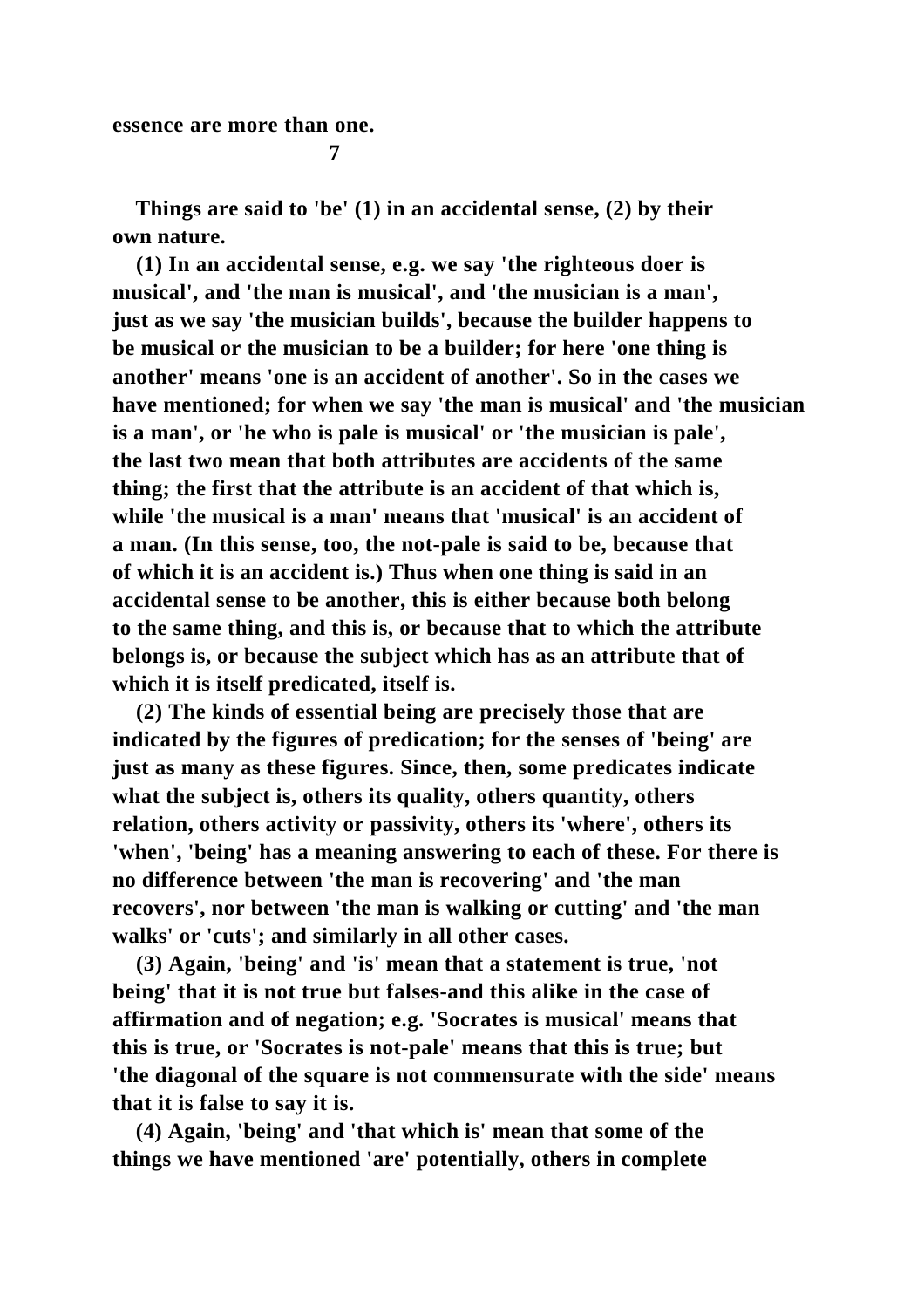**reality. For we say both of that which sees potentially and of that which sees actually, that it is 'seeing', and both of that which can actualize its knowledge and of that which is actualizing it, that it knows, and both of that to which rest is already present and of that which can rest, that it rests. And similarly in the case of substances; we say the Hermes is in the stone, and the half of the line is in the line, and we say of that which is not yet ripe that it is corn. When a thing is potential and when it is not yet potential must be explained elsewhere.**

**8 8 8** 

 **We call 'substance' (1) the simple bodies, i.e. earth and fire and water and everything of the sort, and in general bodies and the things composed of them, both animals and divine beings, and the parts of these. All these are called substance because they are not predicated of a subject but everything else is predicated of them.-(2) That which, being present in such things as are not predicated of a subject, is the cause of their being, as the soul is of the being of an animal.-(3) The parts which are present in such things, limiting them and marking them as individuals, and by whose destruction the whole is destroyed, as the body is by the destruction of the plane, as some say, and the plane by the destruction of the line; and in general number is thought by some to be of this nature; for if it is destroyed, they say, nothing exists, and it limits all things.-(4) The essence, the formula of which is a definition, is also called the substance of each thing.**

 **It follows, then, that 'substance' has two senses, (A) ultimate substratum, which is no longer predicated of anything else, and (B) that which, being a 'this', is also separable and of this nature is the shape or form of each thing.**

**9** 

 **'The same' means (1) that which is the same in an accidental sense, e.g. 'the pale' and 'the musical' are the same because they are accidents of the same thing, and 'a man' and 'musical' because the one is an accident of the other; and 'the musical' is 'a man' because it is an accident of the man. (The complex entity is the same as either of the simple ones and each of these is the same as it; for both**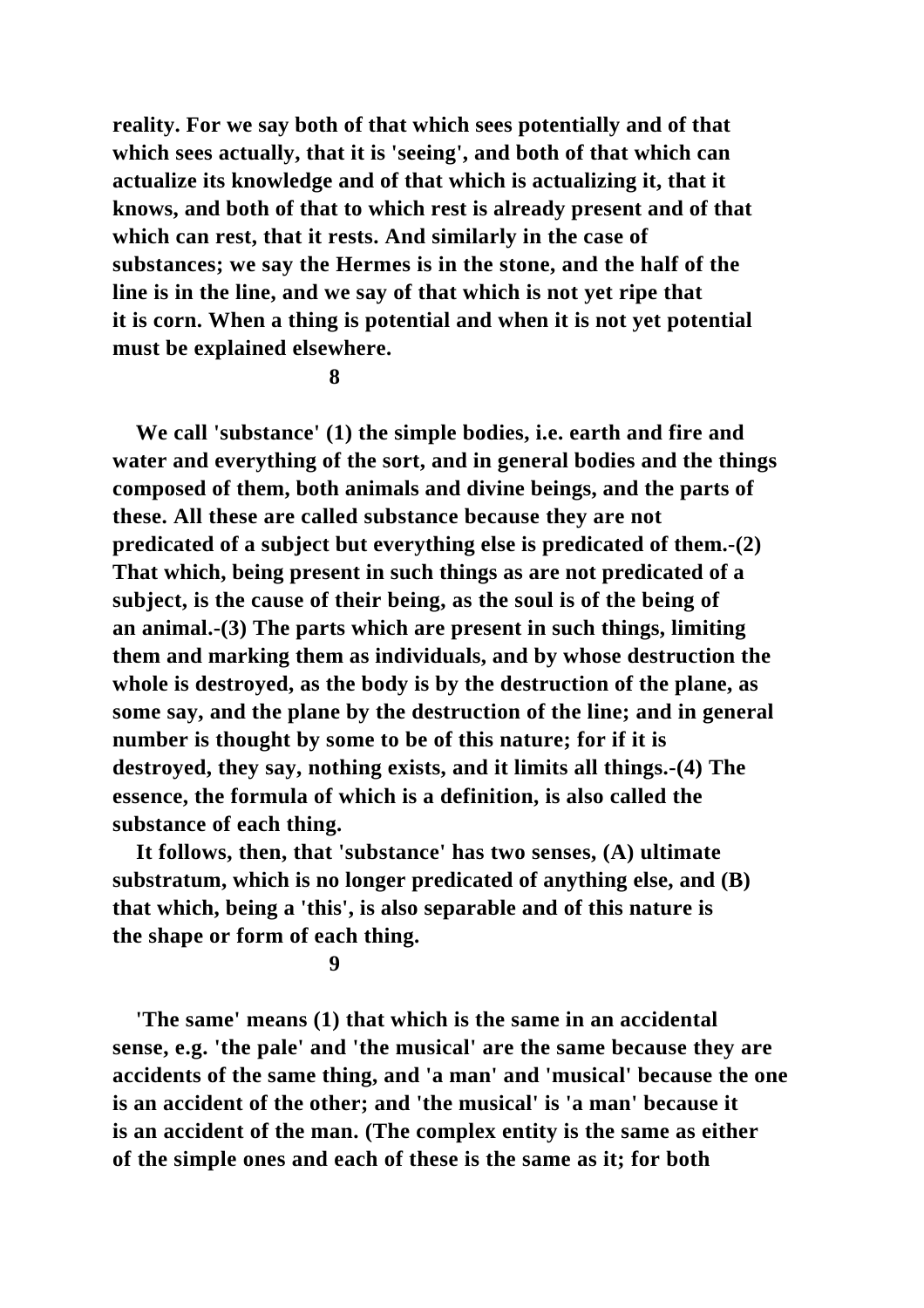**'the man' and 'the musical' are said to be the same as 'the musical man', and this the same as they.) This is why all of these statements are made not universally; for it is not true to say that every man is the same as 'the musical' (for universal attributes belong to things in virtue of their own nature, but accidents do not belong to them in virtue of their own nature); but of the individuals the statements are made without qualification. For 'Socrates' and 'musical Socrates' are thought to be the same; but 'Socrates' is not predicable of more than one subject, and therefore we do not say 'every Socrates' as we say 'every man'.**

 **Some things are said to be the same in this sense, others (2) are the same by their own nature, in as many senses as that which is one by its own nature is so; for both the things whose matter is one either in kind or in number, and those whose essence is one, are said to be the same. Clearly, therefore, sameness is a unity of the being either of more than one thing or of one thing when it is treated as more than one, ie. when we say a thing is the same as itself; for we treat it as two.**

 **Things are called 'other' if either their kinds or their matters or the definitions of their essence are more than one; and in general 'other' has meanings opposite to those of 'the same'.**

 **'Different' is applied (1) to those things which though other are the same in some respect, only not in number but either in species or in genus or by analogy; (2) to those whose genus is other, and to contraries, and to an things that have their otherness in their essence.**

 **Those things are called 'like' which have the same attributes in every respect, and those which have more attributes the same than different, and those whose quality is one; and that which shares with another thing the greater number or the more important of the attributes (each of them one of two contraries) in respect of which things are capable of altering, is like that other thing. The senses of 'unlike' are opposite to those of 'like'.**

### **10**

 **The term 'opposite' is applied to contradictories, and to contraries, and to relative terms, and to privation and possession, and to the extremes from which and into which generation and**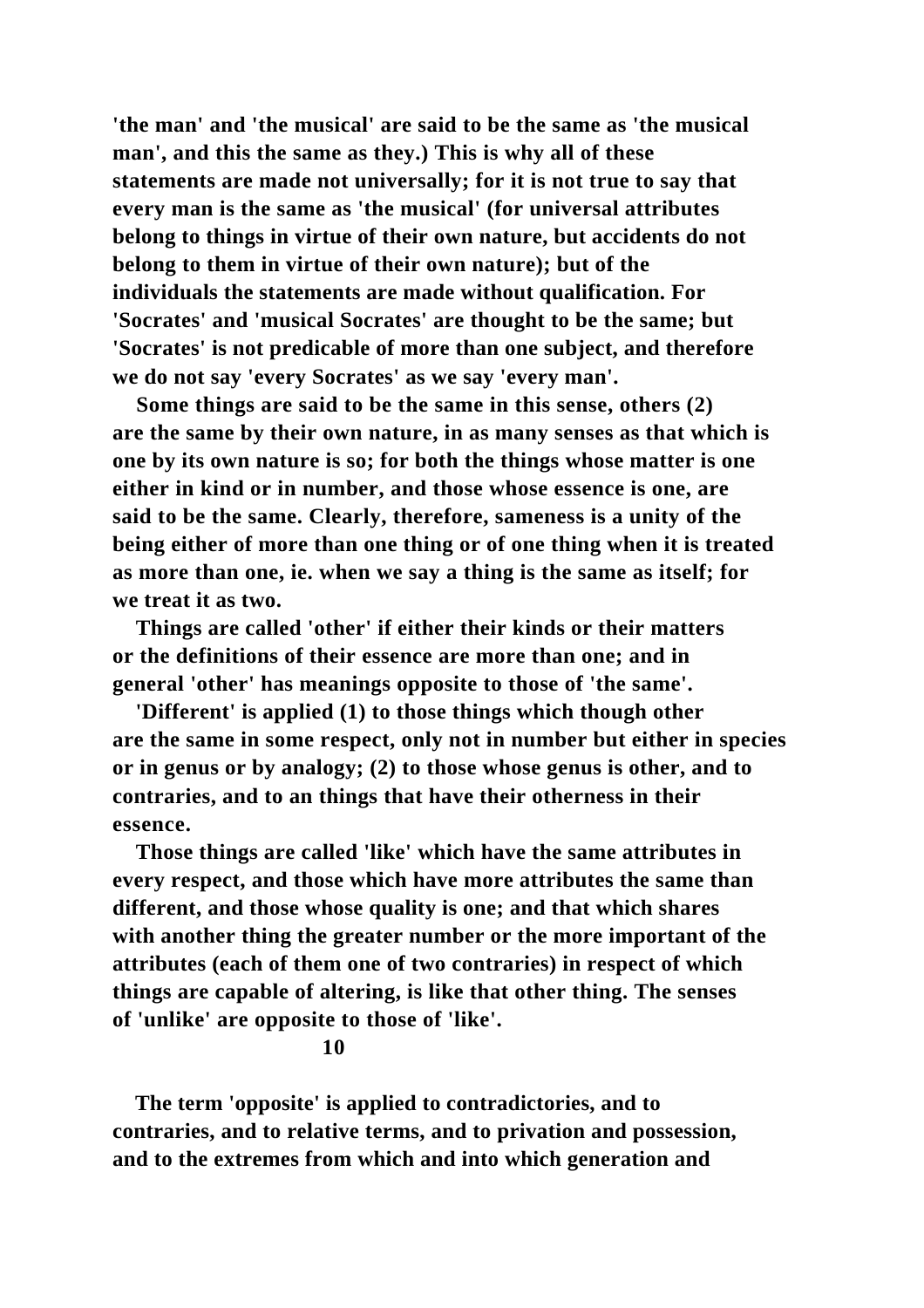**dissolution take place; and the attributes that cannot be present at the same time in that which is receptive of both, are said to be opposed,-either themselves of their constituents. Grey and white colour do not belong at the same time to the same thing; hence their constituents are opposed.**

 **The term 'contrary' is applied (1) to those attributes differing in genus which cannot belong at the same time to the same subject, (2) to the most different of the things in the same genus, (3) to the most different of the attributes in the same recipient subject, (4) to the most different of the things that fall under the same faculty, (5) to the things whose difference is greatest either absolutely or in genus or in species. The other things that are called contrary are so called, some because they possess contraries of the above kind, some because they are receptive of such, some because they are productive of or susceptible to such, or are producing or suffering them, or are losses or acquisitions, or possessions or privations, of such. Since 'one' and 'being' have many senses, the other terms which are derived from these, and therefore 'same', 'other', and 'contrary', must correspond, so that they must be different for each category.**

 **The term 'other in species' is applied to things which being of the same genus are not subordinate the one to the other, or which being in the same genus have a difference, or which have a contrariety in their substance; and contraries are other than one another in species (either all contraries or those which are so called in the primary sense), and so are those things whose definitions differ in the infima species of the genus (e.g. man and horse are indivisible in genus, but their definitions are different), and those which being in the same substance have a difference. 'The same in species' has the various meanings opposite to these.**

### **11**

 **The words 'prior' and 'posterior' are applied (1) to some things (on the assumption that there is a first, i.e. a beginning, in each class) because they are nearer some beginning determined either absolutely and by nature, or by reference to something or in some place or by certain people; e.g. things are prior in place because they are nearer either to some place determined by nature (e.g. the**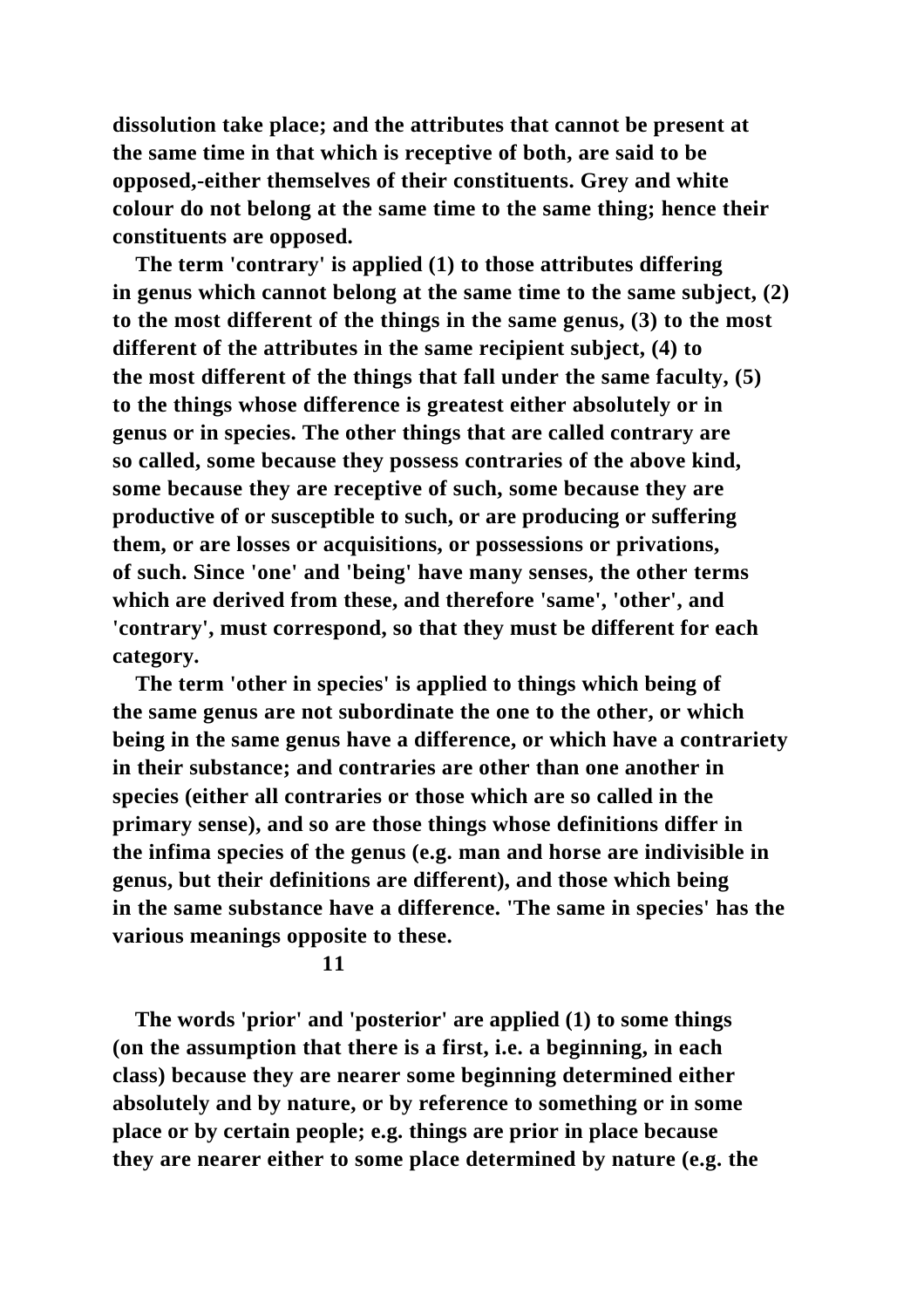**middle or the last place), or to some chance object; and that which is farther is posterior.-Other things are prior in time; some by being farther from the present, i.e. in the case of past events (for the Trojan war is prior to the Persian, because it is farther from the present), others by being nearer the present, i.e. in the case of future events (for the Nemean games are prior to the Pythian, if we treat the present as beginning and first point, because they are nearer the present).-Other things are prior in movement; for that which is nearer the first mover is prior (e.g. the boy is prior to the man); and the prime mover also is a beginning absolutely.-Others are prior in power; for that which exceeds in power, i.e. the more powerful, is prior; and such is that according to whose will the other-i.e. the posterior-must follow, so that if the prior does not set it in motion the other does not move, and if it sets it in motion it does move; and here will is a beginning.-Others are prior in arrangement; these are the things that are placed at intervals in reference to some one definite thing according to some rule, e.g. in the chorus the second man is prior to the third, and in the lyre the second lowest string is prior to the lowest; for in the one case the leader and in the other the middle string is the beginning.**

 **These, then, are called prior in this sense, but (2) in another sense that which is prior for knowledge is treated as also absolutely prior; of these, the things that are prior in definition do not coincide with those that are prior in relation to perception. For in definition universals are prior, in relation to perception individuals. And in definition also the accident is prior to the whole, e.g. 'musical' to 'musical man', for the definition cannot exist as a whole without the part; yet musicalness cannot exist unless there is some one who is musical.**

 **(3) The attributes of prior things are called prior, e.g. straightness is prior to smoothness; for one is an attribute of a line as such, and the other of a surface.**

 **Some things then are called prior and posterior in this sense, others (4) in respect of nature and substance, i.e. those which can be without other things, while the others cannot be without them,-a distinction which Plato used. (If we consider the various senses of 'being', firstly the subject is prior, so that substance is prior; secondly, according as potency or complete reality is taken into**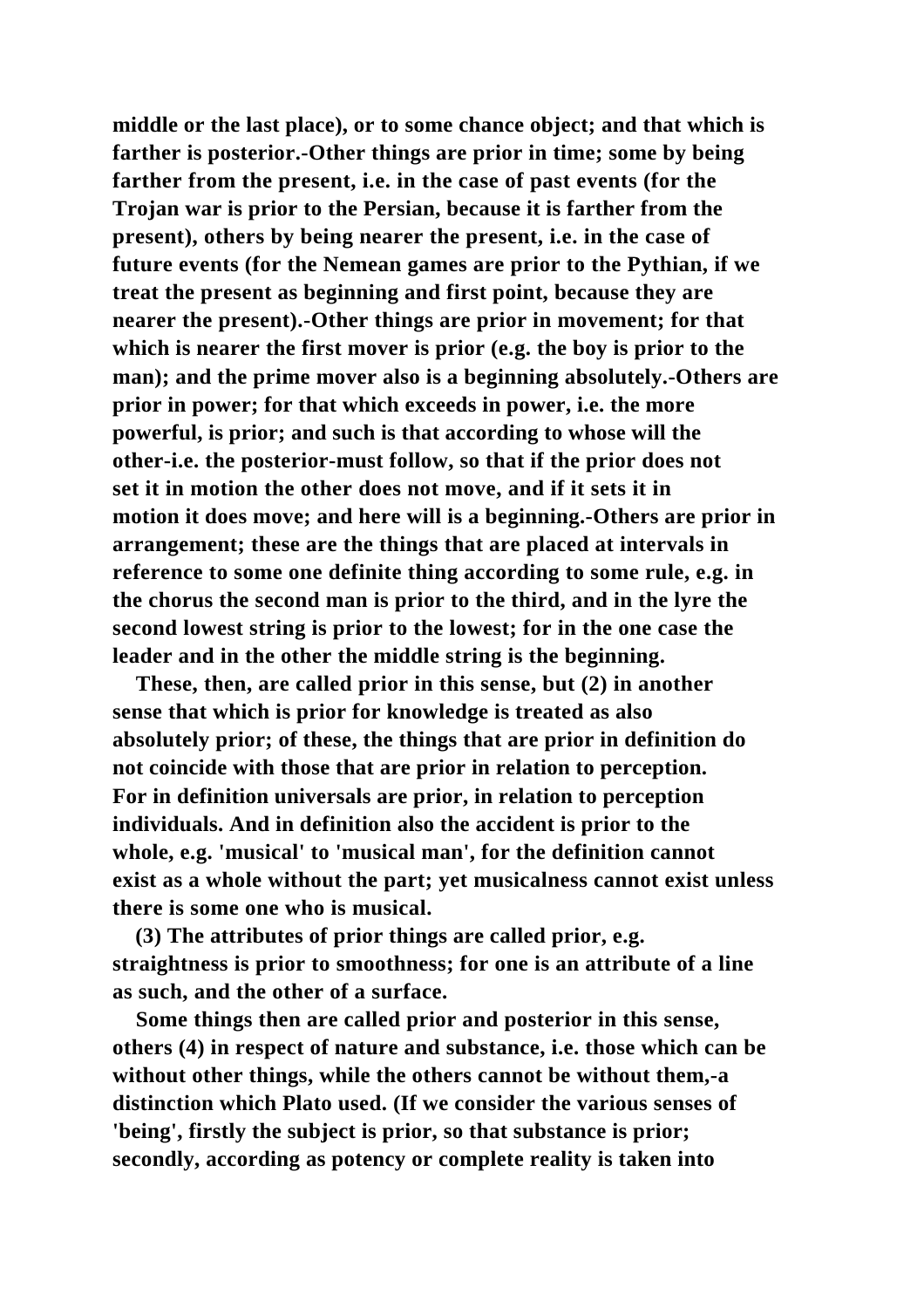**account, different things are prior, for some things are prior in respect of potency, others in respect of complete reality, e.g. in potency the half line is prior to the whole line, and the part to the whole, and the matter to the concrete substance, but in complete reality these are posterior; for it is only when the whole has been dissolved that they will exist in complete reality.) In a sense, therefore, all things that are called prior and posterior are so called with reference to this fourth sense; for some things can exist without others in respect of generation, e.g. the whole without the parts, and others in respect of dissolution, e.g. the part without the whole. And the same is true in all other cases.**

### **12**

 **'Potency' means (1) a source of movement or change, which is in another thing than the thing moved or in the same thing qua other; e.g. the art of building is a potency which is not in the thing built, while the art of healing, which is a potency, may be in the man healed, but not in him qua healed. 'Potency' then means the source, in general, of change or movement in another thing or in the same thing qua other, and also (2) the source of a thing's being moved by another thing or by itself qua other. For in virtue of that principle, in virtue of which a patient suffers anything, we call it 'capable' of suffering; and this we do sometimes if it suffers anything at all, sometimes not in respect of everything it suffers, but only if it suffers a change for the better--(3) The capacity of performing this well or according to intention; for sometimes we say of those who merely can walk or speak but not well or not as they intend, that they cannot speak or walk. So too (4) in the case of passivity--(5) The states in virtue of which things are absolutely impassive or unchangeable, or not easily changed for the worse, are called potencies; for things are broken and crushed and bent and in general destroyed not by having a potency but by not having one and by lacking something, and things are impassive with respect to such processes if they are scarcely and slightly affected by them, because of a 'potency' and because they 'can' do something and are in some positive state.**

 **'Potency' having this variety of meanings, so too the 'potent' or 'capable' in one sense will mean that which can begin a movement**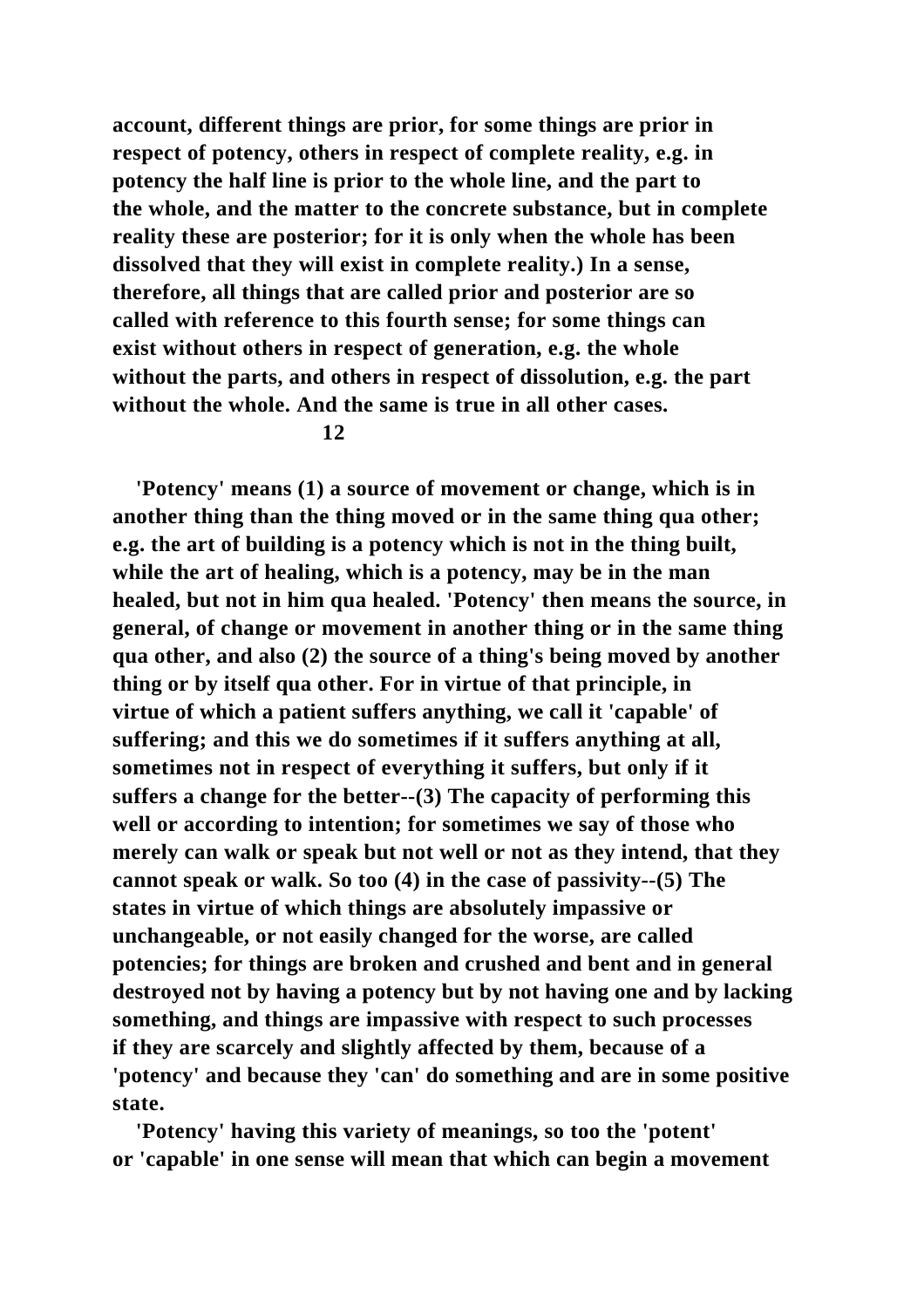**(or a change in general, for even that which can bring things to rest is a 'potent' thing) in another thing or in itself qua other; and in one sense that over which something else has such a potency; and in one sense that which has a potency of changing into something, whether for the worse or for the better (for even that which perishes is thought to be 'capable' of perishing, for it would not have perished if it had not been capable of it; but, as a matter of fact, it has a certain disposition and cause and principle which fits it to suffer this; sometimes it is thought to be of this sort because it has something, sometimes because it is deprived of something; but if privation is in a sense 'having' or 'habit', everything will be capable by having something, so that things are capable both by having a positive habit and principle, and by having the privation of this, if it is possible to have a privation; and if privation is not in a sense 'habit', 'capable' is used in two distinct senses); and a thing is capable in another sense because neither any other thing, nor itself qua other, has a potency or principle which can destroy it. Again, all of these are capable either merely because the thing might chance to happen or not to happen, or because it might do so well. This sort of potency is found even in lifeless things, e.g. in instruments; for we say one lyre can speak, and another cannot speak at all, if it has not a good tone.**

 **Incapacity is privation of capacity-i.e. of such a principle as has been described either in general or in the case of something that would naturally have the capacity, or even at the time when it would naturally already have it; for the senses in which we should call a boy and a man and a eunuch 'incapable of begetting' are distinct.-Again, to either kind of capacity there is an opposite incapacity-both to that which only can produce movement and to that which can produce it well.**

 **Some things, then, are called adunata in virtue of this kind of incapacity, while others are so in another sense; i.e. both dunaton and adunaton are used as follows. The impossible is that of which the contrary is of necessity true, e.g. that the diagonal of a square is commensurate with the side is impossible, because such a statement is a falsity of which the contrary is not only true but also necessary; that it is commensurate, then, is not only false but also of necessity false. The contrary of this, the possible, is found**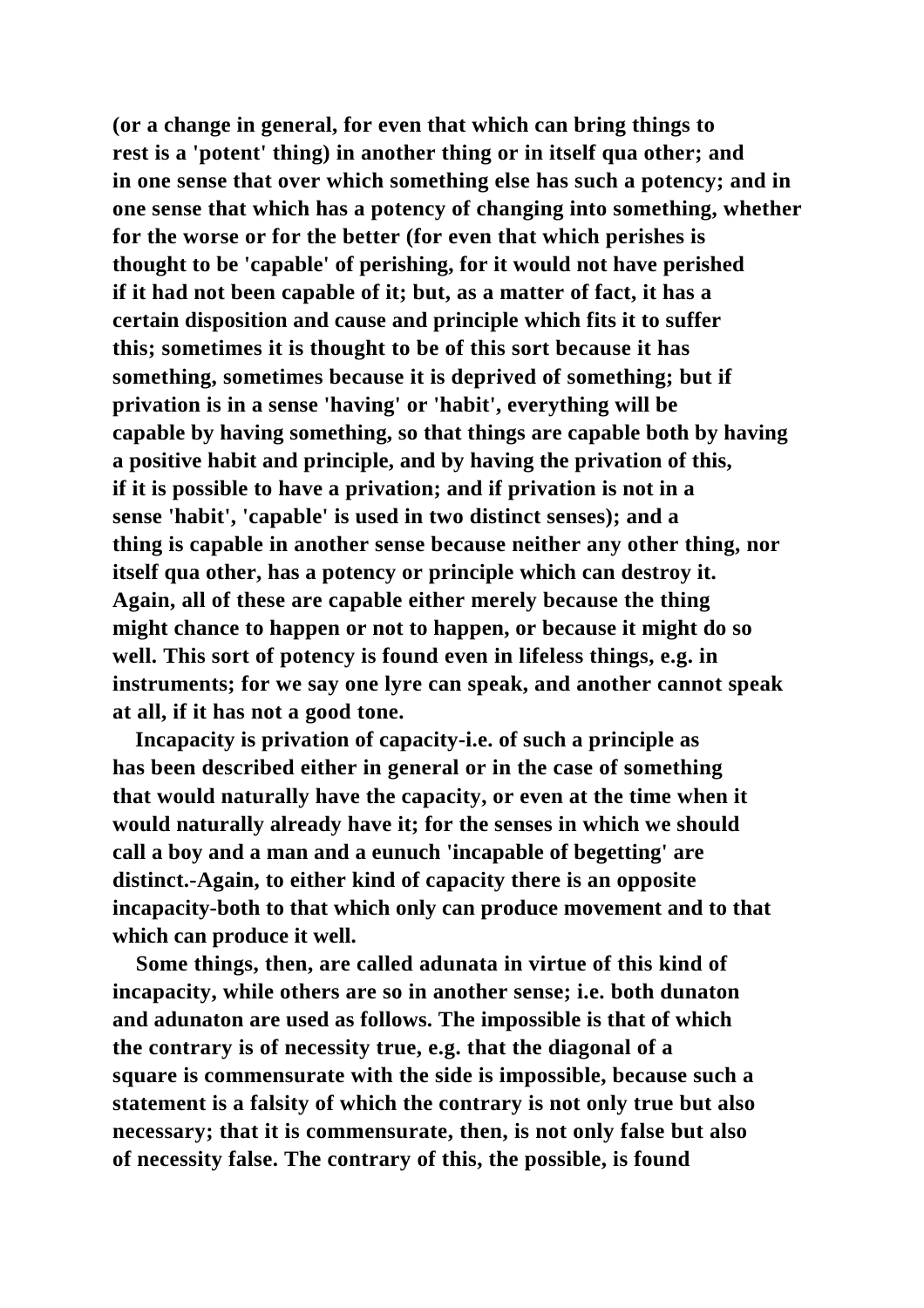**when it is not necessary that the contrary is false, e.g. that a man should be seated is possible; for that he is not seated is not of necessity false. The possible, then, in one sense, as has been said, means that which is not of necessity false; in one, that which is true; in one, that which may be true.-A 'potency' or 'power' in geometry is so called by a change of meaning.-These senses of 'capable' or 'possible' involve no reference to potency. But the senses which involve a reference to potency all refer to the primary kind of potency; and this is a source of change in another thing or in the same thing qua other. For other things are called 'capable', some because something else has such a potency over them, some because it has not, some because it has it in a particular way. The same is true of the things that are incapable. Therefore the proper definition of the primary kind of potency will be 'a source of change in another thing or in the same thing qua other'.**

**13** 

 **'Quantum' means that which is divisible into two or more constituent parts of which each is by nature a 'one' and a 'this'. A quantum is a plurality if it is numerable, a magnitude if it is a measurable. 'Plurality' means that which is divisible potentially into non-continuous parts, 'magnitude' that which is divisible into continuous parts; of magnitude, that which is continuous in one dimension is length; in two breadth, in three depth. Of these, limited plurality is number, limited length is a line, breadth a surface, depth a solid.**

 **Again, some things are called quanta in virtue of their own nature, others incidentally; e.g. the line is a quantum by its own nature, the musical is one incidentally. Of the things that are quanta by their own nature some are so as substances, e.g. the line is a quantum (for 'a certain kind of quantum' is present in the definition which states what it is), and others are modifications and states of this kind of substance, e.g. much and little, long and short, broad and narrow, deep and shallow, heavy and light, and all other such attributes. And also great and small, and greater and smaller, both in themselves and when taken relatively to each other, are by their own nature attributes of what is quantitative; but these names are transferred to other things also. Of things that are**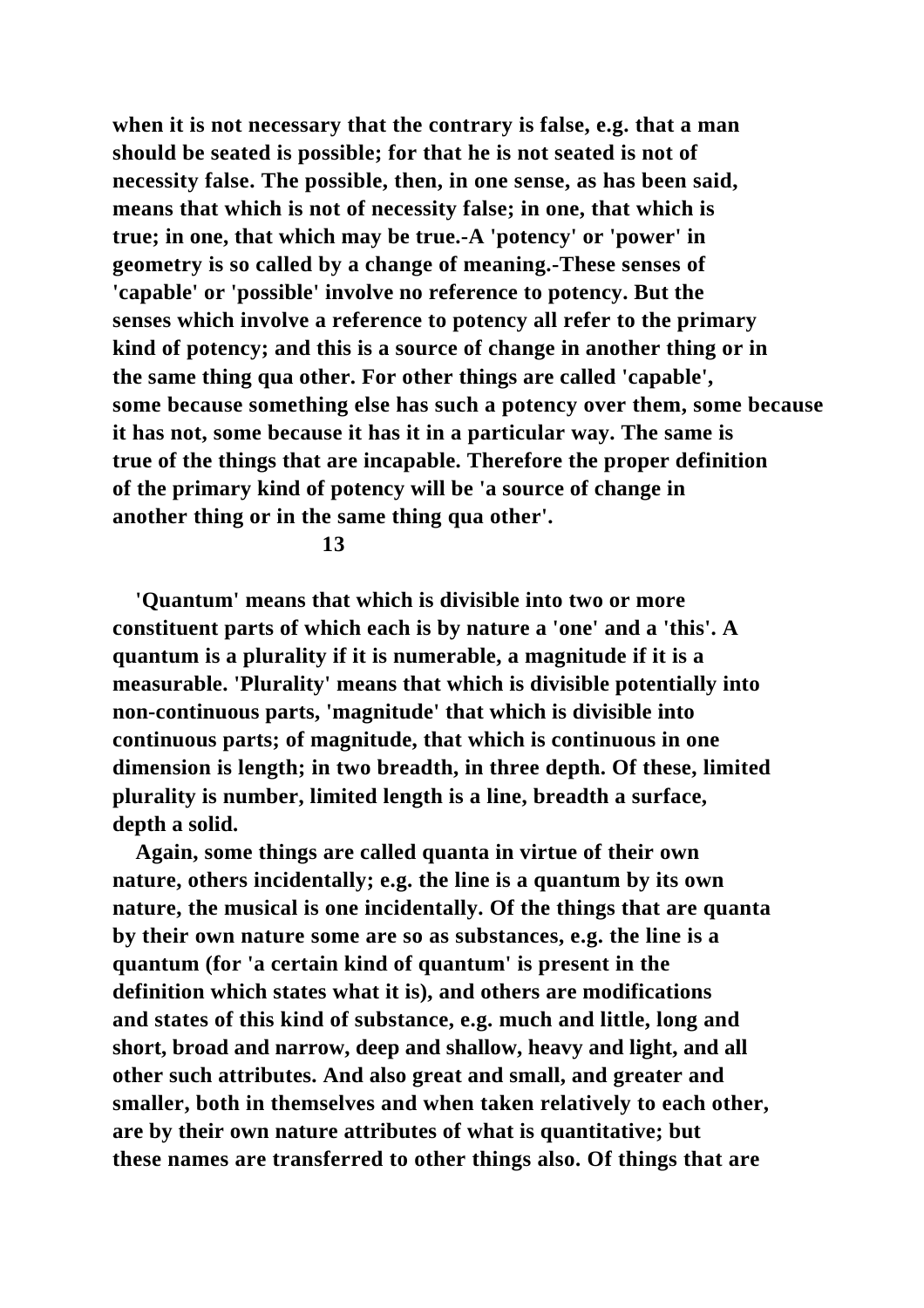**quanta incidentally, some are so called in the sense in which it was said that the musical and the white were quanta, viz. because that to which musicalness and whiteness belong is a quantum, and some are quanta in the way in which movement and time are so; for these also are called quanta of a sort and continuous because the things of which these are attributes are divisible. I mean not that which is moved, but the space through which it is moved; for because that is a quantum movement also is a quantum, and because this is a quantum time is one. 14** 

 **'Quality' means (1) the differentia of the essence, e.g. man is an animal of a certain quality because he is two-footed, and the horse is so because it is four-footed; and a circle is a figure of particular quality because it is without angles,-which shows that the essential differentia is a quality.-This, then, is one meaning of quality-the differentia of the essence, but (2) there is another sense in which it applies to the unmovable objects of mathematics, the sense in which the numbers have a certain quality, e.g. the composite numbers which are not in one dimension only, but of which the plane and the solid are copies (these are those which have two or three factors); and in general that which exists in the essence of numbers besides quantity is quality; for the essence of each is what it is once, e.g. that of is not what it is twice or thrice, but what it is once; for 6 is once 6.**

 **(3) All the modifications of substances that move (e.g. heat and cold, whiteness and blackness, heaviness and lightness, and the others of the sort) in virtue of which, when they change, bodies are said to alter. (4) Quality in respect of virtue and vice, and in general, of evil and good.**

 **Quality, then, seems to have practically two meanings, and one of these is the more proper. The primary quality is the differentia of the essence, and of this the quality in numbers is a part; for it is a differentia of essences, but either not of things that move or not of them qua moving. Secondly, there are the modifications of things that move, qua moving, and the differentiae of movements. Virtue and vice fall among these modifications; for they indicate differentiae of the movement or activity, according to which the things in motion act or are acted on well or badly; for that which can be moved or**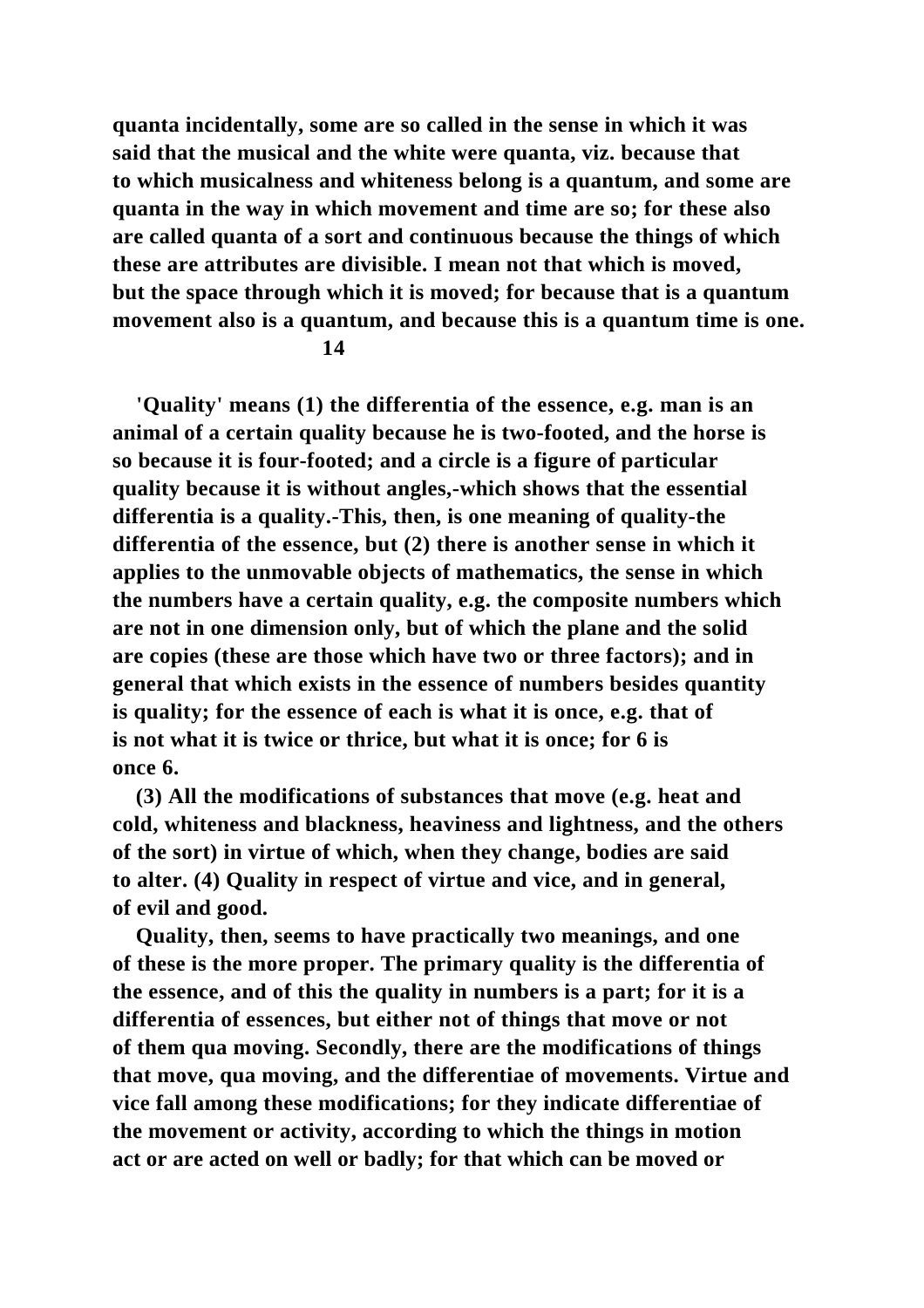**act in one way is good, and that which can do so in another--the contrary--way is vicious. Good and evil indicate quality especially in living things, and among these especially in those which have purpose.**

**15** 

 **Things are 'relative' (1) as double to half, and treble to a third, and in general that which contains something else many times to that which is contained many times in something else, and that which exceeds to that which is exceeded; (2) as that which can heat to that which can be heated, and that which can cut to that which can be cut, and in general the active to the passive; (3) as the measurable to the measure, and the knowable to knowledge, and the perceptible to perception.**

 **(1) Relative terms of the first kind are numerically related either indefinitely or definitely, to numbers themselves or to 1. E.g. the double is in a definite numerical relation to 1, and that which is 'many times as great' is in a numerical, but not a definite, relation to 1, i.e. not in this or in that numerical relation to it; the relation of that which is half as big again as something else to that something is a definite numerical relation to a number; that which is n+I/n times something else is in an indefinite relation to that something, as that which is 'many times as great' is in an indefinite relation to 1; the relation of that which exceeds to that which is exceeded is numerically quite indefinite; for number is always commensurate, and 'number' is not predicated of that which is not commensurate, but that which exceeds is, in relation to that which is exceeded, so much and something more; and this something is indefinite; for it can, indifferently, be either equal or not equal to that which is exceeded.-All these relations, then, are numerically expressed and are determinations of number, and so in another way are the equal and the like and the same. For all refer to unity. Those things are the same whose substance is one; those are like whose quality is one; those are equal whose quantity is one; and 1 is the beginning and measure of number, so that all these relations imply number, though not in the same way.**

 **(2) Things that are active or passive imply an active or a passive potency and the actualizations of the potencies; e.g. that which is capable of heating is related to that which is capable of being heated, because it can heat it, and, again, that which heats is**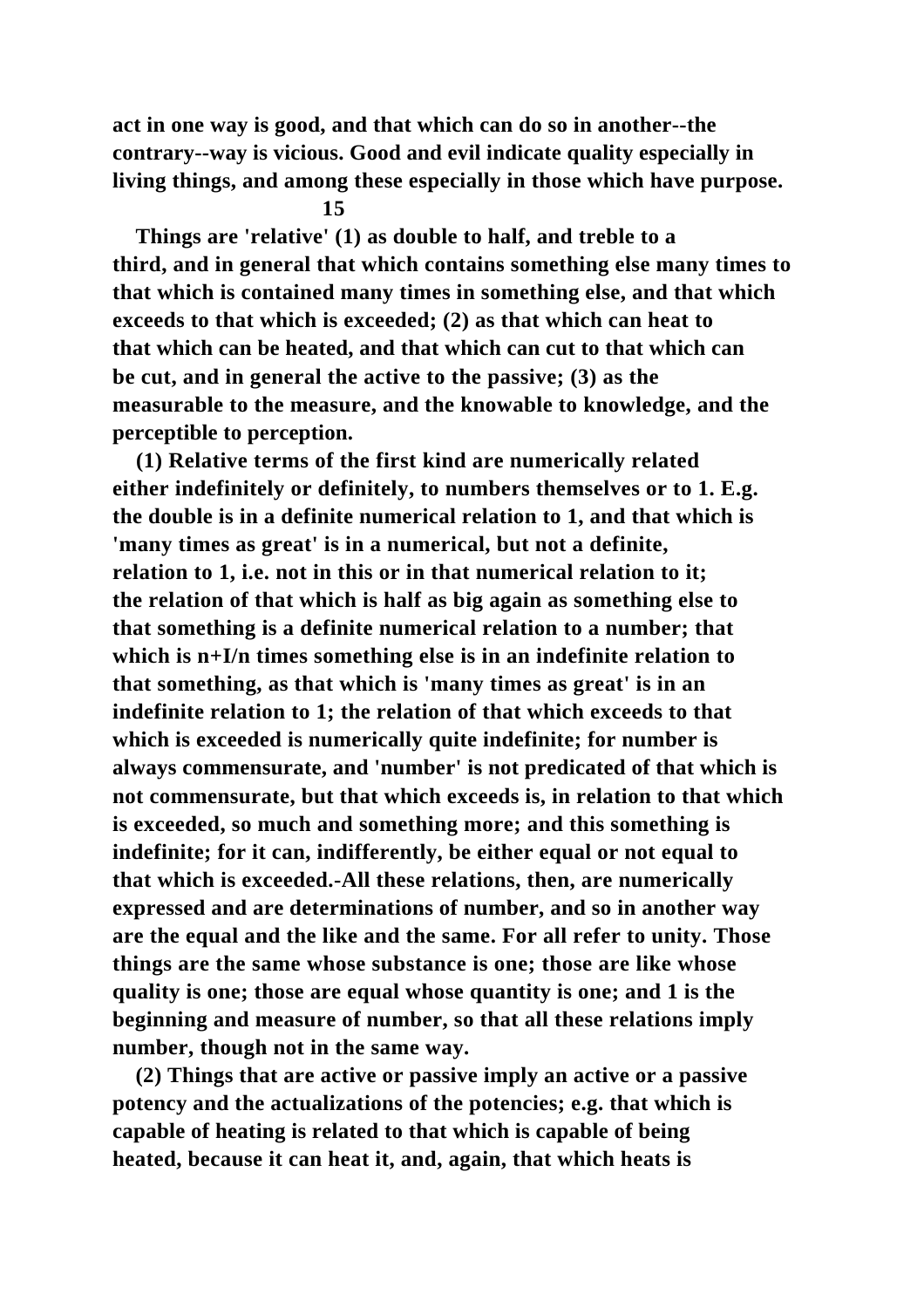**related to that which is heated and that which cuts to that which is cut, in the sense that they actually do these things. But numerical relations are not actualized except in the sense which has been elsewhere stated; actualizations in the sense of movement they have not. Of relations which imply potency some further imply particular periods of time, e.g. that which has made is relative to that which has been made, and that which will make to that which will be made. For it is in this way that a father is called the father of his son; for the one has acted and the other has been acted on in a certain way. Further, some relative terms imply privation of potency, i.e. 'incapable' and terms of this sort, e.g. 'invisible'.**

 **Relative terms which imply number or potency, therefore, are all relative because their very essence includes in its nature a reference to something else, not because something else involves a reference to it; but (3) that which is measurable or knowable or thinkable is called relative because something else involves a reference to it. For 'that which is thinkable' implies that the thought of it is possible, but the thought is not relative to 'that of which it is the thought'; for we should then have said the same thing twice. Similarly sight is the sight of something, not 'of that of which it is the sight' (though of course it is true to say this); in fact it is relative to colour or to something else of the sort. But according to the other way of speaking the same thing would be said twice,-'the sight is of that of which it is.'**

 **Things that are by their own nature called relative are called so sometimes in these senses, sometimes if the classes that include them are of this sort; e.g. medicine is a relative term because its genus, science, is thought to be a relative term. Further, there are the properties in virtue of which the things that have them are called relative, e.g. equality is relative because the equal is, and likeness because the like is. Other things are relative by accident; e.g. a man is relative because he happens to be double of something and double is a relative term; or the white is relative, if the same thing happens to be double and white.**

**16** 

 **What is called 'complete' is (1) that outside which it is not possible to find any, even one, of its parts; e.g. the complete time**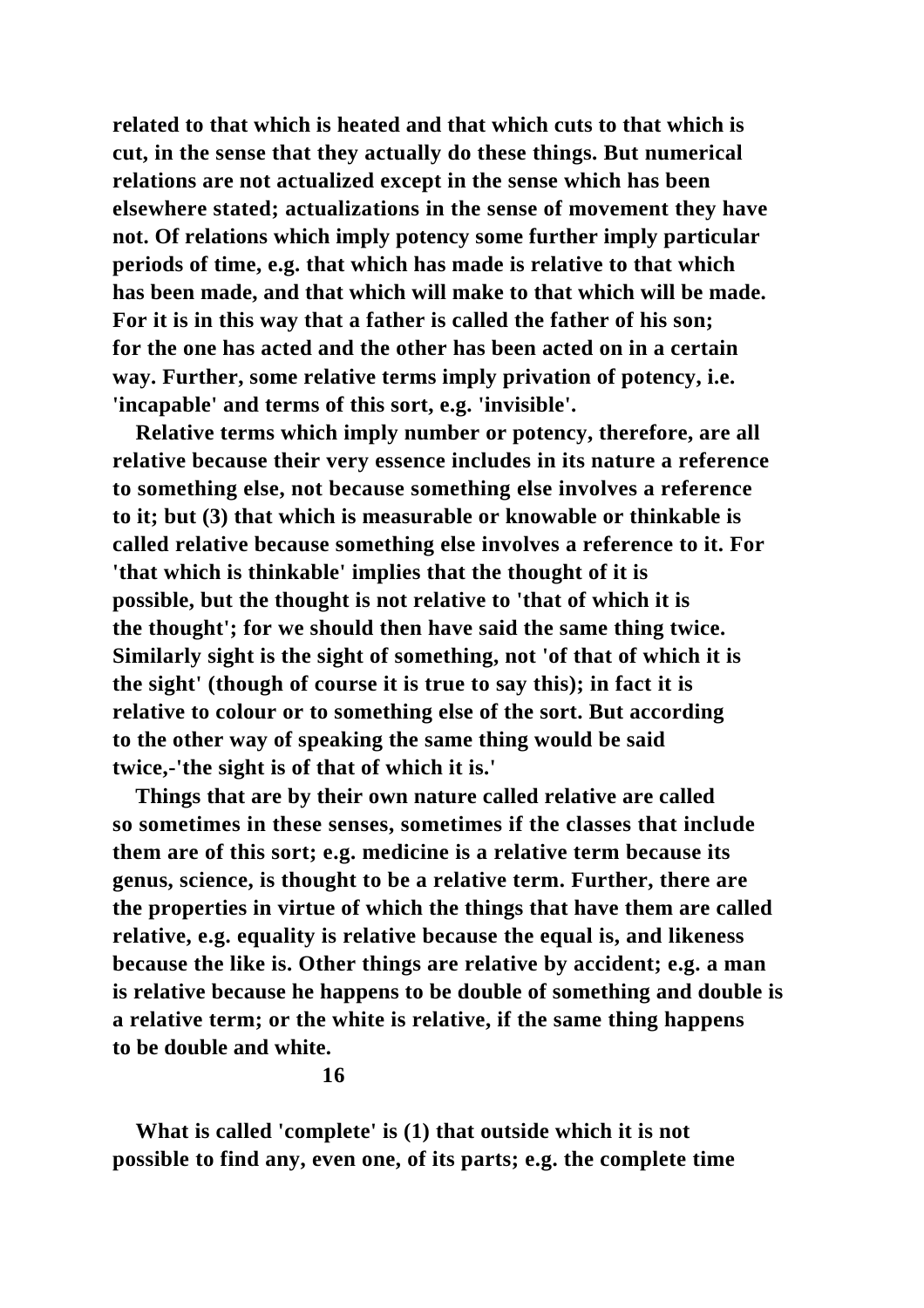**of each thing is that outside which it is not possible to find any time which is a part proper to it.-(2) That which in respect of excellence and goodness cannot be excelled in its kind; e.g. we have a complete doctor or a complete flute-player, when they lack nothing in respect of the form of their proper excellence. And thus, transferring the word to bad things, we speak of a complete scandal-monger and a complete thief; indeed we even call them good, i.e. a good thief and a good scandal-monger. And excellence is a completion; for each thing is complete and every substance is complete, when in respect of the form of its proper excellence it lacks no part of its natural magnitude.-(3) The things which have attained their end, this being good, are called complete; for things are complete in virtue of having attained their end. Therefore, since the end is something ultimate, we transfer the word to bad things and say a thing has been completely spoilt, and completely destroyed, when it in no wise falls short of destruction and badness, but is at its last point. This is why death, too, is by a figure of speech called the end, because both are last things. But the ultimate purpose is also an end.-Things, then, that are called complete in virtue of their own nature are so called in all these senses, some because in respect of goodness they lack nothing and cannot be excelled and no part proper to them can be found outside them, others in general because they cannot be exceeded in their several classes and no part proper to them is outside them; the others presuppose these first two kinds, and are called complete because they either make or have something of the sort or are adapted to it or in some way or other involve a reference to the things that are called complete in the primary sense.**

# **17**

 **'Limit' means (1) the last point of each thing, i.e. the first point beyond which it is not possible to find any part, and the first point within which every part is; (2) the form, whatever it may be, of a spatial magnitude or of a thing that has magnitude; (3) the end of each thing (and of this nature is that towards which the movement and the action are, not that from which they are-though sometimes it is both, that from which and that to which the movement is, i.e. the final cause); (4) the substance of each thing, and the**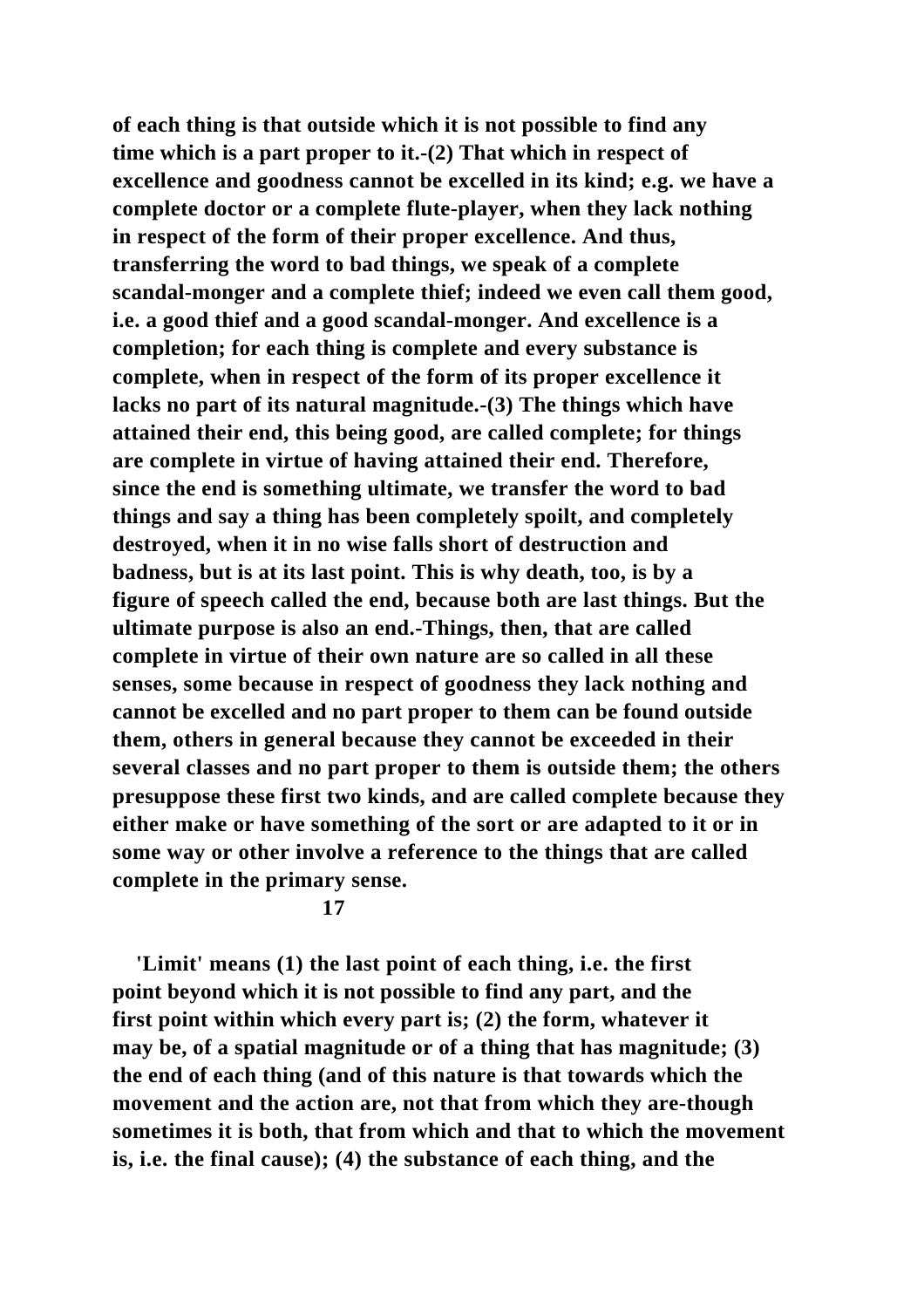**essence of each; for this is the limit of knowledge; and if of knowledge, of the object also. Evidently, therefore, 'limit' has as many senses as 'beginning', and yet more; for the beginning is a limit, but not every limit is a beginning.**

## **18**

 **'That in virtue of which' has several meanings:-(1) the form or substance of each thing, e.g. that in virtue of which a man is good is the good itself, (2) the proximate subject in which it is the nature of an attribute to be found, e.g. colour in a surface. 'That in virtue of which', then, in the primary sense is the form, and in a secondary sense the matter of each thing and the proximate substratum of each.-In general 'that in virtue of which' will found in the same number of senses as 'cause'; for we say indifferently (3) in virtue of what has he come?' or 'for what end has he come?'; and (4) in virtue of what has he inferred wrongly, or inferred?' or 'what is the cause of the inference, or of the wrong inference?'-Further (5) Kath' d is used in reference to position, e.g. 'at which he stands' or 'along which he walks; for all such phrases indicate place and position.**

 **Therefore 'in virtue of itself' must likewise have several meanings. The following belong to a thing in virtue of itself:-(1) the essence of each thing, e.g. Callias is in virtue of himself Callias and what it was to be Callias;-(2) whatever is present in the 'what', e.g. Callias is in virtue of himself an animal. For 'animal' is present in his definition; Callias is a particular animal.-(3) Whatever attribute a thing receives in itself directly or in one of its parts; e.g. a surface is white in virtue of itself, and a man is alive in virtue of himself; for the soul, in which life directly resides, is a part of the man.-(4) That which has no cause other than itself; man has more than one cause--animal, two-footed--but yet man is man in virtue of himself.-(5) Whatever attributes belong to a thing alone, and in so far as they belong to it merely by virtue of itself considered apart by itself.**

### **19**

 **'Disposition' means the arrangement of that which has parts, in respect either of place or of potency or of kind; for there must be**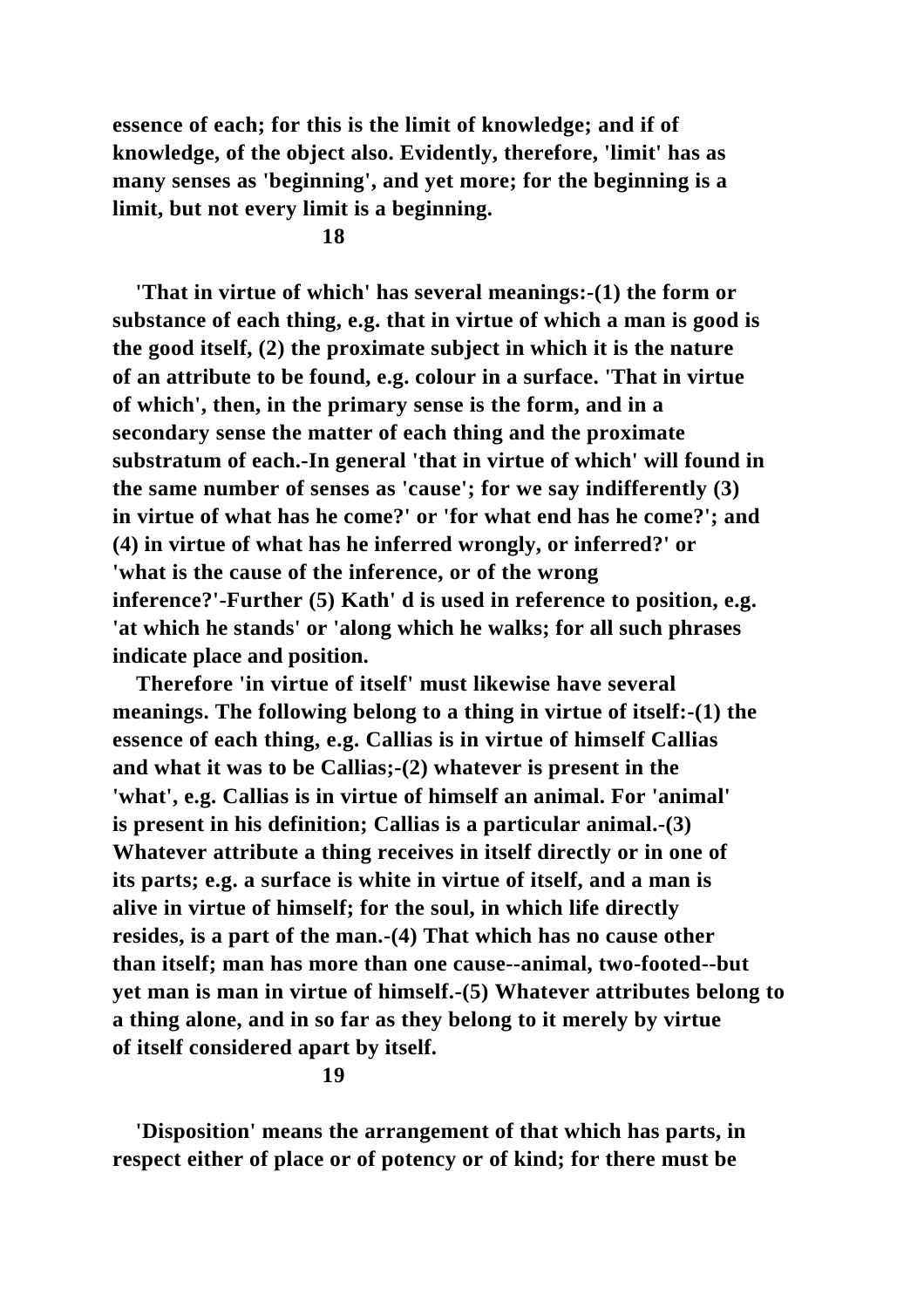**a certain position, as even the word 'disposition' shows.**

**20** 

 **'Having' means (1) a kind of activity of the haver and of what he has-something like an action or movement. For when one thing makes and one is made, between them there is a making; so too between him who has a garment and the garment which he has there is a having. This sort of having, then, evidently we cannot have; for the process will go on to infinity, if it is to be possible to have the having of what we have.-(2) 'Having' or 'habit' means a disposition according to which that which is disposed is either well or ill disposed, and either in itself or with reference to something else; e.g. health is a 'habit'; for it is such a disposition.-(3) We speak of a 'habit' if there is a portion of such a disposition; and so even the excellence of the parts is a 'habit' of the whole thing. 21**

 **'Affection' means (1) a quality in respect of which a thing can be altered, e.g. white and black, sweet and bitter, heaviness and lightness, and all others of the kind.-(2) The actualization of these-the already accomplished alterations.-(3) Especially, injurious alterations and movements, and, above all painful injuries.-(4) Misfortunes and painful experiences when on a large scale are called affections.**

### **22**

 **We speak of 'privation' (1) if something has not one of the attributes which a thing might naturally have, even if this thing itself would not naturally have it; e.g. a plant is said to be 'deprived' of eyes.-(2) If, though either the thing itself or its genus would naturally have an attribute, it has it not; e.g. a blind man and a mole are in different senses 'deprived' of sight; the latter in contrast with its genus, the former in contrast with his own normal nature.-(3) If, though it would naturally have the attribute, and when it would naturally have it, it has it not; for blindness is a privation, but one is not 'blind' at any and every age, but only if one has not sight at the age at which one would naturally have it. Similarly a thing is called blind if it has not sight in the medium in**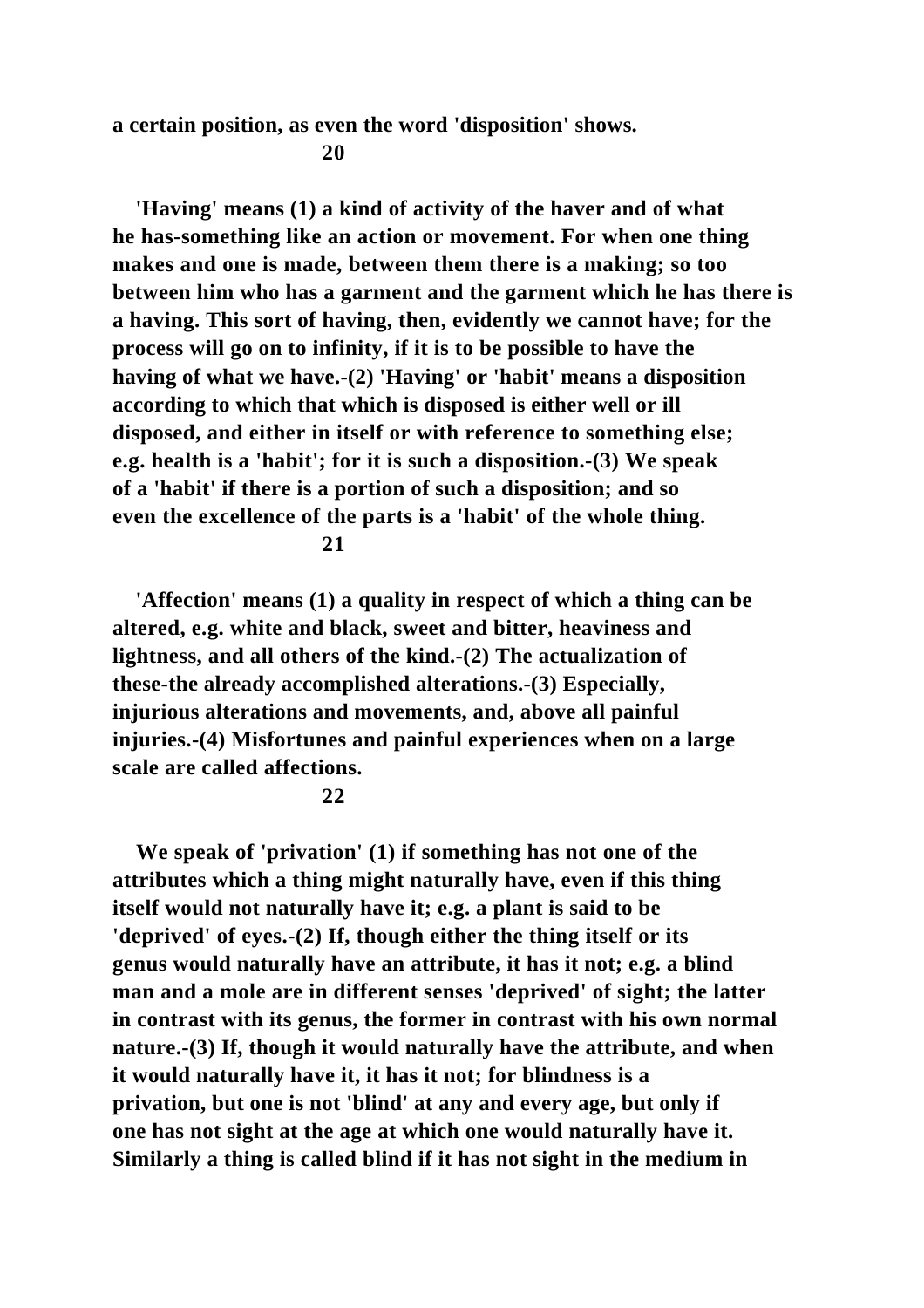**which, and in respect of the organ in respect of which, and with reference to the object with reference to which, and in the circumstances in which, it would naturally have it.-(4) The violent taking away of anything is called privation.**

 **Indeed there are just as many kinds of privations as there are of words with negative prefixes; for a thing is called unequal because it has not equality though it would naturally have it, and invisible either because it has no colour at all or because it has a poor colour, and apodous either because it has no feet at all or because it has imperfect feet. Again, a privative term may be used because the thing has little of the attribute (and this means having it in a sense imperfectly), e.g. 'kernel-less'; or because it has it not easily or not well (e.g. we call a thing uncuttable not only if it cannot be cut but also if it cannot be cut easily or well); or because it has not the attribute at all; for it is not the one-eyed man but he who is sightless in both eyes that is called blind. This is why not every man is 'good' or 'bad', 'just' or 'unjust', but there is also an intermediate state.**

 **23**

 **To 'have' or 'hold' means many things:-(1) to treat a thing according to one's own nature or according to one's own impulse; so that fever is said to have a man, and tyrants to have their cities, and people to have the clothes they wear.-(2) That in which a thing is present as in something receptive of it is said to have the thing; e.g. the bronze has the form of the statue, and the body has the disease.-(3) As that which contains holds the things contained; for a thing is said to be held by that in which it is as in a container; e.g. we say that the vessel holds the liquid and the city holds men and the ship sailors; and so too that the whole holds the parts.-(4) That which hinders a thing from moving or acting according to its own impulse is said to hold it, as pillars hold the incumbent weights, and as the poets make Atlas hold the heavens, implying that otherwise they would collapse on the earth, as some of the natural philosophers also say. In this way also that which holds things together is said to hold the things it holds together, since they would otherwise separate, each according to its own impulse.**

 **'Being in something' has similar and corresponding meanings to**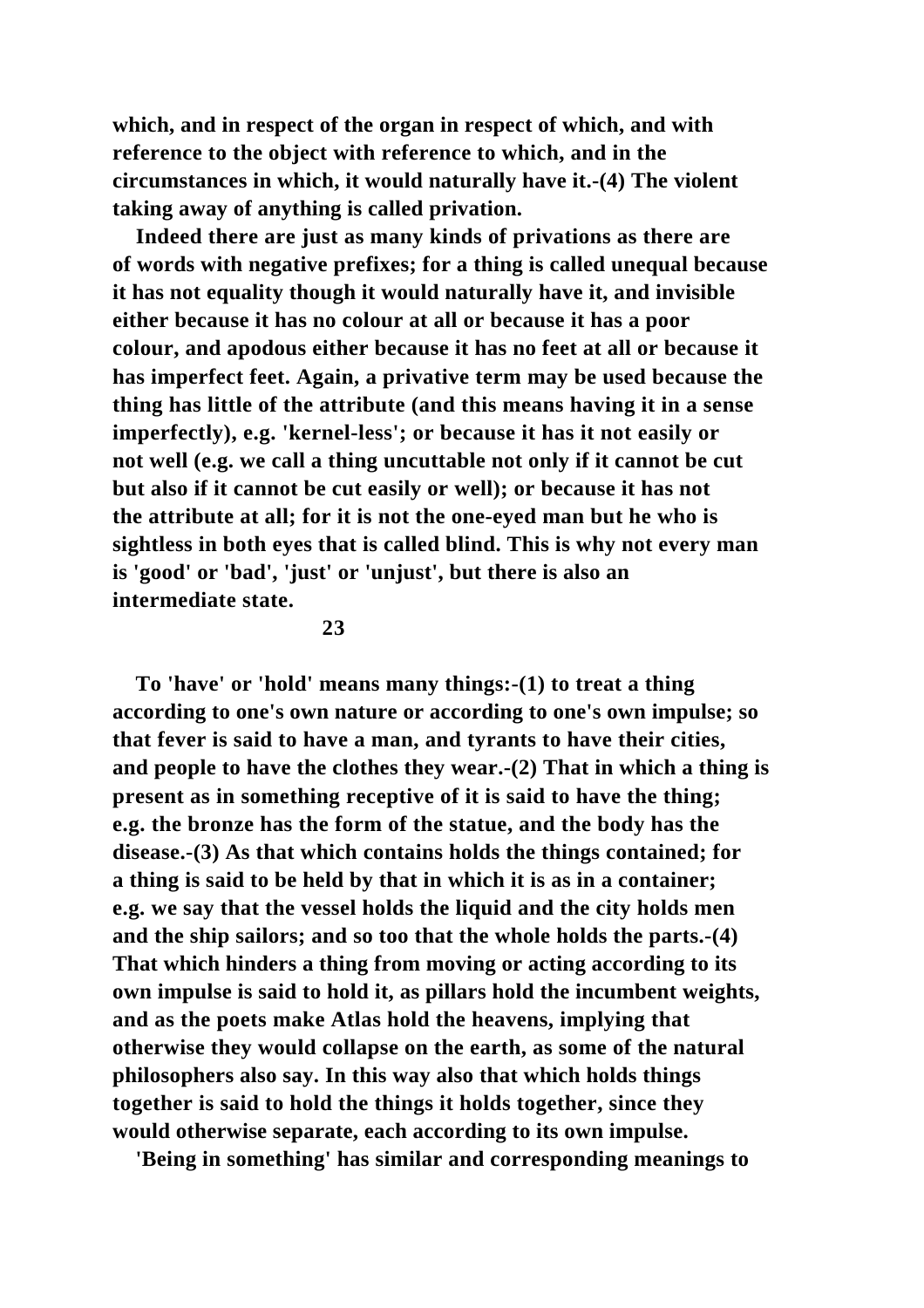**'holding' or 'having'.**

**24** 

 **'To come from something' means (1) to come from something as from matter, and this in two senses, either in respect of the highest genus or in respect of the lowest species; e.g. in a sense all things that can be melted come from water, but in a sense the statue comes from bronze.-(2) As from the first moving principle; e.g. 'what did the fight come from?' From abusive language, because this was the origin of the fight.-(3) From the compound of matter and shape, as the parts come from the whole, and the verse from the Iliad, and the stones from the house; (in every such case the whole is a compound of matter and shape,) for the shape is the end, and only that which attains an end is complete.-(4) As the form from its part, e.g. man from 'two-footed'and syllable from 'letter'; for this is a different sense from that in which the statue comes from bronze; for the composite substance comes from the sensible matter, but the form also comes from the matter of the form.-Some things, then, are said to come from something else in these senses; but (5) others are so described if one of these senses is applicable to a part of that other thing; e.g. the child comes from its father and mother, and plants come from the earth, because they come from a part of those things.-(6) It means coming after a thing in time, e.g. night comes from day and storm from fine weather, because the one comes after the other. Of these things some are so described because they admit of change into one another, as in the cases now mentioned; some merely because they are successive in time, e.g. the voyage took place 'from' the equinox, because it took place after the equinox, and the festival of the Thargelia comes 'from' the Dionysia, because after the Dionysia.**

**25** 

 **'Part' means (1) (a) that into which a quantum can in any way be divided; for that which is taken from a quantum qua quantum is always called a part of it, e.g. two is called in a sense a part of three. It means (b), of the parts in the first sense, only those which measure the whole; this is why two, though in one sense it is, in another is not, called a part of three.-(2) The elements into which**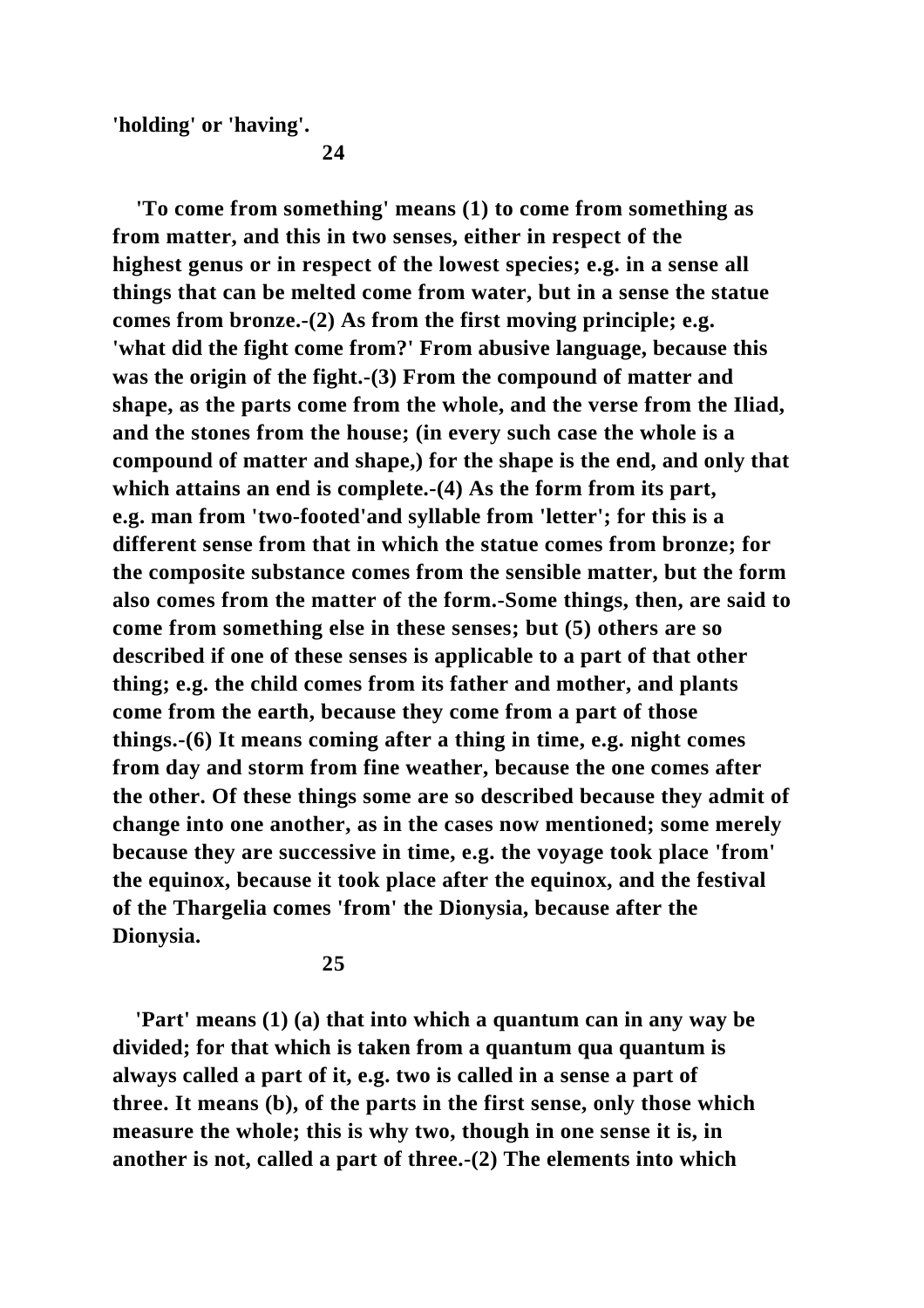**a kind might be divided apart from the quantity are also called parts of it; for which reason we say the species are parts of the genus.-(3) The elements into which a whole is divided, or of which it consists-the 'whole' meaning either the form or that which has the form; e.g. of the bronze sphere or of the bronze cube both the bronze-i.e. the matter in which the form is-and the characteristic angle are parts.-(4) The elements in the definition which explains a thing are also parts of the whole; this is why the genus is called a part of the species, though in another sense the species is part of the genus.**

### **26 20**

 **'A whole' means (1) that from which is absent none of the parts of which it is said to be naturally a whole, and (2) that which so contains the things it contains that they form a unity; and this in two senses-either as being each severally one single thing, or as making up the unity between them. For (a) that which is true of a whole class and is said to hold good as a whole (which implies that it is a kind whole) is true of a whole in the sense that it contains many things by being predicated of each, and by all of them, e.g. man, horse, god, being severally one single thing, because all are living things. But (b) the continuous and limited is a whole, when it is a unity consisting of several parts, especially if they are present only potentially, but, failing this, even if they are present actually. Of these things themselves, those which are so by nature are wholes in a higher degree than those which are so by art, as we said in the case of unity also, wholeness being in fact a sort of oneness.**

 **Again (3) of quanta that have a beginning and a middle and an end, those to which the position does not make a difference are called totals, and those to which it does, wholes. Those which admit of both descriptions are both wholes and totals. These are the things whose nature remains the same after transposition, but whose form does not, e.g. wax or a coat; they are called both wholes and totals; for they have both characteristics. Water and all liquids and number are called totals, but 'the whole number' or 'the whole water' one does not speak of, except by an extension of meaning. To things, to which qua one the term 'total' is applied, the term 'all' is applied when they are treated as separate; 'this total number,' 'all these units.'**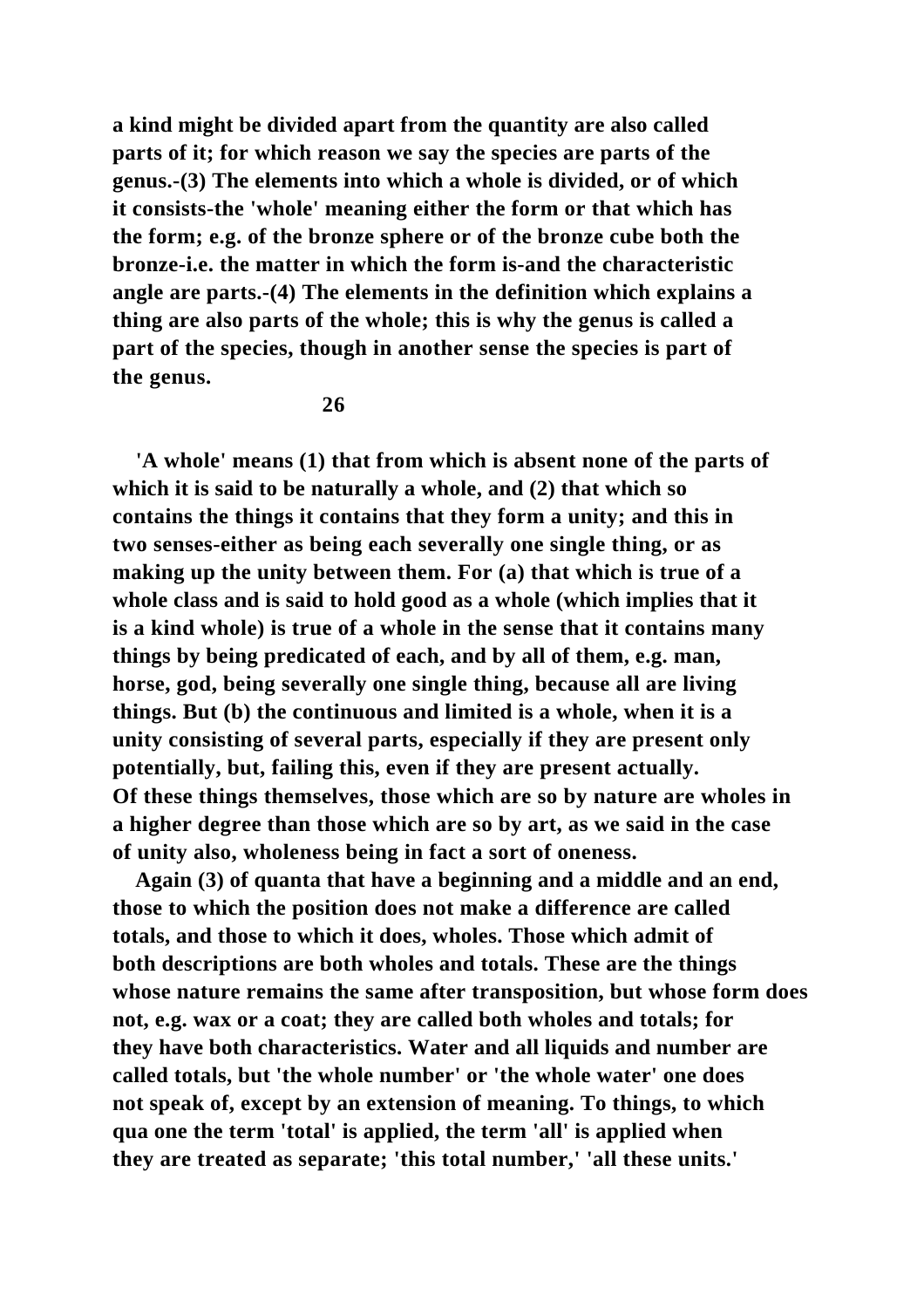**It is not any chance quantitative thing that can be said to be 'mutilated'; it must be a whole as well as divisible. For not only is two not 'mutilated' if one of the two ones is taken away (for the part removed by mutilation is never equal to the remainder), but in general no number is thus mutilated; for it is also necessary that the essence remain; if a cup is mutilated, it must still be a cup; but the number is no longer the same. Further, even if things consist of unlike parts, not even these things can all be said to be mutilated, for in a sense a number has unlike parts (e.g. two and three) as well as like; but in general of the things to which their position makes no difference, e.g. water or fire, none can be mutilated; to be mutilated, things must be such as in virtue of their essence have a certain position. Again, they must be continuous; for a musical scale consists of unlike parts and has position, but cannot become mutilated. Besides, not even the things that are wholes are mutilated by the privation of any part. For the parts removed must be neither those which determine the essence nor any chance parts, irrespective of their position; e.g. a cup is not mutilated if it is bored through, but only if the handle or a projecting part is removed, and a man is mutilated not if the flesh or the spleen is removed, but if an extremity is, and that not every extremity but one which when completely removed cannot grow again. Therefore baldness is not a mutilation.**

 **28**

 **The term 'race' or 'genus' is used (1) if generation of things which have the same form is continuous, e.g. 'while the race of men lasts' means 'while the generation of them goes on continuously'.-(2) It is used with reference to that which first brought things into existence; for it is thus that some are called Hellenes by race and others Ionians, because the former proceed from Hellen and the latter from Ion as their first begetter. And the word is used in reference to the begetter more than to the matter, though people also get a race-name from the female, e.g. 'the descendants of Pyrrha'.-(3) There is genus in the sense in which 'plane' is the genus of plane figures and solid' of solids; for each of the figures**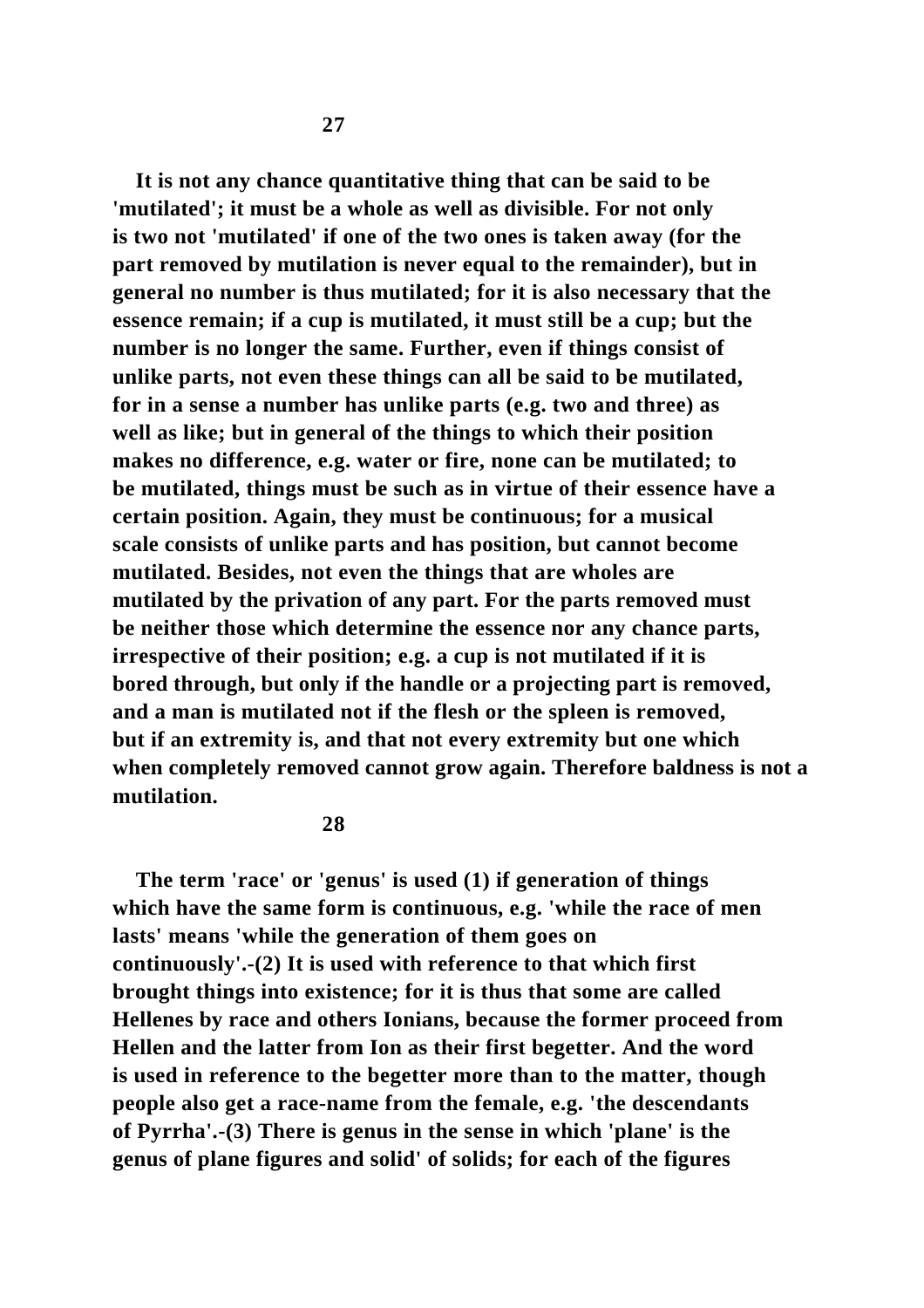**is in the one case a plane of such and such a kind, and in the other a solid of such and such a kind; and this is what underlies the differentiae. Again (4) in definitions the first constituent element, which is included in the 'what', is the genus, whose differentiae the qualities are said to be 'Genus' then is used in all these ways, (1) in reference to continuous generation of the same kind, (2) in reference to the first mover which is of the same kind as the things it moves, (3) as matter; for that to which the differentia or quality belongs is the substratum, which we call matter.**

 **Those things are said to be 'other in genus' whose proximate substratum is different, and which are not analysed the one into the other nor both into the same thing (e.g. form and matter are different in genus); and things which belong to different categories of being (for some of the things that are said to 'be' signify essence, others a quality, others the other categories we have before distinguished); these also are not analysed either into one another or into some one thing.**

**29** 

 **'The false' means (1) that which is false as a thing, and that (a) because it is not put together or cannot be put together, e.g. 'that the diagonal of a square is commensurate with the side' or 'that you are sitting'; for one of these is false always, and the other sometimes; it is in these two senses that they are non-existent. (b) There are things which exist, but whose nature it is to appear either not to be such as they are or to be things that do not exist, e.g. a sketch or a dream; for these are something, but are not the things the appearance of which they produce in us. We call things false in this way, then,-either because they themselves do not exist, or because the appearance which results from them is that of something that does not exist.**

 **(2) A false account is the account of non-existent objects, in so far as it is false. Hence every account is false when applied to something other than that of which it is true; e.g. the account of a circle is false when applied to a triangle. In a sense there is one account of each thing, i.e. the account of its essence, but in a sense there are many, since the thing itself and the thing itself with an**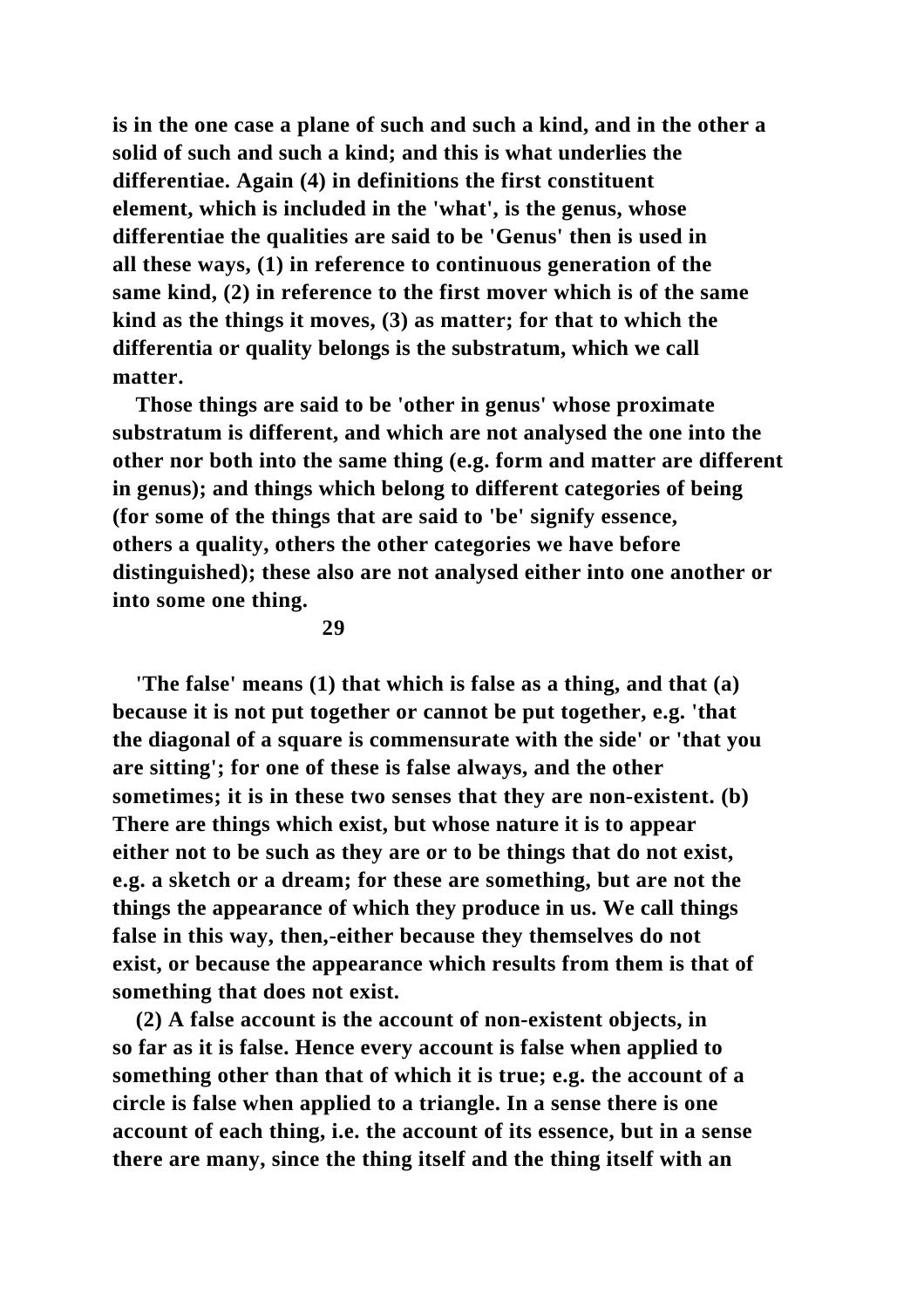**attribute are in a sense the same, e.g. Socrates and musical Socrates (a false account is not the account of anything, except in a qualified sense). Hence Antisthenes was too simple-minded when he claimed that nothing could be described except by the account proper to it,-one predicate to one subject; from which the conclusion used to be drawn that there could be no contradiction, and almost that there could be no error. But it is possible to describe each thing not only by the account of itself, but also by that of something else. This may be done altogether falsely indeed, but there is also a way in which it may be done truly; e.g. eight may be described as a double number by the use of the definition of two.**

 **These things, then, are called false in these senses, but (3) a false man is one who is ready at and fond of such accounts, not for any other reason but for their own sake, and one who is good at impressing such accounts on other people, just as we say things are which produce a false appearance. This is why the proof in the Hippias that the same man is false and true is misleading. For it assumes that he is false who can deceive (i.e. the man who knows and is wise); and further that he who is willingly bad is better. This is a false result of induction-for a man who limps willingly is better than one who does so unwillingly-by 'limping' Plato means 'mimicking a limp', for if the man were lame willingly, he would presumably be worse in this case as in the corresponding case of moral character.**

**30** 

 **'Accident' means (1) that which attaches to something and can be truly asserted, but neither of necessity nor usually, e.g. if some one in digging a hole for a plant has found treasure. This-the finding of treasure-is for the man who dug the hole an accident; for neither does the one come of necessity from the other or after the other, nor, if a man plants, does he usually find treasure. And a musical man might be pale; but since this does not happen of necessity nor usually, we call it an accident. Therefore since there are attributes and they attach to subjects, and some of them attach to these only in a particular place and at a particular time, whatever attaches to a subject, but not because it was this subject, or the time this time, or the place this place, will be an accident.**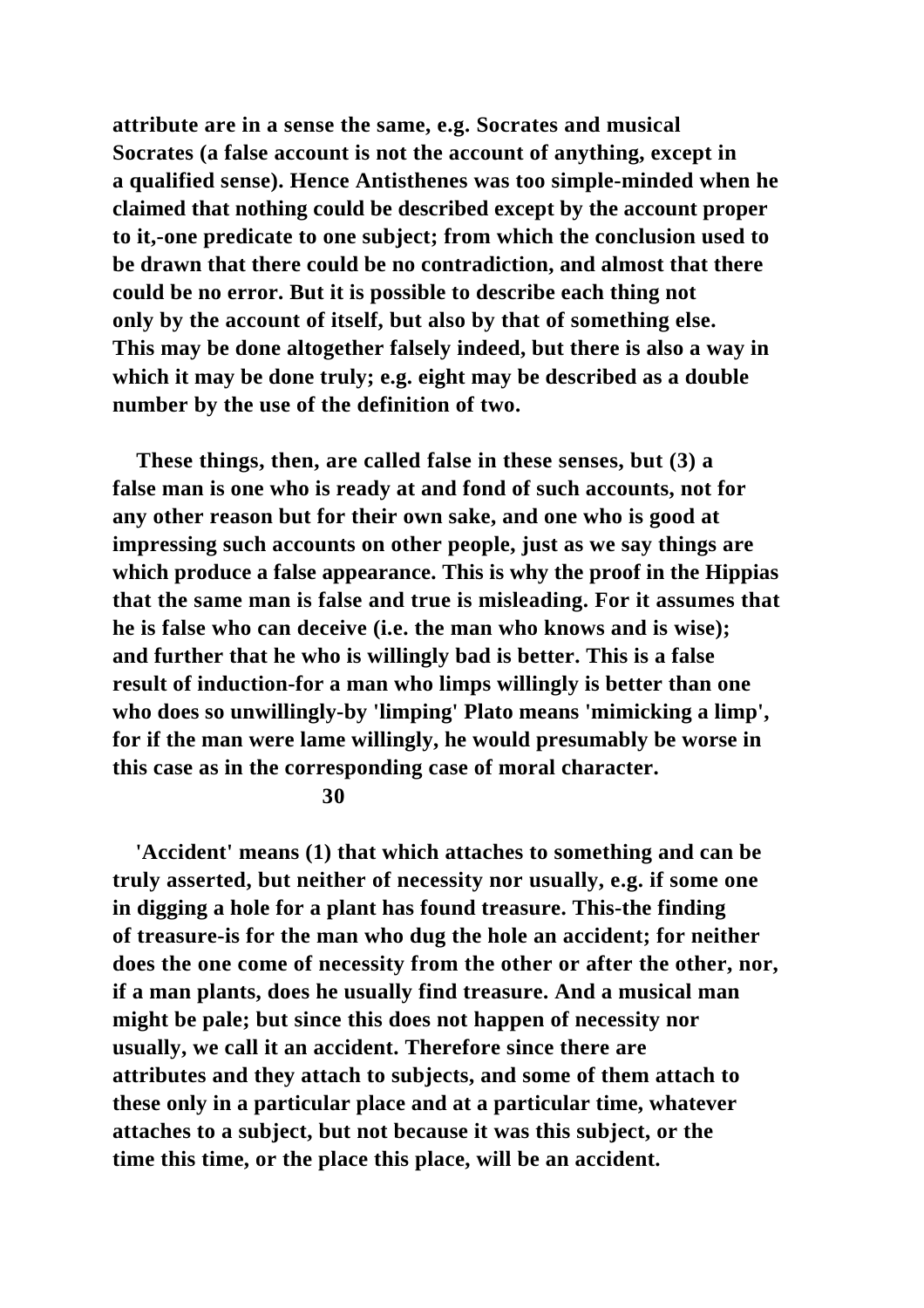**Therefore, too, there is no definite cause for an accident, but a chance cause, i.e. an indefinite one. Going to Aegina was an accident for a man, if he went not in order to get there, but because he was carried out of his way by a storm or captured by pirates. The accident has happened or exists,-not in virtue of the subject's nature, however, but of something else; for the storm was the cause of his coming to a place for which he was not sailing, and this was Aegina.**

 **'Accident' has also (2) another meaning, i.e. all that attaches to each thing in virtue of itself but is not in its essence, as having its angles equal to two right angles attaches to the triangle. And accidents of this sort may be eternal, but no accident of the other sort is. This is explained elsewhere.**

 **Book VI 1** 

 **WE are seeking the principles and the causes of the things that are, and obviously of them qua being. For, while there is a cause of health and of good condition, and the objects of mathematics have first principles and elements and causes, and in general every science which is ratiocinative or at all involves reasoning deals with causes and principles, more or less precise, all these sciences mark off some particular being-some genus, and inquire into this, but not into being simply nor qua being, nor do they offer any discussion of the essence of the things of which they treat; but starting from the essence-some making it plain to the senses, others assuming it as a hypothesis-they then demonstrate, more or less cogently, the essential attributes of the genus with which they deal. It is obvious, therefore, that such an induction yields no demonstration of substance or of the essence, but some other way of exhibiting it. And similarly the sciences omit the question whether the genus with which they deal exists or does not exist, because it belongs to the same kind of thinking to show what it is and that it is.**

 **And since natural science, like other sciences, is in fact about one class of being, i.e. to that sort of substance which has the principle of its movement and rest present in itself, evidently it is neither practical nor productive. For in the case of things made the principle is in the maker-it is either reason or art or some**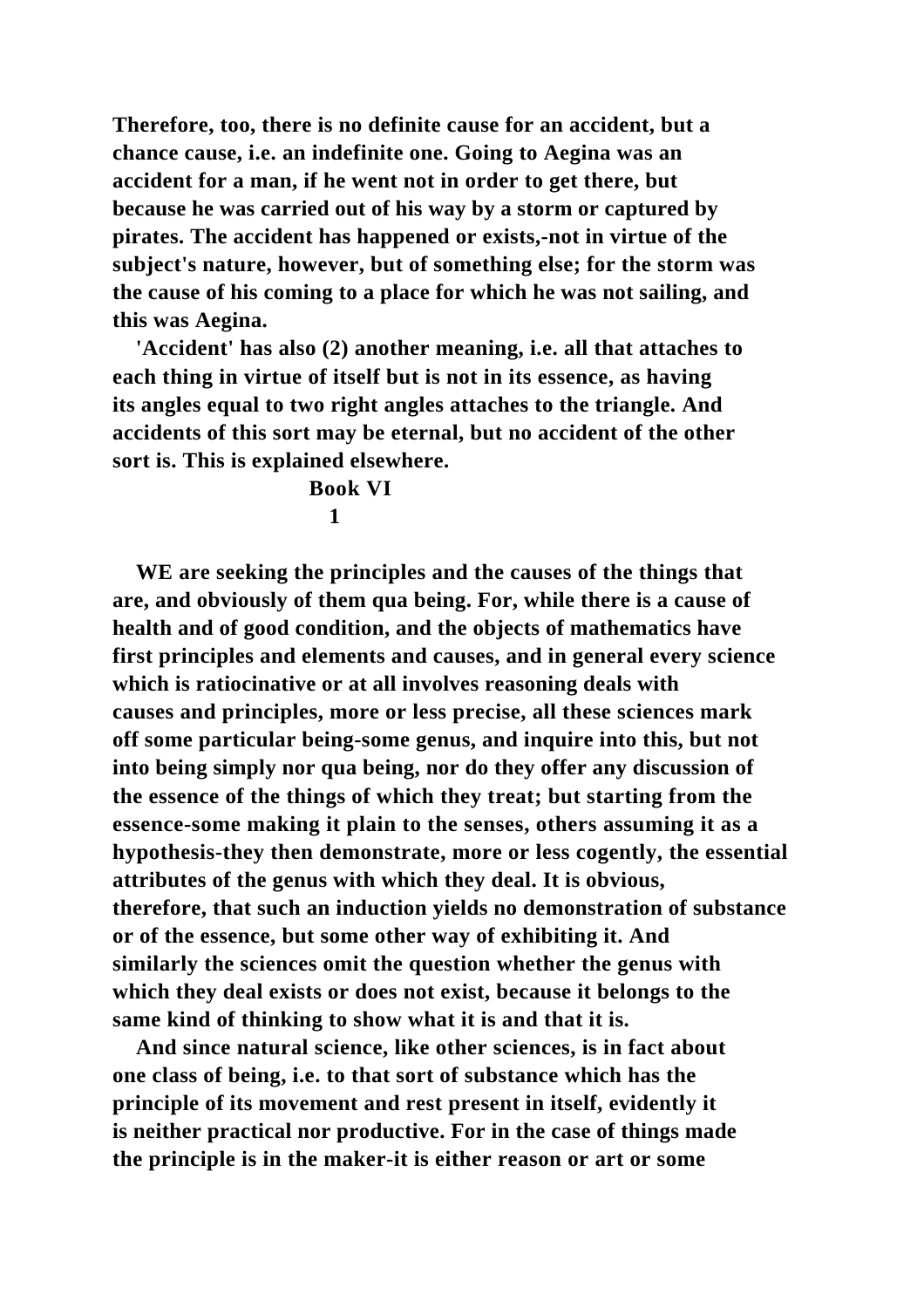**faculty, while in the case of things done it is in the doer-viz. will, for that which is done and that which is willed are the same. Therefore, if all thought is either practical or productive or theoretical, physics must be a theoretical science, but it will theorize about such being as admits of being moved, and about substance-as-defined for the most part only as not separable from matter. Now, we must not fail to notice the mode of being of the essence and of its definition, for, without this, inquiry is but idle. Of things defined, i.e. of 'whats', some are like 'snub', and some like 'concave'. And these differ because 'snub' is bound up with matter (for what is snub is a concave nose), while concavity is independent of perceptible matter. If then all natural things are a analogous to the snub in their nature; e.g. nose, eye, face, flesh, bone, and, in general, animal; leaf, root, bark, and, in general, plant (for none of these can be defined without reference to movement-they always have matter), it is clear how we must seek and define the 'what' in the case of natural objects, and also that it belongs to the student of nature to study even soul in a certain sense, i.e. so much of it as is not independent of matter.**

 **That physics, then, is a theoretical science, is plain from these considerations. Mathematics also, however, is theoretical; but whether its objects are immovable and separable from matter, is not at present clear; still, it is clear that some mathematical theorems consider them qua immovable and qua separable from matter. But if there is something which is eternal and immovable and separable, clearly the knowledge of it belongs to a theoretical science,-not, however, to physics (for physics deals with certain movable things) nor to mathematics, but to a science prior to both. For physics deals with things which exist separately but are not immovable, and some parts of mathematics deal with things which are immovable but presumably do not exist separately, but as embodied in matter; while the first science deals with things which both exist separately and are immovable. Now all causes must be eternal, but especially these; for they are the causes that operate on so much of the divine as appears to us. There must, then, be three theoretical philosophies, mathematics, physics, and what we may call theology, since it is obvious that if the divine is present anywhere, it is present in things of this sort. And the highest science must deal with the**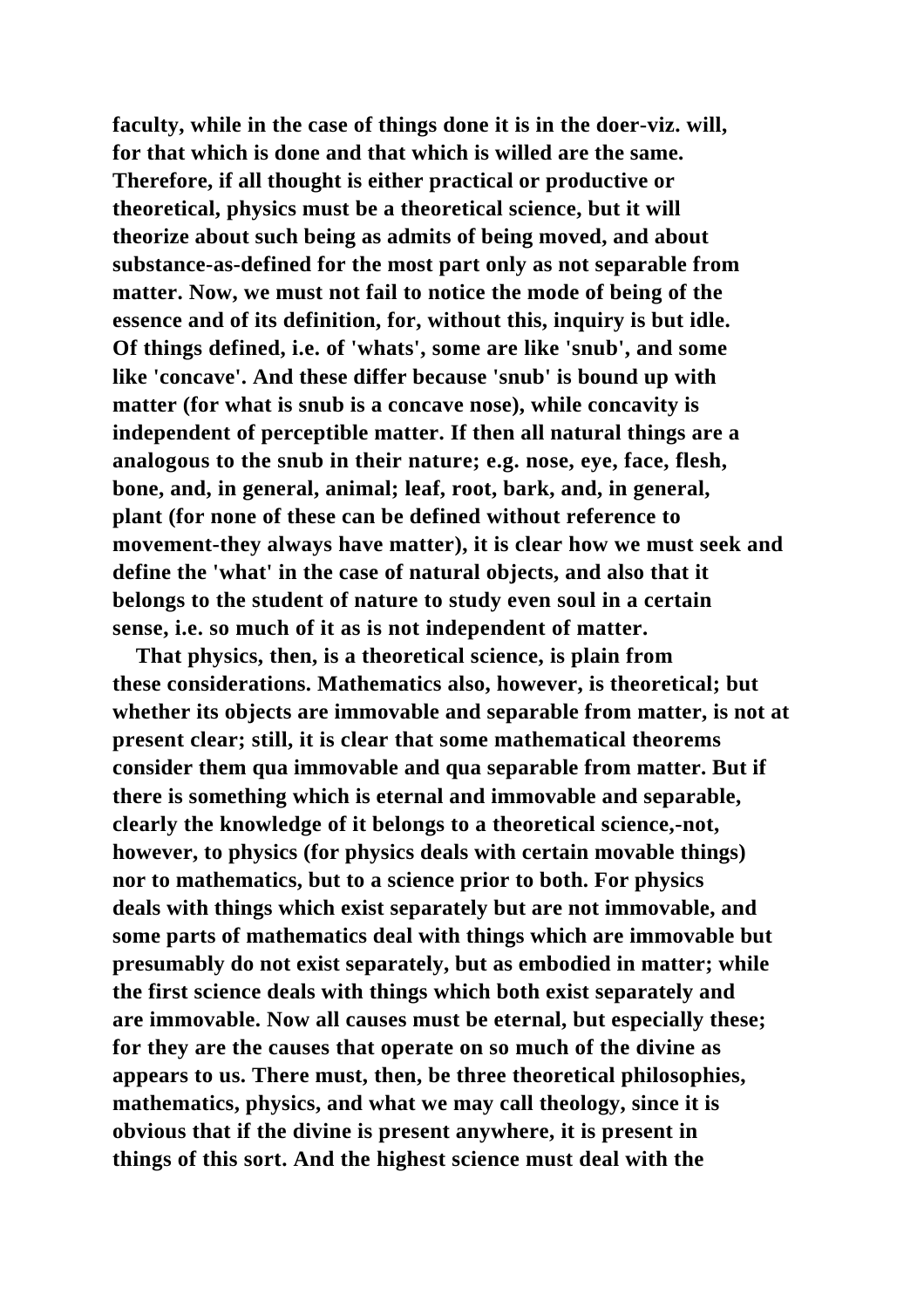**highest genus. Thus, while the theoretical sciences are more to be desired than the other sciences, this is more to be desired than the other theoretical sciences. For one might raise the question whether first philosophy is universal, or deals with one genus, i.e. some one kind of being; for not even the mathematical sciences are all alike in this respect,-geometry and astronomy deal with a certain particular kind of thing, while universal mathematics applies alike to all. We answer that if there is no substance other than those which are formed by nature, natural science will be the first science; but if there is an immovable substance, the science of this must be prior and must be first philosophy, and universal in this way, because it is first. And it will belong to this to consider being qua being-both what it is and the attributes which belong to it qua being. 2** 

 **But since the unqualified term 'being' has several meanings, of which one was seen' to be the accidental, and another the true ('non-being' being the false), while besides these there are the figures of predication (e.g. the 'what', quality, quantity, place, time, and any similar meanings which 'being' may have), and again besides all these there is that which 'is' potentially or actually:-since 'being' has many meanings, we must say regarding the accidental, that there can be no scientific treatment of it. This is confirmed by the fact that no science practical, productive, or theoretical troubles itself about it. For on the one hand he who produces a house does not produce all the attributes that come into being along with the house; for these are innumerable; the house that has been made may quite well be pleasant for some people, hurtful for some, and useful to others, and different-to put it shortly from all things that are; and the science of building does not aim at producing any of these attributes. And in the same way the geometer does not consider the attributes which attach thus to figures, nor whether 'triangle' is different from 'triangle whose angles are equal to two right angles'.-And this happens naturally enough; for the accidental is practically a mere name. And so Plato was in a sense not wrong in ranking sophistic as dealing with that which is not. For the arguments of the sophists deal, we may say, above all with the accidental; e.g. the question whether 'musical' and 'lettered' are**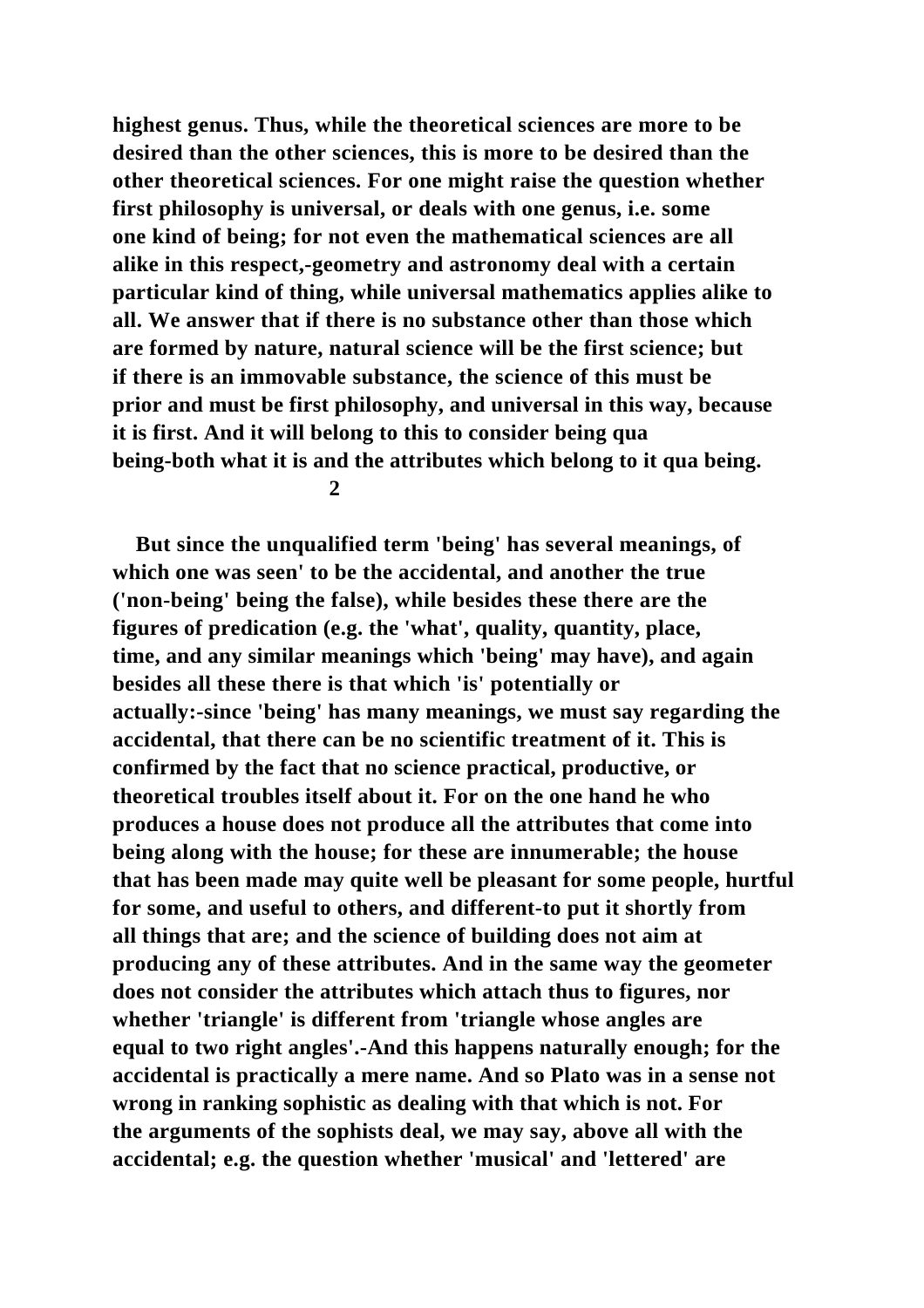**different or the same, and whether 'musical Coriscus' and 'Coriscus' are the same, and whether 'everything which is, but is not eternal, has come to be', with the paradoxical conclusion that if one who was musical has come to be lettered, he must also have been lettered and have come to be musical, and all the other arguments of this sort; the accidental is obviously akin to non-being. And this is clear also from arguments such as the following: things which are in another sense come into being and pass out of being by a process, but things which are accidentally do not. But still we must, as far as we can, say further, regarding the accidental, what its nature is and from what cause it proceeds; for it will perhaps at the same time become clear why there is no science of it.**

 **Since, among things which are, some are always in the same state and are of necessity (not necessity in the sense of compulsion but that which we assert of things because they cannot be otherwise), and some are not of necessity nor always, but for the most part, this is the principle and this the cause of the existence of the accidental; for that which is neither always nor for the most part, we call accidental. For instance, if in the dog-days there is wintry and cold weather, we say this is an accident, but not if there is sultry heat, because the latter is always or for the most part so, but not the former. And it is an accident that a man is pale (for this is neither always nor for the most part so), but it is not by accident that he is an animal. And that the builder produces health is an accident, because it is the nature not of the builder but of the doctor to do this,-but the builder happened to be a doctor. Again, a confectioner, aiming at giving pleasure, may make something wholesome, but not in virtue of the confectioner's art; and therefore we say 'it was an accident', and while there is a sense in which he makes it, in the unqualified sense he does not. For to other things answer faculties productive of them, but to accidental results there corresponds no determinate art nor faculty; for of things which are or come to be by accident, the cause also is accidental. Therefore, since not all things either are or come to be of necessity and always, but, the majority of things are for the most part, the accidental must exist; for instance a pale man is not always nor for the most part musical, but since this sometimes happens, it must be accidental (if not, everything will be of necessity). The matter, therefore, which is**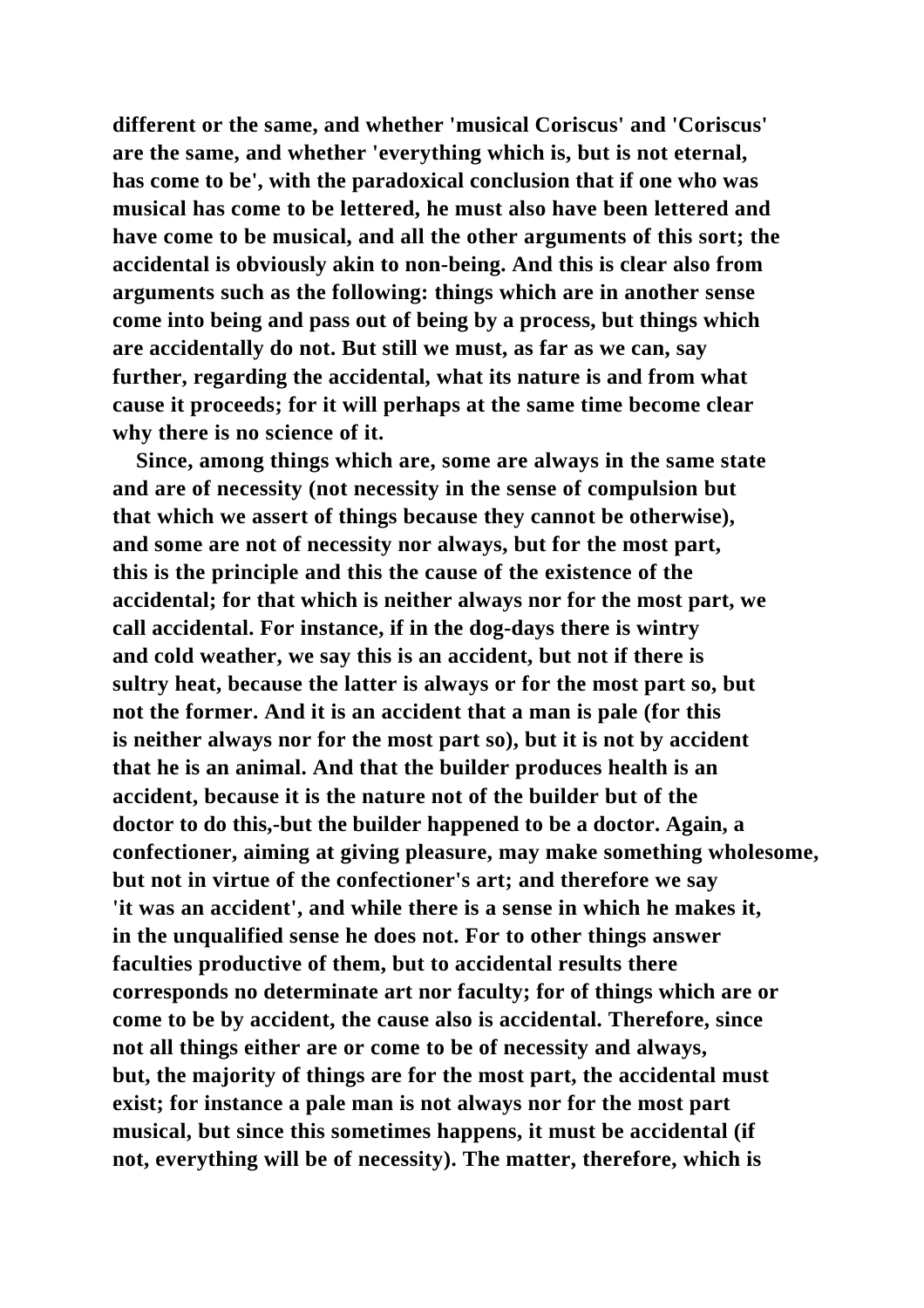**capable of being otherwise than as it usually is, must be the cause of the accidental. And we must take as our starting-point the question whether there is nothing that is neither always nor for the most part. Surely this is impossible. There is, then, besides these something which is fortuitous and accidental. But while the usual exists, can nothing be said to be always, or are there eternal things? This must be considered later,' but that there is no science of the accidental is obvious; for all science is either of that which is always or of that which is for the most part. (For how else is one to learn or to teach another? The thing must be determined as occurring either always or for the most part, e.g. that honey-water is useful for a patient in a fever is true for the most part.) But that which is contrary to the usual law science will be unable to state, i.e. when the thing does not happen, e.g.'on the day of new moon'; for even that which happens on the day of new moon happens then either always or for the most part; but the accidental is contrary to such laws. We have stated, then, what the accidental is, and from what cause it arises, and that there is no science which deals with it.**

**3** 

 **That there are principles and causes which are generable and destructible without ever being in course of being generated or destroyed, is obvious. For otherwise all things will be of necessity, since that which is being generated or destroyed must have a cause which is not accidentally its cause. Will A exist or not? It will if B happens; and if not, not. And B will exist if C happens. And thus if time is constantly subtracted from a limited extent of time, one will obviously come to the present. This man, then, will die by violence, if he goes out; and he will do this if he gets thirsty; and he will get thirsty if something else happens; and thus we shall come to that which is now present, or to some past event. For instance, he will go out if he gets thirsty; and he will get thirsty if he is eating pungent food; and this is either the case or not; so that he will of necessity die, or of necessity not die. And similarly if one jumps over to past events, the same account will hold good; for this-I mean the past condition-is already present in something. Everything, therefore, that will be, will be of necessity; e.g. it is necessary that he who lives shall one**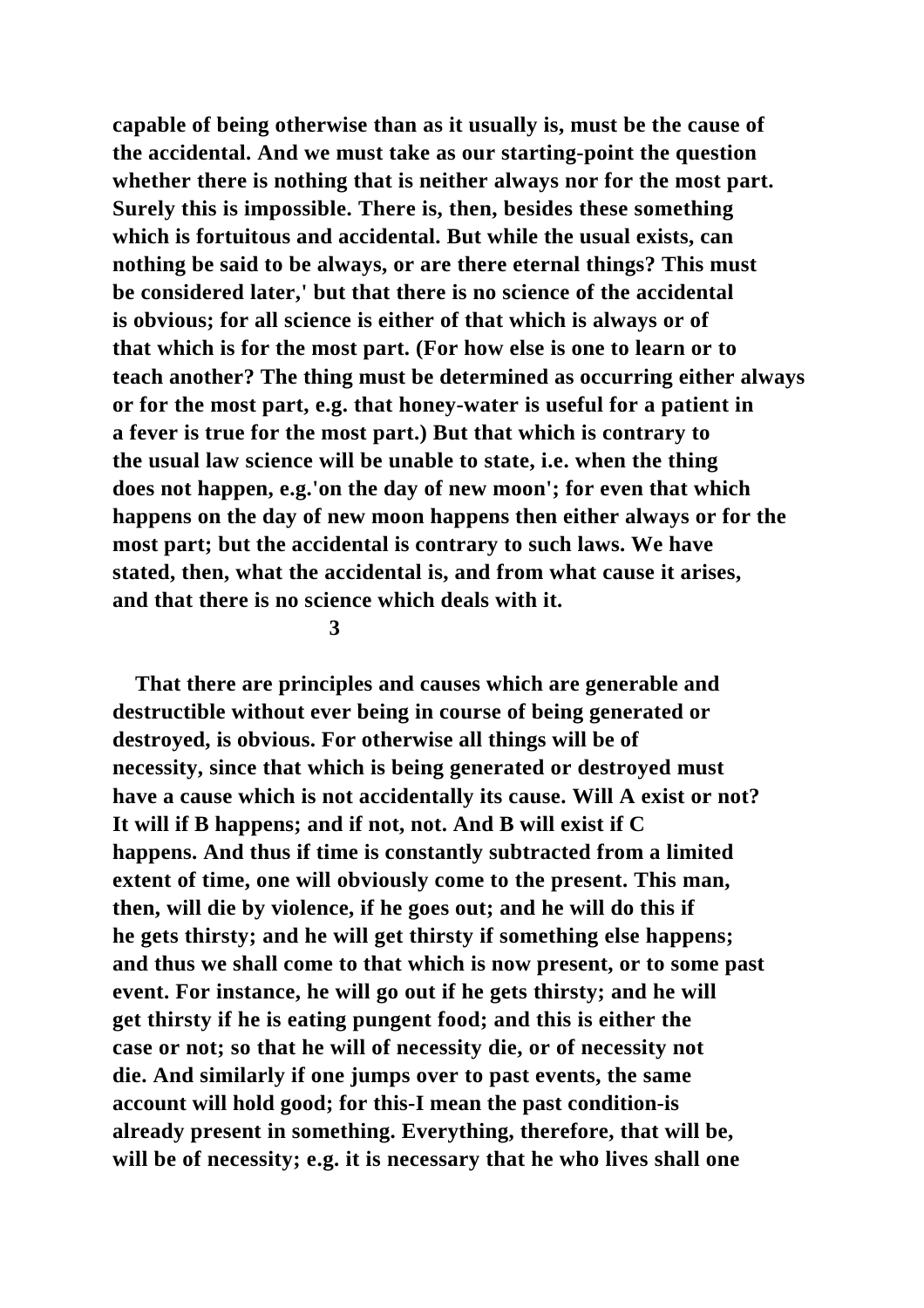**day die; for already some condition has come into existence, e.g. the presence of contraries in the same body. But whether he is to die by disease or by violence is not yet determined, but depends on the happening of something else. Clearly then the process goes back to a certain starting-point, but this no longer points to something further. This then will be the starting-point for the fortuitous, and will have nothing else as cause of its coming to be. But to what sort of starting-point and what sort of cause we thus refer the fortuitous-whether to matter or to the purpose or to the motive power, must be carefully considered.**

**4 4** 

 **Let us dismiss accidental being; for we have sufficiently determined its nature. But since that which is in the sense of being true, or is not in the sense of being false, depends on combination and separation, and truth and falsity together depend on the allocation of a pair of contradictory judgements (for the true judgement affirms where the subject and predicate really are combined, and denies where they are separated, while the false judgement has the opposite of this allocation; it is another question, how it happens that we think things together or apart; by 'together' and 'apart' I mean thinking them so that there is no succession in the thoughts but they become a unity); for falsity and truth are not in things-it is not as if the good were true, and the bad were in itself false-but in thought; while with regard to simple concepts and 'whats' falsity and truth do not exist even in thought--this being so, we must consider later what has to be discussed with regard to that which is or is not in this sense. But since the combination and the separation are in thought and not in the things, and that which is in this sense is a different sort of 'being' from the things that are in the full sense (for the thought attaches or removes either the subject's 'what' or its having a certain quality or quantity or something else), that which is accidentally and that which is in the sense of being true must be dismissed. For the cause of the former is indeterminate, and that of the latter is some affection of the thought, and both are related to the remaining genus of being, and do not indicate the existence of any separate class of being. Therefore let these be dismissed, and let us consider the causes and**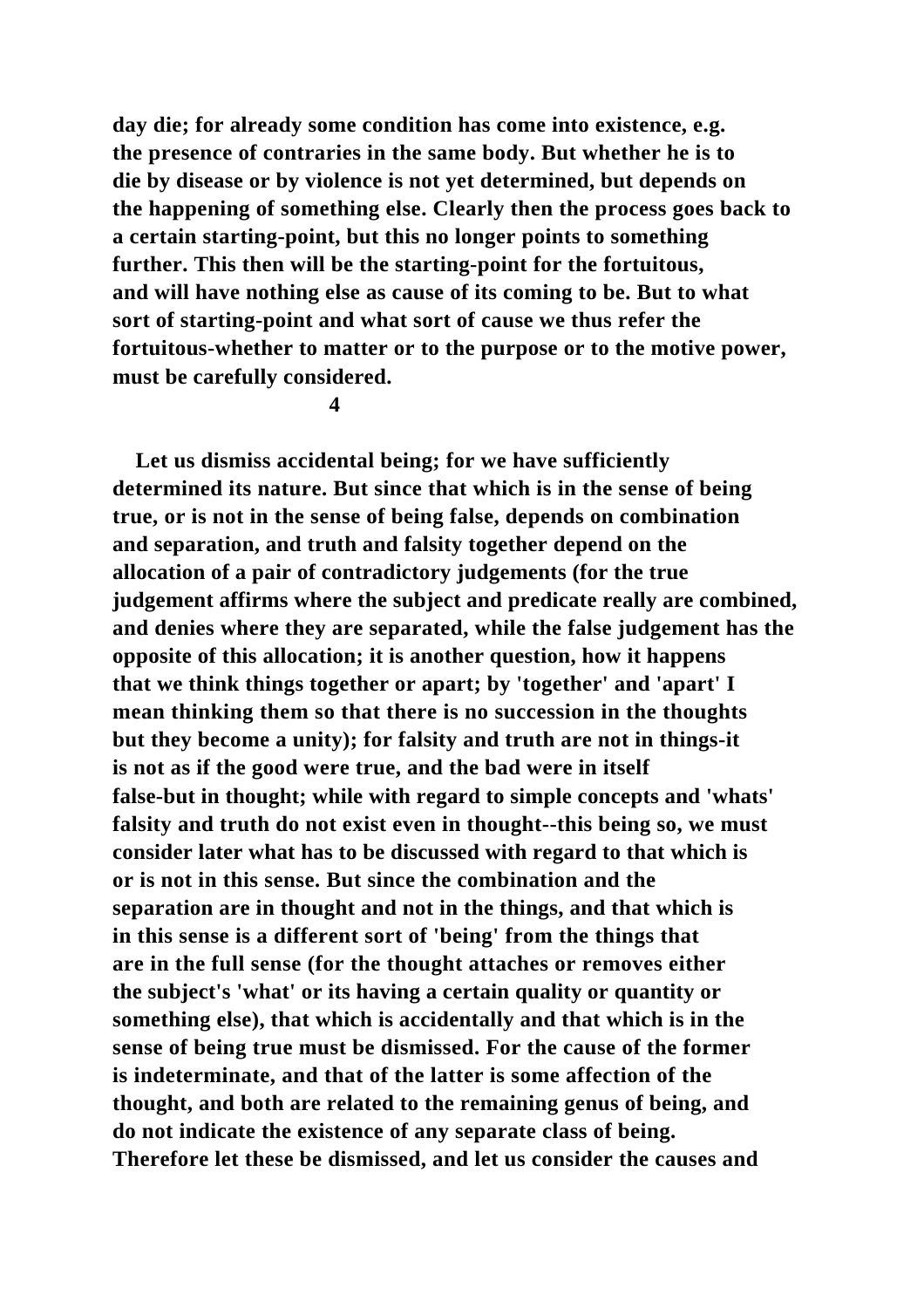**the principles of being itself, qua being. (It was clear in our discussion of the various meanings of terms, that 'being' has several meanings.)**

 **Book VII 1**

 **THERE are several senses in which a thing may be said to 'be', as we pointed out previously in our book on the various senses of words;' for in one sense the 'being' meant is 'what a thing is' or a 'this', and in another sense it means a quality or quantity or one of the other things that are predicated as these are. While 'being' has all these senses, obviously that which 'is' primarily is the 'what', which indicates the substance of the thing. For when we say of what quality a thing is, we say that it is good or bad, not that it is three cubits long or that it is a man; but when we say what it is, we do not say 'white' or 'hot' or 'three cubits long', but 'a man' or 'a 'god'. And all other things are said to be because they are, some of them, quantities of that which is in this primary sense, others qualities of it, others affections of it, and others some other determination of it. And so one might even raise the question whether the words 'to walk', 'to be healthy', 'to sit' imply that each of these things is existent, and similarly in any other case of this sort; for none of them is either self-subsistent or capable of being separated from substance, but rather, if anything, it is that which walks or sits or is healthy that is an existent thing. Now these are seen to be more real because there is something definite which underlies them (i.e. the substance or individual), which is implied in such a predicate; for we never use the word 'good' or 'sitting' without implying this. Clearly then it is in virtue of this category that each of the others also is. Therefore that which is primarily, i.e. not in a qualified sense but without qualification, must be substance.**

 **Now there are several senses in which a thing is said to be first; yet substance is first in every sense-(1) in definition, (2) in order of knowledge, (3) in time. For (3) of the other categories none can exist independently, but only substance. And (1) in definition also this is first; for in the definition of each term the definition of its substance must be present. And (2) we think we**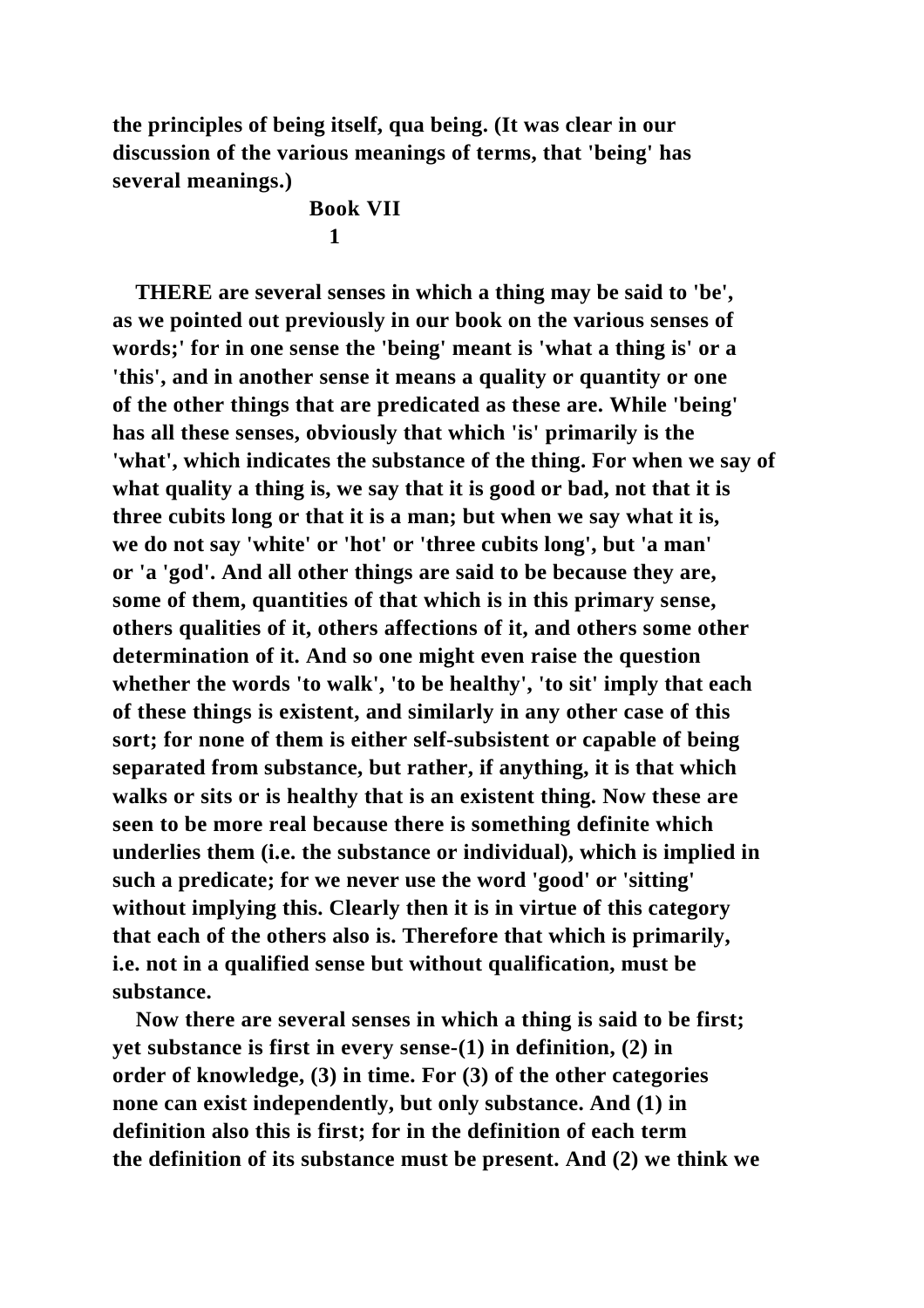**know each thing most fully, when we know what it is, e.g. what man is or what fire is, rather than when we know its quality, its quantity, or its place; since we know each of these predicates also, only when we know what the quantity or the quality is.**

 **And indeed the question which was raised of old and is raised now and always, and is always the subject of doubt, viz. what being is, is just the question, what is substance? For it is this that some assert to be one, others more than one, and that some assert to be limited in number, others unlimited. And so we also must consider chiefly and primarily and almost exclusively what that is which is in this sense.**

**2** 

 **Substance is thought to belong most obviously to bodies; and so we say that not only animals and plants and their parts are substances, but also natural bodies such as fire and water and earth and everything of the sort, and all things that are either parts of these or composed of these (either of parts or of the whole bodies), e.g. the physical universe and its parts, stars and moon and sun. But whether these alone are substances, or there are also others, or only some of these, or others as well, or none of these but only some other things, are substances, must be considered. Some think the limits of body, i.e. surface, line, point, and unit, are substances, and more so than body or the solid.**

 **Further, some do not think there is anything substantial besides sensible things, but others think there are eternal substances which are more in number and more real; e.g. Plato posited two kinds of substance-the Forms and objects of mathematics-as well as a third kind, viz. the substance of sensible bodies. And Speusippus made still more kinds of substance, beginning with the One, and assuming principles for each kind of substance, one for numbers, another for spatial magnitudes, and then another for the soul; and by going on in this way he multiplies the kinds of substance. And some say Forms and numbers have the same nature, and the other things come after them-lines and planes-until we come to the substance of the material universe and to sensible bodies.**

 **Regarding these matters, then, we must inquire which of the common statements are right and which are not right, and what substances**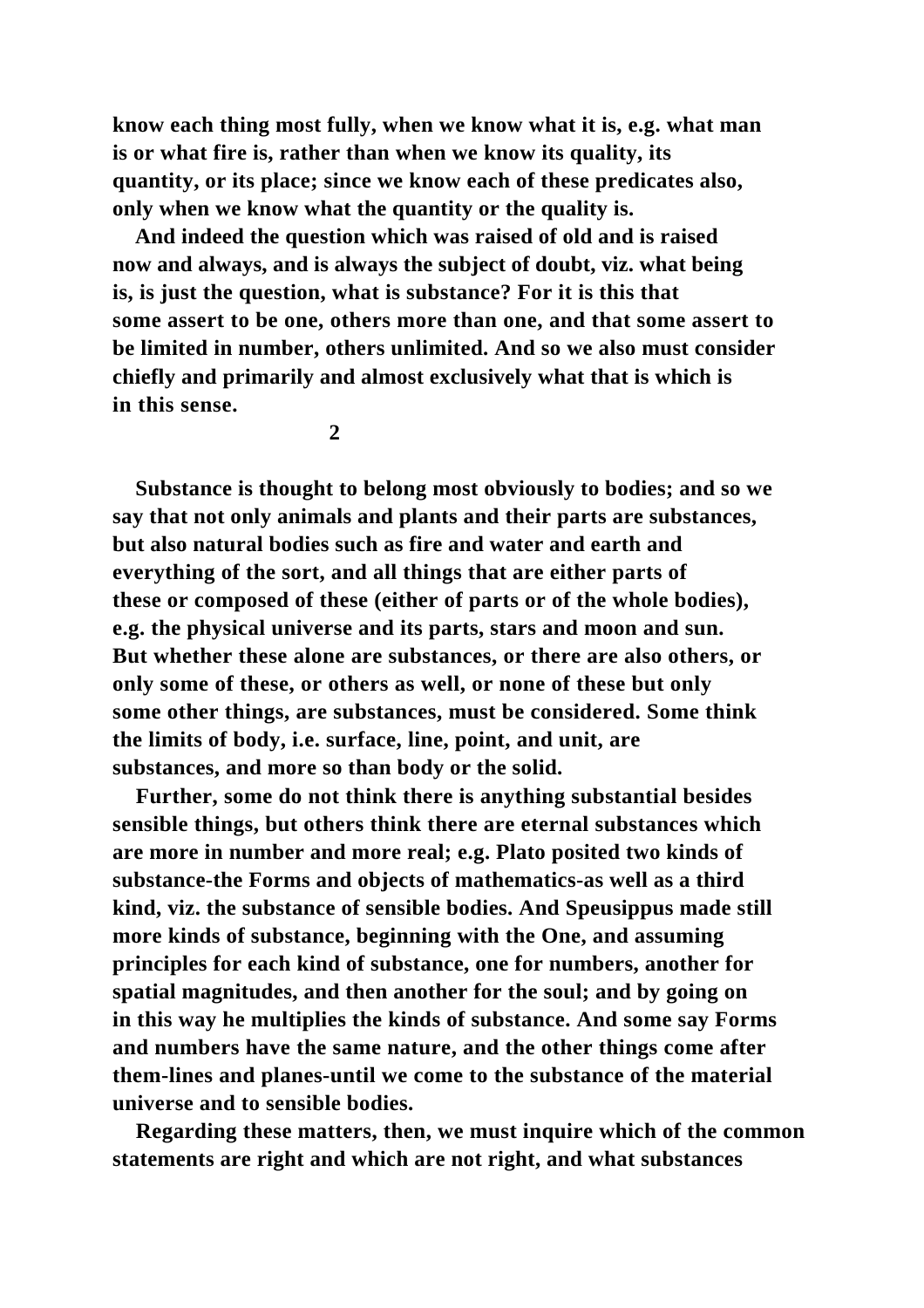**there are, and whether there are or are not any besides sensible substances, and how sensible substances exist, and whether there is a substance capable of separate existence (and if so why and how) or no such substance, apart from sensible substances; and we must first sketch the nature of substance.**

**3** 

 **The word 'substance' is applied, if not in more senses, still at least to four main objects; for both the essence and the universal and the genus, are thought to be the substance of each thing, and fourthly the substratum. Now the substratum is that of which everything else is predicated, while it is itself not predicated of anything else. And so we must first determine the nature of this; for that which underlies a thing primarily is thought to be in the truest sense its substance. And in one sense matter is said to be of the nature of substratum, in another, shape, and in a third, the compound of these. (By the matter I mean, for instance, the bronze, by the shape the pattern of its form, and by the compound of these the statue, the concrete whole.) Therefore if the form is prior to the matter and more real, it will be prior also to the compound of both, for the same reason.**

 **We have now outlined the nature of substance, showing that it is that which is not predicated of a stratum, but of which all else is predicated. But we must not merely state the matter thus; for this is not enough. The statement itself is obscure, and further, on this view, matter becomes substance. For if this is not substance, it baffles us to say what else is. When all else is stripped off evidently nothing but matter remains. For while the rest are affections, products, and potencies of bodies, length, breadth, and depth are quantities and not substances (for a quantity is not a substance), but the substance is rather that to which these belong primarily. But when length and breadth and depth are taken away we see nothing left unless there is something that is bounded by these; so that to those who consider the question thus matter alone must seem to be substance. By matter I mean that which in itself is neither a particular thing nor of a certain quantity nor assigned to any other of the categories by which being is determined. For there is something of which each of these is predicated, whose being is different from that of each of the predicates (for the predicates other than**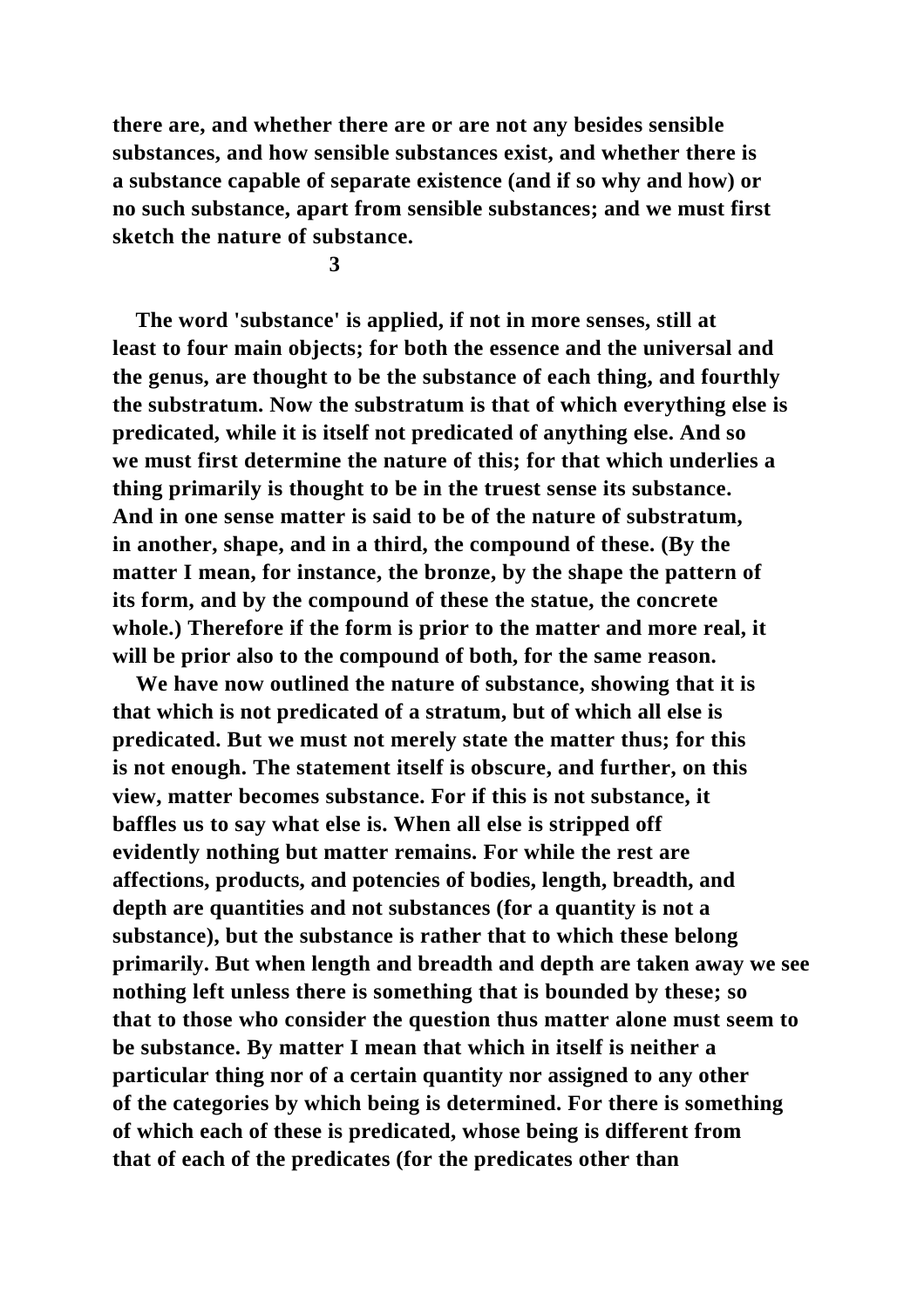**substance are predicated of substance, while substance is predicated of matter). Therefore the ultimate substratum is of itself neither a particular thing nor of a particular quantity nor otherwise positively characterized; nor yet is it the negations of these, for negations also will belong to it only by accident.**

 **If we adopt this point of view, then, it follows that matter is substance. But this is impossible; for both separability and 'thisness' are thought to belong chiefly to substance. And so form and the compound of form and matter would be thought to be substance, rather than matter. The substance compounded of both, i.e. of matter and shape, may be dismissed; for it is posterior and its nature is obvious. And matter also is in a sense manifest. But we must inquire into the third kind of substance; for this is the most perplexing.**

 **Some of the sensible substances are generally admitted to be substances, so that we must look first among these. For it is an advantage to advance to that which is more knowable. For learning proceeds for all in this way-through that which is less knowable by nature to that which is more knowable; and just as in conduct our task is to start from what is good for each and make what is without qualification good good for each, so it is our task to start from what is more knowable to oneself and make what is knowable by nature knowable to oneself. Now what is knowable and primary for particular sets of people is often knowable to a very small extent, and has little or nothing of reality. But yet one must start from that which is barely knowable but knowable to oneself, and try to know what is knowable without qualification, passing, as has been said, by way of those very things which one does know.**

**4 4** 

 **Since at the start we distinguished the various marks by which we determine substance, and one of these was thought to be the essence, we must investigate this. And first let us make some linguistic remarks about it. The essence of each thing is what it is said to be propter se. For being you is not being musical, since you are not by your very nature musical. What, then, you are by your very nature is your essence.**

 **Nor yet is the whole of this the essence of a thing; not that which is propter se as white is to a surface, because being a**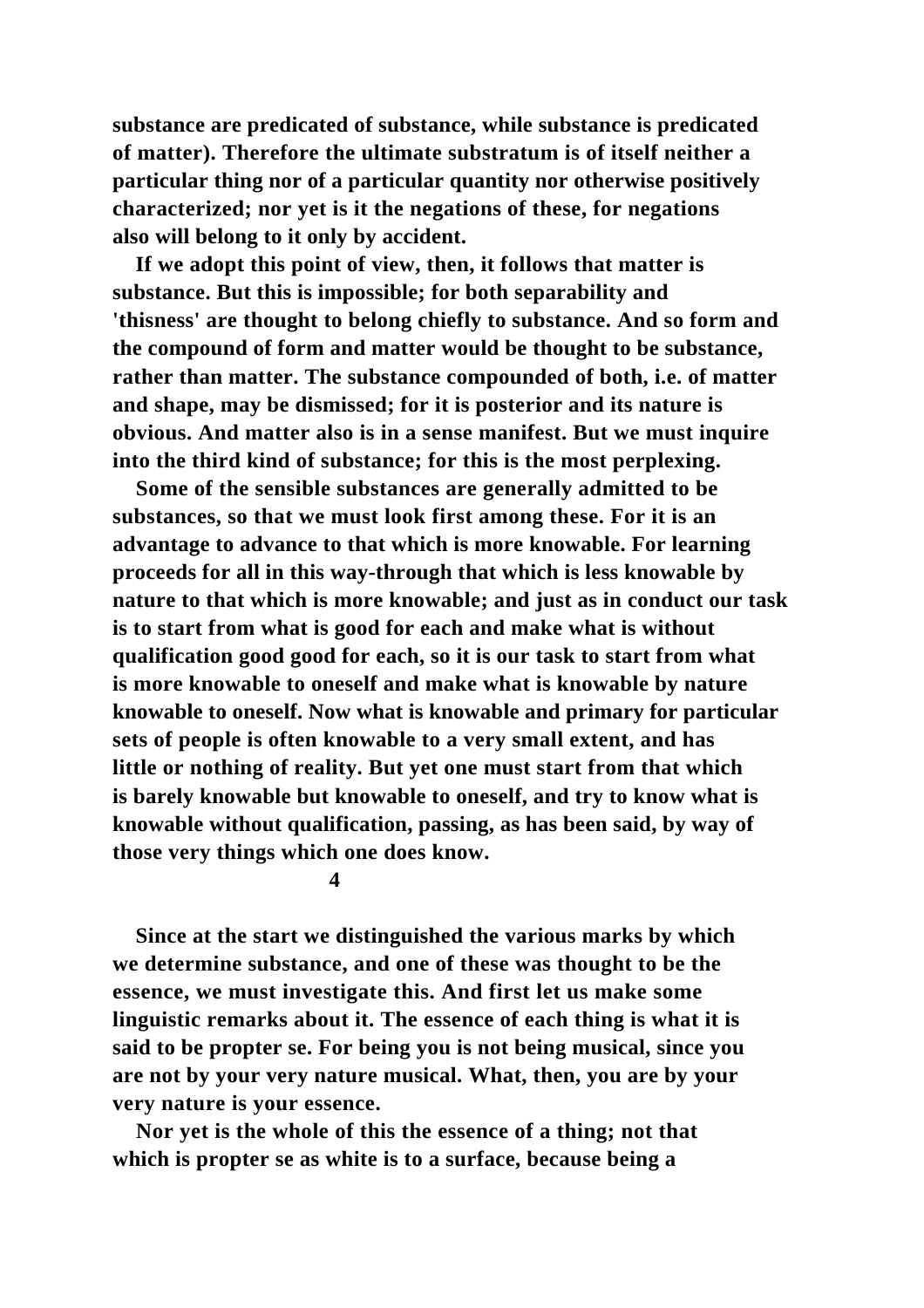**surface is not identical with being white. But again the combination of both-'being a white surface'-is not the essence of surface, because 'surface' itself is added. The formula, therefore, in which the term itself is not present but its meaning is expressed, this is the formula of the essence of each thing. Therefore if to be a white surface is to be a smooth surface, to be white and to be smooth are one and the same.**

 **But since there are also compounds answering to the other categories (for there is a substratum for each category, e.g. for quality, quantity, time, place, and motion), we must inquire whether there is a formula of the essence of each of them, i.e. whether to these compounds also there belongs an essence, e.g. 'white man'. Let the compound be denoted by 'cloak'. What is the essence of cloak? But, it may be said, this also is not a propter se expression. We reply that there are just two ways in which a predicate may fail to be true of a subject propter se, and one of these results from the addition, and the other from the omission, of a determinant. One kind of predicate is not propter se because the term that is being defined is combined with another determinant, e.g. if in defining the essence of white one were to state the formula of white man; the other because in the subject another determinant is combined with that which is expressed in the formula, e.g. if 'cloak' meant 'white man', and one were to define cloak as white; white man is white indeed, but its essence is not to be white.**

 **But is being-a-cloak an essence at all? Probably not. For the essence is precisely what something is; but when an attribute is asserted of a subject other than itself, the complex is not precisely what some 'this' is, e.g. white man is not precisely what some 'this' is, since thisness belongs only to substances. Therefore there is an essence only of those things whose formula is a definition. But we have a definition not where we have a word and a formula identical in meaning (for in that case all formulae or sets of words would be definitions; for there will be some name for any set of words whatever, so that even the Iliad will be a definition), but where there is a formula of something primary; and primary things are those which do not imply the predication of one element in them of another element. Nothing, then, which is not a species of a genus will have an essence-only species will have it, for these are thought to**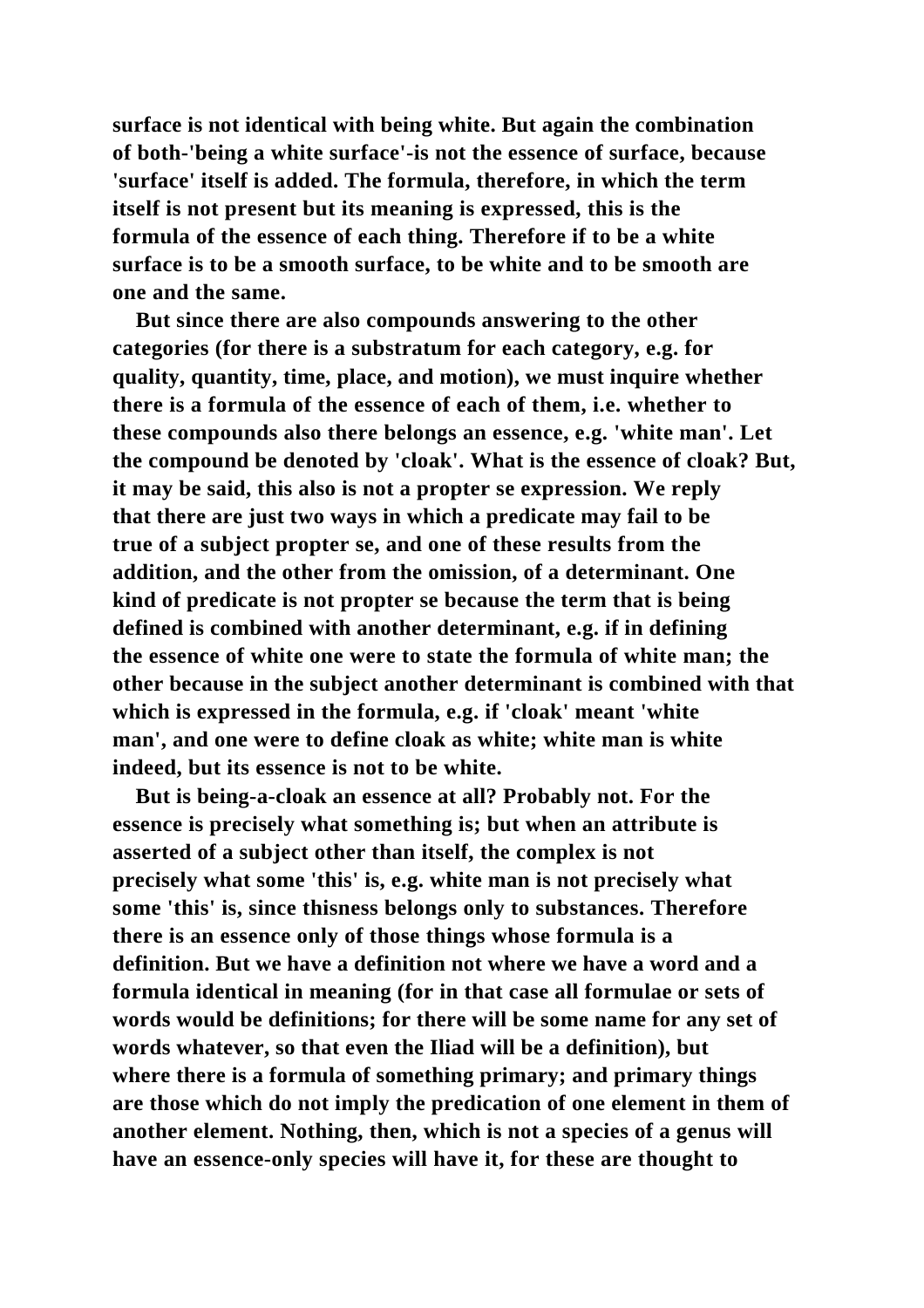**imply not merely that the subject participates in the attribute and has it as an affection, or has it by accident; but for ever thing else as well, if it has a name, there be a formula of its meaning-viz. that this attribute belongs to this subject; or instead of a simple formula we shall be able to give a more accurate one; but there will be no definition nor essence.**

 **Or has 'definition', like 'what a thing is', several meanings? 'What a thing is' in one sense means substance and the 'this', in another one or other of the predicates, quantity, quality, and the like. For as 'is' belongs to all things, not however in the same sense, but to one sort of thing primarily and to others in a secondary way, so too 'what a thing is' belongs in the simple sense to substance, but in a limited sense to the other categories. For even of a quality we might ask what it is, so that quality also is a 'what a thing is',-not in the simple sense, however, but just as, in the case of that which is not, some say, emphasizing the linguistic form, that that is which is not is-not is simply, but is non-existent; so too with quality.**

 **We must no doubt inquire how we should express ourselves on each point, but certainly not more than how the facts actually stand. And so now also, since it is evident what language we use, essence will belong, just as 'what a thing is' does, primarily and in the simple sense to substance, and in a secondary way to the other categories also,-not essence in the simple sense, but the essence of a quality or of a quantity. For it must be either by an equivocation that we say these are, or by adding to and taking from the meaning of 'are' (in the way in which that which is not known may be said to be known),-the truth being that we use the word neither ambiguously nor in the same sense, but just as we apply the word 'medical' by virtue of a reference to one and the same thing, not meaning one and the same thing, nor yet speaking ambiguously; for a patient and an operation and an instrument are called medical neither by an ambiguity nor with a single meaning, but with reference to a common end. But it does not matter at all in which of the two ways one likes to describe the facts; this is evident, that definition and essence in the primary and simple sense belong to substances. Still they belong to other things as well, only not in the primary sense. For if we suppose this it does not follow that there is a definition of every word which means the**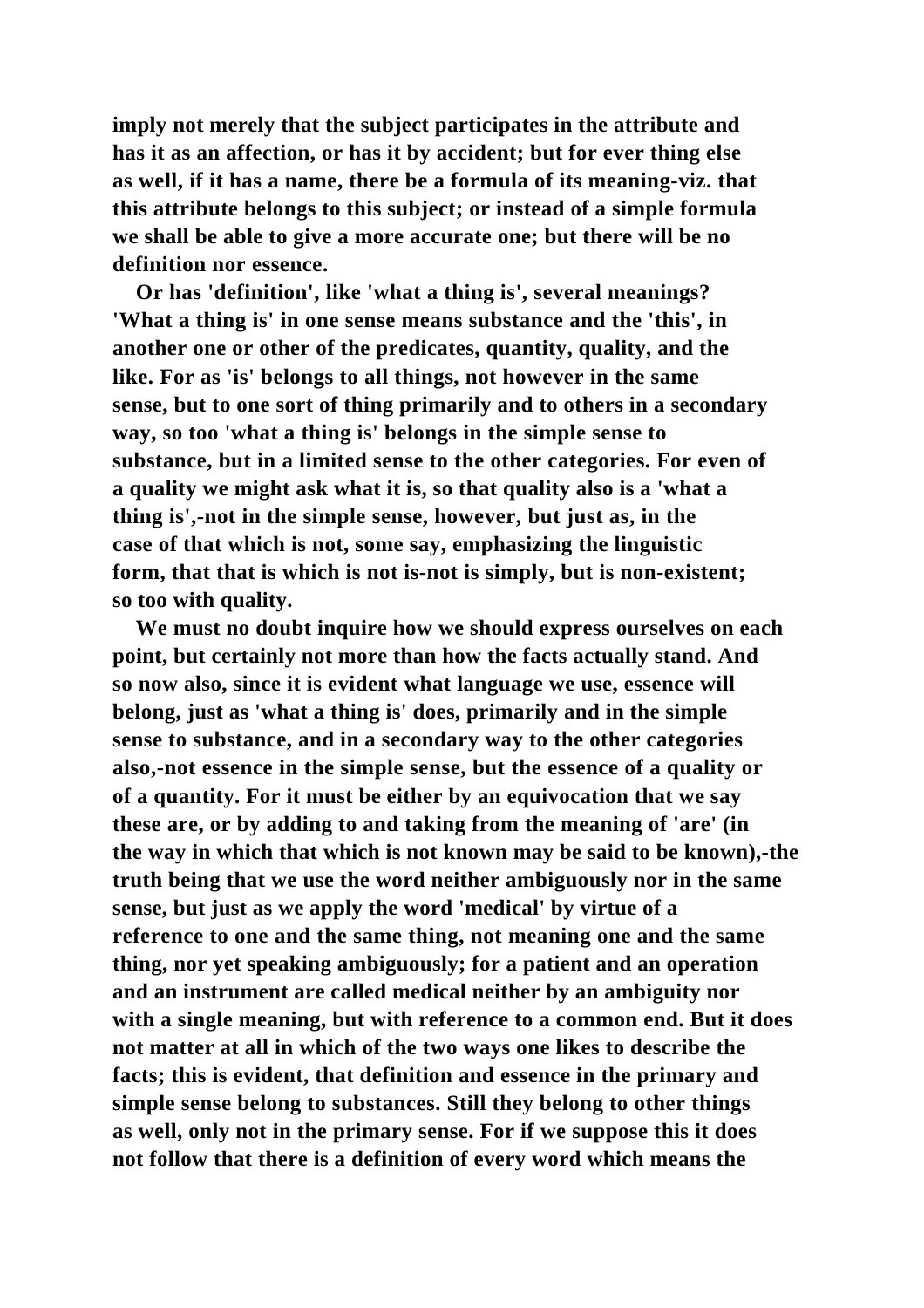**same as any formula; it must mean the same as a particular kind of formula; and this condition is satisfied if it is a formula of something which is one, not by continuity like the Iliad or the things that are one by being bound together, but in one of the main senses of 'one', which answer to the senses of 'is'; now 'that which is' in one sense denotes a 'this', in another a quantity, in another a quality. And so there can be a formula or definition even of white man, but not in the sense in which there is a definition either of white or of a substance.**

**5** 

 **It is a difficult question, if one denies that a formula with an added determinant is a definition, whether any of the terms that are not simple but coupled will be definable. For we must explain them by adding a determinant. E.g. there is the nose, and concavity, and snubness, which is compounded out of the two by the presence of the one in the other, and it is not by accident that the nose has the attribute either of concavity or of snubness, but in virtue of its nature; nor do they attach to it as whiteness does to Callias, or to man (because Callias, who happens to be a man, is white), but as 'male' attaches to animal and 'equal' to quantity, and as all so-called 'attributes propter se' attach to their subjects. And such attributes are those in which is involved either the formula or the name of the subject of the particular attribute, and which cannot be explained without this; e.g. white can be explained apart from man, but not female apart from animal. Therefore there is either no essence and definition of any of these things, or if there is, it is in another sense, as we have said.**

 **But there is also a second difficulty about them. For if snub nose and concave nose are the same thing, snub and concave will be the thing; but if snub and concave are not the same (because it is impossible to speak of snubness apart from the thing of which it is an attribute propter se, for snubness is concavity-in-a-nose), either it is impossible to say 'snub nose' or the same thing will have been said twice, concave-nose nose; for snub nose will be concave-nose nose. And so it is absurd that such things should have an essence; if they have, there will be an infinite regress; for in snub-nose nose yet another 'nose' will be involved.**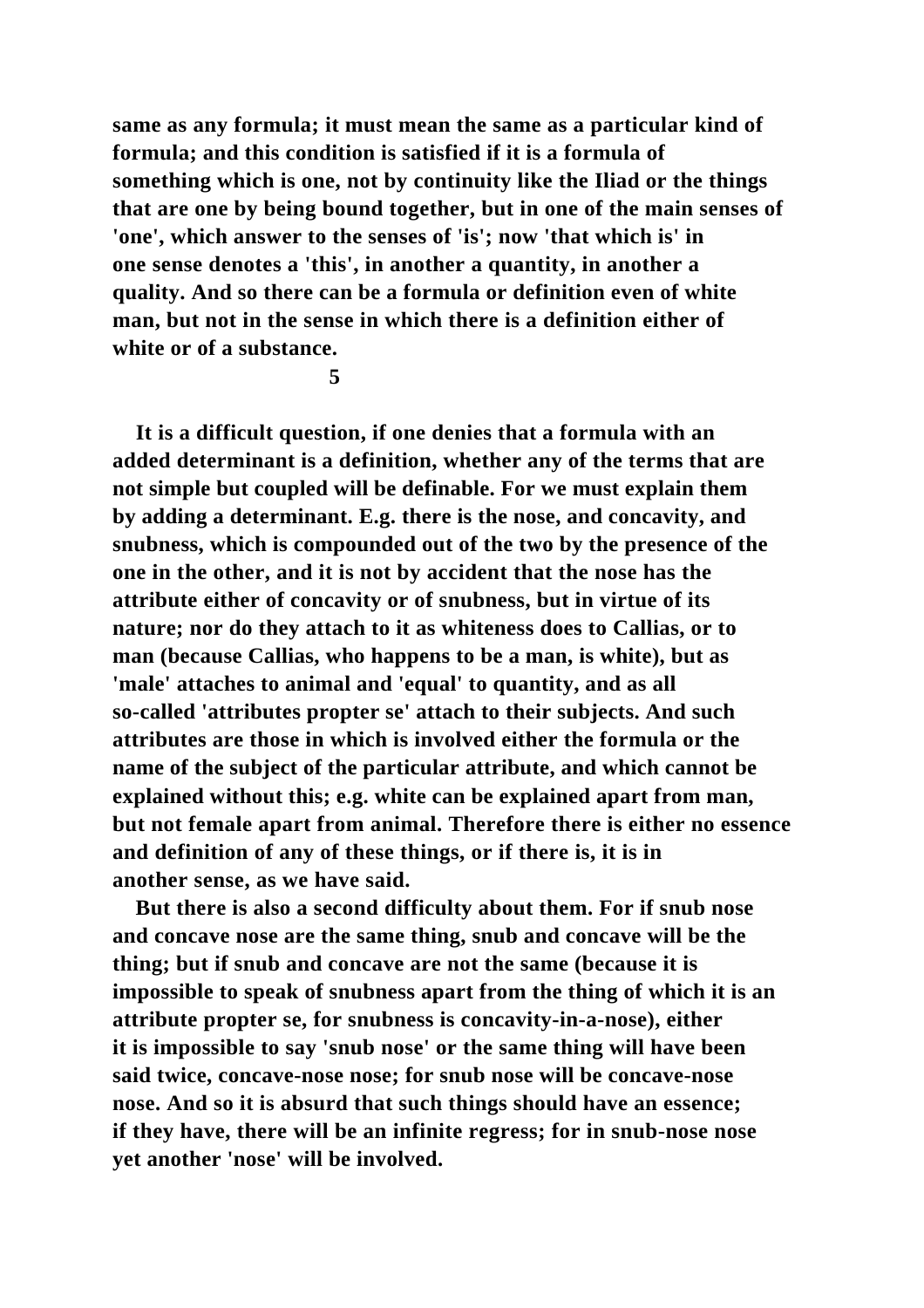**Clearly, then, only substance is definable. For if the other categories also are definable, it must be by addition of a determinant, e.g. the qualitative is defined thus, and so is the odd, for it cannot be defined apart from number; nor can female be defined apart from animal. (When I say 'by addition' I mean the expressions in which it turns out that we are saying the same thing twice, as in these instances.) And if this is true, coupled terms also, like 'odd number', will not be definable (but this escapes our notice because our formulae are not accurate.). But if these also are definable, either it is in some other way or, as we definition and essence must be said to have more than one sense. Therefore in one sense nothing will have a definition and nothing will have an essence, except substances, but in another sense other things will have them. Clearly, then, definition is the formula of the essence, and essence belongs to substances either alone or chiefly and primarily and in the unqualified sense.**

 **6**

 **We must inquire whether each thing and its essence are the same or different. This is of some use for the inquiry concerning substance; for each thing is thought to be not different from its substance, and the essence is said to be the substance of each thing.**

 **Now in the case of accidental unities the two would be generally thought to be different, e.g. white man would be thought to be different from the essence of white man. For if they are the same, the essence of man and that of white man are also the same; for a man and a white man are the same thing, as people say, so that the essence of white man and that of man would be also the same. But perhaps it does not follow that the essence of accidental unities should be the same as that of the simple terms. For the extreme terms are not in the same way identical with the middle term. But perhaps this might be thought to follow, that the extreme terms, the accidents, should turn out to be the same, e.g. the essence of white and that of musical; but this is not actually thought to be the case.**

 **But in the case of so-called self-subsistent things, is a thing necessarily the same as its essence? E.g. if there are some substances which have no other substances nor entities prior to them-substances such as some assert the Ideas to be?-If the essence of good is to be**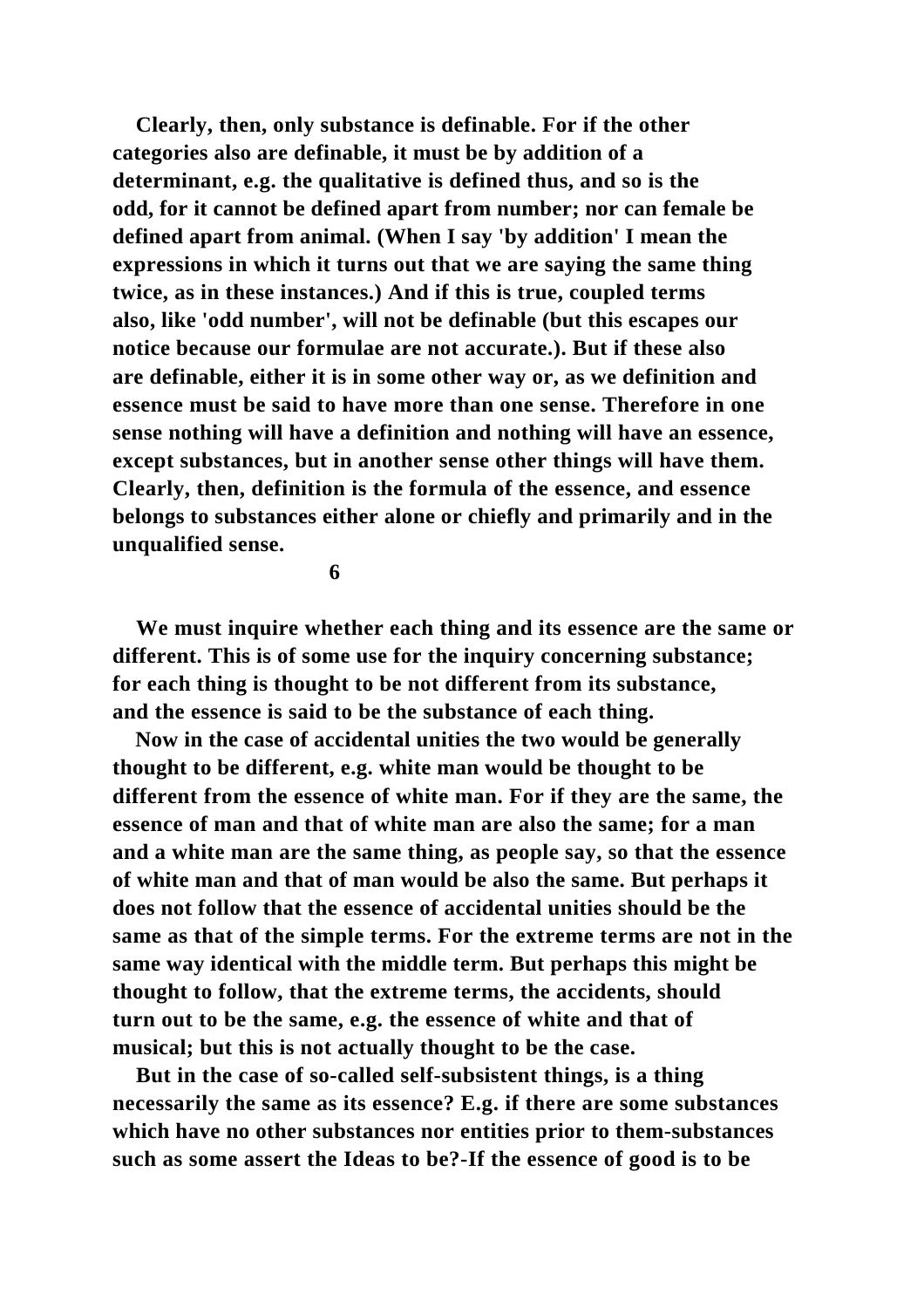**different from good-itself, and the essence of animal from animal-itself, and the essence of being from being-itself, there will, firstly, be other substances and entities and Ideas besides those which are asserted, and, secondly, these others will be prior substances, if essence is substance. And if the posterior substances and the prior are severed from each other, (a) there will be no knowledge of the former, and (b) the latter will have no being. (By 'severed' I mean, if the good-itself has not the essence of good, and the latter has not the property of being good.) For (a) there is knowledge of each thing only when we know its essence. And (b) the case is the same for other things as for the good; so that if the essence of good is not good, neither is the essence of reality real, nor the essence of unity one. And all essences alike exist or none of them does; so that if the essence of reality is not real, neither is any of the others. Again, that to which the essence of good does not belong is not good.-The good, then, must be one with the essence of good, and the beautiful with the essence of beauty, and so with all things which do not depend on something else but are self-subsistent and primary. For it is enough if they are this, even if they are not Forms; or rather, perhaps, even if they are Forms. (At the same time it is clear that if there are Ideas such as some people say there are, it will not be substratum that is substance; for these must be substances, but not predicable of a substratum; for if they were they would exist only by being participated in.)**

 **Each thing itself, then, and its essence are one and the same in no merely accidental way, as is evident both from the preceding arguments and because to know each thing, at least, is just to know its essence, so that even by the exhibition of instances it becomes clear that both must be one.**

 **(But of an accidental term, e.g.'the musical' or 'the white', since it has two meanings, it is not true to say that it itself is identical with its essence; for both that to which the accidental quality belongs, and the accidental quality, are white, so that in a sense the accident and its essence are the same, and in a sense they are not; for the essence of white is not the same as the man or the white man, but it is the same as the attribute white.)**

 **The absurdity of the separation would appear also if one were to assign a name to each of the essences; for there would be yet**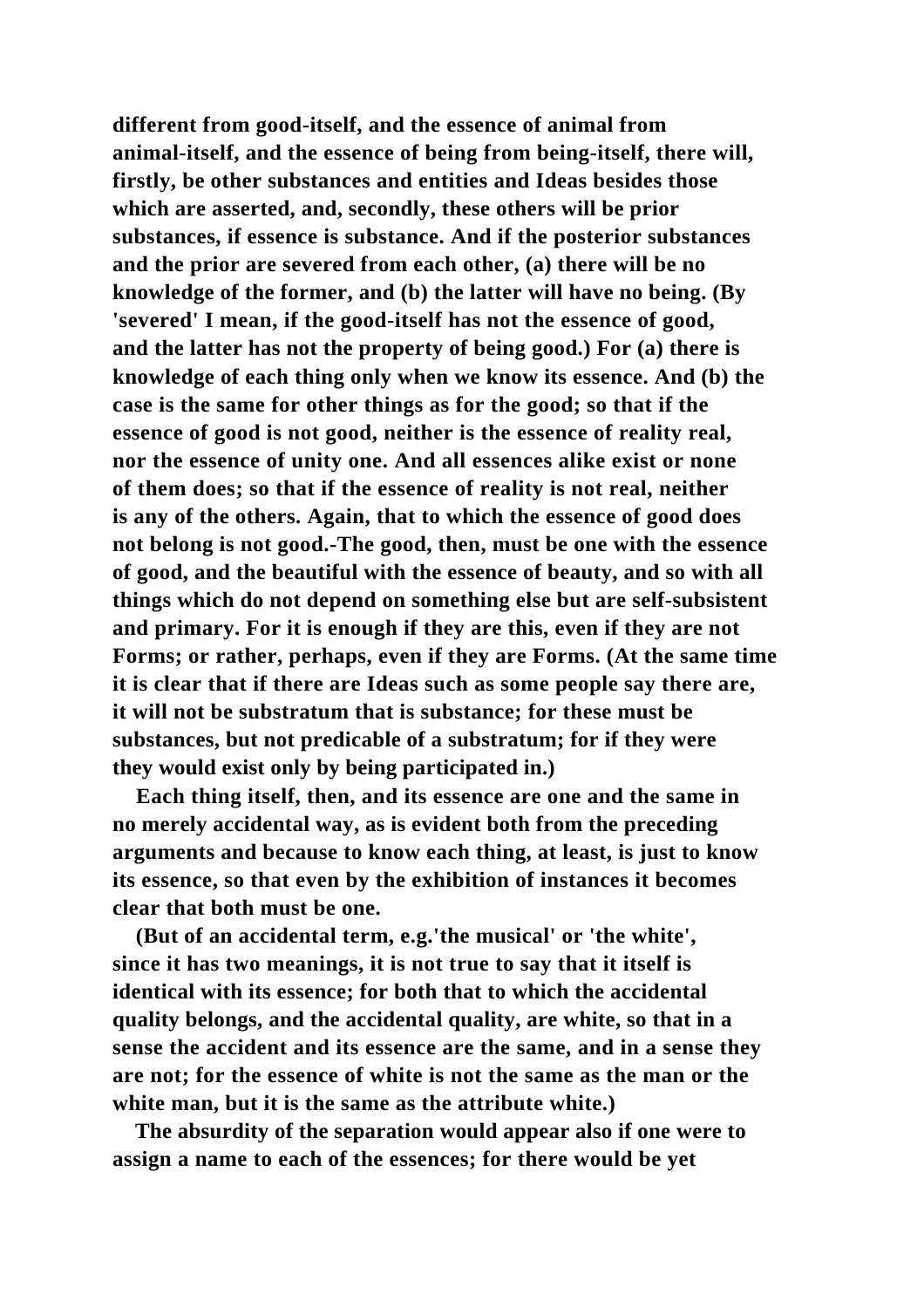**another essence besides the original one, e.g. to the essence of horse there will belong a second essence. Yet why should not some things be their essences from the start, since essence is substance? But indeed not only are a thing and its essence one, but the formula of them is also the same, as is clear even from what has been said; for it is not by accident that the essence of one, and the one, are one. Further, if they are to be different, the process will go on to infinity; for we shall have (1) the essence of one, and (2) the one, so that to terms of the former kind the same argument will be applicable.**

 **Clearly, then, each primary and self-subsistent thing is one and the same as its essence. The sophistical objections to this position, and the question whether Socrates and to be Socrates are the same thing, are obviously answered by the same solution; for there is no difference either in the standpoint from which the question would be asked, or in that from which one could answer it successfully. We have explained, then, in what sense each thing is the same as its essence and in what sense it is not.**

 **7**

 **Of things that come to be, some come to be by nature, some by art, some spontaneously. Now everything that comes to be comes to be by the agency of something and from something and comes to be something. And the something which I say it comes to be may be found in any category; it may come to be either a 'this' or of some size or of some quality or somewhere.**

 **Now natural comings to be are the comings to be of those things which come to be by nature; and that out of which they come to be is what we call matter; and that by which they come to be is something which exists naturally; and the something which they come to be is a man or a plant or one of the things of this kind, which we say are substances if anything is-all things produced either by nature or by art have matter; for each of them is capable both of being and of not being, and this capacity is the matter in each-and, in general, both that from which they are produced is nature, and the type according to which they are produced is nature (for that which is produced, e.g. a plant or an animal, has a nature), and so is that by which they are produced--the so-called 'formal' nature, which is**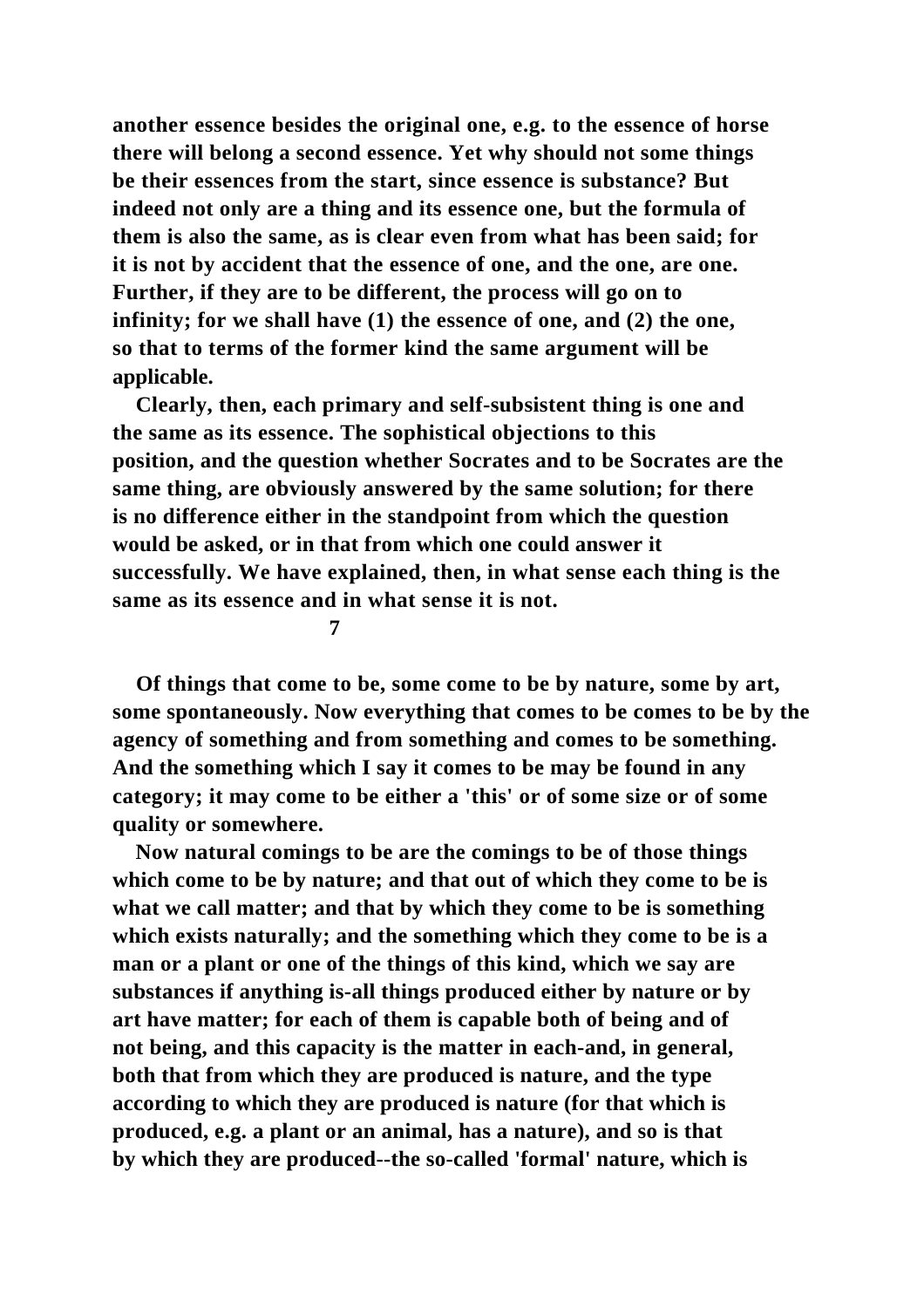**specifically the same (though this is in another individual); for man begets man.**

 **Thus, then, are natural products produced; all other productions are called 'makings'. And all makings proceed either from art or from a faculty or from thought. Some of them happen also spontaneously or by luck just as natural products sometimes do; for there also the same things sometimes are produced without seed as well as from seed. Concerning these cases, then, we must inquire later, but from art proceed the things of which the form is in the soul of the artist. (By form I mean the essence of each thing and its primary substance.) For even contraries have in a sense the same form; for the substance of a privation is the opposite substance, e.g. health is the substance of disease (for disease is the absence of health); and health is the formula in the soul or the knowledge of it. The healthy subject is produced as the result of the following train of thought:-since this is health, if the subject is to be healthy this must first be present, e.g. a uniform state of body, and if this is to be present, there must be heat; and the physician goes on thinking thus until he reduces the matter to a final something which he himself can produce. Then the process from this point onward, i.e. the process towards health, is called a 'making'. Therefore it follows that in a sense health comes from health and house from house, that with matter from that without matter; for the medical art and the building art are the form of health and of the house, and when I speak of substance without matter I mean the essence.**

 **Of the productions or processes one part is called thinking and the other making,-that which proceeds from the starting-point and the form is thinking, and that which proceeds from the final step of the thinking is making. And each of the other, intermediate, things is produced in the same way. I mean, for instance, if the subject is to be healthy his bodily state must be made uniform. What then does being made uniform imply? This or that. And this depends on his being made warm. What does this imply? Something else. And this something is present potentially; and what is present potentially is already in the physician's power.**

 **The active principle then and the starting point for the process of becoming healthy is, if it happens by art, the form in the soul, and if spontaneously, it is that, whatever it is, which starts the**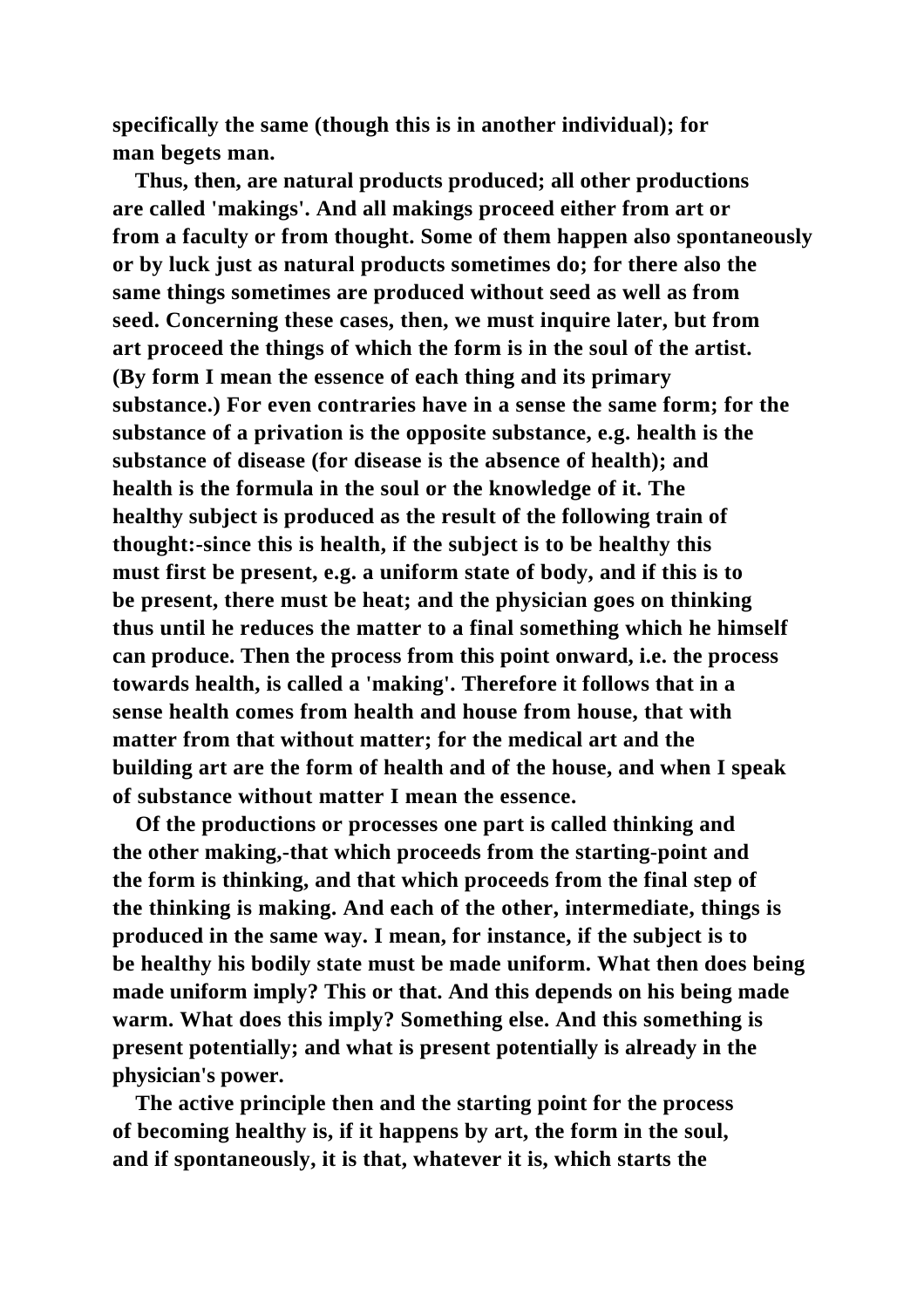**making, for the man who makes by art, as in healing the starting-point is perhaps the production of warmth (and this the physician produces by rubbing). Warmth in the body, then, is either a part of health or is followed (either directly or through several intermediate steps) by something similar which is a part of health; and this, viz. that which produces the part of health, is the limiting-point--and so too with a house (the stones are the limiting-point here) and in all other cases. Therefore, as the saying goes, it is impossible that anything should be produced if there were nothing existing before. Obviously then some part of the result will pre-exist of necessity; for the matter is a part; for this is present in the process and it is this that becomes something. But is the matter an element even in the formula? We certainly describe in both ways what brazen circles are; we describe both the matter by saying it is brass, and the form by saying that it is such and such a figure; and figure is the proximate genus in which it is placed. The brazen circle, then, has its matter in its formula.**

 **As for that out of which as matter they are produced, some things are said, when they have been produced, to be not that but 'thaten'; e.g. the statue is not gold but golden. And a healthy man is not said to be that from which he has come. The reason is that though a thing comes both from its privation and from its substratum, which we call its matter (e.g. what becomes healthy is both a man and an invalid), it is said to come rather from its privation (e.g. it is from an invalid rather than from a man that a healthy subject is produced). And so the healthy subject is not said to he an invalid, but to be a man, and the man is said to be healthy. But as for the things whose privation is obscure and nameless, e.g. in brass the privation of a particular shape or in bricks and timber the privation of arrangement as a house, the thing is thought to be produced from these materials, as in the former case the healthy man is produced from an invalid. And so, as there also a thing is not said to be that from which it comes, here the statue is not said to be wood but is said by a verbal change to be wooden, not brass but brazen, not gold but golden, and the house is said to be not bricks but bricken (though we should not say without qualification, if we looked at the matter carefully, even that a statue is produced from wood or a house from bricks, because coming to**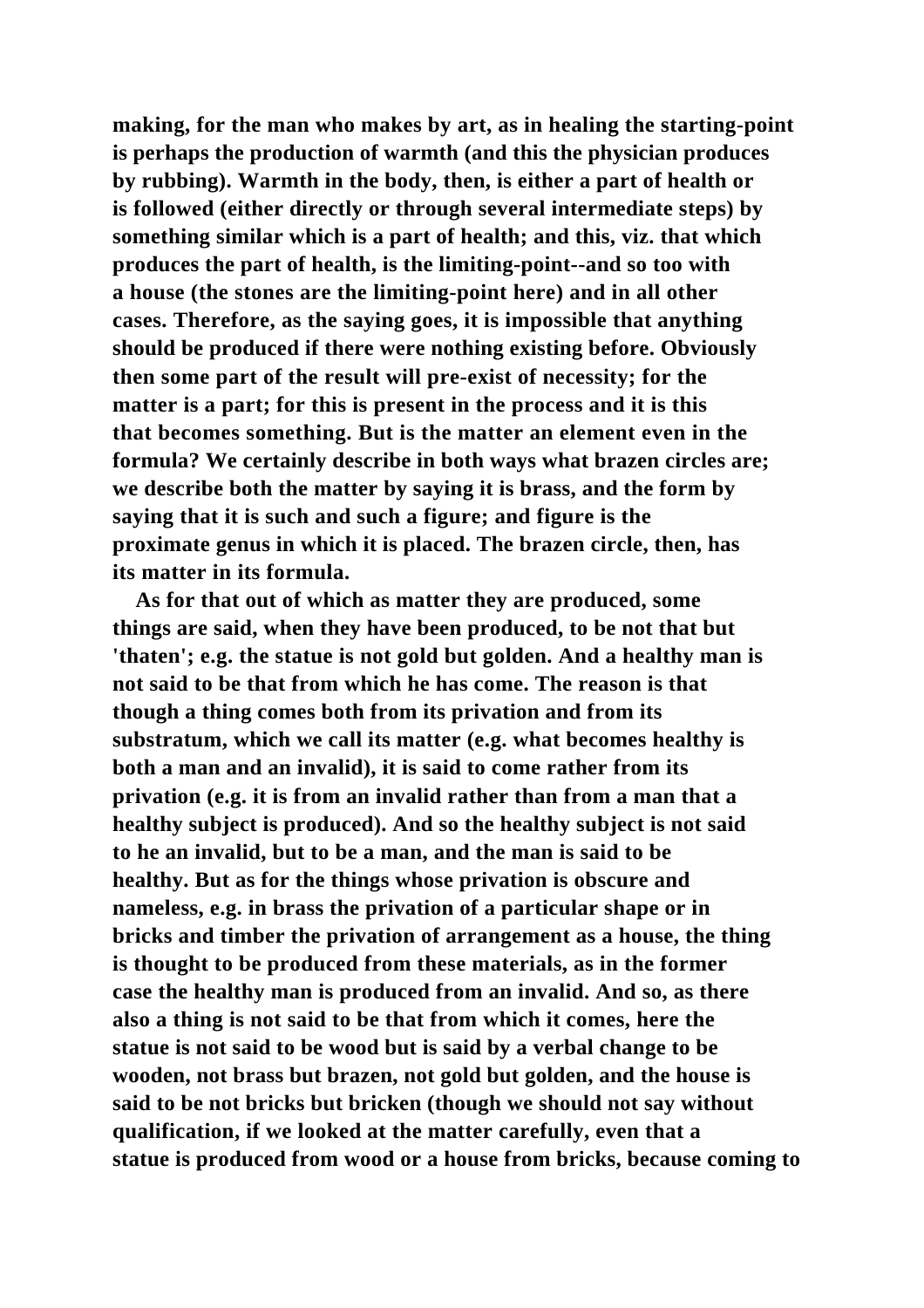**be implies change in that from which a thing comes to be, and not permanence). It is for this reason, then, that we use this way of speaking.**

**8 8 8** 

 **Since anything which is produced is produced by something (and this I call the starting-point of the production), and from something (and let this be taken to be not the privation but the matter; for the meaning we attach to this has already been explained), and since something is produced (and this is either a sphere or a circle or whatever else it may chance to be), just as we do not make the substratum (the brass), so we do not make the sphere, except incidentally, because the brazen sphere is a sphere and we make the forme. For to make a 'this' is to make a 'this' out of the substratum in the full sense of the word. (I mean that to make the brass round is not to make the round or the sphere, but something else, i.e. to produce this form in something different from itself. For if we make the form, we must make it out of something else; for this was assumed. E.g. we make a brazen sphere; and that in the sense that out of this, which is brass, we make this other, which is a sphere.) If, then, we also make the substratum itself, clearly we shall make it in the same way, and the processes of making will regress to infinity. Obviously then the form also, or whatever we ought to call the shape present in the sensible thing, is not produced, nor is there any production of it, nor is the essence produced; for this is that which is made to be in something else either by art or by nature or by some faculty. But that there is a brazen sphere, this we make. For we make it out of brass and the sphere; we bring the form into this particular matter, and the result is a brazen sphere. But if the essence of sphere in general is to be produced, something must be produced out of something. For the product will always have to be divisible, and one part must be this and another that; I mean the one must be matter and the other form. If, then, a sphere is 'the figure whose circumference is at all points equidistant from the centre', part of this will be the medium in which the thing made will be, and part will be in that medium, and the whole will be the thing produced, which corresponds to the brazen sphere. It is obvious, then, from what has been said,**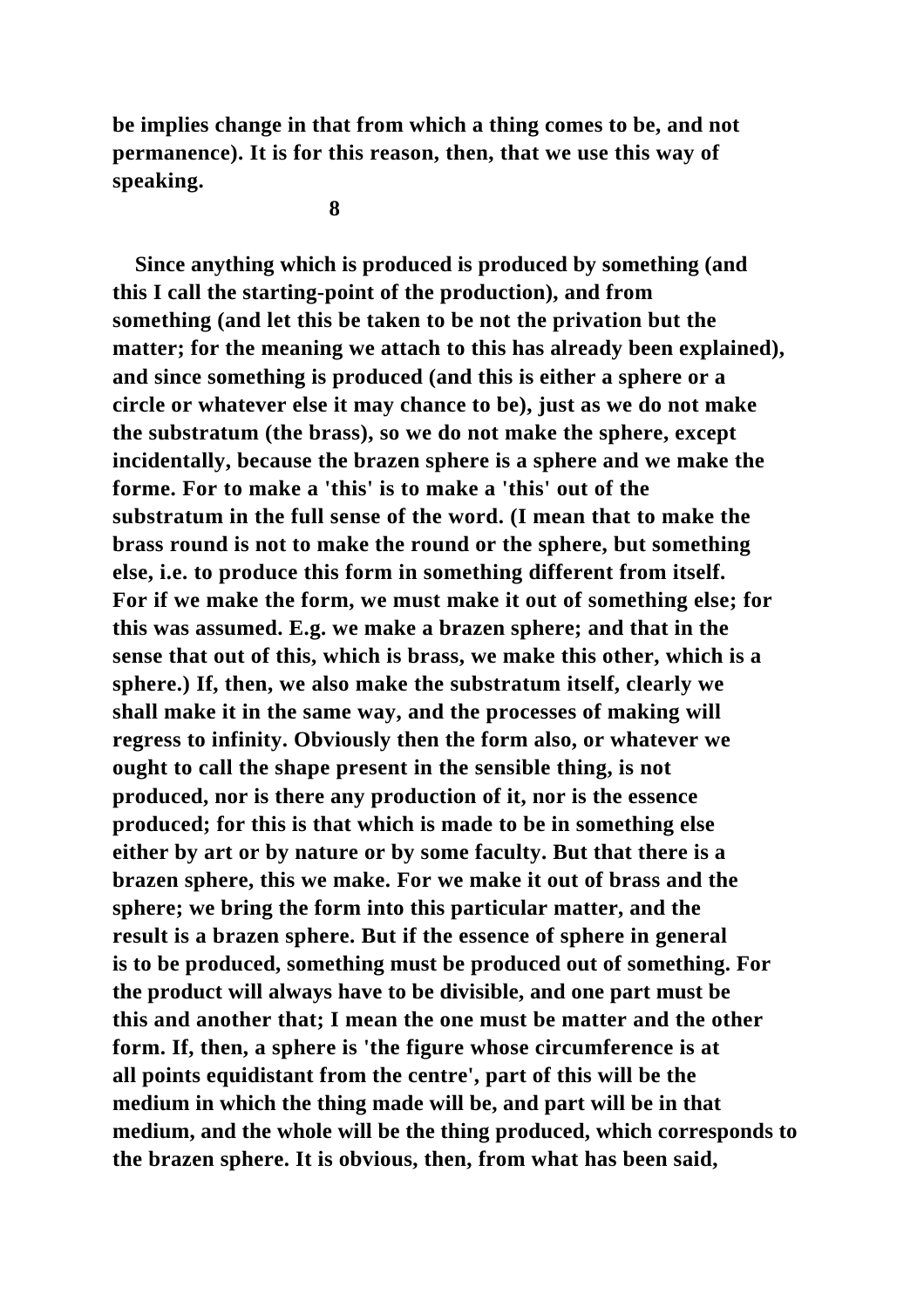**that that which is spoken of as form or substance is not produced, but the concrete thing which gets its name from this is produced, and that in everything which is generated matter is present, and one part of the thing is matter and the other form.**

 **Is there, then, a sphere apart from the individual spheres or a house apart from the bricks? Rather we may say that no 'this' would ever have been coming to be, if this had been so, but that the 'form' means the 'such', and is not a 'this'-a definite thing; but the artist makes, or the father begets, a 'such' out of a 'this'; and when it has been begotten, it is a 'this such'. And the whole 'this', Callias or Socrates, is analogous to 'this brazen sphere', but man and animal to 'brazen sphere' in general. Obviously, then, the cause which consists of the Forms (taken in the sense in which some maintain the existence of the Forms, i.e. if they are something apart from the individuals) is useless, at least with regard to comings-to-be and to substances; and the Forms need not, for this reason at least, be self-subsistent substances. In some cases indeed it is even obvious that the begetter is of the same kind as the begotten (not, however, the same nor one in number, but in form), i.e. in the case of natural products (for man begets man), unless something happens contrary to nature, e.g. the production of a mule by a horse. (And even these cases are similar; for that which would be found to be common to horse and ass, the genus next above them, has not received a name, but it would doubtless be both in fact something like a mule.) Obviously, therefore, it is quite unnecessary to set up a Form as a pattern (for we should have looked for Forms in these cases if in any; for these are substances if anything is so); the begetter is adequate to the making of the product and to the causing of the form in the matter. And when we have the whole, such and such a form in this flesh and in these bones, this is Callias or Socrates; and they are different in virtue of their matter (for that is different), but the same in form; for their form is indivisible.**

**9** 

 **The question might be raised, why some things are produced spontaneously as well as by art, e.g. health, while others are not, e.g. a house. The reason is that in some cases the matter which governs the production in the making and producing of any work of art,**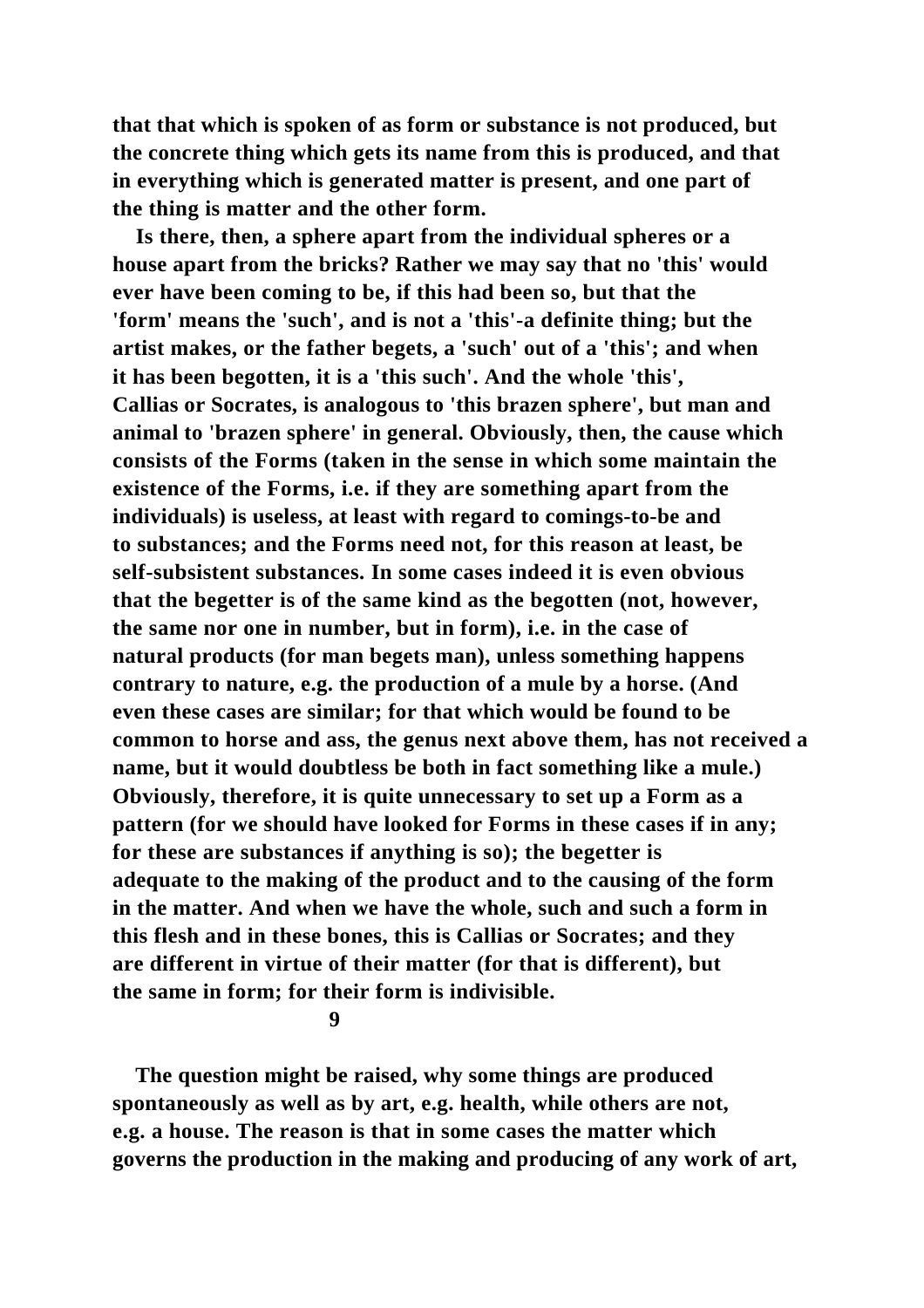**and in which a part of the product is present,-some matter is such as to be set in motion by itself and some is not of this nature, and of the former kind some can move itself in the particular way required, while other matter is incapable of this; for many things can be set in motion by themselves but not in some particular way, e.g. that of dancing. The things, then, whose matter is of this sort, e.g. stones, cannot be moved in the particular way required, except by something else, but in another way they can move themselves-and so it is with fire. Therefore some things will not exist apart from some one who has the art of making them, while others will; for motion will be started by these things which have not the art but can themselves be moved by other things which have not the art or with a motion starting from a part of the product.**

 **And it is clear also from what has been said that in a sense every product of art is produced from a thing which shares its name (as natural products are produced), or from a part of itself which shares its name (e.g. the house is produced from a house, qua produced by reason; for the art of building is the form of the house), or from something which contains a art of it,-if we exclude things produced by accident; for the cause of the thing's producing the product directly per se is a part of the product. The heat in the movement caused heat in the body, and this is either health, or a part of health, or is followed by a part of health or by health itself. And so it is said to cause health, because it causes that to which health attaches as a consequence.**

 **Therefore, as in syllogisms, substance is the starting-point of everything. It is from 'what a thing is' that syllogisms start; and from it also we now find processes of production to start.**

 **Things which are formed by nature are in the same case as these products of art. For the seed is productive in the same way as the things that work by art; for it has the form potentially, and that from which the seed comes has in a sense the same name as the offspring only in a sense, for we must not expect parent and offspring always to have exactly the same name, as in the production of 'human being' from 'human' for a 'woman' also can be produced by a 'man'-unless the offspring be an imperfect form; which is the reason why the parent of a mule is not a mule. The natural things which (like the artificial objects previously considered) can be produced**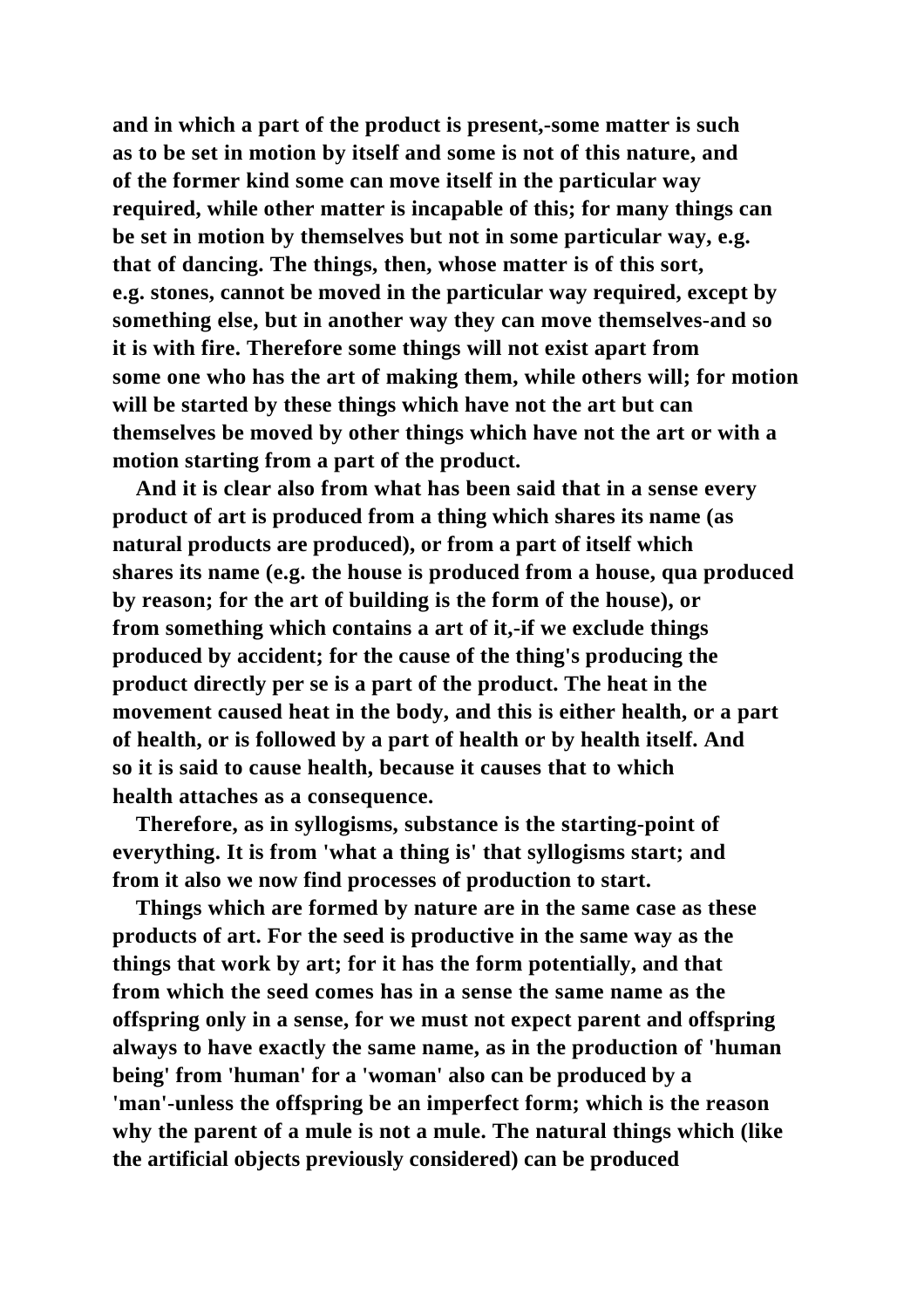**spontaneously are those whose matter can be moved even by itself in the way in which the seed usually moves it; those things which have not such matter cannot be produced except from the parent animals themselves.**

 **But not only regarding substance does our argument prove that its form does not come to be, but the argument applies to all the primary classes alike, i.e. quantity, quality, and the other categories. For as the brazen sphere comes to be, but not the sphere nor the brass, and so too in the case of brass itself, if it comes to be, it is its concrete unity that comes to be (for the matter and the form must always exist before), so is it both in the case of substance and in that of quality and quantity and the other categories likewise; for the quality does not come to be, but the wood of that quality, and the quantity does not come to be, but the wood or the animal of that size. But we may learn from these instances a peculiarity of substance, that there must exist beforehand in complete reality another substance which produces it, e.g. an animal if an animal is produced; but it is not necessary that a quality or quantity should pre-exist otherwise than potentially.**

**10** 

 **Since a definition is a formula, and every formula has parts, and as the formula is to the thing, so is the part of the formula to the part of the thing, the question is already being asked whether the formula of the parts must be present in the formula of the whole or not. For in some cases the formulae of the parts are seen to be present, and in some not. The formula of the circle does not include that of the segments, but that of the syllable includes that of the letters; yet the circle is divided into segments as the syllable is into letters.-And further if the parts are prior to the whole, and the acute angle is a part of the right angle and the finger a part of the animal, the acute angle will be prior to the right angle and finger to the man. But the latter are thought to be prior; for in formula the parts are explained by reference to them, and in respect also of the power of existing apart from each other the wholes are prior to the parts.**

 **Perhaps we should rather say that 'part' is used in several senses. One of these is 'that which measures another thing in**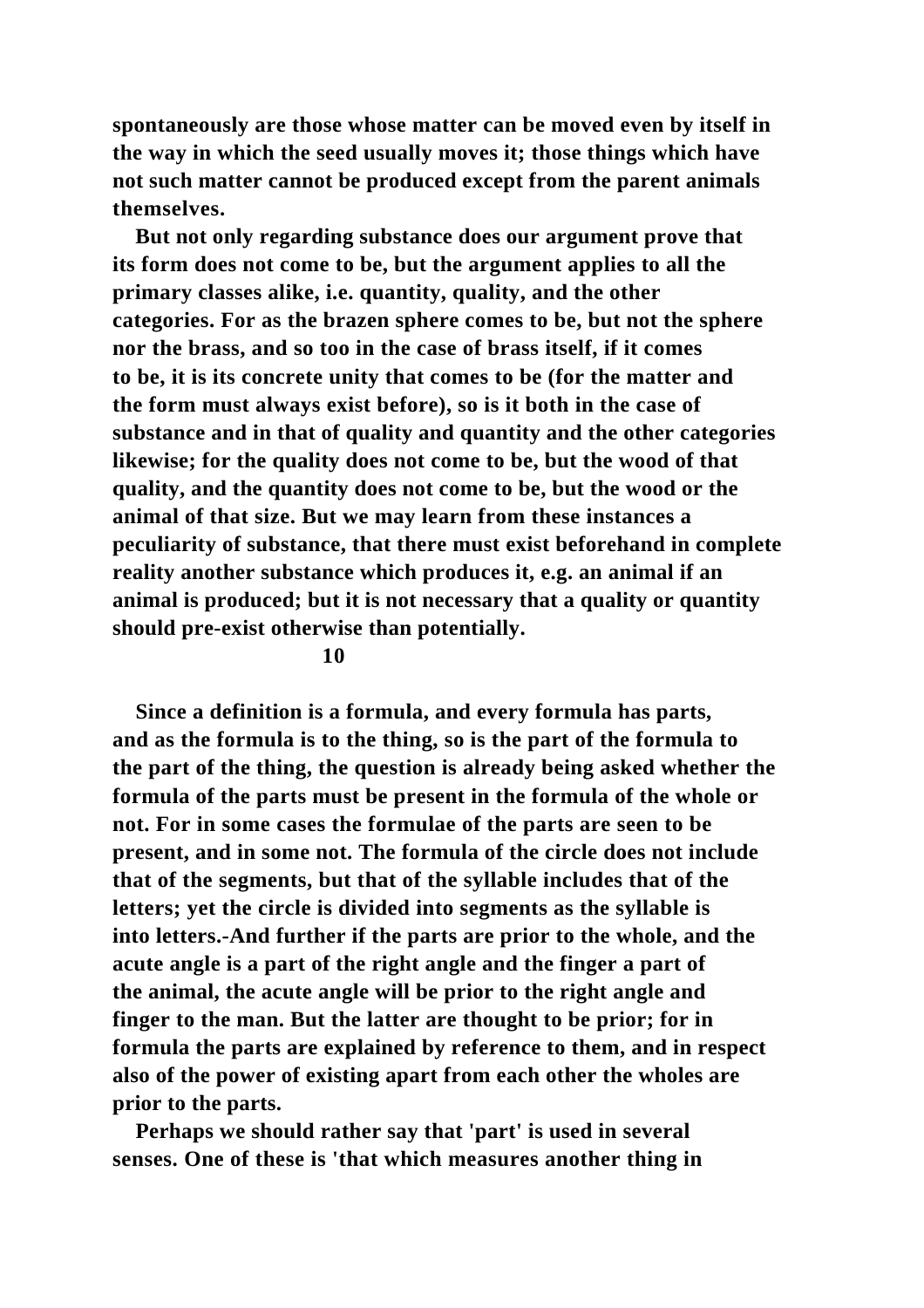**respect of quantity'. But let this sense be set aside; let us inquire about the parts of which substance consists. If then matter is one thing, form another, the compound of these a third, and both the matter and the form and the compound are substance even the matter is in a sense called part of a thing, while in a sense it is not, but only the elements of which the formula of the form consists. E.g. of concavity flesh (for this is the matter in which it is produced) is not a part, but of snubness it is a part; and the bronze is a part of the concrete statue, but not of the statue when this is spoken of in the sense of the form. (For the form, or the thing as having form, should be said to be the thing, but the material element by itself must never be said to be so.) And so the formula of the circle does not include that of the segments, but the formula of the syllable includes that of the letters; for the letters are parts of the formula of the form, and not matter, but the segments are parts in the sense of matter on which the form supervenes; yet they are nearer the form than the bronze is when roundness is produced in bronze. But in a sense not even every kind of letter will be present in the formula of the syllable, e.g. particular waxen letters or the letters as movements in the air; for in these also we have already something that is part of the syllable only in the sense that it is its perceptible matter. For even if the line when divided passes away into its halves, or the man into bones and muscles and flesh, it does not follow that they are composed of these as parts of their essence, but rather as matter; and these are parts of the concrete thing, but not also of the form, i.e. of that to which the formula refers; wherefore also they are not present in the formulae. In one kind of formula, then, the formula of such parts will be present, but in another it must not be present, where the formula does not refer to the concrete object. For it is for this reason that some things have as their constituent principles parts into which they pass away, while some have not. Those things which are the form and the matter taken together, e.g. the snub, or the bronze circle, pass away into these materials, and the matter is a part of them; but those things which do not involve matter but are without matter, and whose formulae are formulae of the form only, do not pass away,-either not at all or at any rate not in this way. Therefore these materials are principles and parts of the concrete things, while of the form they**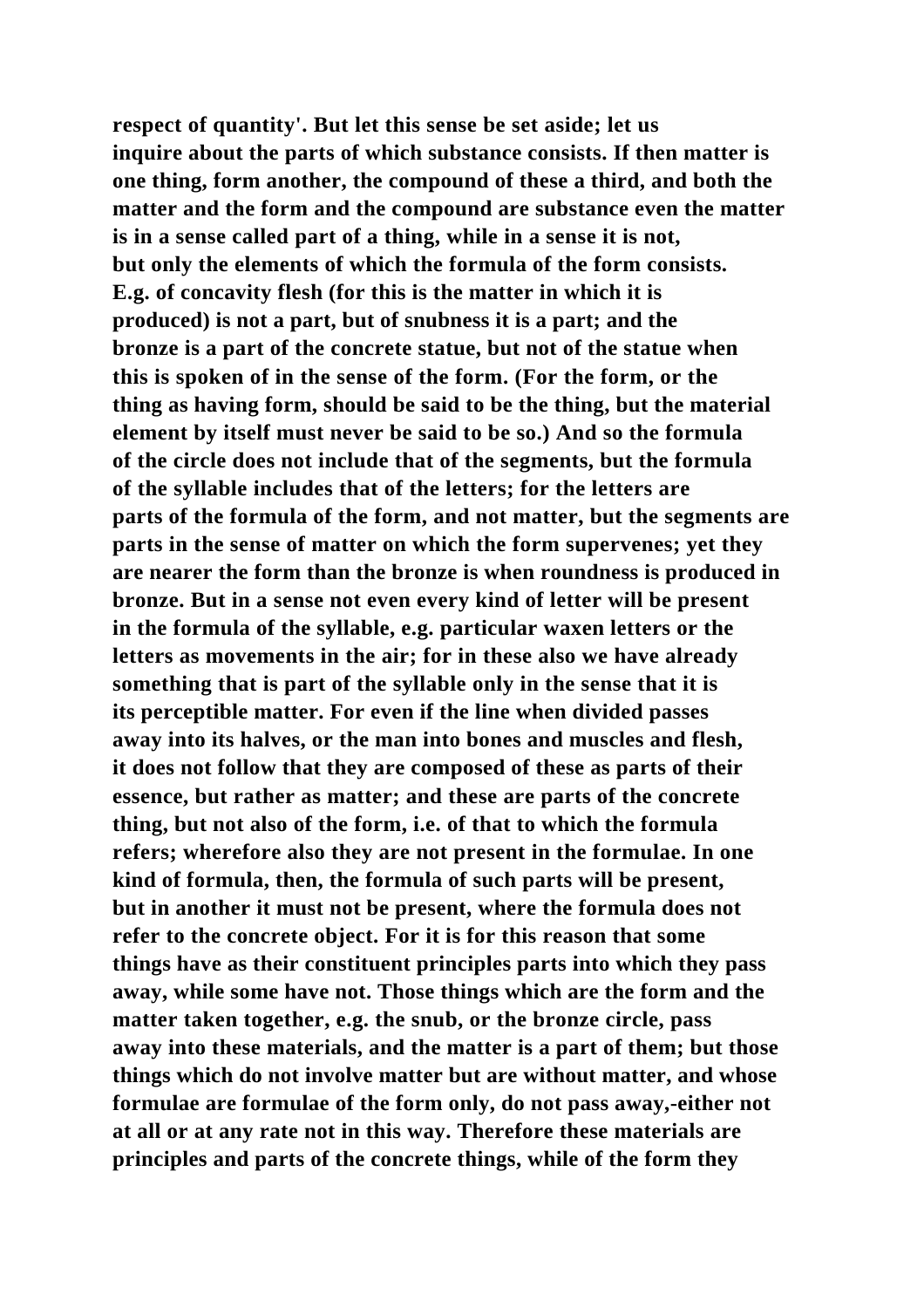**are neither parts nor principles. And therefore the clay statue is resolved into clay and the ball into bronze and Callias into flesh and bones, and again the circle into its segments; for there is a sense of 'circle' in which involves matter. For 'circle' is used ambiguously, meaning both the circle, unqualified, and the individual circle, because there is no name peculiar to the individuals.**

 **The truth has indeed now been stated, but still let us state it yet more clearly, taking up the question again. The parts of the formula, into which the formula is divided, are prior to it, either all or some of them. The formula of the right angle, however, does not include the formula of the acute, but the formula of the acute includes that of the right angle; for he who defines the acute uses the right angle; for the acute is 'less than a right angle'. The circle and the semicircle also are in a like relation; for the semicircle is defined by the circle; and so is the finger by the whole body, for a finger is 'such and such a part of a man'. Therefore the parts which are of the nature of matter, and into which as its matter a thing is divided, are posterior; but those which are of the nature of parts of the formula, and of the substance according to its formula, are prior, either all or some of them. And since the soul of animals (for this is the substance of a living being) is their substance according to the formula, i.e. the form and the essence of a body of a certain kind (at least we shall define each part, if we define it well, not without reference to its function, and this cannot belong to it without perception), so that the parts of soul are prior, either all or some of them, to the concrete 'animal', and so too with each individual animal; and the body and parts are posterior to this, the essential substance, and it is not the substance but the concrete thing that is divided into these parts as its matter:-this being so, to the concrete thing these are in a sense prior, but in a sense they are not. For they cannot even exist if severed from the whole; for it is not a finger in any and every state that is the finger of a living thing, but a dead finger is a finger only in name. Some parts are neither prior nor posterior to the whole, i.e. those which are dominant and in which the formula, i.e. the essential substance, is immediately present, e.g. perhaps the heart or the brain; for it does not matter in the least which of the two has this quality. But man and horse and terms which are thus applied to**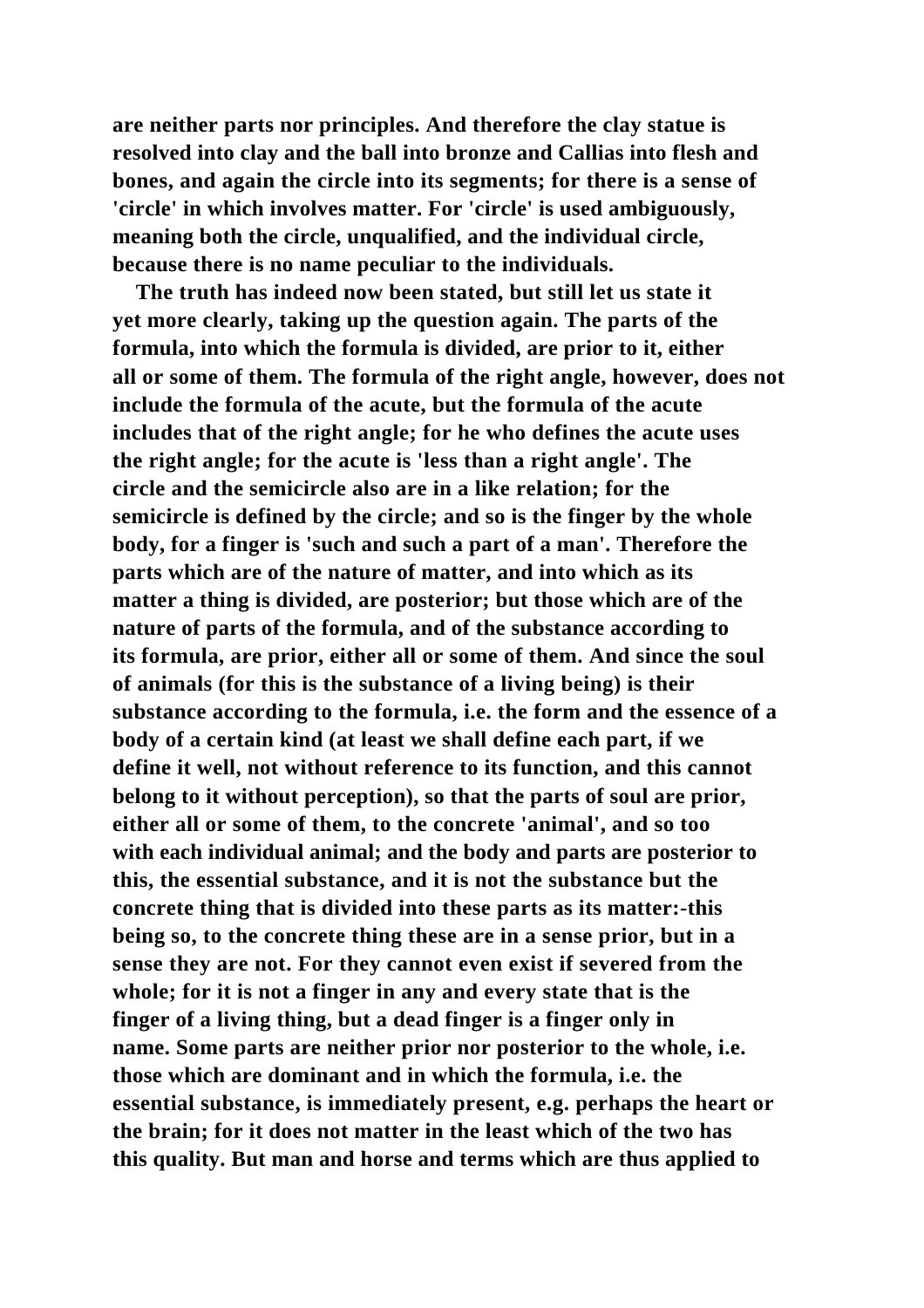**individuals, but universally, are not substance but something composed of this particular formula and this particular matter treated as universal; and as regards the individual, Socrates already includes in him ultimate individual matter; and similarly in all other cases. 'A part' may be a part either of the form (i.e. of the essence), or of the compound of the form and the matter, or of the matter itself. But only the parts of the form are parts of the formula, and the formula is of the universal; for 'being a circle' is the same as the circle, and 'being a soul' the same as the soul. But when we come to the concrete thing, e.g. this circle, i.e. one of the individual circles, whether perceptible or intelligible (I mean by intelligible circles the mathematical, and by perceptible circles those of bronze and of wood),-of these there is no definition, but they are known by the aid of intuitive thinking or of perception; and when they pass out of this complete realization it is not clear whether they exist or not; but they are always stated and recognized by means of the universal formula. But matter is unknowable in itself. And some matter is perceptible and some intelligible, perceptible matter being for instance bronze and wood and all matter that is changeable, and intelligible matter being that which is present in perceptible things not qua perceptible, i.e. the objects of mathematics.**

 **We have stated, then, how matters stand with regard to whole and part, and their priority and posteriority. But when any one asks whether the right angle and the circle and the animal are prior, or the things into which they are divided and of which they consist, i.e. the parts, we must meet the inquiry by saying that the question cannot be answered simply. For if even bare soul is the animal or the living thing, or the soul of each individual is the individual itself, and 'being a circle' is the circle, and 'being a right angle' and the essence of the right angle is the right angle, then the whole in one sense must be called posterior to the art in one sense, i.e. to the parts included in the formula and to the parts of the individual right angle (for both the material right angle which is made of bronze, and that which is formed by individual lines, are posterior to their parts); while the immaterial right angle is posterior to the parts included in the formula, but prior to those included in the particular instance, and the question must not be answered simply. If, however, the soul is something different and is not identical with the**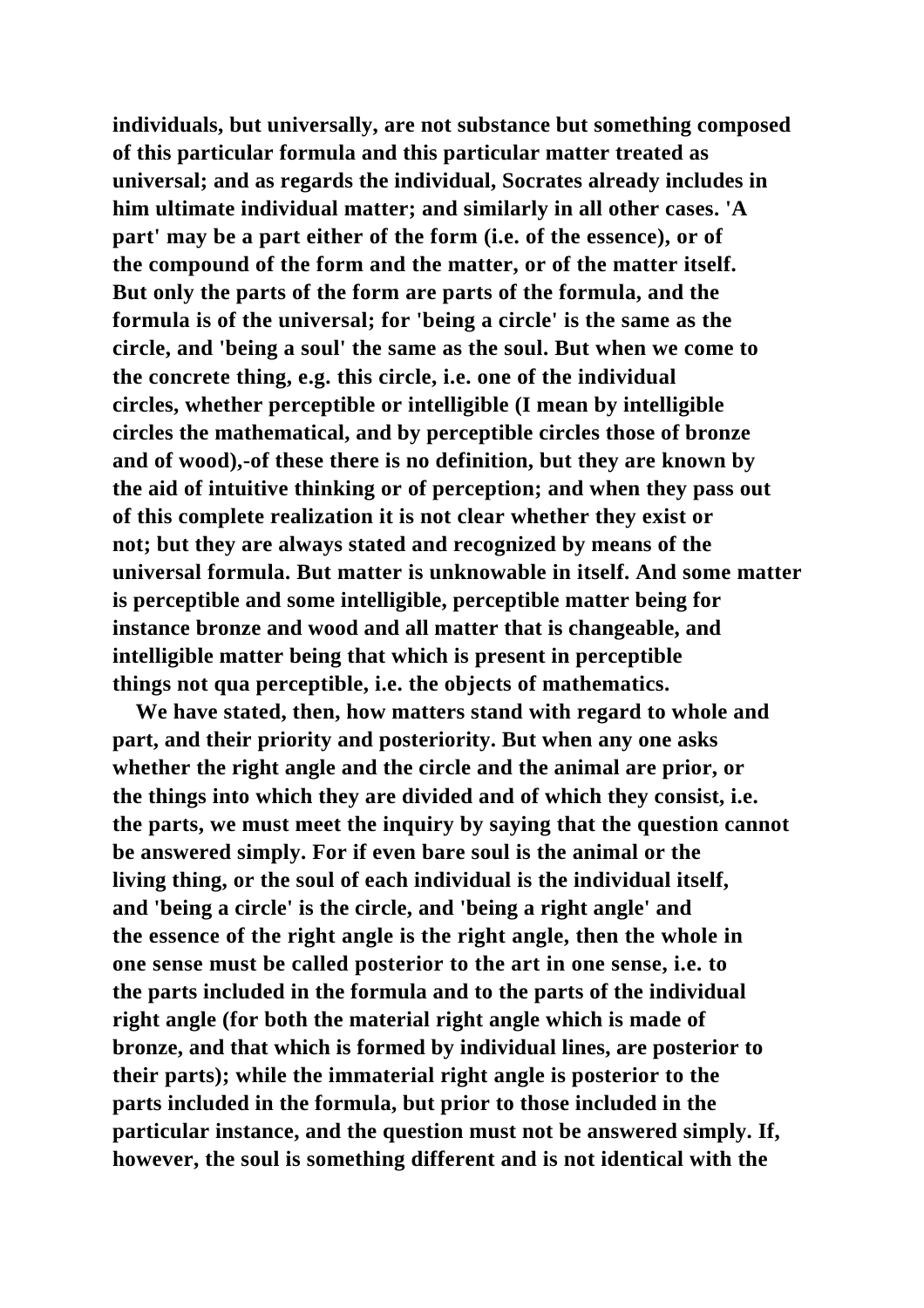**animal, even so some parts must, as we have maintained, be called prior and others must not.**

**11** 

 **Another question is naturally raised, viz. what sort of parts belong to the form and what sort not to the form, but to the concrete thing. Yet if this is not plain it is not possible to define any thing; for definition is of the universal and of the form. If then it is not evident what sort of parts are of the nature of matter and what sort are not, neither will the formula of the thing be evident. In the case of things which are found to occur in specifically different materials, as a circle may exist in bronze or stone or wood, it seems plain that these, the bronze or the stone, are no part of the essence of the circle, since it is found apart from them. Of things which are not seen to exist apart, there is no reason why the same may not be true, just as if all circles that had ever been seen were of bronze; for none the less the bronze would be no part of the form; but it is hard to eliminate it in thought. E.g. the form of man is always found in flesh and bones and parts of this kind; are these then also parts of the form and the formula? No, they are matter; but because man is not found also in other matters we are unable to perform the abstraction.**

 **Since this is thought to be possible, but it is not clear when it is the case, some people already raise the question even in the case of the circle and the triangle, thinking that it is not right to define these by reference to lines and to the continuous, but that all these are to the circle or the triangle as flesh and bones are to man, and bronze or stone to the statue; and they reduce all things to numbers, and they say the formula of 'line' is that of 'two'. And of those who assert the Ideas some make 'two' the line-itself, and others make it the Form of the line; for in some cases they say the Form and that of which it is the Form are the same, e.g. 'two' and the Form of two; but in the case of 'line' they say this is no longer so.**

 **It follows then that there is one Form for many things whose form is evidently different (a conclusion which confronted the Pythagoreans also); and it is possible to make one thing the Form-itself of all, and to hold that the others are not Forms; but**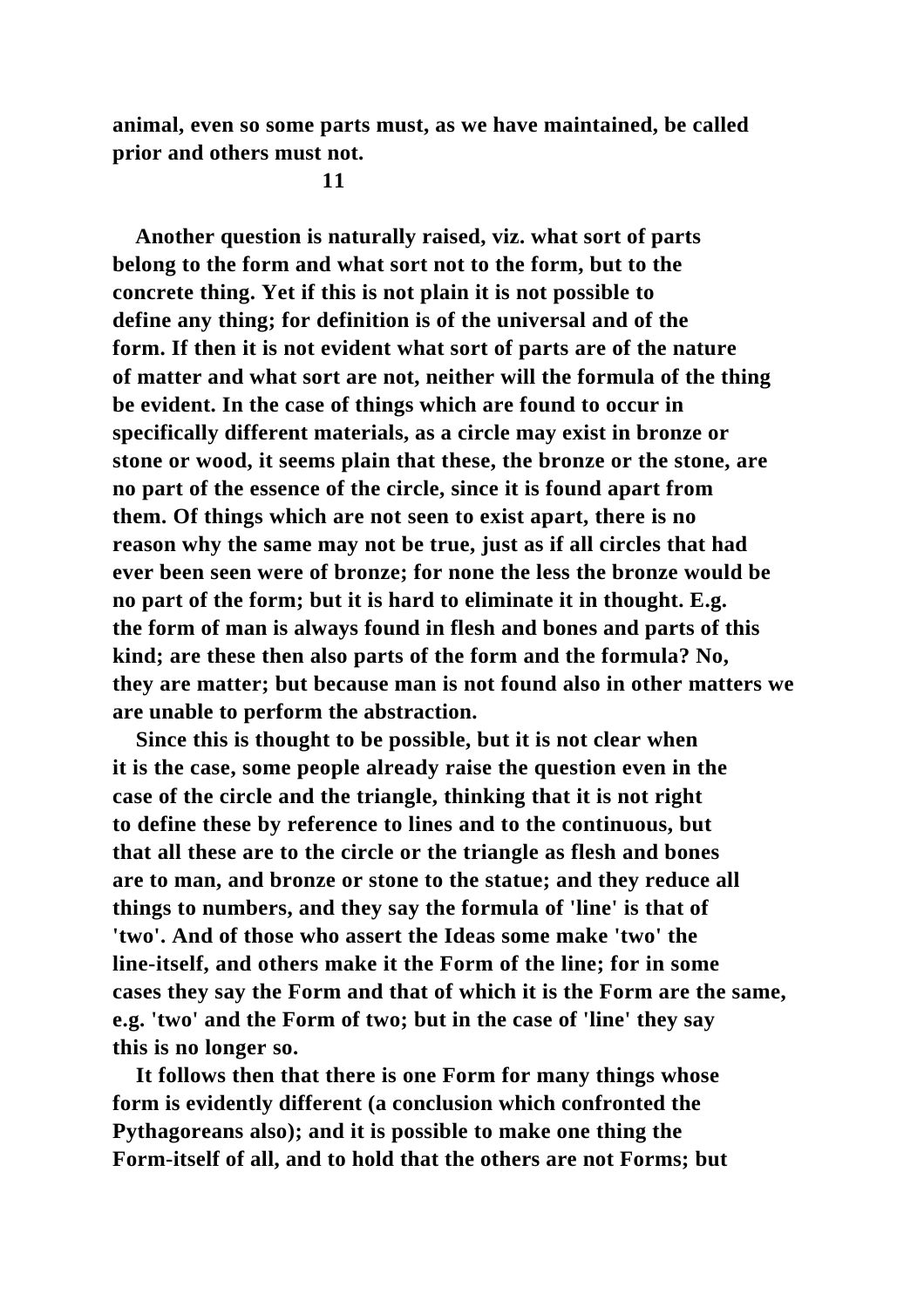**thus all things will be one.**

 **We have pointed out, then, that the question of definitions contains some difficulty, and why this is so. And so to reduce all things thus to Forms and to eliminate the matter is useless labour; for some things surely are a particular form in a particular matter, or particular things in a particular state. And the comparison which Socrates the younger used to make in the case of 'animal' is not sound; for it leads away from the truth, and makes one suppose that man can possibly exist without his parts, as the circle can without the bronze. But the case is not similar; for an animal is something perceptible, and it is not possible to define it without reference to movement-nor, therefore, without reference to the parts' being in a certain state. For it is not a hand in any and every state that is a part of man, but only when it can fulfil its work, and therefore only when it is alive; if it is not alive it is not a part.**

 **Regarding the objects of mathematics, why are the formulae of the parts not parts of the formulae of the wholes; e.g. why are not the semicircles included in the formula of the circle? It cannot be said, 'because these parts are perceptible things'; for they are not. But perhaps this makes no difference; for even some things which are not perceptible must have matter; indeed there is some matter in everything which is not an essence and a bare form but a 'this'. The semicircles, then, will not be parts of the universal circle, but will be parts of the individual circles, as has been said before; for while one kind of matter is perceptible, there is another which is intelligible.**

 **It is clear also that the soul is the primary substance and the body is matter, and man or animal is the compound of both taken universally; and 'Socrates' or 'Coriscus', if even the soul of Socrates may be called Socrates, has two meanings (for some mean by such a term the soul, and others mean the concrete thing), but if 'Socrates' or 'Coriscus' means simply this particular soul and this particular body, the individual is analogous to the universal in its composition.**

 **Whether there is, apart from the matter of such substances, another kind of matter, and one should look for some substance other than these, e.g. numbers or something of the sort, must be considered later. For it is for the sake of this that we are trying to**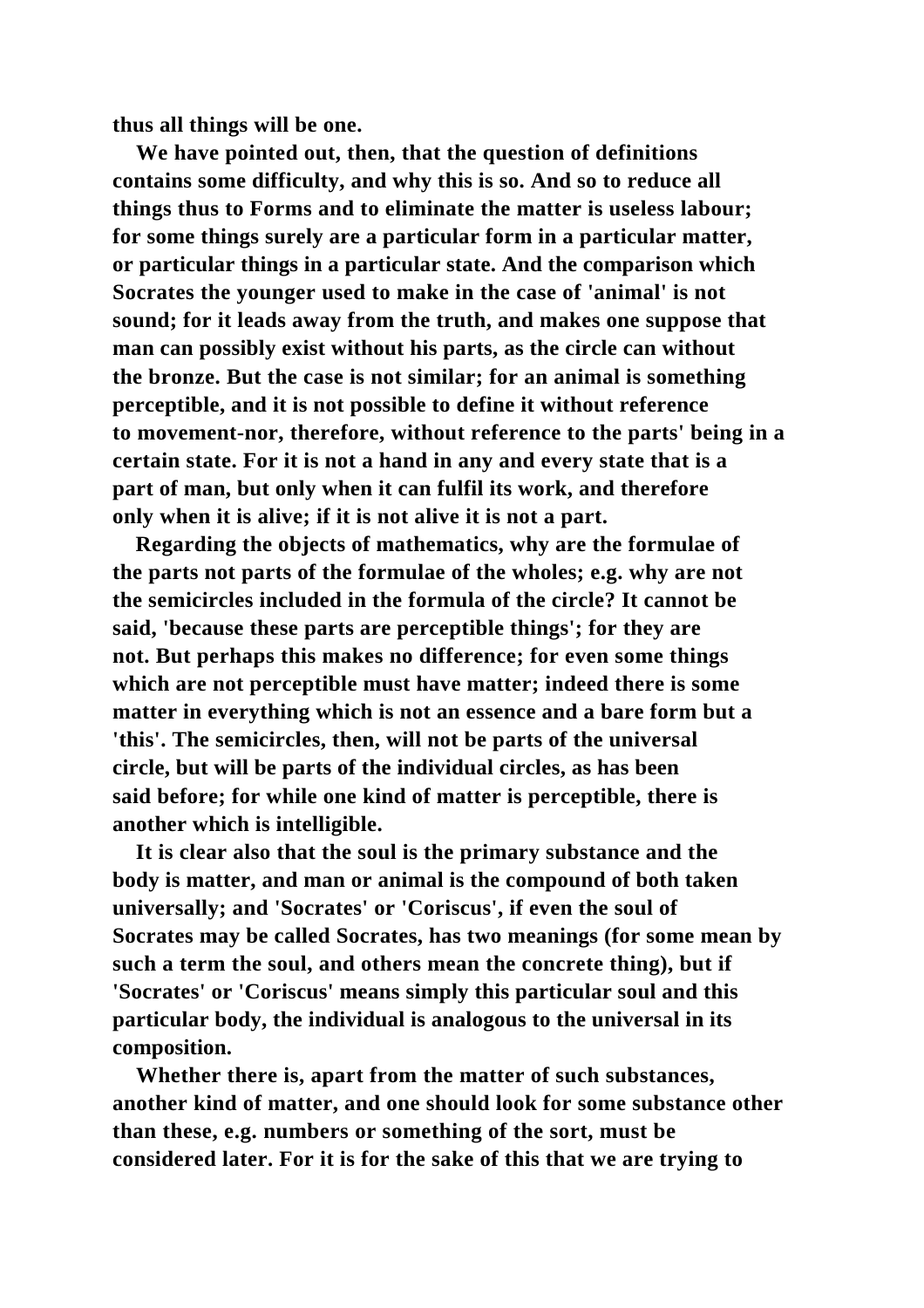**determine the nature of perceptible substances as well, since in a sense the inquiry about perceptible substances is the work of physics, i.e. of second philosophy; for the physicist must come to know not only about the matter, but also about the substance expressed in the formula, and even more than about the other. And in the case of definitions, how the elements in the formula are parts of the definition, and why the definition is one formula (for clearly the thing is one, but in virtue of what is the thing one, although it has parts?),-this must be considered later.**

 **What the essence is and in what sense it is independent, has been stated universally in a way which is true of every case, and also why the formula of the essence of some things contains the parts of the thing defined, while that of others does not. And we have stated that in the formula of the substance the material parts will not be present (for they are not even parts of the substance in that sense, but of the concrete substance; but of this there is in a sense a formula, and in a sense there is not; for there is no formula of it with its matter, for this is indefinite, but there is a formula of it with reference to its primary substance-e.g. in the case of man the formula of the soul-, for the substance is the indwelling form, from which and the matter the so-called concrete substance is derived; e.g. concavity is a form of this sort, for from this and the nose arise 'snub nose' and 'snubness'); but in the concrete substance, e.g. a snub nose or Callias, the matter also will be present. And we have stated that the essence and the thing itself are in some cases the same; ie. in the case of primary substances, e.g. curvature and the essence of curvature if this is primary. (By a 'primary' substance I mean one which does not imply the presence of something in something else, i.e. in something that underlies it which acts as matter.) But things which are of the nature of matter, or of wholes that include matter, are not the same as their essences, nor are accidental unities like that of 'Socrates' and 'musical'; for these are the same only by accident.**

## **12**

 **Now let us treat first of definition, in so far as we have not treated of it in the Analytics; for the problem stated in them is useful for our inquiries concerning substance. I mean this**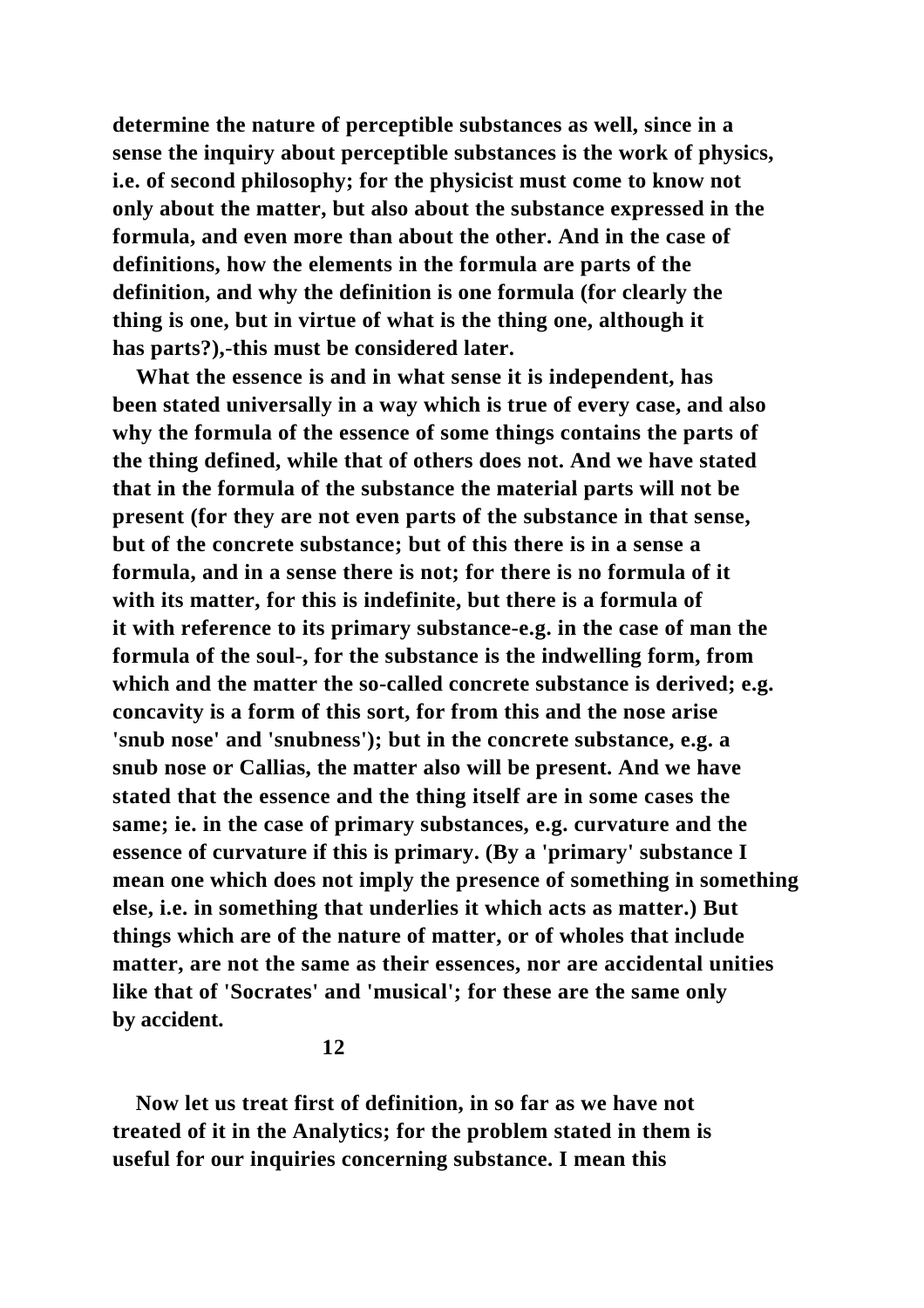**problem:-wherein can consist the unity of that, the formula of which we call a definition, as for instance, in the case of man, 'two-footed animal'; for let this be the formula of man. Why, then, is this one, and not many, viz. 'animal' and 'two-footed'? For in the case of 'man' and 'pale' there is a plurality when one term does not belong to the other, but a unity when it does belong and the subject, man, has a certain attribute; for then a unity is produced and we have 'the pale man'. In the present case, on the other hand, one does not share in the other; the genus is not thought to share in its differentiae (for then the same thing would share in contraries; for the differentiae by which the genus is divided are contrary). And even if the genus does share in them, the same argument applies, since the differentiae present in man are many, e.g. endowed with feet, two-footed, featherless. Why are these one and not many? Not because they are present in one thing; for on this principle a unity can be made out of all the attributes of a thing. But surely all the attributes in the definition must be one; for the definition is a single formula and a formula of substance, so that it must be a formula of some one thing; for substance means a 'one' and a 'this', as we maintain.**

 **We must first inquire about definitions reached by the method of divisions. There is nothing in the definition except the first-named and the differentiae. The other genera are the first genus and along with this the differentiae that are taken with it, e.g. the first may be 'animal', the next 'animal which is two-footed', and again 'animal which is two-footed and featherless', and similarly if the definition includes more terms. And in general it makes no difference whether it includes many or few terms,-nor, therefore, whether it includes few or simply two; and of the two the one is differentia and the other genus; e.g. in 'two-footed animal' 'animal' is genus, and the other is differentia.**

 **If then the genus absolutely does not exist apart from the species-of-a-genus, or if it exists but exists as matter (for the voice is genus and matter, but its differentiae make the species, i.e. the letters, out of it), clearly the definition is the formula which comprises the differentiae.**

 **But it is also necessary that the division be by the differentia of the diferentia; e.g. 'endowed with feet' is a differentia of**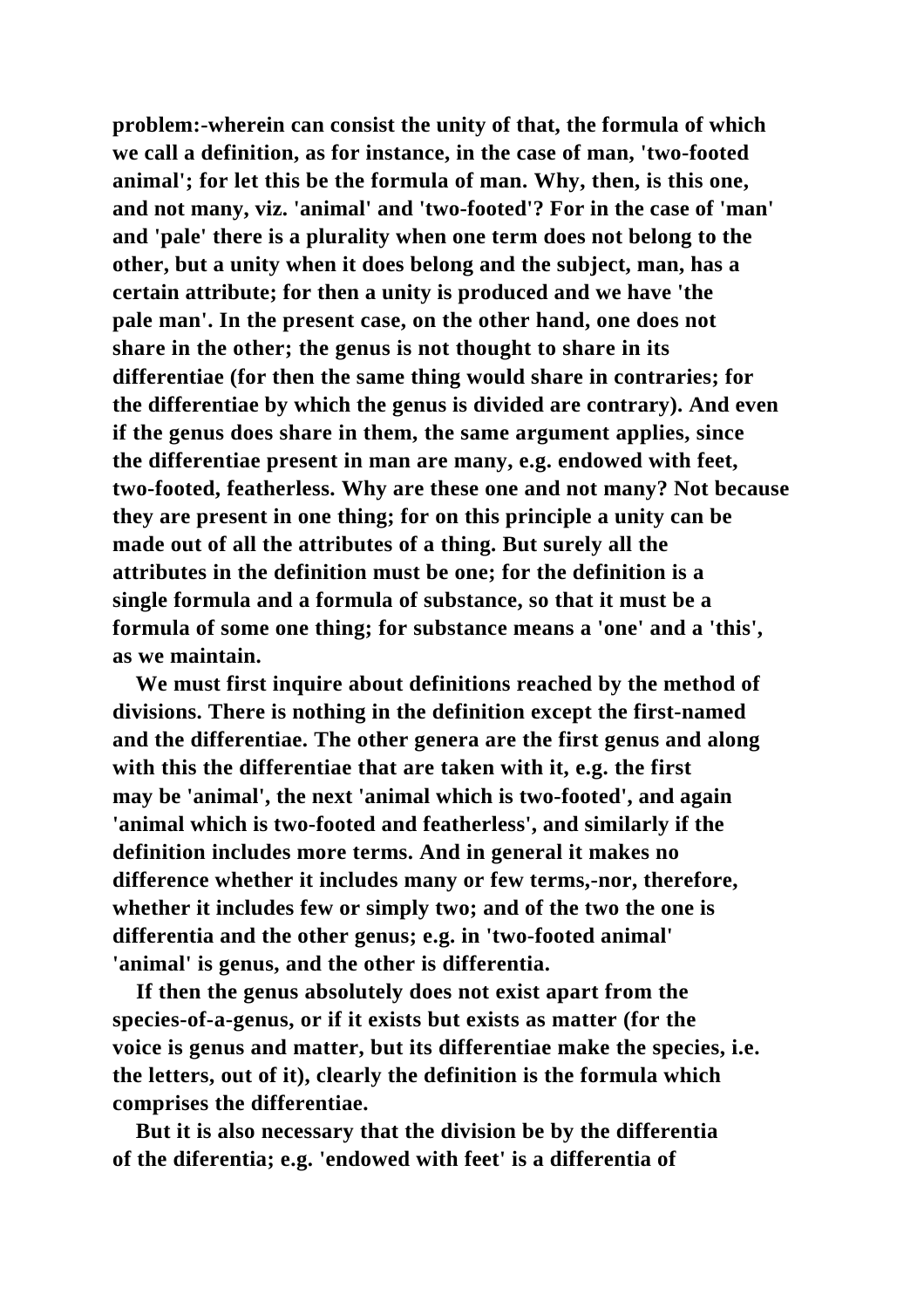**'animal'; again the differentia of 'animal endowed with feet' must be of it qua endowed with feet. Therefore we must not say, if we are to speak rightly, that of that which is endowed with feet one part has feathers and one is featherless (if we do this we do it through incapacity); we must divide it only into cloven-footed and not cloven; for these are differentiae in the foot; cloven-footedness is a form of footedness. And the process wants always to go on so till it reaches the species that contain no differences. And then there will be as many kinds of foot as there are differentiae, and the kinds of animals endowed with feet will be equal in number to the differentiae. If then this is so, clearly the last differentia will be the substance of the thing and its definition, since it is not right to state the same things more than once in our definitions; for it is superfluous. And this does happen; for when we say 'animal endowed with feet and two-footed' we have said nothing other than 'animal having feet, having two feet'; and if we divide this by the proper division, we shall be saying the same thing more than once-as many times as there are differentiae.**

 **If then a differentia of a differentia be taken at each step, one differentia-the last-will be the form and the substance; but if we divide according to accidental qualities, e.g. if we were to divide that which is endowed with feet into the white and the black, there will be as many differentiae as there are cuts. Therefore it is plain that the definition is the formula which contains the differentiae, or, according to the right method, the last of these. This would be evident, if we were to change the order of such definitions, e.g. of that of man, saying 'animal which is two-footed and endowed with feet'; for 'endowed with feet' is superfluous when 'two-footed' has been said. But there is no order in the substance; for how are we to think the one element posterior and the other prior? Regarding the definitions, then, which are reached by the method of divisions, let this suffice as our first attempt at stating their nature.**

**13** 

 **Let us return to the subject of our inquiry, which is substance. As the substratum and the essence and the compound of these are called substance, so also is the universal. About two of these we have**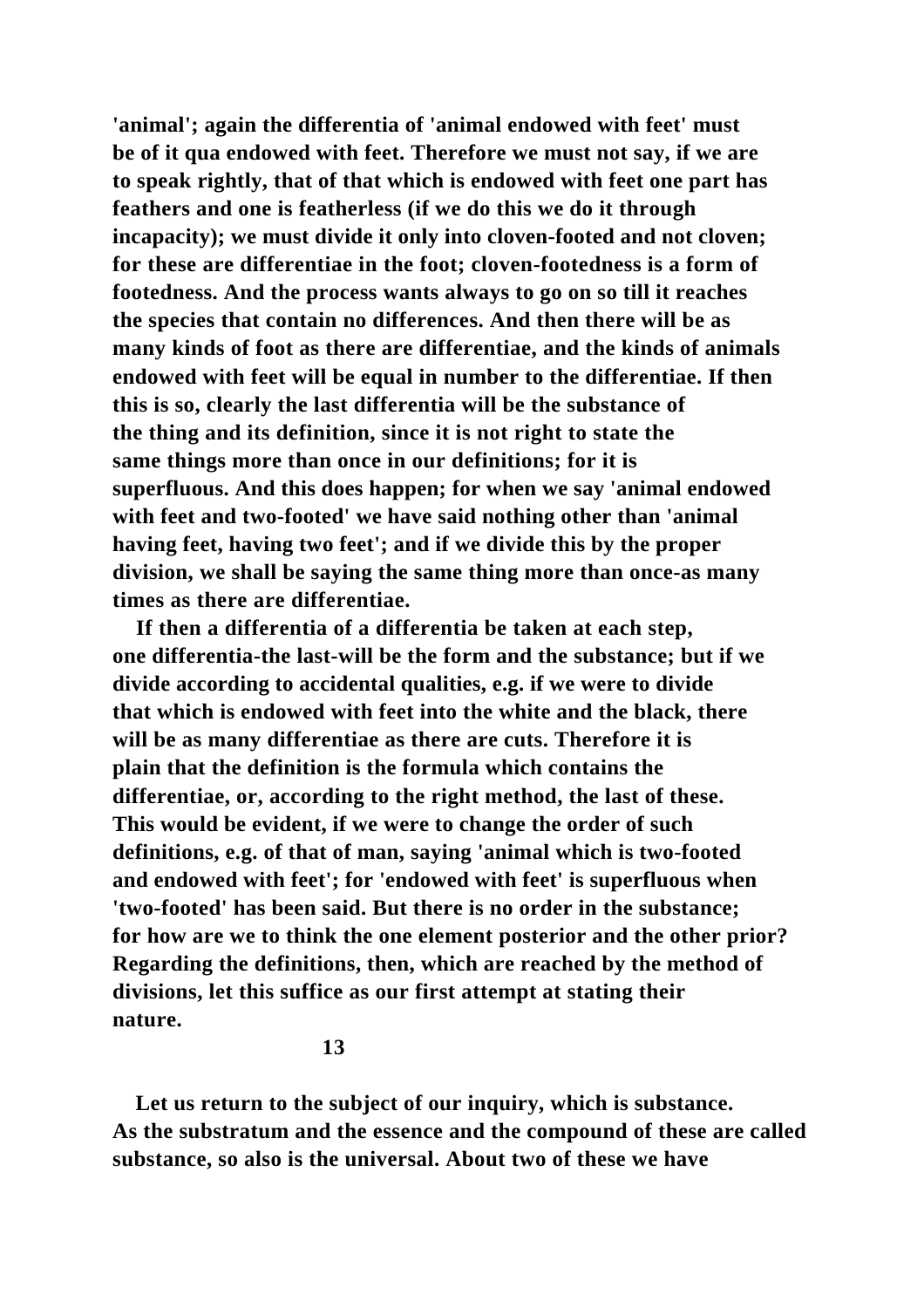**spoken; both about the essence and about the substratum, of which we have said that it underlies in two senses, either being a 'this'-which is the way in which an animal underlies its attributes-or as the matter underlies the complete reality. The universal also is thought by some to be in the fullest sense a cause, and a principle; therefore let us attack the discussion of this point also. For it seems impossible that any universal term should be the name of a substance. For firstly the substance of each thing is that which is peculiar to it, which does not belong to anything else; but the universal is common, since that is called universal which is such as to belong to more than one thing. Of which individual then will this be the substance? Either of all or of none; but it cannot be the substance of all. And if it is to be the substance of one, this one will be the others also; for things whose substance is one and whose essence is one are themselves also one.**

 **Further, substance means that which is not predicable of a subject, but the universal is predicable of some subject always.**

 **But perhaps the universal, while it cannot be substance in the way in which the essence is so, can be present in this; e.g. 'animal' can be present in 'man' and 'horse'. Then clearly it is a formula of the essence. And it makes no difference even if it is not a formula of everything that is in the substance; for none the less the universal will be the substance of something, as 'man' is the substance of the individual man in whom it is present, so that the same result will follow once more; for the universal, e.g. 'animal', will be the substance of that in which it is present as something peculiar to it. And further it is impossible and absurd that the 'this', i.e. the substance, if it consists of parts, should not consist of substances nor of what is a 'this', but of quality; for that which is not substance, i.e. the quality, will then be prior to substance and to the 'this'. Which is impossible; for neither in formula nor in time nor in coming to be can the modifications be prior to the substance; for then they will also be separable from it. Further, Socrates will contain a substance present in a substance, so that this will be the substance of two things. And in general it follows, if man and such things are substance, that none of the elements in their formulae is the substance of anything, nor does it exist apart from the species or in anything else; I mean, for instance, that no**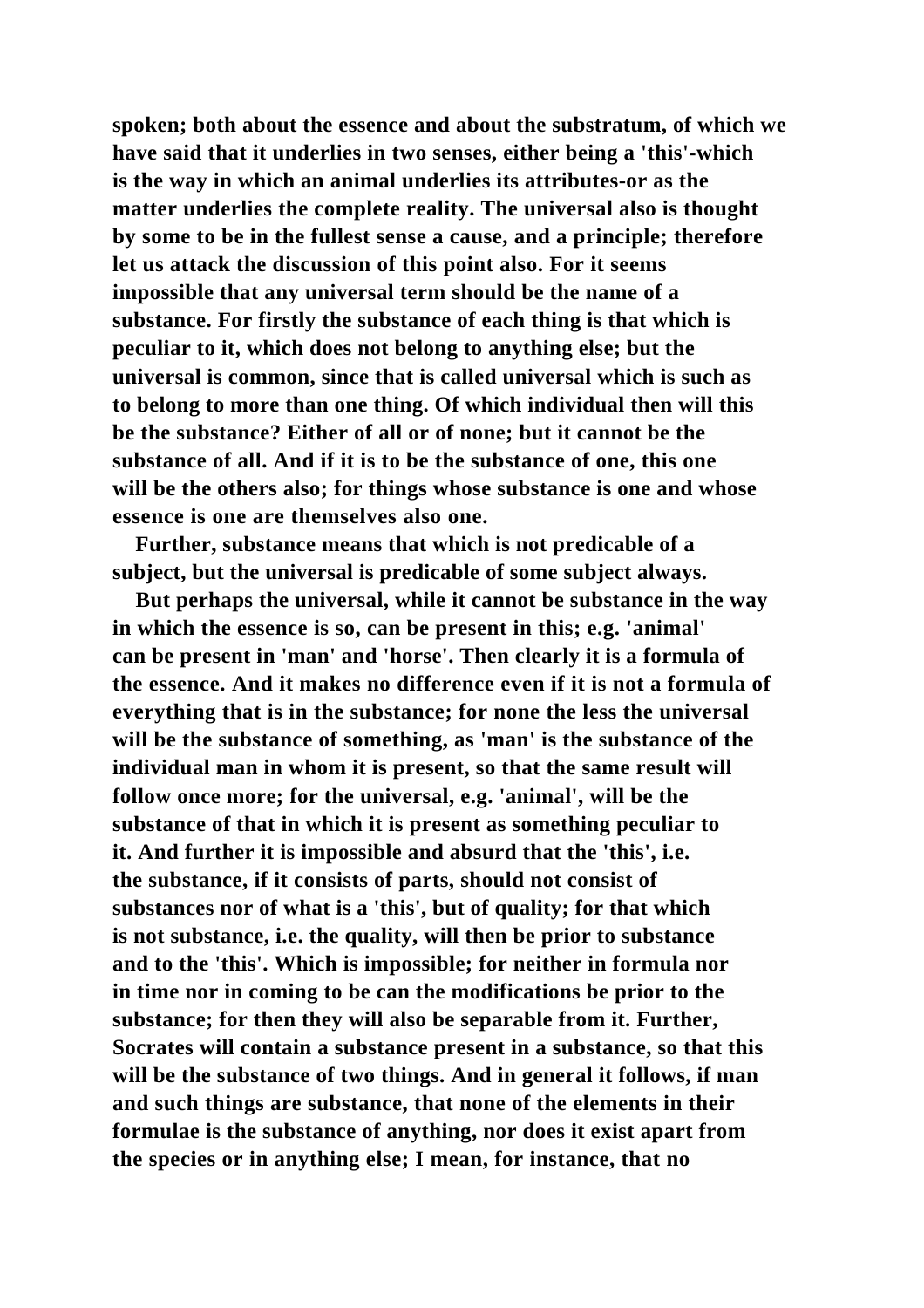**'animal' exists apart from the particular kinds of animal, nor does any other of the elements present in formulae exist apart.**

 **If, then, we view the matter from these standpoints, it is plain that no universal attribute is a substance, and this is plain also from the fact that no common predicate indicates a 'this', but rather a 'such'. If not, many difficulties follow and especially the 'third man'.**

 **The conclusion is evident also from the following consideration. A substance cannot consist of substances present in it in complete reality; for things that are thus in complete reality two are never in complete reality one, though if they are potentially two, they can be one (e.g. the double line consists of two halves-potentially; for the complete realization of the halves divides them from one another); therefore if the substance is one, it will not consist of substances present in it and present in this way, which Democritus describes rightly; he says one thing cannot be made out of two nor two out of one; for he identifies substances with his indivisible magnitudes. It is clear therefore that the same will hold good of number, if number is a synthesis of units, as is said by some; for two is either not one, or there is no unit present in it in complete reality. But our result involves a difficulty. If no substance can consist of universals because a universal indicates a 'such', not a 'this', and if no substance can be composed of substances existing in complete reality, every substance would be incomposite, so that there would not even be a formula of any substance. But it is thought by all and was stated long ago that it is either only, or primarily, substance that can defined; yet now it seems that not even substance can. There cannot, then, be a definition of anything; or in a sense there can be, and in a sense there cannot. And what we are saying will be plainer from what follows.**

## **14**

 **It is clear also from these very facts what consequence confronts those who say the Ideas are substances capable of separate existence, and at the same time make the Form consist of the genus and the differentiae. For if the Forms exist and 'animal' is present in 'man' and 'horse', it is either one and the same in number, or different. (In formula it is clearly one; for he who states the**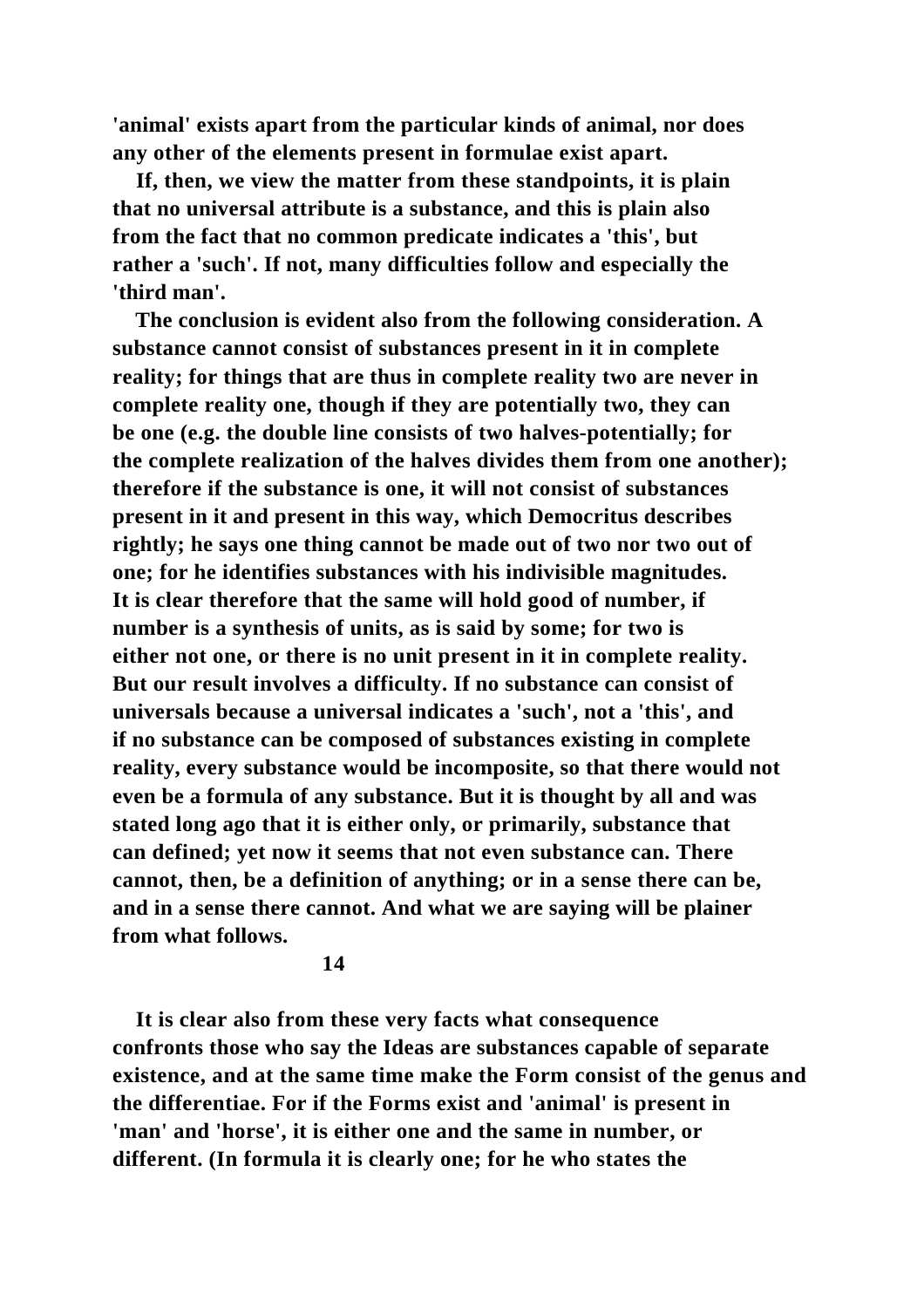**formula will go through the formula in either case.) If then there is a 'man-in-himself' who is a 'this' and exists apart, the parts also of which he consists, e.g. 'animal' and 'two-footed', must indicate 'thises', and be capable of separate existence, and substances; therefore 'animal', as well as 'man', must be of this sort.**

 **Now (1) if the 'animal' in 'the horse' and in 'man' is one and the same, as you are with yourself, (a) how will the one in things that exist apart be one, and how will this 'animal' escape being divided even from itself?**

 **Further, (b) if it is to share in 'two-footed' and 'many-footed', an impossible conclusion follows; for contrary attributes will belong at the same time to it although it is one and a 'this'. If it is not to share in them, what is the relation implied when one says the animal is two-footed or possessed of feet? But perhaps the two things are 'put together' and are 'in contact', or are 'mixed'. Yet all these expressions are absurd.**

 **But (2) suppose the Form to be different in each species. Then there will be practically an infinite number of things whose substance is animal'; for it is not by accident that 'man' has 'animal' for one of its elements. Further, many things will be 'animal-itself'. For (i) the 'animal' in each species will be the substance of the species; for it is after nothing else that the species is called; if it were, that other would be an element in 'man', i.e. would be the genus of man. And further, (ii) all the elements of which 'man' is composed will be Ideas. None of them, then, will be the Idea of one thing and the substance of another; this is impossible. The 'animal', then, present in each species of animals will be animal-itself. Further, from what is this 'animal' in each species derived, and how will it be derived from animal-itself? Or how can this 'animal', whose essence is simply animality, exist apart from animal-itself?**

 **Further, (3)in the case of sensible things both these consequences and others still more absurd follow. If, then, these consequences are impossible, clearly there are not Forms of sensible things in the sense in which some maintain their existence.**

**15** 

 **Since substance is of two kinds, the concrete thing and the formula (I mean that one kind of substance is the formula taken with**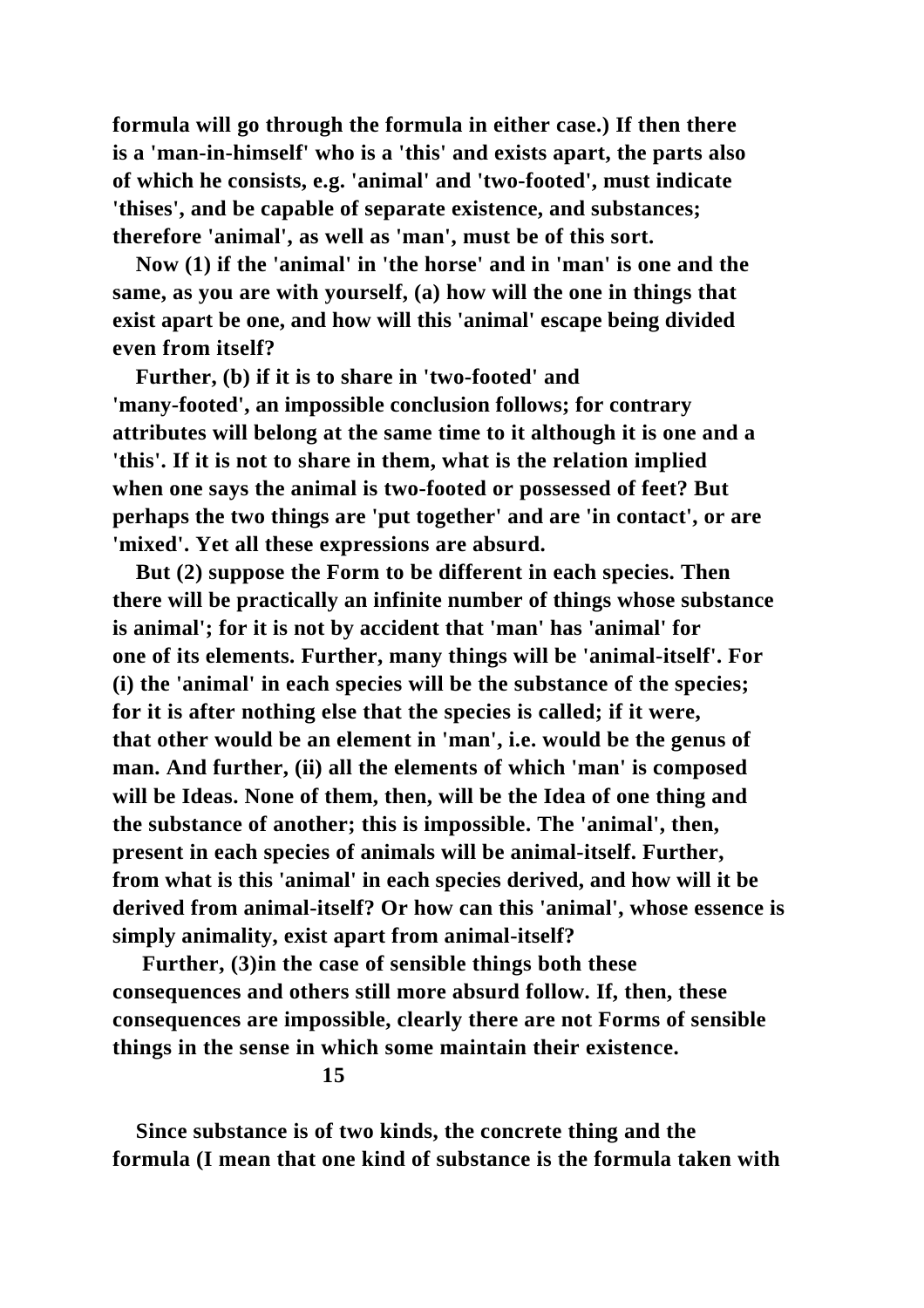**the matter, while another kind is the formula in its generality), substances in the former sense are capable of destruction (for they are capable also of generation), but there is no destruction of the formula in the sense that it is ever in course of being destroyed (for there is no generation of it either; the being of house is not generated, but only the being of this house), but without generation and destruction formulae are and are not; for it has been shown that no one begets nor makes these. For this reason, also, there is neither definition of nor demonstration about sensible individual substances, because they have matter whose nature is such that they are capable both of being and of not being; for which reason all the individual instances of them are destructible. If then demonstration is of necessary truths and definition is a scientific process, and if, just as knowledge cannot be sometimes knowledge and sometimes ignorance, but the state which varies thus is opinion, so too demonstration and definition cannot vary thus, but it is opinion that deals with that which can be otherwise than as it is, clearly there can neither be definition of nor demonstration about sensible individuals. For perishing things are obscure to those who have the relevant knowledge, when they have passed from our perception; and though the formulae remain in the soul unchanged, there will no longer be either definition or demonstration. And so when one of the definition-mongers defines any individual, he must recognize that his definition may always be overthrown; for it is not possible to define such things.**

 **Nor is it possible to define any Idea. For the Idea is, as its supporters say, an individual, and can exist apart; and the formula must consist of words; and he who defines must not invent a word (for it would be unknown), but the established words are common to all the members of a class; these then must apply to something besides the thing defined; e.g. if one were defining you, he would say 'an animal which is lean' or 'pale', or something else which will apply also to some one other than you. If any one were to say that perhaps all the attributes taken apart may belong to many subjects, but together they belong only to this one, we must reply first that they belong also to both the elements; e.g. 'two-footed animal' belongs to animal and to the two-footed. (And in the case of eternal entities this is even necessary, since the elements are prior to and**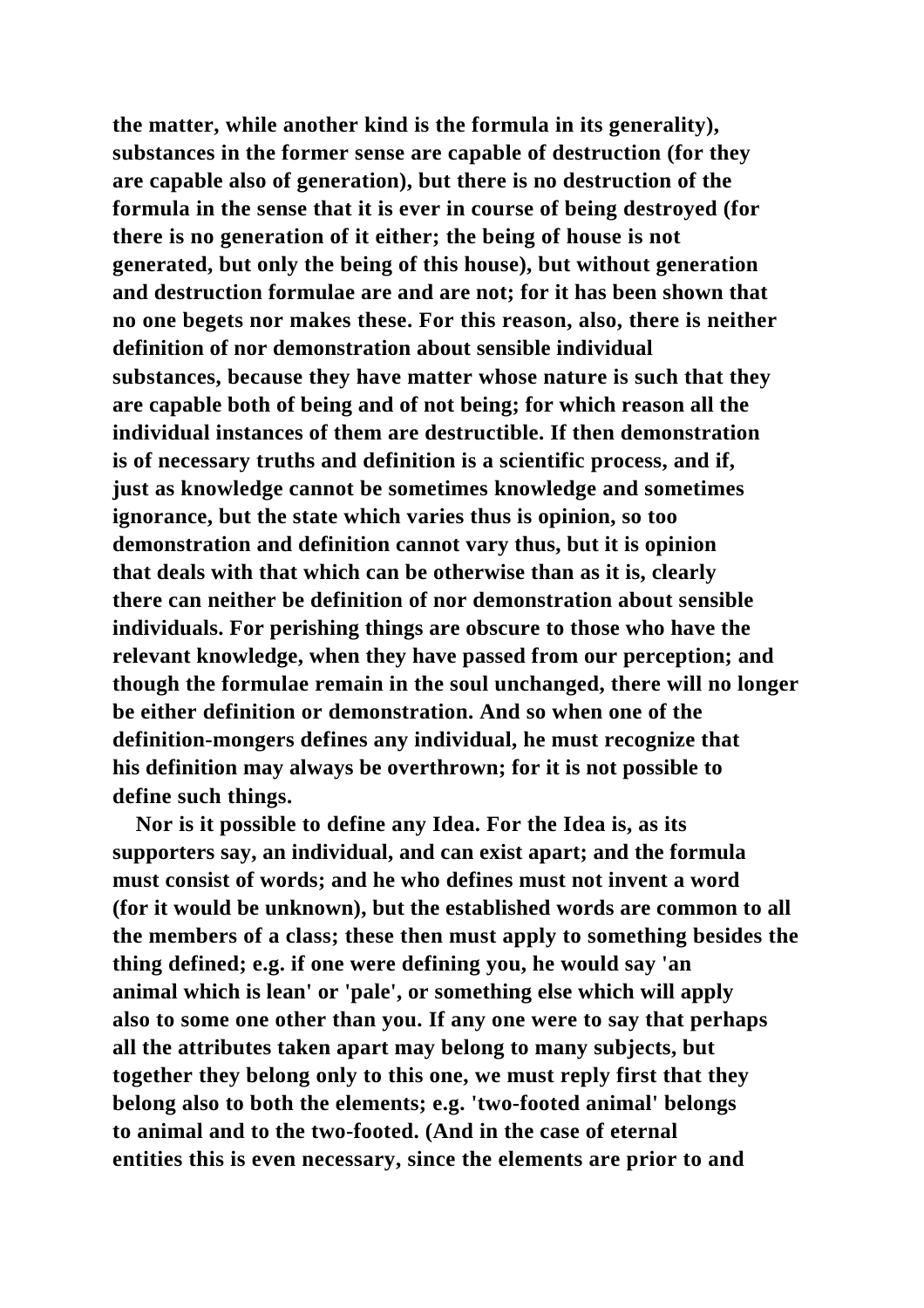**parts of the compound; nay more, they can also exist apart, if 'man' can exist apart. For either neither or both can. If, then, neither can, the genus will not exist apart from the various species; but if it does, the differentia will also.) Secondly, we must reply that 'animal' and 'two-footed' are prior in being to 'two-footed animal'; and things which are prior to others are not destroyed when the others are.**

 **Again, if the Ideas consist of Ideas (as they must, since elements are simpler than the compound), it will be further necessary that the elements also of which the Idea consists, e.g. 'animal' and 'two-footed', should be predicated of many subjects. If not, how will they come to be known? For there will then be an Idea which cannot be predicated of more subjects than one. But this is not thought possible-every Idea is thought to be capable of being shared.**

 **As has been said, then, the impossibility of defining individuals escapes notice in the case of eternal things, especially those which are unique, like the sun or the moon. For people err not only by adding attributes whose removal the sun would survive, e.g. 'going round the earth' or 'night-hidden' (for from their view it follows that if it stands still or is visible, it will no longer be the sun; but it is strange if this is so; for 'the sun' means a certain substance); but also by the mention of attributes which can belong to another subject; e.g. if another thing with the stated attributes comes into existence, clearly it will be a sun; the formula therefore is general. But the sun was supposed to be an individual, like Cleon or Socrates. After all, why does not one of the supporters of the Ideas produce a definition of an Idea? It would become clear, if they tried, that what has now been said is true.**

## **16**

 **Evidently even of the things that are thought to be substances, most are only potencies,-both the parts of animals (for none of them exists separately; and when they are separated, then too they exist, all of them, merely as matter) and earth and fire and air; for none of them is a unity, but as it were a mere heap, till they are worked up and some unity is made out of them. One might most readily suppose the parts of living things and the parts of the soul nearly related to them to turn out to be both, i.e. existent in complete reality as well**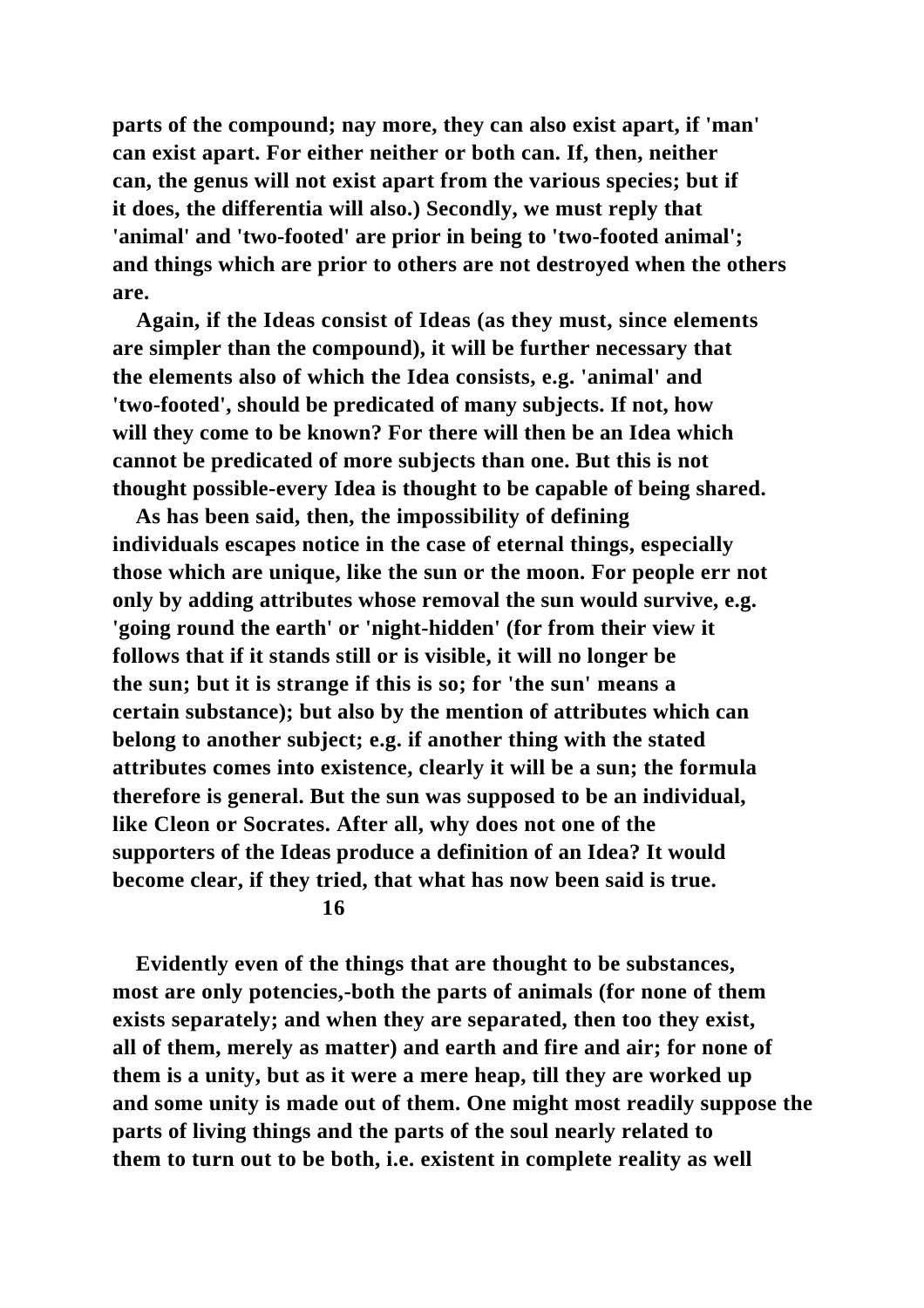**as in potency, because they have sources of movement in something in their joints; for which reason some animals live when divided. Yet all the parts must exist only potentially, when they are one and continuous by nature,-not by force or by growing into one, for such a phenomenon is an abnormality.**

 **Since the term 'unity' is used like the term 'being', and the substance of that which is one is one, and things whose substance is numerically one are numerically one, evidently neither unity nor being can be the substance of things, just as being an element or a principle cannot be the substance, but we ask what, then, the principle is, that we may reduce the thing to something more knowable. Now of these concepts 'being' and 'unity' are more substantial than 'principle' or 'element' or 'cause', but not even the former are substance, since in general nothing that is common is substance; for substance does not belong to anything but to itself and to that which has it, of which it is the substance. Further, that which is one cannot be in many places at the same time, but that which is common is present in many places at the same time; so that clearly no universal exists apart from its individuals.**

 **But those who say the Forms exist, in one respect are right, in giving the Forms separate existence, if they are substances; but in another respect they are not right, because they say the one over many is a Form. The reason for their doing this is that they cannot declare what are the substances of this sort, the imperishable substances which exist apart from the individual and sensible substances. They make them, then, the same in kind as the perishable things (for this kind of substance we know)--'man-himself' and 'horse-itself', adding to the sensible things the word 'itself'. Yet even if we had not seen the stars, none the less, I suppose, would they have been eternal substances apart from those which we knew; so that now also if we do not know what non-sensible substances there are, yet it is doubtless necessary that there should he some.-Clearly, then, no universal term is the name of a substance, and no substance is composed of substances.**

 **17**

 **Let us state what, i.e. what kind of thing, substance should be said to be, taking once more another starting-point; for perhaps**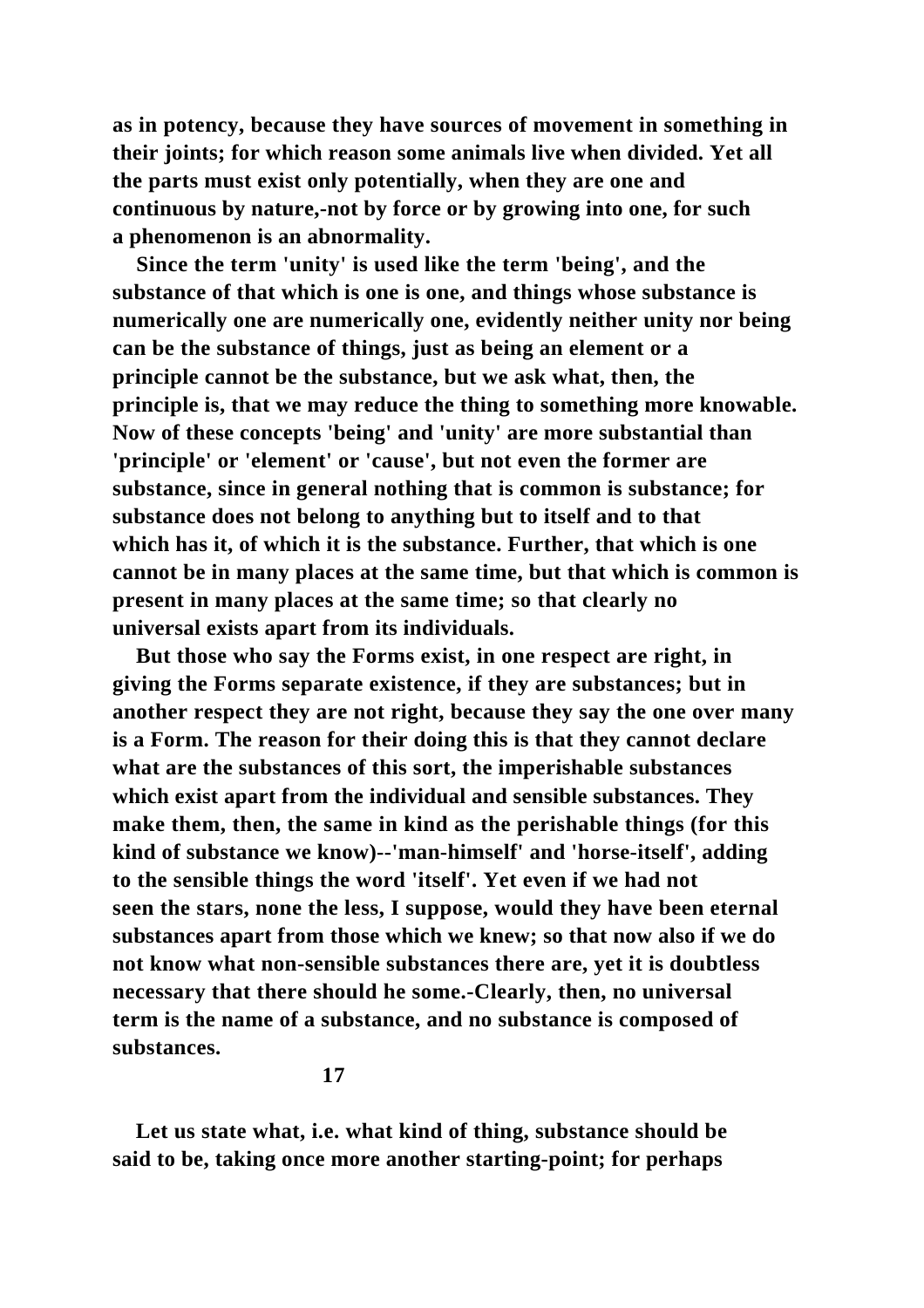**from this we shall get a clear view also of that substance which exists apart from sensible substances. Since, then, substance is a principle and a cause, let us pursue it from this starting-point. The 'why' is always sought in this form--'why does one thing attach to some other?' For to inquire why the musical man is a musical man, is either to inquire--as we have said why the man is musical, or it is something else. Now 'why a thing is itself' is a meaningless inquiry (for (to give meaning to the question 'why') the fact or the existence of the thing must already be evident-e.g. that the moon is eclipsed-but the fact that a thing is itself is the single reason and the single cause to be given in answer to all such questions as why the man is man, or the musician musical', unless one were to answer 'because each thing is inseparable from itself, and its being one just meant this'; this, however, is common to all things and is a short and easy way with the question). But we can inquire why man is an animal of such and such a nature. This, then, is plain, that we are not inquiring why he who is a man is a man. We are inquiring, then, why something is predicable of something (that it is predicable must be clear; for if not, the inquiry is an inquiry into nothing). E.g. why does it thunder? This is the same as 'why is sound produced in the clouds?' Thus the inquiry is about the predication of one thing of another. And why are these things, i.e. bricks and stones, a house? Plainly we are seeking the cause. And this is the essence (to speak abstractly), which in some cases is the end, e.g. perhaps in the case of a house or a bed, and in some cases is the first mover; for this also is a cause. But while the efficient cause is sought in the case of genesis and destruction, the final cause is sought in the case of being also.**

 **The object of the inquiry is most easily overlooked where one term is not expressly predicated of another (e.g. when we inquire 'what man is'), because we do not distinguish and do not say definitely that certain elements make up a certain whole. But we must articulate our meaning before we begin to inquire; if not, the inquiry is on the border-line between being a search for something and a search for nothing. Since we must have the existence of the thing as something given, clearly the question is why the matter is some definite thing; e.g. why are these materials a house? Because that which was the essence of a house is present. And why is this individual thing,**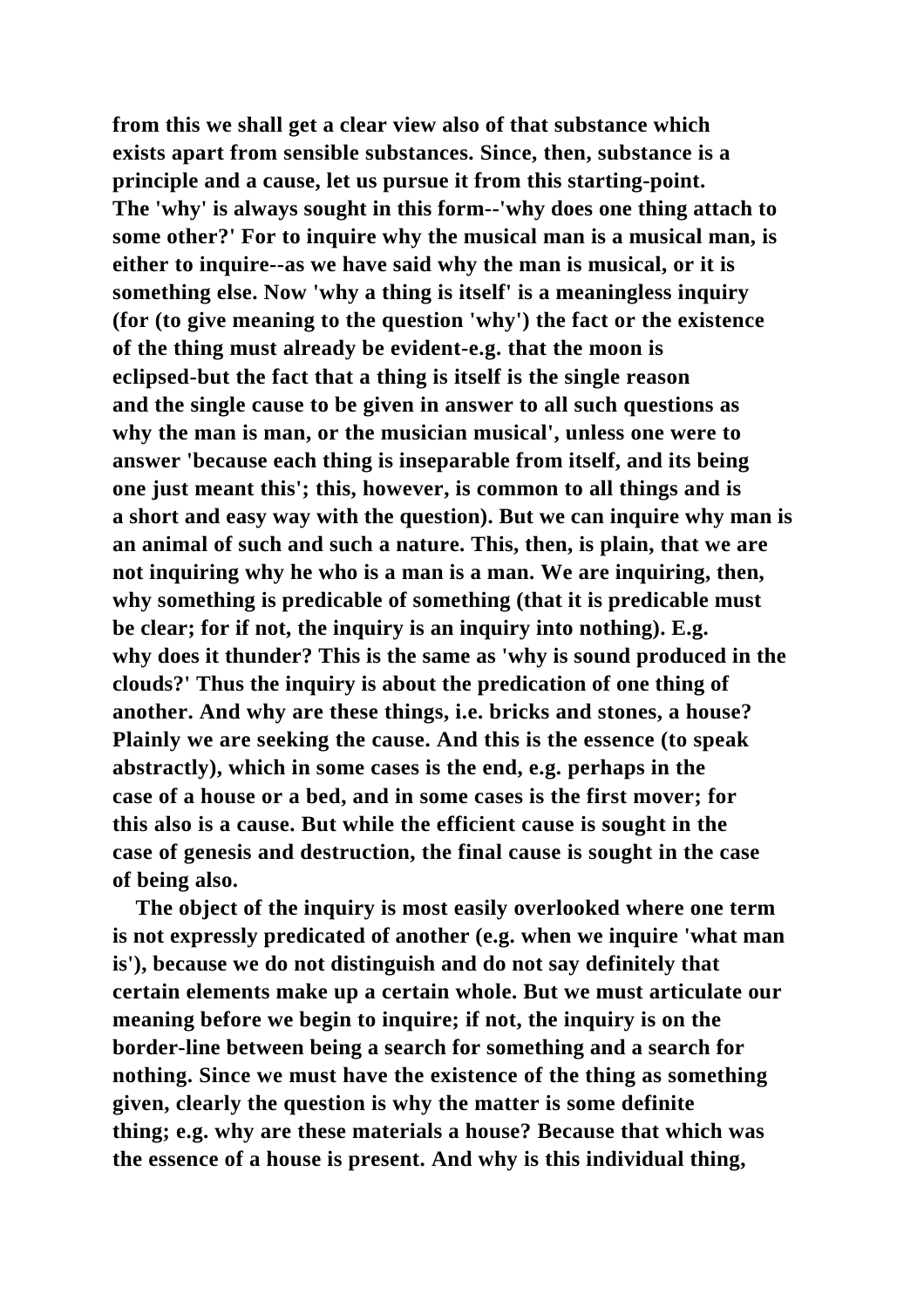**or this body having this form, a man? Therefore what we seek is the cause, i.e. the form, by reason of which the matter is some definite thing; and this is the substance of the thing. Evidently, then, in the case of simple terms no inquiry nor teaching is possible; our attitude towards such things is other than that of inquiry.**

 **Since that which is compounded out of something so that the whole is one, not like a heap but like a syllable-now the syllable is not its elements, ba is not the same as b and a, nor is flesh fire and earth (for when these are separated the wholes, i.e. the flesh and the syllable, no longer exist, but the elements of the syllable exist, and so do fire and earth); the syllable, then, is something-not only its elements (the vowel and the consonant) but also something else, and the flesh is not only fire and earth or the hot and the cold, but also something else:-if, then, that something must itself be either an element or composed of elements, (1) if it is an element the same argument will again apply; for flesh will consist of this and fire and earth and something still further, so that the process will go on to infinity. But (2) if it is a compound, clearly it will be a compound not of one but of more than one (or else that one will be the thing itself), so that again in this case we can use the same argument as in the case of flesh or of the syllable. But it would seem that this 'other' is something, and not an element, and that it is the cause which makes this thing flesh and that a syllable. And similarly in all other cases. And this is the substance of each thing (for this is the primary cause of its being); and since, while some things are not substances, as many as are substances are formed in accordance with a nature of their own and by a process of nature, their substance would seem to be this kind of 'nature', which is not an element but a principle. An element, on the other hand, is that into which a thing is divided and which is present in it as matter; e.g. a and b are the elements of the syllable.**

## **Book VIII 1**

 **WE must reckon up the results arising from what has been said, and compute the sum of them, and put the finishing touch to our inquiry. We have said that the causes, principles, and elements of substances are the object of our search. And some substances are recognized by**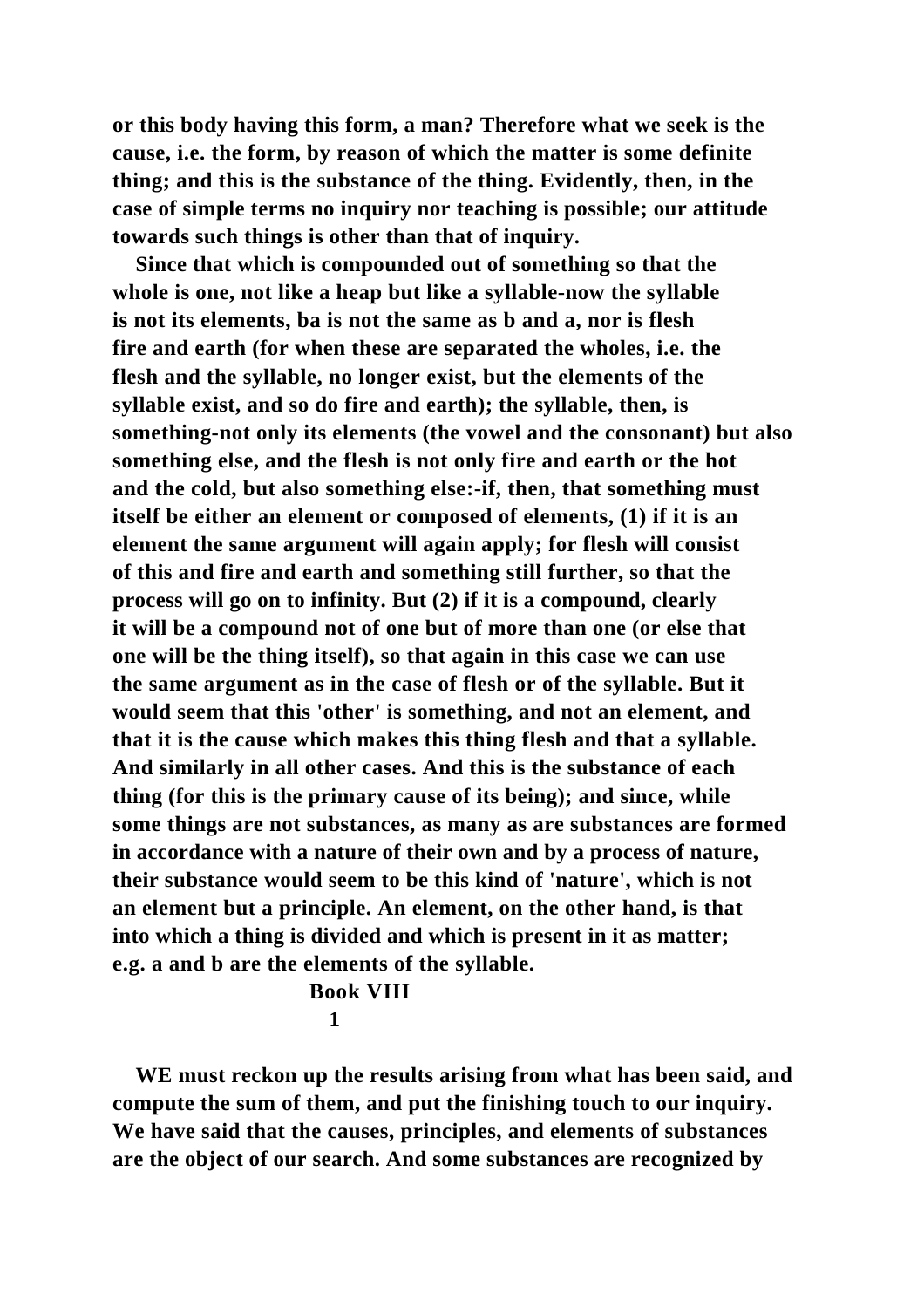**every one, but some have been advocated by particular schools. Those generally recognized are the natural substances, i.e. fire, earth, water, air, &c., the simple bodies; second plants and their parts, and animals and the parts of animals; and finally the physical universe and its parts; while some particular schools say that Forms and the objects of mathematics are substances. But there are arguments which lead to the conclusion that there are other substances, the essence and the substratum. Again, in another way the genus seems more substantial than the various spccies, and the universal than the particulars. And with the universal and the genus the Ideas are connected; it is in virtue of the same argument that they are thought to be substances. And since the essence is substance, and the definition is a formula of the essence, for this reason we have discussed definition and essential predication. Since the definition is a formula, and a formula has parts, we had to consider also with respect to the notion of 'part', what are parts of the substance and what are not, and whether the parts of the substance are also parts of the definition. Further, too, neither the universal nor the genus is a substance; we must inquire later into the Ideas and the objects of mathematics; for some say these are substances as well as the sensible substances.**

 **But now let us resume the discussion of the generally recognized substances. These are the sensible substances, and sensible substances all have matter. The substratum is substance, and this is in one sense the matter (and by matter I mean that which, not being a 'this' actually, is potentially a 'this'), and in another sense the formula or shape (that which being a 'this' can be separately formulated), and thirdly the complex of these two, which alone is generated and destroyed, and is, without qualification, capable of separate existence; for of substances completely expressible in a formula some are separable and some are separable and some are not.**

 **But clearly matter also is substance; for in all the opposite changes that occur there is something which underlies the changes, e.g. in respect of place that which is now here and again elsewhere, and in respect of increase that which is now of one size and again less or greater, and in respect of alteration that which is now healthy and again diseased; and similarly in respect of substance there is something that is now being generated and again being**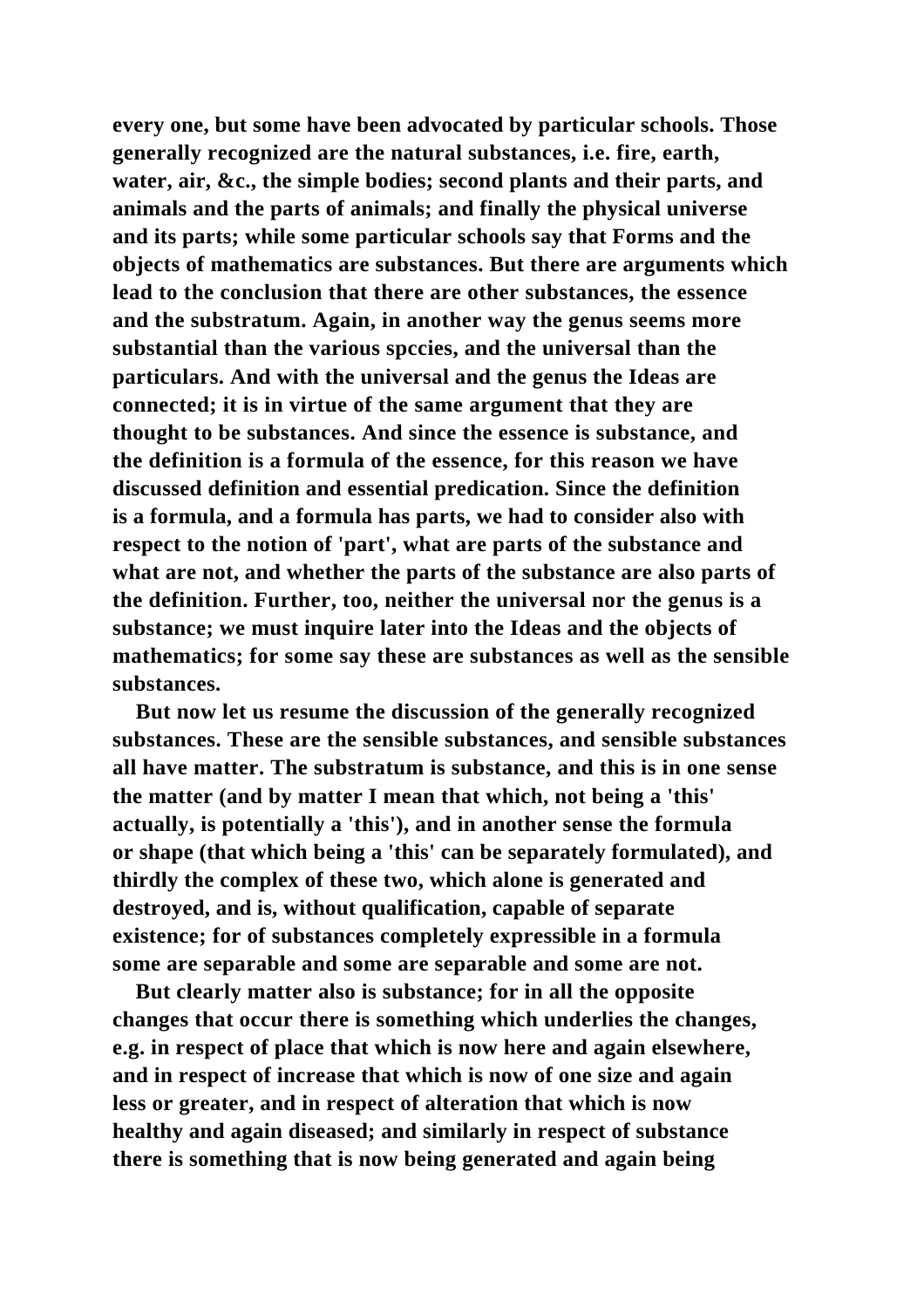**destroyed, and now underlies the process as a 'this' and again underlies it in respect of a privation of positive character. And in this change the others are involved. But in either one or two of the others this is not involved; for it is not necessary if a thing has matter for change of place that it should also have matter for generation and destruction.**

 **The difference between becoming in the full sense and becoming in a qualified sense has been stated in our physical works.**

**2** 

 **Since the substance which exists as underlying and as matter is generally recognized, and this that which exists potentially, it remains for us to say what is the substance, in the sense of actuality, of sensible things. Democritus seems to think there are three kinds of difference between things; the underlying body, the matter, is one and the same, but they differ either in rhythm, i.e. shape, or in turning, i.e. position, or in inter-contact, i.e. order. But evidently there are many differences; for instance, some things are characterized by the mode of composition of their matter, e.g. the things formed by blending, such as honey-water; and others by being bound together, e.g. bundle; and others by being glued together, e.g. a book; and others by being nailed together, e.g. a casket; and others in more than one of these ways; and others by position, e.g. threshold and lintel (for these differ by being placed in a certain way); and others by time, e.g. dinner and breakfast; and others by place, e.g. the winds; and others by the affections proper to sensible things, e.g. hardness and softness, density and rarity, dryness and wetness; and some things by some of these qualities, others by them all, and in general some by excess and some by defect. Clearly, then, the word 'is' has just as many meanings; a thing is a threshold because it lies in such and such a position, and its being means its lying in that position, while being ice means having been solidified in such and such a way. And the being of some things will be defined by all these qualities, because some parts of them are mixed, others are blended, others are bound together, others are solidified, and others use the other differentiae; e.g. the hand or the foot requires such complex definition. We must grasp, then, the kinds of differentiae (for these will be the principles of the being**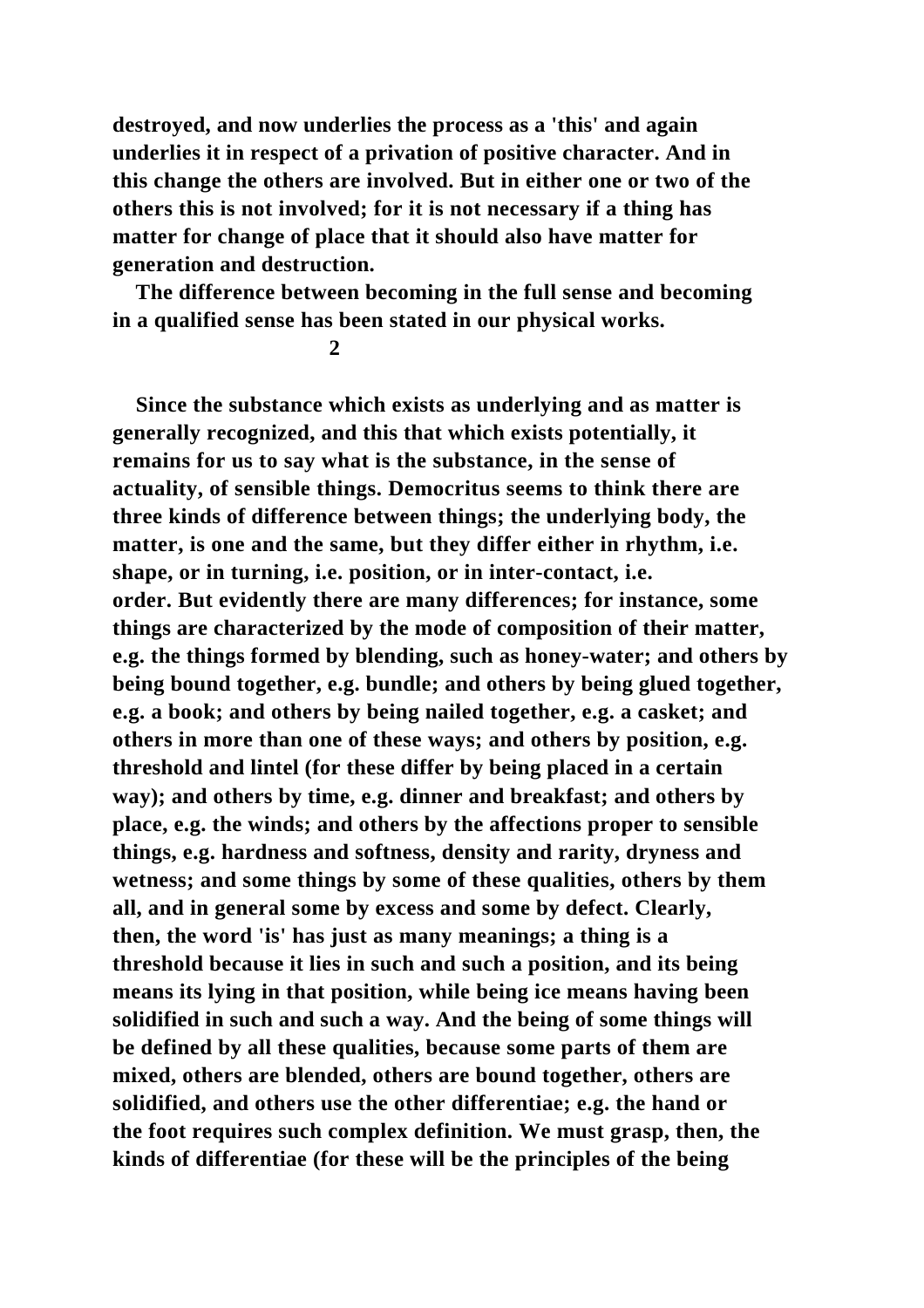**of things), e.g. the things characterized by the more and the less, or by the dense and the rare, and by other such qualities; for all these are forms of excess and defect. And anything that is characterized by shape or by smoothness and roughness is characterized by the straight and the curved. And for other things their being will mean their being mixed, and their not being will mean the opposite.**

 **It is clear, then, from these facts that, since its substance is the cause of each thing's being, we must seek in these differentiae what is the cause of the being of each of these things. Now none of these differentiae is substance, even when coupled with matter, yet it is what is analogous to substance in each case; and as in substances that which is predicated of the matter is the actuality itself, in all other definitions also it is what most resembles full actuality. E.g. if we had to define a threshold, we should say 'wood or stone in such and such a position', and a house we should define as 'bricks and timbers in such and such a position',(or a purpose may exist as well in some cases), and if we had to define ice we should say 'water frozen or solidified in such and such a way', and harmony is 'such and such a blending of high and low'; and similarly in all other cases.**

 **Obviously, then, the actuality or the formula is different when the matter is different; for in some cases it is the composition, in others the mixing, and in others some other of the attributes we have named. And so, of the people who go in for defining, those who define a house as stones, bricks, and timbers are speaking of the potential house, for these are the matter; but those who propose 'a receptacle to shelter chattels and living beings', or something of the sort, speak of the actuality. Those who combine both of these speak of the third kind of substance, which is composed of matter and form (for the formula that gives the differentiae seems to be an account of the form or actuality, while that which gives the components is rather an account of the matter); and the same is true of the kind of definitions which Archytas used to accept; they are accounts of the combined form and matter. E.g. what is still weather? Absence of motion in a large expanse of air; air is the matter, and absence of motion is the actuality and substance. What is a calm? Smoothness of sea; the material substratum is the sea, and the actuality or shape is**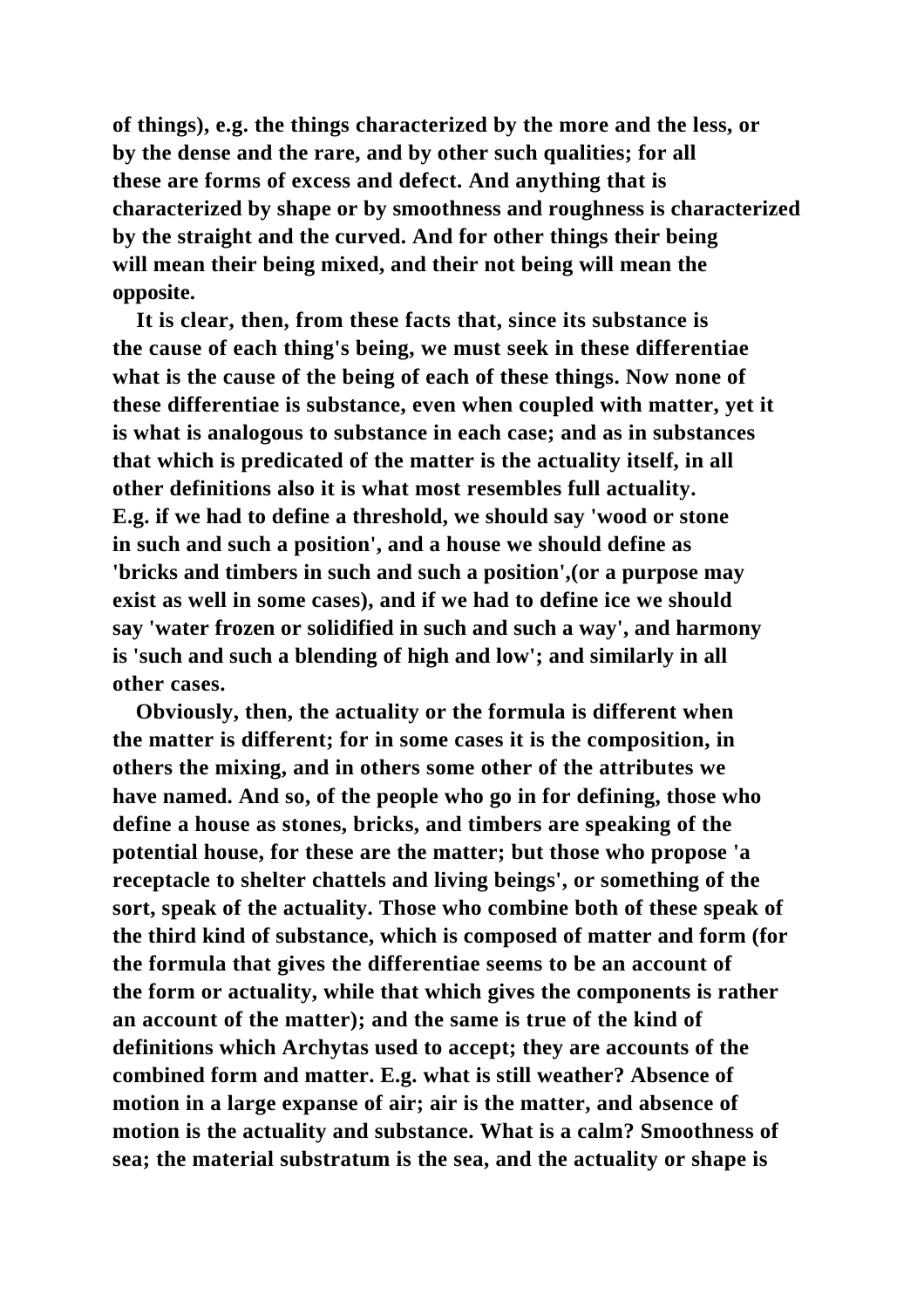**smoothness. It is obvious then, from what has been said, what sensible substance is and how it exists-one kind of it as matter, another as form or actuality, while the third kind is that which is composed of these two.**

**3** 

 **We must not fail to notice that sometimes it is not clear whether a name means the composite substance, or the actuality or form, e.g. whether 'house' is a sign for the composite thing, 'a covering consisting of bricks and stones laid thus and thus', or for the actuality or form, 'a covering', and whether a line is 'twoness in length' or 'twoness', and whether an animal is soul in a body' or 'a soul'; for soul is the substance or actuality of some body. 'Animal' might even be applied to both, not as something definable by one formula, but as related to a single thing. But this question, while important for another purpose, is of no importance for the inquiry into sensible substance; for the essence certainly attaches to the form and the actuality. For 'soul' and 'to be soul' are the same, but 'to be man' and 'man' are not the same, unless even the bare soul is to be called man; and thus on one interpretation the thing is the same as its essence, and on another it is not.**

 **If we examine we find that the syllable does not consist of the letters + juxtaposition, nor is the house bricks + juxtaposition. And this is right; for the juxtaposition or mixing does not consist of those things of which it is the juxtaposition or mixing. And the same is true in all other cases; e.g. if the threshold is characterized by its position, the position is not constituted by the threshold, but rather the latter is constituted by the former. Nor is man animal + biped, but there must be something besides these, if these are matter,-something which is neither an element in the whole nor a compound, but is the substance; but this people eliminate, and state only the matter. If, then, this is the cause of the thing's being, and if the cause of its being is its substance, they will not be stating the substance itself.**

 **(This, then, must either be eternal or it must be destructible without being ever in course of being destroyed, and must have come to be without ever being in course of coming to be. But it has been proved and explained elsewhere that no one makes or begets the form,**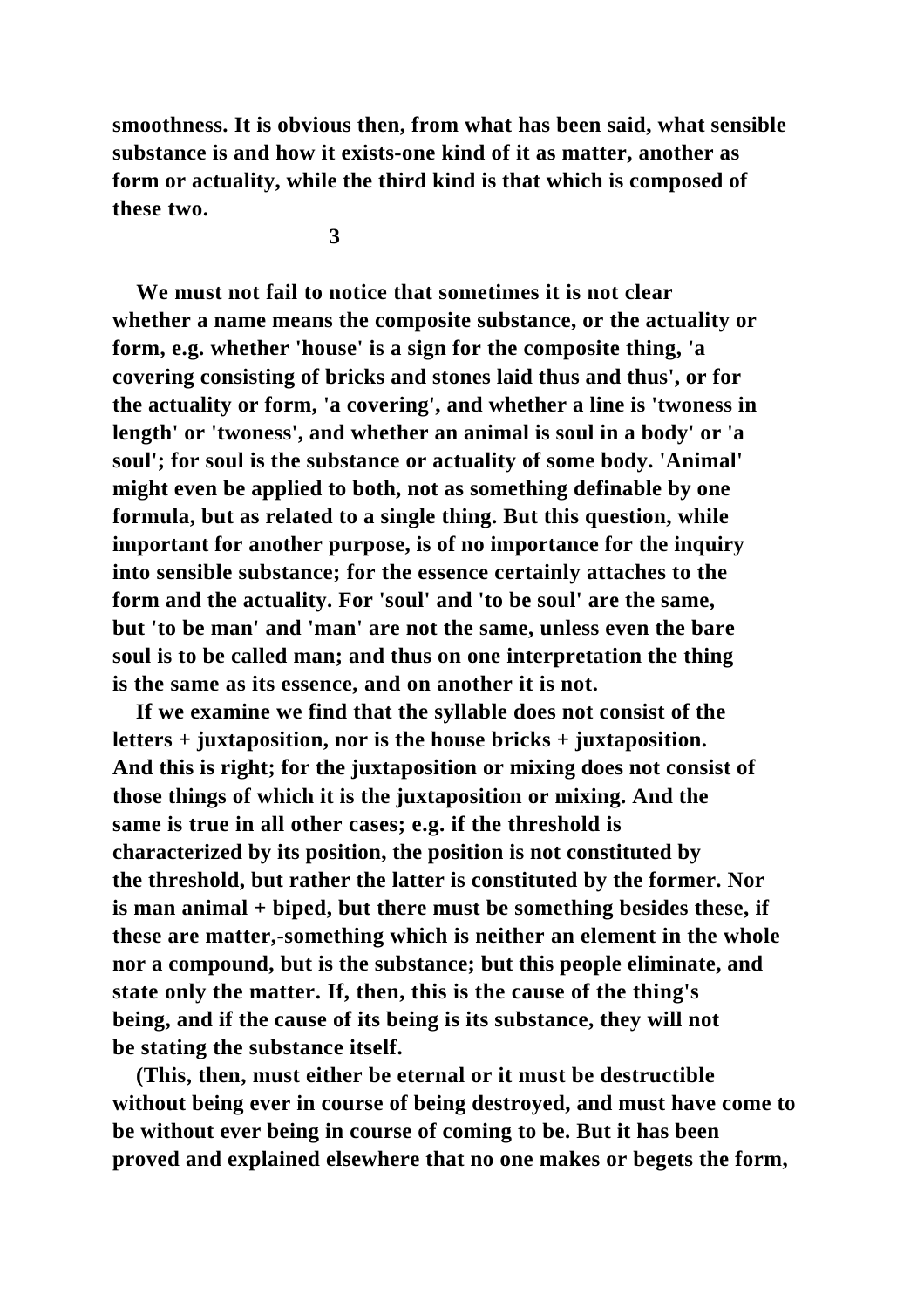**but it is the individual that is made, i.e. the complex of form and matter that is generated. Whether the substances of destructible things can exist apart, is not yet at all clear; except that obviously this is impossible in some cases-in the case of things which cannot exist apart from the individual instances, e.g. house or utensil. Perhaps, indeed, neither these things themselves, nor any of the other things which are not formed by nature, are substances at all; for one might say that the nature in natural objects is the only substance to be found in destructible things.)**

 **Therefore the difficulty which used to be raised by the school of Antisthenes and other such uneducated people has a certain timeliness. They said that the 'what' cannot be defined (for the definition so called is a 'long rigmarole') but of what sort a thing, e.g. silver, is, they thought it possible actually to explain, not saying what it is, but that it is like tin. Therefore one kind of substance can be defined and formulated, i.e. the composite kind, whether it be perceptible or intelligible; but the primary parts of which this consists cannot be defined, since a definitory formula predicates something of something, and one part of the definition must play the part of matter and the other that of form.**

 **It is also obvious that, if substances are in a sense numbers, they are so in this sense and not, as some say, as numbers of units. For a definition is a sort of number; for (1) it is divisible, and into indivisible parts (for definitory formulae are not infinite), and number also is of this nature. And (2) as, when one of the parts of which a number consists has been taken from or added to the number, it is no longer the same number, but a different one, even if it is the very smallest part that has been taken away or added, so the definition and the essence will no longer remain when anything has been taken away or added. And (3) the number must be something in virtue of which it is one, and this these thinkers cannot state, what makes it one, if it is one (for either it is not one but a sort of heap, or if it is, we ought to say what it is that makes one out of many); and the definition is one, but similarly they cannot say what makes it one. And this is a natural result; for the same reason is applicable, and substance is one in the sense which we have explained, and not, as some say, by being a sort of unit or point; each is a complete reality and a definite nature. And (4) as number does not**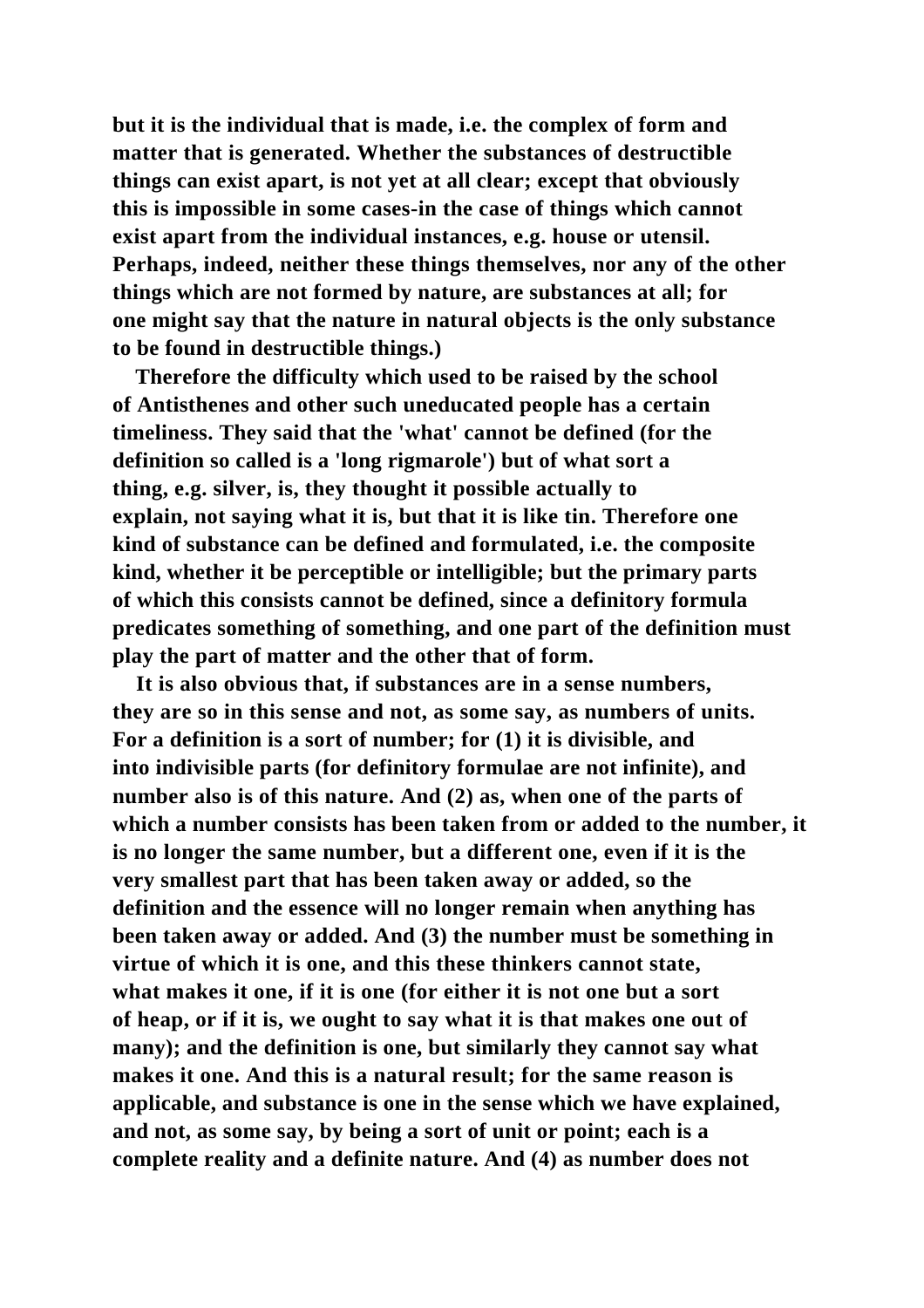**admit of the more and the less, neither does substance, in the sense of form, but if any substance does, it is only the substance which involves matter. Let this, then, suffice for an account of the generation and destruction of so-called substances in what sense it is possible and in what sense impossible--and of the reduction of things to number.**

**4 4** 

 **Regarding material substance we must not forget that even if all things come from the same first cause or have the same things for their first causes, and if the same matter serves as starting-point for their generation, yet there is a matter proper to each, e.g. for phlegm the sweet or the fat, and for bile the bitter, or something else; though perhaps these come from the same original matter. And there come to be several matters for the same thing, when the one matter is matter for the other; e.g. phlegm comes from the fat and from the sweet, if the fat comes from the sweet; and it comes from bile by analysis of the bile into its ultimate matter. For one thing comes from another in two senses, either because it will be found at a later stage, or because it is produced if the other is analysed into its original constituents. When the matter is one, different things may be produced owing to difference in the moving cause; e.g. from wood may be made both a chest and a bed. But some different things must have their matter different; e.g. a saw could not be made of wood, nor is this in the power of the moving cause; for it could not make a saw of wool or of wood. But if, as a matter of fact, the same thing can be made of different material, clearly the art, i.e. the moving principle, is the same; for if both the matter and the moving cause were different, the product would be so too.**

 **When one inquires into the cause of something, one should, since 'causes' are spoken of in several senses, state all the possible causes. what is the material cause of man? Shall we say 'the menstrual fluid'? What is moving cause? Shall we say 'the seed'? The formal cause? His essence. The final cause? His end. But perhaps the latter two are the same.-It is the proximate causes we must state. What is the material cause? We must name not fire or earth, but the matter peculiar to the thing.**

 **Regarding the substances that are natural and generable, if the**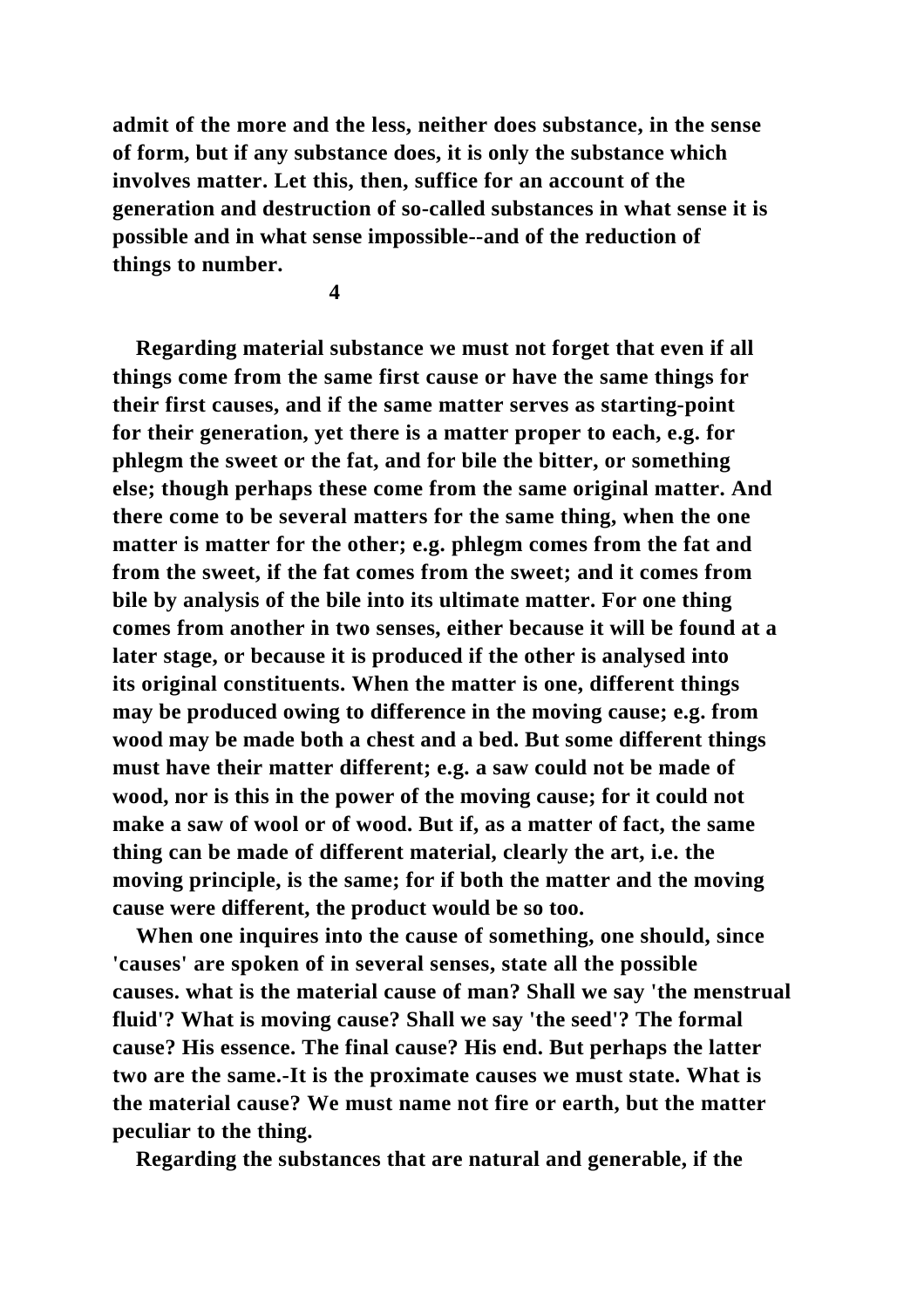**causes are really these and of this number and we have to learn the causes, we must inquire thus, if we are to inquire rightly. But in the case of natural but eternal substances another account must be given. For perhaps some have no matter, or not matter of this sort but only such as can be moved in respect of place. Nor does matter belong to those things which exist by nature but are not substances; their substratum is the substance. E.g what is the cause of eclipse? What is its matter? There is none; the moon is that which suffers eclipse. What is the moving cause which extinguished the light? The earth. The final cause perhaps does not exist. The formal principle is the definitory formula, but this is obscure if it does not include the cause. E.g. what is eclipse? Deprivation of light. But if we add 'by the earth's coming in between', this is the formula which includes the cause. In the case of sleep it is not clear what it is that proximately has this affection. Shall we say that it is the animal? Yes, but the animal in virtue of what, i.e. what is the proximate subject? The heart or some other part. Next, by what is it produced? Next, what is the affection-that of the proximate subject, not of the whole animal? Shall we say that it is immobility of such and such a kind? Yes, but to what process in the proximate subject is this due?**

**5** 

 **Since some things are and are not, without coming to be and ceasing to be, e.g. points, if they can be said to be, and in general forms (for it is not 'white' comes to be, but the wood comes to be white, if everything that comes to be comes from something and comes to be something), not all contraries can come from one another, but it is in different senses that a pale man comes from a dark man, and pale comes from dark. Nor has everything matter, but only those things which come to be and change into one another. Those things which, without ever being in course of changing, are or are not, have no matter.**

 **There is difficulty in the question how the matter of each thing is related to its contrary states. E.g. if the body is potentially healthy, and disease is contrary to health, is it potentially both healthy and diseased? And is water potentially wine and vinegar? We answer that it is the matter of one in virtue of its positive state**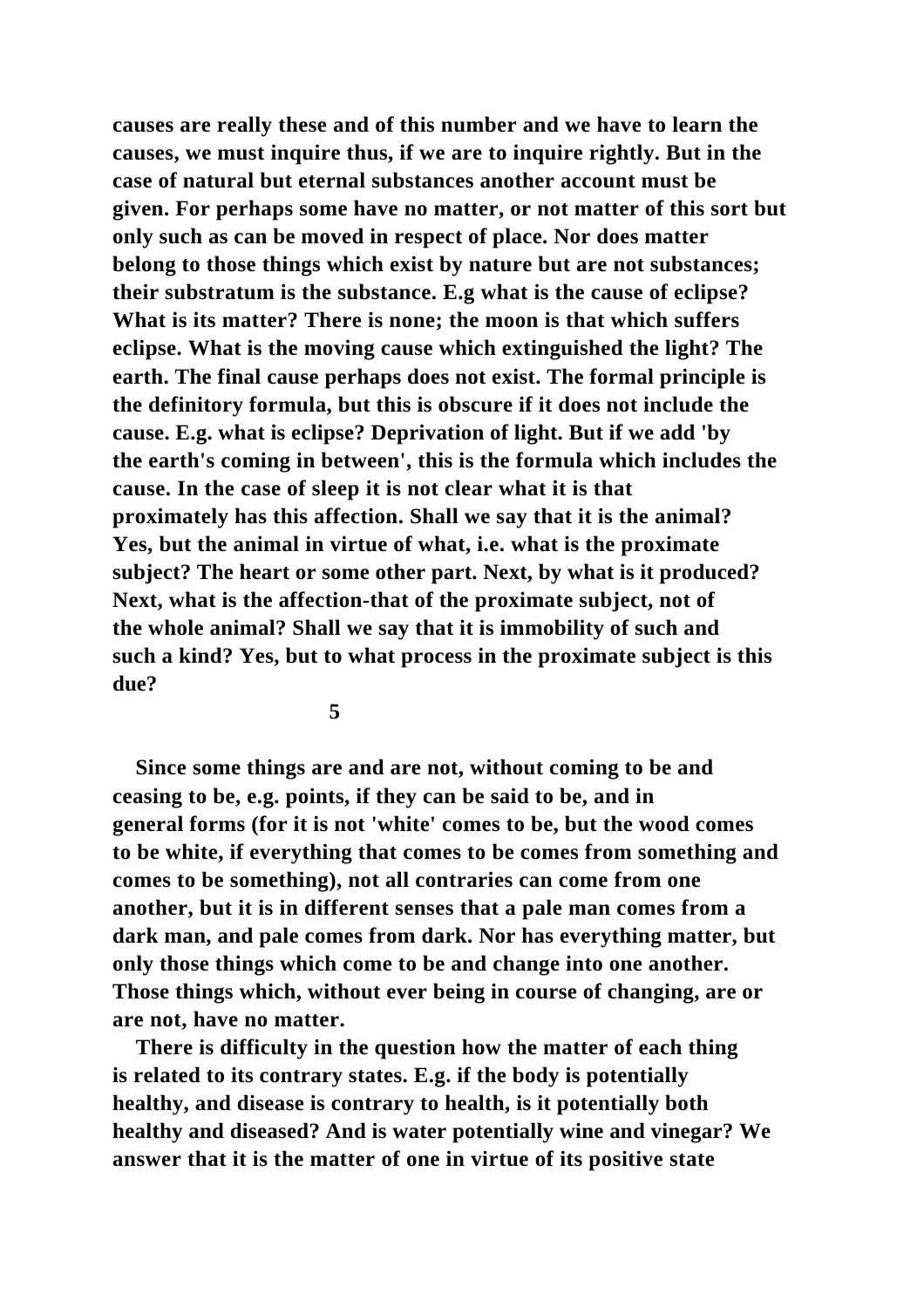**and its form, and of the other in virtue of the privation of its positive state and the corruption of it contrary to its nature. It is also hard to say why wine is not said to be the matter of vinegar nor potentially vinegar (though vinegar is produced from it), and why a living man is not said to be potentially dead. In fact they are not, but the corruptions in question are accidental, and it is the matter of the animal that is itself in virtue of its corruption the potency and matter of a corpse, and it is water that is the matter of vinegar. For the corpse comes from the animal, and vinegar from wine, as night from day. And all the things which change thus into one another must go back to their matter; e.g. if from a corpse is produced an animal, the corpse first goes back to its matter, and only then becomes an animal; and vinegar first goes back to water, and only then becomes wine.**

 **6**

 **To return to the difficulty which has been stated with respect both to definitions and to numbers, what is the cause of their unity? In the case of all things which have several parts and in which the totality is not, as it were, a mere heap, but the whole is something beside the parts, there is a cause; for even in bodies contact is the cause of unity in some cases, and in others viscosity or some other such quality. And a definition is a set of words which is one not by being connected together, like the Iliad, but by dealing with one object.-What then, is it that makes man one; why is he one and not many, e.g. animal + biped, especially if there are, as some say, an animal-itself and a biped-itself? Why are not those Forms themselves the man, so that men would exist by participation not in man, nor in-one Form, but in two, animal and biped, and in general man would be not one but more than one thing, animal and biped?**

 **Clearly, then, if people proceed thus in their usual manner of definition and speech, they cannot explain and solve the difficulty. But if, as we say, one element is matter and another is form, and one is potentially and the other actually, the question will no longer be thought a difficulty. For this difficulty is the same as would arise if 'round bronze' were the definition of 'cloak'; for this word would be a sign of the definitory formula, so that the question is, what is the cause of the unity of 'round' and 'bronze'? The**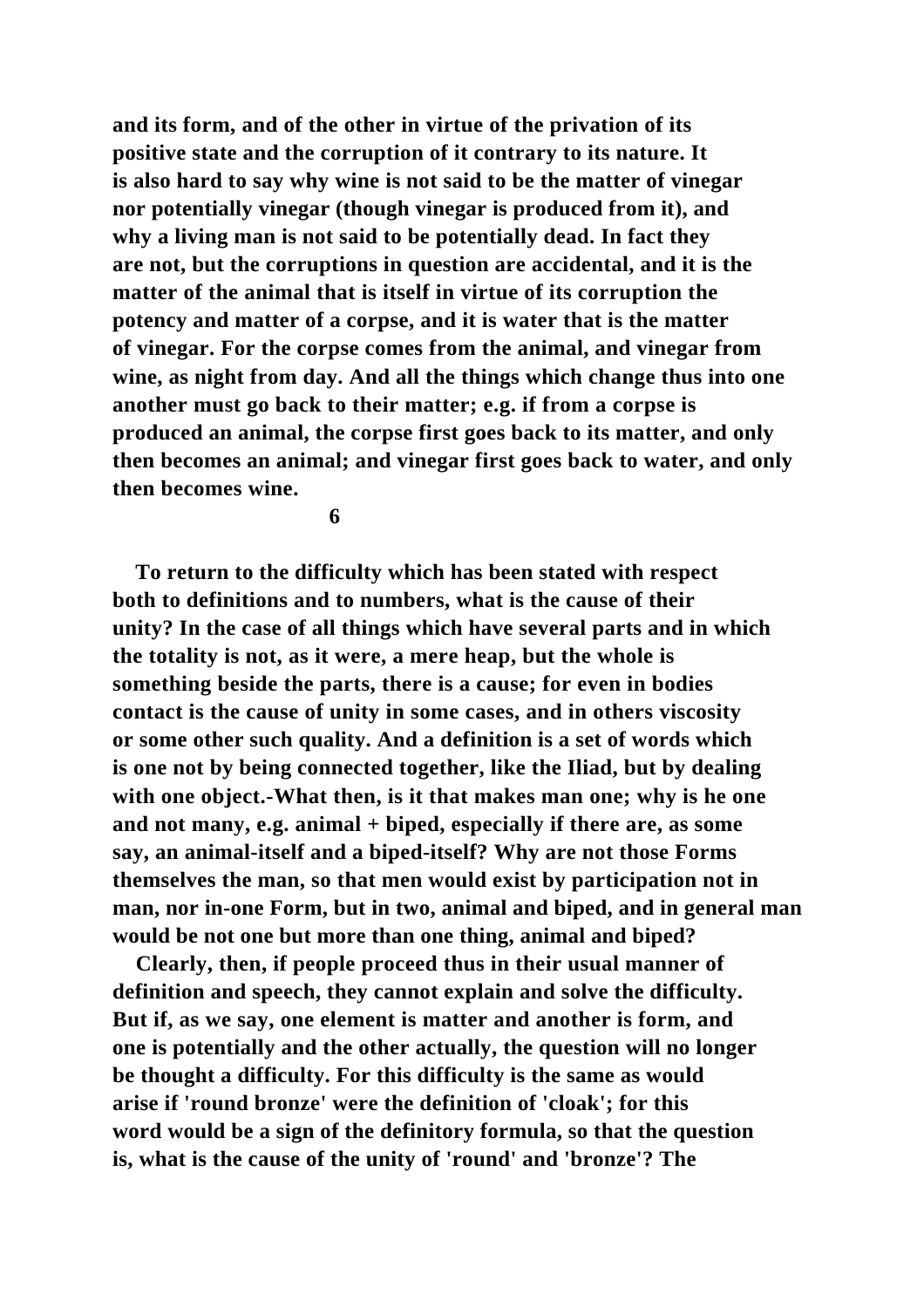**difficulty disappears, because the one is matter, the other form. What, then, causes this-that which was potentially to be actually-except, in the case of things which are generated, the agent? For there is no other cause of the potential sphere's becoming actually a sphere, but this was the essence of either. Of matter some is intelligible, some perceptible, and in a formula there is always an element of matter as well as one of actuality; e.g. the circle is 'a plane figure'. But of the things which have no matter, either intelligible or perceptible, each is by its nature essentially a kind of unity, as it is essentially a kind of being-individual substance, quality, or quantity (and so neither 'existent' nor 'one' is present in their definitions), and the essence of each of them is by its very nature a kind of unity as it is a kind of being-and so none of these has any reason outside itself, for being one, nor for being a kind of being; for each is by its nature a kind of being and a kind of unity, not as being in the genus 'being' or 'one' nor in the sense that being and unity can exist apart from particulars.**

 **Owing to the difficulty about unity some speak of 'participation', and raise the question, what is the cause of participation and what is it to participate; and others speak of 'communion', as Lycophron says knowledge is a communion of knowing with the soul; and others say life is a 'composition' or 'connexion' of soul with body. Yet the same account applies to all cases; for being healthy, too, will on this showing be either a 'communion' or a 'connexion' or a 'composition' of soul and health, and the fact that the bronze is a triangle will be a 'composition' of bronze and triangle, and the fact that a thing is white will be a 'composition' of surface and whiteness. The reason is that people look for a unifying formula, and a difference, between potency and complete reality. But, as has been said, the proximate matter and the form are one and the same thing, the one potentially, and the other actually. Therefore it is like asking what in general is the cause of unity and of a thing's being one; for each thing is a unity, and the potential and the actual are somehow one. Therefore there is no other cause here unless there is something which caused the movement from potency into actuality. And all things which have no matter are without qualification essentially unities.**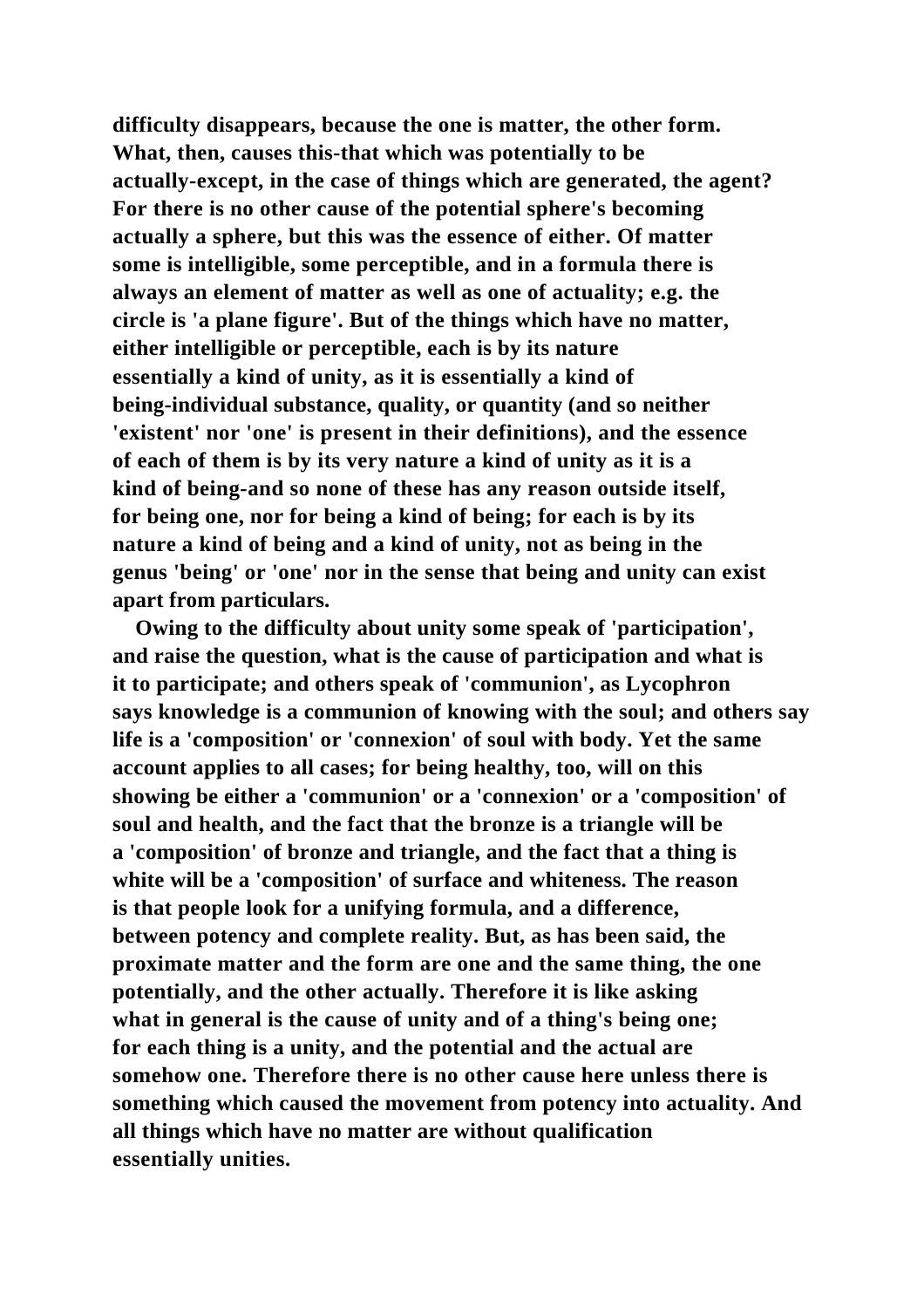**WE have treated of that which is primarily and to which all the other categories of being are referred-i.e. of substance. For it is in virtue of the concept of substance that the others also are said to be-quantity and quality and the like; for all will be found to involve the concept of substance, as we said in the first part of our work. And since 'being' is in one way divided into individual thing, quality, and quantity, and is in another way distinguished in respect of potency and complete reality, and of function, let us now add a discussion of potency and complete reality. And first let us explain potency in the strictest sense, which is, however, not the most useful for our present purpose. For potency and actuality extend beyond the cases that involve a reference to motion. But when we have spoken of this first kind, we shall in our discussions of actuality' explain the other kinds of potency as well.**

 **We have pointed out elsewhere that 'potency' and the word 'can' have several senses. Of these we may neglect all the potencies that are so called by an equivocation. For some are called so by analogy, as in geometry we say one thing is or is not a 'power' of another by virtue of the presence or absence of some relation between them. But all potencies that conform to the same type are originative sources of some kind, and are called potencies in reference to one primary kind of potency, which is an originative source of change in another thing or in the thing itself qua other. For one kind is a potency of being acted on, i.e. the originative source, in the very thing acted on, of its being passively changed by another thing or by itself qua other; and another kind is a state of insusceptibility to change for the worse and to destruction by another thing or by the thing itself qua other by virtue of an originative source of change. In all these definitions is implied the formula if potency in the primary sense.-And again these so-called potencies are potencies either of merely acting or being acted on, or of acting or being acted on well, so that even in the formulae of the latter the formulae of the prior kinds of potency are somehow implied.**

 **Obviously, then, in a sense the potency of acting and of being acted on is one (for a thing may be 'capable' either because it can**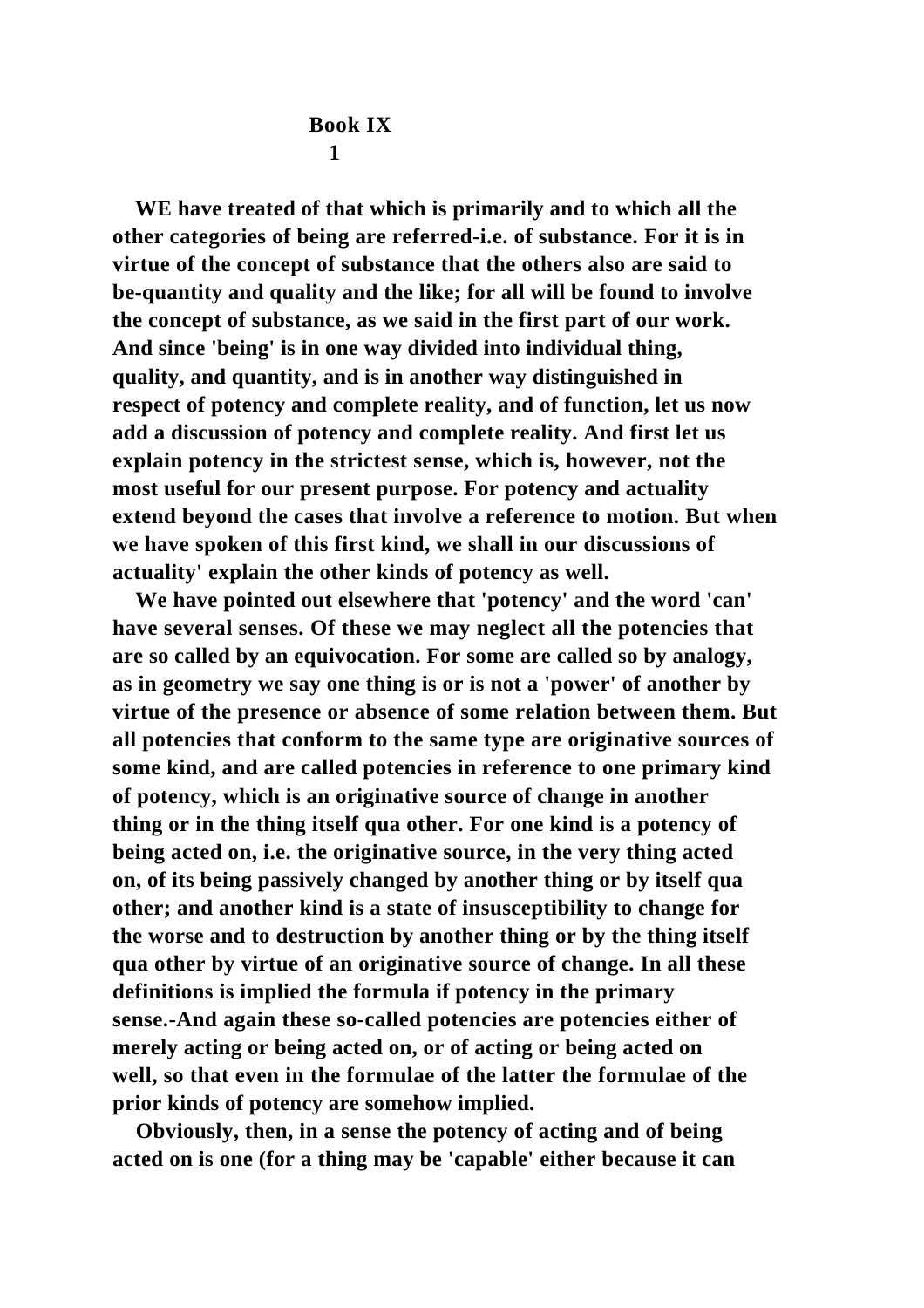**itself be acted on or because something else can be acted on by it), but in a sense the potencies are different. For the one is in the thing acted on; it is because it contains a certain originative source, and because even the matter is an originative source, that the thing acted on is acted on, and one thing by one, another by another; for that which is oily can be burnt, and that which yields in a particular way can be crushed; and similarly in all other cases. But the other potency is in the agent, e.g. heat and the art of building are present, one in that which can produce heat and the other in the man who can build. And so, in so far as a thing is an organic unity, it cannot be acted on by itself; for it is one and not two different things. And 'impotence'and 'impotent' stand for the privation which is contrary to potency of this sort, so that every potency belongs to the same subject and refers to the same process as a corresponding impotence. Privation has several senses; for it means (1) that which has not a certain quality and (2) that which might naturally have it but has not it, either (a) in general or (b) when it might naturally have it, and either (a) in some particular way, e.g. when it has not it completely, or (b) when it has not it at all. And in certain cases if things which naturally have a quality lose it by violence, we say they have suffered privation.**

**2** 

 **Since some such originative sources are present in soulless things, and others in things possessed of soul, and in soul, and in the rational part of the soul, clearly some potencies will, be non-rational and some will be non-rational and some will be accompanied by a rational formula. This is why all arts, i.e. all productive forms of knowledge, are potencies; they are originative sources of change in another thing or in the artist himself considered as other.**

 **And each of those which are accompanied by a rational formula is alike capable of contrary effects, but one non-rational power produces one effect; e.g. the hot is capable only of heating, but the medical art can produce both disease and health. The reason is that science is a rational formula, and the same rational formula explains a thing and its privation, only not in the same way; and in a sense it applies to both, but in a sense it applies rather to the positive fact.**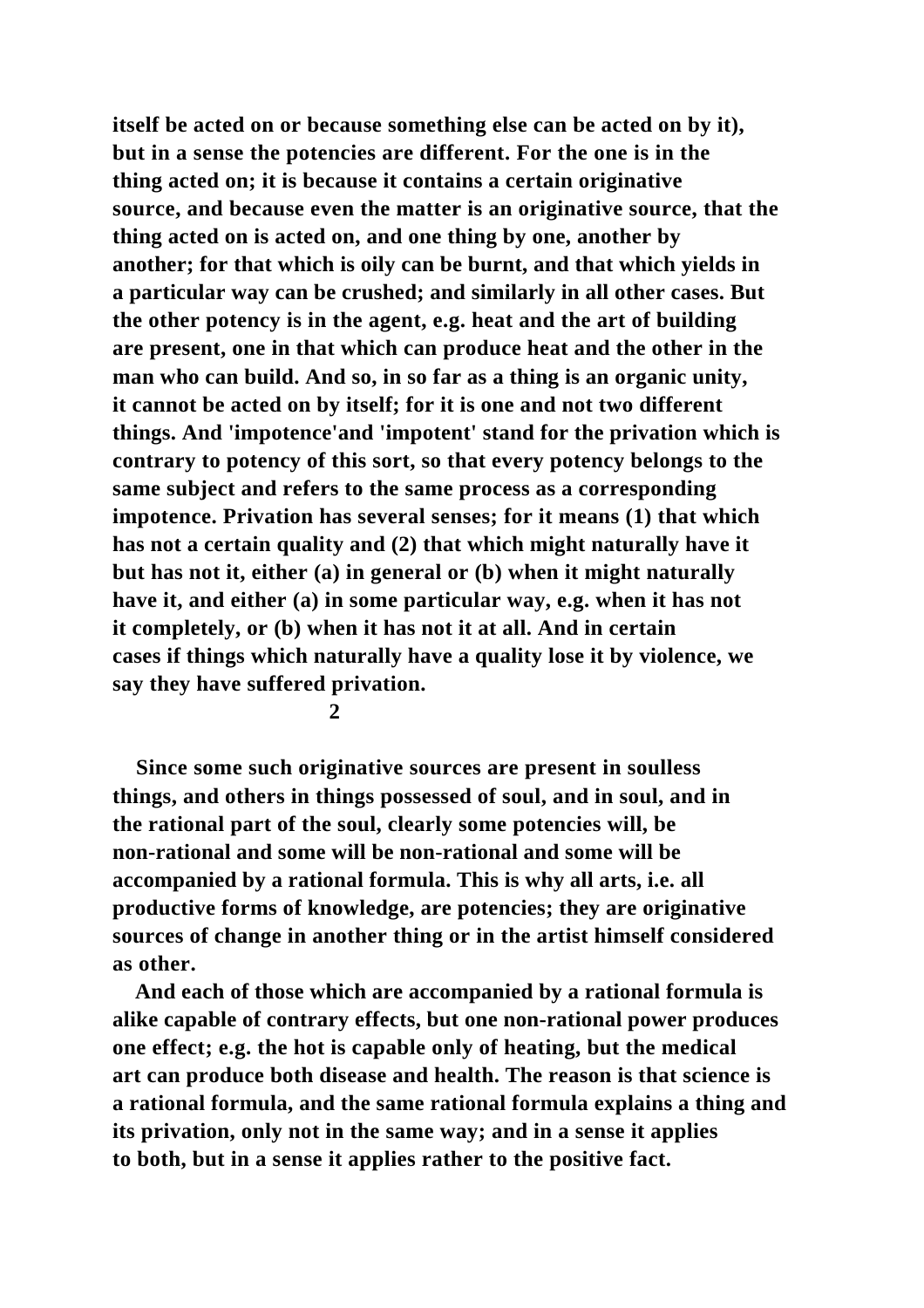**Therefore such sciences must deal with contraries, but with one in virtue of their own nature and with the other not in virtue of their nature; for the rational formula applies to one object in virtue of that object's nature, and to the other, in a sense, accidentally. For it is by denial and removal that it exhibits the contrary; for the contrary is the primary privation, and this is the removal of the positive term. Now since contraries do not occur in the same thing, but science is a potency which depends on the possession of a rational formula, and the soul possesses an originative source of movement; therefore, while the wholesome produces only health and the calorific only heat and the frigorific only cold, the scientific man produces both the contrary effects. For the rational formula is one which applies to both, though not in the same way, and it is in a soul which possesses an originative source of movement; so that the soul will start both processes from the same originative source, having linked them up with the same thing. And so the things whose potency is according to a rational formula act contrariwise to the things whose potency is non-rational; for the products of the former are included under one originative source, the rational formula.**

 **It is obvious also that the potency of merely doing a thing or having it done to one is implied in that of doing it or having it done well, but the latter is not always implied in the former: for he who does a thing well must also do it, but he who does it merely need not also do it well.**

**3** 

 **There are some who say, as the Megaric school does, that a thing 'can' act only when it is acting, and when it is not acting it 'cannot' act, e.g. that he who is not building cannot build, but only he who is building, when he is building; and so in all other cases. It is not hard to see the absurdities that attend this view.**

 **For it is clear that on this view a man will not be a builder unless he is building (for to be a builder is to be able to build), and so with the other arts. If, then, it is impossible to have such arts if one has not at some time learnt and acquired them, and it is then impossible not to have them if one has not sometime lost them (either by forgetfulness or by some accident or by time; for it cannot be by the destruction of the object, for that lasts for ever), a man**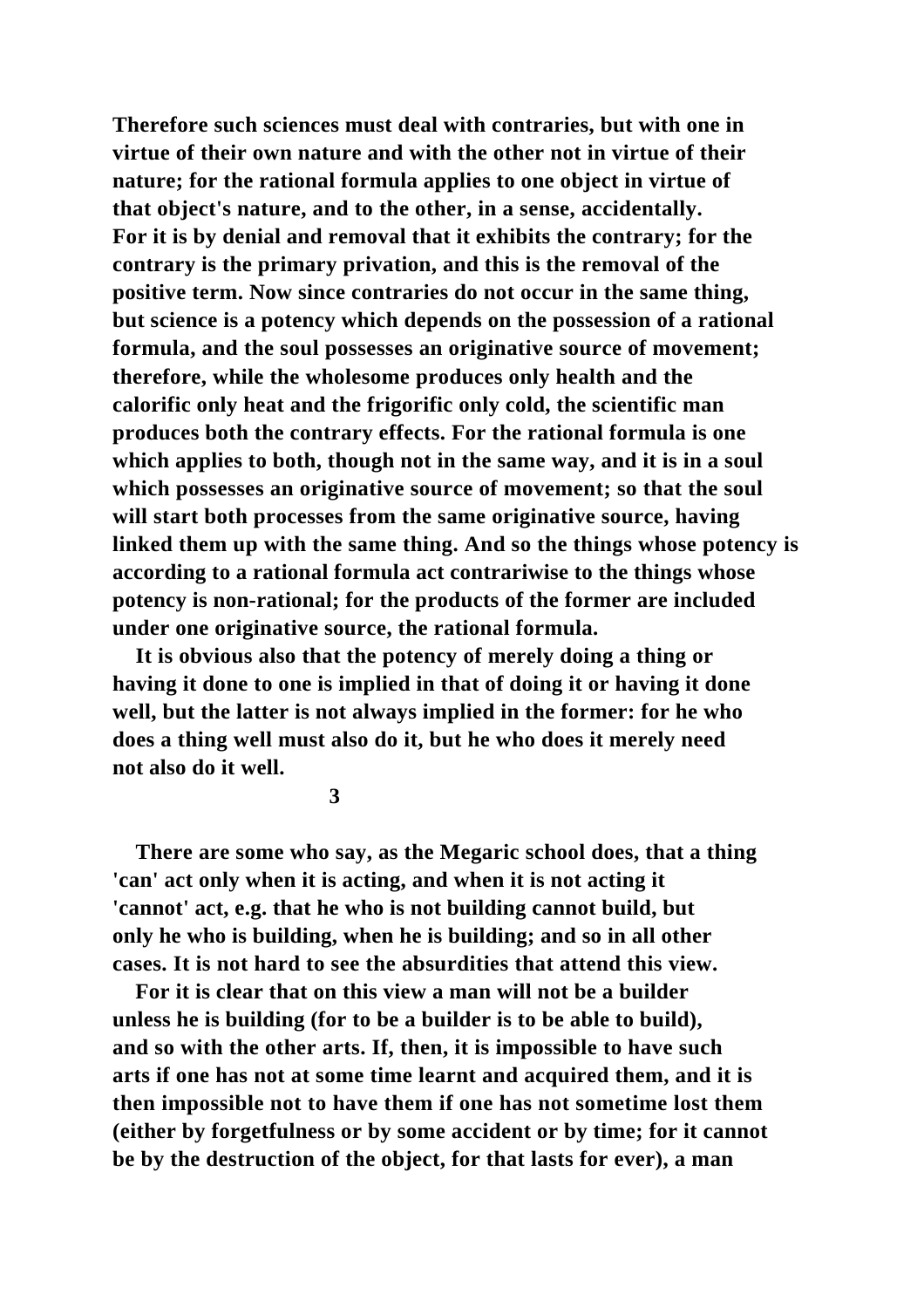**will not have the art when he has ceased to use it, and yet he may immediately build again; how then will he have got the art? And similarly with regard to lifeless things; nothing will be either cold or hot or sweet or perceptible at all if people are not perceiving it; so that the upholders of this view will have to maintain the doctrine of Protagoras. But, indeed, nothing will even have perception if it is not perceiving, i.e. exercising its perception. If, then, that is blind which has not sight though it would naturally have it, when it would naturally have it and when it still exists, the same people will be blind many times in the day-and deaf too.**

 **Again, if that which is deprived of potency is incapable, that which is not happening will be incapable of happening; but he who says of that which is incapable of happening either that it is or that it will be will say what is untrue; for this is what incapacity meant. Therefore these views do away with both movement and becoming. For that which stands will always stand, and that which sits will always sit, since if it is sitting it will not get up; for that which, as we are told, cannot get up will be incapable of getting up. But we cannot say this, so that evidently potency and actuality are different (but these views make potency and actuality the same, and so it is no small thing they are seeking to annihilate), so that it is possible that a thing may be capable of being and not he, and capable of not being and yet he, and similarly with the other kinds of predicate; it may be capable of walking and yet not walk, or capable of not walking and yet walk. And a thing is capable of doing something if there will be nothing impossible in its having the actuality of that of which it is said to have the capacity. I mean, for instance, if a thing is capable of sitting and it is open to it to sit, there will be nothing impossible in its actually sitting; and similarly if it is capable of being moved or moving, or of standing or making to stand, or of being or coming to be, or of not being or not coming to be.**

 **The word 'actuality', which we connect with 'complete reality', has, in the main, been extended from movements to other things; for actuality in the strict sense is thought to be identical with movement. And so people do not assign movement to non-existent things, though they do assign some other predicates. E.g. they say that non-existent things are objects of thought and desire, but not that**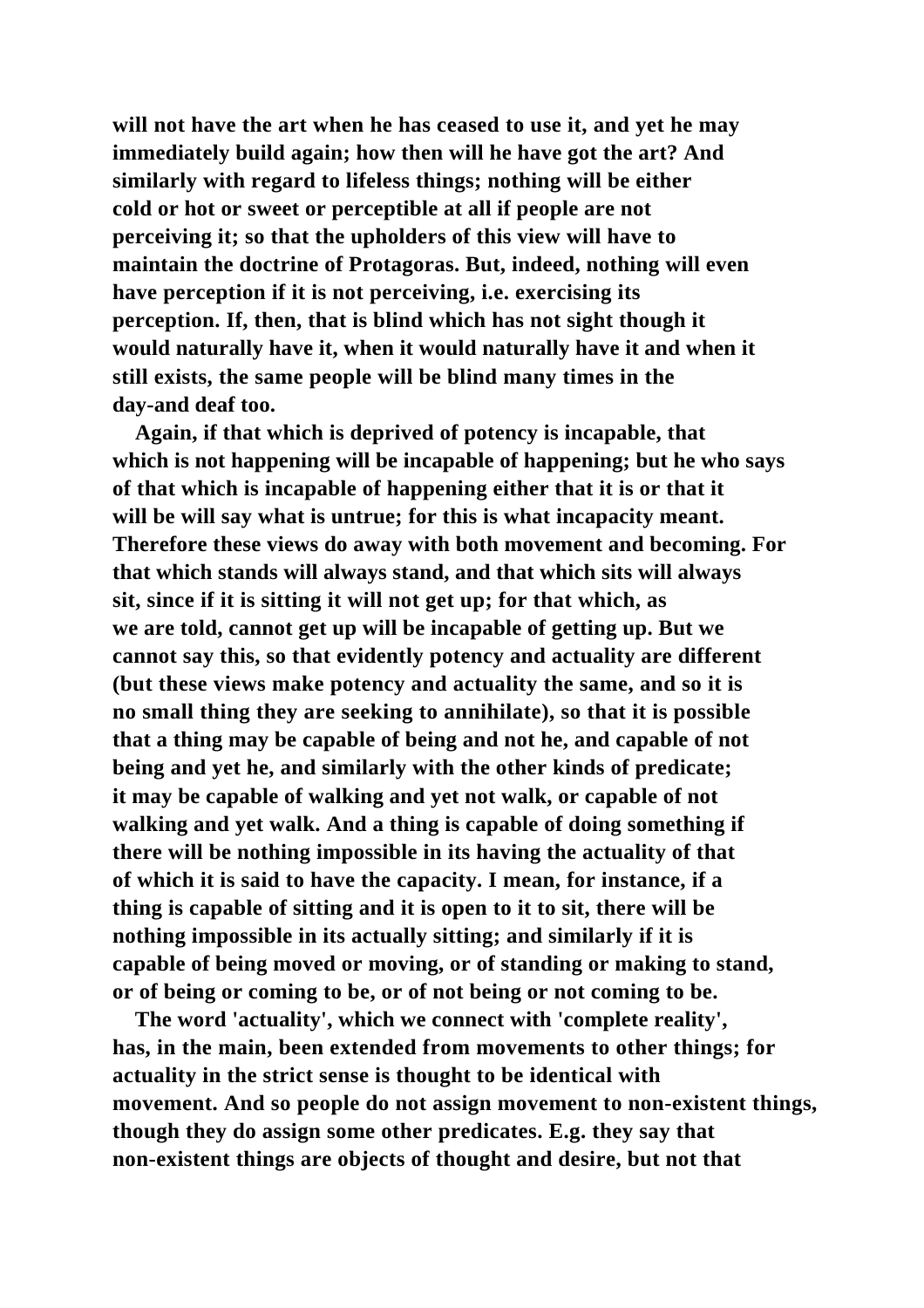**they are moved; and this because, while ex hypothesi they do not actually exist, they would have to exist actually if they were moved. For of non-existent things some exist potentially; but they do not exist, because they do not exist in complete reality.**

**4 4** 

 **If what we have described is identical with the capable or convertible with it, evidently it cannot be true to say 'this is capable of being but will not be', which would imply that the things incapable of being would on this showing vanish. Suppose, for instance, that a man-one who did not take account of that which is incapable of being-were to say that the diagonal of the square is capable of being measured but will not be measured, because a thing may well be capable of being or coming to be, and yet not be or be about to be. But from the premisses this necessarily follows, that if we actually supposed that which is not, but is capable of being, to be or to have come to be, there will be nothing impossible in this; but the result will be impossible, for the measuring of the diagonal is impossible. For the false and the impossible are not the same; that you are standing now is false, but that you should be standing is not impossible.**

 **At the same time it is clear that if, when A is real, B must be real, then, when A is possible, B also must be possible. For if B need not be possible, there is nothing to prevent its not being possible. Now let A be supposed possible. Then, when A was possible, we agreed that nothing impossible followed if A were supposed to be real; and then B must of course be real. But we supposed B to be impossible. Let it be impossible then. If, then, B is impossible, A also must be so. But the first was supposed impossible; therefore the second also is impossible. If, then, A is possible, B also will be possible, if they were so related that if A,is real, B must be real. If, then, A and B being thus related, B is not possible on this condition, and B will not be related as was supposed. And if when A is possible, B must be possible, then if A is real, B also must be real. For to say that B must be possible, if A is possible, means this, that if A is real both at the time when and in the way in which it was supposed capable of being real, B also must then and in that way be real.**

**5**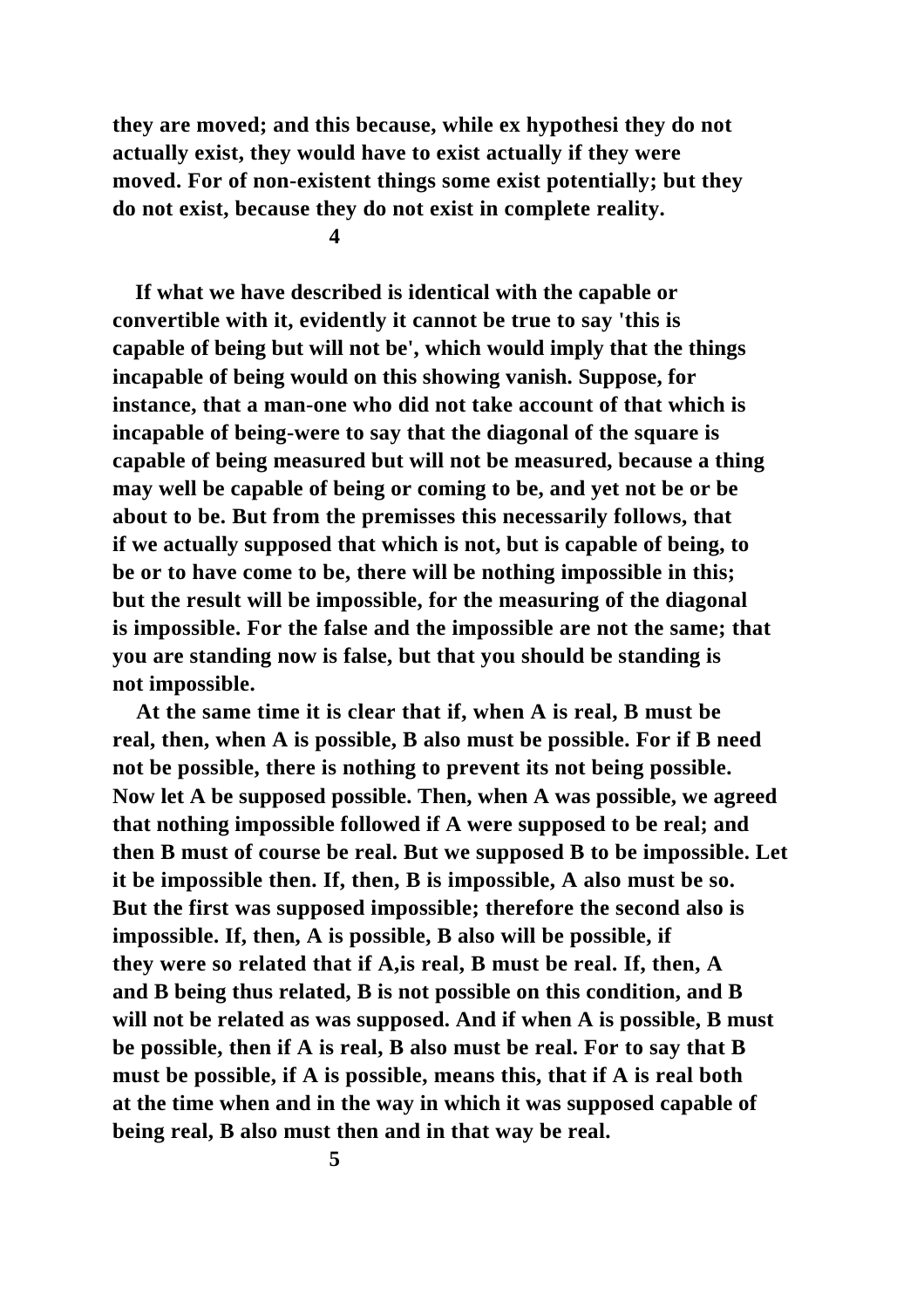**As all potencies are either innate, like the senses, or come by practice, like the power of playing the flute, or by learning, like artistic power, those which come by practice or by rational formula we must acquire by previous exercise but this is not necessary with those which are not of this nature and which imply passivity.**

 **Since that which is 'capable' is capable of something and at some time in some way (with all the other qualifications which must be present in the definition), and since some things can produce change according to a rational formula and their potencies involve such a formula, while other things are nonrational and their potencies are non-rational, and the former potencies must be in a living thing, while the latter can be both in the living and in the lifeless; as regards potencies of the latter kind, when the agent and the patient meet in the way appropriate to the potency in question, the one must act and the other be acted on, but with the former kind of potency this is not necessary. For the nonrational potencies are all productive of one effect each, but the rational produce contrary effects, so that if they produced their effects necessarily they would produce contrary effects at the same time; but this is impossible. There must, then, be something else that decides; I mean by this, desire or will. For whichever of two things the animal desires decisively, it will do, when it is present, and meets the passive object, in the way appropriate to the potency in question. Therefore everything which has a rational potency, when it desires that for which it has a potency and in the circumstances in which it has the potency, must do this. And it has the potency in question when the passive object is present and is in a certain state; if not it will not be able to act. (To add the qualification 'if nothing external prevents it' is not further necessary; for it has the potency on the terms on which this is a potency of acting, and it is this not in all circumstances but on certain conditions, among which will be the exclusion of external hindrances; for these are barred by some of the positive qualifications.) And so even if one has a rational wish, or an appetite, to do two things or contrary things at the same time, one will not do them; for it is not on these terms that one has the potency for them, nor is it a potency of doing both at the same time, since one will do the things which it is a potency of**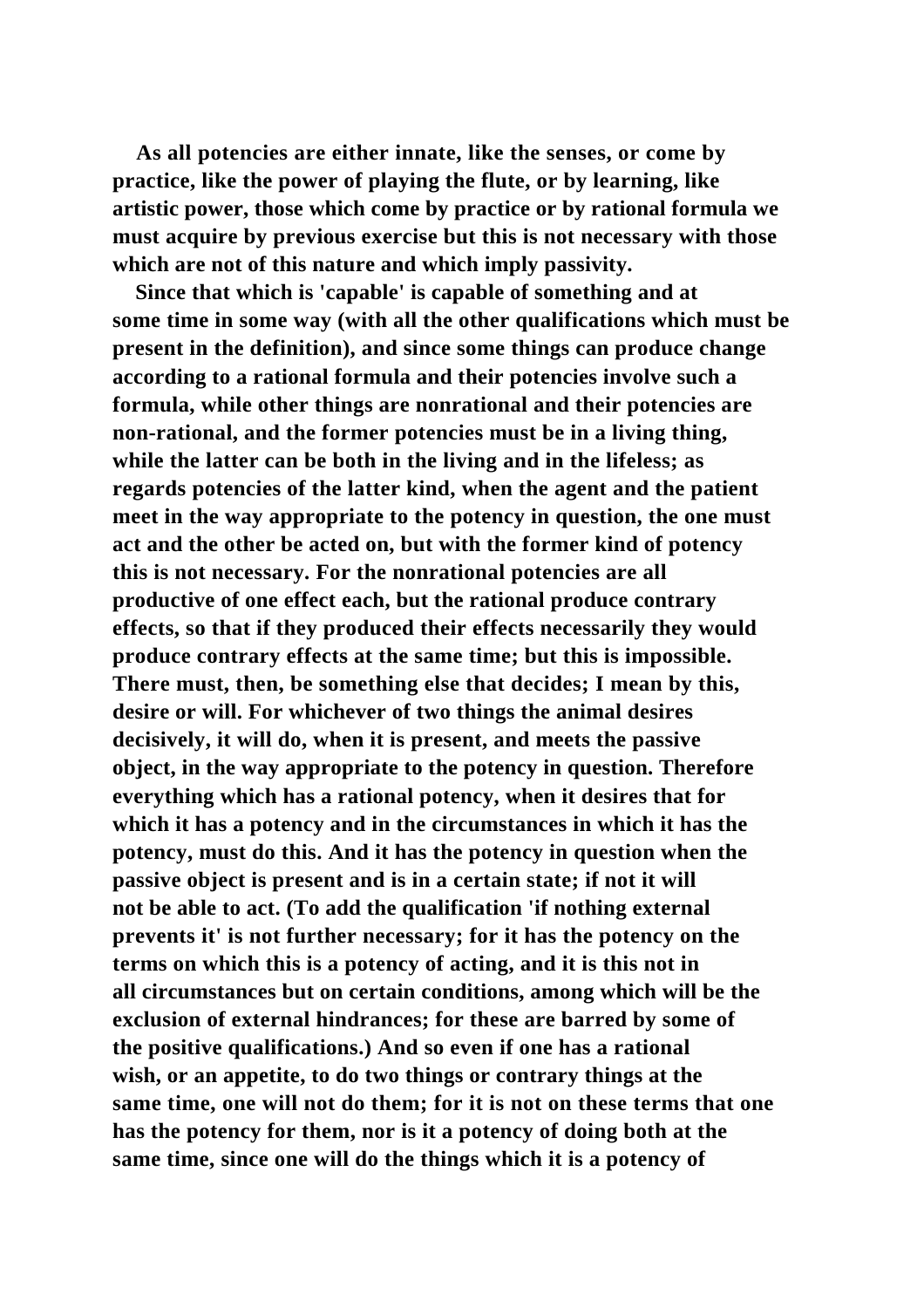**doing, on the terms on which one has the potency.**

 **6**

 **Since we have treated of the kind of potency which is related to movement, let us discuss actuality-what, and what kind of thing, actuality is. For in the course of our analysis it will also become clear, with regard to the potential, that we not only ascribe potency to that whose nature it is to move something else, or to be moved by something else, either without qualification or in some particular way, but also use the word in another sense, which is the reason of the inquiry in the course of which we have discussed these previous senses also. Actuality, then, is the existence of a thing not in the way which we express by 'potentially'; we say that potentially, for instance, a statue of Hermes is in the block of wood and the half-line is in the whole, because it might be separated out, and we call even the man who is not studying a man of science, if he is capable of studying; the thing that stands in contrast to each of these exists actually. Our meaning can be seen in the particular cases by induction, and we must not seek a definition of everything but be content to grasp the analogy, that it is as that which is building is to that which is capable of building, and the waking to the sleeping, and that which is seeing to that which has its eyes shut but has sight, and that which has been shaped out of the matter to the matter, and that which has been wrought up to the unwrought. Let actuality be defined by one member of this antithesis, and the potential by the other. But all things are not said in the same sense to exist actually, but only by analogy-as A is in B or to B, C is in D or to D; for some are as movement to potency, and the others as substance to some sort of matter.**

 **But also the infinite and the void and all similar things are said to exist potentially and actually in a different sense from that which applies to many other things, e.g. to that which sees or walks or is seen. For of the latter class these predicates can at some time be also truly asserted without qualification; for the seen is so called sometimes because it is being seen, sometimes because it is capable of being seen. But the infinite does not exist potentially in the sense that it will ever actually have separate existence; it exists potentially only for knowledge. For the fact that the process of**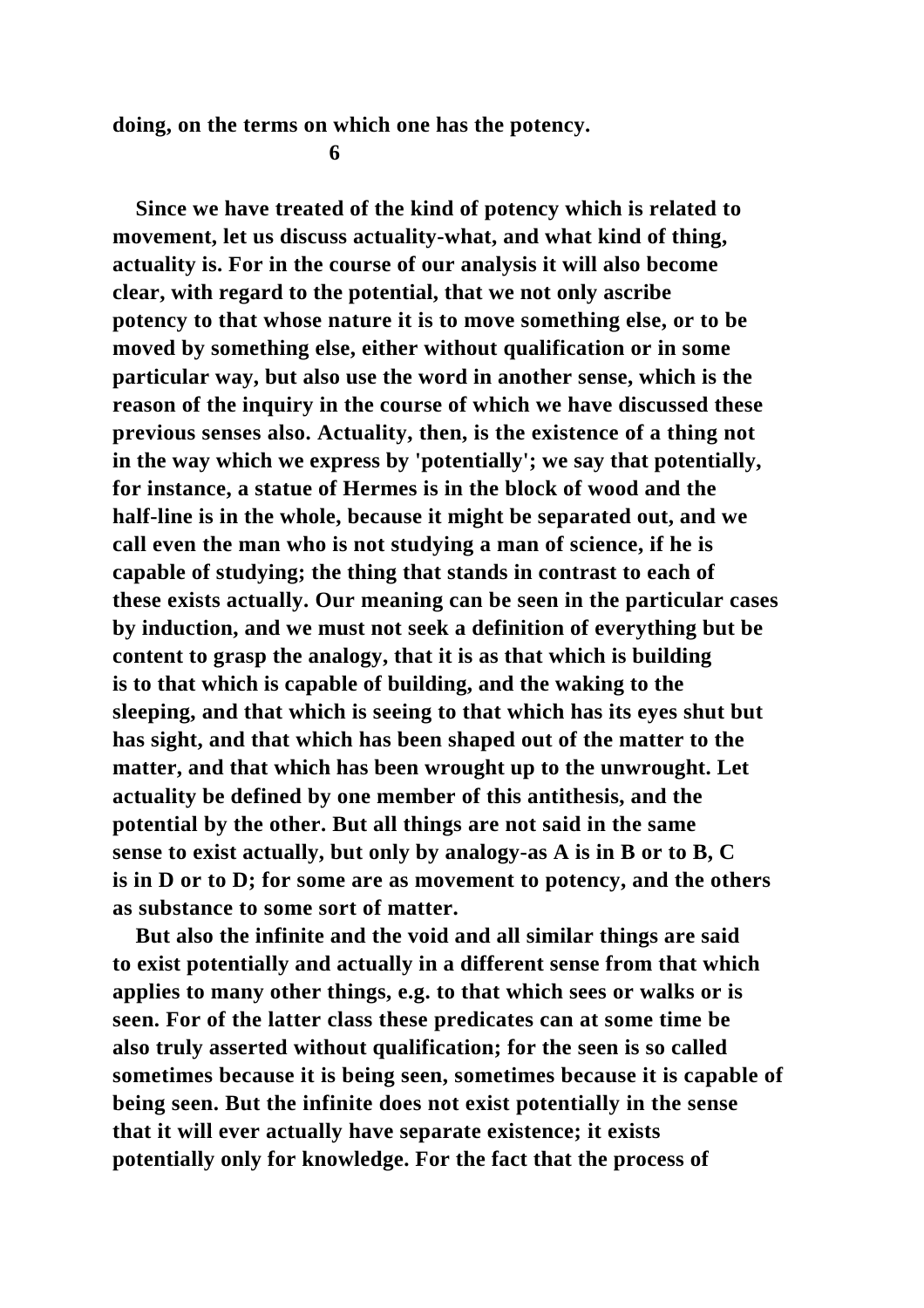**dividing never comes to an end ensures that this activity exists potentially, but not that the infinite exists separately.**

 **Since of the actions which have a limit none is an end but all are relative to the end, e.g. the removing of fat, or fat-removal, and the bodily parts themselves when one is making them thin are in movement in this way (i.e. without being already that at which the movement aims), this is not an action or at least not a complete one (for it is not an end); but that movement in which the end is present is an action. E.g. at the same time we are seeing and have seen, are understanding and have understood, are thinking and have thought (while it is not true that at the same time we are learning and have learnt, or are being cured and have been cured). At the same time we are living well and have lived well, and are happy and have been happy. If not, the process would have had sometime to cease, as the process of making thin ceases: but, as things are, it does not cease; we are living and have lived. Of these processes, then, we must call the one set movements, and the other actualities. For every movement is incomplete-making thin, learning, walking, building; these are movements, and incomplete at that. For it is not true that at the same time a thing is walking and has walked, or is building and has built, or is coming to be and has come to be, or is being moved and has been moved, but what is being moved is different from what has been moved, and what is moving from what has moved. But it is the same thing that at the same time has seen and is seeing, seeing, or is thinking and has thought. The latter sort of process, then, I call an actuality, and the former a movement.**

 **7**

 **What, and what kind of thing, the actual is, may be taken as explained by these and similar considerations. But we must distinguish when a thing exists potentially and when it does not; for it is not at any and every time. E.g. is earth potentially a man? No-but rather when it has already become seed, and perhaps not even then. It is just as it is with being healed; not everything can be healed by the medical art or by luck, but there is a certain kind of thing which is capable of it, and only this is potentially healthy. And (1) the delimiting mark of that which as a result of thought comes to exist in complete reality from having existed potentially is that if the**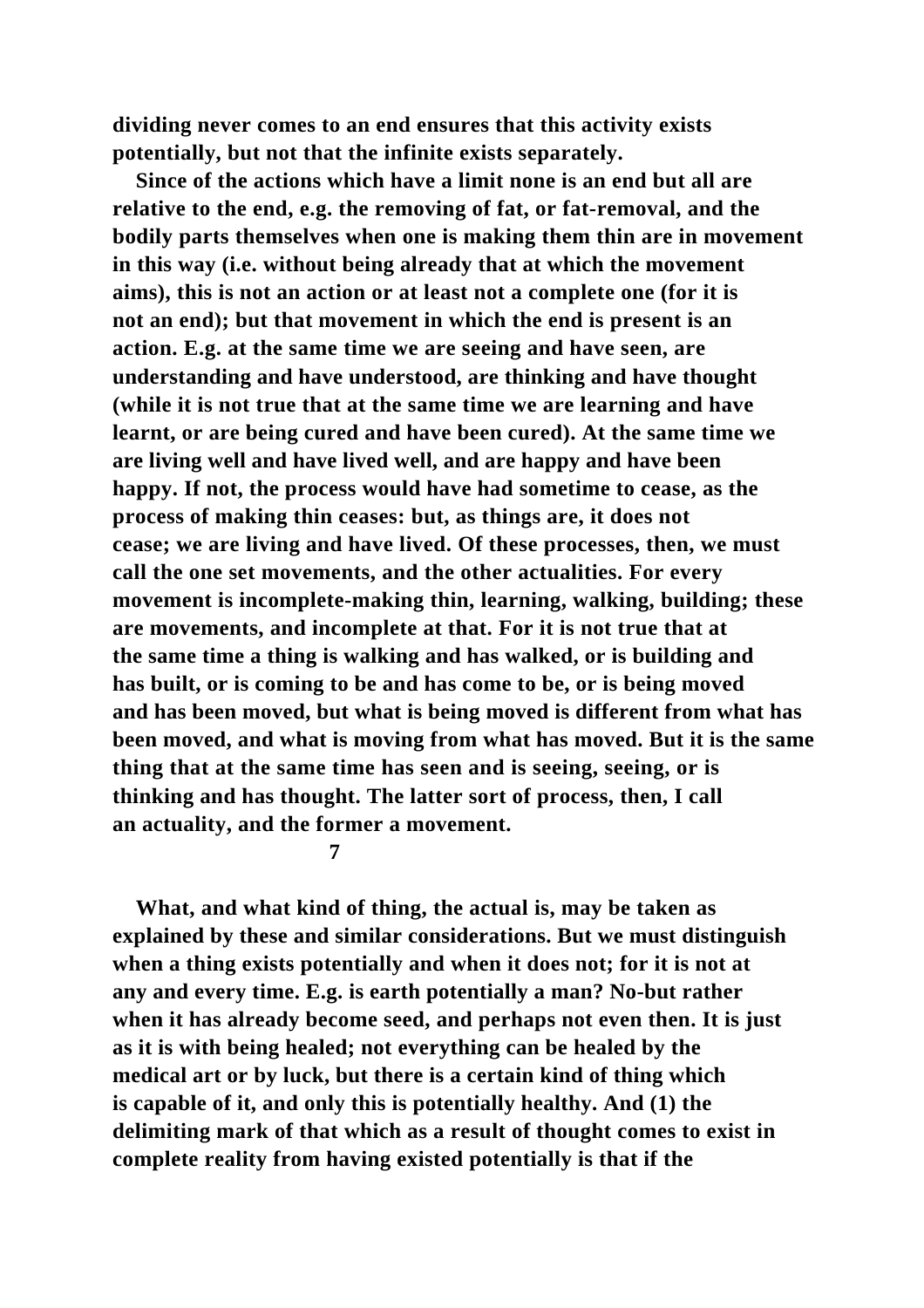**agent has willed it it comes to pass if nothing external hinders, while the condition on the other side-viz. in that which is healed-is that nothing in it hinders the result. It is on similar terms that we have what is potentially a house; if nothing in the thing acted on-i.e. in the matter-prevents it from becoming a house, and if there is nothing which must be added or taken away or changed, this is potentially a house; and the same is true of all other things the source of whose becoming is external. And (2) in the cases in which the source of the becoming is in the very thing which comes to be, a thing is potentially all those things which it will be of itself if nothing external hinders it. E.g. the seed is not yet potentially a man; for it must be deposited in something other than itself and undergo a change. But when through its own motive principle it has already got such and such attributes, in this state it is already potentially a man; while in the former state it needs another motive principle, just as earth is not yet potentially a statue (for it must first change in order to become brass.)**

 **It seems that when we call a thing not something else but 'thaten'-e.g. a casket is not 'wood' but 'wooden', and wood is not 'earth' but 'earthen', and again earth will illustrate our point if it is similarly not something else but 'thaten'-that other thing is always potentially (in the full sense of that word) the thing which comes after it in this series. E.g. a casket is not 'earthen' nor 'earth', but 'wooden'; for this is potentially a casket and this is the matter of a casket, wood in general of a casket in general, and this particular wood of this particular casket. And if there is a first thing, which is no longer, in reference to something else, called 'thaten', this is prime matter; e.g. if earth is 'airy' and air is not 'fire' but 'fiery', fire is prime matter, which is not a 'this'. For the subject or substratum is differentiated by being a 'this' or not being one; i.e. the substratum of modifications is, e.g. a man, i.e. a body and a soul, while the modification is 'musical' or 'pale'. (The subject is called, when music comes to be present in it, not 'music' but 'musical', and the man is not 'paleness' but 'pale', and not 'ambulation' or 'movement' but 'walking' or 'moving',-which is akin to the 'thaten'.) Wherever this is so, then, the ultimate subject is a substance; but when this is not so but the predicate is a form and a 'this', the ultimate subject is matter and**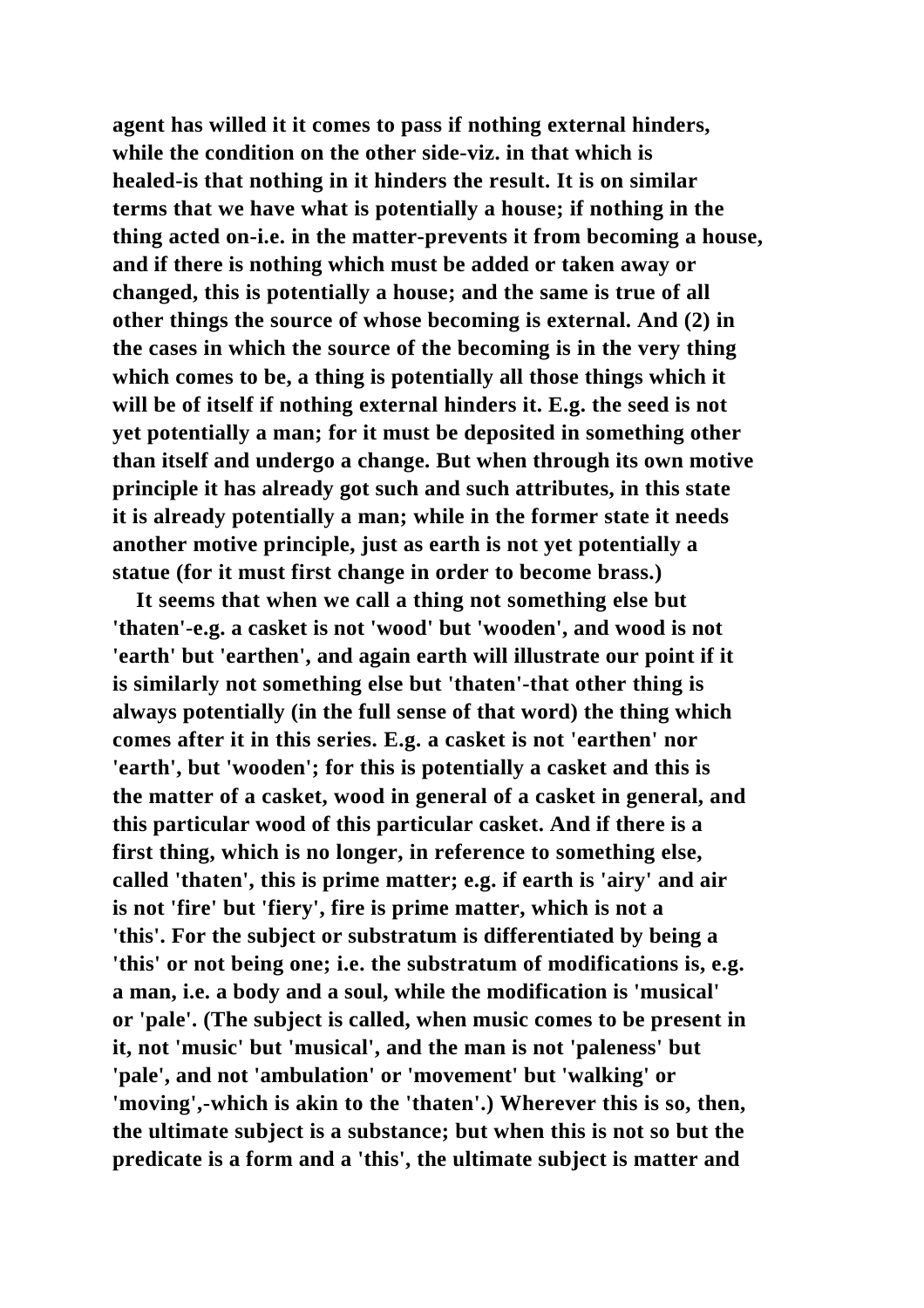**material substance. And it is only right that 'thaten' should be used with reference both to the matter and to the accidents; for both are indeterminates.**

 **We have stated, then, when a thing is to be said to exist potentially and when it is not.**

**8 8 8** 

 **From our discussion of the various senses of 'prior', it is clear that actuality is prior to potency. And I mean by potency not only that definite kind which is said to be a principle of change in another thing or in the thing itself regarded as other, but in general every principle of movement or of rest. For nature also is in the same genus as potency; for it is a principle of movement-not, however, in something else but in the thing itself qua itself. To all such potency, then, actuality is prior both in formula and in substantiality; and in time it is prior in one sense, and in another not.**

 **(1) Clearly it is prior in formula; for that which is in the primary sense potential is potential because it is possible for it to become active; e.g. I mean by 'capable of building' that which can build, and by 'capable of seeing' that which can see, and by 'visible' that which can be seen. And the same account applies to all other cases, so that the formula and the knowledge of the one must precede the knowledge of the other.**

 **(2) In time it is prior in this sense: the actual which is identical in species though not in number with a potentially existing thing is to it. I mean that to this particular man who now exists actually and to the corn and to the seeing subject the matter and the seed and that which is capable of seeing, which are potentially a man and corn and seeing, but not yet actually so, are prior in time; but prior in time to these are other actually existing things, from which they were produced. For from the potentially existing the actually existing is always produced by an actually existing thing, e.g. man from man, musician by musician; there is always a first mover, and the mover already exists actually. We have said in our account of substance that everything that is produced is something produced from something and by something, and that the same in species as it.**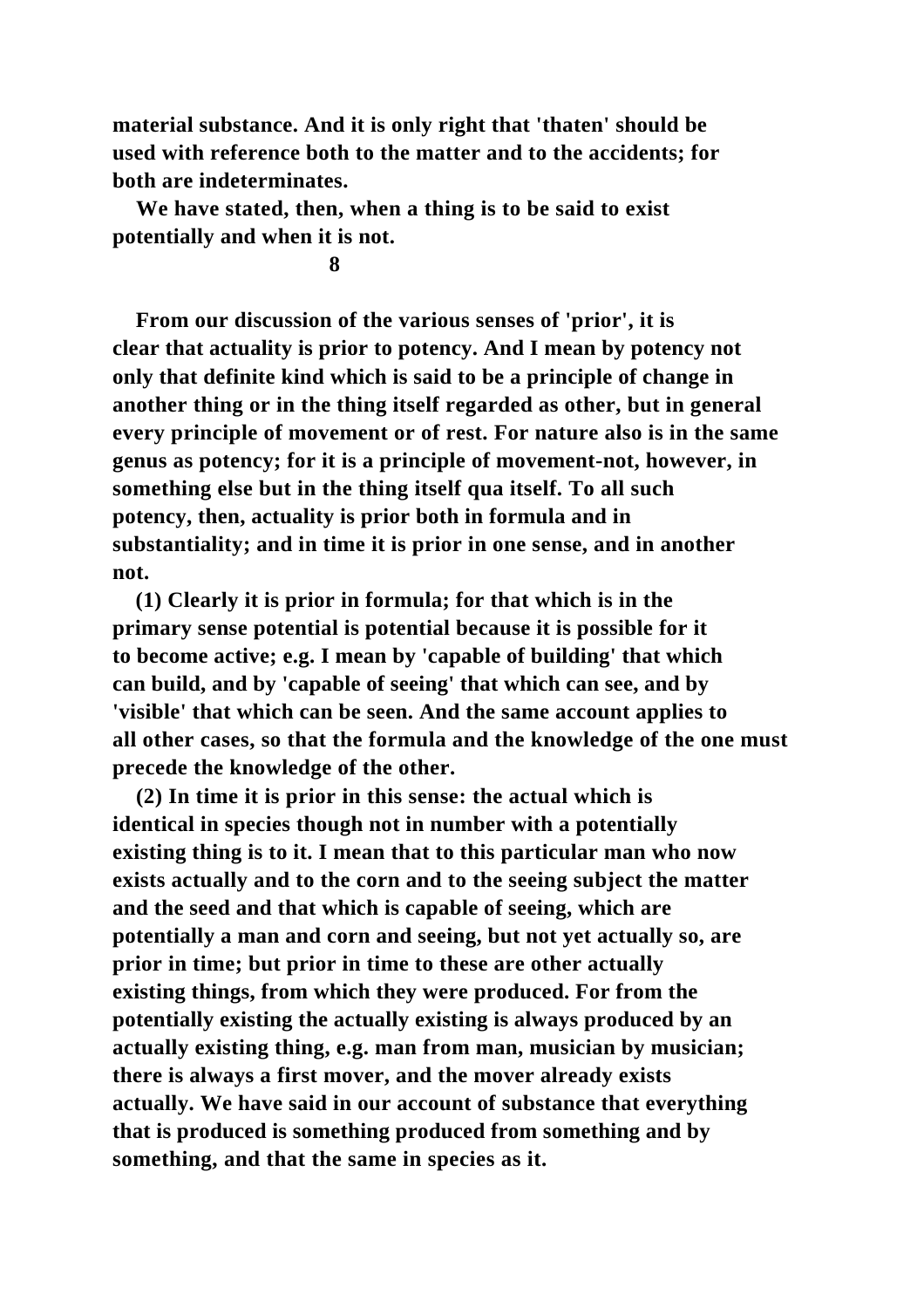**This is why it is thought impossible to be a builder if one has built nothing or a harper if one has never played the harp; for he who learns to play the harp learns to play it by playing it, and all other learners do similarly. And thence arose the sophistical quibble, that one who does not possess a science will be doing that which is the object of the science; for he who is learning it does not possess it. But since, of that which is coming to be, some part must have come to be, and, of that which, in general, is changing, some part must have changed (this is shown in the treatise on movement), he who is learning must, it would seem, possess some part of the science. But here too, then, it is clear that actuality is in this sense also, viz. in order of generation and of time, prior to potency.**

 **But (3) it is also prior in substantiality; firstly, (a) because the things that are posterior in becoming are prior in form and in substantiality (e.g. man is prior to boy and human being to seed; for the one already has its form, and the other has not), and because everything that comes to be moves towards a principle, i.e. an end (for that for the sake of which a thing is, is its principle, and the becoming is for the sake of the end), and the actuality is the end, and it is for the sake of this that the potency is acquired. For animals do not see in order that they may have sight, but they have sight that they may see. And similarly men have the art of building that they may build, and theoretical science that they may theorize; but they do not theorize that they may have theoretical science, except those who are learning by practice; and these do not theorize except in a limited sense, or because they have no need to theorize. Further, matter exists in a potential state, just because it may come to its form; and when it exists actually, then it is in its form. And the same holds good in all cases, even those in which the end is a movement. And so, as teachers think they have achieved their end when they have exhibited the pupil at work, nature does likewise. For if this is not the case, we shall have Pauson's Hermes over again, since it will be hard to say about the knowledge, as about the figure in the picture, whether it is within or without. For the action is the end, and the actuality is the action. And so even the word 'actuality' is derived from 'action', and points to the complete reality.**

 **And while in some cases the exercise is the ultimate thing (e.g.**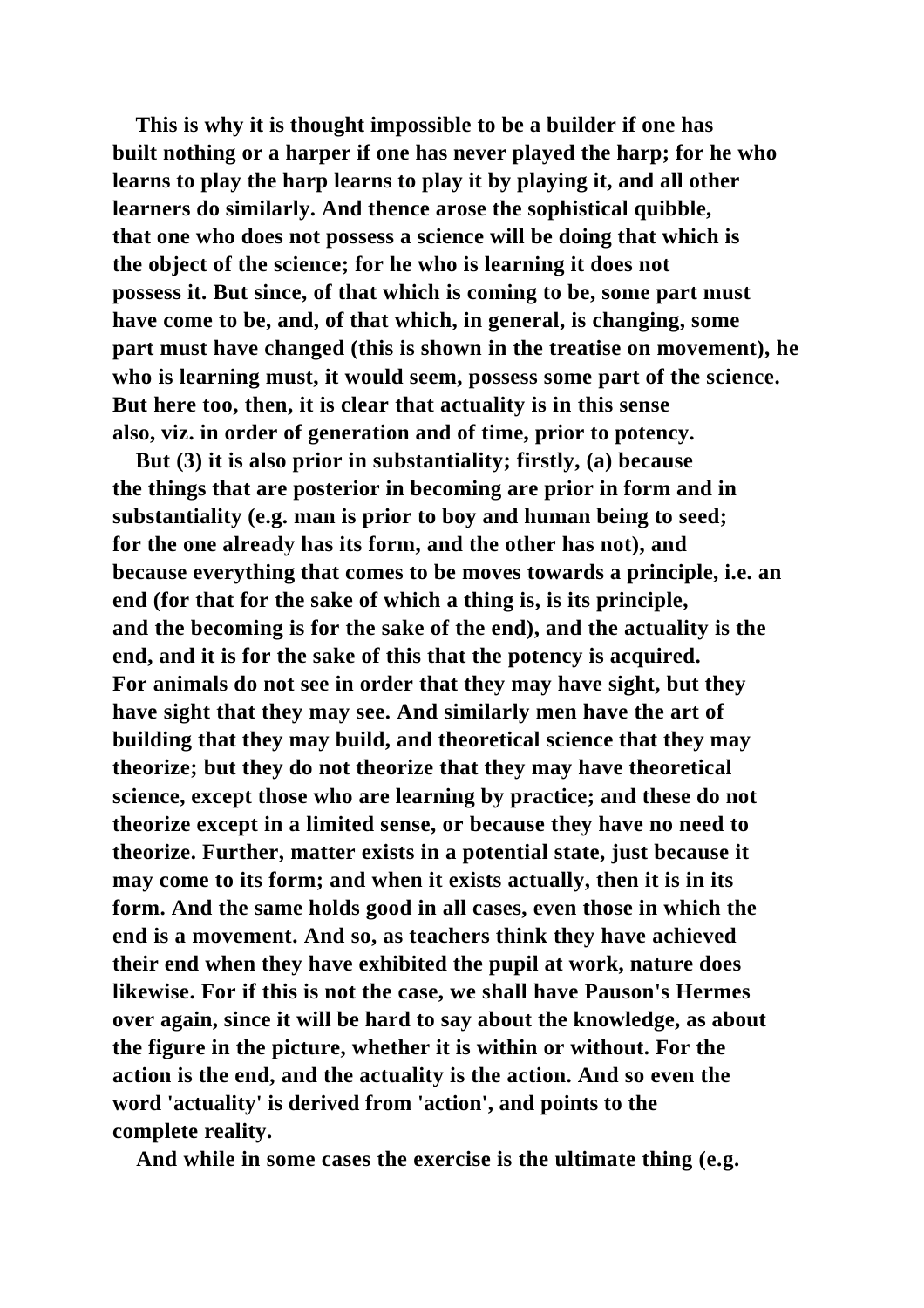**in sight the ultimate thing is seeing, and no other product besides this results from sight), but from some things a product follows (e.g. from the art of building there results a house as well as the act of building), yet none the less the act is in the former case the end and in the latter more of an end than the potency is. For the act of building is realized in the thing that is being built, and comes to be, and is, at the same time as the house.**

 **Where, then, the result is something apart from the exercise, the actuality is in the thing that is being made, e.g. the act of building is in the thing that is being built and that of weaving in the thing that is being woven, and similarly in all other cases, and in general the movement is in the thing that is being moved; but where there is no product apart from the actuality, the actuality is present in the agents, e.g. the act of seeing is in the seeing subject and that of theorizing in the theorizing subject and the life is in the soul (and therefore well-being also; for it is a certain kind of life).**

 **Obviously, therefore, the substance or form is actuality. According to this argument, then, it is obvious that actuality is prior in substantial being to potency; and as we have said, one actuality always precedes another in time right back to the actuality of the eternal prime mover.**

 **But (b) actuality is prior in a stricter sense also; for eternal things are prior in substance to perishable things, and no eternal thing exists potentially. The reason is this. Every potency is at one and the same time a potency of the opposite; for, while that which is not capable of being present in a subject cannot be present, everything that is capable of being may possibly not be actual. That, then, which is capable of being may either be or not be; the same thing, then, is capable both of being and of not being. And that which is capable of not being may possibly not be; and that which may possibly not be is perishable, either in the full sense, or in the precise sense in which it is said that it possibly may not be, i.e. in respect either of place or of quantity or quality; 'in the full sense' means 'in respect of substance'. Nothing, then, which is in the full sense imperishable is in the full sense potentially existent (though there is nothing to prevent its being so in some respect, e.g. potentially of a certain quality or in a certain place); all**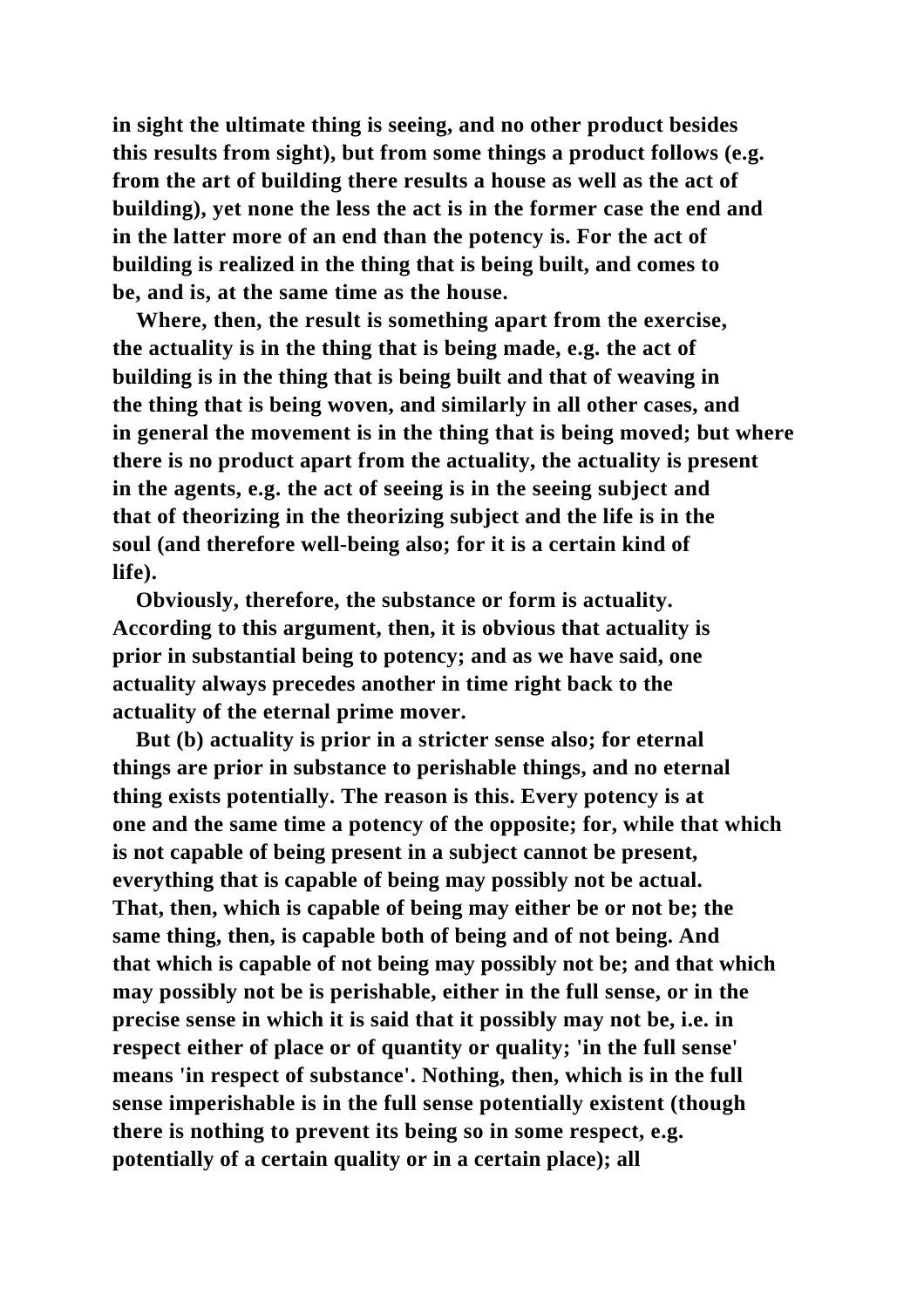**imperishable things, then, exist actually. Nor can anything which is of necessity exist potentially; yet these things are primary; for if these did not exist, nothing would exist. Nor does eternal movement, if there be such, exist potentially; and, if there is an eternal mobile, it is not in motion in virtue of a potentiality, except in respect of 'whence' and 'whither' (there is nothing to prevent its having matter which makes it capable of movement in various directions). And so the sun and the stars and the whole heaven are ever active, and there is no fear that they may sometime stand still, as the natural philosophers fear they may. Nor do they tire in this activity; for movement is not for them, as it is for perishable things, connected with the potentiality for opposites, so that the continuity of the movement should be laborious; for it is that kind of substance which is matter and potency, not actuality, that causes this.**

 **Imperishable things are imitated by those that are involved in change, e.g. earth and fire. For these also are ever active; for they have their movement of themselves and in themselves. But the other potencies, according to our previous discussion, are all potencies for opposites; for that which can move another in this way can also move it not in this way, i.e. if it acts according to a rational formula; and the same non-rational potencies will produce opposite results by their presence or absence.**

 **If, then, there are any entities or substances such as the dialecticians say the Ideas are, there must be something much more scientific than science-itself and something more mobile than movement-itself; for these will be more of the nature of actualities, while science-itself and movement-itself are potencies for these.**

 **Obviously, then, actuality is prior both to potency and to every principle of change.**

**9** 

 **That the actuality is also better and more valuable than the good potency is evident from the following argument. Everything of which we say that it can do something, is alike capable of contraries, e.g. that of which we say that it can be well is the same as that which can be ill, and has both potencies at once; for the same potency**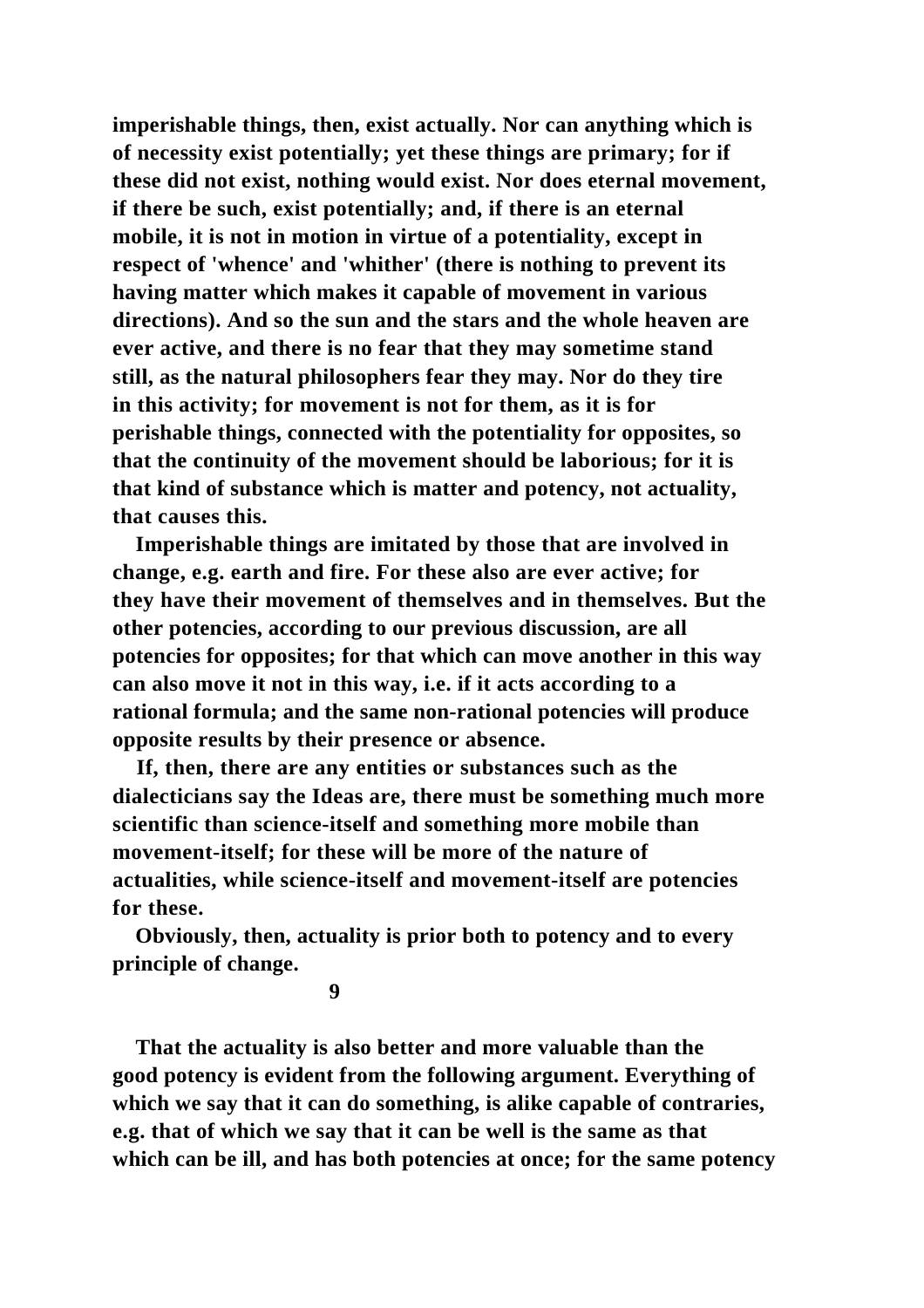**is a potency of health and illness, of rest and motion, of building and throwing down, of being built and being thrown down. The capacity for contraries, then, is present at the same time; but contraries cannot be present at the same time, and the actualities also cannot be present at the same time, e.g. health and illness. Therefore, while the good must be one of them, the capacity is both alike, or neither; the actuality, then, is better. Also in the case of bad things the end or actuality must be worse than the potency; for that which 'can' is both contraries alike. Clearly, then, the bad does not exist apart from bad things; for the bad is in its nature posterior to the potency. And therefore we may also say that in the things which are from the beginning, i.e. in eternal things, there is nothing bad, nothing defective, nothing perverted (for perversion is something bad).**

 **It is an activity also that geometrical constructions are discovered; for we find them by dividing. If the figures had been already divided, the constructions would have been obvious; but as it is they are present only potentially. Why are the angles of the triangle equal to two right angles? Because the angles about one point are equal to two right angles. If, then, the line parallel to the side had been already drawn upwards, the reason would have been evident to any one as soon as he saw the figure. Why is the angle in a semicircle in all cases a right angle? If three lines are equal the two which form the base, and the perpendicular from the centre-the conclusion is evident at a glance to one who knows the former proposition. Obviously, therefore, the potentially existing constructions are discovered by being brought to actuality; the reason is that the geometer's thinking is an actuality; so that the potency proceeds from an actuality; and therefore it is by making constructions that people come to know them (though the single actuality is later in generation than the corresponding potency). (See diagram.)**

## **10**

 **The terms 'being' and 'non-being' are employed firstly with reference to the categories, and secondly with reference to the potency or actuality of these or their non-potency or nonactuality, and thirdly in the sense of true and false. This depends, on the**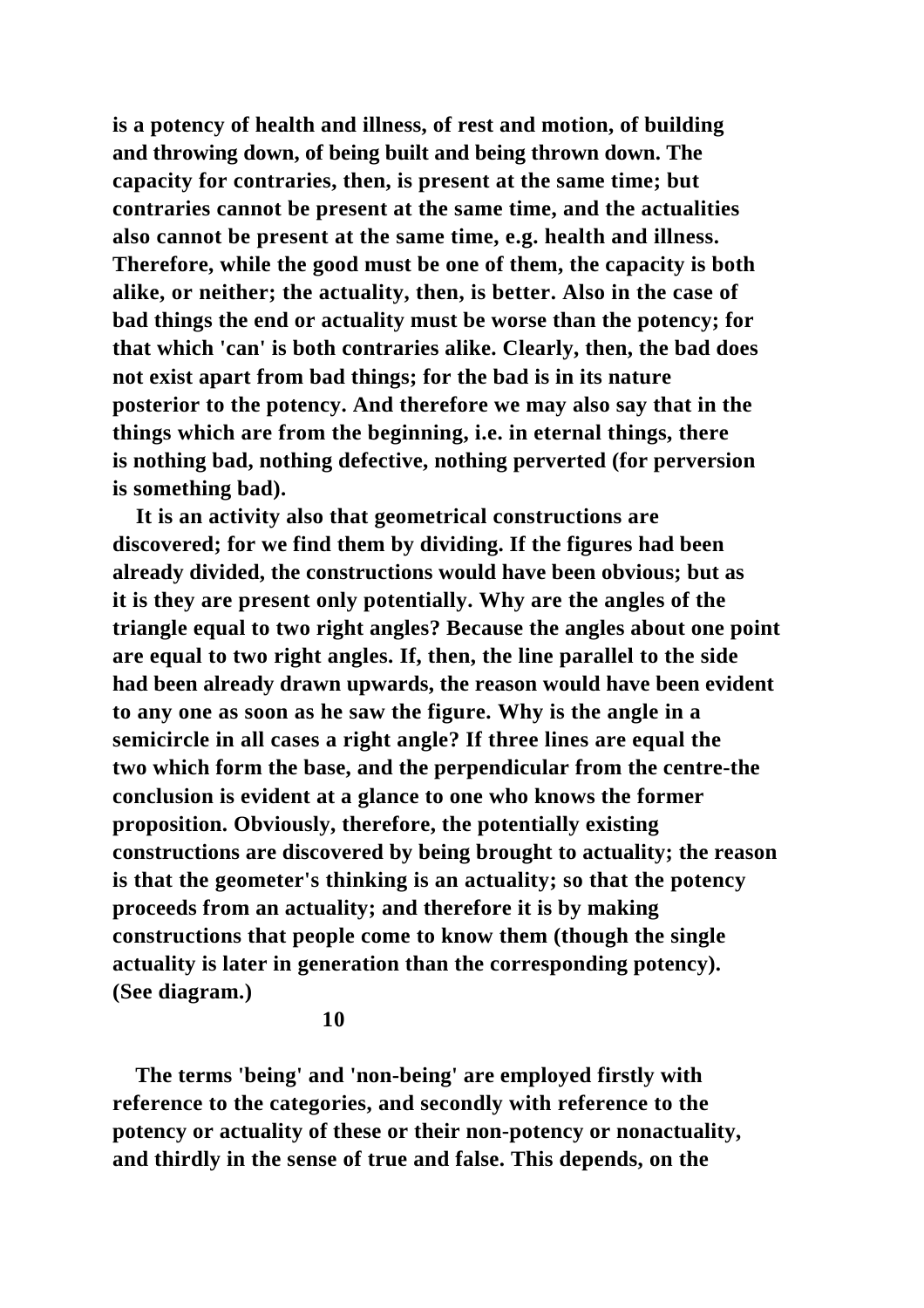**side of the objects, on their being combined or separated, so that he who thinks the separated to be separated and the combined to be combined has the truth, while he whose thought is in a state contrary to that of the objects is in error. This being so, when is what is called truth or falsity present, and when is it not? We must consider what we mean by these terms. It is not because we think truly that you are pale, that you are pale, but because you are pale we who say this have the truth. If, then, some things are always combined and cannot be separated, and others are always separated and cannot be combined, while others are capable either of combination or of separation, 'being' is being combined and one, and 'not being' is being not combined but more than one. Regarding contingent facts, then, the same opinion or the same statement comes to be false and true, and it is possible for it to be at one time correct and at another erroneous; but regarding things that cannot be otherwise opinions are not at one time true and at another false, but the same opinions are always true or always false.**

 **But with regard to incomposites, what is being or not being, and truth or falsity? A thing of this sort is not composite, so as to 'be' when it is compounded, and not to 'be' if it is separated, like 'that the wood is white' or 'that the diagonal is incommensurable'; nor will truth and falsity be still present in the same way as in the previous cases. In fact, as truth is not the same in these cases, so also being is not the same; but (a) truth or falsity is as follows--contact and assertion are truth (assertion not being the same as affirmation), and ignorance is non-contact. For it is not possible to be in error regarding the question what a thing is, save in an accidental sense; and the same holds good regarding non-composite substances (for it is not possible to be in error about them). And they all exist actually, not potentially; for otherwise they would have come to be and ceased to be; but, as it is, being itself does not come to be (nor cease to be); for if it had done so it would have had to come out of something. About the things, then, which are essences and actualities, it is not possible to be in error, but only to know them or not to know them. But we do inquire what they are, viz. whether they are of such and such a nature or not.**

 **(b) As regards the 'being' that answers to truth and the**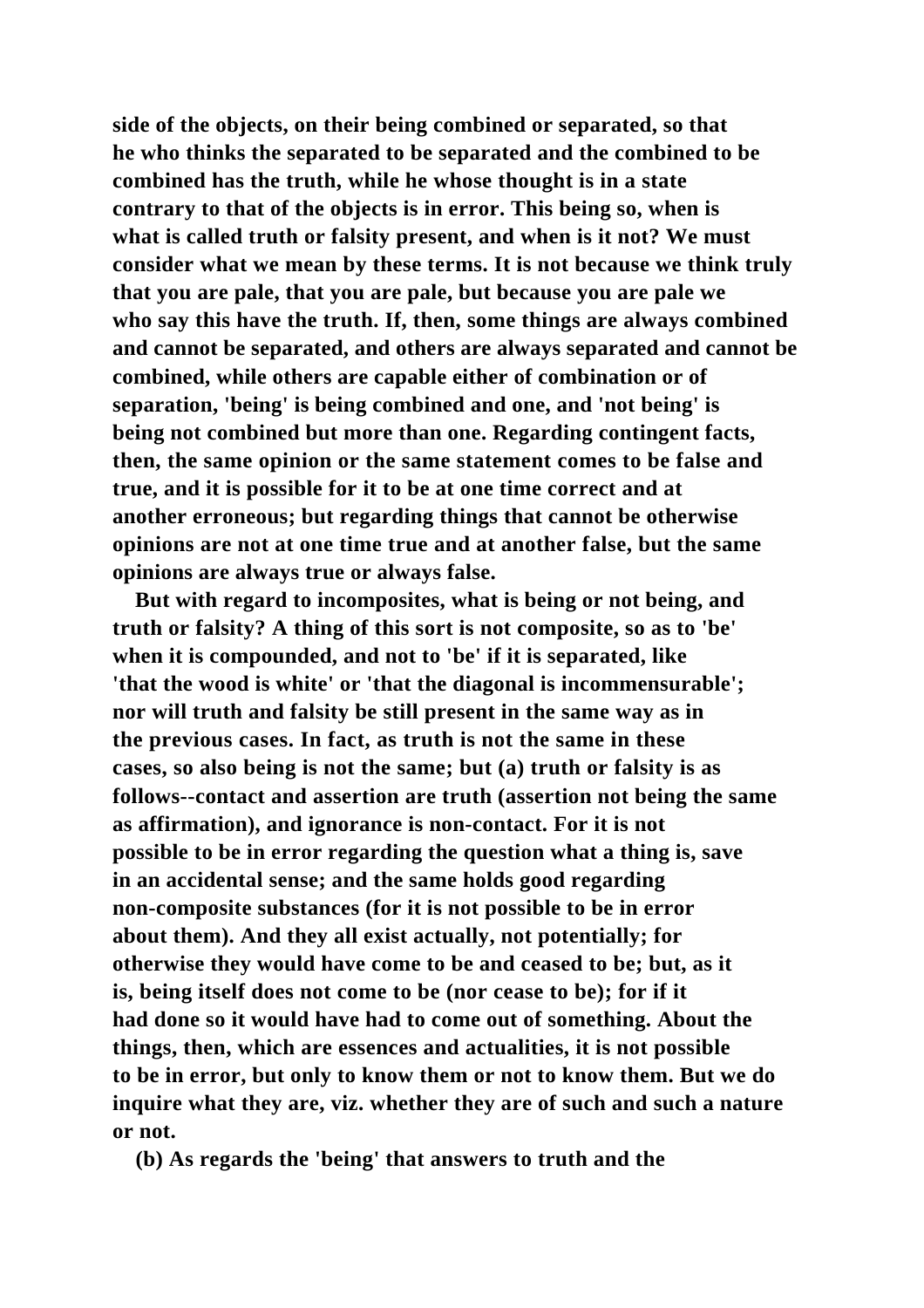**'non-being' that answers to falsity, in one case there is truth if the subject and the attribute are really combined, and falsity if they are not combined; in the other case, if the object is existent it exists in a particular way, and if it does not exist in this way does not exist at all. And truth means knowing these objects, and falsity does not exist, nor error, but only ignorance-and not an ignorance which is like blindness; for blindness is akin to a total absence of the faculty of thinking.**

 **It is evident also that about unchangeable things there can be no error in respect of time, if we assume them to be unchangeable. E.g. if we suppose that the triangle does not change, we shall not suppose that at one time its angles are equal to two right angles while at another time they are not (for that would imply change). It is possible, however, to suppose that one member of such a class has a certain attribute and another has not; e.g. while we may suppose that no even number is prime, we may suppose that some are and some are not. But regarding a numerically single number not even this form of error is possible; for we cannot in this case suppose that one instance has an attribute and another has not, but whether our judgement be true or false, it is implied that the fact is eternal.**

 **Book X 1** 

 **WE have said previously, in our distinction of the various meanings of words, that 'one' has several meanings; the things that are directly and of their own nature and not accidentally called one may be summarized under four heads, though the word is used in more senses. (1) There is the continuous, either in general, or especially that which is continuous by nature and not by contact nor by being together; and of these, that has more unity and is prior, whose movement is more indivisible and simpler. (2) That which is a whole and has a certain shape and form is one in a still higher degree; and especially if a thing is of this sort by nature, and not by force like the things which are unified by glue or nails or by being tied together, i.e. if it has in itself the cause of its continuity. A thing is of this sort because its movement is one and indivisible in place and time; so that evidently if a thing has by nature a principle of movement that is of the first kind (i.e. local**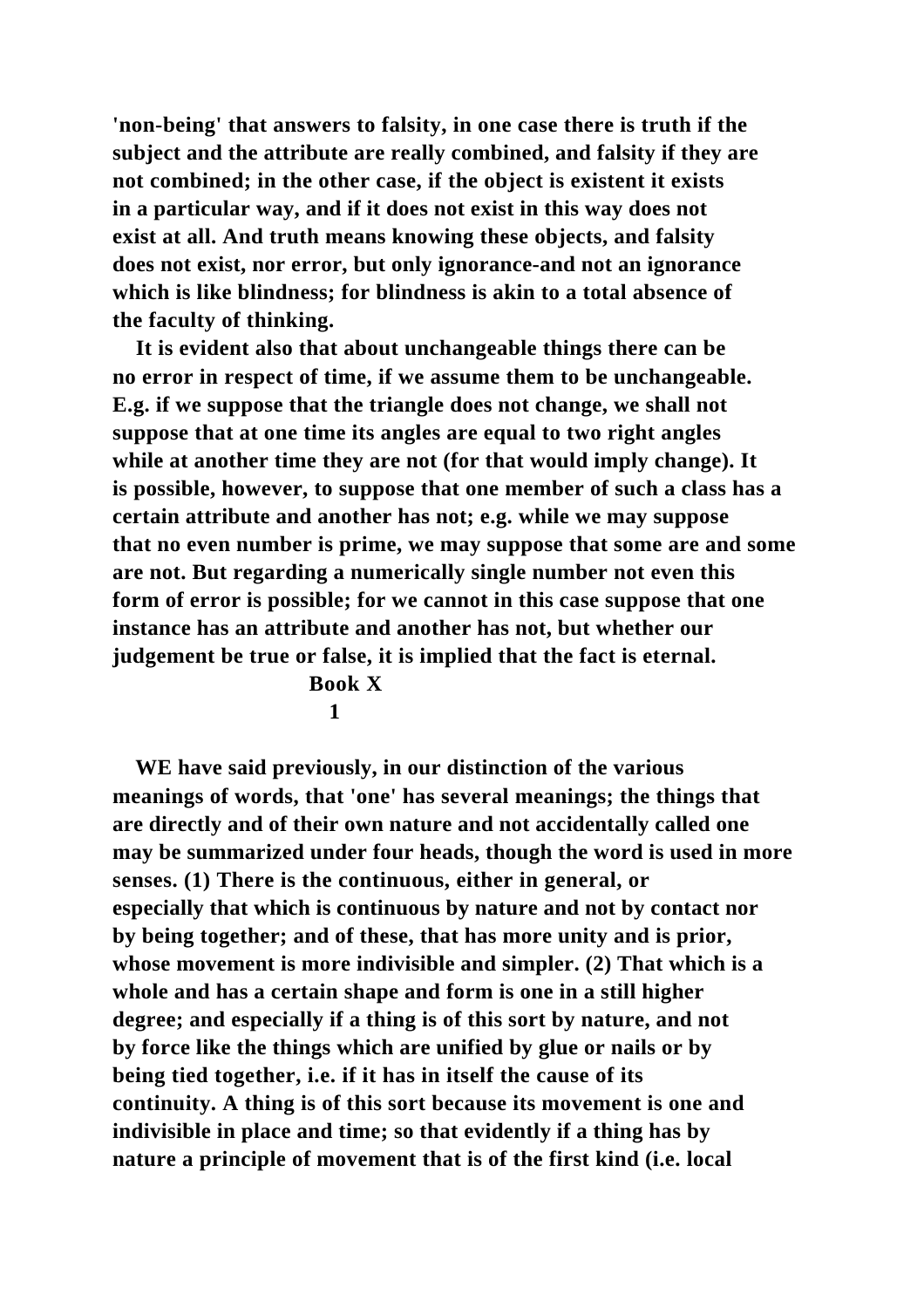**movement) and the first in that kind (i.e. circular movement), this is in the primary sense one extended thing. Some things, then, are one in this way, qua continuous or whole, and the other things that are one are those whose definition is one. Of this sort are the things the thought of which is one, i.e. those the thought of which is indivisible; and it is indivisible if the thing is indivisible in kind or in number. (3) In number, then, the individual is indivisible, and (4) in kind, that which in intelligibility and in knowledge is indivisible, so that that which causes substances to be one must be one in the primary sense. 'One', then, has all these meanings-the naturally continuous and the whole, and the individual and the universal. And all these are one because in some cases the movement, in others the thought or the definition is indivisible.**

 **But it must be observed that the questions, what sort of things are said to be one, and what it is to be one and what is the definition of it, should not be assumed to be the same. 'One' has all these meanings, and each of the things to which one of these kinds of unity belongs will be one; but 'to be one' will sometimes mean being one of these things, and sometimes being something else which is even nearer to the meaning of the word 'one' while these other things approximate to its application. This is also true of 'element' or 'cause', if one had both to specify the things of which it is predicable and to render the definition of the word. For in a sense fire is an element (and doubtless also 'the indefinite' or something else of the sort is by its own nature the element), but in a sense it is not; for it is not the same thing to be fire and to be an element, but while as a particular thing with a nature of its own fire is an element, the name 'element' means that it has this attribute, that there is something which is made of it as a primary constituent. And so with 'cause' and 'one' and all such terms. For this reason, too, 'to be one' means 'to be indivisible, being essentially one means a "this" and capable of being isolated either in place, or in form or thought'; or perhaps 'to be whole and indivisible'; but it means especially 'to be the first measure of a kind', and most strictly of quantity; for it is from this that it has been extended to the other categories. For measure is that by which quantity is known; and quantity qua quantity is known either by a 'one' or by a number, and all number is known by a 'one'.**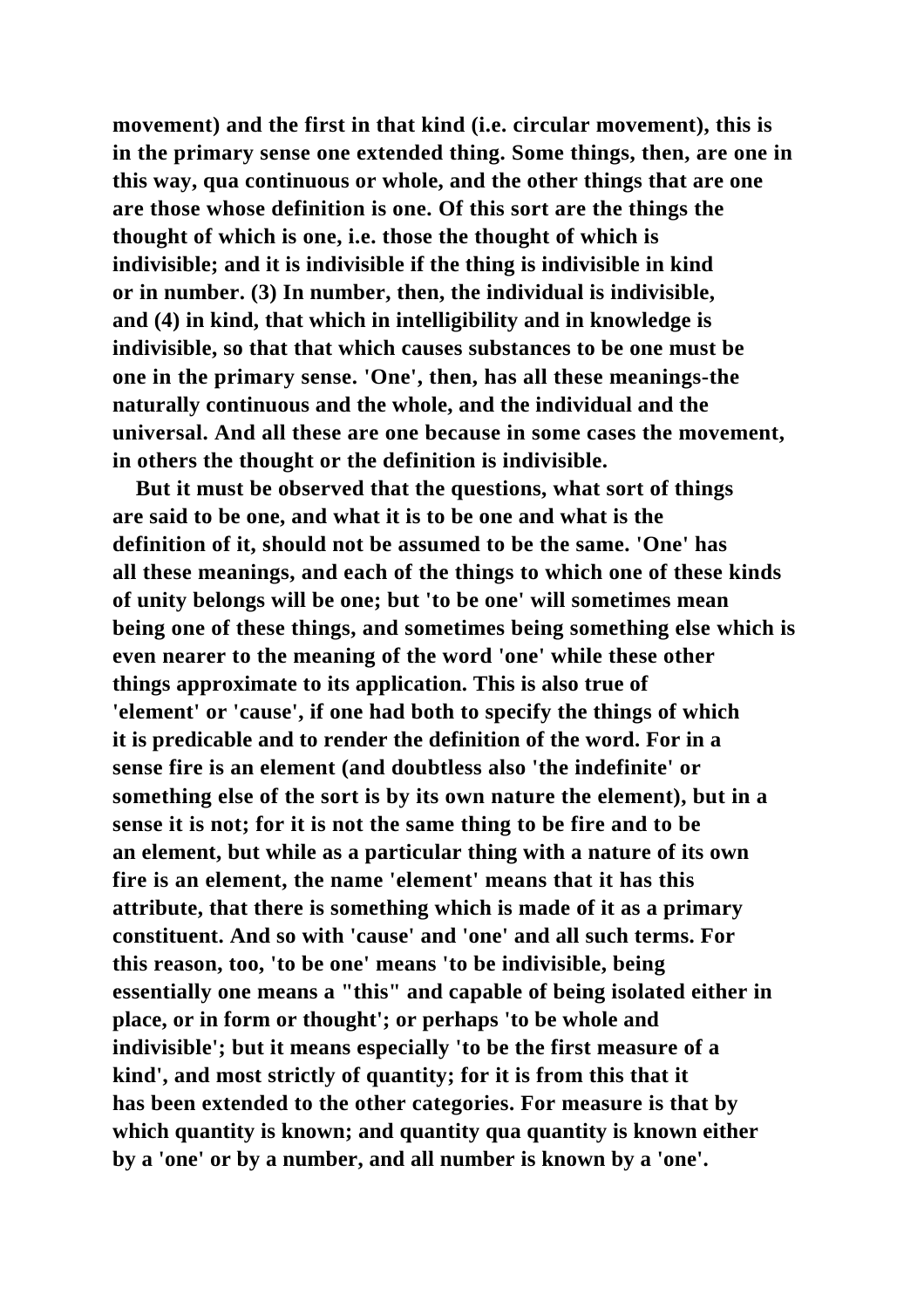**Therefore all quantity qua quantity is known by the one, and that by which quantities are primarily known is the one itself; and so the one is the starting-point of number qua number. And hence in the other classes too 'measure' means that by which each is first known, and the measure of each is a unit-in length, in breadth, in depth, in weight, in speed. (The words 'weight' and 'speed' are common to both contraries; for each of them has two meanings-'weight' means both that which has any amount of gravity and that which has an excess of gravity, and 'speed' both that which has any amount of movement and that which has an excess of movement; for even the slow has a certain speed and the comparatively light a certain weight.)**

 **In all these, then, the measure and starting-point is something one and indivisible, since even in lines we treat as indivisible the line a foot long. For everywhere we seek as the measure something one and indivisible; and this is that which is simple either in quality or in quantity. Now where it is thought impossible to take away or to add, there the measure is exact (hence that of number is most exact; for we posit the unit as indivisible in every respect); but in all other cases we imitate this sort of measure. For in the case of a furlong or a talent or of anything comparatively large any addition or subtraction might more easily escape our notice than in the case of something smaller; so that the first thing from which, as far as our perception goes, nothing can be subtracted, all men make the measure, whether of liquids or of solids, whether of weight or of size; and they think they know the quantity when they know it by means of this measure. And indeed they know movement too by the simple movement and the quickest; for this occupies least time. And so in astronomy a 'one' of this sort is the starting-point and measure (for they assume the movement of the heavens to be uniform and the quickest, and judge the others by reference to it), and in music the quarter-tone (because it is the least interval), and in speech the letter. And all these are ones in this sense--not that 'one' is something predicable in the same sense of all of these, but in the sense we have mentioned.**

 **But the measure is not always one in number--sometimes there are several; e.g. the quarter-tones (not to the ear, but as determined by the ratios) are two, and the articulate sounds by which we measure are more than one, and the diagonal of the square and its side**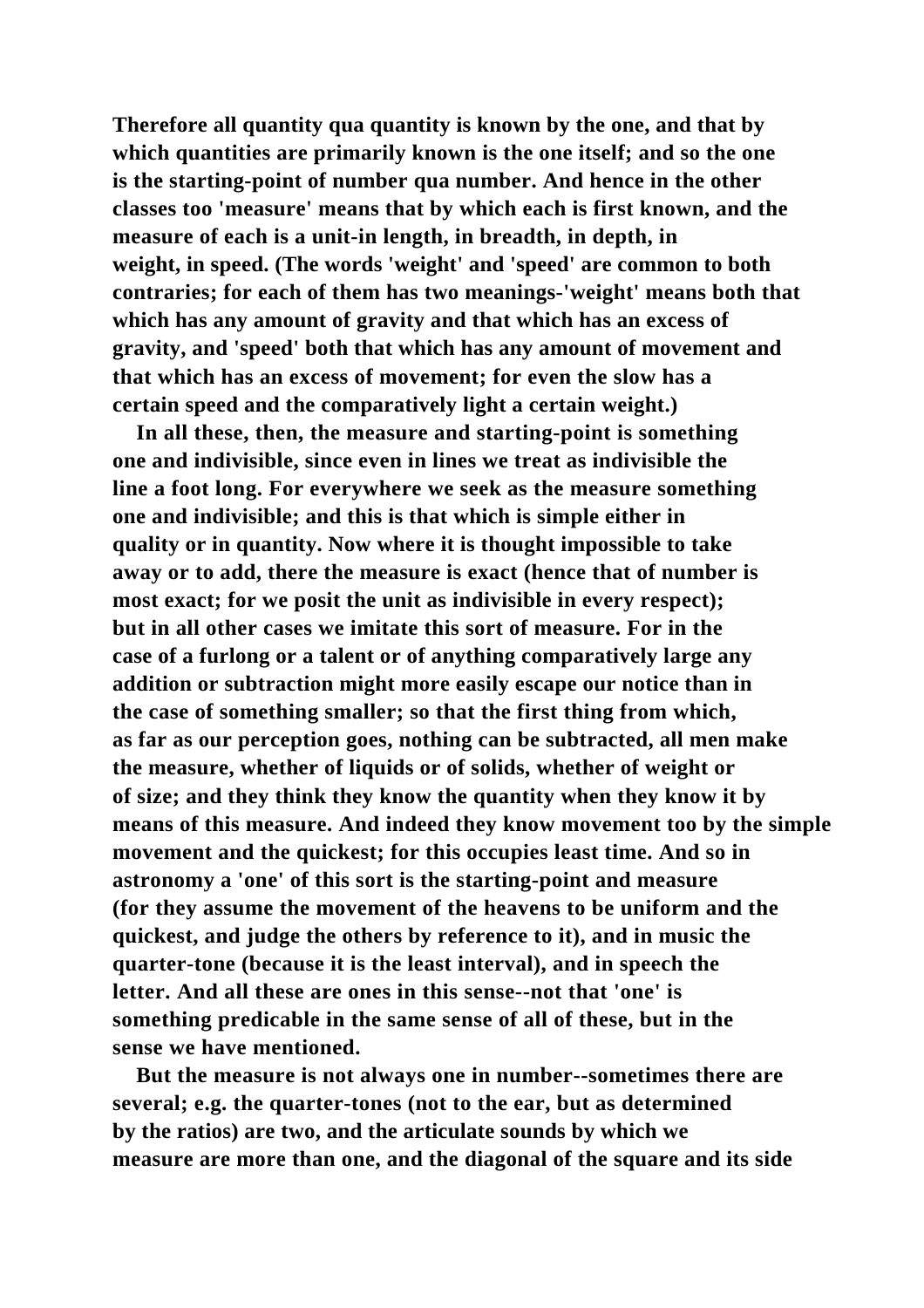**are measured by two quantities, and all spatial magnitudes reveal similar varieties of unit. Thus, then, the one is the measure of all things, because we come to know the elements in the substance by dividing the things either in respect of quantity or in respect of kind. And the one is indivisible just because the first of each class of things is indivisible. But it is not in the same way that every 'one' is indivisible e.g. a foot and a unit; the latter is indivisible in every respect, while the former must be placed among things which are undivided to perception, as has been said already-only to perception, for doubtless every continuous thing is divisible.**

 **The measure is always homogeneous with the thing measured; the measure of spatial magnitudes is a spatial magnitude, and in particular that of length is a length, that of breadth a breadth, that of articulate sound an articulate sound, that of weight a weight, that of units a unit. (For we must state the matter so, and not say that the measure of numbers is a number; we ought indeed to say this if we were to use the corresponding form of words, but the claim does not really correspond-it is as if one claimed that the measure of units is units and not a unit; number is a plurality of units.)**

 **Knowledge, also, and perception, we call the measure of things for the same reason, because we come to know something by them-while as a matter of fact they are measured rather than measure other things. But it is with us as if some one else measured us and we came to know how big we are by seeing that he applied the cubit-measure to such and such a fraction of us. But Protagoras says 'man is the measure of all things', as if he had said 'the man who knows' or 'the man who perceives'; and these because they have respectively knowledge and perception, which we say are the measures of objects. Such thinkers are saying nothing, then, while they appear to be saying something remarkable.**

 **Evidently, then, unity in the strictest sense, if we define it according to the meaning of the word, is a measure, and most properly of quantity, and secondly of quality. And some things will be one if they are indivisible in quantity, and others if they are indivisible in quality; and so that which is one is indivisible, either absolutely or qua one.**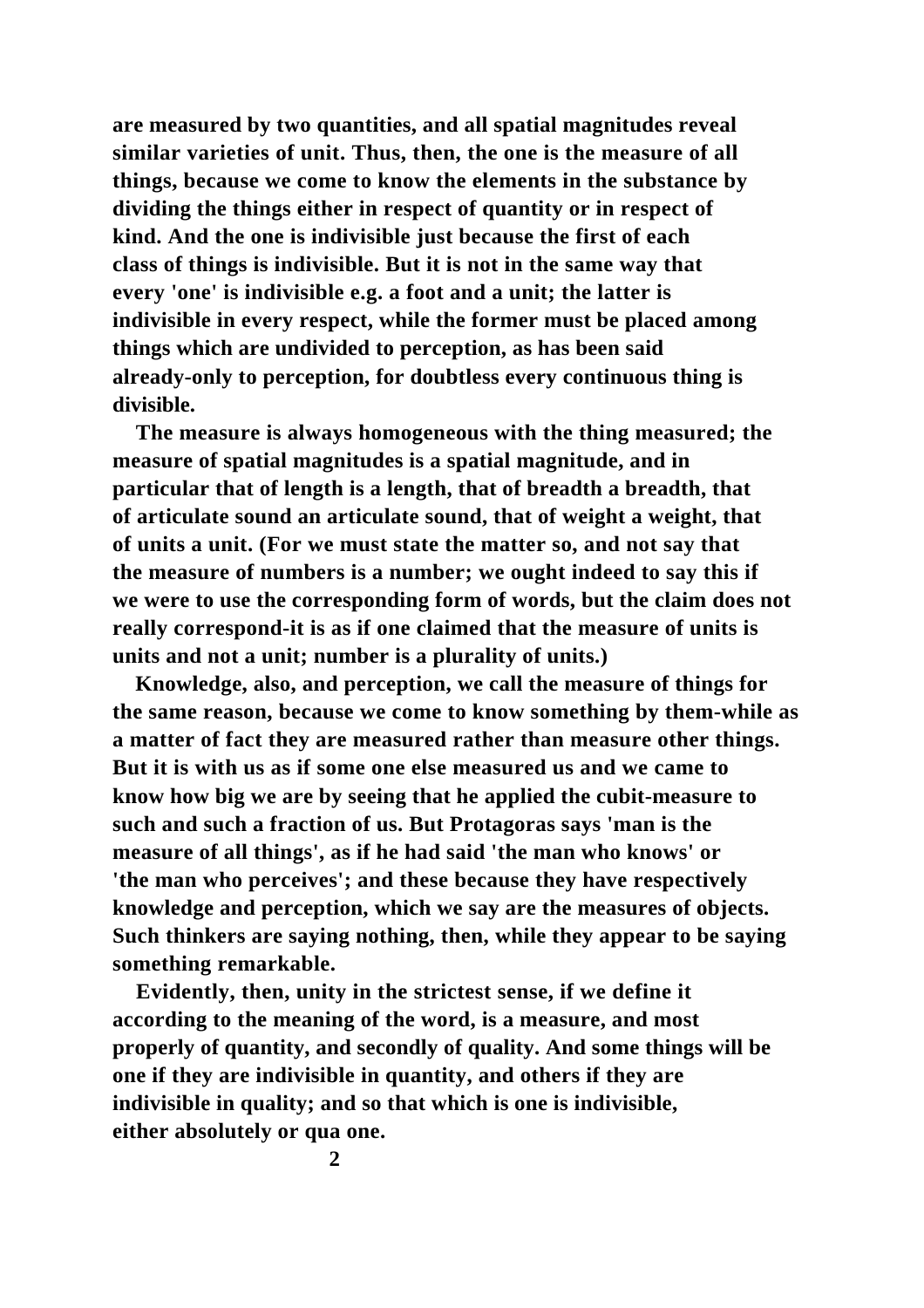**With regard to the substance and nature of the one we must ask in which of two ways it exists. This is the very question that we reviewed in our discussion of problems, viz. what the one is and how we must conceive of it, whether we must take the one itself as being a substance (as both the Pythagoreans say in earlier and Plato in later times), or there is, rather, an underlying nature and the one should be described more intelligibly and more in the manner of the physical philosophers, of whom one says the one is love, another says it is air, and another the indefinite.**

 **If, then, no universal can be a substance, as has been said our discussion of substance and being, and if being itself cannot be a substance in the sense of a one apart from the many (for it is common to the many), but is only a predicate, clearly unity also cannot be a substance; for being and unity are the most universal of all predicates. Therefore, on the one hand, genera are not certain entities and substances separable from other things; and on the other hand the one cannot be a genus, for the same reasons for which being and substance cannot be genera.**

 **Further, the position must be similar in all the kinds of unity. Now 'unity' has just as many meanings as 'being'; so that since in the sphere of qualities the one is something definite-some particular kind of thing-and similarly in the sphere of quantities, clearly we must in every category ask what the one is, as we must ask what the existent is, since it is not enough to say that its nature is just to be one or existent. But in colours the one is a colour, e.g. white, and then the other colours are observed to be produced out of this and black, and black is the privation of white, as darkness of light. Therefore if all existent things were colours, existent things would have been a number, indeed, but of what? Clearly of colours; and the 'one' would have been a particular 'one', i.e. white. And similarly if all existing things were tunes, they would have been a number, but a number of quarter-tones, and their essence would not have been number; and the one would have been something whose substance was not to be one but to be the quarter-tone. And similarly if all existent things had been articulate sounds, they would have been a number of letters, and the one would have been a vowel. And if all existent things were rectilinear figures, they would have been a number of**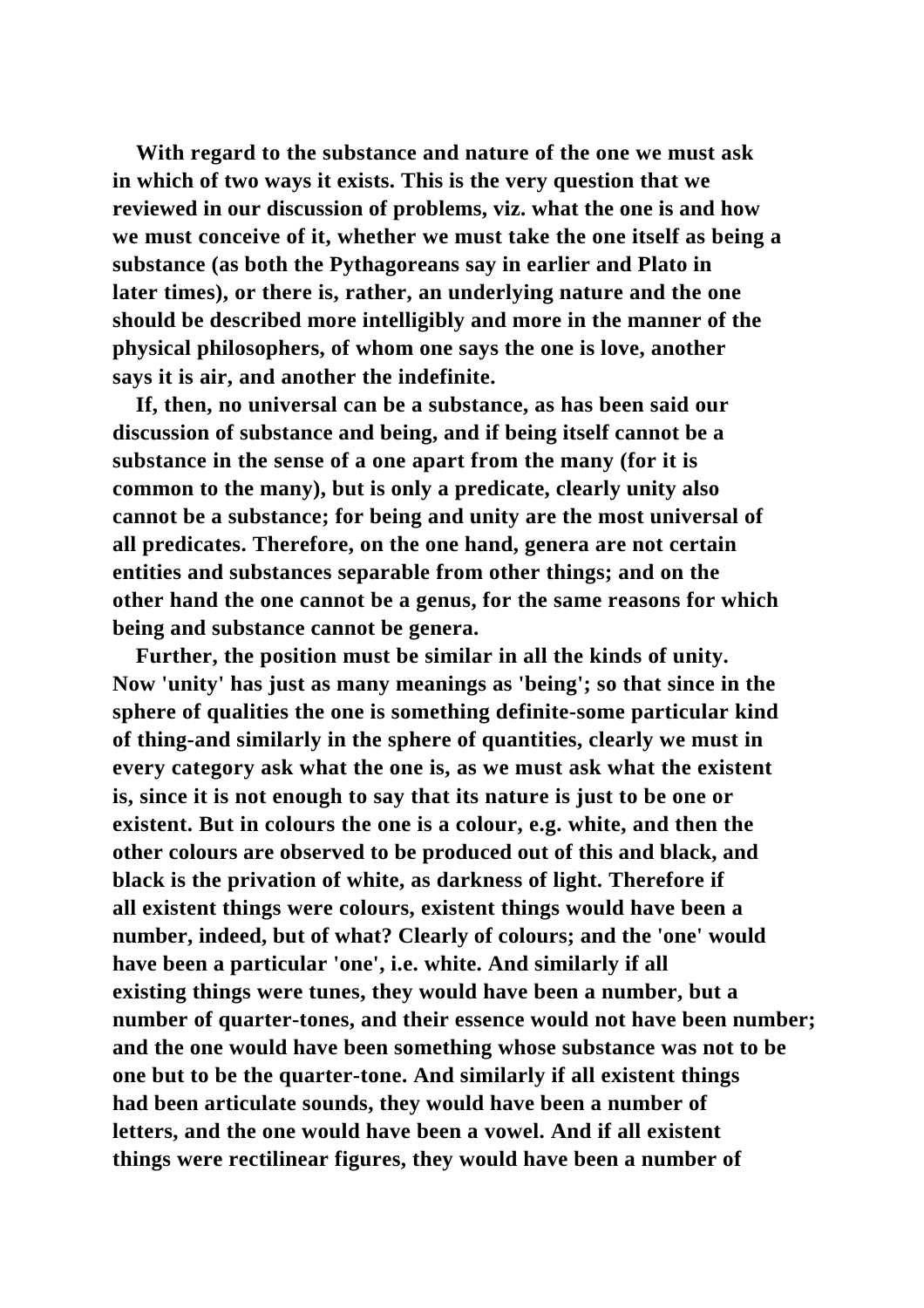**figures, and the one would have been the triangle. And the same argument applies to all other classes. Since, therefore, while there are numbers and a one both in affections and in qualities and in quantities and in movement, in all cases the number is a number of particular things and the one is one something, and its substance is not just to be one, the same must be true of substances also; for it is true of all cases alike.**

 **That the one, then, in every class is a definite thing, and in no case is its nature just this, unity, is evident; but as in colours the one-itself which we must seek is one colour, so too in substance the one-itself is one substance. That in a sense unity means the same as being is clear from the facts that its meanings correspond to the categories one to one, and it is not comprised within any category (e.g. it is comprised neither in 'what a thing is' nor in quality, but is related to them just as being is); that in 'one man' nothing more is predicated than in 'man' (just as being is nothing apart from substance or quality or quantity); and that to be one is just to be a particular thing.**

**3** 

 **The one and the many are opposed in several ways, of which one is the opposition of the one and plurality as indivisible and divisible; for that which is either divided or divisible is called a plurality, and that which is indivisible or not divided is called one. Now since opposition is of four kinds, and one of these two terms is privative in meaning, they must be contraries, and neither contradictory nor correlative in meaning. And the one derives its name and its explanation from its contrary, the indivisible from the divisible, because plurality and the divisible is more perceptible than the indivisible, so that in definition plurality is prior to the indivisible, because of the conditions of perception.**

 **To the one belong, as we indicated graphically in our distinction of the contraries, the same and the like and the equal, and to plurality belong the other and the unlike and the unequal. 'The same' has several meanings; (1) we sometimes mean 'the same numerically'; again, (2) we call a thing the same if it is one both in definition and in number, e.g. you are one with yourself both in form and in matter; and again, (3) if the definition of its primary**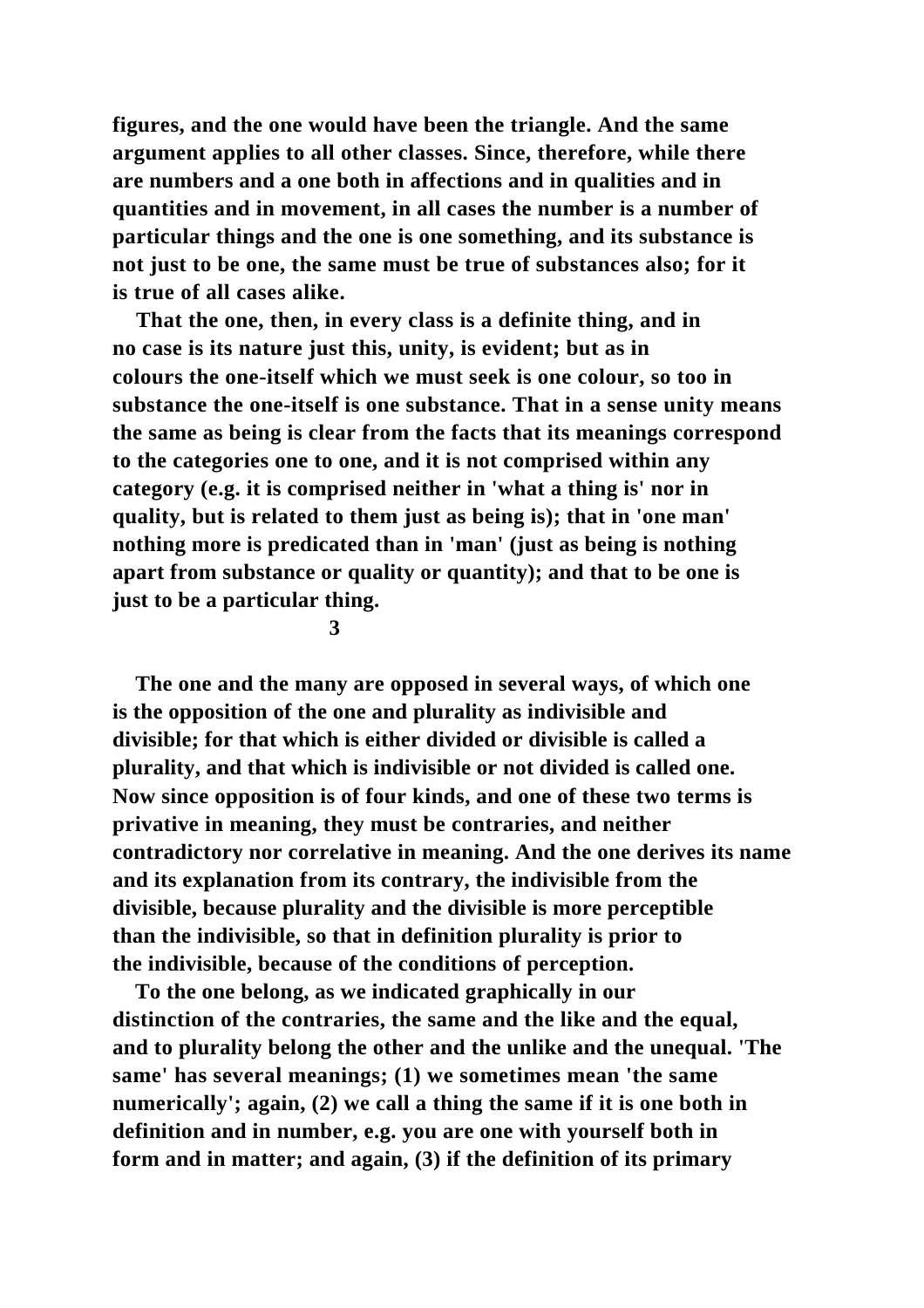**essence is one; e.g. equal straight lines are the same, and so are equal and equal-angled quadrilaterals; there are many such, but in these equality constitutes unity.**

 **Things are like if, not being absolutely the same, nor without difference in respect of their concrete substance, they are the same in form; e.g. the larger square is like the smaller, and unequal straight lines are like; they are like, but not absolutely the same. Other things are like, if, having the same form, and being things in which difference of degree is possible, they have no difference of degree. Other things, if they have a quality that is in form one and same-e.g. whiteness-in a greater or less degree, are called like because their form is one. Other things are called like if the qualities they have in common are more numerous than those in which they differ-either the qualities in general or the prominent qualities; e.g. tin is like silver, qua white, and gold is like fire, qua yellow and red.**

 **Evidently, then, 'other' and 'unlike' also have several meanings. And the other in one sense is the opposite of the same (so that everything is either the same as or other than everything else). In another sense things are other unless both their matter and their definition are one (so that you are other than your neighbour). The other in the third sense is exemplified in the objects of mathematics. 'Other or the same' can therefore be predicated of everything with regard to everything else-but only if the things are one and existent, for 'other' is not the contradictory of 'the same'; which is why it is not predicated of non-existent things (while 'not the same' is so predicated). It is predicated of all existing things; for everything that is existent and one is by its very nature either one or not one with anything else.**

 **The other, then, and the same are thus opposed. But difference is not the same as otherness. For the other and that which it is other than need not be other in some definite respect (for everything that is existent is either other or the same), but that which is different is different from some particular thing in some particular respect, so that there must be something identical whereby they differ. And this identical thing is genus or species; for everything that differs differs either in genus or in species, in genus if the things have not their matter in common and are not generated out of**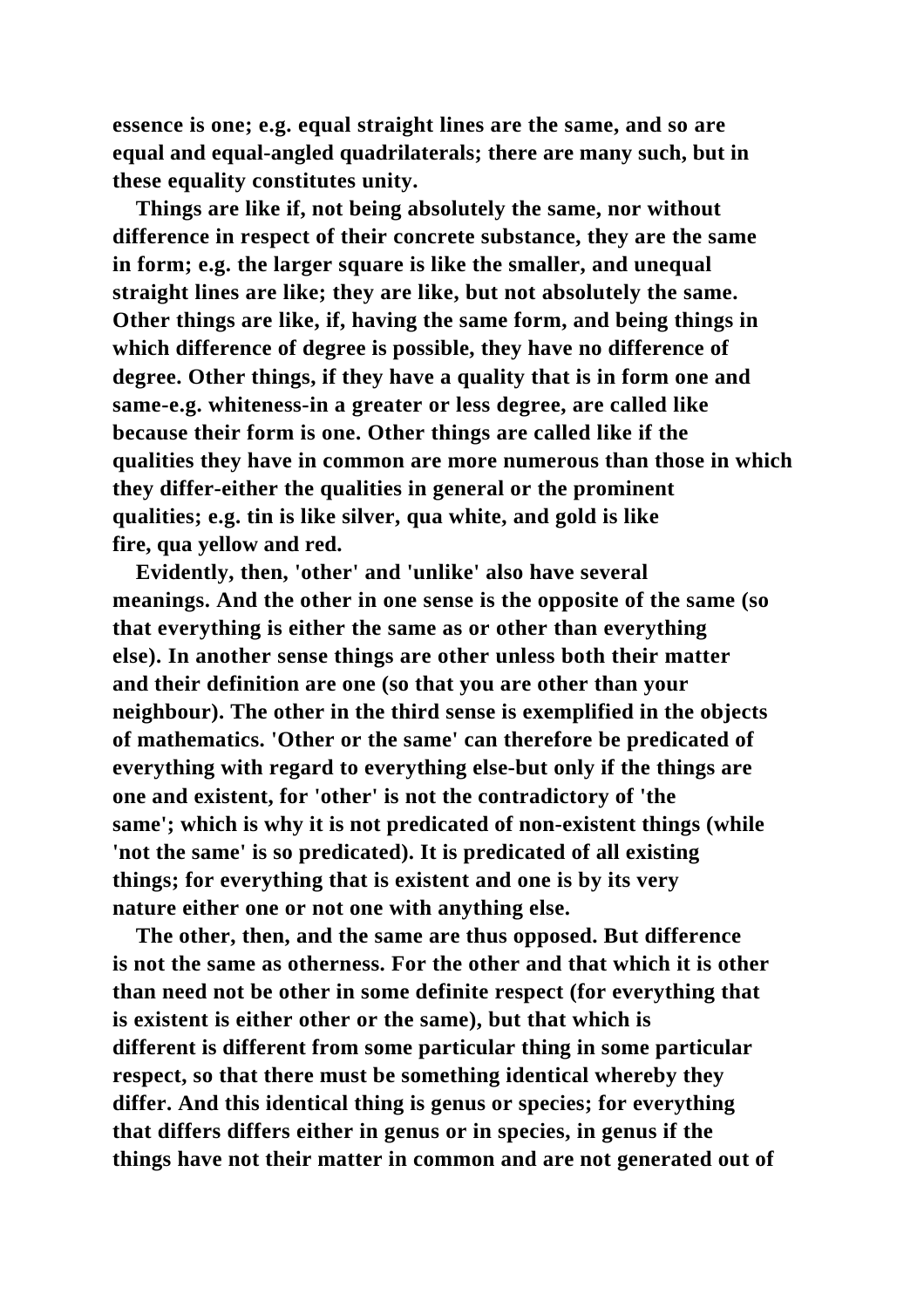**each other (i.e. if they belong to different figures of predication), and in species if they have the same genus ('genus' meaning that identical thing which is essentially predicated of both the different things).**

 **Contraries are different, and contrariety is a kind of difference. That we are right in this supposition is shown by induction. For all of these too are seen to be different; they are not merely other, but some are other in genus, and others are in the same line of predication, and therefore in the same genus, and the same in genus. We have distinguished elsewhere what sort of things are the same or other in genus.**

**4 4** 

 **Since things which differ may differ from one another more or less, there is also a greatest difference, and this I call contrariety. That contrariety is the greatest difference is made clear by induction. For things which differ in genus have no way to one another, but are too far distant and are not comparable; and for things that differ in species the extremes from which generation takes place are the contraries, and the distance between extremes-and therefore that between the contraries-is the greatest.**

 **But surely that which is greatest in each class is complete. For that is greatest which cannot be exceeded, and that is complete beyond which nothing can be found. For the complete difference marks the end of a series (just as the other things which are called complete are so called because they have attained an end), and beyond the end there is nothing; for in everything it is the extreme and includes all else, and therefore there is nothing beyond the end, and the complete needs nothing further. From this, then, it is clear that contrariety is complete difference; and as contraries are so called in several senses, their modes of completeness will answer to the various modes of contrariety which attach to the contraries.**

 **This being so, it is clear that one thing have more than one contrary (for neither can there be anything more extreme than the extreme, nor can there be more than two extremes for the one interval), and, to put the matter generally, this is clear if contrariety is a difference, and if difference, and therefore also the complete difference, must be between two things.**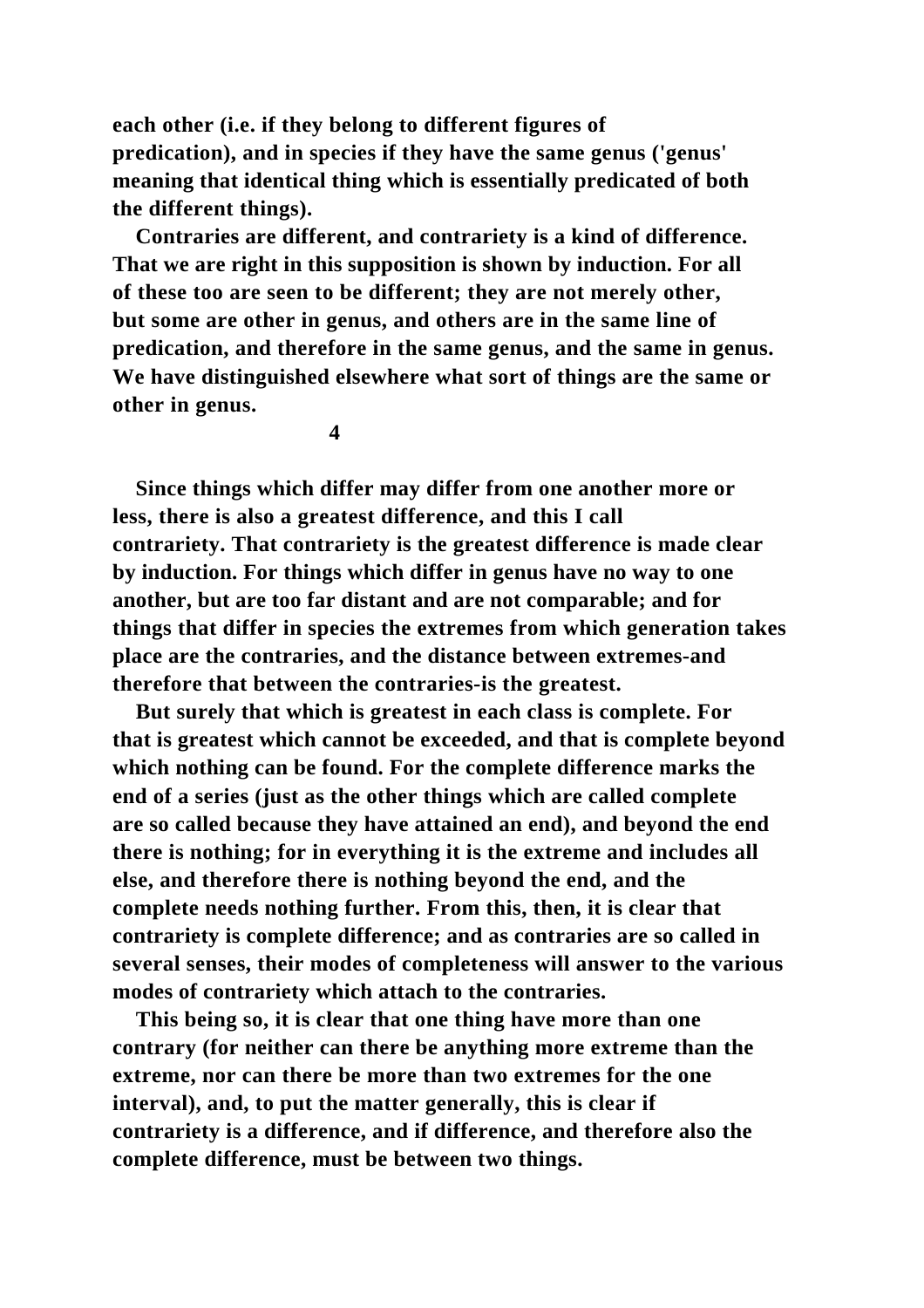**And the other commonly accepted definitions of contraries are also necessarily true. For not only is (1) the complete difference the greatest difference (for we can get no difference beyond it of things differing either in genus or in species; for it has been shown that there is no 'difference' between anything and the things outside its genus, and among the things which differ in species the complete difference is the greatest); but also (2) the things in the same genus which differ most are contrary (for the complete difference is the greatest difference between species of the same genus); and (3) the things in the same receptive material which differ most are contrary (for the matter is the same for contraries); and (4) of the things which fall under the same faculty the most different are contrary (for one science deals with one class of things, and in these the complete difference is the greatest).**

 **The primary contrariety is that between positive state and privation-not every privation, however (for 'privation' has several meanings), but that which is complete. And the other contraries must be called so with reference to these, some because they possess these, others because they produce or tend to produce them, others because they are acquisitions or losses of these or of other contraries. Now if the kinds of opposition are contradiction and privation and contrariety and relation, and of these the first is contradiction, and contradiction admits of no intermediate, while contraries admit of one, clearly contradiction and contrariety are not the same. But privation is a kind of contradiction; for what suffers privation, either in general or in some determinate way, either that which is quite incapable of having some attribute or that which, being of such a nature as to have it, has it not; here we have already a variety of meanings, which have been distinguished elsewhere. Privation, therefore, is a contradiction or incapacity which is determinate or taken along with the receptive material. This is the reason why, while contradiction does not admit of an intermediate, privation sometimes does; for everything is equal or not equal, but not everything is equal or unequal, or if it is, it is only within the sphere of that which is receptive of equality. If, then, the comings-to-be which happen to the matter start from the contraries, and proceed either from the form and the possession of the form or from a privation of the form or shape, clearly all contrariety must be**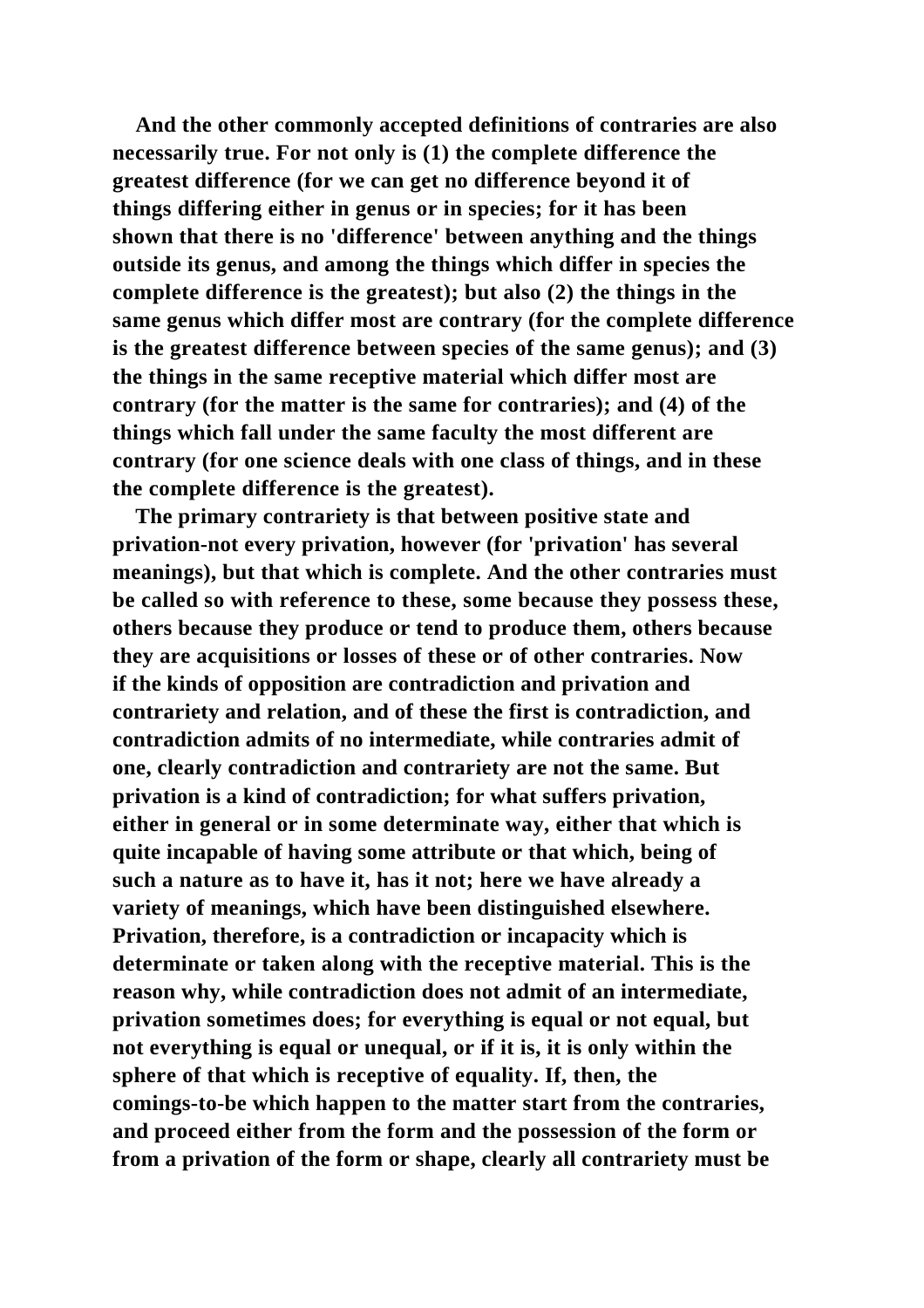**privation, but presumably not all privation is contrariety (the reason being that that has suffered privation may have suffered it in several ways); for it is only the extremes from which changes proceed that are contraries.**

 **And this is obvious also by induction. For every contrariety involves, as one of its terms, a privation, but not all cases are alike; inequality is the privation of equality and unlikeness of likeness, and on the other hand vice is the privation of virtue. But the cases differ in a way already described; in one case we mean simply that the thing has suffered privation, in another case that it has done so either at a certain time or in a certain part (e.g. at a certain age or in the dominant part), or throughout. This is why in some cases there is a mean (there are men who are neither good nor bad), and in others there is not (a number must be either odd or even). Further, some contraries have their subject defined, others have not. Therefore it is evident that one of the contraries is always privative; but it is enough if this is true of the first-i.e. the generic-contraries, e.g. the one and the many; for the others can be reduced to these.**

**5** 

 **Since one thing has one contrary, we might raise the question how the one is opposed to the many, and the equal to the great and the small. For if we used the word 'whether' only in an antithesis such as 'whether it is white or black', or 'whether it is white or not white' (we do not ask 'whether it is a man or white'), unless we are proceeding on a prior assumption and asking something such as 'whether it was Cleon or Socrates that came' as this is not a necessary disjunction in any class of things; yet even this is an extension from the case of opposites; for opposites alone cannot be present together; and we assume this incompatibility here too in asking which of the two came; for if they might both have come, the question would have been absurd; but if they might, even so this falls just as much into an antithesis, that of the 'one or many', i.e. 'whether both came or one of the two':-if, then, the question 'whether' is always concerned with opposites, and we can ask 'whether it is greater or less or equal', what is the opposition of the equal to the other two? It is not contrary either to one alone or to both; for why should**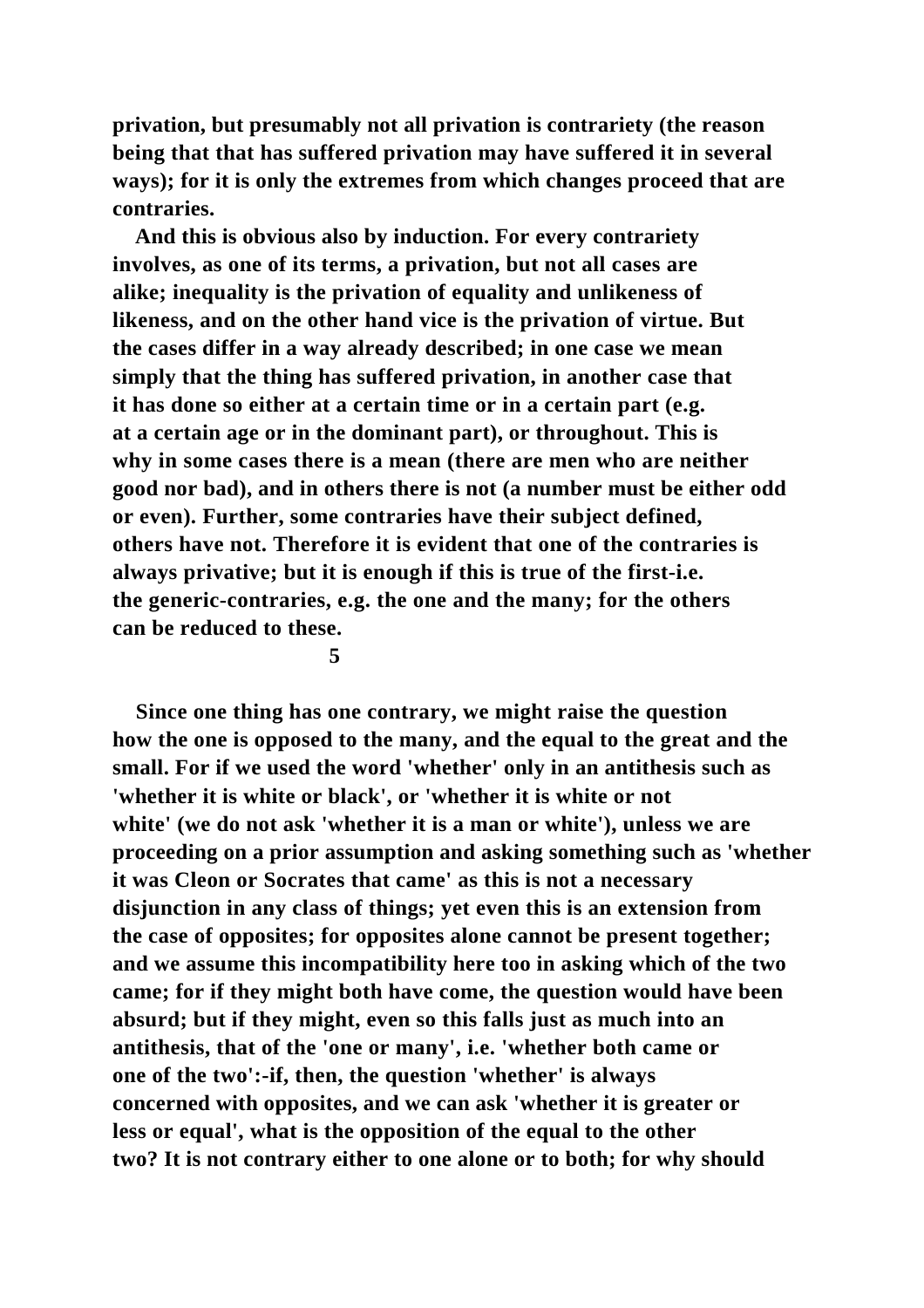**it be contrary to the greater rather than to the less? Further, the equal is contrary to the unequal. Therefore if it is contrary to the greater and the less, it will be contrary to more things than one. But if the unequal means the same as both the greater and the less together, the equal will be opposite to both (and the difficulty supports those who say the unequal is a 'two'), but it follows that one thing is contrary to two others, which is impossible. Again, the equal is evidently intermediate between the great and the small, but no contrariety is either observed to be intermediate, or, from its definition, can be so; for it would not be complete if it were intermediate between any two things, but rather it always has something intermediate between its own terms.**

 **It remains, then, that it is opposed either as negation or as privation. It cannot be the negation or privation of one of the two; for why of the great rather than of the small? It is, then, the privative negation of both. This is why 'whether' is said with reference to both, not to one of the two (e.g. 'whether it is greater or equal' or 'whether it is equal or less'); there are always three cases. But it is not a necessary privation; for not everything which is not greater or less is equal, but only the things which are of such a nature as to have these attributes.**

 **The equal, then, is that which is neither great nor small but is naturally fitted to be either great or small; and it is opposed to both as a privative negation (and therefore is also intermediate). And that which is neither good nor bad is opposed to both, but has no name; for each of these has several meanings and the recipient subject is not one; but that which is neither white nor black has more claim to unity. Yet even this has not one name, though the colours of which this negation is privatively predicated are in a way limited; for they must be either grey or yellow or something else of the kind. Therefore it is an incorrect criticism that is passed by those who think that all such phrases are used in the same way, so that that which is neither a shoe nor a hand would be intermediate between a shoe and a hand, since that which is neither good nor bad is intermediate between the good and the bad-as if there must be an intermediate in all cases. But this does not necessarily follow. For the one phrase is a joint denial of opposites between which there is an intermediate and a certain natural interval; but between the**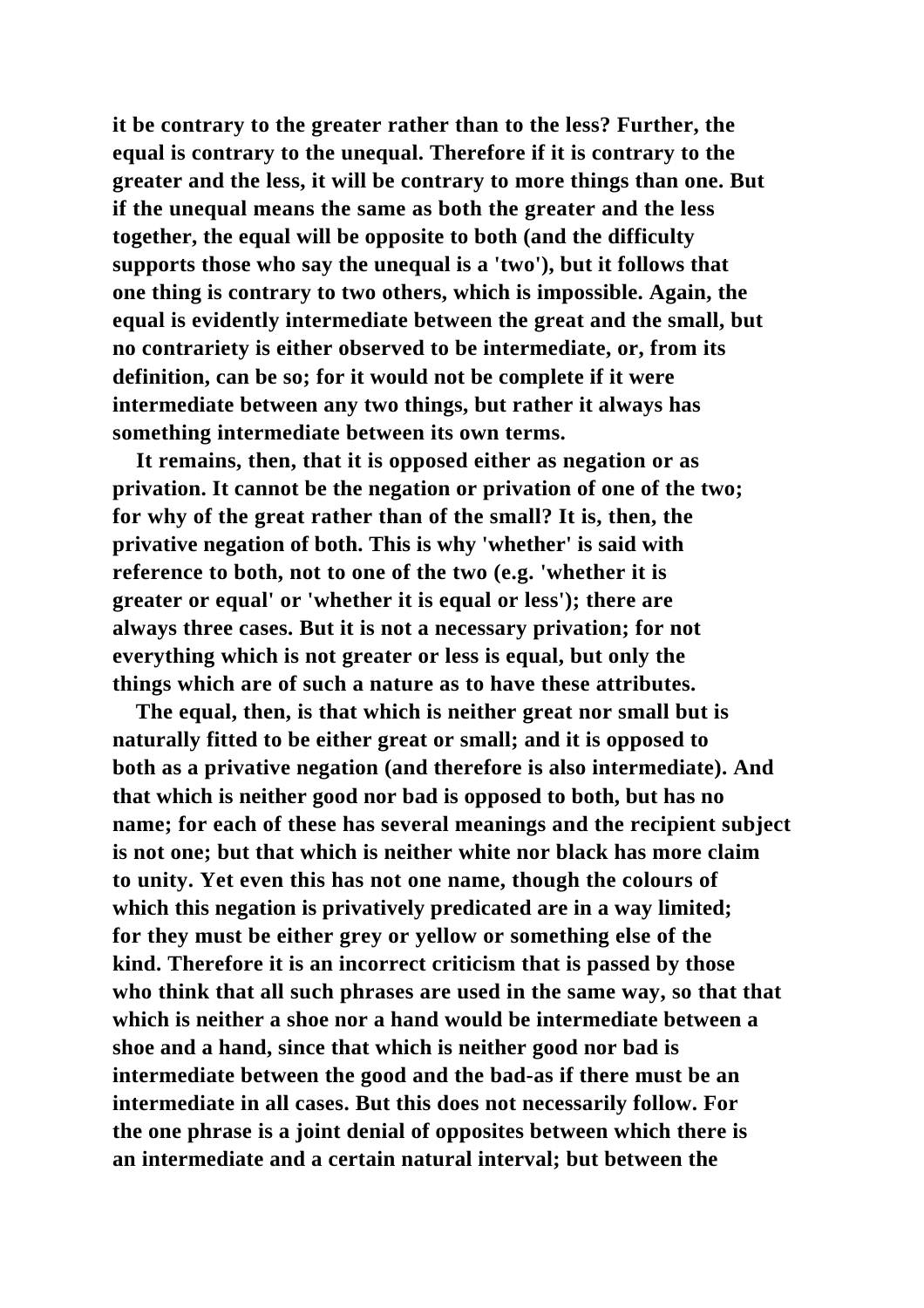**other two there is no 'difference'; for the things, the denials of which are combined, belong to different classes, so that the substratum is not one.**

 **6**

 **We might raise similar questions about the one and the many. For if the many are absolutely opposed to the one, certain impossible results follow. One will then be few, whether few be treated here as singular or plural; for the many are opposed also to the few. Further, two will be many, since the double is multiple and 'double' derives its meaning from 'two'; therefore one will be few; for what is that in comparison with which two are many, except one, which must therefore be few? For there is nothing fewer. Further, if the much and the little are in plurality what the long and the short are in length, and whatever is much is also many, and the many are much (unless, indeed, there is a difference in the case of an easily-bounded continuum), the little (or few) will be a plurality. Therefore one is a plurality if it is few; and this it must be, if two are many. But perhaps, while the 'many' are in a sense said to be also 'much', it is with a difference; e.g. water is much but not many. But 'many' is applied to the things that are divisible; in the one sense it means a plurality which is excessive either absolutely or relatively (while 'few' is similarly a plurality which is deficient), and in another sense it means number, in which sense alone it is opposed to the one. For we say 'one or many', just as if one were to say 'one and ones' or 'white thing and white things', or to compare the things that have been measured with the measure. It is in this sense also that multiples are so called. For each number is said to be many because it consists of ones and because each number is measurable by one; and it is 'many' as that which is opposed to one, not to the few. In this sense, then, even two is many-not, however, in the sense of a plurality which is excessive either relatively or absolutely; it is the first plurality. But without qualification two is few; for it is first plurality which is deficient (for this reason Anaxagoras was not right in leaving the subject with the statement that 'all things were together, boundless both in plurality and in smallness'-where for 'and in smallness' he should have said 'and in fewness'; for they could not have been boundless in fewness), since it is not one, as**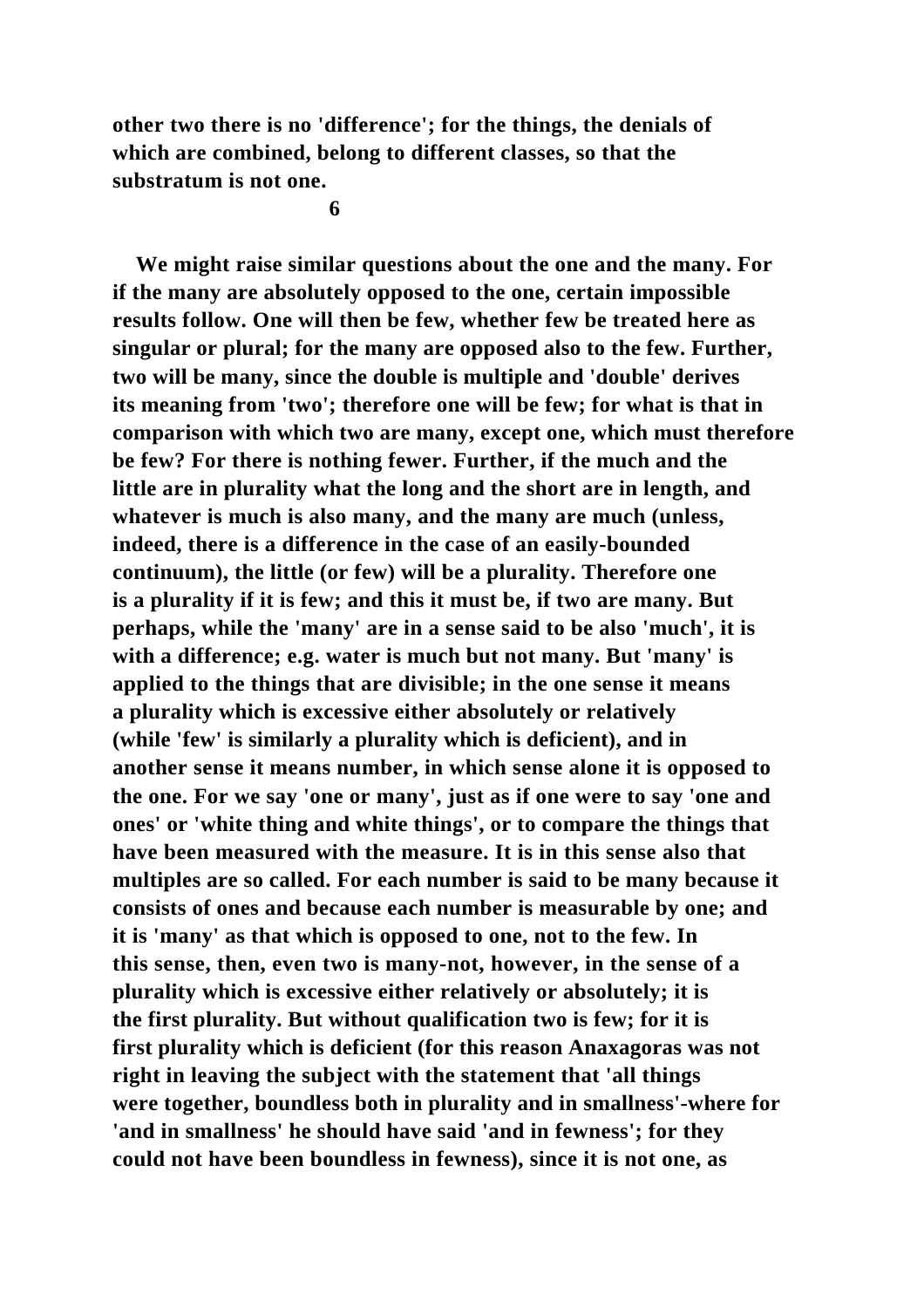**some say, but two, that make a few.**

 **The one is opposed then to the many in numbers as measure to thing measurable; and these are opposed as are the relatives which are not from their very nature relatives. We have distinguished elsewhere the two senses in which relatives are so called:-(1) as contraries; (2) as knowledge to thing known, a term being called relative because another is relative to it. There is nothing to prevent one from being fewer than something, e.g. than two; for if one is fewer, it is not therefore few. Plurality is as it were the class to which number belongs; for number is plurality measurable by one, and one and number are in a sense opposed, not as contrary, but as we have said some relative terms are opposed; for inasmuch as one is measure and the other measurable, they are opposed. This is why not everything that is one is a number; i.e. if the thing is indivisible it is not a number. But though knowledge is similarly spoken of as relative to the knowable, the relation does not work out similarly; for while knowledge might be thought to be the measure, and the knowable the thing measured, the fact that all knowledge is knowable, but not all that is knowable is knowledge, because in a sense knowledge is measured by the knowable.-Plurality is contrary neither to the few (the many being contrary to this as excessive plurality to plurality exceeded), nor to the one in every sense; but in the one sense these are contrary, as has been said, because the former is divisible and the latter indivisible, while in another sense they are relative as knowledge is to knowable, if plurality is number and the one is a measure.**

 **7**

 **Since contraries admit of an intermediate and in some cases have it, intermediates must be composed of the contraries. For (1) all intermediates are in the same genus as the things between which they stand. For we call those things intermediates, into which that which changes must change first; e.g. if we were to pass from the highest string to the lowest by the smallest intervals, we should come sooner to the intermediate notes, and in colours if we were to pass from white to black, we should come sooner to crimson and grey than to black; and similarly in all other cases. But to change from one genus to another genus is not possible except in an incidental way, as**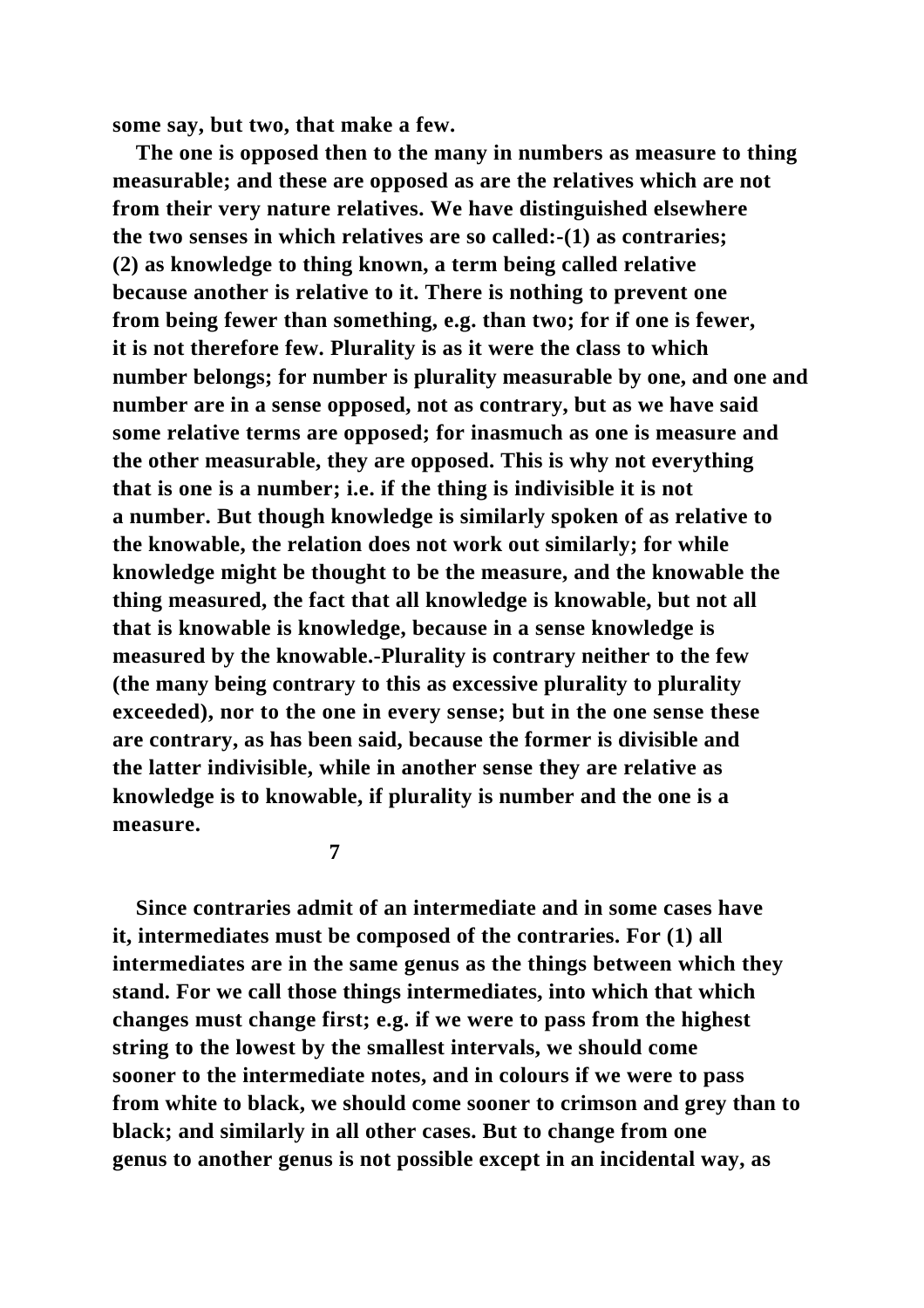**from colour to figure. Intermediates, then, must be in the same genus both as one another and as the things they stand between.**

 **But (2) all intermediates stand between opposites of some kind; for only between these can change take place in virtue of their own nature (so that an intermediate is impossible between things which are not opposite; for then there would be change which was not from one opposite towards the other). Of opposites, contradictories admit of no middle term; for this is what contradiction is-an opposition, one or other side of which must attach to anything whatever, i.e. which has no intermediate. Of other opposites, some are relative, others privative, others contrary. Of relative terms, those which are not contrary have no intermediate; the reason is that they are not in the same genus. For what intermediate could there be between knowledge and knowable? But between great and small there is one.**

 **(3) If intermediates are in the same genus, as has been shown, and stand between contraries, they must be composed of these contraries. For either there will be a genus including the contraries or there will be none. And if (a) there is to be a genus in such a way that it is something prior to the contraries, the differentiae which constituted the contrary species-of-a-genus will be contraries prior to the species; for species are composed of the genus and the differentiae. (E.g. if white and black are contraries, and one is a piercing colour and the other a compressing colour, these differentiae-'piercing' and 'compressing'-are prior; so that these are prior contraries of one another.) But, again, the species which differ contrariwise are the more truly contrary species. And the other.species, i.e. the intermediates, must be composed of their genus and their differentiae. (E.g. all colours which are between white and black must be said to be composed of the genus, i.e. colour, and certain differentiae. But these differentiae will not be the primary contraries; otherwise every colour would be either white or black. They are different, then, from the primary contraries; and therefore they will be between the primary contraries; the primary differentiae are 'piercing' and 'compressing'.)**

 **Therefore it is (b) with regard to these contraries which do not fall within a genus that we must first ask of what their intermediates are composed. (For things which are in the same genus must be composed of terms in which the genus is not an element, or else be themselves**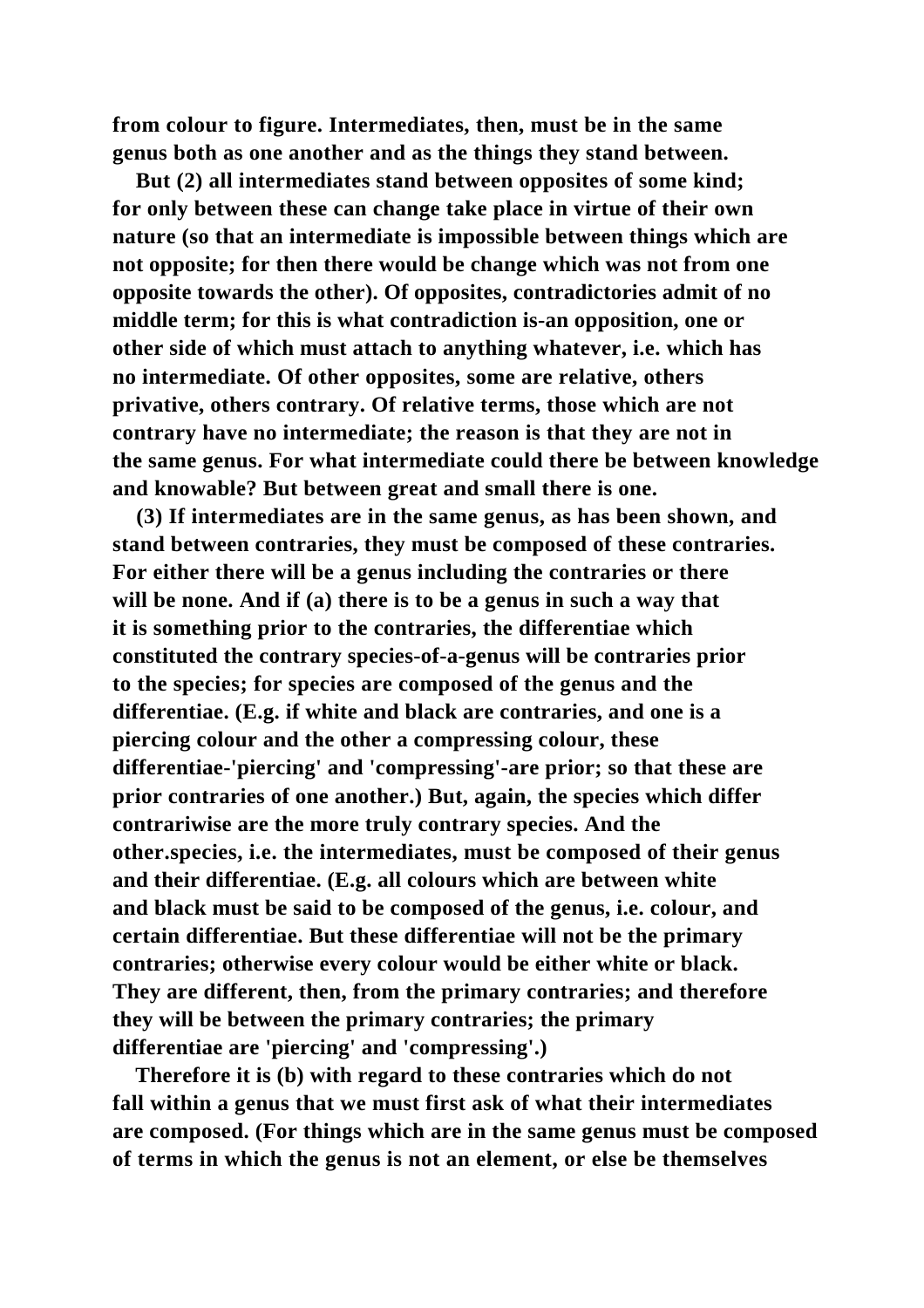**incomposite.) Now contraries do not involve one another in their composition, and are therefore first principles; but the intermediates are either all incomposite, or none of them. But there is something compounded out of the contraries, so that there can be a change from a contrary to it sooner than to the other contrary; for it will have less of the quality in question than the one contrary and more than the other. This also, then, will come between the contraries. All the other intermediates also, therefore, are composite; for that which has more of a quality than one thing and less than another is compounded somehow out of the things than which it is said to have more and less respectively of the quality. And since there are no other things prior to the contraries and homogeneous with the intermediates, all intermediates must be compounded out of the contraries. Therefore also all the inferior classes, both the contraries and their intermediates, will be compounded out of the primary contraries. Clearly, then, intermediates are (1) all in the same genus and (2) intermediate between contraries, and (3) all compounded out of the contraries.**

 **8**

 **That which is other in species is other than something in something, and this must belong to both; e.g. if it is an animal other in species, both are animals. The things, then, which are other in species must be in the same genus. For by genus I mean that one identical thing which is predicated of both and is differentiated in no merely accidental way, whether conceived as matter or otherwise. For not only must the common nature attach to the different things, e.g. not only must both be animals, but this very animality must also be different for each (e.g. in the one case equinity, in the other humanity), and so this common nature is specifically different for each from what it is for the other. One, then, will be in virtue of its own nature one sort of animal, and the other another, e.g. one a horse and the other a man. This difference, then, must be an otherness of the genus. For I give the name of 'difference in the genus' an otherness which makes the genus itself other.**

 **This, then, will be a contrariety (as can be shown also by induction). For all things are divided by opposites, and it has been proved that contraries are in the same genus. For contrariety was seen**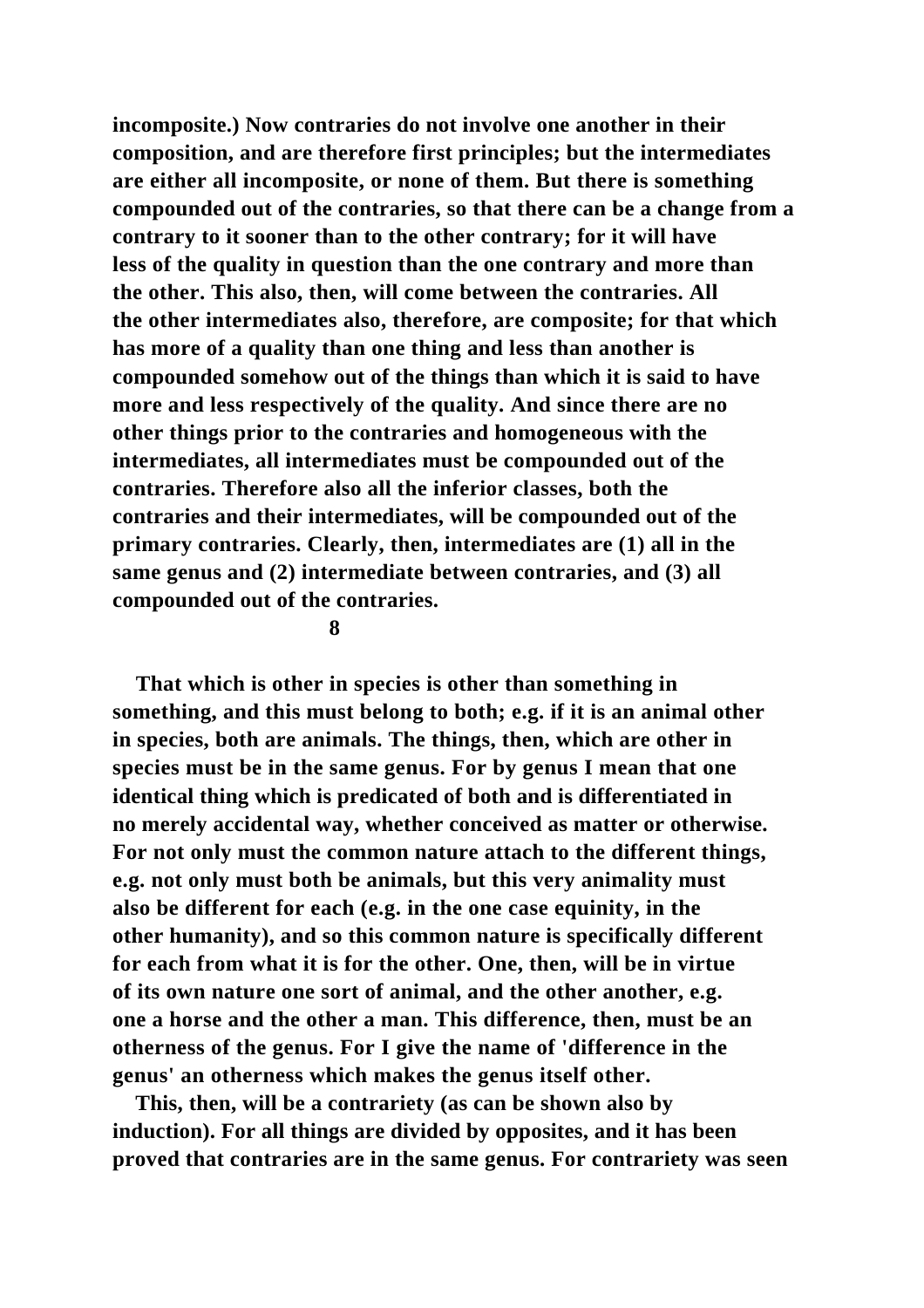**to be complete difference; and all difference in species is a difference from something in something; so that this is the same for both and is their genus. (Hence also all contraries which are different in species and not in genus are in the same line of predication, and other than one another in the highest degree-for the difference is complete-, and cannot be present along with one another.) The difference, then, is a contrariety.**

 **This, then, is what it is to be 'other in species'-to have a contrariety, being in the same genus and being indivisible (and those things are the same in species which have no contrariety, being indivisible); we say 'being indivisible', for in the process of division contrarieties arise in the intermediate stages before we come to the indivisibles. Evidently, therefore, with reference to that which is called the genus, none of the species-of-a-genus is either the same as it or other than it in species (and this is fitting; for the matter is indicated by negation, and the genus is the matter of that of which it is called the genus, not in the sense in which we speak of the genus or family of the Heraclidae, but in that in which the genus is an element in a thing's nature), nor is it so with reference to things which are not in the same genus, but it will differ in genus from them, and in species from things in the same genus. For a thing's difference from that from which it differs in species must be a contrariety; and this belongs only to things in the same genus.**

**9** 

 **One might raise the question, why woman does not differ from man in species, when female and male are contrary and their difference is a contrariety; and why a female and a male animal are not different in species, though this difference belongs to animal in virtue of its own nature, and not as paleness or darkness does; both 'female' and 'male' belong to it qua animal. This question is almost the same as the other, why one contrariety makes things different in species and another does not, e.g. 'with feet' and 'with wings' do, but paleness and darkness do not. Perhaps it is because the former are modifications peculiar to the genus, and the latter are less so. And since one element is definition and one is matter, contrarieties which are in the definition make a difference in species, but those which**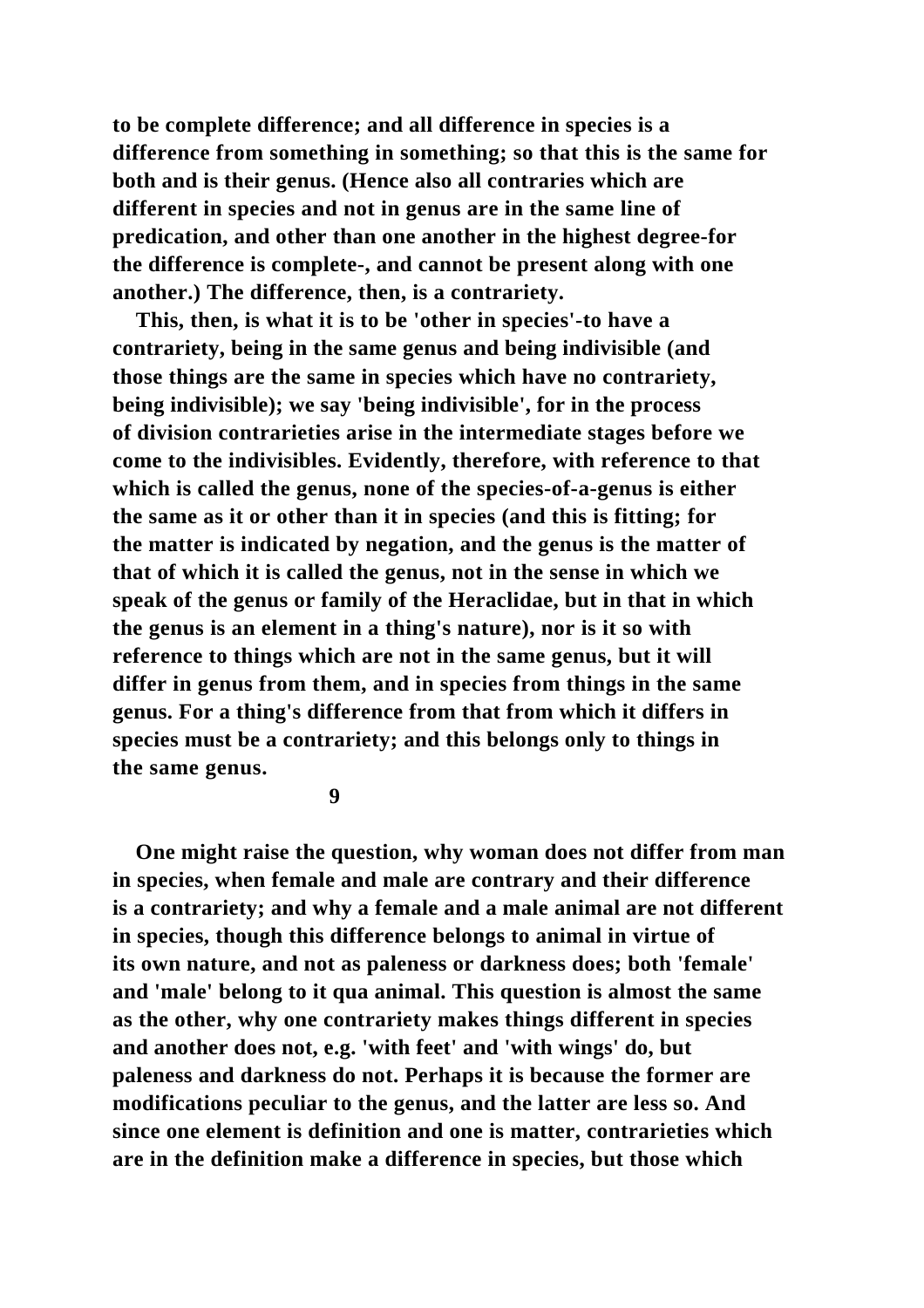**are in the thing taken as including its matter do not make one. And so paleness in a man, or darkness, does not make one, nor is there a difference in species between the pale man and the dark man, not even if each of them be denoted by one word. For man is here being considered on his material side, and matter does not create a difference; for it does not make individual men species of man, though the flesh and the bones of which this man and that man consist are other. The concrete thing is other, but not other in species, because in the definition there is no contrariety. This is the ultimate indivisible kind. Callias is definition + matter, the pale man, then, is so also, because it is the individual Callias that is pale; man, then, is pale only incidentally. Neither do a brazen and a wooden circle, then, differ in species; and if a brazen triangle and a wooden circle differ in species, it is not because of the matter, but because there is a contrariety in the definition. But does the matter not make things other in species, when it is other in a certain way, or is there a sense in which it does? For why is this horse other than this man in species, although their matter is included with their definitions? Doubtless because there is a contrariety in the definition. For while there is a contrariety also between pale man and dark horse, and it is a contrariety in species, it does not depend on the paleness of the one and the darkness of the other, since even if both had been pale, yet they would have been other in species. But male and female, while they are modifications peculiar to 'animal', are so not in virtue of its essence but in the matter, ie. the body. This is why the same seed becomes female or male by being acted on in a certain way. We have stated, then, what it is to be other in species, and why some things differ in species and others do not.**

## **10**

 **Since contraries are other in form, and the perishable and the imperishable are contraries (for privation is a determinate incapacity), the perishable and the imperishable must be different in kind.**

 **Now so far we have spoken of the general terms themselves, so that it might be thought not to be necessary that every imperishable thing should be different from every perishable thing in form, just as**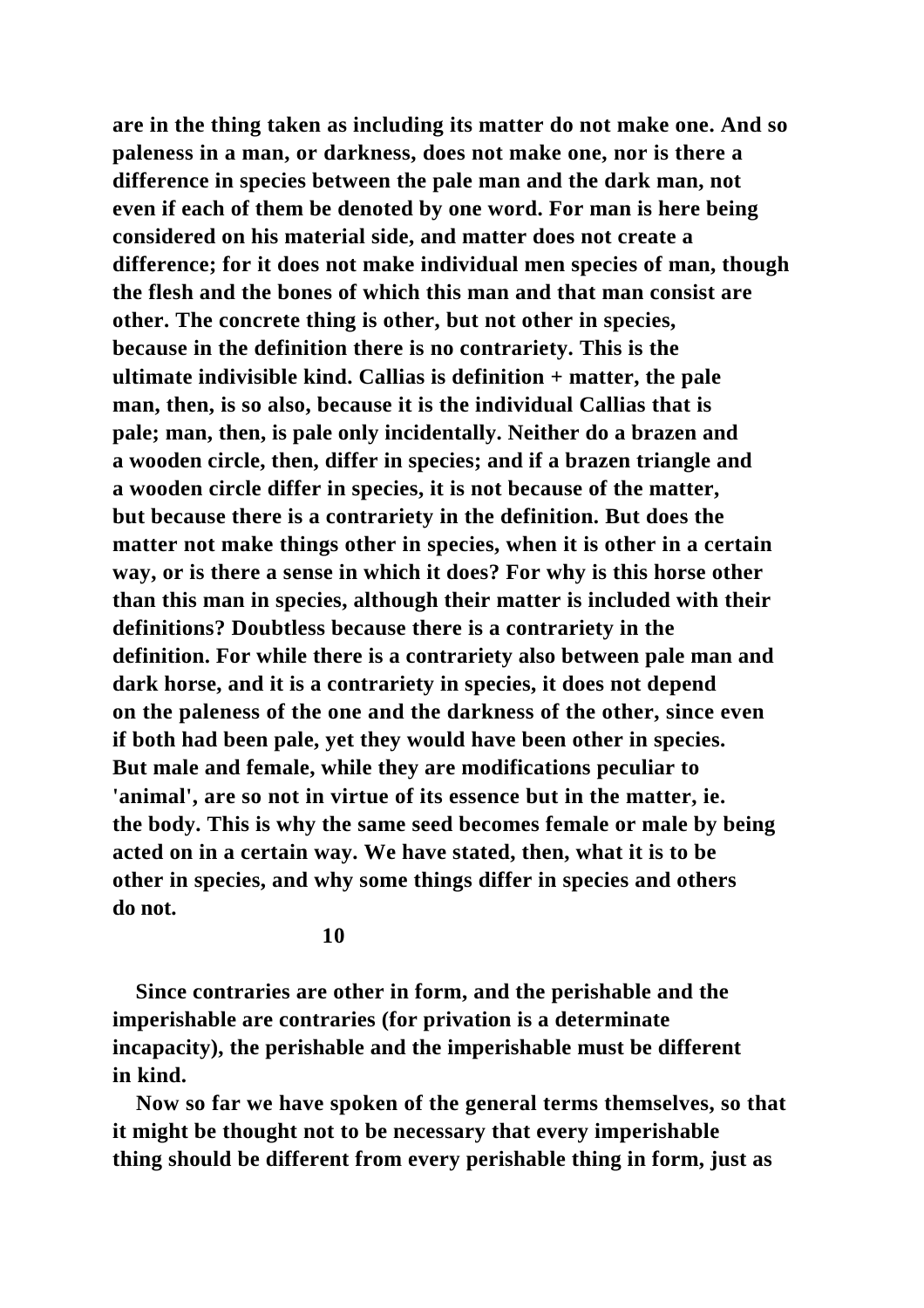**not every pale thing is different in form from every dark thing. For the same thing can be both, and even at the same time if it is a universal (e.g. man can be both pale and dark), and if it is an individual it can still be both; for the same man can be, though not at the same time, pale and dark. Yet pale is contrary to dark.**

 **But while some contraries belong to certain things by accident (e.g. both those now mentioned and many others), others cannot, and among these are 'perishable' and 'imperishable'. For nothing is by accident perishable. For what is accidental is capable of not being present, but perishableness is one of the attributes that belong of necessity to the things to which they belong; or else one and the same thing may be perishable and imperishable, if perishableness is capable of not belonging to it. Perishableness then must either be the essence or be present in the essence of each perishable thing. The same account holds good for imperishableness also; for both are attributes which are present of necessity. The characteristics, then, in respect of which and in direct consequence of which one thing is perishable and another imperishable, are opposite, so that the things must be different in kind.**

 **Evidently, then, there cannot be Forms such as some maintain, for then one man would be perishable and another imperishable. Yet the Forms are said to be the same in form with the individuals and not merely to have the same name; but things which differ in kind are farther apart than those which differ in form.**

 **Book XI 1** 

 **THAT Wisdom is a science of first principles is evident from the introductory chapters, in which we have raised objections to the statements of others about the first principles; but one might ask the question whether Wisdom is to be conceived as one science or as several. If as one, it may be objected that one science always deals with contraries, but the first principles are not contrary. If it is not one, what sort of sciences are those with which it is to be identified?**

 **Further, is it the business of one science, or of more than one, to examine the first principles of demonstration? If of one, why of this rather than of any other? If of more, what sort of sciences**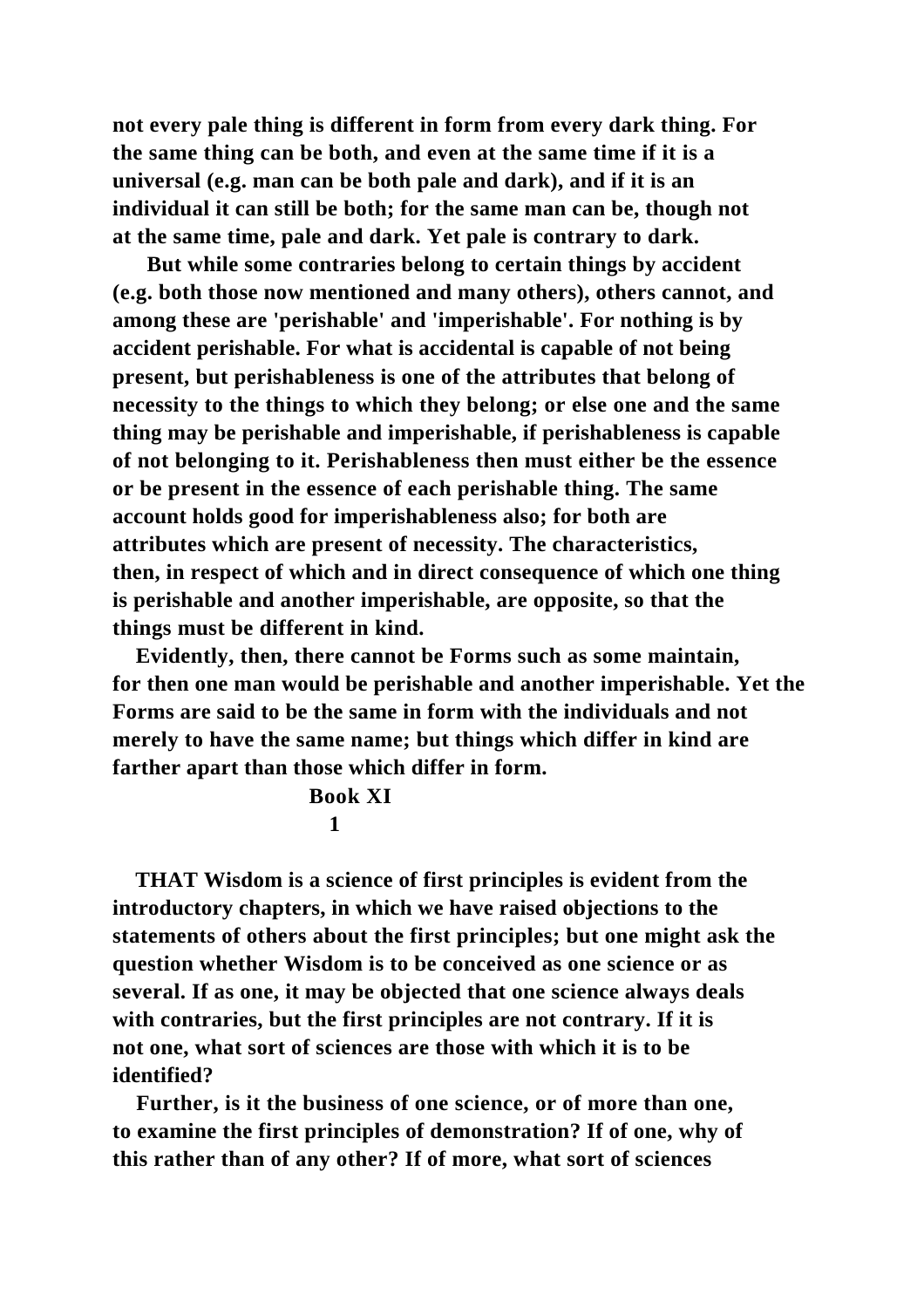**must these be said to be?**

 **Further, does Wisdom investigate all substances or not? If not all, it is hard to say which; but if, being one, it investigates them all, it is doubtful how the same science can embrace several subject-matters.**

 **Further, does it deal with substances only or also with their attributes? If in the case of attributes demonstration is possible, in that of substances it is not. But if the two sciences are different, what is each of them and which is Wisdom? If we think of it as demonstrative, the science of the attributes is Wisdom, but if as dealing with what is primary, the science of substances claims the tide.**

 **But again the science we are looking for must not be supposed to deal with the causes which have been mentioned in the Physics. For (A) it does not deal with the final cause (for that is the nature of the good, and this is found in the field of action and movement; and it is the first mover-for that is the nature of the end-but in the case of things unmovable there is nothing that moved them first), and (B) in general it is hard to say whether perchance the science we are now looking for deals with perceptible substances or not with them, but with certain others. If with others, it must deal either with the Forms or with the objects of mathematics. Now (a) evidently the Forms do not exist. (But it is hard to say, even if one suppose them to exist, why in the world the same is not true of the other things of which there are Forms, as of the objects of mathematics. I mean that these thinkers place the objects of mathematics between the Forms and perceptible things, as a kind of third set of things apart both from the Forms and from the things in this world; but there is not a third man or horse besides the ideal and the individuals. If on the other hand it is not as they say, with what sort of things must the mathematician be supposed to deal? Certainly not with the things in this world; for none of these is the sort of thing which the mathematical sciences demand.) Nor (b) does the science which we are now seeking treat of the objects of mathematics; for none of them can exist separately. But again it does not deal with perceptible substances; for they are perishable.**

 **In general one might raise the question, to what kind of science it belongs to discuss the difficulties about the matter of the objects**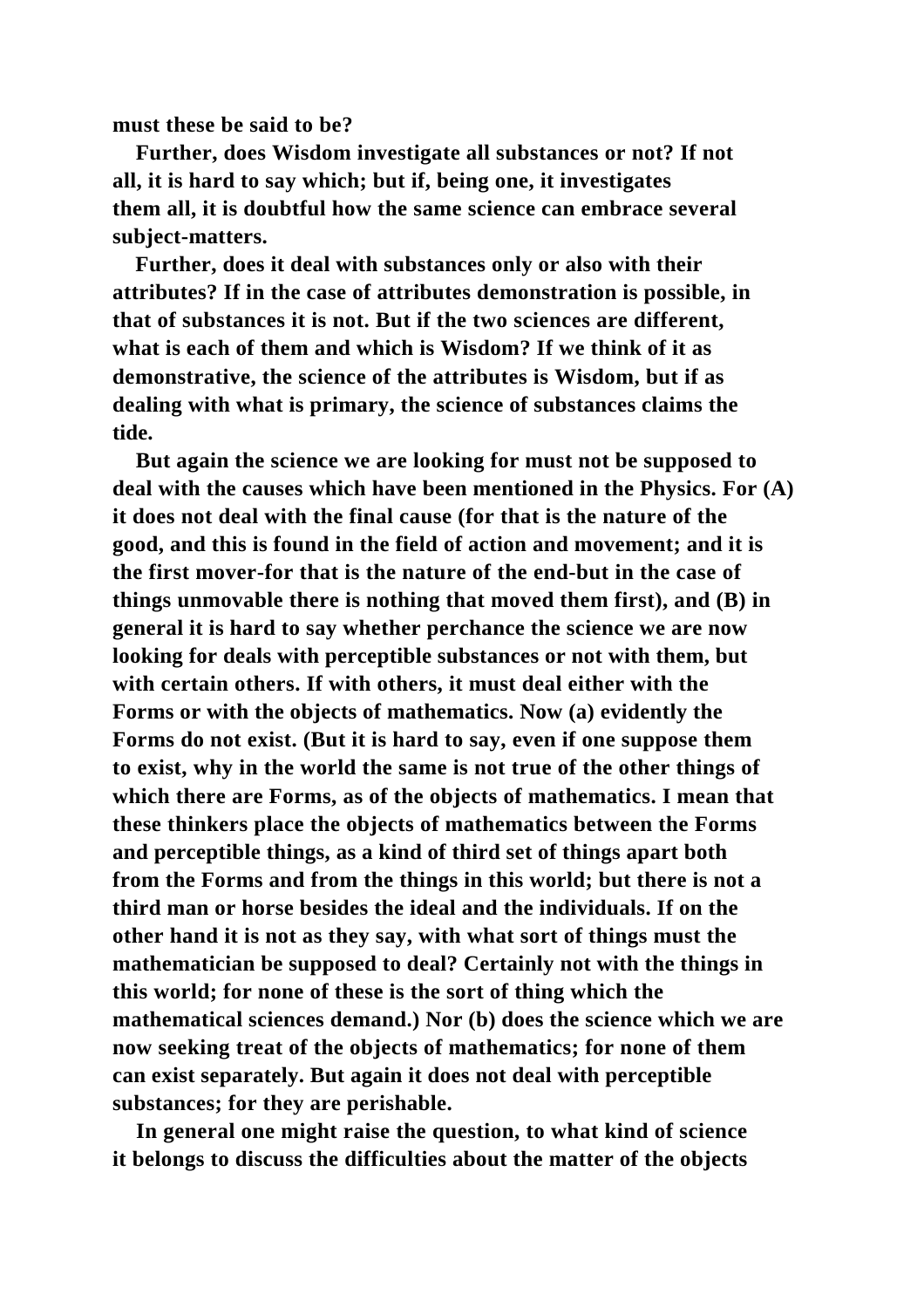**of mathematics. Neither to physics (because the whole inquiry of the physicist is about the things that have in themselves a principle. of movement and rest), nor yet to the science which inquires into demonstration and science; for this is just the subject which it investigates. It remains then that it is the philosophy which we have set before ourselves that treats of those subjects.**

 **One might discuss the question whether the science we are seeking should be said to deal with the principles which are by some called elements; all men suppose these to be present in composite things. But it might be thought that the science we seek should treat rather of universals; for every definition and every science is of universals and not of infimae species, so that as far as this goes it would deal with the highest genera. These would turn out to be being and unity; for these might most of all be supposed to contain all things that are, and to be most like principles because they are by nature; for if they perish all other things are destroyed with them; for everything is and is one. But inasmuch as, if one is to suppose them to be genera, they must be predicable of their differentiae, and no genus is predicable of any of its differentiae, in this way it would seem that we should not make them genera nor principles. Further, if the simpler is more of a principle than the less simple, and the ultimate members of the genus are simpler than the genera (for they are indivisible, but the genera are divided into many and differing species), the species might seem to be the principles, rather than the genera. But inasmuch as the species are involved in the destruction of the genera, the genera are more like principles; for that which involves another in its destruction is a principle of it. These and others of the kind are the subjects that involve difficulties.**

**2** 

 **Further, must we suppose something apart from individual things, or is it these that the science we are seeking treats of? But these are infinite in number. Yet the things that are apart from the individuals are genera or species; but the science we now seek treats of neither of these. The reason why this is impossible has been stated. Indeed, it is in general hard to say whether one must assume that there is a separable substance besides the sensible substances**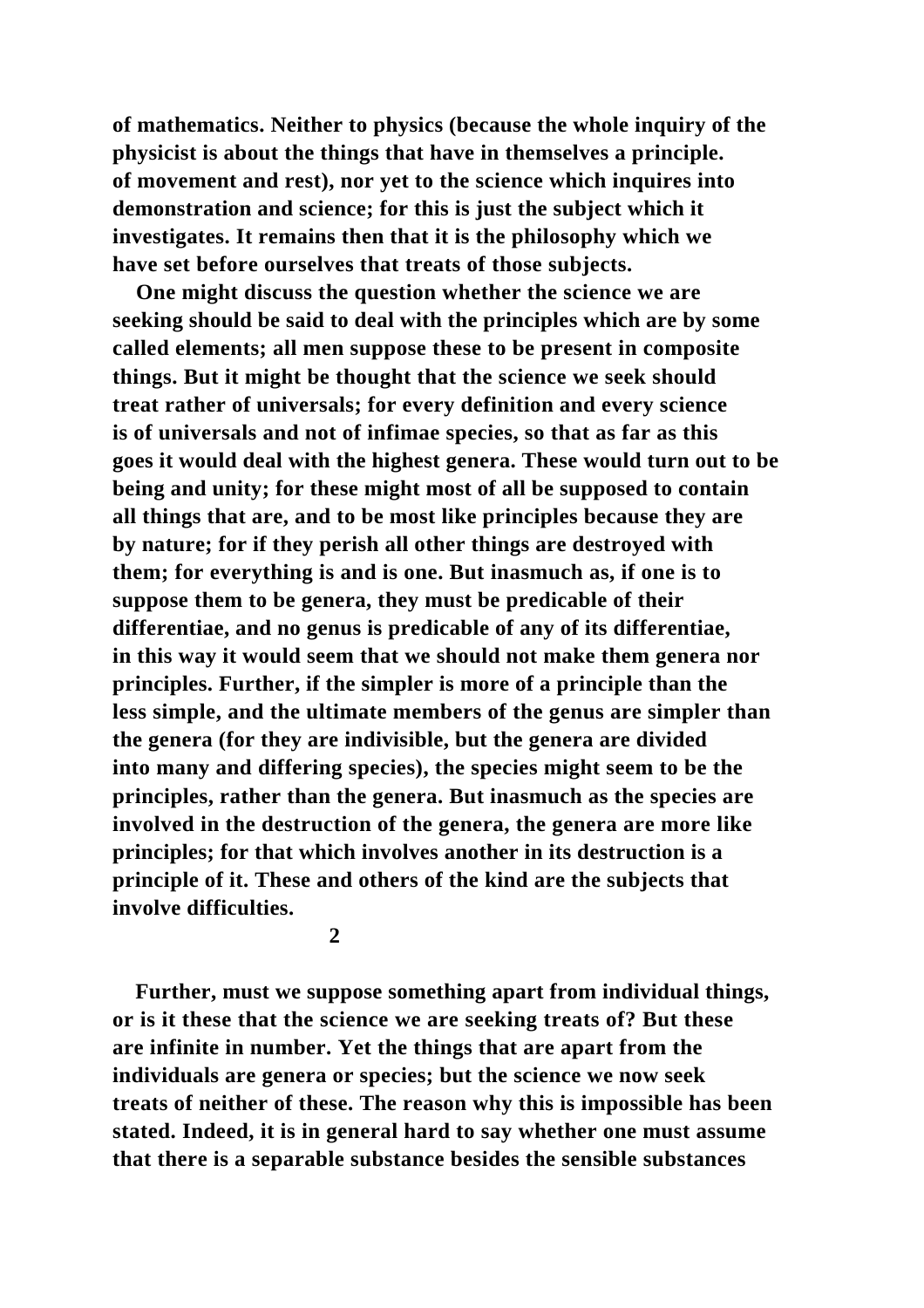**(i.e. the substances in this world), or that these are the real things and Wisdom is concerned with them. For we seem to seek another kind of substance, and this is our problem, i.e. to see if there is something which can exist apart by itself and belongs to no sensible thing.-Further, if there is another substance apart from and corresponding to sensible substances, which kinds of sensible substance must be supposed to have this corresponding to them? Why should one suppose men or horses to have it, more than either the other animals or even all lifeless things? On the other hand to set up other and eternal substances equal in number to the sensible and perishable substances would seem to fall beyond the bounds of probability.-But if the principle we now seek is not separable from corporeal things, what has a better claim to the name matter? This, however, does not exist in actuality, but exists in potency. And it would seem rather that the form or shape is a more important principle than this; but the form is perishable, so that there is no eternal substance at all which can exist apart and independent. But this is paradoxical; for such a principle and substance seems to exist and is sought by nearly all the most refined thinkers as something that exists; for how is there to be order unless there is something eternal and independent and permanent?**

 **Further, if there is a substance or principle of such a nature as that which we are now seeking, and if this is one for all things, and the same for eternal and for perishable things, it is hard to say why in the world, if there is the same principle, some of the things that fall under the principle are eternal, and others are not eternal; this is paradoxical. But if there is one principle of perishable and another of eternal things, we shall be in a like difficulty if the principle of perishable things, as well as that of eternal, is eternal; for why, if the principle is eternal, are not the things that fall under the principle also eternal? But if it is perishable another principle is involved to account for it, and another to account for that, and this will go on to infinity.**

 **If on the other hand we are to set up what are thought to be the most unchangeable principles, being and unity, firstly, if each of these does not indicate a 'this' or substance, how will they be separable and independent? Yet we expect the eternal and primary principles to be so. But if each of them does signify a 'this' or**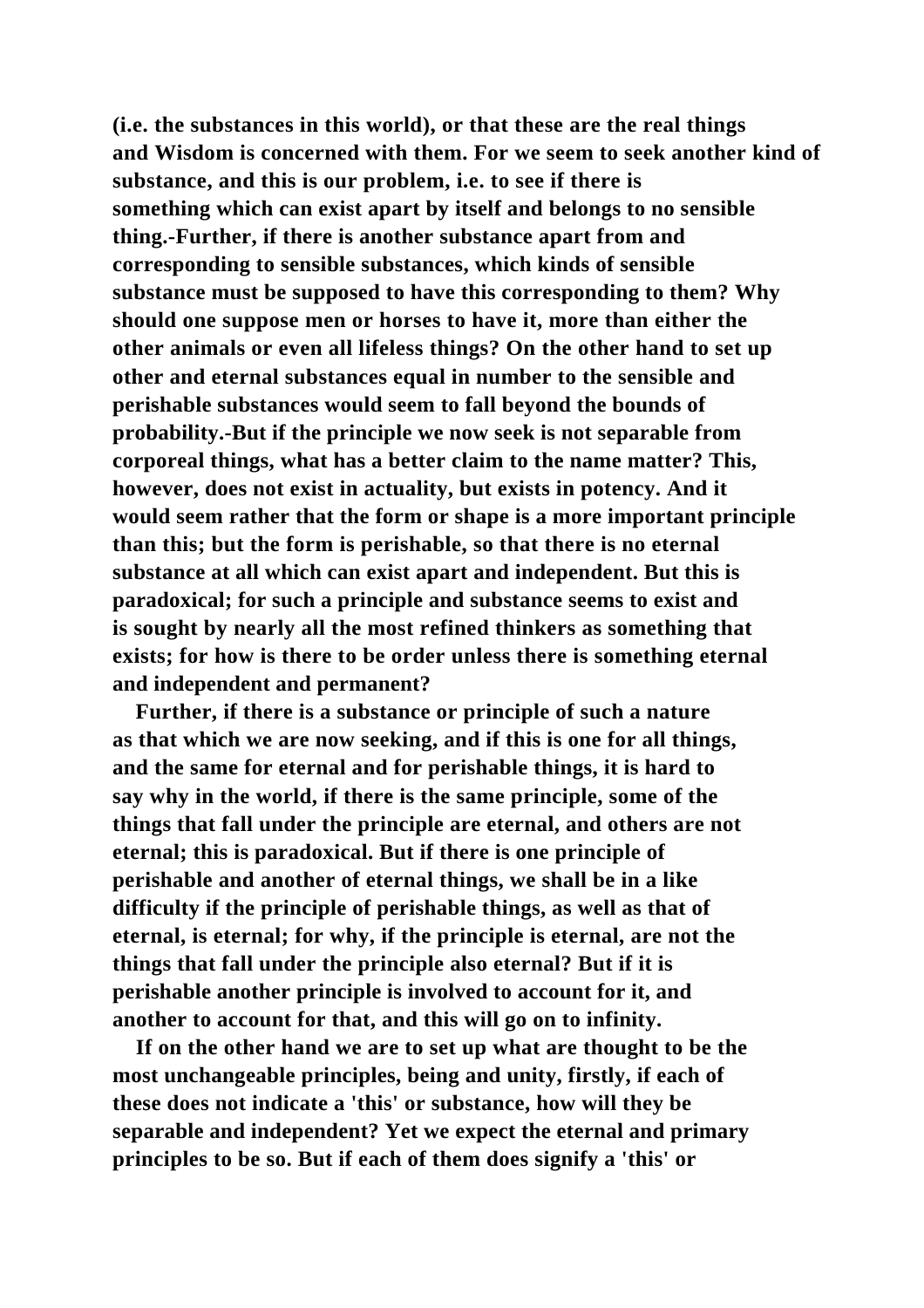**substance, all things that are are substances; for being is predicated of all things (and unity also of some); but that all things that are are substance is false. Further, how can they be right who say that the first principle is unity and this is substance, and generate number as the first product from unity and from matter, assert that number is substance? How are we to think of 'two', and each of the other numbers composed of units, as one? On this point neither do they say anything nor is it easy to say anything. But if we are to suppose lines or what comes after these (I mean the primary surfaces) to be principles, these at least are not separable substances, but sections and divisions-the former of surfaces, the latter of bodies (while points are sections and divisions of lines); and further they are limits of these same things; and all these are in other things and none is separable. Further, how are we to suppose that there is a substance of unity and the point? Every substance comes into being by a gradual process, but a point does not; for the point is a division.**

 **A further difficulty is raised by the fact that all knowledge is of universals and of the 'such', but substance is not a universal, but is rather a 'this'-a separable thing, so that if there is knowledge about the first principles, the question arises, how are we to suppose the first principle to be substance?**

 **Further, is there anything apart from the concrete thing (by which I mean the matter and that which is joined with it), or not? If not, we are met by the objection that all things that are in matter are perishable. But if there is something, it must be the form or shape. Now it is hard to determine in which cases this exists apart and in which it does not; for in some cases the form is evidently not separable, e.g. in the case of a house.**

 **Further, are the principles the same in kind or in number? If they are one in number, all things will be the same.**

**3** 

 **Since the science of the philosopher treats of being qua being universally and not in respect of a part of it, and 'being' has many senses and is not used in one only, it follows that if the word is used equivocally and in virtue of nothing common to its various uses, being does not fall under one science (for the meanings of an**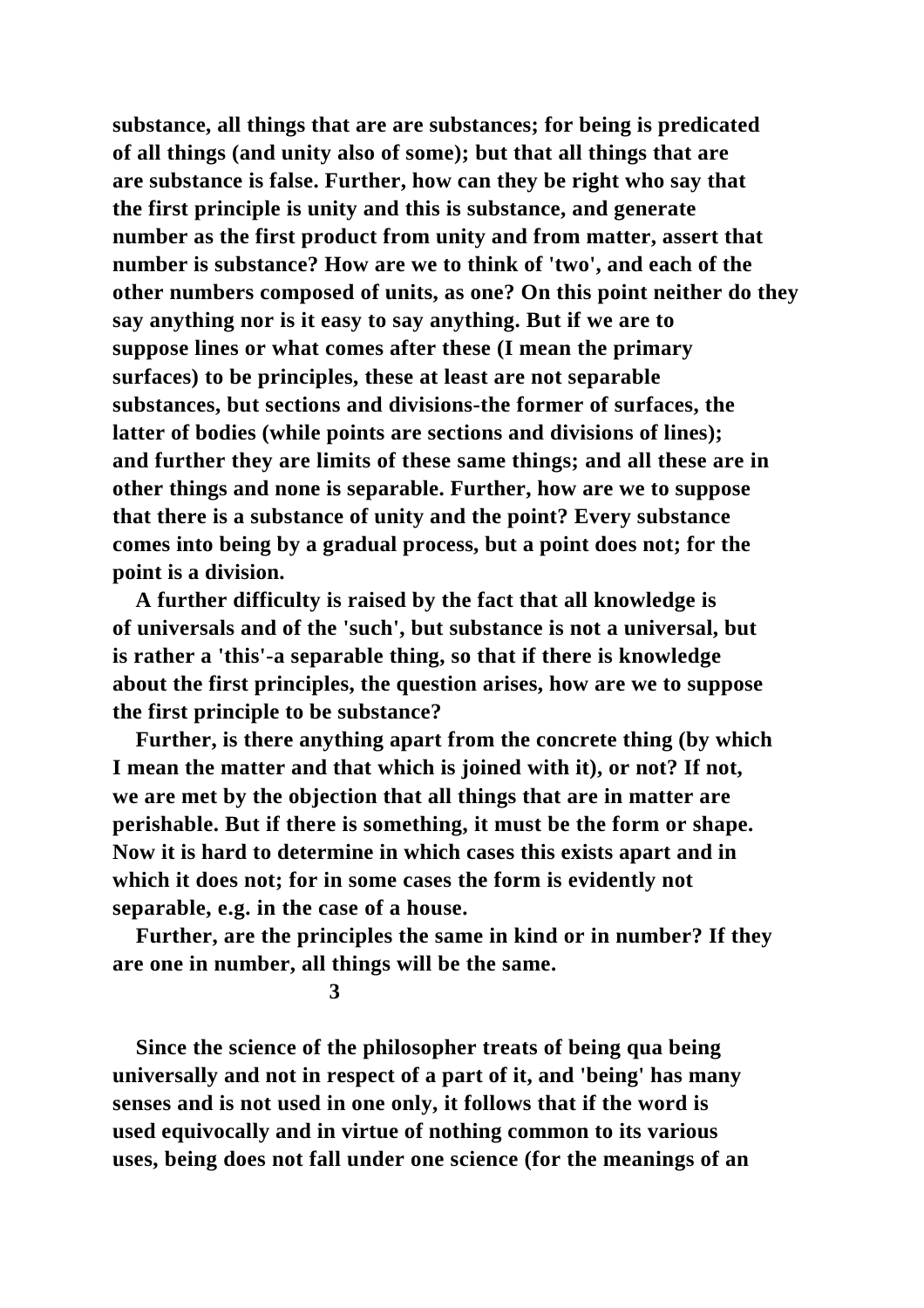**equivocal term do not form one genus); but if the word is used in virtue of something common, being will fall under one science. The term seems to be used in the way we have mentioned, like 'medical' and 'healthy'. For each of these also we use in many senses. Terms are used in this way by virtue of some kind of reference, in the one case to medical science, in the other to health, in others to something else, but in each case to one identical concept. For a discussion and a knife are called medical because the former proceeds from medical science, and the latter is useful to it. And a thing is called healthy in a similar way; one thing because it is indicative of health, another because it is productive of it. And the same is true in the other cases. Everything that is, then, is said to 'be' in this same way; each thing that is is said to 'be' because it is a modification of being qua being or a permanent or a transient state or a movement of it, or something else of the sort. And since everything that is may be referred to something single and common, each of the contrarieties also may be referred to the first differences and contrarieties of being, whether the first differences of being are plurality and unity, or likeness and unlikeness, or some other differences; let these be taken as already discussed. It makes no difference whether that which is be referred to being or to unity. For even if they are not the same but different, at least they are convertible; for that which is one is also somehow being, and that which is being is one.**

 **But since every pair of contraries falls to be examined by one and the same science, and in each pair one term is the privative of the other though one might regarding some contraries raise the question, how they can be privately related, viz. those which have an intermediate, e.g. unjust and just-in all such cases one must maintain that the privation is not of the whole definition, but of the infima species. if the just man is 'by virtue of some permanent disposition obedient to the laws', the unjust man will not in every case have the whole definition denied of him, but may be merely 'in some respect deficient in obedience to the laws', and in this respect the privation will attach to him; and similarly in all other cases.**

 **As the mathematician investigates abstractions (for before beginning his investigation he strips off all the sensible qualities, e.g. weight and lightness, hardness and its contrary, and**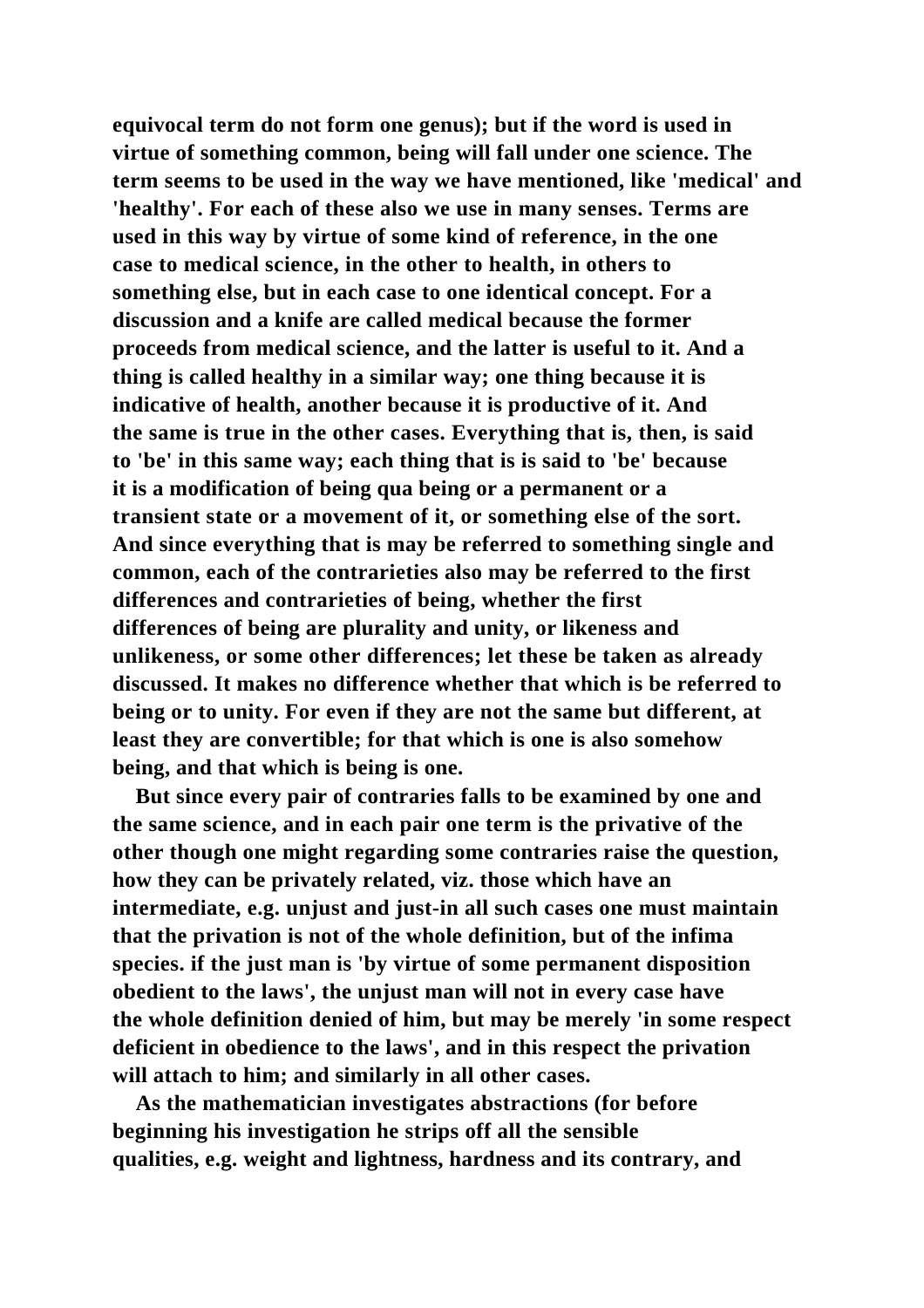**also heat and cold and the other sensible contrarieties, and leaves only the quantitative and continuous, sometimes in one, sometimes in two, sometimes in three dimensions, and the attributes of these qua quantitative and continuous, and does not consider them in any other respect, and examines the relative positions of some and the attributes of these, and the commensurabilities and incommensurabilities of others, and the ratios of others; but yet we posit one and the same science of all these things--geometry)--the same is true with regard to being. For the attributes of this in so far as it is being, and the contrarieties in it qua being, it is the business of no other science than philosophy to investigate; for to physics one would assign the study of things not qua being, but rather qua sharing in movement; while dialectic and sophistic deal with the attributes of things that are, but not of things qua being, and not with being itself in so far as it is being; therefore it remains that it is the philosopher who studies the things we have named, in so far as they are being. Since all that is is to 'be' in virtue of something single and common, though the term has many meanings, and contraries are in the same case (for they are referred to the first contrarieties and differences of being), and things of this sort can fall under one science, the difficulty we stated at the beginning appears to be solved,-I mean the question how there can be a single science of things which are many and different in genus.**

**4 4** 

 **Since even the mathematician uses the common axioms only in a special application, it must be the business of first philosophy to examine the principles of mathematics also. That when equals are taken from equals the remainders are equal, is common to all quantities, but mathematics studies a part of its proper matter which it has detached, e.g. lines or angles or numbers or some other kind of quantity-not, however, qua being but in so far as each of them is continuous in one or two or three dimensions; but philosophy does not inquire about particular subjects in so far as each of them has some attribute or other, but speculates about being, in so far as each particular thing is.-Physics is in the same position as mathematics; for physics studies the attributes and the principles of the things that are, qua moving and not qua being (whereas the primary science, we**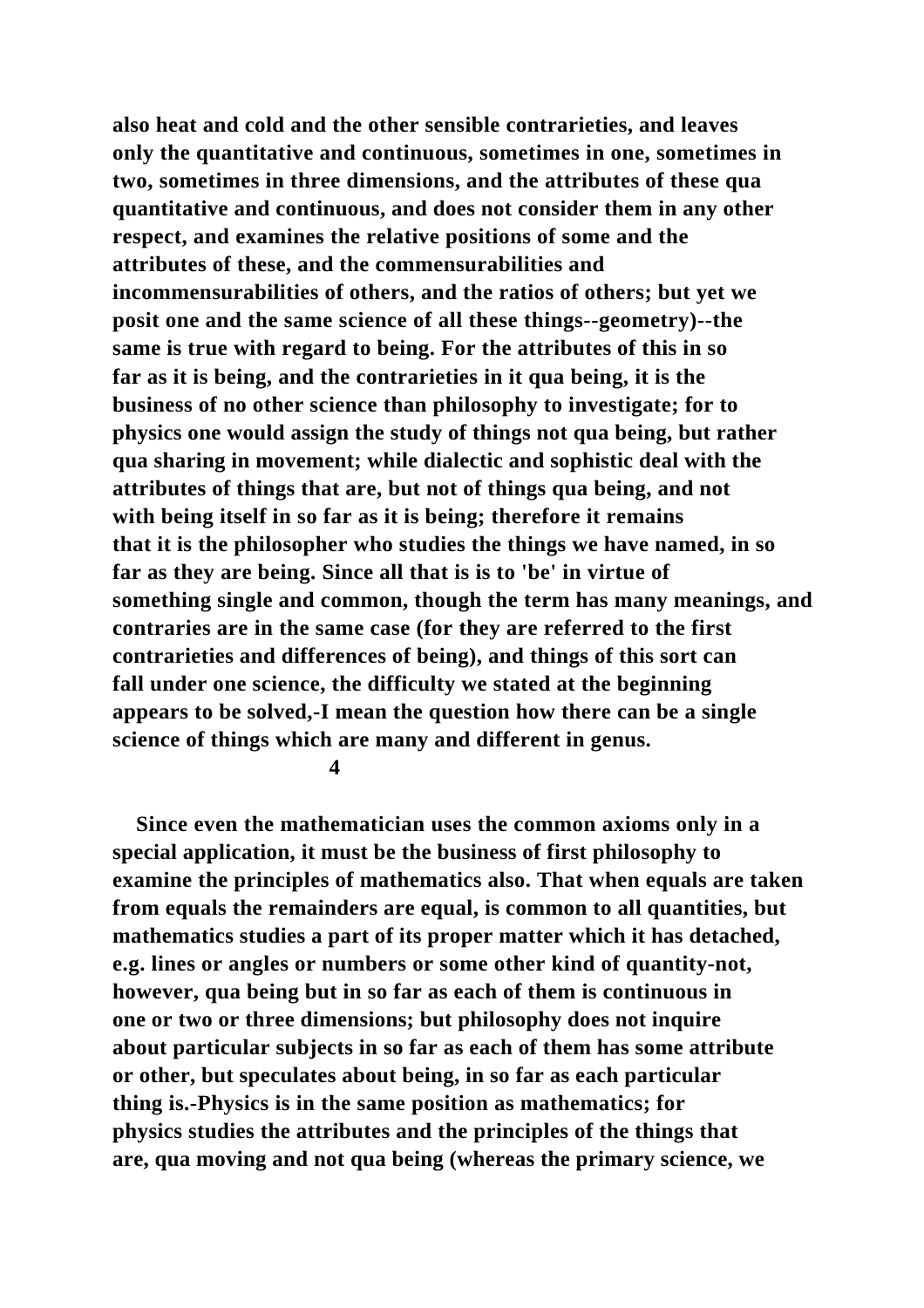**have said, deals with these, only in so far as the underlying subjects are existent, and not in virtue of any other character); and so both physics and mathematics must be classed as parts of Wisdom.**

**5** 

 **There is a principle in things, about which we cannot be deceived, but must always, on the contrary recognize the truth,-viz. that the same thing cannot at one and the same time be and not be, or admit any other similar pair of opposites. About such matters there is no proof in the full sense, though there is proof ad hominem. For it is not possible to infer this truth itself from a more certain principle, yet this is necessary if there is to be completed proof of it in the full sense. But he who wants to prove to the asserter of opposites that he is wrong must get from him an admission which shall be identical with the principle that the same thing cannot be and not be at one and the same time, but shall not seem to be identical; for thus alone can his thesis be demonstrated to the man who asserts that opposite statements can be truly made about the same subject. Those, then, who are to join in argument with one another must to some extent understand one another; for if this does not happen how are they to join in argument with one another? Therefore every word must be intelligible and indicate something, and not many things but only one; and if it signifies more than one thing, it must be made plain to which of these the word is being applied. He, then, who says 'this is and is not' denies what he affirms, so that what the word signifies, he says it does not signify; and this is impossible. Therefore if 'this is' signifies something, one cannot truly assert its contradictory.**

 **Further, if the word signifies something and this is asserted truly, this connexion must be necessary; and it is not possible that that which necessarily is should ever not be; it is not possible therefore to make the opposed affirmations and negations truly of the same subject. Further, if the affirmation is no more true than the negation, he who says 'man' will be no more right than he who says 'not-man'. It would seem also that in saying the man is not a horse one would be either more or not less right than in saying he is not a man, so that one will also be right in saying that the same person is a horse; for it was assumed to be possible to make opposite**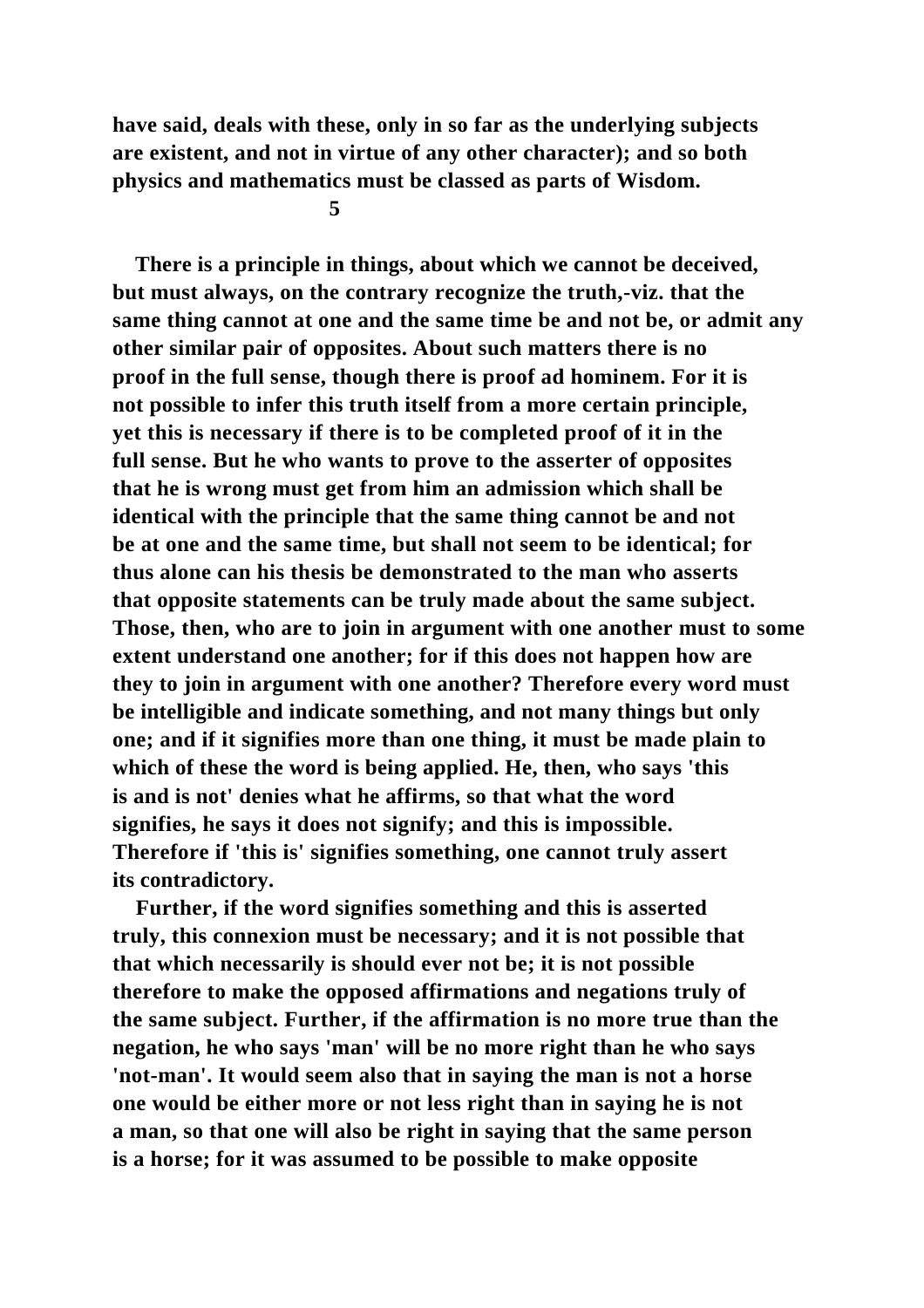**statements equally truly. It follows then that the same person is a man and a horse, or any other animal.**

 **While, then, there is no proof of these things in the full sense, there is a proof which may suffice against one who will make these suppositions. And perhaps if one had questioned Heraclitus himself in this way one might have forced him to confess that opposite statements can never be true of the same subjects. But, as it is, he adopted this opinion without understanding what his statement involves. But in any case if what is said by him is true, not even this itself will be true-viz. that the same thing can at one and the same time both be and not be. For as, when the statements are separated, the affirmation is no more true than the negation, in the same way-the combined and complex statement being like a single affirmation-the whole taken as an affirmation will be no more true than the negation. Further, if it is not possible to affirm anything truly, this itself will be false-the assertion that there is no true affirmation. But if a true affirmation exists, this appears to refute what is said by those who raise such objections and utterly destroy rational discourse.**

 **6**

 **The saying of Protagoras is like the views we have mentioned; he said that man is the measure of all things, meaning simply that that which seems to each man also assuredly is. If this is so, it follows that the same thing both is and is not, and is bad and good, and that the contents of all other opposite statements are true, because often a particular thing appears beautiful to some and the contrary of beautiful to others, and that which appears to each man is the measure. This difficulty may be solved by considering the source of this opinion. It seems to have arisen in some cases from the doctrine of the natural philosophers, and in others from the fact that all men have not the same views about the same things, but a particular thing appears pleasant to some and the contrary of pleasant to others.**

 **That nothing comes to be out of that which is not, but everything out of that which is, is a dogma common to nearly all the natural philosophers. Since, then, white cannot come to be if the perfectly white and in no respect not-white existed before, that which**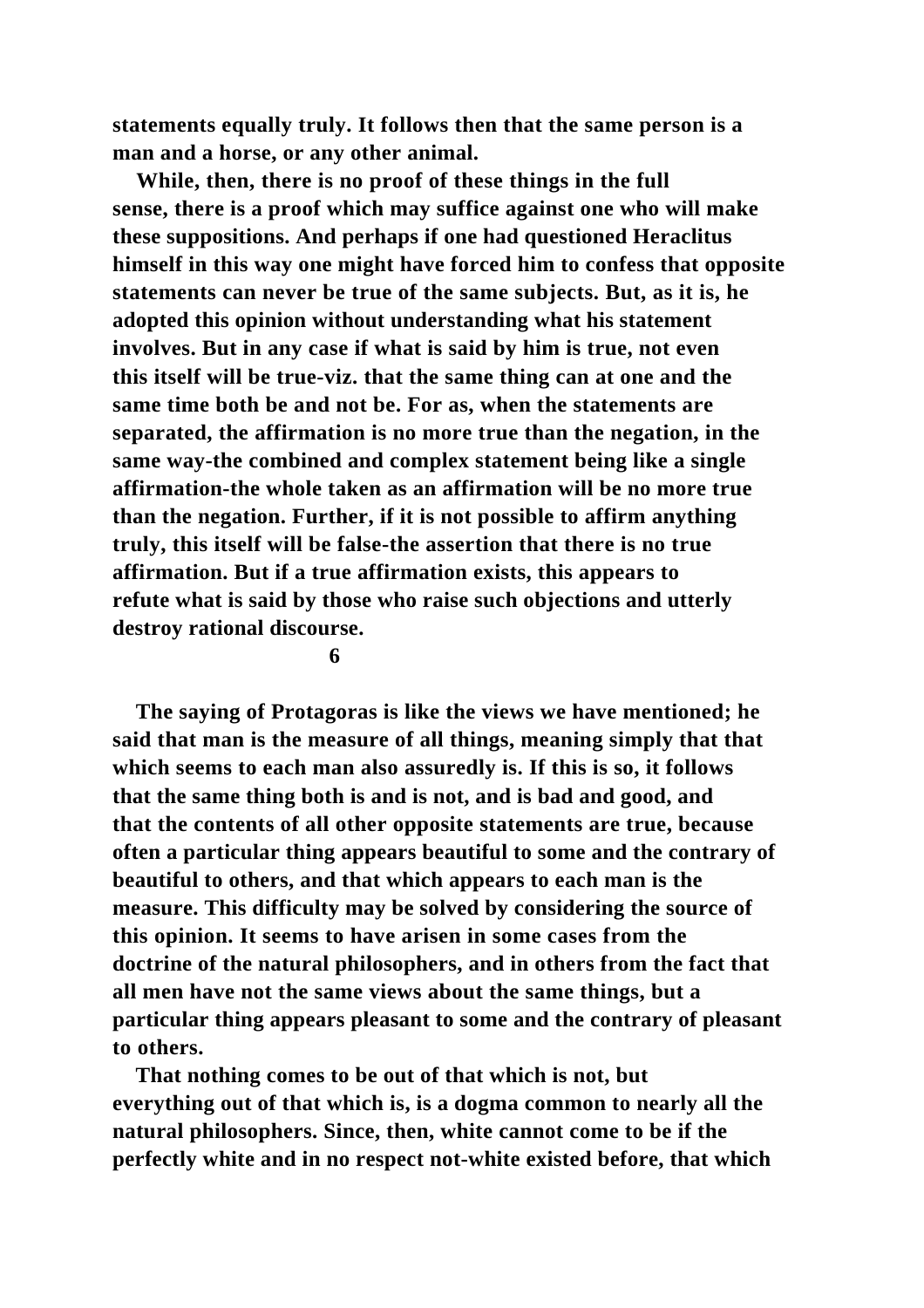**becomes white must come from that which is not white; so that it must come to be out of that which is not (so they argue), unless the same thing was at the beginning white and not-white. But it is not hard to solve this difficulty; for we have said in our works on physics in what sense things that come to be come to be from that which is not, and in what sense from that which is.**

 **But to attend equally to the opinions and the fancies of disputing parties is childish; for clearly one of them must be mistaken. And this is evident from what happens in respect of sensation; for the same thing never appears sweet to some and the contrary of sweet to others, unless in the one case the sense-organ which discriminates the aforesaid flavours has been perverted and injured. And if this is so the one party must be taken to be the measure, and the other must not. And say the same of good and bad, and beautiful and ugly, and all other such qualities. For to maintain the view we are opposing is just like maintaining that the things that appear to people who put their finger under their eye and make the object appear two instead of one must be two (because they appear to be of that number) and again one (for to those who do not interfere with their eye the one object appears one).**

 **In general, it is absurd to make the fact that the things of this earth are observed to change and never to remain in the same state, the basis of our judgement about the truth. For in pursuing the truth one must start from the things that are always in the same state and suffer no change. Such are the heavenly bodies; for these do not appear to be now of one nature and again of another, but are manifestly always the same and share in no change.**

 **Further, if there is movement, there is also something moved, and everything is moved out of something and into something; it follows that that that which is moved must first be in that out of which it is to be moved, and then not be in it, and move into the other and come to be in it, and that the contradictory statements are not true at the same time, as these thinkers assert they are.**

 **And if the things of this earth continuously flow and move in respect of quantity-if one were to suppose this, although it is not true-why should they not endure in respect of quality? For the assertion of contradictory statements about the same thing seems to have arisen largely from the belief that the quantity of bodies does**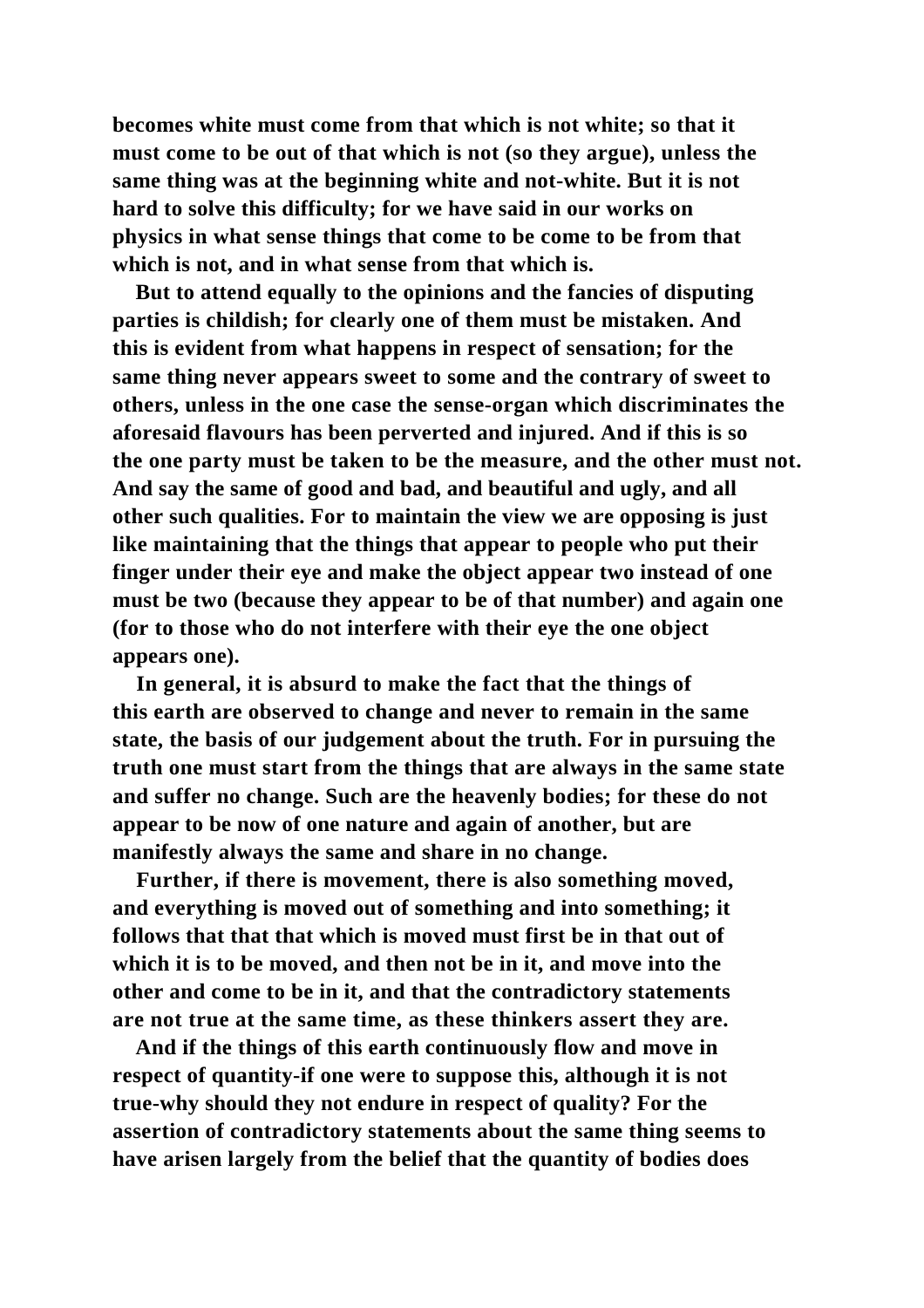**not endure, which, our opponents hold, justifies them in saying that the same thing both is and is not four cubits long. But essence depends on quality, and this is of determinate nature, though quantity is of indeterminate.**

 **Further, when the doctor orders people to take some particular food, why do they take it? In what respect is 'this is bread' truer than 'this is not bread'? And so it would make no difference whether one ate or not. But as a matter of fact they take the food which is ordered, assuming that they know the truth about it and that it is bread. Yet they should not, if there were no fixed constant nature in sensible things, but all natures moved and flowed for ever.**

 **Again, if we are always changing and never remain the same, what wonder is it if to us, as to the sick, things never appear the same? (For to them also, because they are not in the same condition as when they were well, sensible qualities do not appear alike; yet, for all that, the sensible things themselves need not share in any change, though they produce different, and not identical, sensations in the sick. And the same must surely happen to the healthy if the afore-said change takes place.) But if we do not change but remain the same, there will be something that endures.**

 **As for those to whom the difficulties mentioned are suggested by reasoning, it is not easy to solve the difficulties to their satisfaction, unless they will posit something and no longer demand a reason for it; for it is only thus that all reasoning and all proof is accomplished; if they posit nothing, they destroy discussion and all reasoning. Therefore with such men there is no reasoning. But as for those who are perplexed by the traditional difficulties, it is easy to meet them and to dissipate the causes of their perplexity. This is evident from what has been said.**

 **It is manifest, therefore, from these arguments that contradictory statements cannot be truly made about the same subject at one time, nor can contrary statements, because every contrariety depends on privation. This is evident if we reduce the definitions of contraries to their principle.**

 **Similarly, no intermediate between contraries can be predicated of one and the same subject, of which one of the contraries is predicated. If the subject is white we shall be wrong in saying it is neither black nor white, for then it follows that it is and is**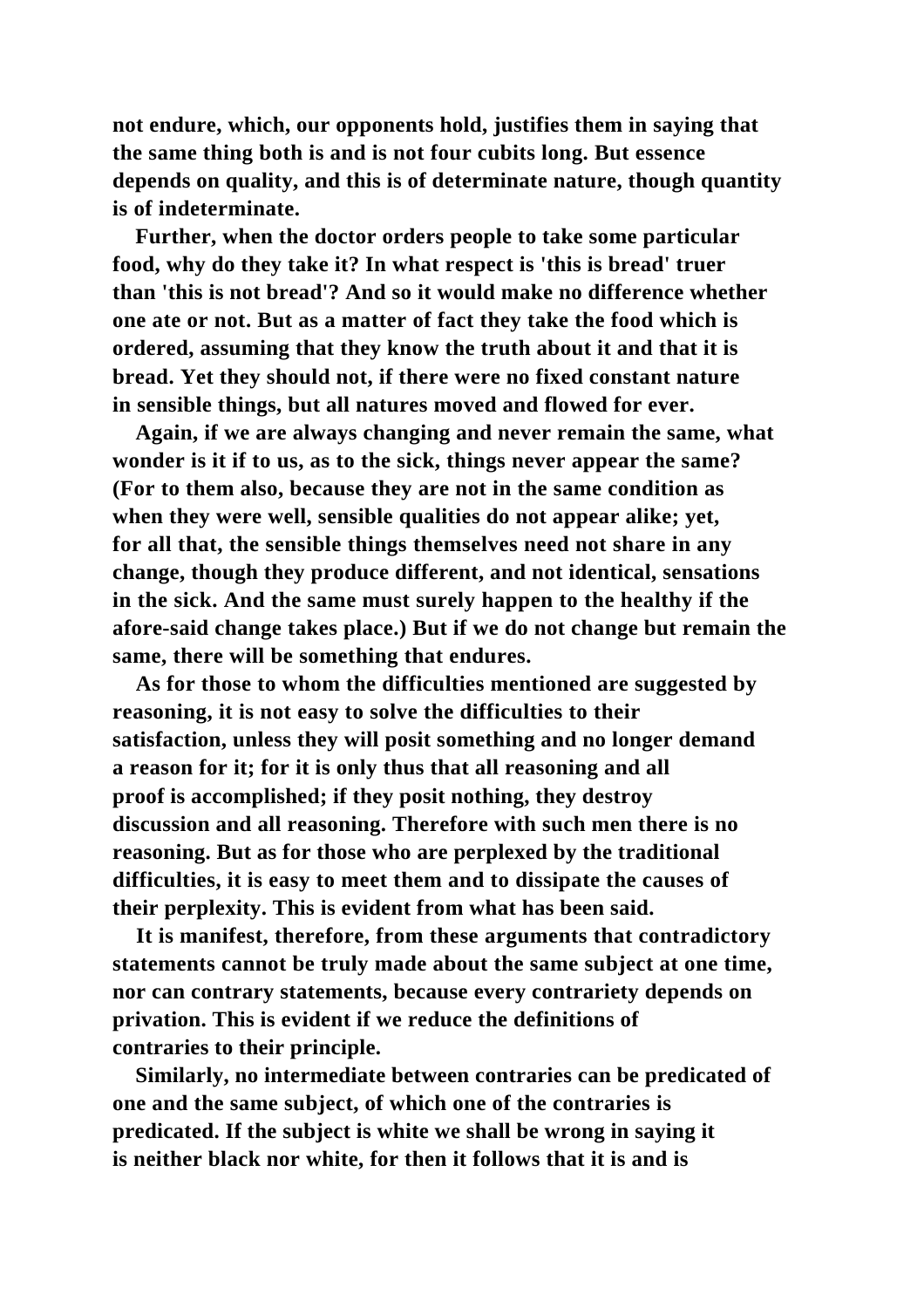**not white; for the second of the two terms we have put together is true of it, and this is the contradictory of white.**

 **We could not be right, then, in accepting the views either of Heraclitus or of Anaxagoras. If we were, it would follow that contraries would be predicated of the same subject; for when Anaxagoras says that in everything there is a part of everything, he says nothing is sweet any more than it is bitter, and so with any other pair of contraries, since in everything everything is present not potentially only, but actually and separately. And similarly all statements cannot be false nor all true, both because of many other difficulties which might be adduced as arising from this position, and because if all are false it will not be true to say even this, and if all are true it will not be false to say all are false.**

 **7**

 **Every science seeks certain principles and causes for each of its objects-e.g. medicine and gymnastics and each of the other sciences, whether productive or mathematical. For each of these marks off a certain class of things for itself and busies itself about this as about something existing and real,-not however qua real; the science that does this is another distinct from these. Of the sciences mentioned each gets somehow the 'what' in some class of things and tries to prove the other truths, with more or less precision. Some get the 'what' through perception, others by hypothesis; so that it is clear from an induction of this sort that there is no demonstration. of the substance or 'what'.**

 **There is a science of nature, and evidently it must be different both from practical and from productive science. For in the case of productive science the principle of movement is in the producer and not in the product, and is either an art or some other faculty. And similarly in practical science the movement is not in the thing done, but rather in the doers. But the science of the natural philosopher deals with the things that have in themselves a principle of movement. It is clear from these facts, then, that natural science must be neither practical nor productive, but theoretical (for it must fall into some one of these classes). And since each of the sciences must somehow know the 'what' and use this as a principle, we must not fall to observe how the natural**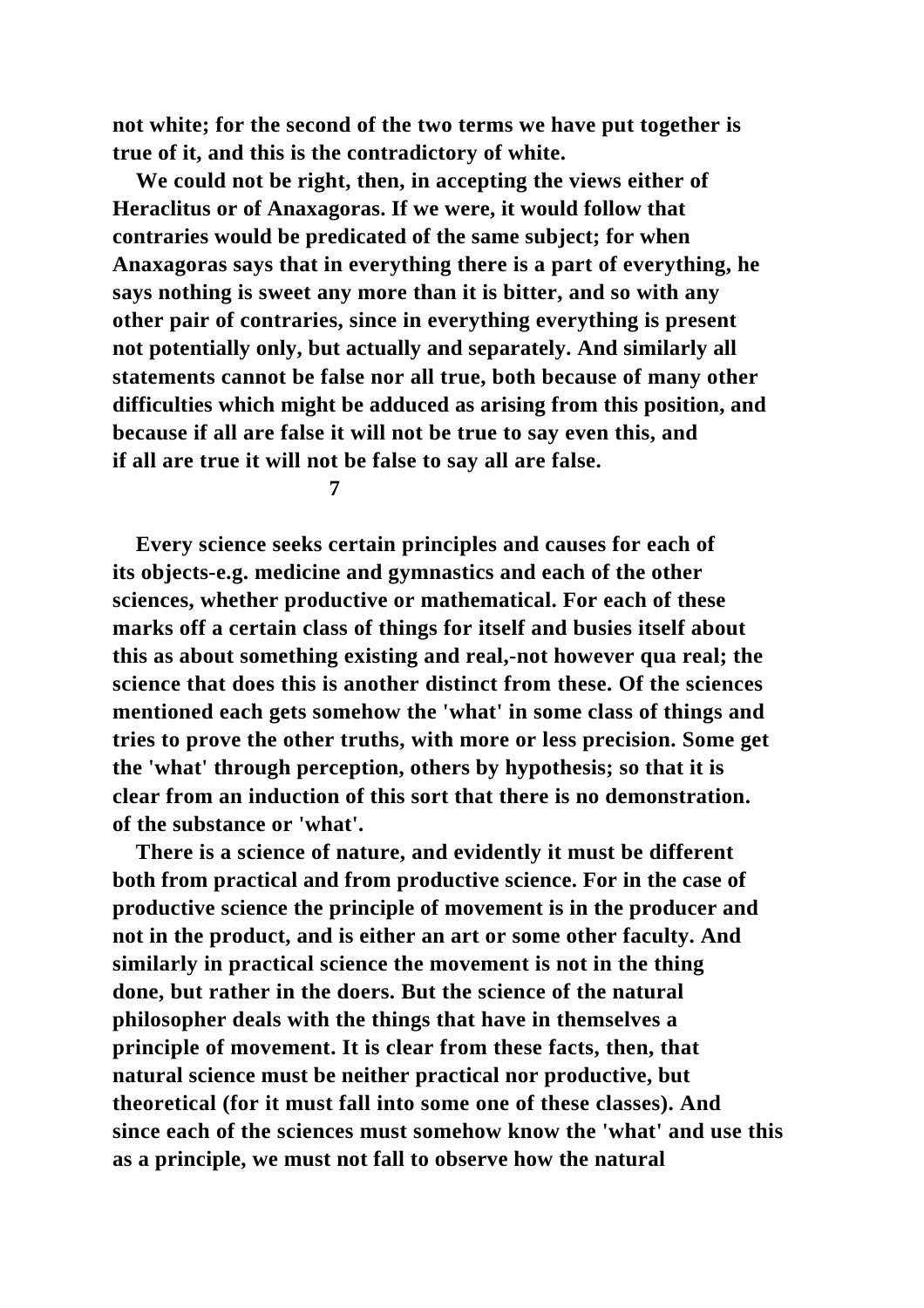**philosopher should define things and how he should state the definition of the essence-whether as akin to 'snub' or rather to 'concave'. For of these the definition of 'snub' includes the matter of the thing, but that of 'concave' is independent of the matter; for snubness is found in a nose, so that we look for its definition without eliminating the nose, for what is snub is a concave nose. Evidently then the definition of flesh also and of the eye and of the other parts must always be stated without eliminating the matter.**

 **Since there is a science of being qua being and capable of existing apart, we must consider whether this is to be regarded as the same as physics or rather as different. Physics deals with the things that have a principle of movement in themselves; mathematics is theoretical, and is a science that deals with things that are at rest, but its subjects cannot exist apart. Therefore about that which can exist apart and is unmovable there is a science different from both of these, if there is a substance of this nature (I mean separable and unmovable), as we shall try to prove there is. And if there is such a kind of thing in the world, here must surely be the divine, and this must be the first and most dominant principle. Evidently, then, there are three kinds of theoretical sciences-physics, mathematics, theology. The class of theoretical sciences is the best, and of these themselves the last named is best; for it deals with the highest of existing things, and each science is called better or worse in virtue of its proper object.**

 **One might raise the question whether the science of being qua being is to be regarded as universal or not. Each of the mathematical sciences deals with some one determinate class of things, but universal mathematics applies alike to all. Now if natural substances are the first of existing things, physics must be the first of sciences; but if there is another entity and substance, separable and unmovable, the knowledge of it must be different and prior to physics and universal because it is prior.**

 **8**

 **Since 'being' in general has several senses, of which one is 'being by accident', we must consider first that which 'is' in this sense. Evidently none of the traditional sciences busies itself about the accidental. For neither does architecture consider what will**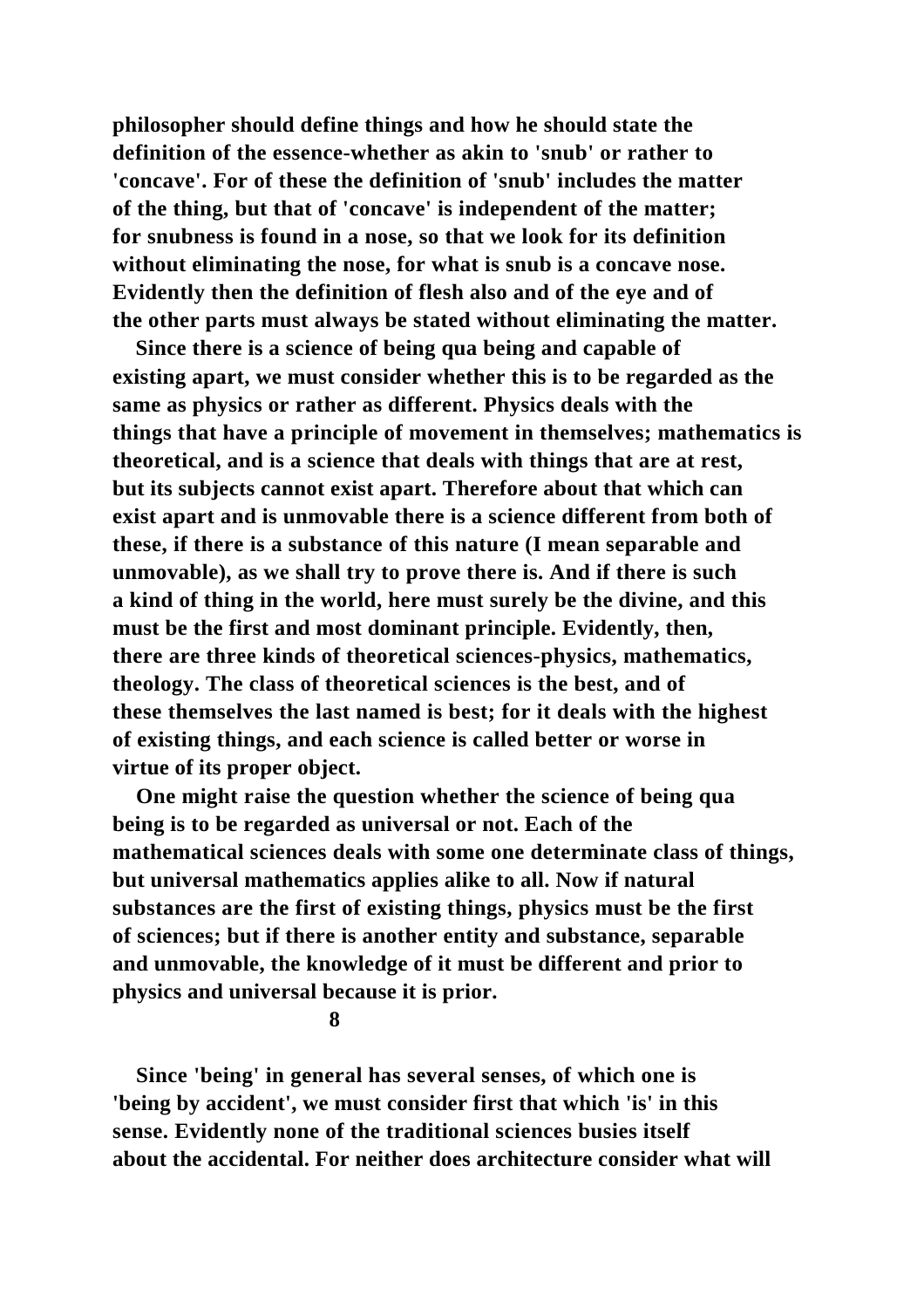**happen to those who are to use the house (e.g. whether they have a painful life in it or not), nor does weaving, or shoemaking, or the confectioner's art, do the like; but each of these sciences considers only what is peculiar to it, i.e. its proper end. And as for the argument that 'when he who is musical becomes lettered he'll be both at once, not having been both before; and that which is, not always having been, must have come to be; therefore he must have at once become musical and lettered',-this none of the recognized sciences considers, but only sophistic; for this alone busies itself about the accidental, so that Plato is not far wrong when he says that the sophist spends his time on non-being.**

 **That a science of the accidental is not even possible will be evident if we try to see what the accidental really is. We say that everything either is always and of necessity (necessity not in the sense of violence, but that which we appeal to in demonstrations), or is for the most part, or is neither for the most part, nor always and of necessity, but merely as it chances; e.g. there might be cold in the dogdays, but this occurs neither always and of necessity, nor for the most part, though it might happen sometimes. The accidental, then, is what occurs, but not always nor of necessity, nor for the most part. Now we have said what the accidental is, and it is obvious why there is no science of such a thing; for all science is of that which is always or for the most part, but the accidental is in neither of these classes.**

 **Evidently there are not causes and principles of the accidental, of the same kind as there are of the essential; for if there were, everything would be of necessity. If A is when B is, and B is when C is, and if C exists not by chance but of necessity, that also of which C was cause will exist of necessity, down to the last causatum as it is called (but this was supposed to be accidental). Therefore all things will be of necessity, and chance and the possibility of a thing's either occurring or not occurring are removed entirely from the range of events. And if the cause be supposed not to exist but to be coming to be, the same results will follow; everything will occur of necessity. For to-morrow's eclipse will occur if A occurs, and A if B occurs, and B if C occurs; and in this way if we subtract time from the limited time between now and to-morrow we shall come sometime to the already existing condition. Therefore since this**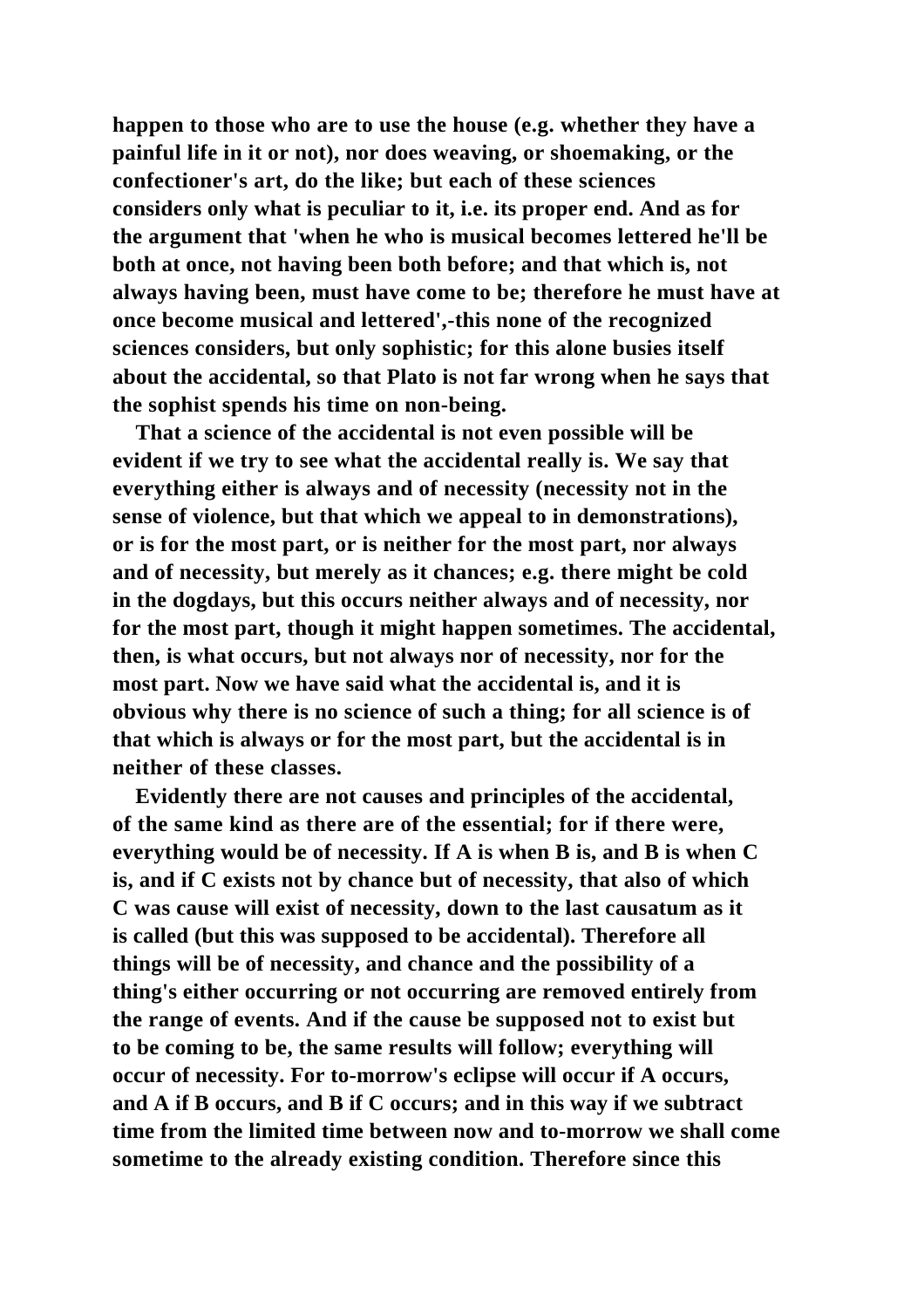**exists, everything after this will occur of necessity, so that all things occur of necessity.**

 **As to that which 'is' in the sense of being true or of being by accident, the former depends on a combination in thought and is an affection of thought (which is the reason why it is the principles, not of that which 'is' in this sense, but of that which is outside and can exist apart, that are sought); and the latter is not necessary but indeterminate (I mean the accidental); and of such a thing the causes are unordered and indefinite.**

 **Adaptation to an end is found in events that happen by nature or as the result of thought. It is 'luck' when one of these events happens by accident. For as a thing may exist, so it may be a cause, either by its own nature or by accident. Luck is an accidental cause at work in such events adapted to an end as are usually effected in accordance with purpose. And so luck and thought are concerned with the same sphere; for purpose cannot exist without thought. The causes from which lucky results might happen are indeterminate; and so luck is obscure to human calculation and is a cause by accident, but in the unqualified sense a cause of nothing. It is good or bad luck when the result is good or evil; and prosperity or misfortune when the scale of the results is large.**

 **Since nothing accidental is prior to the essential, neither are accidental causes prior. If, then, luck or spontaneity is a cause of the material universe, reason and nature are causes before it.**

**9** 

 **Some things are only actually, some potentially, some potentially and actually, what they are, viz. in one case a particular reality, in another, characterized by a particular quantity, or the like. There is no movement apart from things; for change is always according to the categories of being, and there is nothing common to these and in no one category. But each of the categories belongs to all its subjects in either of two ways (e.g. 'this-ness'-for one kind of it is 'positive form', and the other is 'privation'; and as regards quality one kind is 'white' and the other 'black', and as regards quantity one kind is 'complete' and the other 'incomplete', and as regards spatial movement one is 'upwards' and the other 'downwards', or one thing is 'light' and another 'heavy'); so that**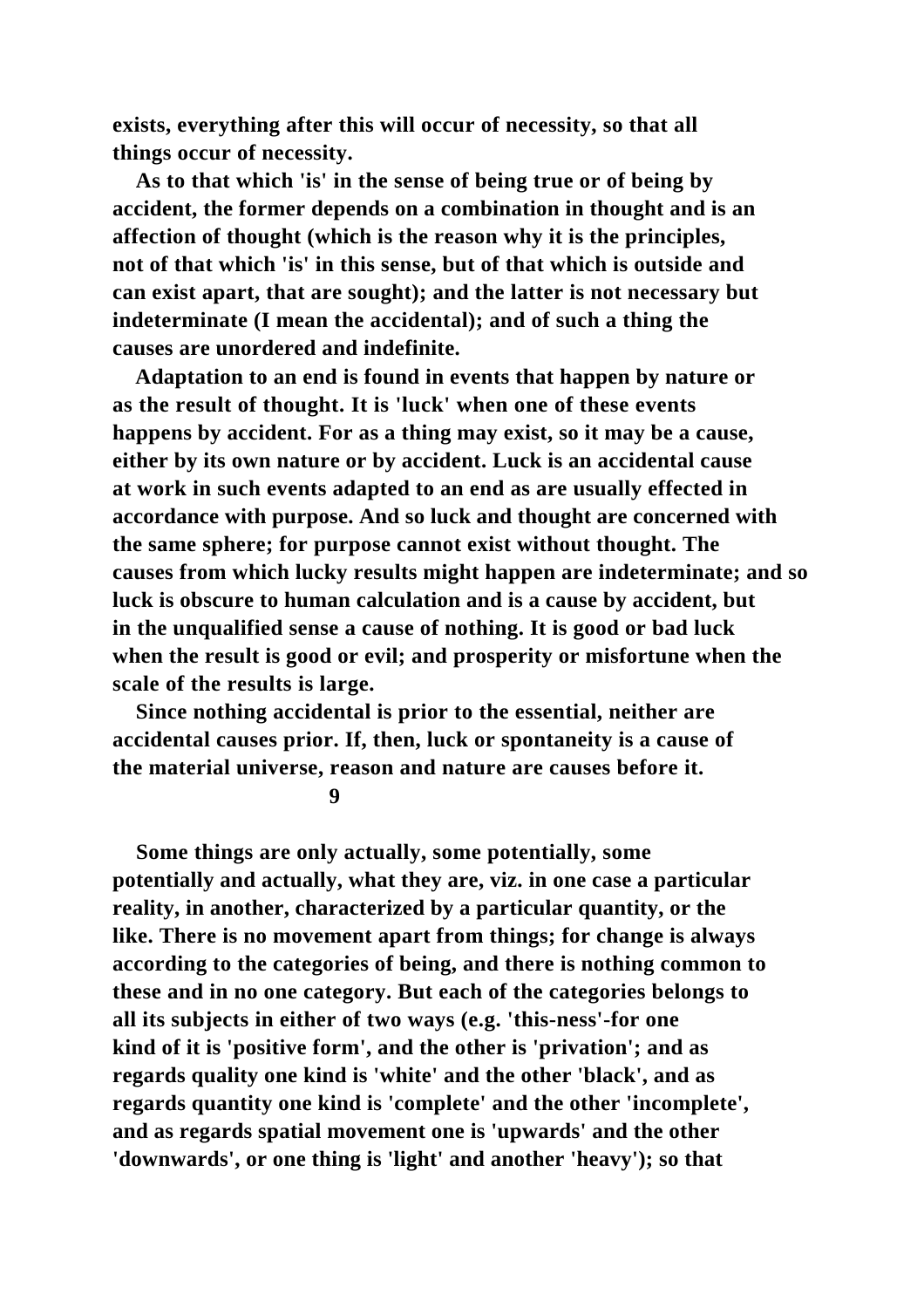**there are as many kinds of movement and change as of being. There being a distinction in each class of things between the potential and the completely real, I call the actuality of the potential as such, movement. That what we say is true, is plain from the following facts. When the 'buildable', in so far as it is what we mean by 'buildable', exists actually, it is being built, and this is the process of building. Similarly with learning, healing, walking, leaping, ageing, ripening. Movement takes when the complete reality itself exists, and neither earlier nor later. The complete reality, then, of that which exists potentially, when it is completely real and actual, not qua itself, but qua movable, is movement. By qua I mean this: bronze is potentially a statue; but yet it is not the complete reality of bronze qua bronze that is movement. For it is not the same thing to be bronze and to be a certain potency. If it were absolutely the same in its definition, the complete reality of bronze would have been a movement. But it is not the same. (This is evident in the case of contraries; for to be capable of being well and to be capable of being ill are not the same-for if they were, being well and being ill would have been the same-it is that which underlies and is healthy or diseased, whether it is moisture or blood, that is one and the same.) And since it is not. the same, as colour and the visible are not the same, it is the complete reality of the potential, and as potential, that is movement. That it is this, and that movement takes place when the complete reality itself exists, and neither earlier nor later, is evident. For each thing is capable of being sometimes actual, sometimes not, e.g. the buildable qua buildable; and the actuality of the buildable qua buildable is building. For the actuality is either this-the act of building-or the house. But when the house exists, it is no longer buildable; the buildable is what is being built. The actuality, then, must be the act of building, and this is a movement. And the same account applies to all other movements.**

 **That what we have said is right is evident from what all others say about movement, and from the fact that it is not easy to define it otherwise. For firstly one cannot put it in any class. This is evident from what people say. Some call it otherness and inequality and the unreal; none of these, however, is necessarily moved, and further, change is not either to these or from these any more than from their**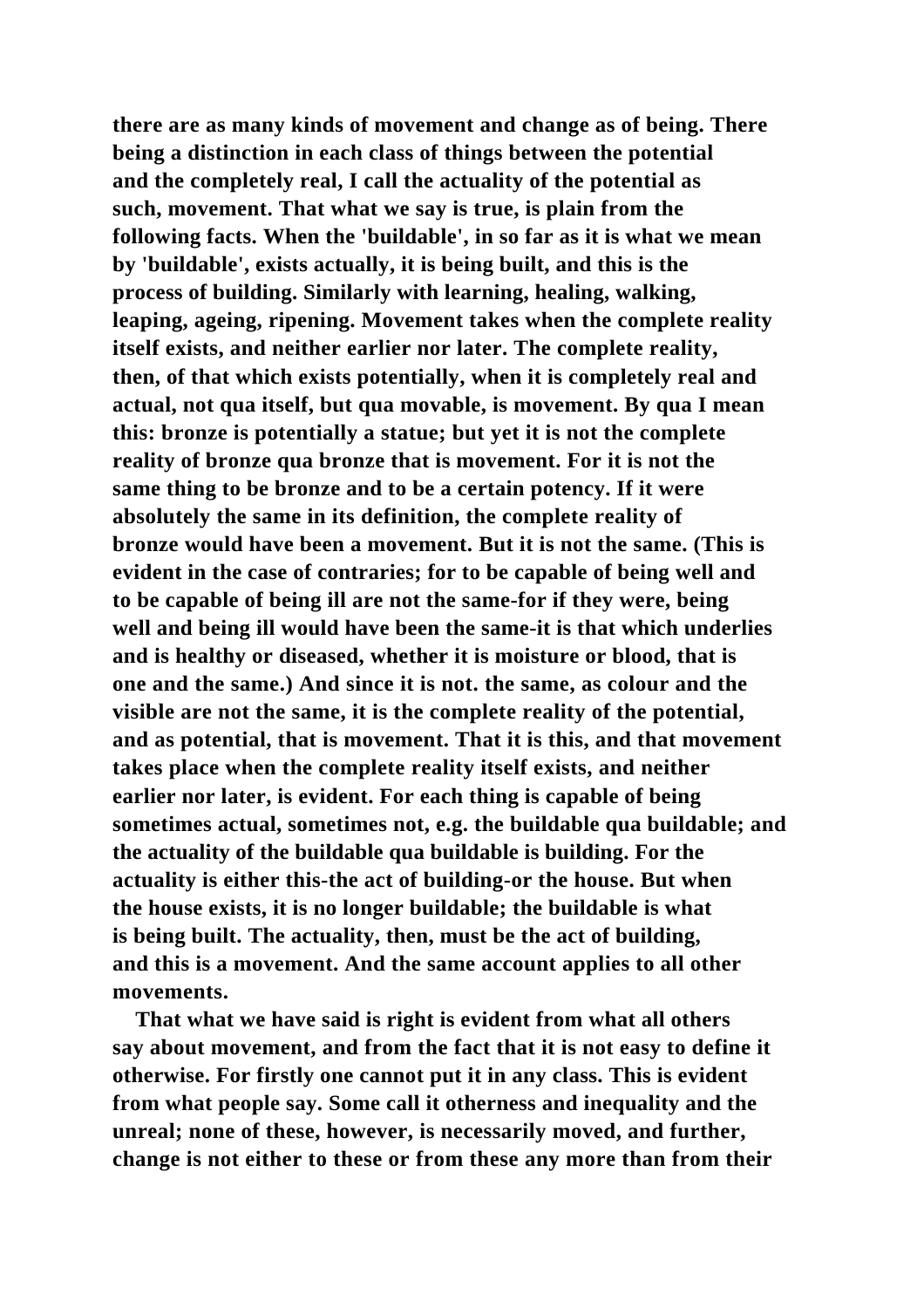**opposites. The reason why people put movement in these classes is that it is thought to be something indefinite, and the principles in one of the two 'columns of contraries' are indefinite because they are privative, for none of them is either a 'this' or a 'such' or in any of the other categories. And the reason why movement is thought to be indefinite is that it cannot be classed either with the potency of things or with their actuality; for neither that which is capable of being of a certain quantity, nor that which is actually of a certain quantity, is of necessity moved, and movement is thought to be an actuality, but incomplete; the reason is that the potential, whose actuality it is, is incomplete. And therefore it is hard to grasp what movement is; for it must be classed either under privation or under potency or under absolute actuality, but evidently none of these is possible. Therefore what remains is that it must be what we said-both actuality and the actuality we have described-which is hard to detect but capable of existing.**

 **And evidently movement is in the movable; for it is the complete realization of this by that which is capable of causing movement. And the actuality of that which is capable of causing movement is no other than that of the movable. For it must be the complete reality of both. For while a thing is capable of causing movement because it can do this, it is a mover because it is active; but it is on the movable that it is capable of acting, so that the actuality of both is one, just as there is the same interval from one to two as from two to one, and as the steep ascent and the steep descent are one, but the being of them is not one; the case of the mover and the moved is similar.**

## **10**

 **The infinite is either that which is incapable of being traversed because it is not its nature to be traversed (this corresponds to the sense in which the voice is 'invisible'), or that which admits only of incomplete traverse or scarcely admits of traverse, or that which, though it naturally admits of traverse, is not traversed or limited; further, a thing may be infinite in respect of addition or of subtraction, or both. The infinite cannot be a separate, independent thing. For if it is neither a spatial magnitude nor a plurality, but infinity itself is its substance and**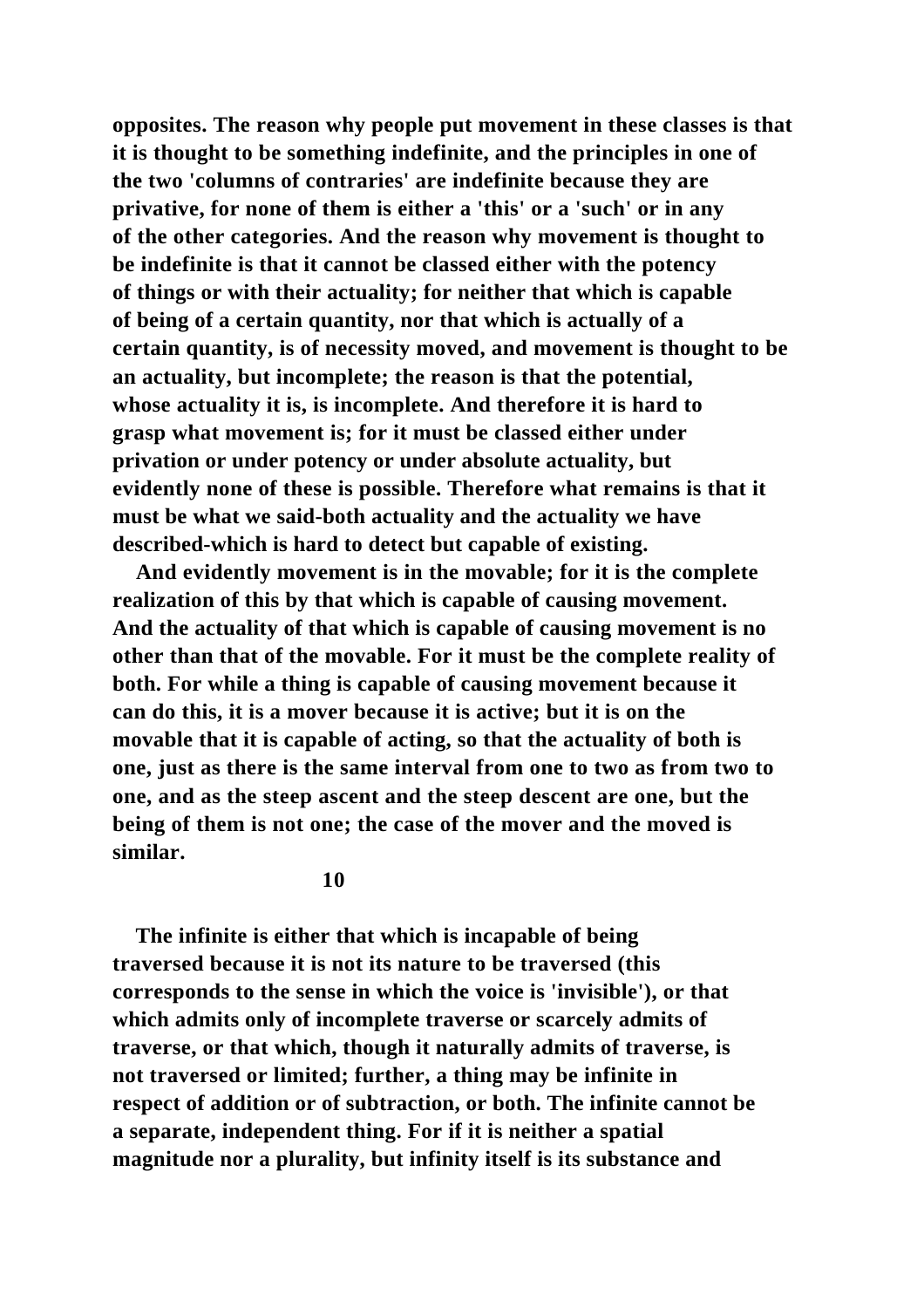**not an accident of it, it will be indivisible; for the divisible is either magnitude or plurality. But if indivisible, it is not infinite, except as the voice is invisible; but people do not mean this, nor are we examining this sort of infinite, but the infinite as untraversable. Further, how can an infinite exist by itself, unless number and magnitude also exist by themselvess-since infinity is an attribute of these? Further, if the infinite is an accident of something else, it cannot be qua infinite an element in things, as the invisible is not an element in speech, though the voice is invisible. And evidently the infinite cannot exist actually. For then any part of it that might be taken would be infinite (for 'to be infinite' and 'the infinite' are the same, if the infinite is substance and not predicated of a subject). Therefore it is either indivisible, or if it is partible, it is divisible into infinites; but the same thing cannot be many infinites (as a part of air is air, so a part of the infinite would be infinite, if the infinite is substance and a principle). Therefore it must be impartible and indivisible. But the actually infinite cannot be indivisible; for it must be of a certain quantity. Therefore infinity belongs to its subject incidentally. But if so, then (as we have said) it cannot be it that is a principle, but that of which it is an accident-the air or the even number.**

 **This inquiry is universal; but that the infinite is not among sensible things, is evident from the following argument. If the definition of a body is 'that which is bounded by planes', there cannot be an infinite body either sensible or intelligible; nor a separate and infinite number, for number or that which has a number is numerable. Concretely, the truth is evident from the following argument. The infinite can neither be composite nor simple. For (a) it cannot be a composite body, since the elements are limited in multitude. For the contraries must be equal and no one of them must be infinite; for if one of the two bodies falls at all short of the other in potency, the finite will be destroyed by the infinite. And that each should be infinite is impossible. For body is that which has extension in all directions, and the infinite is the boundlessly extended, so that if the infinite is a body it will be infinite in every direction. Nor (b) can the infinite body be one and simple-neither, as some say, something apart from the elements, from which they generate these (for there is no such body apart from the**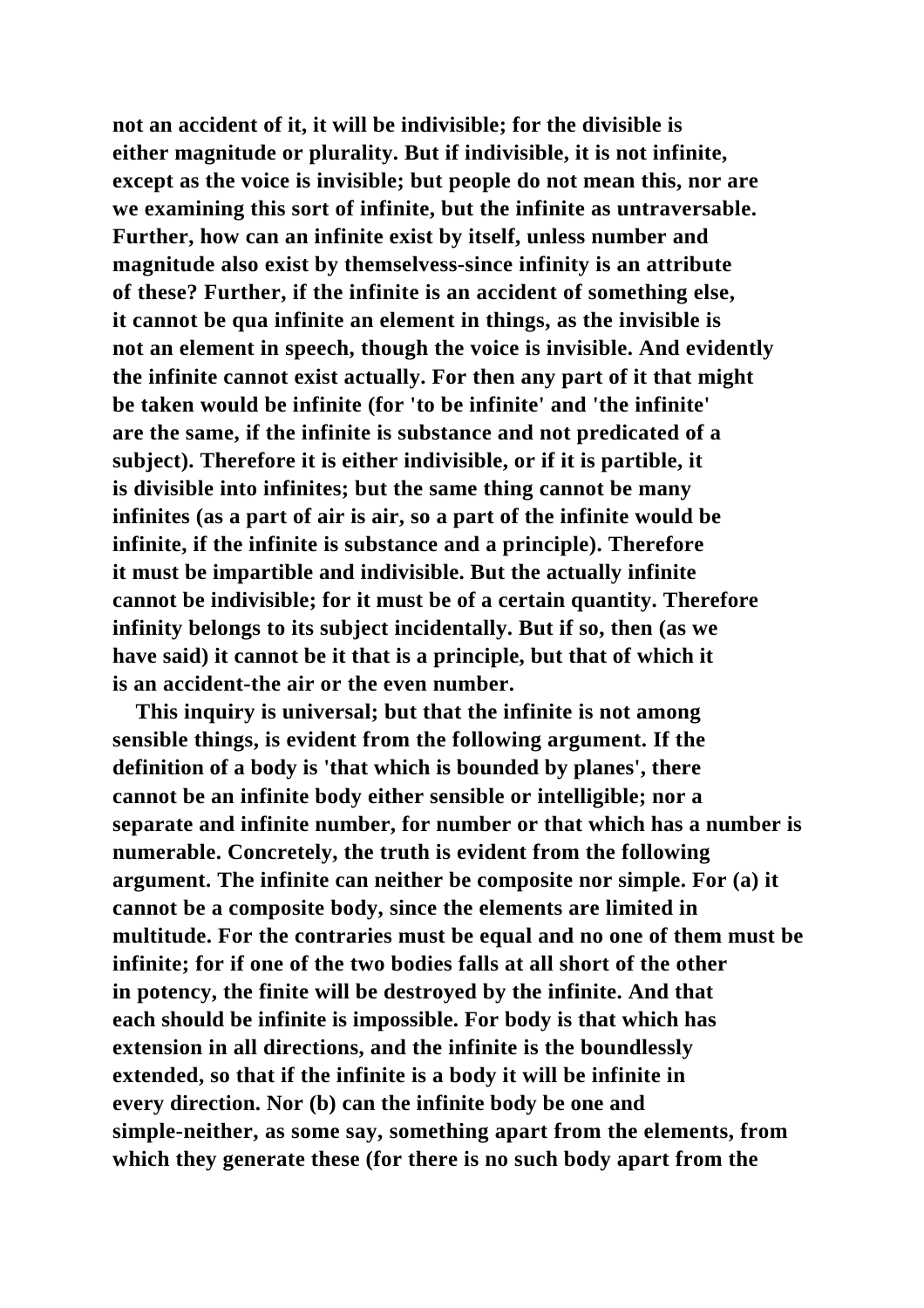**elements; for everything can be resolved into that of which it consists, but no such product of analysis is observed except the simple bodies), nor fire nor any other of the elements. For apart from the question how any of them could be infinite, the All, even if it is finite, cannot either be or become any one of them, as Heraclitus says all things sometime become fire. The same argument applies to this as to the One which the natural philosophers posit besides the elements. For everything changes from contrary to contrary, e.g. from hot to cold.**

 **Further, a sensible body is somewhere, and whole and part have the same proper place, e.g. the whole earth and part of the earth. Therefore if (a) the infinite body is homogeneous, it will be unmovable or it will be always moving. But this is impossible; for why should it rather rest, or move, down, up, or anywhere, rather than anywhere else? E.g. if there were a clod which were part of an infinite body, where will this move or rest? The proper place of the body which is homogeneous with it is infinite. Will the clod occupy the whole place, then? And how? (This is impossible.) What then is its rest or its movement? It will either rest everywhere, and then it cannot move; or it will move everywhere, and then it cannot be still. But (b) if the All has unlike parts, the proper places of the parts are unlike also, and, firstly, the body of the All is not one except by contact, and, secondly, the parts will be either finite or infinite in variety of kind. Finite they cannot be; for then those of one kind will be infinite in quantity and those of another will not (if the All is infinite), e.g. fire or water would be infinite, but such an infinite element would be destruction to the contrary elements. But if the parts are infinite and simple, their places also are infinite and there will be an infinite number of elements; and if this is impossible, and the places are finite, the All also must be limited.**

 **In general, there cannot be an infinite body and also a proper place for bodies, if every sensible body has either weight or lightness. For it must move either towards the middle or upwards, and the infinite either the whole or the half of it-cannot do either; for how will you divide it? Or how will part of the infinite be down and part up, or part extreme and part middle? Further, every sensible body is in a place, and there are six kinds of place, but**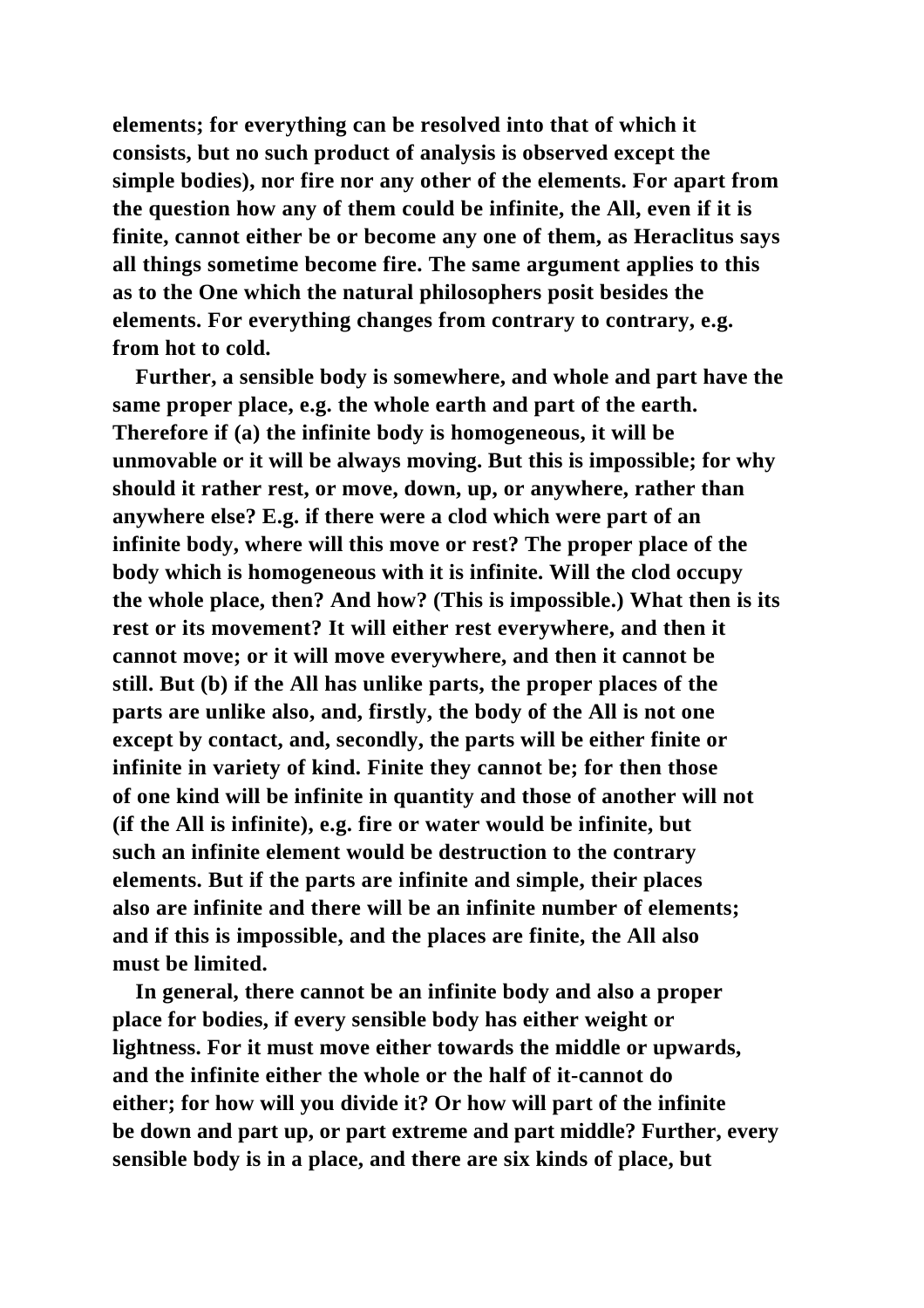**these cannot exist in an infinite body. In general, if there cannot be an infinite place, there cannot be an infinite body; (and there cannot be an infinite place,) for that which is in a place is somewhere, and this means either up or down or in one of the other directions, and each of these is a limit.**

 **The infinite is not the same in the sense that it is a single thing whether exhibited in distance or in movement or in time, but the posterior among these is called infinite in virtue of its relation to the prior; i.e. a movement is called infinite in virtue of the distance covered by the spatial movement or alteration or growth, and a time is called infinite because of the movement which occupies it.**

**11** 

 **Of things which change, some change in an accidental sense, like that in which 'the musical' may be said to walk, and others are said, without qualification, to change, because something in them changes, i.e. the things that change in parts; the body becomes healthy, because the eye does. But there is something which is by its own nature moved directly, and this is the essentially movable. The same distinction is found in the case of the mover; for it causes movement either in an accidental sense or in respect of a part of itself or essentially. There is something that directly causes movement; and there is something that is moved, also the time in which it is moved, and that from which and that into which it is moved. But the forms and the affections and the place, which are the terminals of the movement of moving things, are unmovable, e.g. knowledge or heat; it is not heat that is a movement, but heating. Change which is not accidental is found not in all things, but between contraries, and their intermediates, and between contradictories. We may convince ourselves of this by induction.**

 **That which changes changes either from positive into positive, or from negative into negative, or from positive into negative, or from negative into positive. (By positive I mean that which is expressed by an affirmative term.) Therefore there must be three changes; that from negative into negative is not change, because (since the terms are neither contraries nor contradictories) there is no opposition. The change from the negative into the positive which**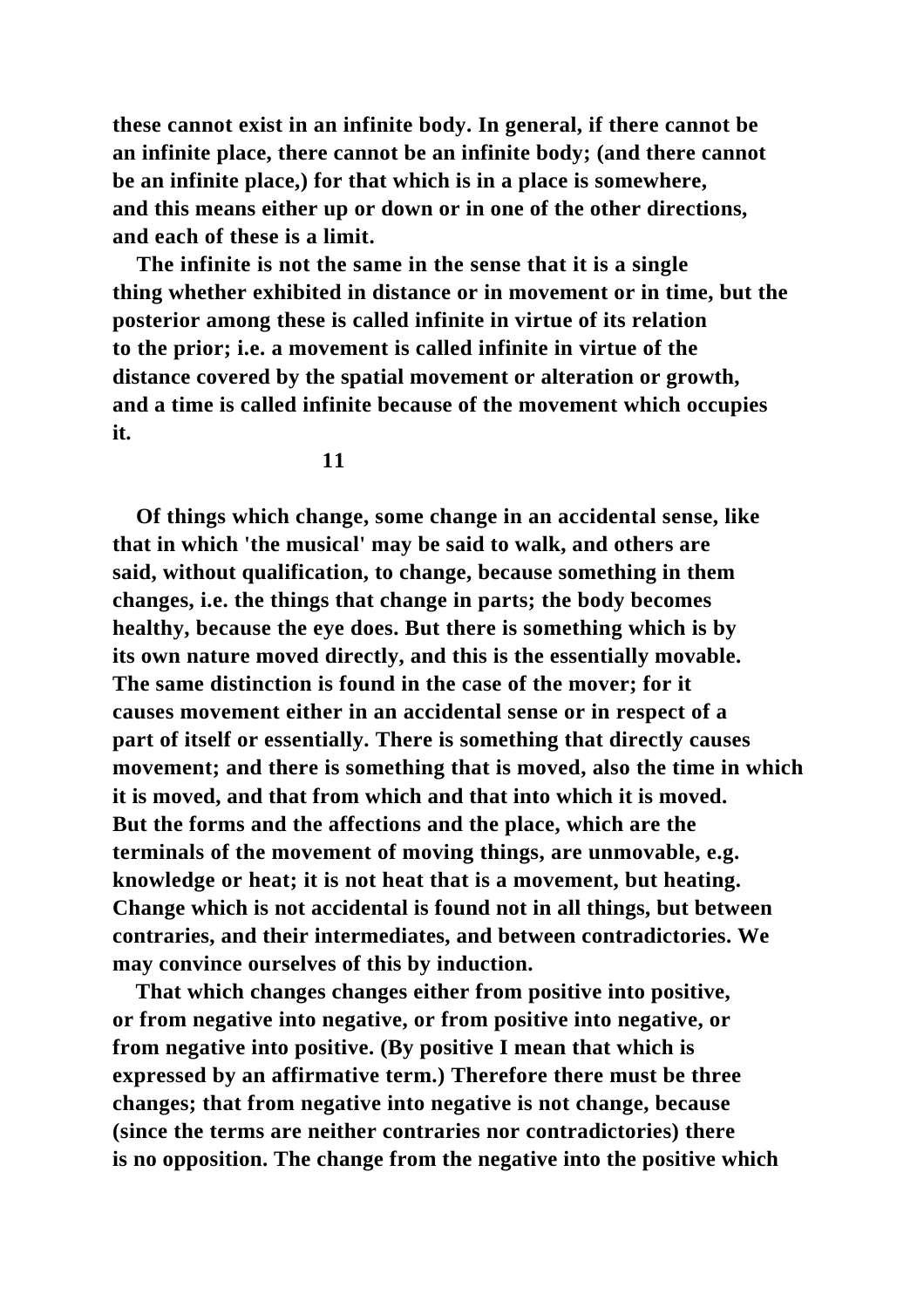**is its contradictory is generation-absolute change absolute generation, and partial change partial generation; and the change from positive to negative is destruction-absolute change absolute destruction, and partial change partial destruction. If, then, 'that which is not' has several senses, and movement can attach neither to that which implies putting together or separating, nor to that which implies potency and is opposed to that which is in the full sense (true, the not-white or not-good can be moved incidentally, for the not-white might be a man; but that which is not a particular thing at all can in no wise be moved), that which is not cannot be moved (and if this is so, generation cannot be movement; for that which is not is generated; for even if we admit to the full that its generation is accidental, yet it is true to say that 'not-being' is predicable of that which is generated absolutely). Similarly rest cannot be long to that which is not. These consequences, then, turn out to be awkward, and also this, that everything that is moved is in a place, but that which is not is not in a place; for then it would be somewhere. Nor is destruction movement; for the contrary of movement is rest, but the contrary of destruction is generation. Since every movement is a change, and the kinds of change are the three named above, and of these those in the way of generation and destruction are not movements, and these are the changes from a thing to its contradictory, it follows that only the change from positive into positive is movement. And the positives are either contrary or intermediate (for even privation must be regarded as contrary), and are expressed by an affirmative term, e.g. 'naked' or 'toothless' or 'black'.**

## **12**

 **If the categories are classified as substance, quality, place, acting or being acted on, relation, quantity, there must be three kinds of movement-of quality, of quantity, of place. There is no movement in respect of substance (because there is nothing contrary to substance), nor of relation (for it is possible that if one of two things in relation changes, the relative term which was true of the other thing ceases to be true, though this other does not change at all,-so that their movement is accidental), nor of agent and patient, or mover and moved, because there is no movement of**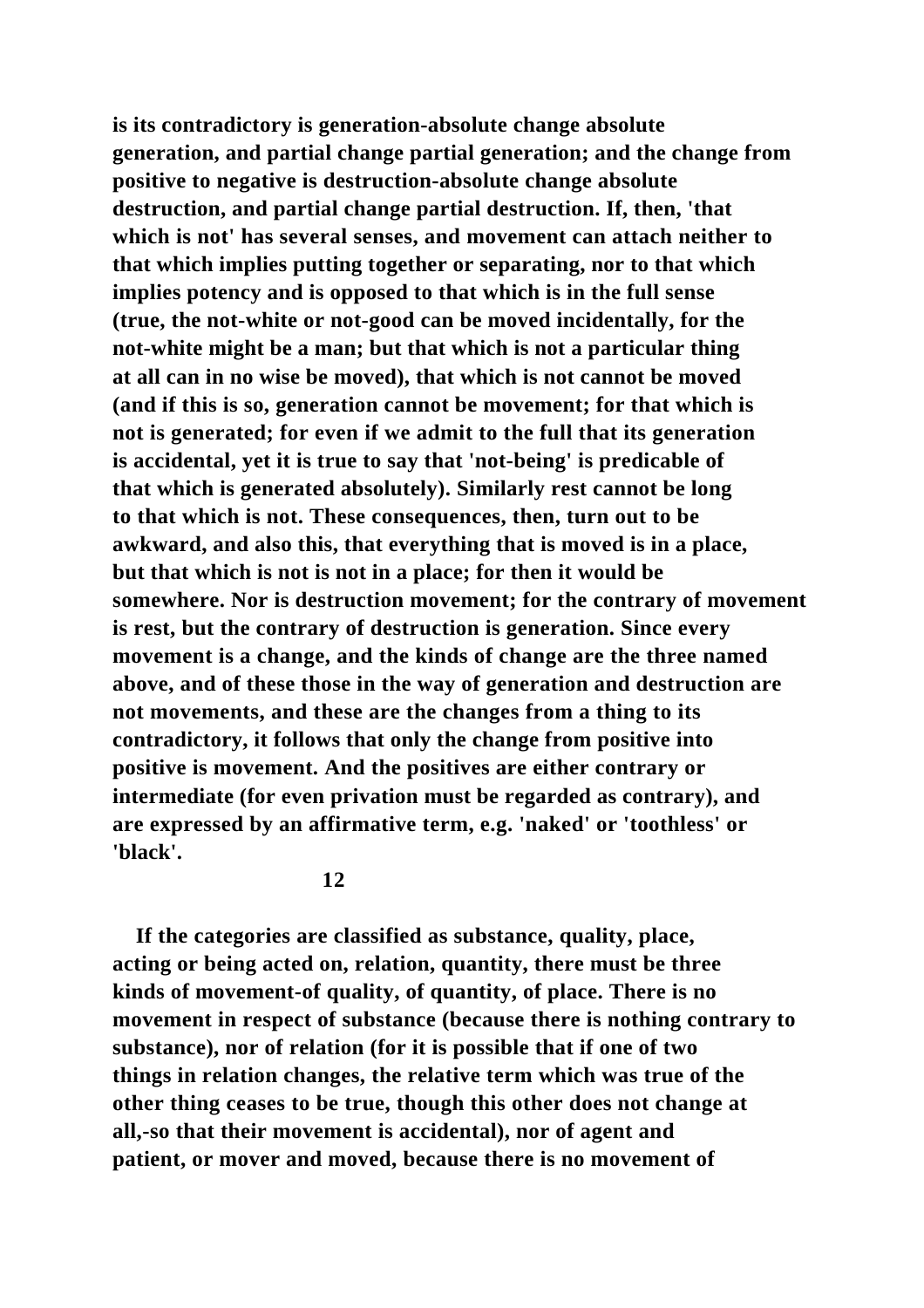**movement nor generation of generation, nor, in general, change of change. For there might be movement of movement in two senses; (1) movement might be the subject moved, as a man is moved because he changes from pale to dark,-so that on this showing movement, too, may be either heated or cooled or change its place or increase. But this is impossible; for change is not a subject. Or (2) some other subject might change from change into some other form of existence (e.g. a man from disease into health). But this also is not possible except incidentally. For every movement is change from something into something. (And so are generation and destruction; only, these are changes into things opposed in certain ways while the other, movement, is into things opposed in another way.) A thing changes, then, at the same time from health into illness, and from this change itself into another. Clearly, then, if it has become ill, it will have changed into whatever may be the other change concerned (though it may be at rest), and, further, into a determinate change each time; and that new change will be from something definite into some other definite thing; therefore it will be the opposite change, that of growing well. We answer that this happens only incidentally; e.g. there is a change from the process of recollection to that of forgetting, only because that to which the process attaches is changing, now into a state of knowledge, now into one of ignorance.**

 **Further, the process will go on to infinity, if there is to be change of change and coming to be of coming to be. What is true of the later, then, must be true of the earlier; e.g. if the simple coming to be was once coming to be, that which comes to be something was also once coming to be; therefore that which simply comes to be something was not yet in existence, but something which was coming to be coming to be something was already in existence. And this was once coming to be, so that at that time it was not yet coming to be something else. Now since of an infinite number of terms there is not a first, the first in this series will not exist, and therefore no following term exist. Nothing, then, can either come term wi to be or move or change. Further, that which is capable of a movement is also capable of the contrary movement and rest, and that which comes to be also ceases to be. Therefore that which is coming to be is ceasing to be when it has come to be coming to be; for it cannot cease to be as soon as it is coming to be coming to be, nor after it has**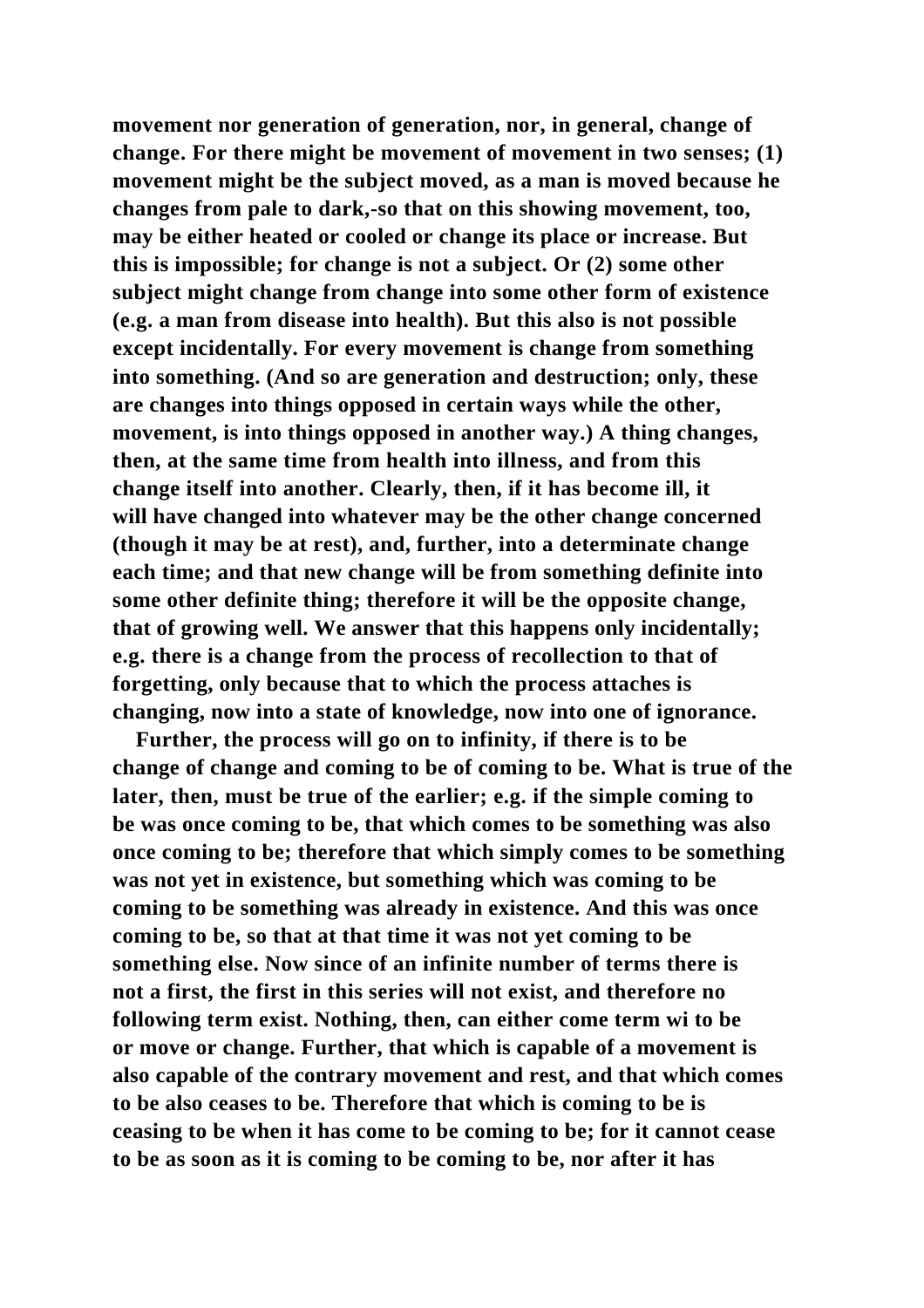**come to be; for that which is ceasing to be must be. Further, there must be a matter underlying that which comes to be and changes. What will this be, then,-what is it that becomes movement or becoming, as body or soul is that which suffers alteration? And; again, what is it that they move into? For it must be the movement or becoming of something from something into something. How, then, can this condition be fulfilled? There can be no learning of learning, and therefore no becoming of becoming. Since there is not movement either of substance or of relation or of activity and passivity, it remains that movement is in respect of quality and quantity and place; for each of these admits of contrariety. By quality I mean not that which is in the substance (for even the differentia is a quality), but the passive quality, in virtue of which a thing is said to be acted on or to be incapable of being acted on. The immobile is either that which is wholly incapable of being moved, or that which is moved with difficulty in a long time or begins slowly, or that which is of a nature to be moved and can be moved but is not moved when and where and as it would naturally be moved. This alone among immobiles I describe as being at rest; for rest is contrary to movement, so that it must be a privation in that which is receptive of movement.**

 **Things which are in one proximate place are together in place, and things which are in different places are apart: things whose extremes are together touch: that at which a changing thing, if it changes continuously according to its nature, naturally arrives before it arrives at the extreme into which it is changing, is between. That which is most distant in a straight line is contrary in place. That is successive which is after the beginning (the order being determined by position or form or in some other way) and has nothing of the same class between it and that which it succeeds, e.g. lines in the case of a line, units in that of a unit, or a house in that of a house. (There is nothing to prevent a thing of some other class from being between.) For the successive succeeds something and is something later; 'one' does not succeed 'two', nor the first day of the month the second. That which, being successive, touches, is contiguous. (Since all change is between opposites, and these are either contraries or contradictories, and there is no middle term for contradictories, clearly that which is between is between contraries.) The continuous is a species of the contiguous. I call two things**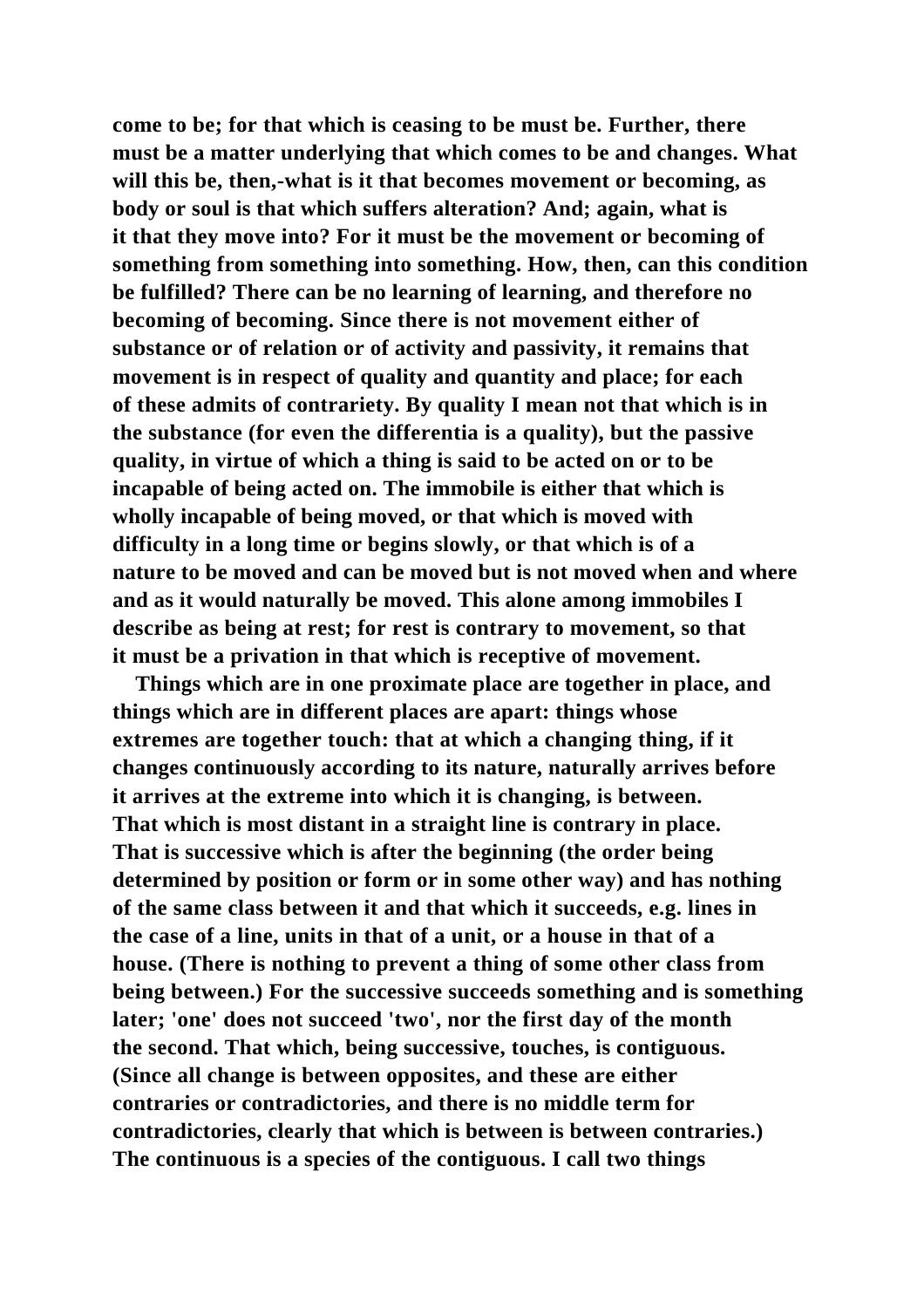**continuous when the limits of each, with which they touch and by which they are kept together, become one and the same, so that plainly the continuous is found in the things out of which a unity naturally arises in virtue of their contact. And plainly the successive is the first of these concepts (for the successive does not necessarily touch, but that which touches is successive; and if a thing is continuous, it touches, but if it touches, it is not necessarily continuous; and in things in which there is no touching, there is no organic unity); therefore a point is not the same as a unit; for contact belongs to points, but not to units, which have only succession; and there is something between two of the former, but not between two of the latter.**

 **Book XII**

**1** 

 **The subject of our inquiry is substance; for the principles and the causes we are seeking are those of substances. For if the universe is of the nature of a whole, substance is its first part; and if it coheres merely by virtue of serial succession, on this view also substance is first, and is succeeded by quality, and then by quantity. At the same time these latter are not even being in the full sense, but are qualities and movements of it,-or else even the not-white and the not-straight would be being; at least we say even these are, e.g. 'there is a not-white'. Further, none of the categories other than substance can exist apart. And the early philosophers also in practice testify to the primacy of substance; for it was of substance that they sought the principles and elements and causes. The thinkers of the present day tend to rank universals as substances (for genera are universals, and these they tend to describe as principles and substances, owing to the abstract nature of their inquiry); but the thinkers of old ranked particular things as substances, e.g. fire and earth, not what is common to both, body.**

 **There are three kinds of substance-one that is sensible (of which one subdivision is eternal and another is perishable; the latter is recognized by all men, and includes e.g. plants and animals), of which we must grasp the elements, whether one or many; and another that is immovable, and this certain thinkers assert to be capable of existing apart, some dividing it into two, others identifying the**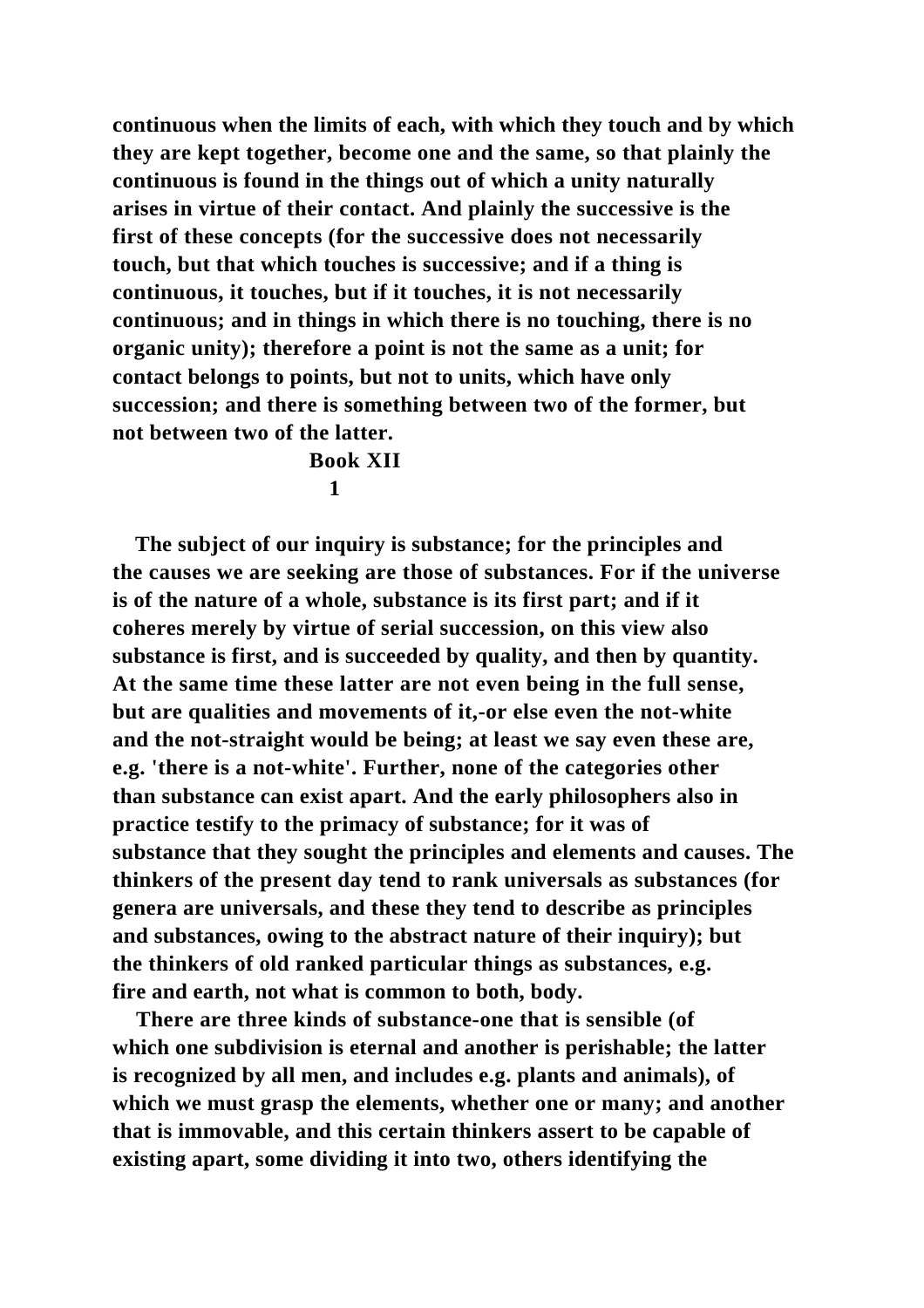**Forms and the objects of mathematics, and others positing, of these two, only the objects of mathematics. The former two kinds of substance are the subject of physics (for they imply movement); but the third kind belongs to another science, if there is no principle common to it and to the other kinds.**

**2** 

 **Sensible substance is changeable. Now if change proceeds from opposites or from intermediates, and not from all opposites (for the voice is not-white, (but it does not therefore change to white)), but from the contrary, there must be something underlying which changes into the contrary state; for the contraries do not change. Further, something persists, but the contrary does not persist; there is, then, some third thing besides the contraries, viz. the matter. Now since changes are of four kinds-either in respect of the 'what' or of the quality or of the quantity or of the place, and change in respect of 'thisness' is simple generation and destruction, and change in quantity is increase and diminution, and change in respect of an affection is alteration, and change of place is motion, changes will be from given states into those contrary to them in these several respects. The matter, then, which changes must be capable of both states. And since that which 'is' has two senses, we must say that everything changes from that which is potentially to that which is actually, e.g. from potentially white to actually white, and similarly in the case of increase and diminution. Therefore not only can a thing come to be, incidentally, out of that which is not, but also all things come to be out of that which is, but is potentially, and is not actually. And this is the 'One' of Anaxagoras; for instead of 'all things were together'-and the 'Mixture' of Empedocles and Anaximander and the account given by Democritus-it is better to say 'all things were together potentially but not actually'. Therefore these thinkers seem to have had some notion of matter. Now all things that change have matter, but different matter; and of eternal things those which are not generable but are movable in space have matter-not matter for generation, however, but for motion from one place to another.**

 **One might raise the question from what sort of non-being generation proceeds; for 'non-being' has three senses. If, then, one**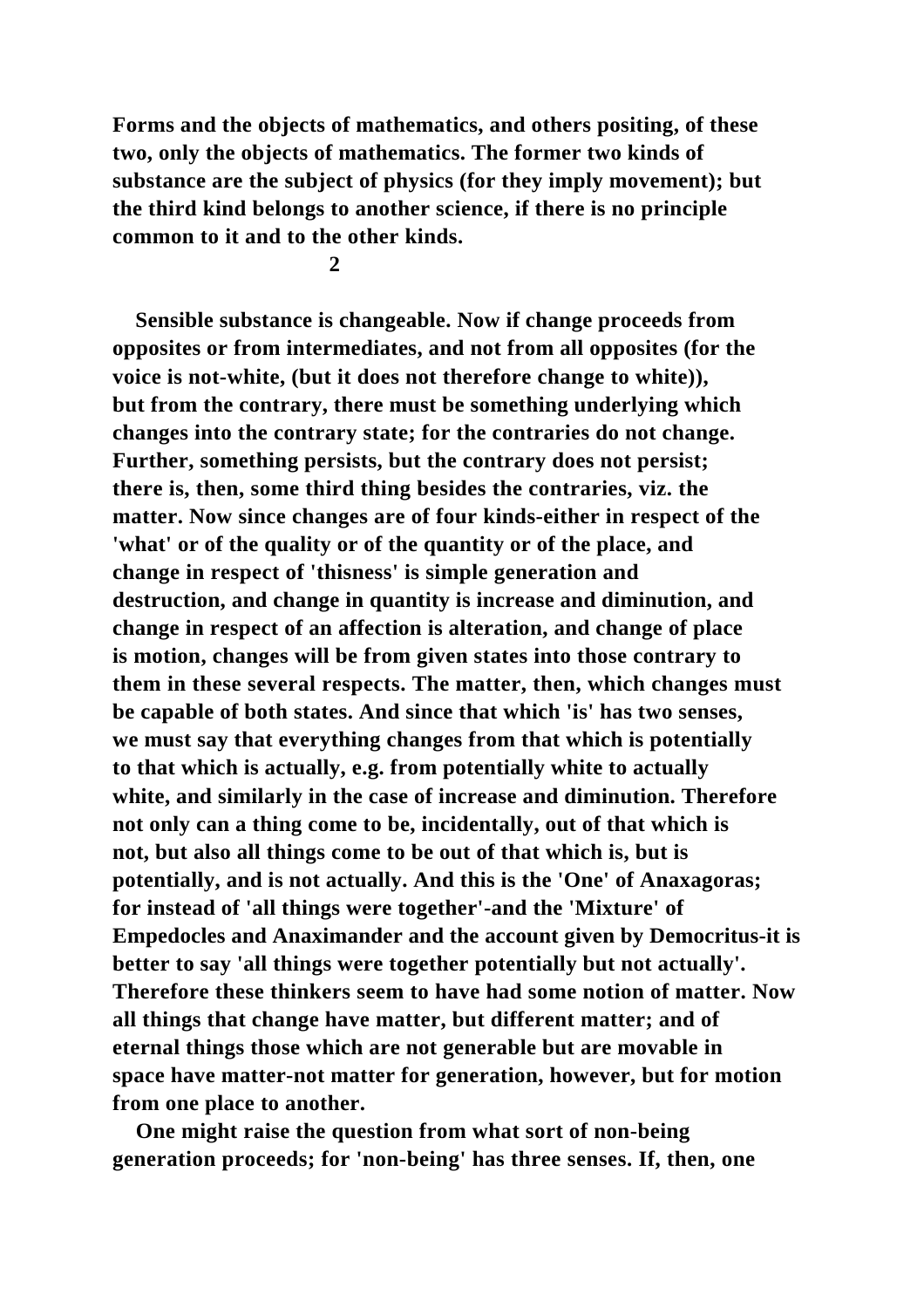**form of non-being exists potentially, still it is not by virtue of a potentiality for any and every thing, but different things come from different things; nor is it satisfactory to say that 'all things were together'; for they differ in their matter, since otherwise why did an infinity of things come to be, and not one thing? For 'reason' is one, so that if matter also were one, that must have come to be in actuality which the matter was in potency. The causes and the principles, then, are three, two being the pair of contraries of which one is definition and form and the other is privation, and the third being the matter.**

**3** 

 **Note, next, that neither the matter nor the form comes to be-and I mean the last matter and form. For everything that changes is something and is changed by something and into something. That by which it is changed is the immediate mover; that which is changed, the matter; that into which it is changed, the form. The process, then, will go on to infinity, if not only the bronze comes to be round but also the round or the bronze comes to be; therefore there must be a stop.**

 **Note, next, that each substance comes into being out of something that shares its name. (Natural objects and other things both rank as substances.) For things come into being either by art or by nature or by luck or by spontaneity. Now art is a principle of movement in something other than the thing moved, nature is a principle in the thing itself (for man begets man), and the other causes are privations of these two.**

 **There are three kinds of substance-the matter, which is a 'this' in appearance (for all things that are characterized by contact and not, by organic unity are matter and substratum, e.g. fire, flesh, head; for these are all matter, and the last matter is the matter of that which is in the full sense substance); the nature, which is a 'this' or positive state towards which movement takes place; and again, thirdly, the particular substance which is composed of these two, e.g. Socrates or Callias. Now in some cases the 'this' does not exist apart from the composite substance, e.g. the form of house does not so exist, unless the art of building exists apart (nor is there generation and destruction of these forms, but it is in**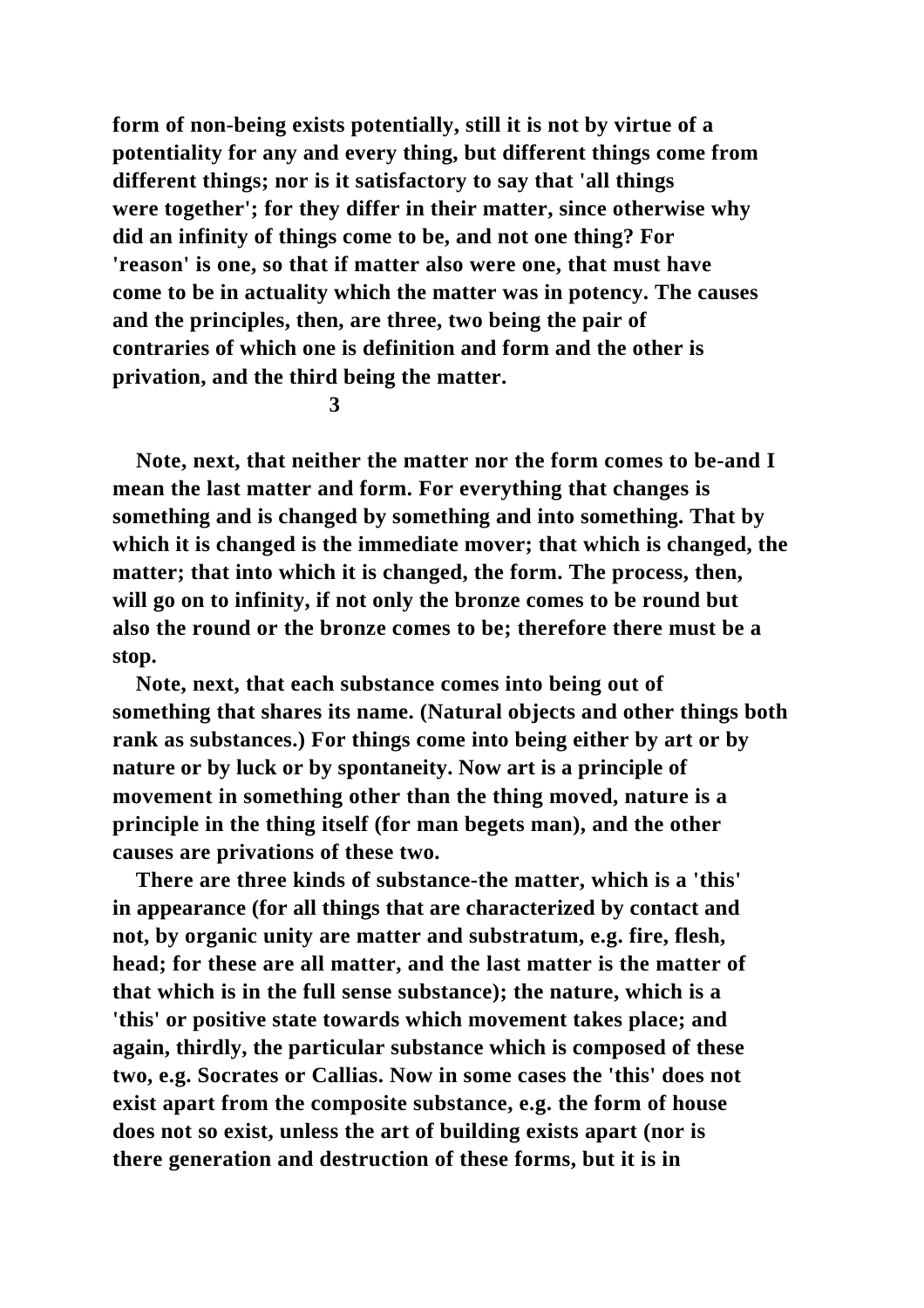**another way that the house apart from its matter, and health, and all ideals of art, exist and do not exist); but if the 'this' exists apart from the concrete thing, it is only in the case of natural objects. And so Plato was not far wrong when he said that there are as many Forms as there are kinds of natural object (if there are Forms distinct from the things of this earth). The moving causes exist as things preceding the effects, but causes in the sense of definitions are simultaneous with their effects. For when a man is healthy, then health also exists; and the shape of a bronze sphere exists at the same time as the bronze sphere. (But we must examine whether any form also survives afterwards. For in some cases there is nothing to prevent this; e.g. the soul may be of this sort-not all soul but the reason; for presumably it is impossible that all soul should survive.) Evidently then there is no necessity, on this ground at least, for the existence of the Ideas. For man is begotten by man, a given man by an individual father; and similarly in the arts; for the medical art is the formal cause of health.**

**4 4** 

 **The causes and the principles of different things are in a sense different, but in a sense, if one speaks universally and analogically, they are the same for all. For one might raise the question whether the principles and elements are different or the same for substances and for relative terms, and similarly in the case of each of the categories. But it would be paradoxical if they were the same for all. For then from the same elements will proceed relative terms and substances. What then will this common element be? For (1) (a) there is nothing common to and distinct from substance and the other categories, viz. those which are predicated; but an element is prior to the things of which it is an element. But again (b) substance is not an element in relative terms, nor is any of these an element in substance. Further, (2) how can all things have the same elements? For none of the elements can be the same as that which is composed of elements, e.g. b or a cannot be the same as ba. (None, therefore, of the intelligibles, e.g. being or unity, is an element; for these are predicable of each of the compounds as well.) None of the elements, then, will be either a substance or a relative term; but it must be one or other. All things, then, have not the same elements.**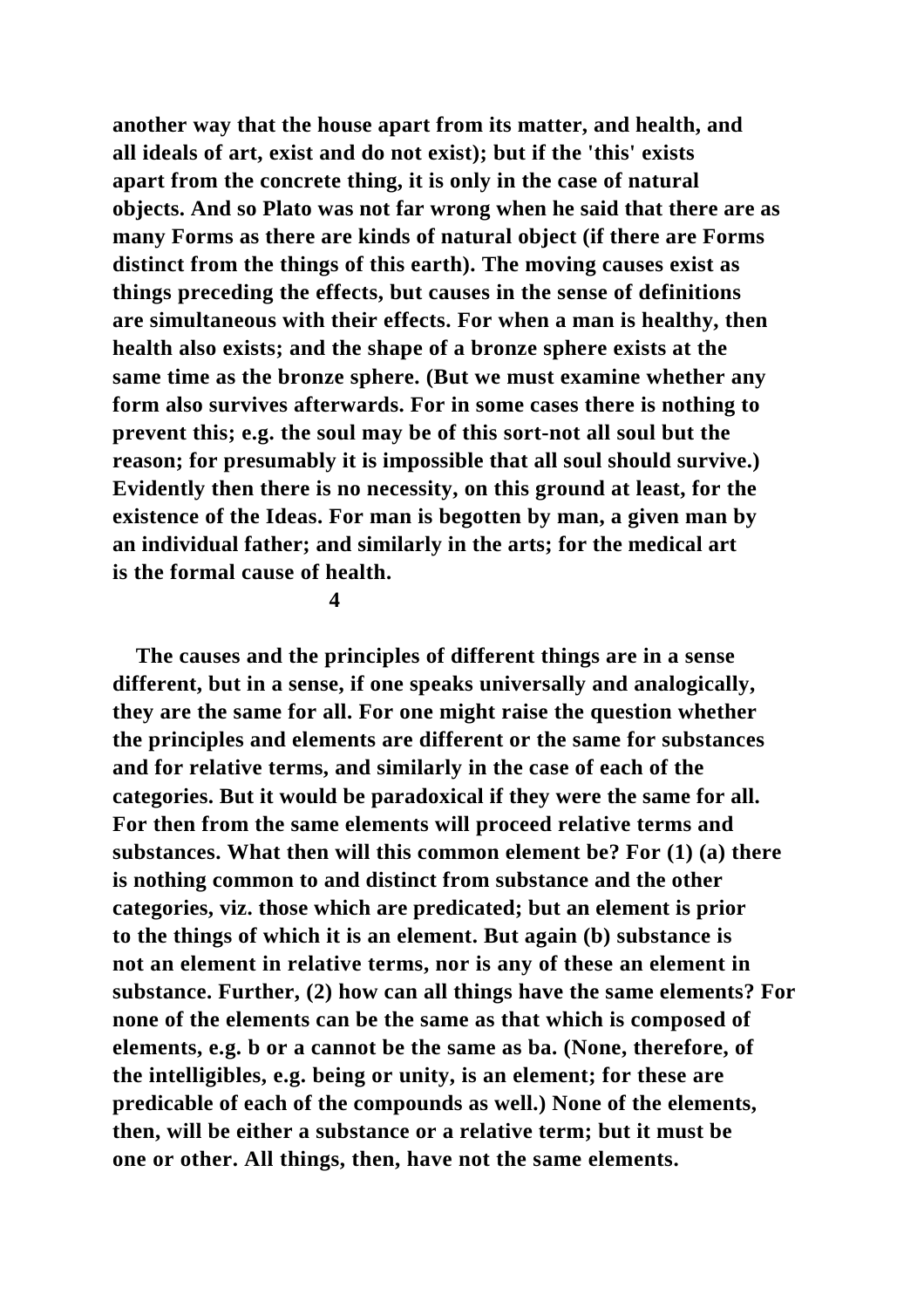**Or, as we are wont to put it, in a sense they have and in a sense they have not; e.g. perhaps the elements of perceptible bodies are, as form, the hot, and in another sense the cold, which is the privation; and, as matter, that which directly and of itself potentially has these attributes; and substances comprise both these and the things composed of these, of which these are the principles, or any unity which is produced out of the hot and the cold, e.g. flesh or bone; for the product must be different from the elements. These things then have the same elements and principles (though specifically different things have specifically different elements); but all things have not the same elements in this sense, but only analogically; i.e. one might say that there are three principles-the form, the privation, and the matter. But each of these is different for each class; e.g. in colour they are white, black, and surface, and in day and night they are light, darkness, and air.**

 **Since not only the elements present in a thing are causes, but also something external, i.e. the moving cause, clearly while 'principle' and 'element' are different both are causes, and 'principle' is divided into these two kinds; and that which acts as producing movement or rest is a principle and a substance. Therefore analogically there are three elements, and four causes and principles; but the elements are different in different things, and the proximate moving cause is different for different things. Health, disease, body; the moving cause is the medical art. Form, disorder of a particular kind, bricks; the moving cause is the building art. And since the moving cause in the case of natural things is-for man, for instance, man, and in the products of thought the form or its contrary, there will be in a sense three causes, while in a sense there are four. For the medical art is in some sense health, and the building art is the form of the house, and man begets man; further, besides these there is that which as first of all things moves all things.**

**5** 

 **Some things can exist apart and some cannot, and it is the former that are substances. And therefore all things have the same causes, because, without substances, modifications and movements do not exist. Further, these causes will probably be soul and body, or**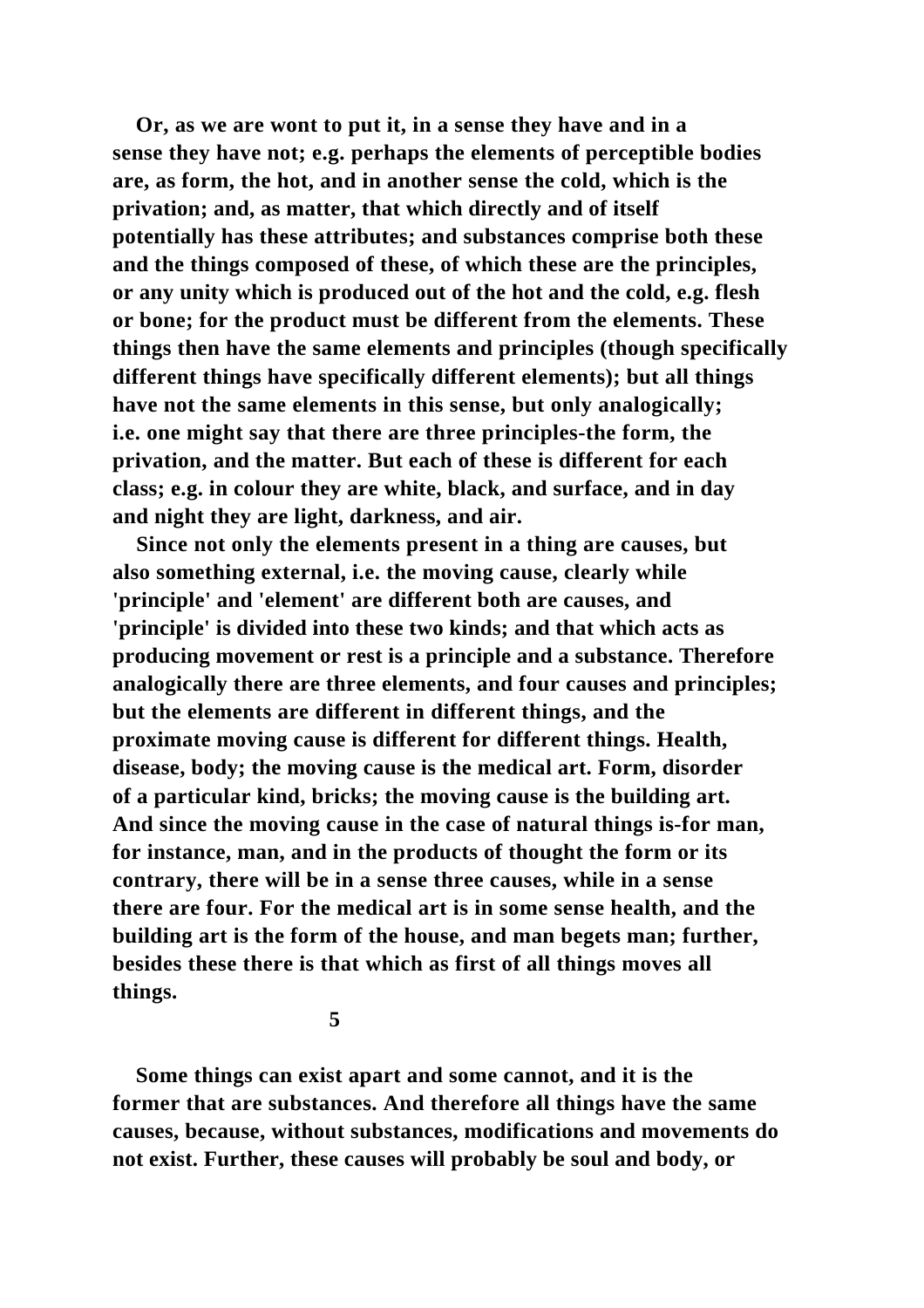**reason and desire and body.**

 **And in yet another way, analogically identical things are principles, i.e. actuality and potency; but these also are not only different for different things but also apply in different ways to them. For in some cases the same thing exists at one time actually and at another potentially, e.g. wine or flesh or man does so. (And these too fall under the above-named causes. For the form exists actually, if it can exist apart, and so does the complex of form and matter, and the privation, e.g. darkness or disease; but the matter exists potentially; for this is that which can become qualified either by the form or by the privation.) But the distinction of actuality and potentiality applies in another way to cases where the matter of cause and of effect is not the same, in some of which cases the form is not the same but different; e.g. the cause of man is (1) the elements in man (viz. fire and earth as matter, and the peculiar form), and further (2) something else outside, i.e. the father, and (3) besides these the sun and its oblique course, which are neither matter nor form nor privation of man nor of the same species with him, but moving causes.**

 **Further, one must observe that some causes can be expressed in universal terms, and some cannot. The proximate principles of all things are the 'this' which is proximate in actuality, and another which is proximate in potentiality. The universal causes, then, of which we spoke do not exist. For it is the individual that is the originative principle of the individuals. For while man is the originative principle of man universally, there is no universal man, but Peleus is the originative principle of Achilles, and your father of you, and this particular b of this particular ba, though b in general is the originative principle of ba taken without qualification.**

 **Further, if the causes of substances are the causes of all things, yet different things have different causes and elements, as was said; the causes of things that are not in the same class, e.g. of colours and sounds, of substances and quantities, are different except in an analogical sense; and those of things in the same species are different, not in species, but in the sense that the causes of different individuals are different, your matter and form and moving cause being different from mine, while in their universal definition**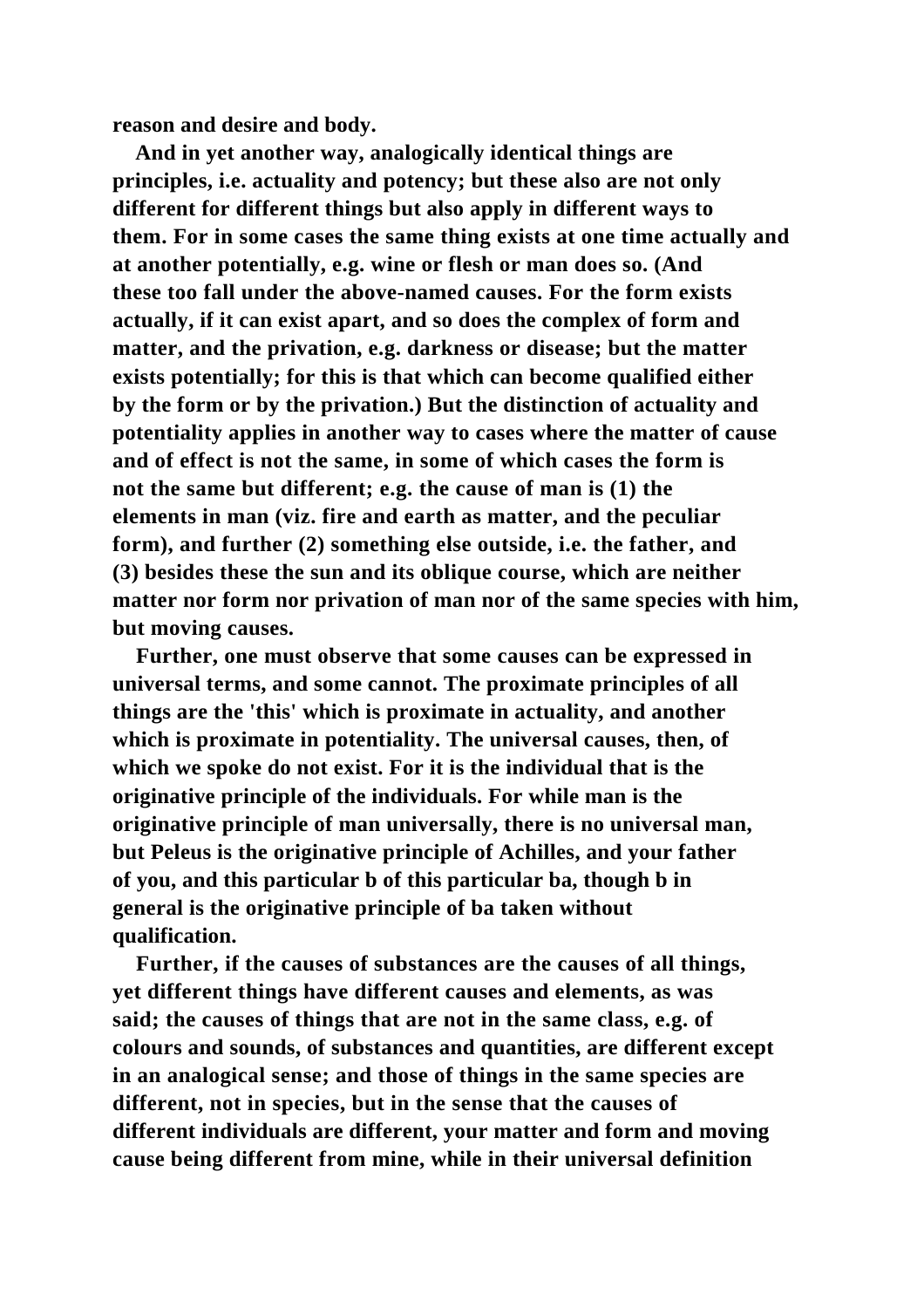**they are the same. And if we inquire what are the principles or elements of substances and relations and qualities-whether they are the same or different-clearly when the names of the causes are used in several senses the causes of each are the same, but when the senses are distinguished the causes are not the same but different, except that in the following senses the causes of all are the same. They are (1) the same or analogous in this sense, that matter, form, privation, and the moving cause are common to all things; and (2) the causes of substances may be treated as causes of all things in this sense, that when substances are removed all things are removed; further, (3) that which is first in respect of complete reality is the cause of all things. But in another sense there are different first causes, viz. all the contraries which are neither generic nor ambiguous terms; and, further, the matters of different things are different. We have stated, then, what are the principles of sensible things and how many they are, and in what sense they are the same and in what sense different.**

 **6**

 **Since there were three kinds of substance, two of them physical and one unmovable, regarding the latter we must assert that it is necessary that there should be an eternal unmovable substance. For substances are the first of existing things, and if they are all destructible, all things are destructible. But it is impossible that movement should either have come into being or cease to be (for it must always have existed), or that time should. For there could not be a before and an after if time did not exist. Movement also is continuous, then, in the sense in which time is; for time is either the same thing as movement or an attribute of movement. And there is no continuous movement except movement in place, and of this only that which is circular is continuous.**

 **But if there is something which is capable of moving things or acting on them, but is not actually doing so, there will not necessarily be movement; for that which has a potency need not exercise it. Nothing, then, is gained even if we suppose eternal substances, as the believers in the Forms do, unless there is to be in them some principle which can cause change; nay, even this is not enough, nor is another substance besides the Forms enough; for if it**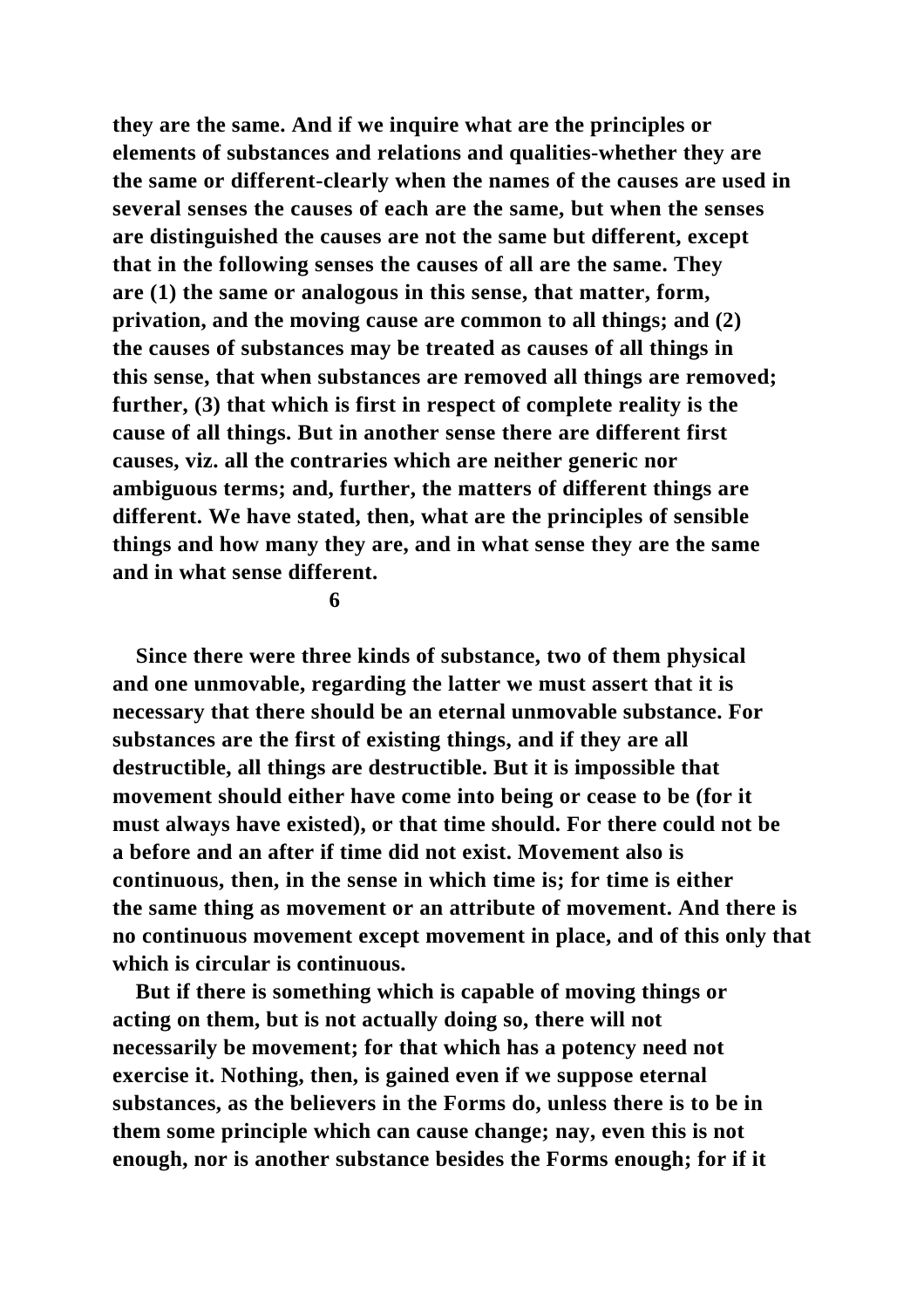**is not to act, there will be no movement. Further even if it acts, this will not be enough, if its essence is potency; for there will not be eternal movement, since that which is potentially may possibly not be. There must, then, be such a principle, whose very essence is actuality. Further, then, these substances must be without matter; for they must be eternal, if anything is eternal. Therefore they must be actuality.**

 **Yet there is a difficulty; for it is thought that everything that acts is able to act, but that not everything that is able to act acts, so that the potency is prior. But if this is so, nothing that is need be; for it is possible for all things to be capable of existing but not yet to exist.**

 **Yet if we follow the theologians who generate the world from night, or the natural philosophers who say that 'all things were together', the same impossible result ensues. For how will there be movement, if there is no actually existing cause? Wood will surely not move itself-the carpenter's art must act on it; nor will the menstrual blood nor the earth set themselves in motion, but the seeds must act on the earth and the semen on the menstrual blood.**

 **This is why some suppose eternal actuality-e.g. Leucippus and Plato; for they say there is always movement. But why and what this movement is they do say, nor, if the world moves in this way or that, do they tell us the cause of its doing so. Now nothing is moved at random, but there must always be something present to move it; e.g. as a matter of fact a thing moves in one way by nature, and in another by force or through the influence of reason or something else. (Further, what sort of movement is primary? This makes a vast difference.) But again for Plato, at least, it is not permissible to name here that which he sometimes supposes to be the source of movement-that which moves itself; for the soul is later, and coeval with the heavens, according to his account. To suppose potency prior to actuality, then, is in a sense right, and in a sense not; and we have specified these senses. That actuality is prior is testified by Anaxagoras (for his 'reason' is actuality) and by Empedocles in his doctrine of love and strife, and by those who say that there is always movement, e.g. Leucippus. Therefore chaos or night did not exist for an infinite time, but the same things have always existed (either passing through a cycle of changes or obeying some other law), since**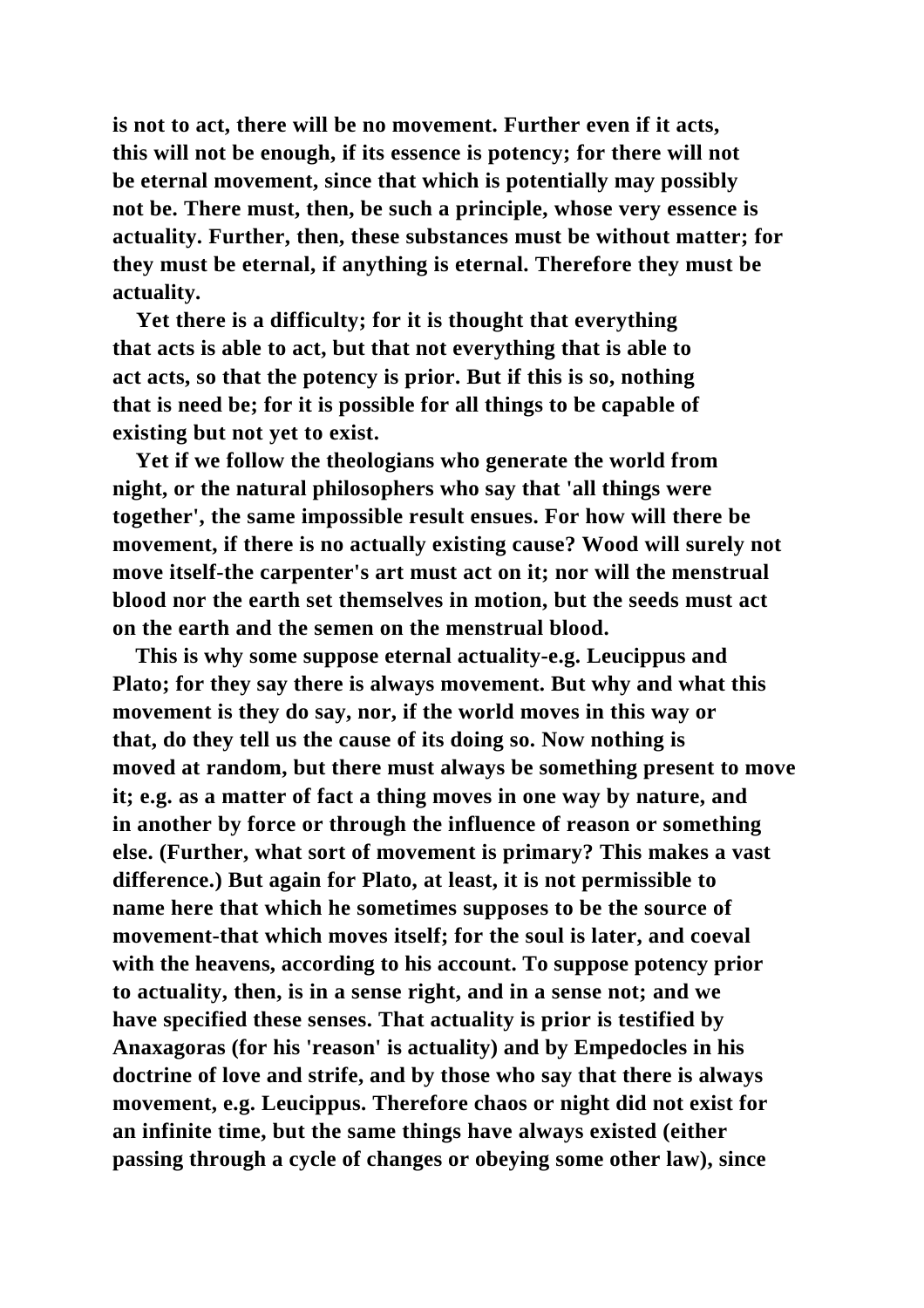**actuality is prior to potency. If, then, there is a constant cycle, something must always remain, acting in the same way. And if there is to be generation and destruction, there must be something else which is always acting in different ways. This must, then, act in one way in virtue of itself, and in another in virtue of something else-either of a third agent, therefore, or of the first. Now it must be in virtue of the first. For otherwise this again causes the motion both of the second agent and of the third. Therefore it is better to say 'the first'. For it was the cause of eternal uniformity; and something else is the cause of variety, and evidently both together are the cause of eternal variety. This, accordingly, is the character which the motions actually exhibit. What need then is there to seek for other principles?**

 **Since (1) this is a possible account of the matter, and (2) if it were not true, the world would have proceeded out of night and 'all things together' and out of non-being, these difficulties may be taken as solved. There is, then, something which is always moved with an unceasing motion, which is motion in a circle; and this is plain not in theory only but in fact. Therefore the first heaven must be eternal. There is therefore also something which moves it. And since that which moves and is moved is intermediate, there is something which moves without being moved, being eternal, substance, and actuality. And the object of desire and the object of thought move in this way; they move without being moved. The primary objects of desire and of thought are the same. For the apparent good is the object of appetite, and the real good is the primary object of rational wish. But desire is consequent on opinion rather than opinion on desire; for the thinking is the starting-point. And thought is moved by the object of thought, and one of the two columns of opposites is in itself the object of thought; and in this, substance is first, and in substance, that which is simple and exists actually. (The one and the simple are not the same; for 'one' means a measure, but 'simple' means that the thing itself has a certain nature.) But the beautiful, also, and that which is in itself desirable are in the same column; and the first in any class is always best, or analogous to the best.**

 **<sup>7</sup>**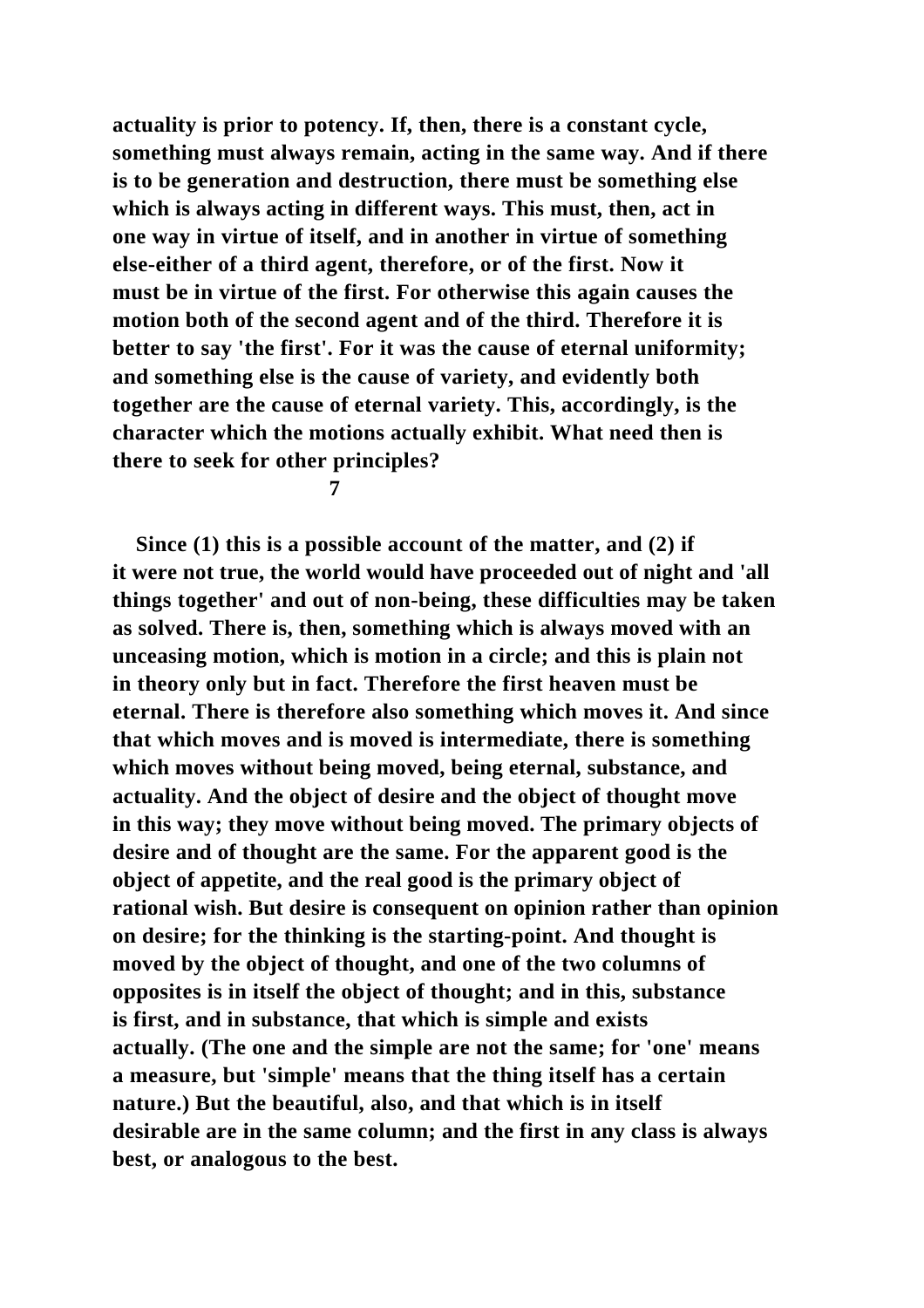**That a final cause may exist among unchangeable entities is shown by the distinction of its meanings. For the final cause is (a) some being for whose good an action is done, and (b) something at which the action aims; and of these the latter exists among unchangeable entities though the former does not. The final cause, then, produces motion as being loved, but all other things move by being moved. Now if something is moved it is capable of being otherwise than as it is. Therefore if its actuality is the primary form of spatial motion, then in so far as it is subject to change, in this respect it is capable of being otherwise,-in place, even if not in substance. But since there is something which moves while itself unmoved, existing actually, this can in no way be otherwise than as it is. For motion in space is the first of the kinds of change, and motion in a circle the first kind of spatial motion; and this the first mover produces. The first mover, then, exists of necessity; and in so far as it exists by necessity, its mode of being is good, and it is in this sense a first principle. For the necessary has all these senses-that which is necessary perforce because it is contrary to the natural impulse, that without which the good is impossible, and that which cannot be otherwise but can exist only in a single way.**

 **On such a principle, then, depend the heavens and the world of nature. And it is a life such as the best which we enjoy, and enjoy for but a short time (for it is ever in this state, which we cannot be), since its actuality is also pleasure. (And for this reason are waking, perception, and thinking most pleasant, and hopes and memories are so on account of these.) And thinking in itself deals with that which is best in itself, and that which is thinking in the fullest sense with that which is best in the fullest sense. And thought thinks on itself because it shares the nature of the object of thought; for it becomes an object of thought in coming into contact with and thinking its objects, so that thought and object of thought are the same. For that which is capable of receiving the object of thought, i.e. the essence, is thought. But it is active when it possesses this object. Therefore the possession rather than the receptivity is the divine element which thought seems to contain, and the act of contemplation is what is most pleasant and best. If, then, God is always in that good state in which we sometimes are, this compels**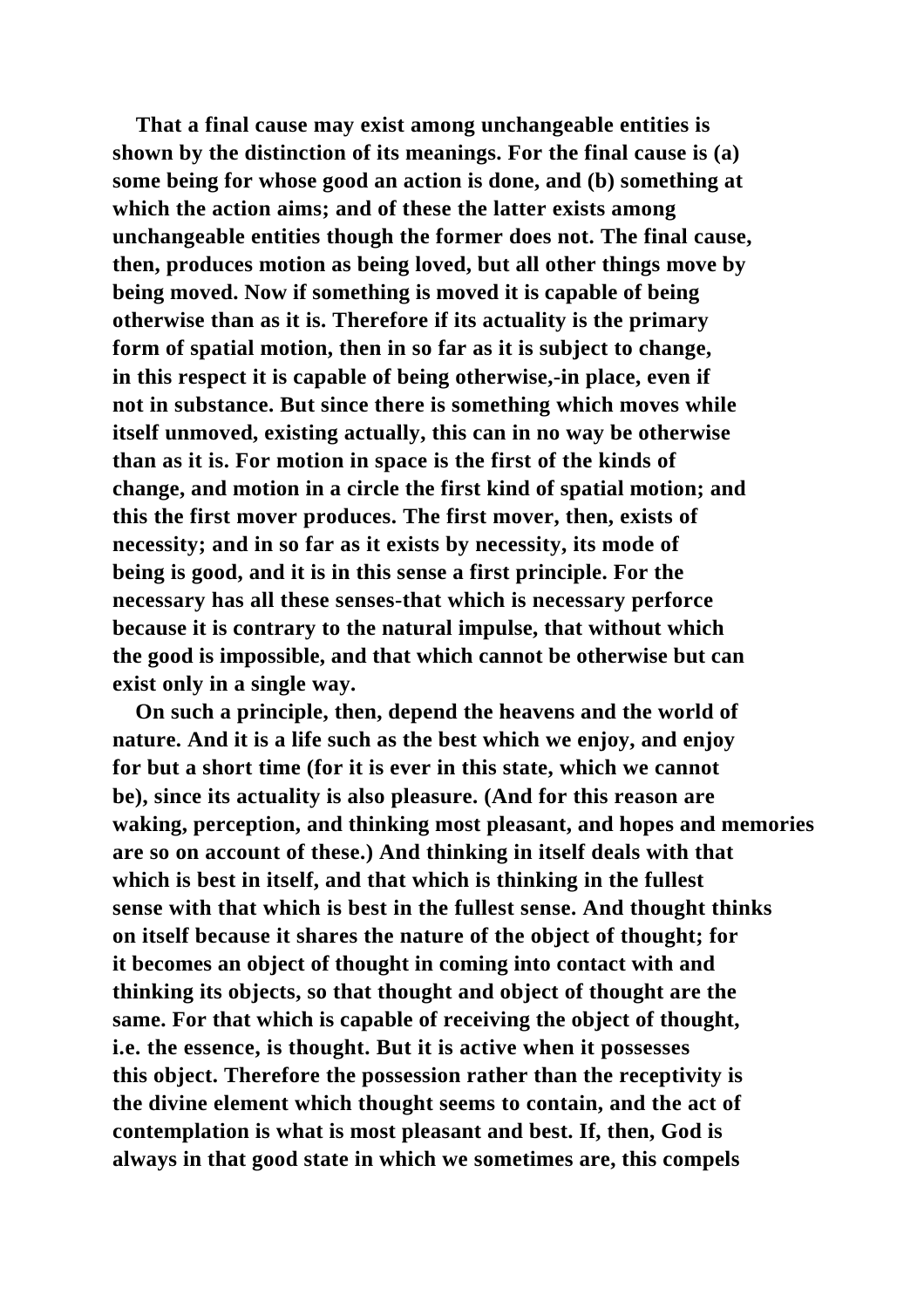**our wonder; and if in a better this compels it yet more. And God is in a better state. And life also belongs to God; for the actuality of thought is life, and God is that actuality; and God's self-dependent actuality is life most good and eternal. We say therefore that God is a living being, eternal, most good, so that life and duration continuous and eternal belong to God; for this is God.**

 **Those who suppose, as the Pythagoreans and Speusippus do, that supreme beauty and goodness are not present in the beginning, because the beginnings both of plants and of animals are causes, but beauty and completeness are in the effects of these, are wrong in their opinion. For the seed comes from other individuals which are prior and complete, and the first thing is not seed but the complete being; e.g. we must say that before the seed there is a man,-not the man produced from the seed, but another from whom the seed comes.**

 **It is clear then from what has been said that there is a substance which is eternal and unmovable and separate from sensible things. It has been shown also that this substance cannot have any magnitude, but is without parts and indivisible (for it produces movement through infinite time, but nothing finite has infinite power; and, while every magnitude is either infinite or finite, it cannot, for the above reason, have finite magnitude, and it cannot have infinite magnitude because there is no infinite magnitude at all). But it has also been shown that it is impassive and unalterable; for all the other changes are posterior to change of place.**

 **8**

 **It is clear, then, why these things are as they are. But we must not ignore the question whether we have to suppose one such substance or more than one, and if the latter, how many; we must also mention, regarding the opinions expressed by others, that they have said nothing about the number of the substances that can even be clearly stated. For the theory of Ideas has no special discussion of the subject; for those who speak of Ideas say the Ideas are numbers, and they speak of numbers now as unlimited, now as limited by the number 10; but as for the reason why there should be just so many numbers, nothing is said with any demonstrative exactness. We however must discuss the subject, starting from the presuppositions and distinctions we have mentioned. The first principle or primary**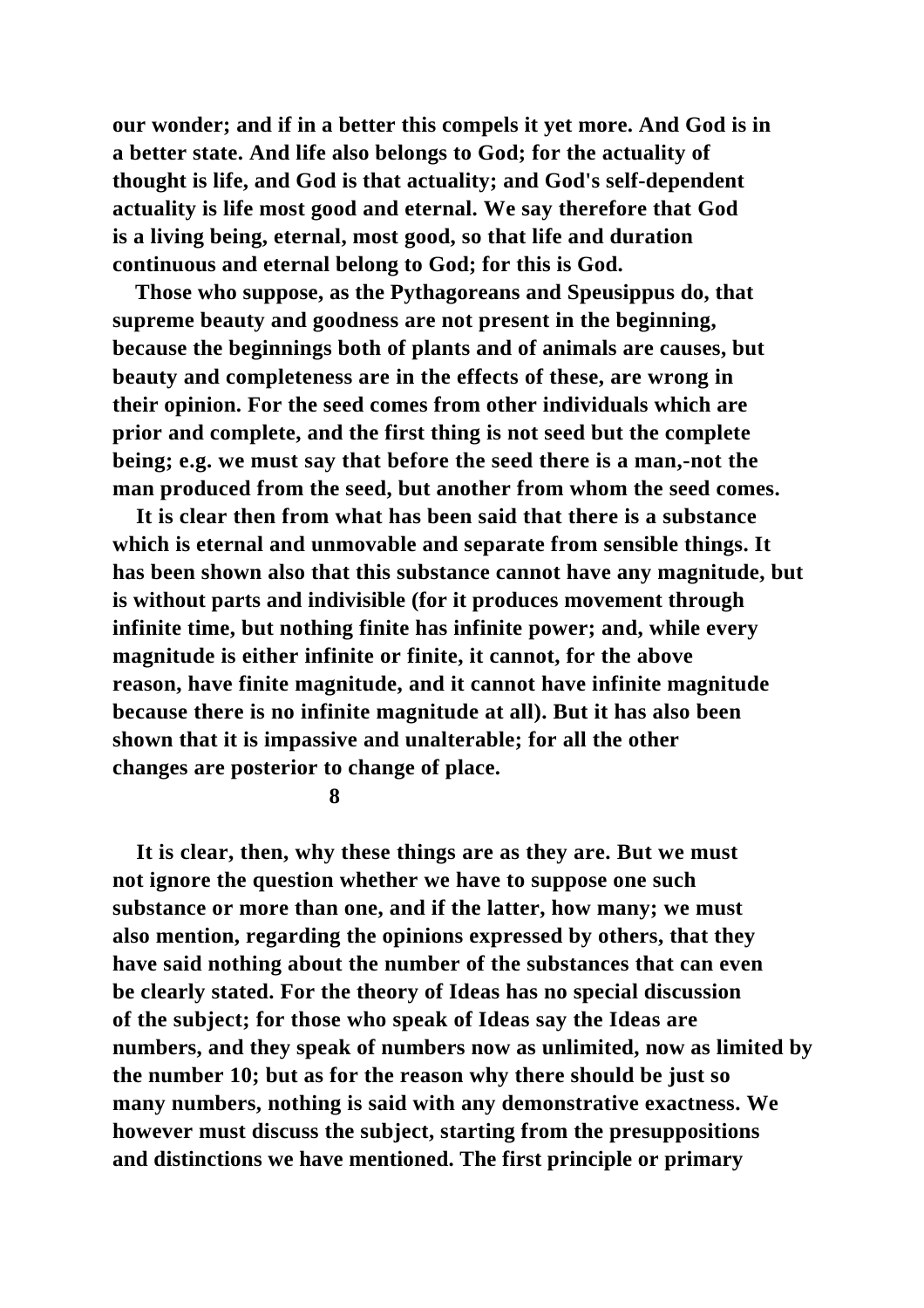**being is not movable either in itself or accidentally, but produces the primary eternal and single movement. But since that which is moved must be moved by something, and the first mover must be in itself unmovable, and eternal movement must be produced by something eternal and a single movement by a single thing, and since we see that besides the simple spatial movement of the universe, which we say the first and unmovable substance produces, there are other spatial movements-those of the planets-which are eternal (for a body which moves in a circle is eternal and unresting; we have proved these points in the physical treatises), each of these movements also must be caused by a substance both unmovable in itself and eternal. For the nature of the stars is eternal just because it is a certain kind of substance, and the mover is eternal and prior to the moved, and that which is prior to a substance must be a substance. Evidently, then, there must be substances which are of the same number as the movements of the stars, and in their nature eternal, and in themselves unmovable, and without magnitude, for the reason before mentioned. That the movers are substances, then, and that one of these is first and another second according to the same order as the movements of the stars, is evident. But in the number of the movements we reach a problem which must be treated from the standpoint of that one of the mathematical sciences which is most akin to philosophy-viz. of astronomy; for this science speculates about substance which is perceptible but eternal, but the other mathematical sciences, i.e. arithmetic and geometry, treat of no substance. That the movements are more numerous than the bodies that are moved is evident to those who have given even moderate attention to the matter; for each of the planets has more than one movement. But as to the actual number of these movements, we now-to give some notion of the subject-quote what some of the mathematicians say, that our thought may have some definite number to grasp; but, for the rest, we must partly investigate for ourselves, Partly learn from other investigators, and if those who study this subject form an opinion contrary to what we have now stated, we must esteem both parties indeed, but follow the more accurate.**

 **Eudoxus supposed that the motion of the sun or of the moon involves, in either case, three spheres, of which the first is the sphere of the fixed stars, and the second moves in the circle which**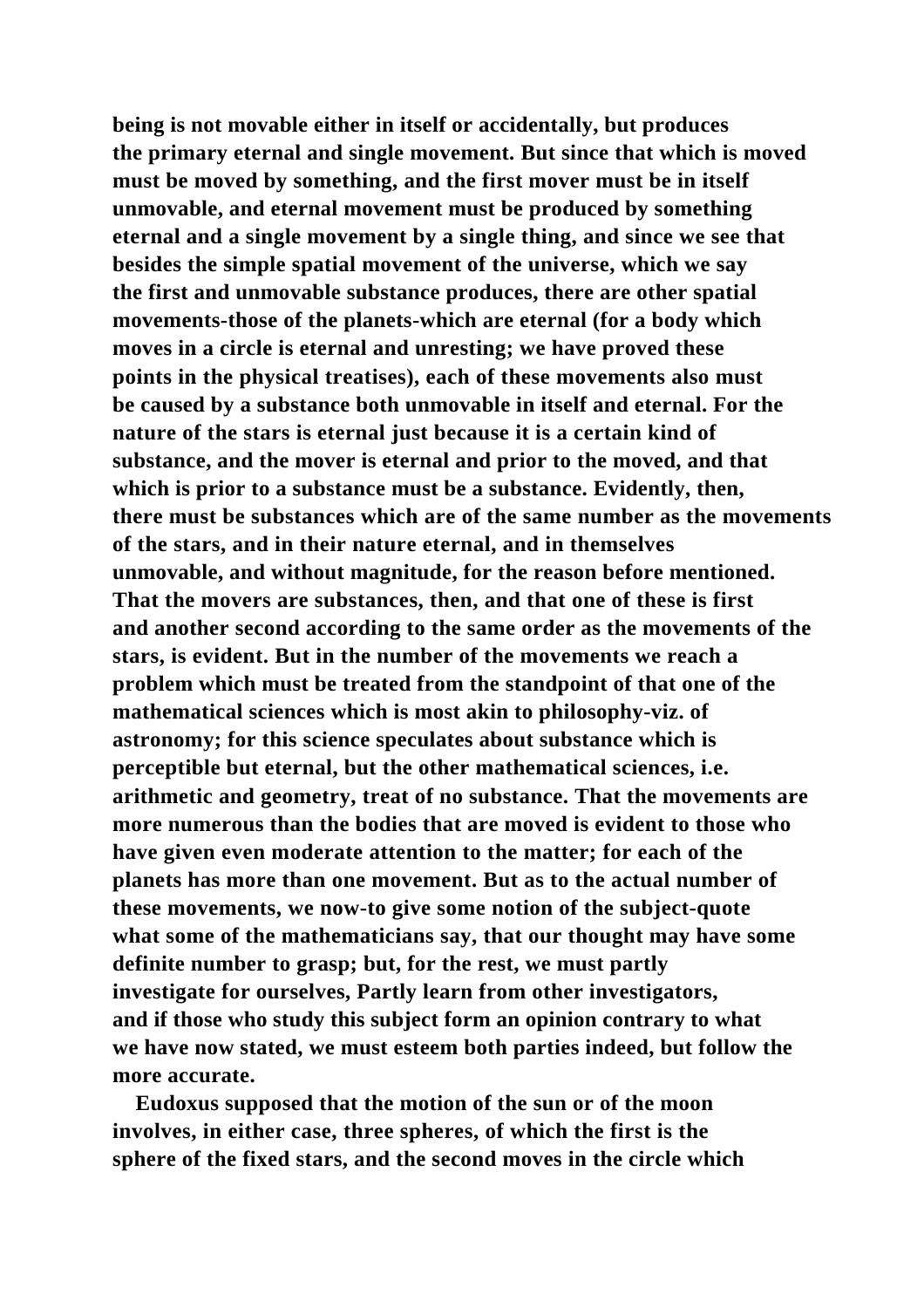**runs along the middle of the zodiac, and the third in the circle which is inclined across the breadth of the zodiac; but the circle in which the moon moves is inclined at a greater angle than that in which the sun moves. And the motion of the planets involves, in each case, four spheres, and of these also the first and second are the same as the first two mentioned above (for the sphere of the fixed stars is that which moves all the other spheres, and that which is placed beneath this and has its movement in the circle which bisects the zodiac is common to all), but the poles of the third sphere of each planet are in the circle which bisects the zodiac, and the motion of the fourth sphere is in the circle which is inclined at an angle to the equator of the third sphere; and the poles of the third sphere are different for each of the other planets, but those of Venus and Mercury are the same.**

 **Callippus made the position of the spheres the same as Eudoxus did, but while he assigned the same number as Eudoxus did to Jupiter and to Saturn, he thought two more spheres should be added to the sun and two to the moon, if one is to explain the observed facts; and one more to each of the other planets.**

 **But it is necessary, if all the spheres combined are to explain the observed facts, that for each of the planets there should be other spheres (one fewer than those hitherto assigned) which counteract those already mentioned and bring back to the same position the outermost sphere of the star which in each case is situated below the star in question; for only thus can all the forces at work produce the observed motion of the planets. Since, then, the spheres involved in the movement of the planets themselves are--eight for Saturn and Jupiter and twenty-five for the others, and of these only those involved in the movement of the lowest-situated planet need not be counteracted the spheres which counteract those of the outermost two planets will be six in number, and the spheres which counteract those of the next four planets will be sixteen; therefore the number of all the spheres--both those which move the planets and those which counteract these--will be fifty-five. And if one were not to add to the moon and to the sun the movements we mentioned, the whole set of spheres will be forty-seven in number.**

 **Let this, then, be taken as the number of the spheres, so that the unmovable substances and principles also may probably be taken as just**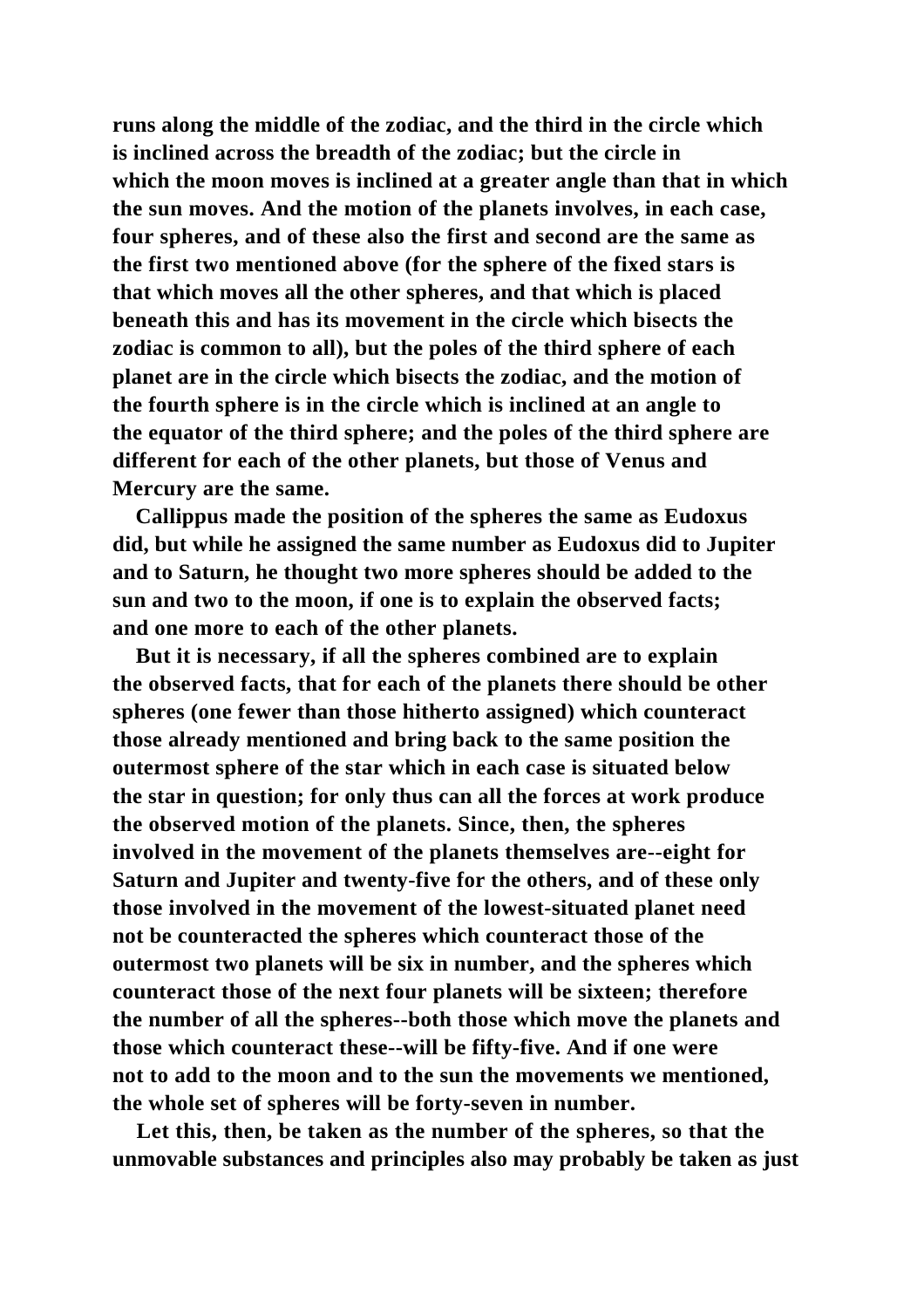**so many; the assertion of necessity must be left to more powerful thinkers. But if there can be no spatial movement which does not conduce to the moving of a star, and if further every being and every substance which is immune from change and in virtue of itself has attained to the best must be considered an end, there can be no other being apart from these we have named, but this must be the number of the substances. For if there are others, they will cause change as being a final cause of movement; but there cannot he other movements besides those mentioned. And it is reasonable to infer this from a consideration of the bodies that are moved; for if everything that moves is for the sake of that which is moved, and every movement belongs to something that is moved, no movement can be for the sake of itself or of another movement, but all the movements must be for the sake of the stars. For if there is to be a movement for the sake of a movement, this latter also will have to be for the sake of something else; so that since there cannot be an infinite regress, the end of every movement will be one of the divine bodies which move through the heaven.**

 **(Evidently there is but one heaven. For if there are many heavens as there are many men, the moving principles, of which each heaven will have one, will be one in form but in number many. But all things that are many in number have matter; for one and the same definition, e.g. that of man, applies to many things, while Socrates is one. But the primary essence has not matter; for it is complete reality. So the unmovable first mover is one both in definition and in number; so too, therefore, is that which is moved always and continuously; therefore there is one heaven alone.) Our forefathers in the most remote ages have handed down to their posterity a tradition, in the form of a myth, that these bodies are gods, and that the divine encloses the whole of nature. The rest of the tradition has been added later in mythical form with a view to the persuasion of the multitude and to its legal and utilitarian expediency; they say these gods are in the form of men or like some of the other animals, and they say other things consequent on and similar to these which we have mentioned. But if one were to separate the first point from these additions and take it alone-that they thought the first substances to be gods, one must regard this as an inspired utterance, and reflect that, while probably each art and each**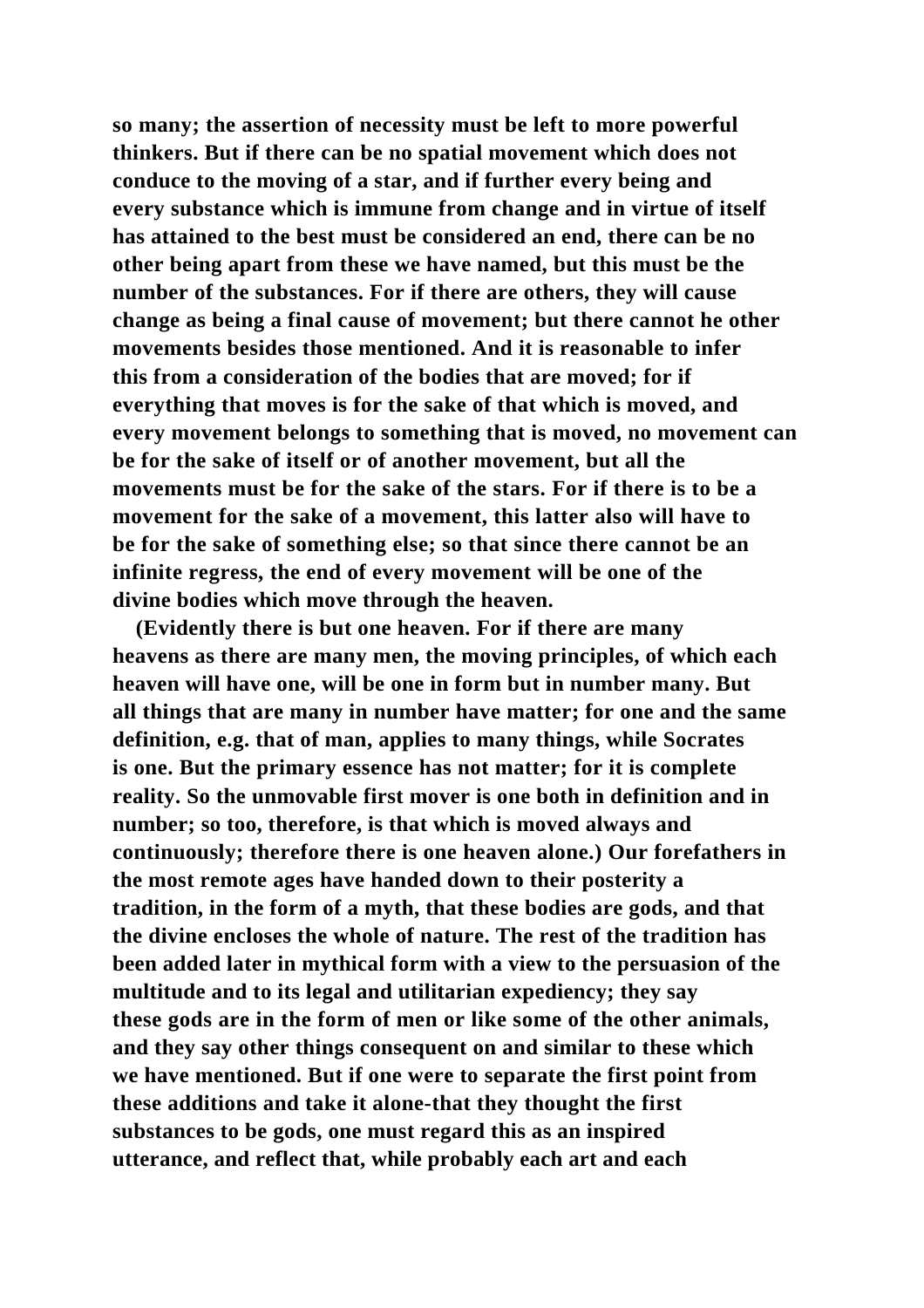**science has often been developed as far as possible and has again perished, these opinions, with others, have been preserved until the present like relics of the ancient treasure. Only thus far, then, is the opinion of our ancestors and of our earliest predecessors clear to us.**

**9** 

 **The nature of the divine thought involves certain problems; for while thought is held to be the most divine of things observed by us, the question how it must be situated in order to have that character involves difficulties. For if it thinks of nothing, what is there here of dignity? It is just like one who sleeps. And if it thinks, but this depends on something else, then (since that which is its substance is not the act of thinking, but a potency) it cannot be the best substance; for it is through thinking that its value belongs to it. Further, whether its substance is the faculty of thought or the act of thinking, what does it think of? Either of itself or of something else; and if of something else, either of the same thing always or of something different. Does it matter, then, or not, whether it thinks of the good or of any chance thing? Are there not some things about which it is incredible that it should think? Evidently, then, it thinks of that which is most divine and precious, and it does not change; for change would be change for the worse, and this would be already a movement. First, then, if 'thought' is not the act of thinking but a potency, it would be reasonable to suppose that the continuity of its thinking is wearisome to it. Secondly, there would evidently be something else more precious than thought, viz. that which is thought of. For both thinking and the act of thought will belong even to one who thinks of the worst thing in the world, so that if this ought to be avoided (and it ought, for there are even some things which it is better not to see than to see), the act of thinking cannot be the best of things. Therefore it must be of itself that the divine thought thinks (since it is the most excellent of things), and its thinking is a thinking on thinking.**

 **But evidently knowledge and perception and opinion and understanding have always something else as their object, and themselves only by the way. Further, if thinking and being thought of are different, in respect of which does goodness belong to thought?**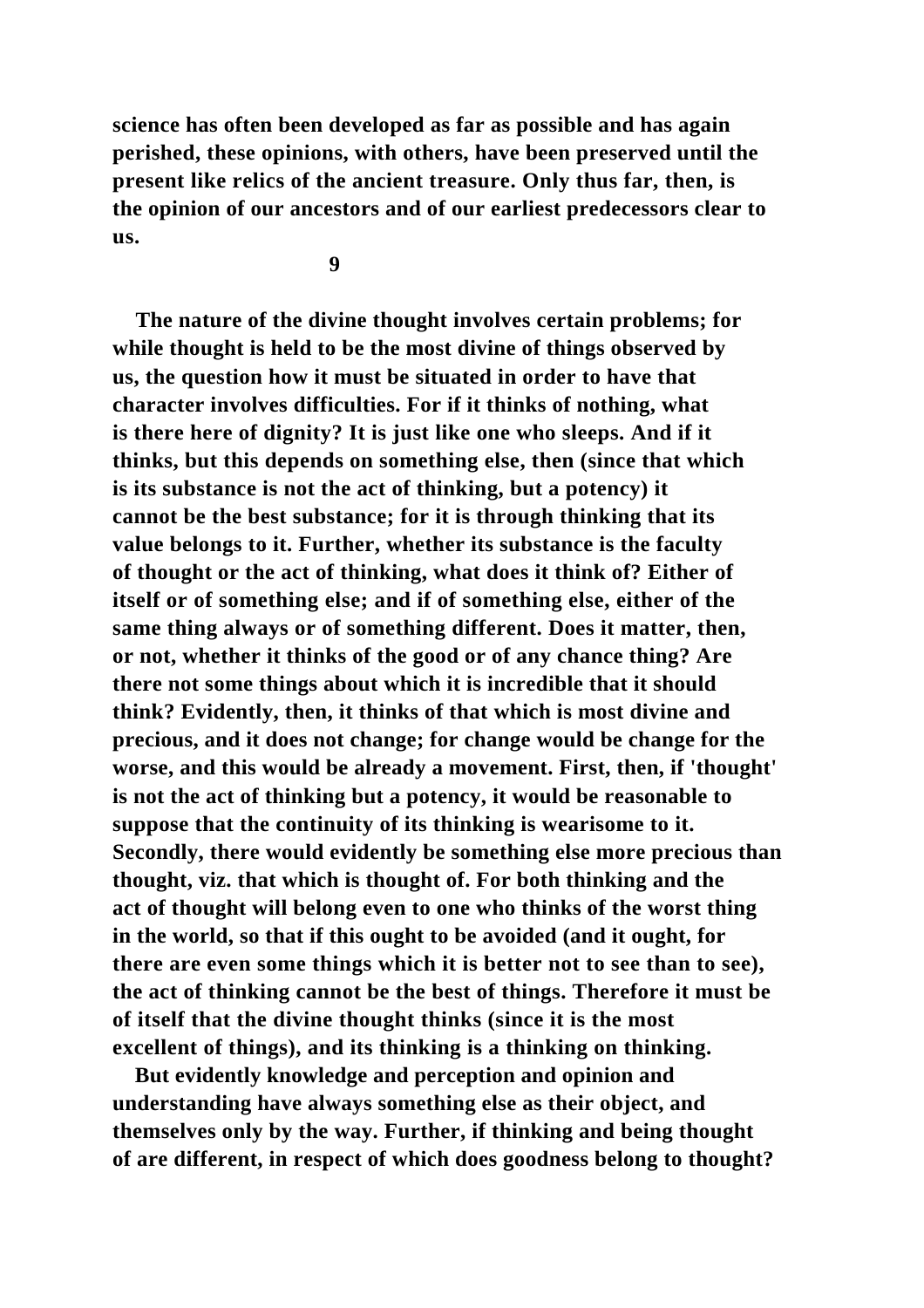**For to he an act of thinking and to he an object of thought are not the same thing. We answer that in some cases the knowledge is the object. In the productive sciences it is the substance or essence of the object, matter omitted, and in the theoretical sciences the definition or the act of thinking is the object. Since, then, thought and the object of thought are not different in the case of things that have not matter, the divine thought and its object will be the same, i.e. the thinking will be one with the object of its thought.**

 **A further question is left-whether the object of the divine thought is composite; for if it were, thought would change in passing from part to part of the whole. We answer that everything which has not matter is indivisible-as human thought, or rather the thought of composite beings, is in a certain period of time (for it does not possess the good at this moment or at that, but its best, being something different from it, is attained only in a whole period of time), so throughout eternity is the thought which has itself for its object.**

**10** 

 **We must consider also in which of two ways the nature of the universe contains the good, and the highest good, whether as something separate and by itself, or as the order of the parts. Probably in both ways, as an army does; for its good is found both in its order and in its leader, and more in the latter; for he does not depend on the order but it depends on him. And all things are ordered together somehow, but not all alike,-both fishes and fowls and plants; and the world is not such that one thing has nothing to do with another, but they are connected. For all are ordered together to one end, but it is as in a house, where the freemen are least at liberty to act at random, but all things or most things are already ordained for them, while the slaves and the animals do little for the common good, and for the most part live at random; for this is the sort of principle that constitutes the nature of each. I mean, for instance, that all must at least come to be dissolved into their elements, and there are other functions similarly in which all share for the good of the whole.**

 **We must not fail to observe how many impossible or paradoxical**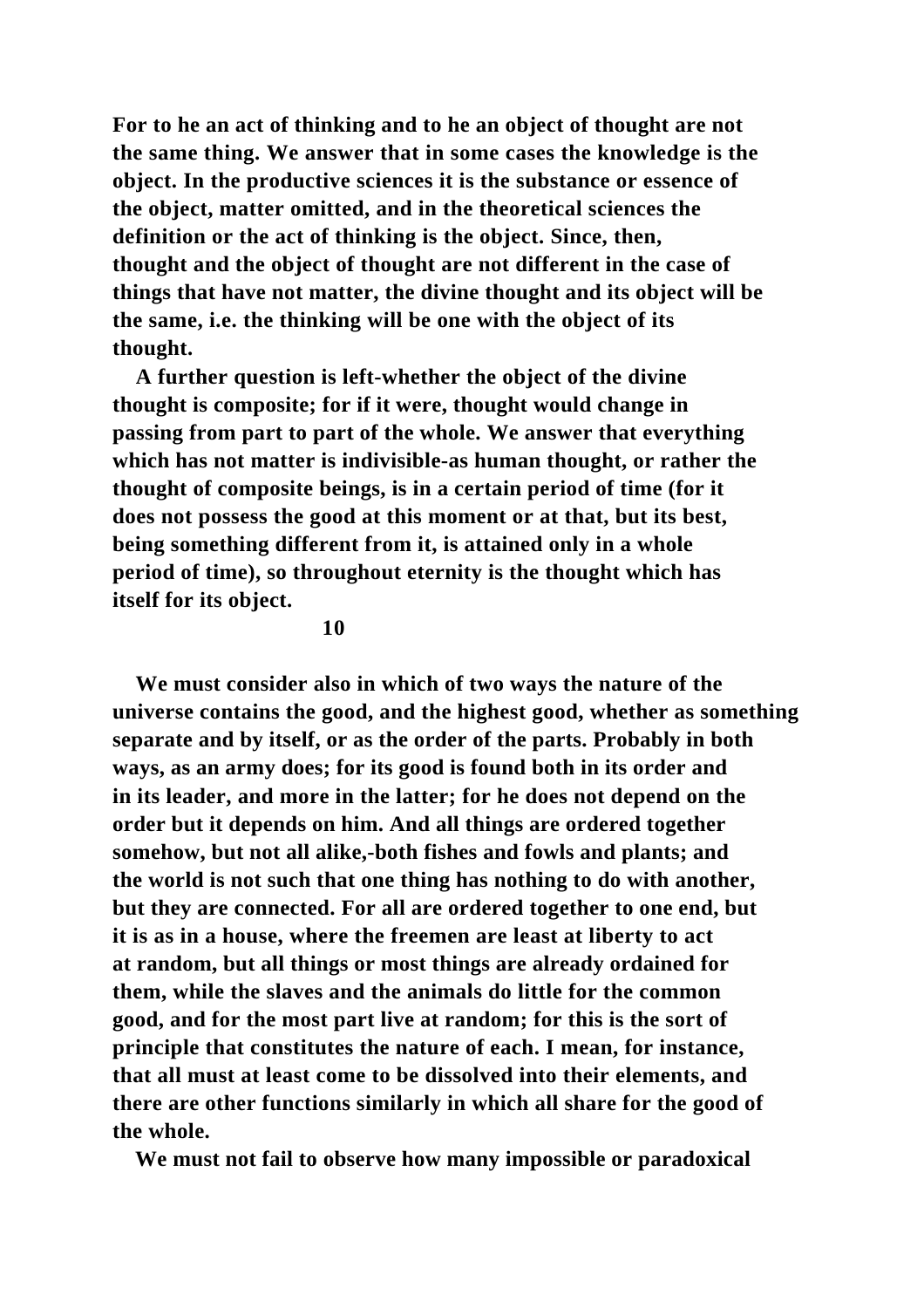**results confront those who hold different views from our own, and what are the views of the subtler thinkers, and which views are attended by fewest difficulties. All make all things out of contraries. But neither 'all things' nor 'out of contraries' is right; nor do these thinkers tell us how all the things in which the contraries are present can be made out of the contraries; for contraries are not affected by one another. Now for us this difficulty is solved naturally by the fact that there is a third element. These thinkers however make one of the two contraries matter; this is done for instance by those who make the unequal matter for the equal, or the many matter for the one. But this also is refuted in the same way; for the one matter which underlies any pair of contraries is contrary to nothing. Further, all things, except the one, will, on the view we are criticizing, partake of evil; for the bad itself is one of the two elements. But the other school does not treat the good and the bad even as principles; yet in all things the good is in the highest degree a principle. The school we first mentioned is right in saying that it is a principle, but how the good is a principle they do not say-whether as end or as mover or as form.**

 **Empedocles also has a paradoxical view; for he identifies the good with love, but this is a principle both as mover (for it brings things together) and as matter (for it is part of the mixture). Now even if it happens that the same thing is a principle both as matter and as mover, still the being, at least, of the two is not the same. In which respect then is love a principle? It is paradoxical also that strife should be imperishable; the nature of his 'evil' is just strife.**

 **Anaxagoras makes the good a motive principle; for his 'reason' moves things. But it moves them for an end, which must be something other than it, except according to our way of stating the case; for, on our view, the medical art is in a sense health. It is paradoxical also not to suppose a contrary to the good, i.e. to reason. But all who speak of the contraries make no use of the contraries, unless we bring their views into shape. And why some things are perishable and others imperishable, no one tells us; for they make all existing things out of the same principles. Further, some make existing things out of the nonexistent; and others to avoid the necessity of this make all things one.**

 **Further, why should there always be becoming, and what is the**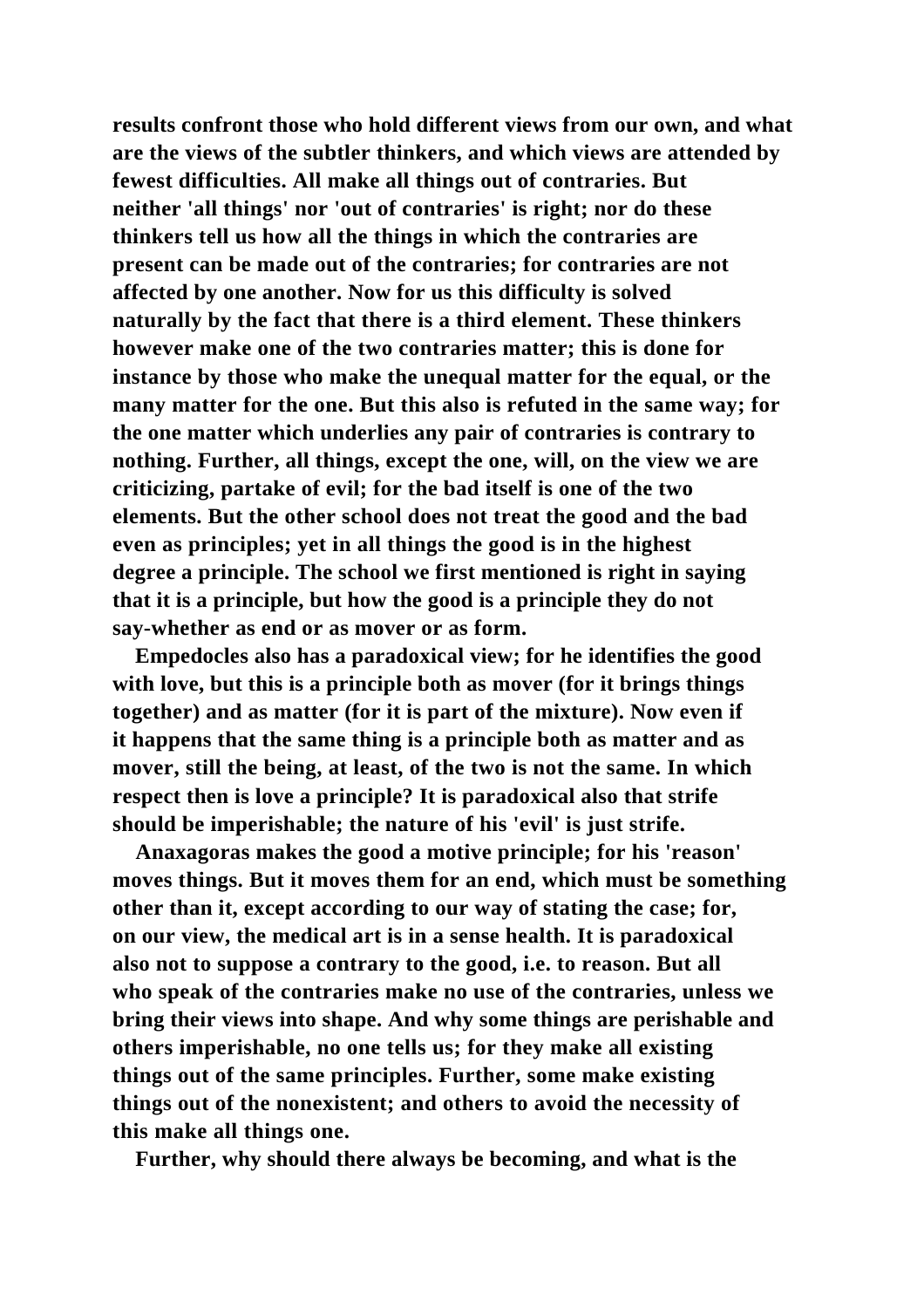**cause of becoming?-this no one tells us. And those who suppose two principles must suppose another, a superior principle, and so must those who believe in the Forms; for why did things come to participate, or why do they participate, in the Forms? And all other thinkers are confronted by the necessary consequence that there is something contrary to Wisdom, i.e. to the highest knowledge; but we are not. For there is nothing contrary to that which is primary; for all contraries have matter, and things that have matter exist only potentially; and the ignorance which is contrary to any knowledge leads to an object contrary to the object of the knowledge; but what is primary has no contrary.**

 **Again, if besides sensible things no others exist, there will be no first principle, no order, no becoming, no heavenly bodies, but each principle will have a principle before it, as in the accounts of the theologians and all the natural philosophers. But if the Forms or the numbers are to exist, they will be causes of nothing; or if not that, at least not of movement. Further, how is extension, i.e. a continuum, to be produced out of unextended parts? For number will not, either as mover or as form, produce a continuum. But again there cannot be any contrary that is also essentially a productive or moving principle; for it would be possible for it not to be. Or at least its action would be posterior to its potency. The world, then, would not be eternal. But it is; one of these premisses, then, must be denied. And we have said how this must be done. Further, in virtue of what the numbers, or the soul and the body, or in general the form and the thing, are one-of this no one tells us anything; nor can any one tell, unless he says, as we do, that the mover makes them one. And those who say mathematical number is first and go on to generate one kind of substance after another and give different principles for each, make the substance of the universe a mere series of episodes (for one substance has no influence on another by its existence or nonexistence), and they give us many governing principles; but the world refuses to be governed badly.**

 **'The rule of many is not good; one ruler let there be.' Book XIII 1**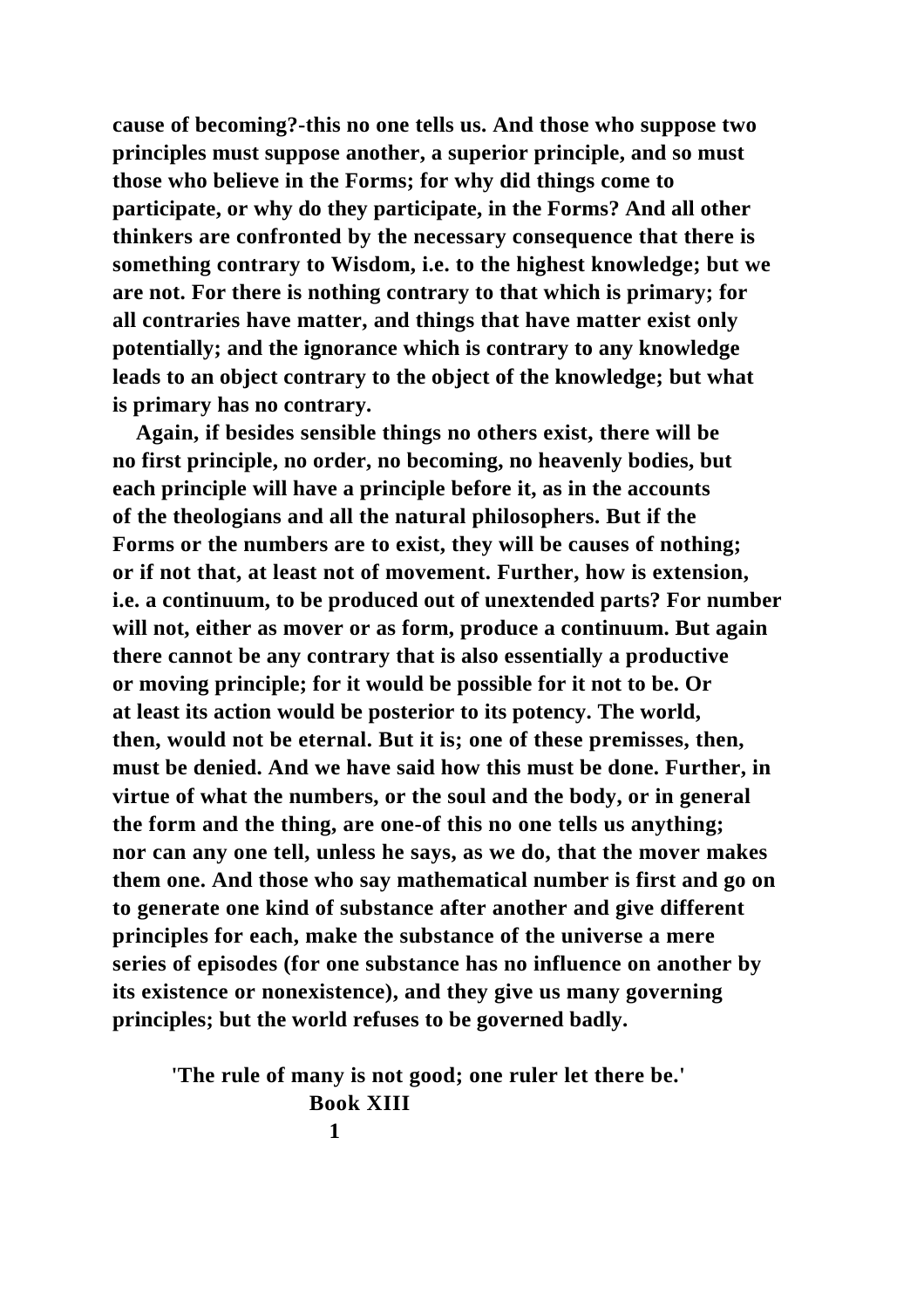**WE have stated what is the substance of sensible things, dealing in the treatise on physics with matter, and later with the substance which has actual existence. Now since our inquiry is whether there is or is not besides the sensible substances any which is immovable and eternal, and, if there is, what it is, we must first consider what is said by others, so that, if there is anything which they say wrongly, we may not be liable to the same objections, while, if there is any opinion common to them and us, we shall have no private grievance against ourselves on that account; for one must be content to state some points better than one's predecessors, and others no worse.**

 **Two opinions are held on this subject; it is said that the objects of mathematics-i.e. numbers and lines and the like-are substances, and again that the Ideas are substances. And (1) since some recognize these as two different classes-the Ideas and the mathematical numbers, and (2) some recognize both as having one nature, while (3) some others say that the mathematical substances are the only substances, we must consider first the objects of mathematics, not qualifying them by any other characteristic-not asking, for instance, whether they are in fact Ideas or not, or whether they are the principles and substances of existing things or not, but only whether as objects of mathematics they exist or not, and if they exist, how they exist. Then after this we must separately consider the Ideas themselves in a general way, and only as far as the accepted mode of treatment demands; for most of the points have been repeatedly made even by the discussions outside our school, and, further, the greater part of our account must finish by throwing light on that inquiry, viz. when we examine whether the substances and the principles of existing things are numbers and Ideas; for after the discussion of the Ideas this remans as a third inquiry.**

 **If the objects of mathematics exist, they must exist either in sensible objects, as some say, or separate from sensible objects (and this also is said by some); or if they exist in neither of these ways, either they do not exist, or they exist only in some special sense. So that the subject of our discussion will be not whether they exist but how they exist.**

**2**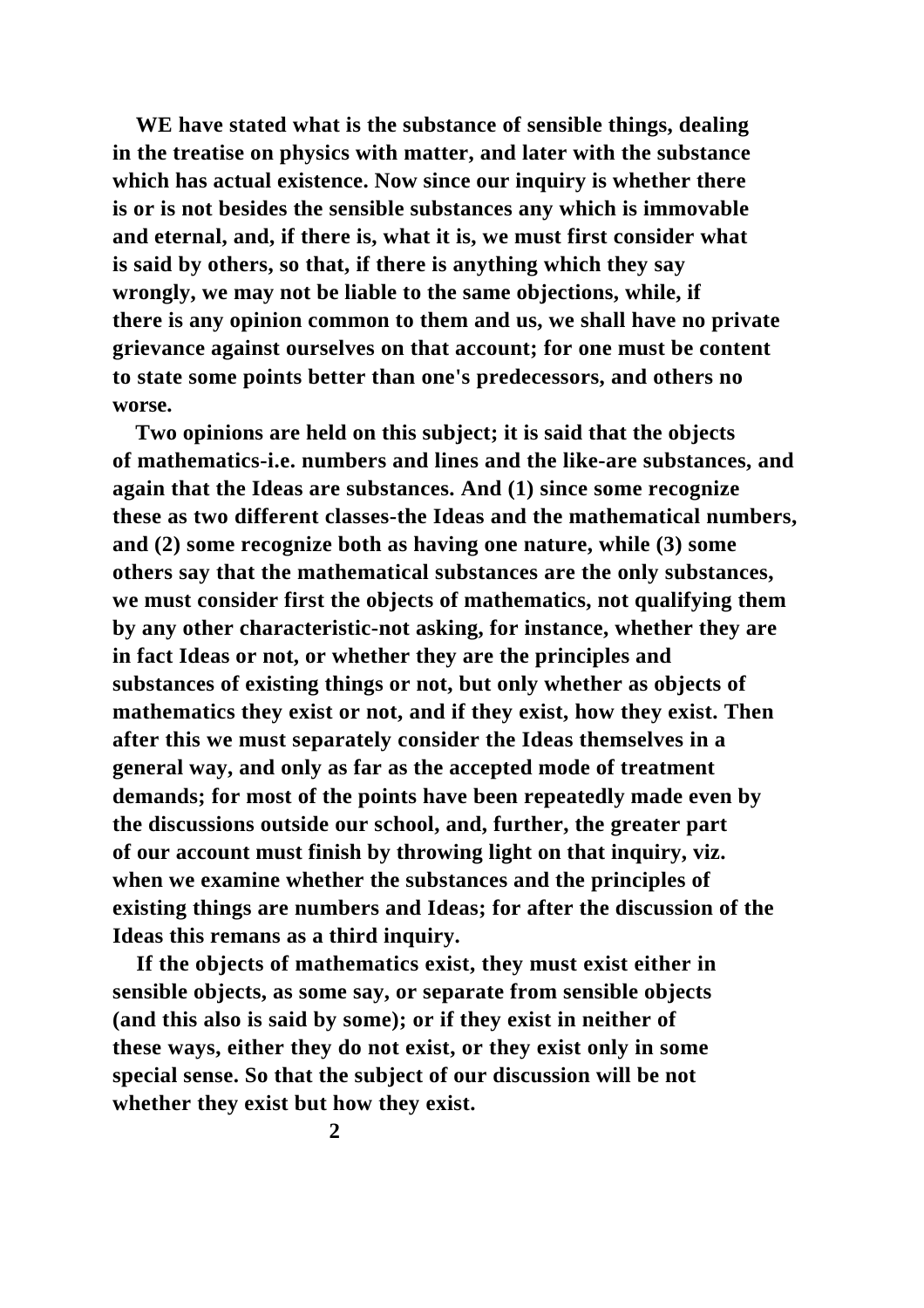**That it is impossible for mathematical objects to exist in sensible things, and at the same time that the doctrine in question is an artificial one, has been said already in our discussion of difficulties we have pointed out that it is impossible for two solids to be in the same place, and also that according to the same argument the other powers and characteristics also should exist in sensible things and none of them separately. This we have said already. But, further, it is obvious that on this theory it is impossible for any body whatever to be divided; for it would have to be divided at a plane, and the plane at a line, and the line at a point, so that if the point cannot be divided, neither can the line, and if the line cannot, neither can the plane nor the solid. What difference, then, does it make whether sensible things are such indivisible entities, or, without being so themselves, have indivisible entities in them? The result will be the same; if the sensible entities are divided the others will be divided too, or else not even the sensible entities can be divided.**

 **But, again, it is not possible that such entities should exist separately. For if besides the sensible solids there are to be other solids which are separate from them and prior to the sensible solids, it is plain that besides the planes also there must be other and separate planes and points and lines; for consistency requires this. But if these exist, again besides the planes and lines and points of the mathematical solid there must be others which are separate. (For incomposites are prior to compounds; and if there are, prior to the sensible bodies, bodies which are not sensible, by the same argument the planes which exist by themselves must be prior to those which are in the motionless solids. Therefore these will be planes and lines other than those that exist along with the mathematical solids to which these thinkers assign separate existence; for the latter exist along with the mathematical solids, while the others are prior to the mathematical solids.) Again, therefore, there will be, belonging to these planes, lines, and prior to them there will have to be, by the same argument, other lines and points; and prior to these points in the prior lines there will have to be other points, though there will be no others prior to these. Now (1) the accumulation becomes absurd; for we find ourselves with one set of solids apart from the sensible solids; three sets of planes apart from**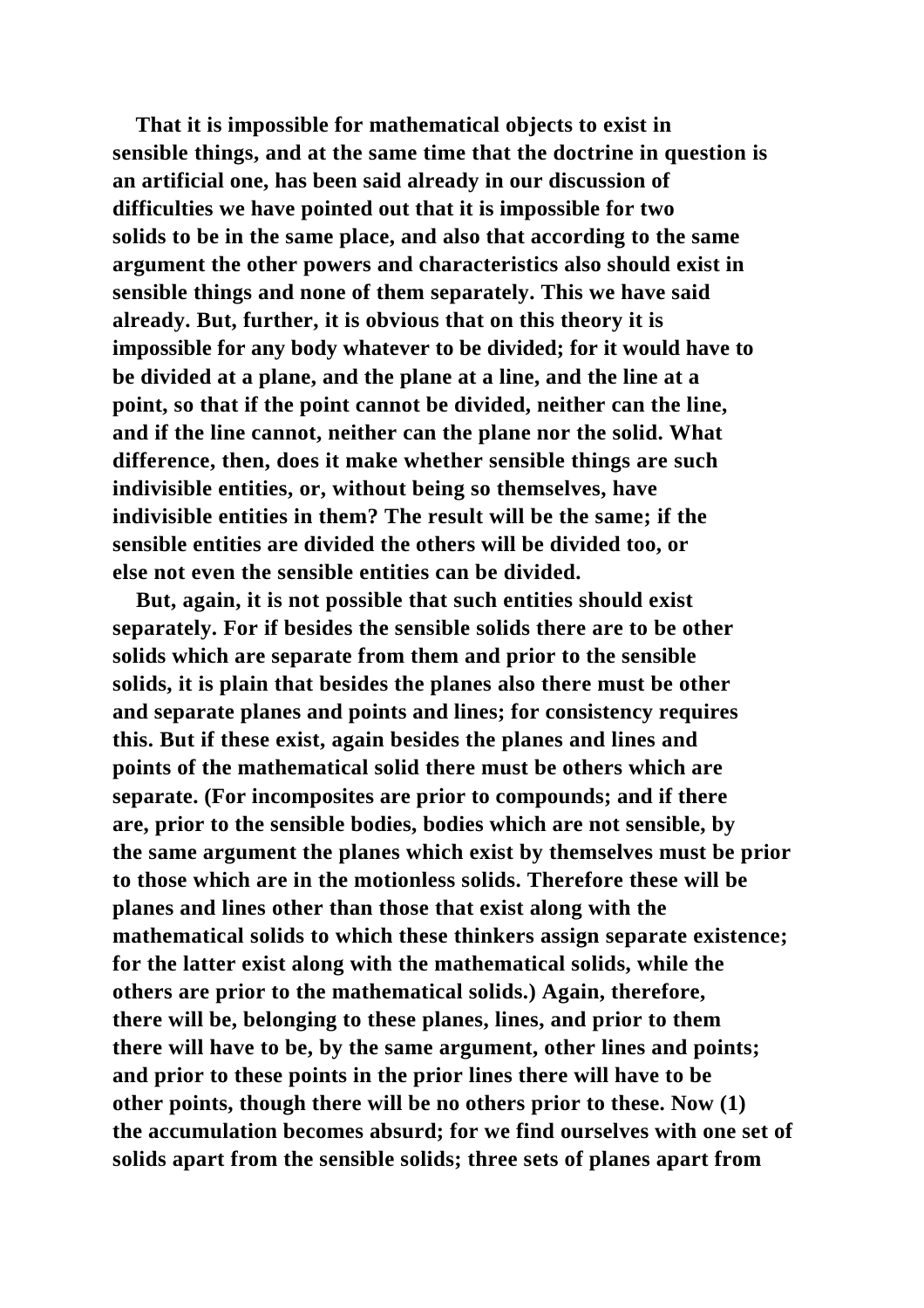**the sensible planes-those which exist apart from the sensible planes, and those in the mathematical solids, and those which exist apart from those in the mathematical solids; four sets of lines, and five sets of points. With which of these, then, will the mathematical sciences deal? Certainly not with the planes and lines and points in the motionless solid; for science always deals with what is prior. And (the same account will apply also to numbers; for there will be a different set of units apart from each set of points, and also apart from each set of realities, from the objects of sense and again from those of thought; so that there will be various classes of mathematical numbers.**

 **Again, how is it possible to solve the questions which we have already enumerated in our discussion of difficulties? For the objects of astronomy will exist apart from sensible things just as the objects of geometry will; but how is it possible that a heaven and its parts-or anything else which has movement-should exist apart? Similarly also the objects of optics and of harmonics will exist apart; for there will be both voice and sight besides the sensible or individual voices and sights. Therefore it is plain that the other senses as well, and the other objects of sense, will exist apart; for why should one set of them do so and another not? And if this is so, there will also be animals existing apart, since there will be senses.**

 **Again, there are certain mathematical theorems that are universal, extending beyond these substances. Here then we shall have another intermediate substance separate both from the Ideas and from the intermediates,-a substance which is neither number nor points nor spatial magnitude nor time. And if this is impossible, plainly it is also impossible that the former entities should exist separate from sensible things.**

 **And, in general, conclusion contrary alike to the truth and to the usual views follow, if one is to suppose the objects of mathematics to exist thus as separate entities. For because they exist thus they must be prior to sensible spatial magnitudes, but in truth they must be posterior; for the incomplete spatial magnitude is in the order of generation prior, but in the order of substance posterior, as the lifeless is to the living.**

 **Again, by virtue of what, and when, will mathematical magnitudes**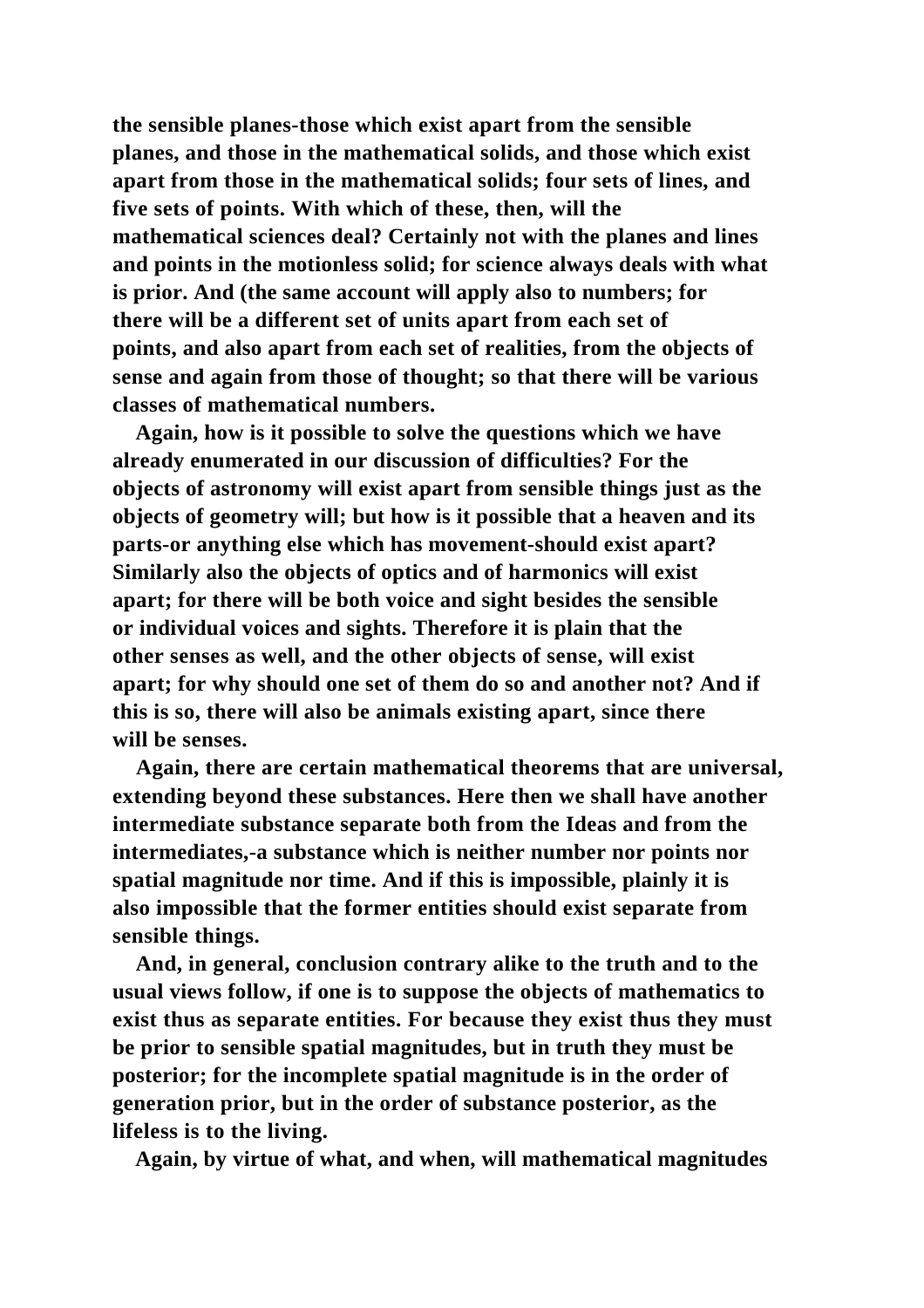**be one? For things in our perceptible world are one in virtue of soul, or of a part of soul, or of something else that is reasonable enough; when these are not present, the thing is a plurality, and splits up into parts. But in the case of the subjects of mathematics, which are divisible and are quantities, what is the cause of their being one and holding together?**

 **Again, the modes of generation of the objects of mathematics show that we are right. For the dimension first generated is length, then comes breadth, lastly depth, and the process is complete. If, then, that which is posterior in the order of generation is prior in the order of substantiality, the solid will be prior to the plane and the line. And in this way also it is both more complete and more whole, because it can become animate. How, on the other hand, could a line or a plane be animate? The supposition passes the power of our senses.**

 **Again, the solid is a sort of substance; for it already has in a sense completeness. But how can lines be substances? Neither as a form or shape, as the soul perhaps is, nor as matter, like the solid; for we have no experience of anything that can be put together out of lines or planes or points, while if these had been a sort of material substance, we should have observed things which could be put together out of them.**

 **Grant, then, that they are prior in definition. Still not all things that are prior in definition are also prior in substantiality. For those things are prior in substantiality which when separated from other things surpass them in the power of independent existence, but things are prior in definition to those whose definitions are compounded out of their definitions; and these two properties are not coextensive. For if attributes do not exist apart from the substances (e.g. a 'mobile' or a pale'), pale is prior to the pale man in definition, but not in substantiality. For it cannot exist separately, but is always along with the concrete thing; and by the concrete thing I mean the pale man. Therefore it is plain that neither is the result of abstraction prior nor that which is produced by adding determinants posterior; for it is by adding a determinant to pale that we speak of the pale man.**

 **It has, then, been sufficiently pointed out that the objects of mathematics are not substances in a higher degree than bodies are, and**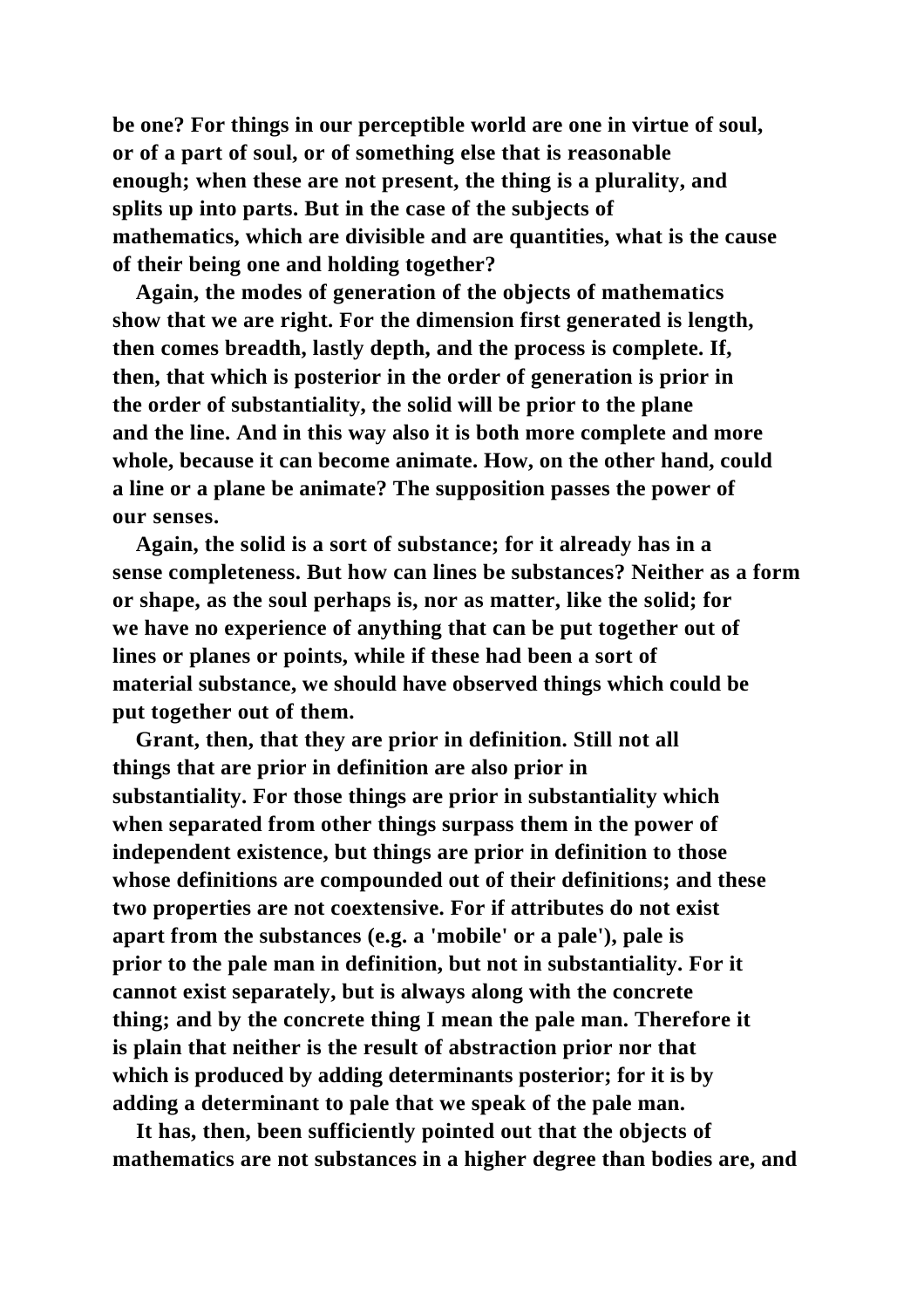**that they are not prior to sensibles in being, but only in definition, and that they cannot exist somewhere apart. But since it was not possible for them to exist in sensibles either, it is plain that they either do not exist at all or exist in a special sense and therefore do not 'exist' without qualification. For 'exist' has many senses.**

**3** 

 **For just as the universal propositions of mathematics deal not with objects which exist separately, apart from extended magnitudes and from numbers, but with magnitudes and numbers, not however qua such as to have magnitude or to be divisible, clearly it is possible that there should also be both propositions and demonstrations about sensible magnitudes, not however qua sensible but qua possessed of certain definite qualities. For as there are many propositions about things merely considered as in motion, apart from what each such thing is and from their accidents, and as it is not therefore necessary that there should be either a mobile separate from sensibles, or a distinct mobile entity in the sensibles, so too in the case of mobiles there will be propositions and sciences, which treat them however not qua mobile but only qua bodies, or again only qua planes, or only qua lines, or qua divisibles, or qua indivisibles having position, or only qua indivisibles. Thus since it is true to say without qualification that not only things which are separable but also things which are inseparable exist (for instance, that mobiles exist), it is true also to say without qualification that the objects of mathematics exist, and with the character ascribed to them by mathematicians. And as it is true to say of the other sciences too, without qualification, that they deal with such and such a subject-not with what is accidental to it (e.g. not with the pale, if the healthy thing is pale, and the science has the healthy as its subject), but with that which is the subject of each science-with the healthy if it treats its object qua healthy, with man if qua man:-so too is it with geometry; if its subjects happen to be sensible, though it does not treat them qua sensible, the mathematical sciences will not for that reason be sciences of sensibles-nor, on the other hand, of other things separate from sensibles. Many properties attach to things in virtue of their own nature as possessed of each such character;**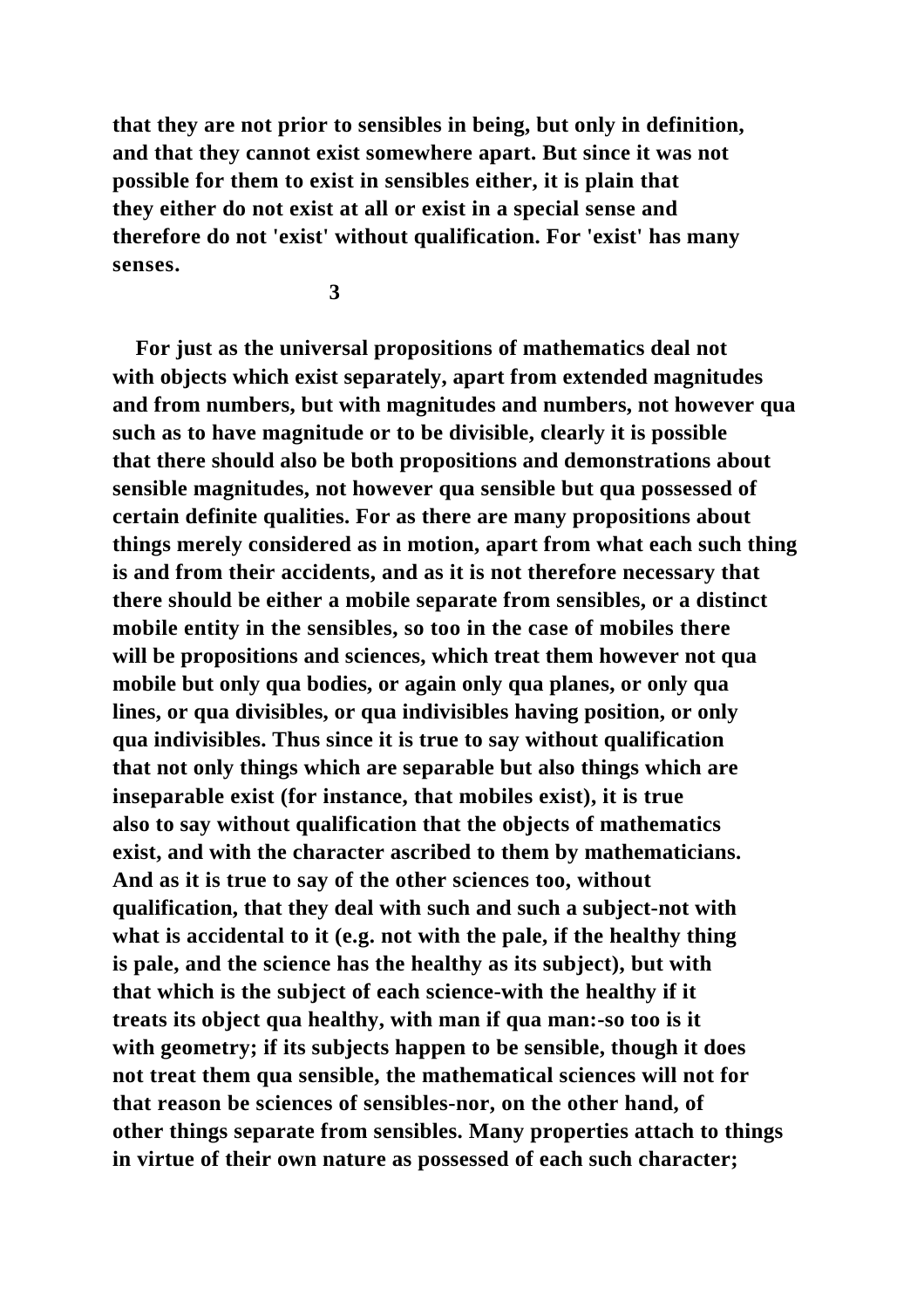**e.g. there are attributes peculiar to the animal qua female or qua male (yet there is no 'female' nor 'male' separate from animals); so that there are also attributes which belong to things merely as lengths or as planes. And in proportion as we are dealing with things which are prior in definition and simpler, our knowledge has more accuracy, i.e. simplicity. Therefore a science which abstracts from spatial magnitude is more precise than one which takes it into account; and a science is most precise if it abstracts from movement, but if it takes account of movement, it is most precise if it deals with the primary movement, for this is the simplest; and of this again uniform movement is the simplest form.**

 **The same account may be given of harmonics and optics; for neither considers its objects qua sight or qua voice, but qua lines and numbers; but the latter are attributes proper to the former. And mechanics too proceeds in the same way. Therefore if we suppose attributes separated from their fellow attributes and make any inquiry concerning them as such, we shall not for this reason be in error, any more than when one draws a line on the ground and calls it a foot long when it is not; for the error is not included in the premisses.**

 **Each question will be best investigated in this way-by setting up by an act of separation what is not separate, as the arithmetician and the geometer do. For a man qua man is one indivisible thing; and the arithmetician supposed one indivisible thing, and then considered whether any attribute belongs to a man qua indivisible. But the geometer treats him neither qua man nor qua indivisible, but as a solid. For evidently the properties which would have belonged to him even if perchance he had not been indivisible, can belong to him even apart from these attributes. Thus, then, geometers speak correctly; they talk about existing things, and their subjects do exist; for being has two forms-it exists not only in complete reality but also materially.**

 **Now since the good and the beautiful are different (for the former always implies conduct as its subject, while the beautiful is found also in motionless things), those who assert that the mathematical sciences say nothing of the beautiful or the good are in error. For these sciences say and prove a great deal about them; if they do not expressly mention them, but prove attributes which are their results or their definitions, it is not true to say that they tell us**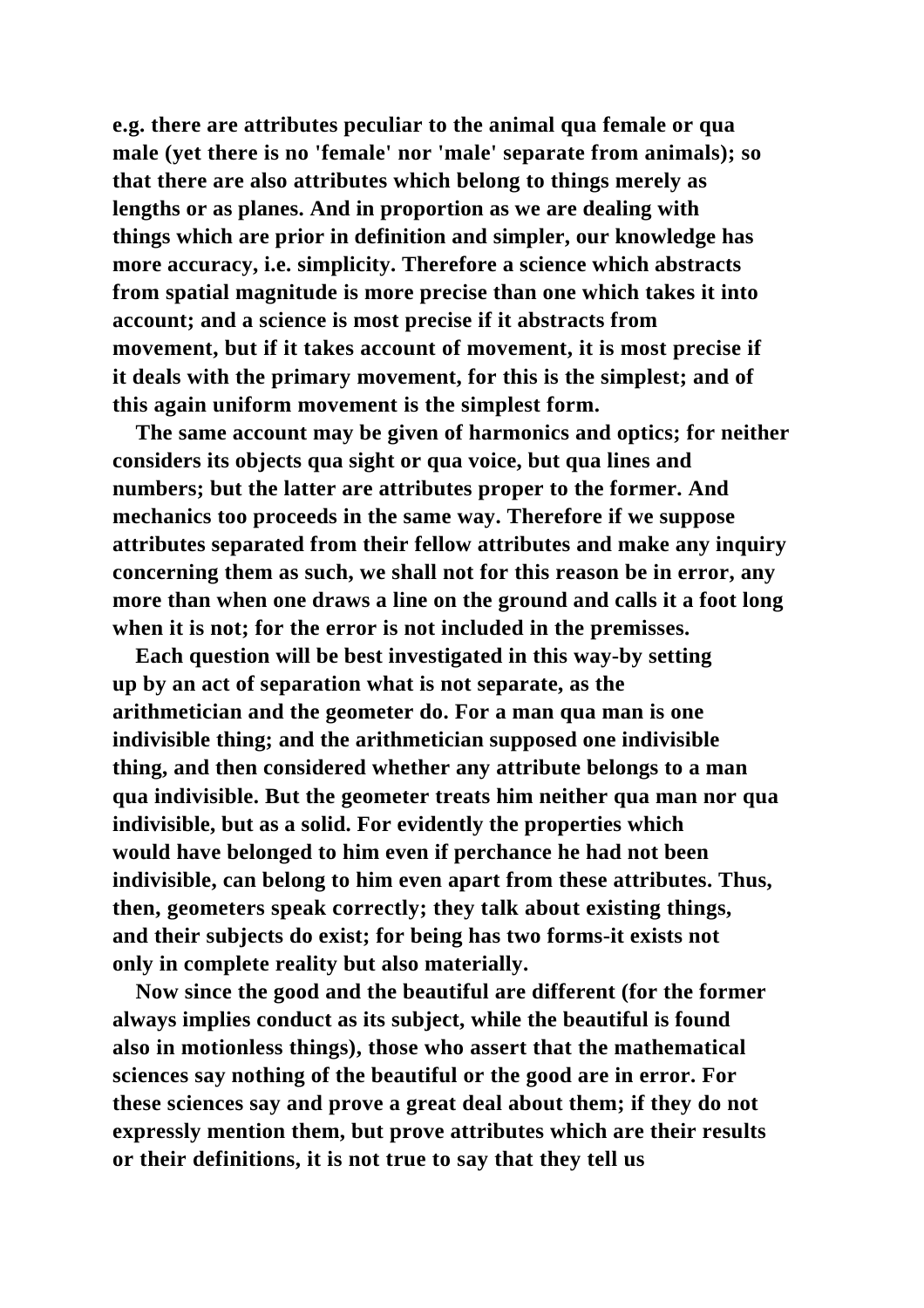**nothing about them. The chief forms of beauty are order and symmetry and definiteness, which the mathematical sciences demonstrate in a special degree. And since these (e.g. order and definiteness) are obviously causes of many things, evidently these sciences must treat this sort of causative principle also (i.e. the beautiful) as in some sense a cause. But we shall speak more plainly elsewhere about these matters.**

**4 4** 

 **So much then for the objects of mathematics; we have said that they exist and in what sense they exist, and in what sense they are prior and in what sense not prior. Now, regarding the Ideas, we must first examine the ideal theory itself, not connecting it in any way with the nature of numbers, but treating it in the form in which it was originally understood by those who first maintained the existence of the Ideas. The supporters of the ideal theory were led to it because on the question about the truth of things they accepted the Heraclitean sayings which describe all sensible things as ever passing away, so that if knowledge or thought is to have an object, there must be some other and permanent entities, apart from those which are sensible; for there could be no knowledge of things which were in a state of flux. But when Socrates was occupying himself with the excellences of character, and in connexion with them became the first to raise the problem of universal definition (for of the physicists Democritus only touched on the subject to a small extent, and defined, after a fashion, the hot and the cold; while the Pythagoreans had before this treated of a few things, whose definitions-e.g. those of opportunity, justice, or marriage-they connected with numbers; but it was natural that Socrates should be seeking the essence, for he was seeking to syllogize, and 'what a thing is' is the starting-point of syllogisms; for there was as yet none of the dialectical power which enables people even without knowledge of the essence to speculate about contraries and inquire whether the same science deals with contraries; for two things may be fairly ascribed to Socrates-inductive arguments and universal definition, both of which are concerned with the starting-point of science):-but Socrates did not make the universals or the definitions exist apart: they, however, gave them separate**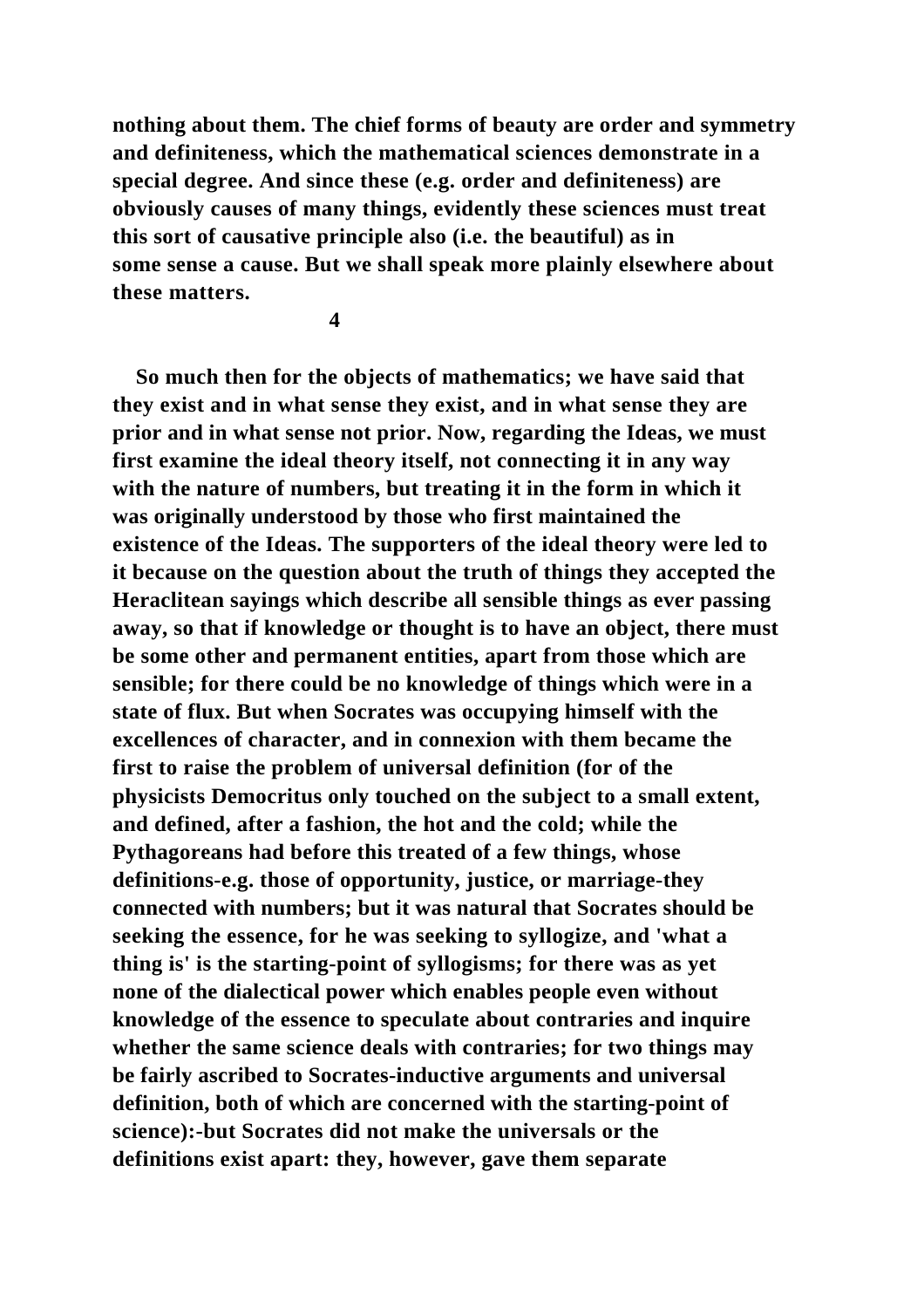**existence, and this was the kind of thing they called Ideas. Therefore it followed for them, almost by the same argument, that there must be Ideas of all things that are spoken of universally, and it was almost as if a man wished to count certain things, and while they were few thought he would not be able to count them, but made more of them and then counted them; for the Forms are, one may say, more numerous than the particular sensible things, yet it was in seeking the causes of these that they proceeded from them to the Forms. For to each thing there answers an entity which has the same name and exists apart from the substances, and so also in the case of all other groups there is a one over many, whether these be of this world or eternal.**

 **Again, of the ways in which it is proved that the Forms exist, none is convincing; for from some no inference necessarily follows, and from some arise Forms even of things of which they think there are no Forms. For according to the arguments from the sciences there will be Forms of all things of which there are sciences, and according to the argument of the 'one over many' there will be Forms even of negations, and according to the argument that thought has an object when the individual object has perished, there will be Forms of perishable things; for we have an image of these. Again, of the most accurate arguments, some lead to Ideas of relations, of which they say there is no independent class, and others introduce the 'third man'.**

 **And in general the arguments for the Forms destroy things for whose existence the believers in Forms are more zealous than for the existence of the Ideas; for it follows that not the dyad but number is first, and that prior to number is the relative, and that this is prior to the absolute-besides all the other points on which certain people, by following out the opinions held about the Forms, came into conflict with the principles of the theory.**

 **Again, according to the assumption on the belief in the Ideas rests, there will be Forms not only of substances but also of many other things; for the concept is single not only in the case of substances, but also in that of non-substances, and there are sciences of other things than substance; and a thousand other such difficulties confront them. But according to the necessities of the case and the opinions about the Forms, if they can be shared in there must be Ideas of substances only. For they are not shared in incidentally, but**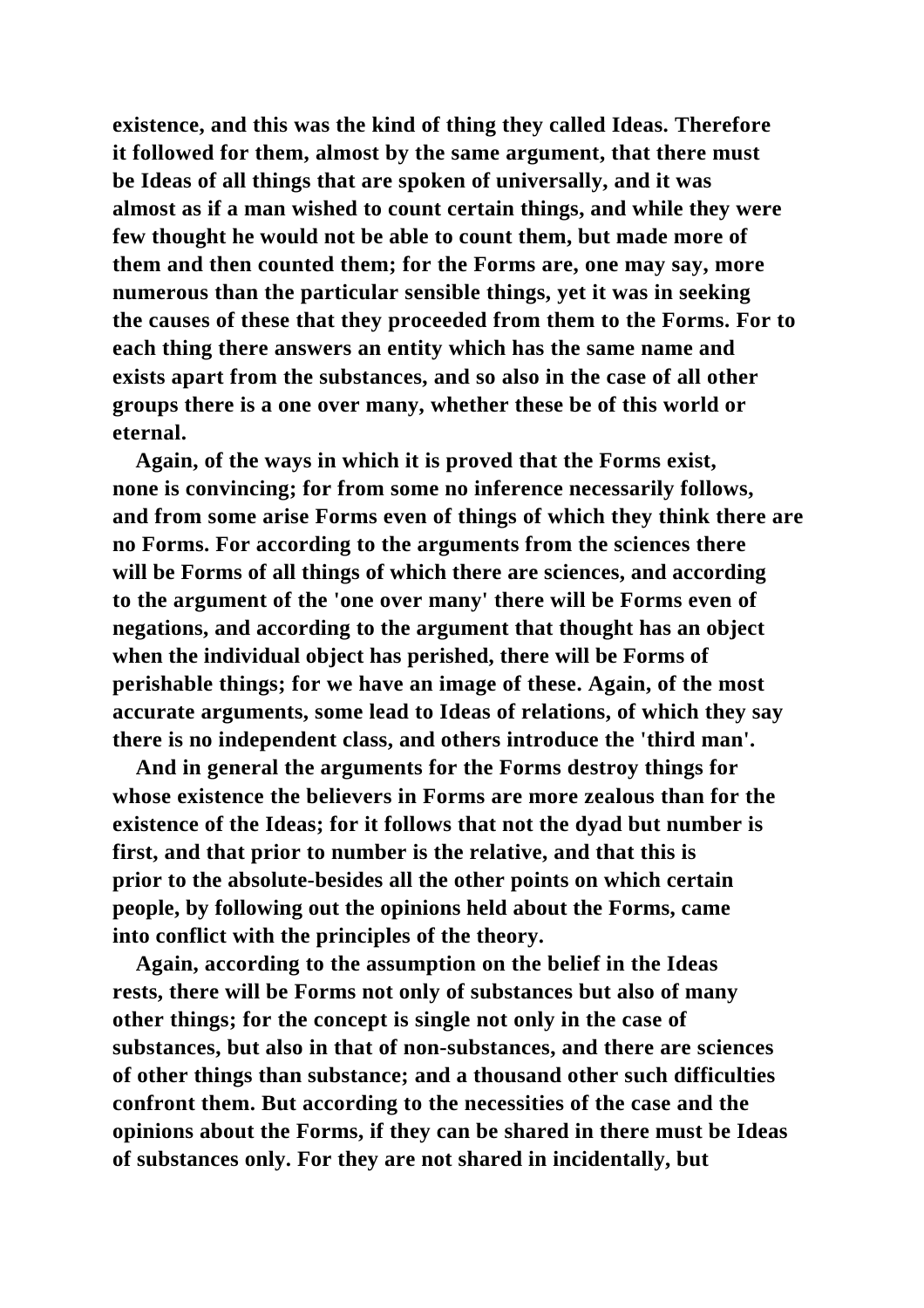**each Form must be shared in as something not predicated of a subject. (By 'being shared in incidentally' I mean that if a thing shares in 'double itself', it shares also in 'eternal', but incidentally; for 'the double' happens to be eternal.) Therefore the Forms will be substance. But the same names indicate substance in this and in the ideal world (or what will be the meaning of saying that there is something apart from the particulars-the one over many?). And if the Ideas and the things that share in them have the same form, there will be something common: for why should '2' be one and the same in the perishable 2's, or in the 2's which are many but eternal, and not the same in the '2 itself' as in the individual 2? But if they have not the same form, they will have only the name in common, and it is as if one were to call both Callias and a piece of wood a 'man', without observing any community between them.**

 **But if we are to suppose that in other respects the common definitions apply to the Forms, e.g. that 'plane figure' and the other parts of the definition apply to the circle itself, but 'what really is' has to be added, we must inquire whether this is not absolutely meaningless. For to what is this to be added? To 'centre' or to 'plane' or to all the parts of the definition? For all the elements in the essence are Ideas, e.g. 'animal' and 'two-footed'. Further, there must be some Ideal answering to 'plane' above, some nature which will be present in all the Forms as their genus.**

**5** 

 **Above all one might discuss the question what in the world the Forms contribute to sensible things, either to those that are eternal or to those that come into being and cease to be; for they cause neither movement nor any change in them. But again they help in no wise either towards the knowledge of other things (for they are not even the substance of these, else they would have been in them), or towards their being, if they are not in the individuals which share in them; though if they were, they might be thought to be causes, as white causes whiteness in a white object by entering into its composition. But this argument, which was used first by Anaxagoras, and later by Eudoxus in his discussion of difficulties and by certain others, is very easily upset; for it is easy to collect many and insuperable objections to such a view.**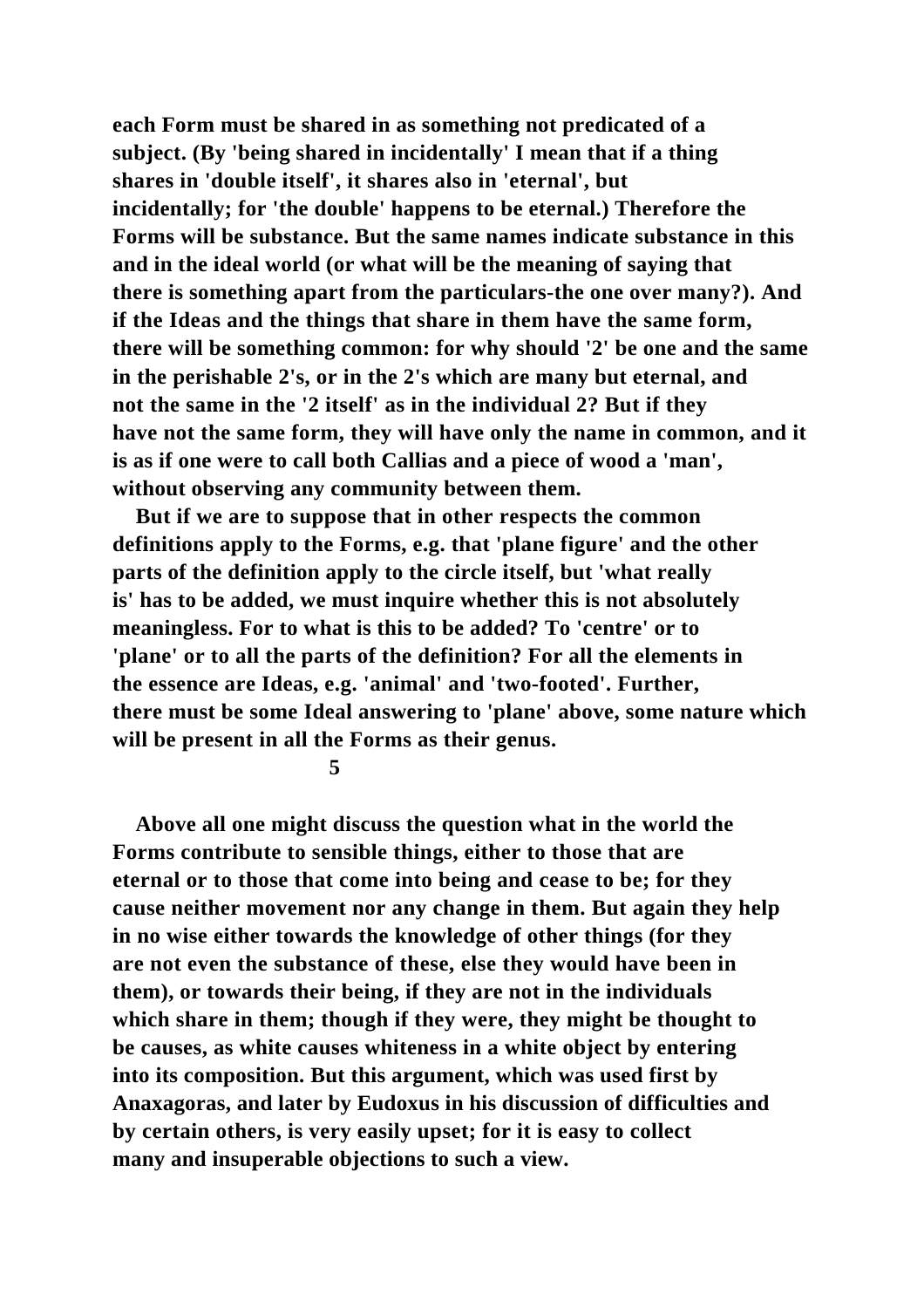**But, further, all other things cannot come from the Forms in any of the usual senses of 'from'. And to say that they are patterns and the other things share in them is to use empty words and poetical metaphors. For what is it that works, looking to the Ideas? And any thing can both be and come into being without being copied from something else, so that, whether Socrates exists or not, a man like Socrates might come to be. And evidently this might be so even if Socrates were eternal. And there will be several patterns of the same thing, and therefore several Forms; e.g. 'animal' and 'two-footed', and also 'man-himself', will be Forms of man. Again, the Forms are patterns not only of sensible things, but of Forms themselves also; i.e. the genus is the pattern of the various forms-of-a-genus; therefore the same thing will be pattern and copy.**

 **Again, it would seem impossible that substance and that whose substance it is should exist apart; how, therefore, could the Ideas, being the substances of things, exist apart?**

 **In the Phaedo the case is stated in this way-that the Forms are causes both of being and of becoming. Yet though the Forms exist, still things do not come into being, unless there is something to originate movement; and many other things come into being (e.g. a house or a ring) of which they say there are no Forms. Clearly therefore even the things of which they say there are Ideas can both be and come into being owing to such causes as produce the things just mentioned, and not owing to the Forms. But regarding the Ideas it is possible, both in this way and by more abstract and accurate arguments, to collect many objections like those we have considered.**

 **6**

 **Since we have discussed these points, it is well to consider again the results regarding numbers which confront those who say that numbers are separable substances and first causes of things. If number is an entity and its substance is nothing other than just number, as some say, it follows that either (1) there is a first in it and a second, each being different in species,-and either (a) this is true of the units without exception, and any unit is inassociable with any unit, or (b) they are all without exception successive, and any of them are associable with any, as they say is the case with mathematical number; for in mathematical number no one unit is in**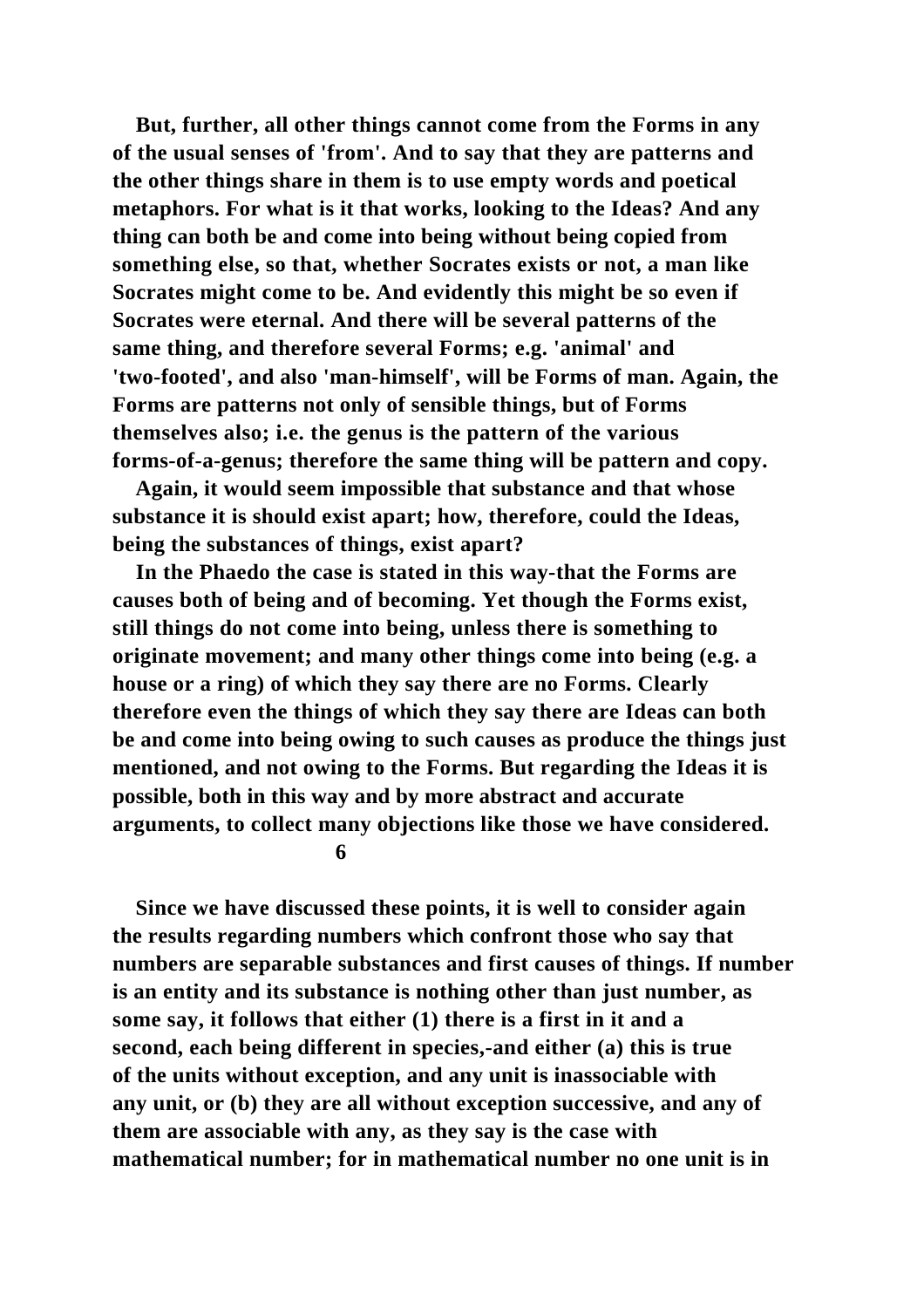**any way different from another. Or (c) some units must be associable and some not; e.g. suppose that 2 is first after 1, and then comes 3 and then the rest of the number series, and the units in each number are associable, e.g. those in the first 2 are associable with one another, and those in the first 3 with one another, and so with the other numbers; but the units in the '2-itself' are inassociable with those in the '3-itself'; and similarly in the case of the other successive numbers. And so while mathematical number is counted thus-after 1, 2 (which consists of another 1 besides the former 1), and 3 which consists of another 1 besides these two), and the other numbers similarly, ideal number is counted thus-after 1, a distinct 2 which does not include the first 1, and a 3 which does not include the 2 and the rest of the number series similarly. Or (2) one kind of number must be like the first that was named, one like that which the mathematicians speak of, and that which we have named last must be a third kind.**

 **Again, these kinds of numbers must either be separable from things, or not separable but in objects of perception (not however in the way which we first considered, in the sense that objects of perception consists of numbers which are present in them)-either one kind and not another, or all of them.**

 **These are of necessity the only ways in which the numbers can exist. And of those who say that the 1 is the beginning and substance and element of all things, and that number is formed from the 1 and something else, almost every one has described number in one of these ways; only no one has said all the units are inassociable. And this has happened reasonably enough; for there can be no way besides those mentioned. Some say both kinds of number exist, that which has a before and after being identical with the Ideas, and mathematical number being different from the Ideas and from sensible things, and both being separable from sensible things; and others say mathematical number alone exists, as the first of realities, separate from sensible things. And the Pythagoreans, also, believe in one kind of number-the mathematical; only they say it is not separate but sensible substances are formed out of it. For they construct the whole universe out of numbers-only not numbers consisting of abstract units; they suppose the units to have spatial magnitude. But how the first 1 was constructed so as to have**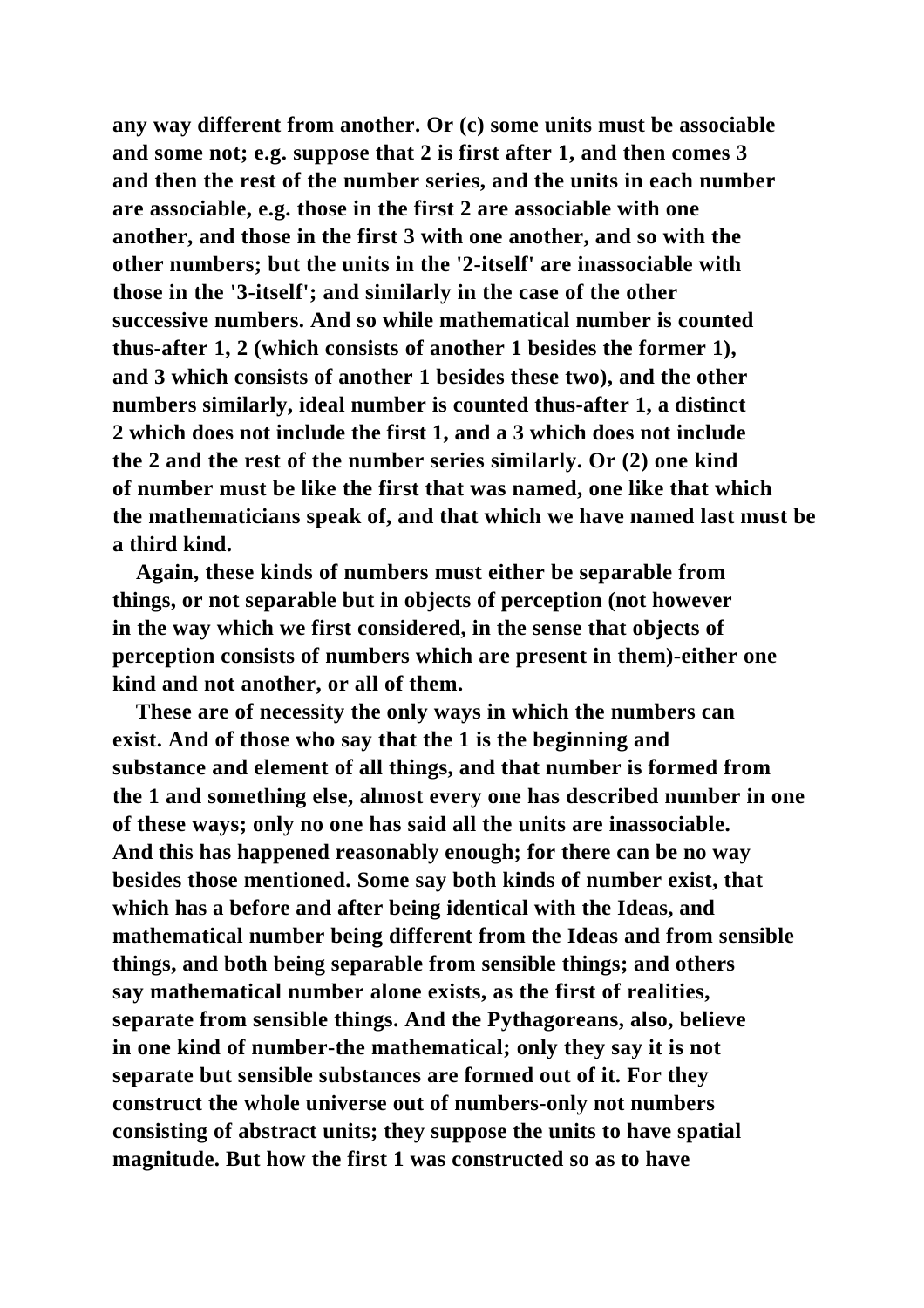**magnitude, they seem unable to say.**

 **Another thinker says the first kind of number, that of the Forms, alone exists, and some say mathematical number is identical with this.**

 **The case of lines, planes, and solids is similar. For some think that those which are the objects of mathematics are different from those which come after the Ideas; and of those who express themselves otherwise some speak of the objects of mathematics and in a mathematical way-viz. those who do not make the Ideas numbers nor say that Ideas exist; and others speak of the objects of mathematics, but not mathematically; for they say that neither is every spatial magnitude divisible into magnitudes, nor do any two units taken at random make 2. All who say the 1 is an element and principle of things suppose numbers to consist of abstract units, except the Pythagoreans; but they suppose the numbers to have magnitude, as has been said before. It is clear from this statement, then, in how many ways numbers may be described, and that all the ways have been mentioned; and all these views are impossible, but some perhaps more than others.**

*<u>7 7 <i>7 7 7*</u>

 **First, then, let us inquire if the units are associable or inassociable, and if inassociable, in which of the two ways we distinguished. For it is possible that any unity is inassociable with any, and it is possible that those in the 'itself' are inassociable with those in the 'itself', and, generally, that those in each ideal number are inassociable with those in other ideal numbers. Now (1) all units are associable and without difference, we get mathematical number-only one kind of number, and the Ideas cannot be the numbers. For what sort of number will man-himself or animal-itself or any other Form be? There is one Idea of each thing e.g. one of man-himself and another one of animal-itself; but the similar and undifferentiated numbers are infinitely many, so that any particular 3 is no more man-himself than any other 3. But if the Ideas are not numbers, neither can they exist at all. For from what principles will the Ideas come? It is number that comes from the 1 and the indefinite dyad, and the principles or elements are said to be principles and elements of number, and the Ideas cannot be ranked as**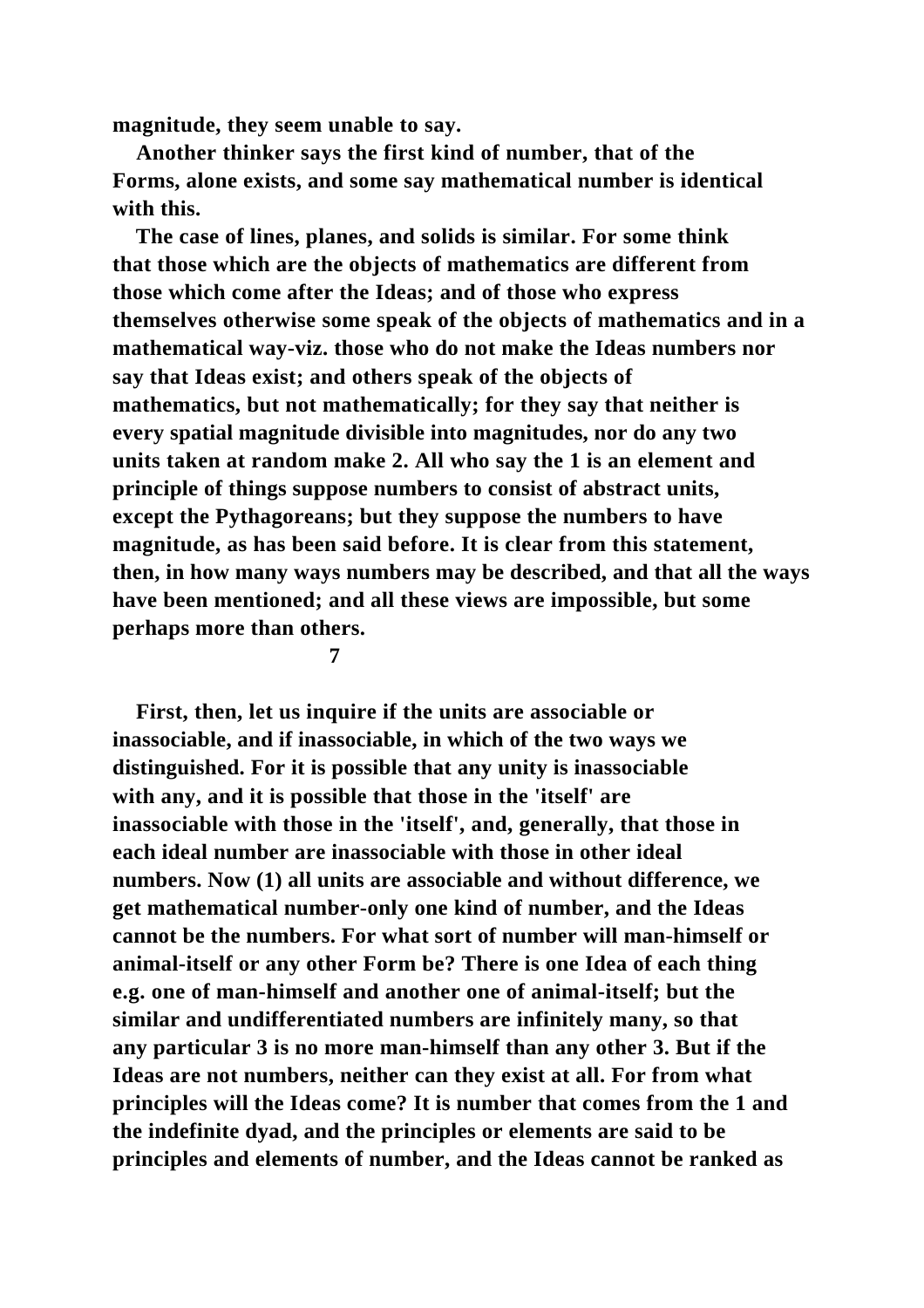**either prior or posterior to the numbers.**

 **But (2) if the units are inassociable, and inassociable in the sense that any is inassociable with any other, number of this sort cannot be mathematical number; for mathematical number consists of undifferentiated units, and the truths proved of it suit this character. Nor can it be ideal number. For 2 will not proceed immediately from 1 and the indefinite dyad, and be followed by the successive numbers, as they say '2,3,4' for the units in the ideal are generated at the same time, whether, as the first holder of the theory said, from unequals (coming into being when these were equalized) or in some other way-since, if one unit is to be prior to the other, it will be prior also to 2 the composed of these; for when there is one thing prior and another posterior, the resultant of these will be prior to one and posterior to the other. Again, since the 1-itself is first, and then there is a particular 1 which is first among the others and next after the 1-itself, and again a third which is next after the second and next but one after the first 1,-so the units must be prior to the numbers after which they are named when we count them; e.g. there will be a third unit in 2 before 3 exists, and a fourth and a fifth in 3 before the numbers 4 and 5 exist.-Now none of these thinkers has said the units are inassociable in this way, but according to their principles it is reasonable that they should be so even in this way, though in truth it is impossible. For it is reasonable both that the units should have priority and posteriority if there is a first unit or first 1, and also that the 2's should if there is a first 2; for after the first it is reasonable and necessary that there should be a second, and if a second, a third, and so with the others successively. (And to say both things at the same time, that a unit is first and another unit is second after the ideal 1, and that a 2 is first after it, is impossible.) But they make a first unit or 1, but not also a second and a third, and a first 2, but not also a second and a third. Clearly, also, it is not possible, if all the units are inassociable, that there should be a 2-itself and a 3-itself; and so with the other numbers. For whether the units are undifferentiated or different each from each, number must be counted by addition, e.g. 2 by adding another 1 to the one, 3 by adding another 1 to the two, and similarly. This being so, numbers cannot be generated as they generate them, from the 2 and the 1; for 2**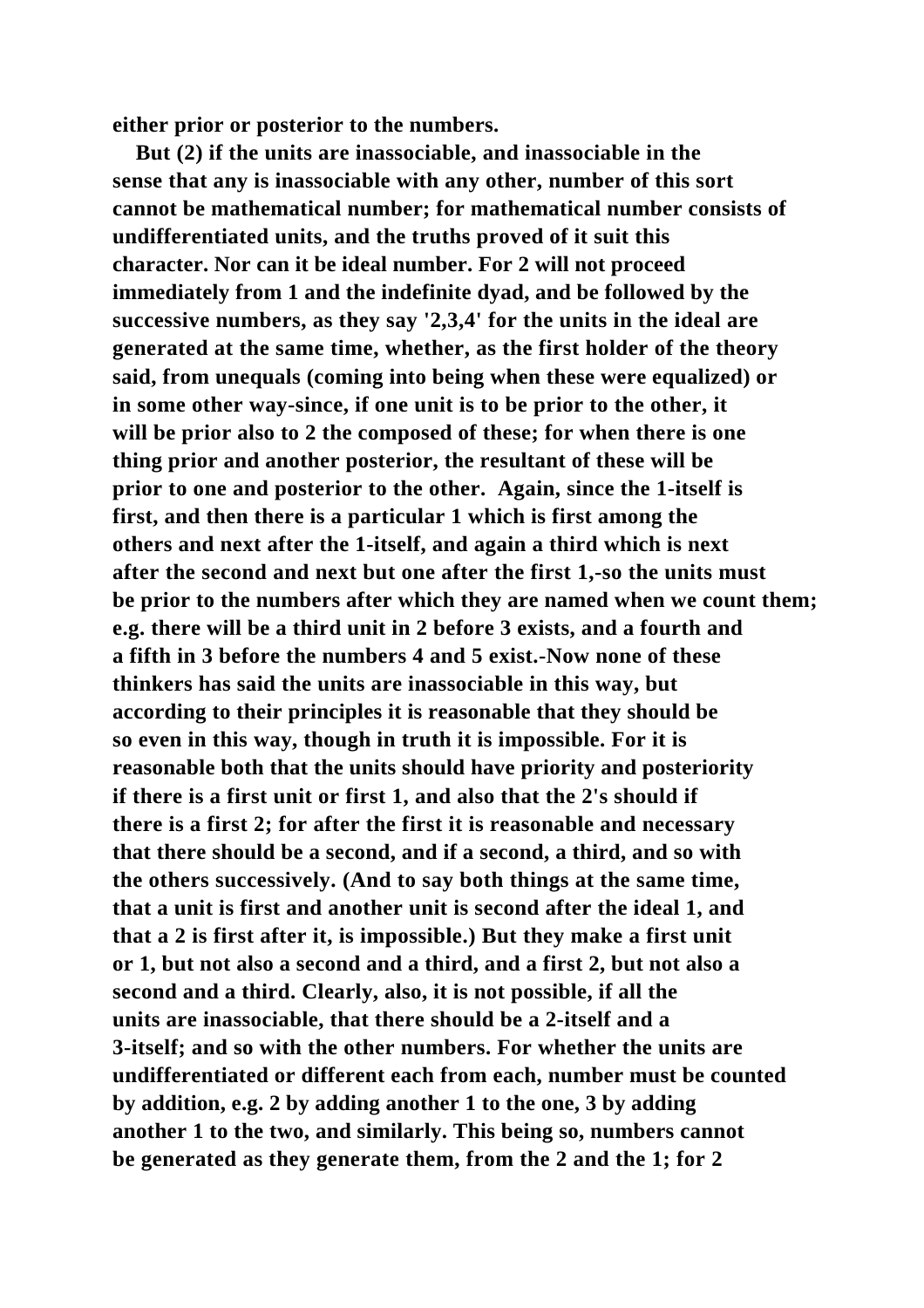**becomes part of 3 and 3 of 4 and the same happens in the case of the succeeding numbers, but they say 4 came from the first 2 and the indefinite which makes it two 2's other than the 2-itself; if not, the 2-itself will be a part of 4 and one other 2 will be added. And similarly 2 will consist of the 1-itself and another 1; but if this is so, the other element cannot be an indefinite 2; for it generates one unit, not, as the indefinite 2 does, a definite 2.**

 **Again, besides the 3-itself and the 2-itself how can there be other 3's and 2's? And how do they consist of prior and posterior units? All this is absurd and fictitious, and there cannot be a first 2 and then a 3-itself. Yet there must, if the 1 and the indefinite dyad are to be the elements. But if the results are impossible, it is also impossible that these are the generating principles.**

 **If the units, then, are differentiated, each from each, these results and others similar to these follow of necessity. But (3) if those in different numbers are differentiated, but those in the same number are alone undifferentiated from one another, even so the difficulties that follow are no less. E.g. in the 10-itself their are ten units, and the 10 is composed both of them and of two 5's. But since the 10-itself is not any chance number nor composed of any chance 5's--or, for that matter, units--the units in this 10 must differ. For if they do not differ, neither will the 5's of which the 10 consists differ; but since these differ, the units also will differ. But if they differ, will there be no other 5's in the 10 but only these two, or will there be others? If there are not, this is paradoxical; and if there are, what sort of 10 will consist of them? For there is no other in the 10 but the 10 itself. But it is actually necessary on their view that the 4 should not consist of any chance 2's; for the indefinite as they say, received the definite 2 and made two 2's; for its nature was to double what it received.**

 **Again, as to the 2 being an entity apart from its two units, and the 3 an entity apart from its three units, how is this possible? Either by one's sharing in the other, as 'pale man' is different from 'pale' and 'man' (for it shares in these), or when one is a differentia of the other, as 'man' is different from 'animal' and 'two-footed'.**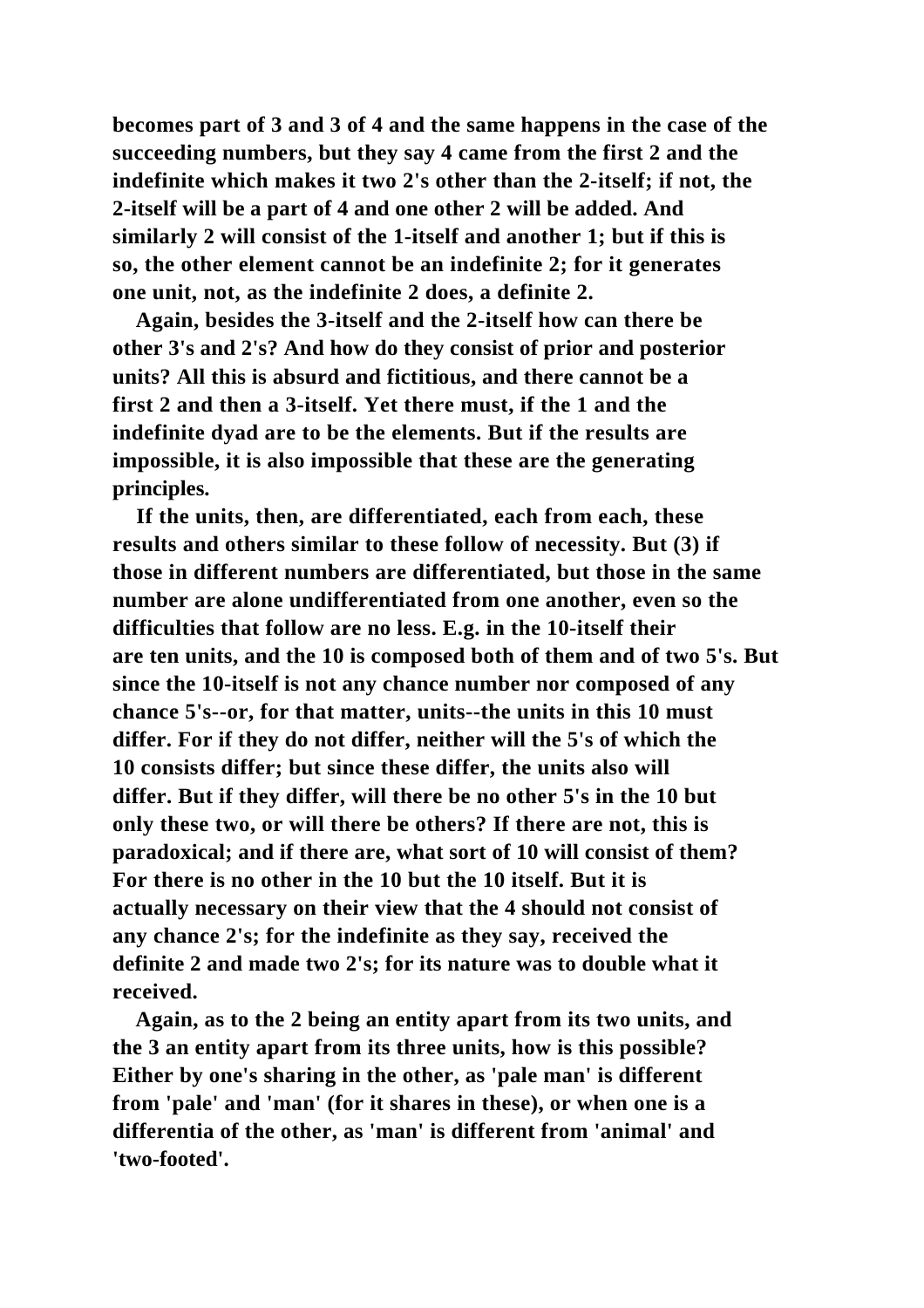**Again, some things are one by contact, some by intermixture, some by position; none of which can belong to the units of which the 2 or the 3 consists; but as two men are not a unity apart from both, so must it be with the units. And their being indivisible will make no difference to them; for points too are indivisible, but yet a pair of them is nothing apart from the two.**

 **But this consequence also we must not forget, that it follows that there are prior and posterior 2 and similarly with the other numbers. For let the 2's in the 4 be simultaneous; yet these are prior to those in the 8 and as the 2 generated them, they generated the 4's in the 8-itself. Therefore if the first 2 is an Idea, these 2's also will be Ideas of some kind. And the same account applies to the units; for the units in the first 2 generate the four in 4, so that all the units come to be Ideas and an Idea will be composed of Ideas. Clearly therefore those things also of which these happen to be the Ideas will be composite, e.g. one might say that animals are composed of animals, if there are Ideas of them.**

 **In general, to differentiate the units in any way is an absurdity and a fiction; and by a fiction I mean a forced statement made to suit a hypothesis. For neither in quantity nor in quality do we see unit differing from unit, and number must be either equal or unequal-all number but especially that which consists of abstract units-so that if one number is neither greater nor less than another, it is equal to it; but things that are equal and in no wise differentiated we take to be the same when we are speaking of numbers. If not, not even the 2 in the 10-itself will be undifferentiated, though they are equal; for what reason will the man who alleges that they are not differentiated be able to give?**

 **Again, if every unit + another unit makes two, a unit from the 2-itself and one from the 3-itself will make a 2. Now (a) this will consist of differentiated units; and will it be prior to the 3 or posterior? It rather seems that it must be prior; for one of the units is simultaneous with the 3 and the other is simultaneous with the 2. And we, for our part, suppose that in general 1 and 1, whether the things are equal or unequal, is 2, e.g. the good and the bad, or a man and a horse; but those who hold these views say that not even two units are 2.**

 **If the number of the 3-itself is not greater than that of the 2,**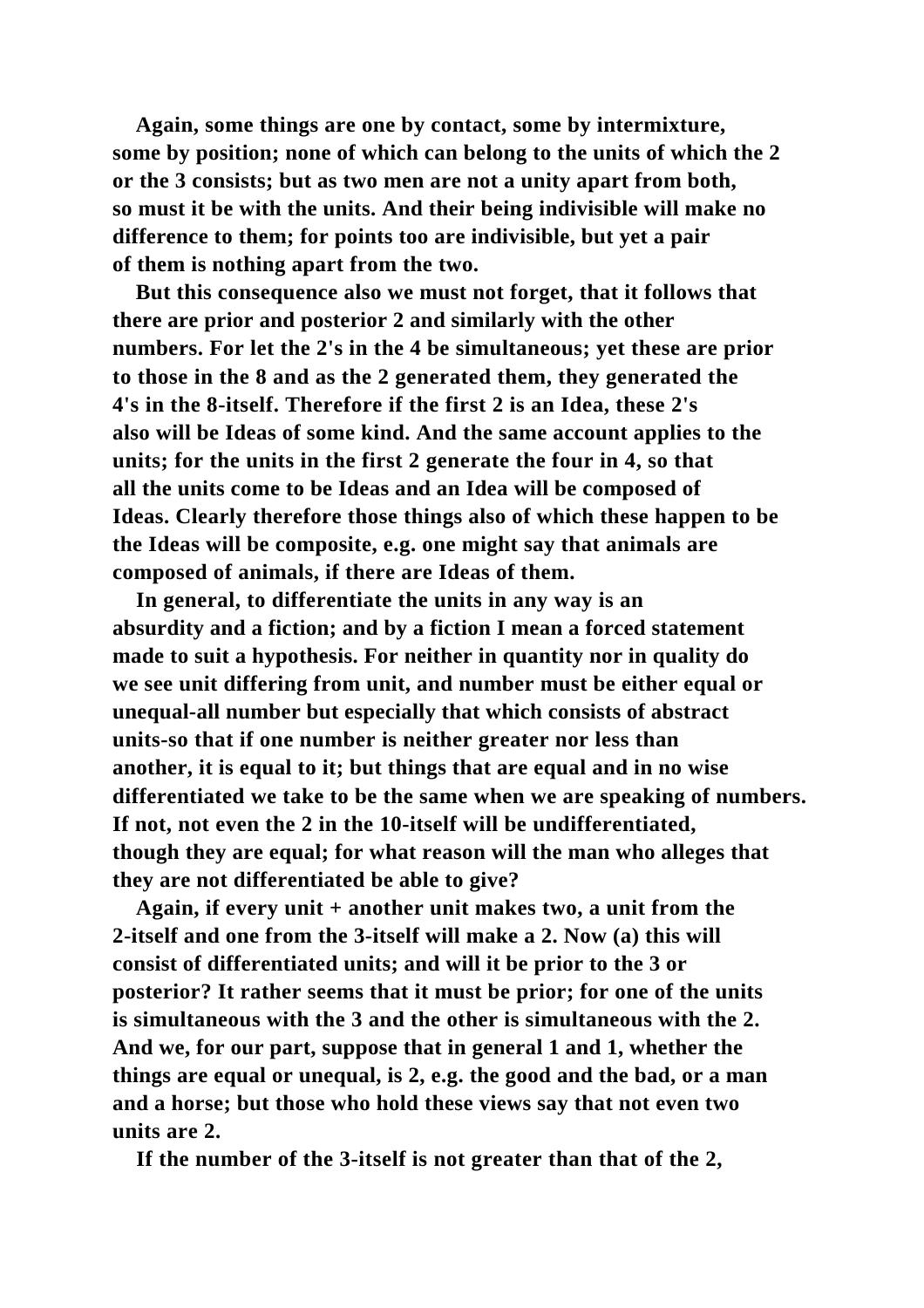**this is surprising; and if it is greater, clearly there is also a number in it equal to the 2, so that this is not different from the 2-itself. But this is not possible, if there is a first and a second number.**

 **Nor will the Ideas be numbers. For in this particular point they are right who claim that the units must be different, if there are to be Ideas; as has been said before. For the Form is unique; but if the units are not different, the 2's and the 3's also will not be different. This is also the reason why they must say that when we count thus-'1,2'-we do not proceed by adding to the given number; for if we do, neither will the numbers be generated from the indefinite dyad, nor can a number be an Idea; for then one Idea will be in another, and all Forms will be parts of one Form. And so with a view to their hypothesis their statements are right, but as a whole they are wrong; for their view is very destructive, since they will admit that this question itself affords some difficulty-whether, when we count and say -1,2,3-we count by addition or by separate portions. But we do both; and so it is absurd to reason back from this problem to so great a difference of essence.**

 **8**

 **First of all it is well to determine what is the differentia of a number-and of a unit, if it has a differentia. Units must differ either in quantity or in quality; and neither of these seems to be possible. But number qua number differs in quantity. And if the units also did differ in quantity, number would differ from number, though equal in number of units. Again, are the first units greater or smaller, and do the later ones increase or diminish? All these are irrational suppositions. But neither can they differ in quality. For no attribute can attach to them; for even to numbers quality is said to belong after quantity. Again, quality could not come to them either from the 1 or the dyad; for the former has no quality, and the latter gives quantity; for this entity is what makes things to be many. If the facts are really otherwise, they should state this quite at the beginning and determine if possible, regarding the differentia of the unit, why it must exist, and, failing this, what differentia they mean.**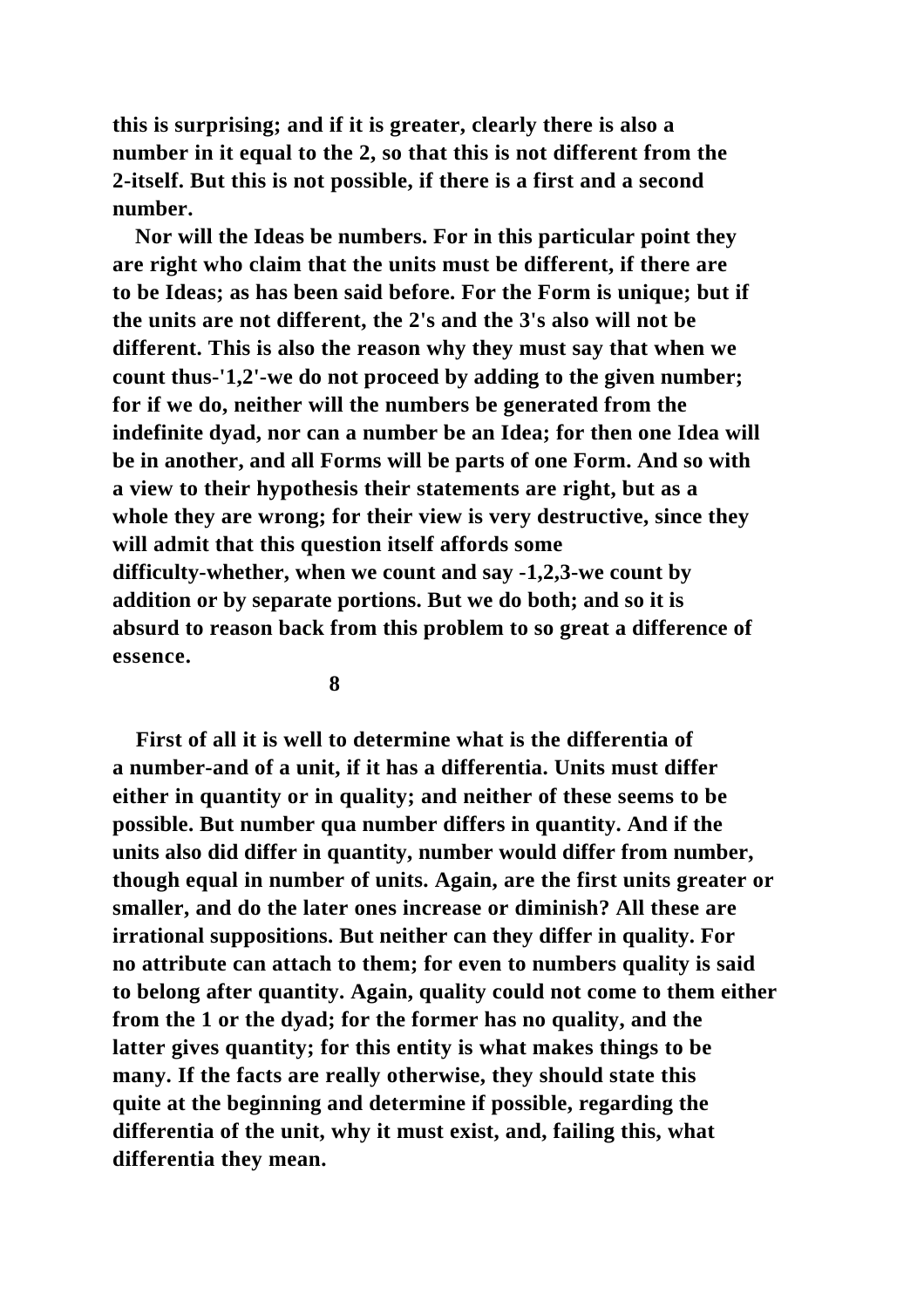**Evidently then, if the Ideas are numbers, the units cannot all be associable, nor can they be inassociable in either of the two ways. But neither is the way in which some others speak about numbers correct. These are those who do not think there are Ideas, either without qualification or as identified with certain numbers, but think the objects of mathematics exist and the numbers are the first of existing things, and the 1-itself is the starting-point of them. It is paradoxical that there should be a 1 which is first of 1's, as they say, but not a 2 which is first of 2's, nor a 3 of 3's; for the same reasoning applies to all. If, then, the facts with regard to number are so, and one supposes mathematical number alone to exist, the 1 is not the starting-point (for this sort of 1 must differ from the-other units; and if this is so, there must also be a 2 which is first of 2's, and similarly with the other successive numbers). But if the 1 is the starting-point, the truth about the numbers must rather be what Plato used to say, and there must be a first 2 and 3 and numbers must not be associable with one another. But if on the other hand one supposes this, many impossible results, as we have said, follow. But either this or the other must be the case, so that if neither is, number cannot exist separately.**

 **It is evident, also, from this that the third version is the worst,-the view ideal and mathematical number is the same. For two mistakes must then meet in the one opinion. (1) Mathematical number cannot be of this sort, but the holder of this view has to spin it out by making suppositions peculiar to himself. And (2) he must also admit all the consequences that confront those who speak of number in the sense of 'Forms'.**

 **The Pythagorean version in one way affords fewer difficulties than those before named, but in another way has others peculiar to itself. For not thinking of number as capable of existing separately removes many of the impossible consequences; but that bodies should be composed of numbers, and that this should be mathematical number, is impossible. For it is not true to speak of indivisible spatial magnitudes; and however much there might be magnitudes of this sort, units at least have not magnitude; and how can a magnitude be composed of indivisibles? But arithmetical number, at least, consists of units, while these thinkers identify number with real things; at any rate they apply their propositions to bodies as if they consisted of**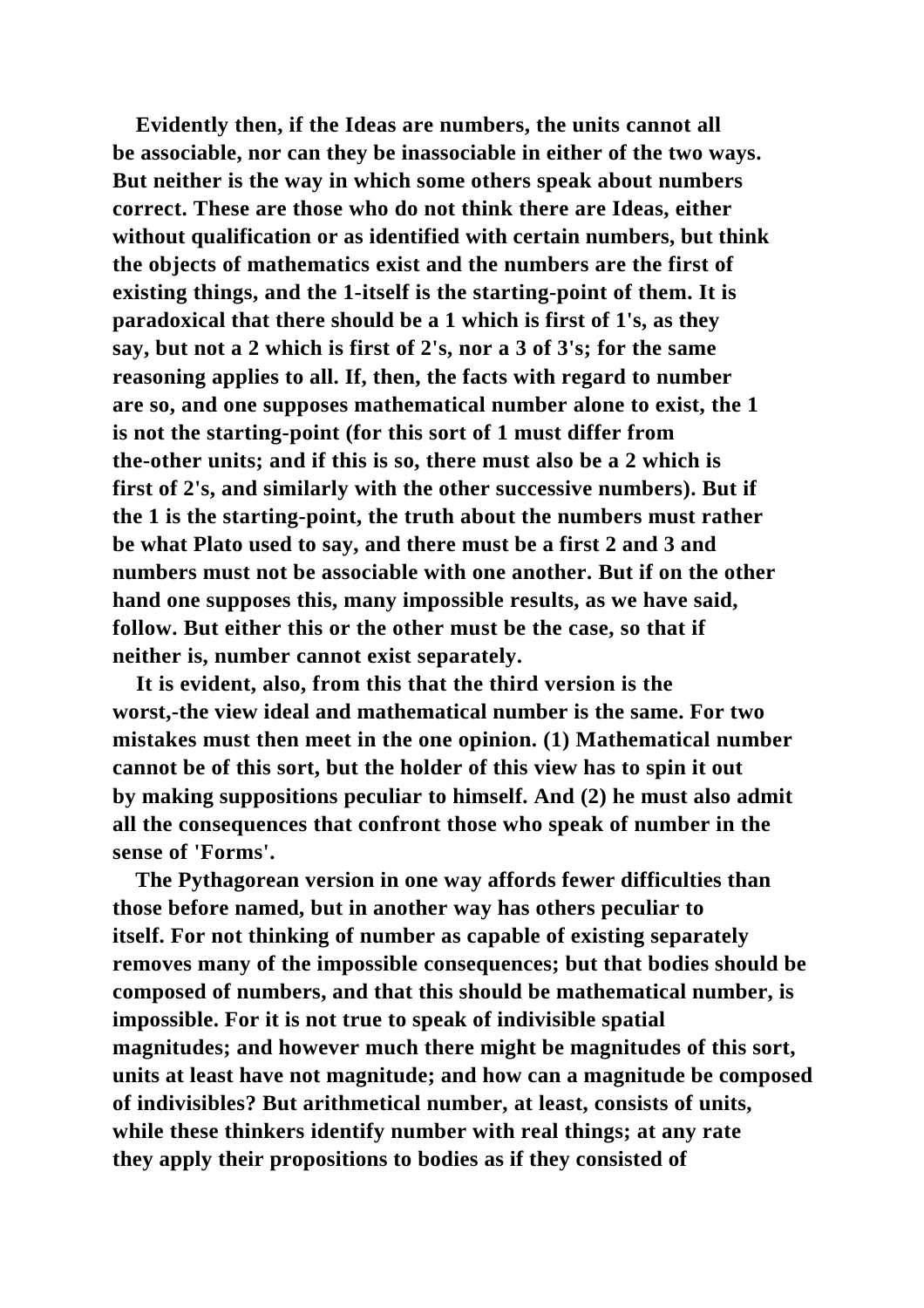**those numbers.**

 **If, then, it is necessary, if number is a self-subsistent real thing, that it should exist in one of these ways which have been mentioned, and if it cannot exist in any of these, evidently number has no such nature as those who make it separable set up for it.**

 **Again, does each unit come from the great and the small, equalized, or one from the small, another from the great? (a) If the latter, neither does each thing contain all the elements, nor are the units without difference; for in one there is the great and in another the small, which is contrary in its nature to the great. Again, how is it with the units in the 3-itself? One of them is an odd unit. But perhaps it is for this reason that they give 1-itself the middle place in odd numbers. (b) But if each of the two units consists of both the great and the small, equalized, how will the 2 which is a single thing, consist of the great and the small? Or how will it differ from the unit? Again, the unit is prior to the 2; for when it is destroyed the 2 is destroyed. It must, then, be the Idea of an Idea since it is prior to an Idea, and it must have come into being before it. From what, then? Not from the indefinite dyad, for its function was to double.**

 **Again, number must be either infinite or finite; for these thinkers think of number as capable of existing separately, so that it is not possible that neither of those alternatives should be true. Clearly it cannot be infinite; for infinite number is neither odd nor even, but the generation of numbers is always the generation either of an odd or of an even number; in one way, when 1 operates on an even number, an odd number is produced; in another way, when 2 operates, the numbers got from 1 by doubling are produced; in another way, when the odd numbers operate, the other even numbers are produced. Again, if every Idea is an Idea of something, and the numbers are Ideas, infinite number itself will be an Idea of something, either of some sensible thing or of something else. Yet this is not possible in view of their thesis any more than it is reasonable in itself, at least if they arrange the Ideas as they do.**

 **But if number is finite, how far does it go? With regard to this not only the fact but the reason should be stated. But if number goes only up to 10 as some say, firstly the Forms will soon run short; e.g. if 3 is man-himself, what number will be the horse-itself? The**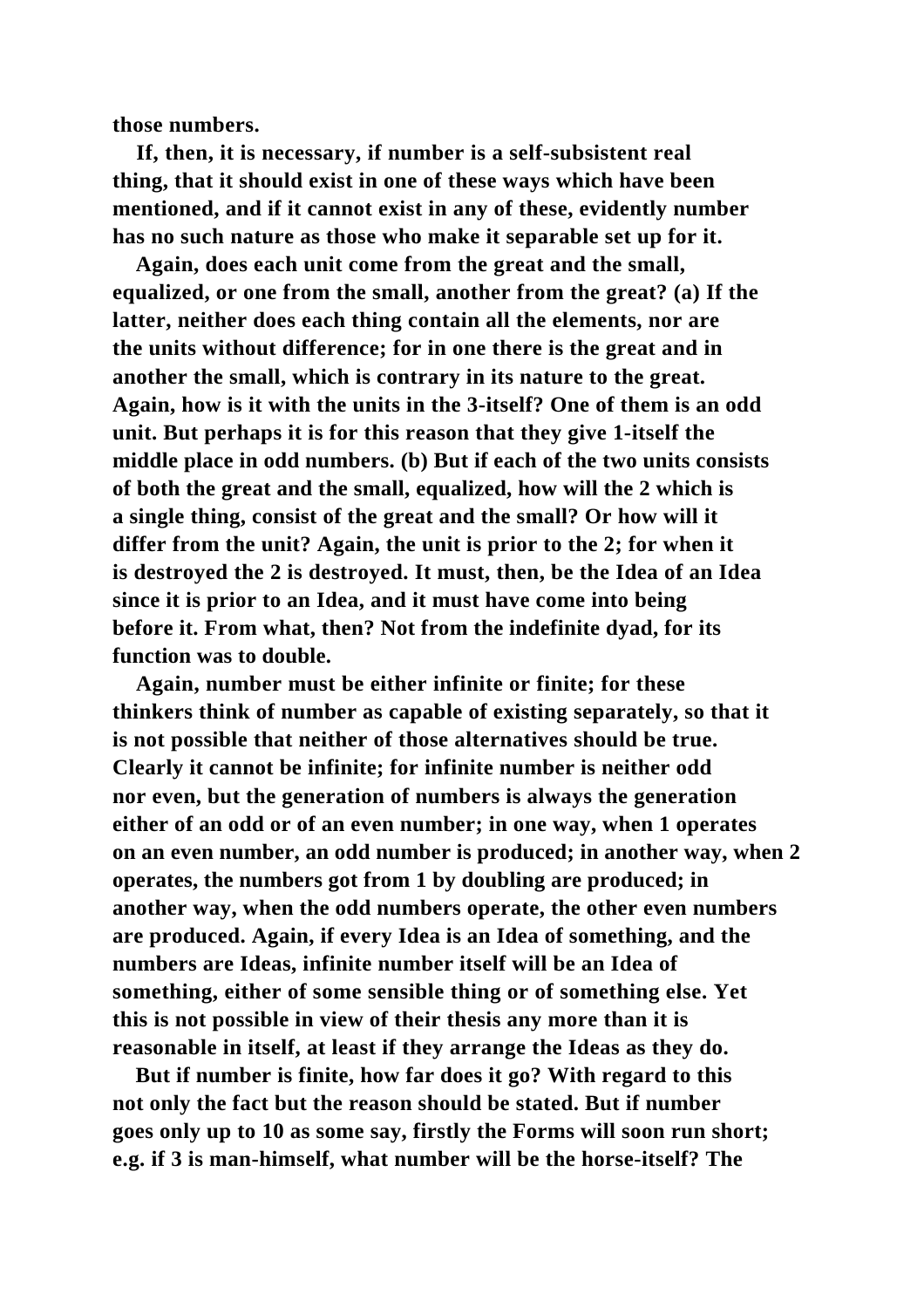**series of the numbers which are the several things-themselves goes up to 10. It must, then, be one of the numbers within these limits; for it is these that are substances and Ideas. Yet they will run short; for the various forms of animal will outnumber them. At the same time it is clear that if in this way the 3 is man-himself, the other 3's are so also (for those in identical numbers are similar), so that there will be an infinite number of men; if each 3 is an Idea, each of the numbers will be man-himself, and if not, they will at least be men. And if the smaller number is part of the greater (being number of such a sort that the units in the same number are associable), then if the 4-itself is an Idea of something, e.g. of 'horse' or of 'white', man will be a part of horse, if man is It is paradoxical also that there should be an Idea of 10 but not of 11, nor of the succeeding numbers. Again, there both are and come to be certain things of which there are no Forms; why, then, are there not Forms of them also? We infer that the Forms are not causes. Again, it is paradoxical-if the number series up to 10 is more of a real thing and a Form than 10 itself. There is no generation of the former as one thing, and there is of the latter. But they try to work on the assumption that the series of numbers up to 10 is a complete series. At least they generate the derivatives-e.g. the void, proportion, the odd, and the others of this kind-within the decade. For some things, e.g. movement and rest, good and bad, they assign to the originative principles, and the others to the numbers. This is why they identify the odd with 1; for if the odd implied 3 how would 5 be odd? Again, spatial magnitudes and all such things are explained without going beyond a definite number; e.g. the first, the indivisible, line, then the 2 &c.; these entities also extend only up to 10.**

 **Again, if number can exist separately, one might ask which is prior- 1, or 3 or 2? Inasmuch as the number is composite, 1 is prior, but inasmuch as the universal and the form is prior, the number is prior; for each of the units is part of the number as its matter, and the number acts as form. And in a sense the right angle is prior to the acute, because it is determinate and in virtue of its definition; but in a sense the acute is prior, because it is a part and the right angle is divided into acute angles. As matter, then, the acute angle and the element and the unit are prior, but in respect**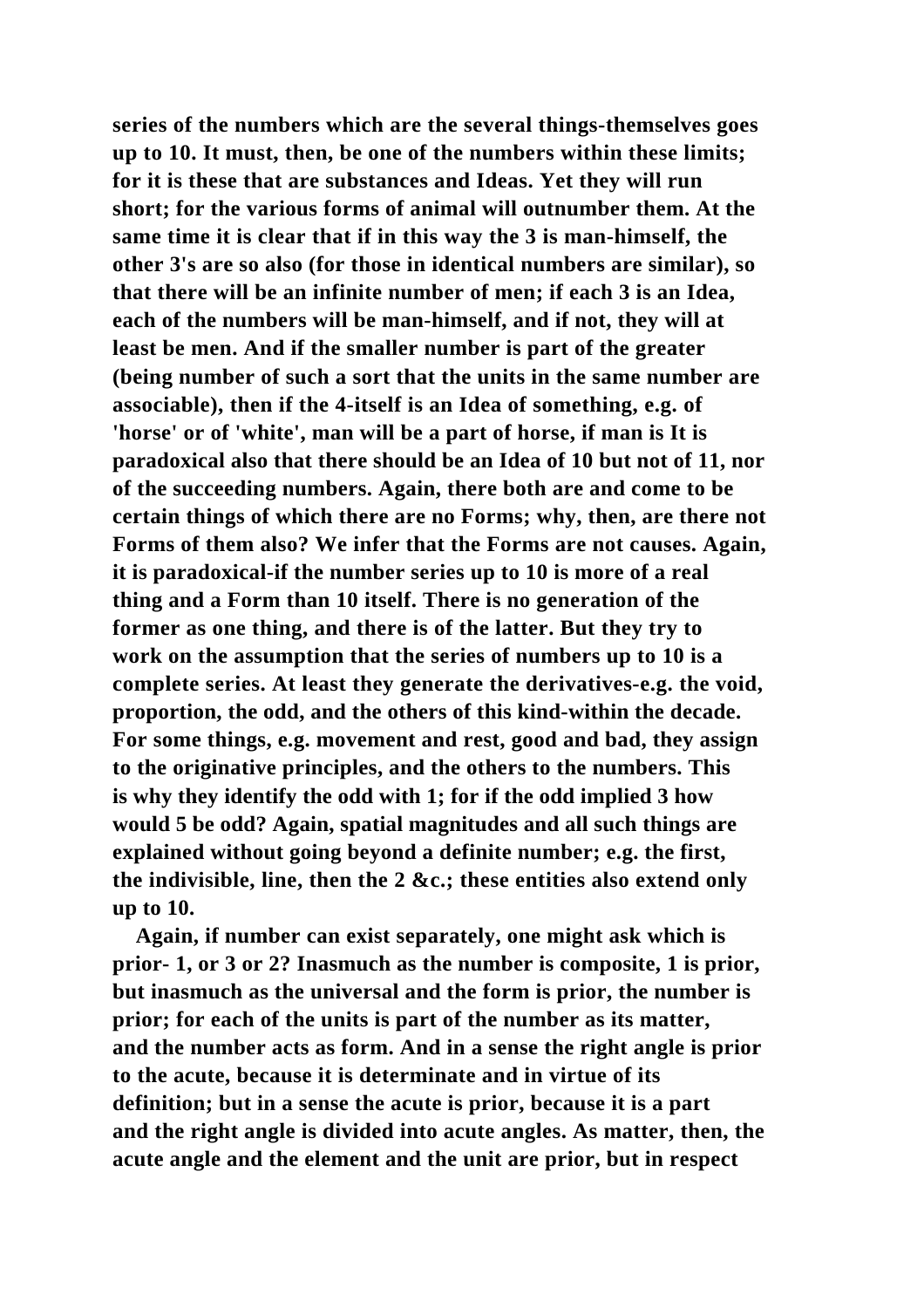**of the form and of the substance as expressed in the definition, the right angle, and the whole consisting of the matter and the form, are prior; for the concrete thing is nearer to the form and to what is expressed in the definition, though in generation it is later. How then is 1 the starting-point? Because it is not divisiable, they say; but both the universal, and the particular or the element, are indivisible. But they are starting-points in different ways, one in definition and the other in time. In which way, then, is 1 the starting-point? As has been said, the right angle is thought to be prior to the acute, and the acute to the right, and each is one. Accordingly they make 1 the starting-point in both ways. But this is impossible. For the universal is one as form or substance, while the element is one as a part or as matter. For each of the two is in a sense one-in truth each of the two units exists potentially (at least if the number is a unity and not like a heap, i.e. if different numbers consist of differentiated units, as they say), but not in complete reality; and the cause of the error they fell into is that they were conducting their inquiry at the same time from the standpoint of mathematics and from that of universal definitions, so that (1) from the former standpoint they treated unity, their first principle, as a point; for the unit is a point without position. They put things together out of the smallest parts, as some others also have done. Therefore the unit becomes the matter of numbers and at the same time prior to 2; and again posterior, 2 being treated as a whole, a unity, and a form. But (2) because they were seeking the universal they treated the unity which can be predicated of a number, as in this sense also a part of the number. But these characteristics cannot belong at the same time to the same thing.**

 **If the 1-itself must be unitary (for it differs in nothing from other 1's except that it is the starting-point), and the 2 is divisible but the unit is not, the unit must be liker the 1-itself than the 2 is. But if the unit is liker it, it must be liker to the unit than to the 2; therefore each of the units in 2 must be prior to the 2. But they deny this; at least they generate the 2 first. Again, if the 2-itself is a unity and the 3-itself is one also, both form a 2. From what, then, is this 2 produced?**

**9** 

 **Since there is not contact in numbers, but succession, viz.**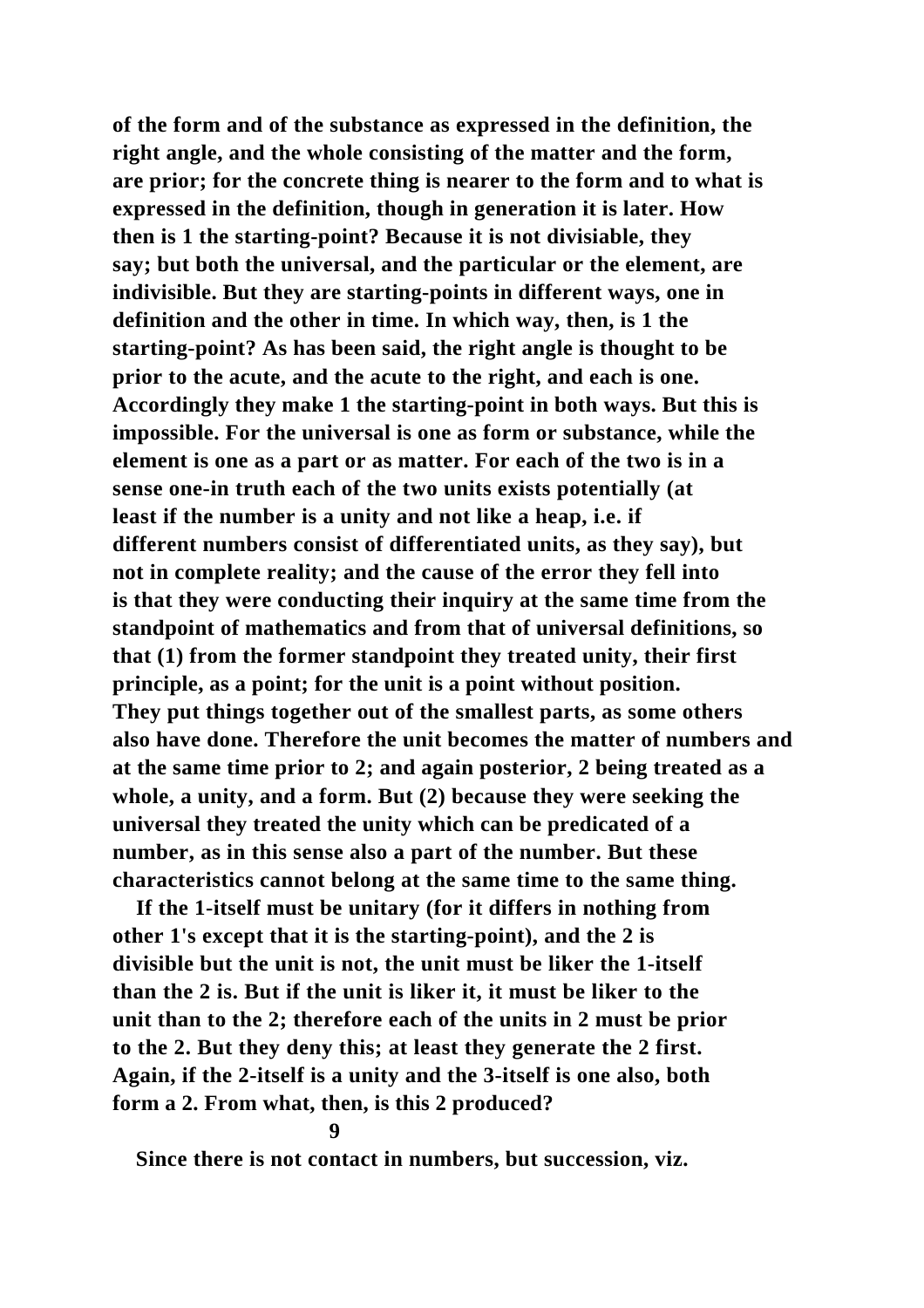**between the units between which there is nothing, e.g. between those in 2 or in 3 one might ask whether these succeed the 1-itself or not, and whether, of the terms that succeed it, 2 or either of the units in 2 is prior.**

 **Similar difficulties occur with regard to the classes of things posterior to number,-the line, the plane, and the solid. For some construct these out of the species of the 'great and small'; e.g. lines from the 'long and short', planes from the 'broad and narrow', masses from the 'deep and shallow'; which are species of the 'great and small'. And the originative principle of such things which answers to the 1 different thinkers describe in different ways, And in these also the impossibilities, the fictions, and the contradictions of all probability are seen to be innumerable. For (i) geometrical classes are severed from one another, unless the principles of these are implied in one another in such a way that the 'broad and narrow' is also 'long and short' (but if this is so, the plane will be line and the solid a plane; again, how will angles and figures and such things be explained?). And (ii) the same happens as in regard to number; for 'long and short', &c., are attributes of magnitude, but magnitude does not consist of these, any more than the line consists of 'straight and curved', or solids of 'smooth and rough'.**

 **(All these views share a difficulty which occurs with regard to species-of-a-genus, when one posits the universals, viz. whether it is animal-itself or something other than animal-itself that is in the particular animal. True, if the universal is not separable from sensible things, this will present no difficulty; but if the 1 and the numbers are separable, as those who express these views say, it is not easy to solve the difficulty, if one may apply the words 'not easy' to the impossible. For when we apprehend the unity in 2, or in general in a number, do we apprehend a thing-itself or something else?).**

 **Some, then, generate spatial magnitudes from matter of this sort, others from the point -and the point is thought by them to be not 1 but something like 1-and from other matter like plurality, but not identical with it; about which principles none the less the same difficulties occur. For if the matter is one, line and plane-and soli will be the same; for from the same elements will come one and the same thing. But if the matters are more than one, and there is one for the line and a second for the plane and another for the solid,**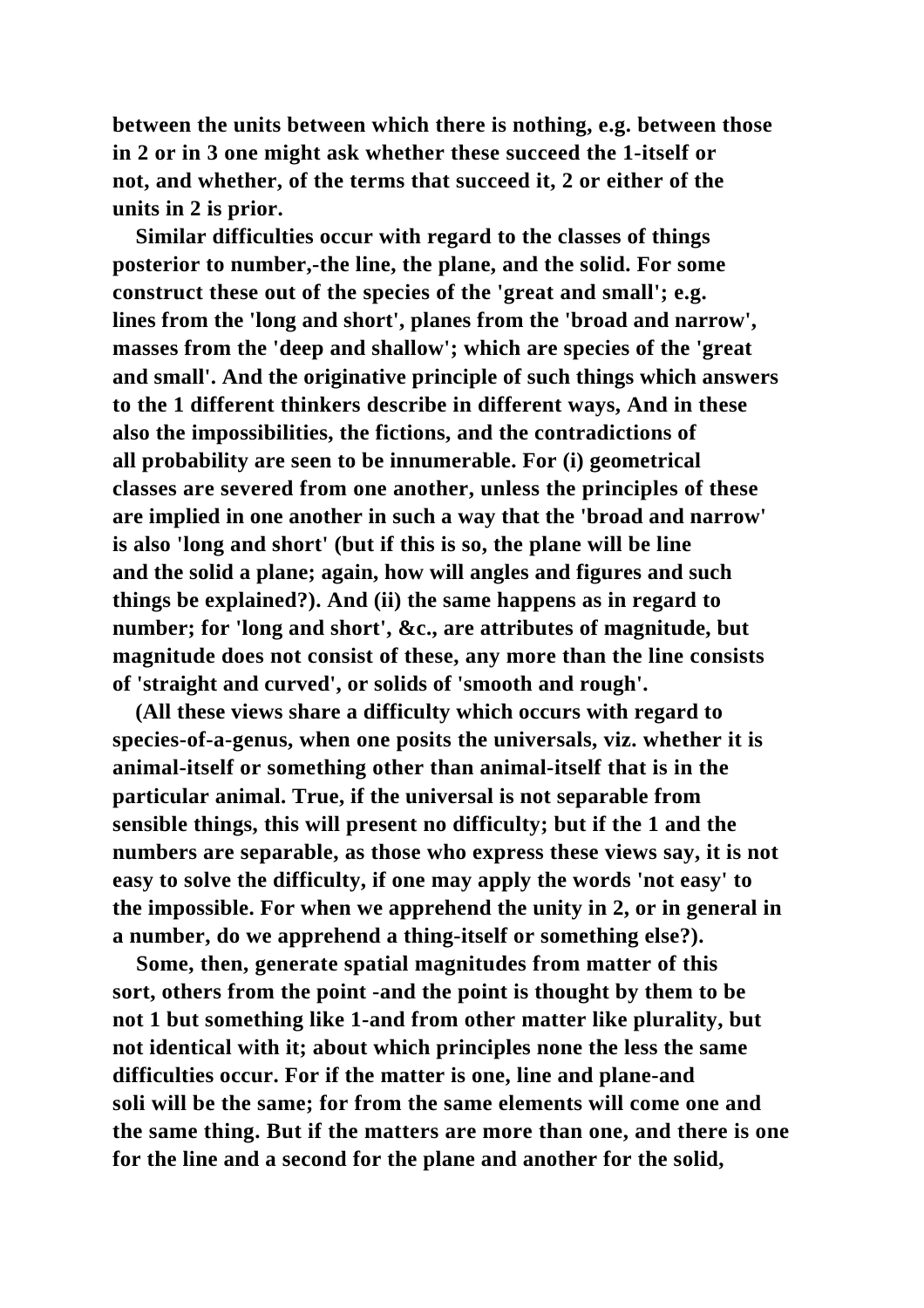**they either are implied in one another or not, so that the same results will follow even so; for either the plane will not contain a line or it will he a line.**

 **Again, how number can consist of the one and plurality, they make no attempt to explain; but however they express themselves, the same objections arise as confront those who construct number out of the one and the indefinite dyad. For the one view generates number from the universally predicated plurality, and not from a particular plurality; and the other generates it from a particular plurality, but the first; for 2 is said to be a 'first plurality'. Therefore there is practically no difference, but the same difficulties will follow,-is it intermixture or position or blending or generation? and so on. Above all one might press the question 'if each unit is one, what does it come from?' Certainly each is not the one-itself. It must, then, come from the one itself and plurality, or a part of plurality. To say that the unit is a plurality is impossible, for it is indivisible; and to generate it from a part of plurality involves many other objections; for (a) each of the parts must be indivisible (or it will be a plurality and the unit will be divisible) and the elements will not be the one and plurality; for the single units do not come from plurality and the one. Again, (,the holder of this view does nothing but presuppose another number; for his plurality of indivisibles is a number. Again, we must inquire, in view of this theory also, whether the number is infinite or finite. For there was at first, as it seems, a plurality that was itself finite, from which and from the one comes the finite number of units. And there is another plurality that is plurality-itself and infinite plurality; which sort of plurality, then, is the element which co-operates with the one? One might inquire similarly about the point, i.e. the element out of which they make spatial magnitudes. For surely this is not the one and only point; at any rate, then, let them say out of what each of the points is formed. Certainly not of some distance + the point-itself. Nor again can there be indivisible parts of a distance, as the elements out of which the units are said to be made are indivisible parts of plurality; for number consists of indivisibles, but spatial magnitudes do not.**

 **All these objections, then, and others of the sort make it evident that number and spatial magnitudes cannot exist apart from things.**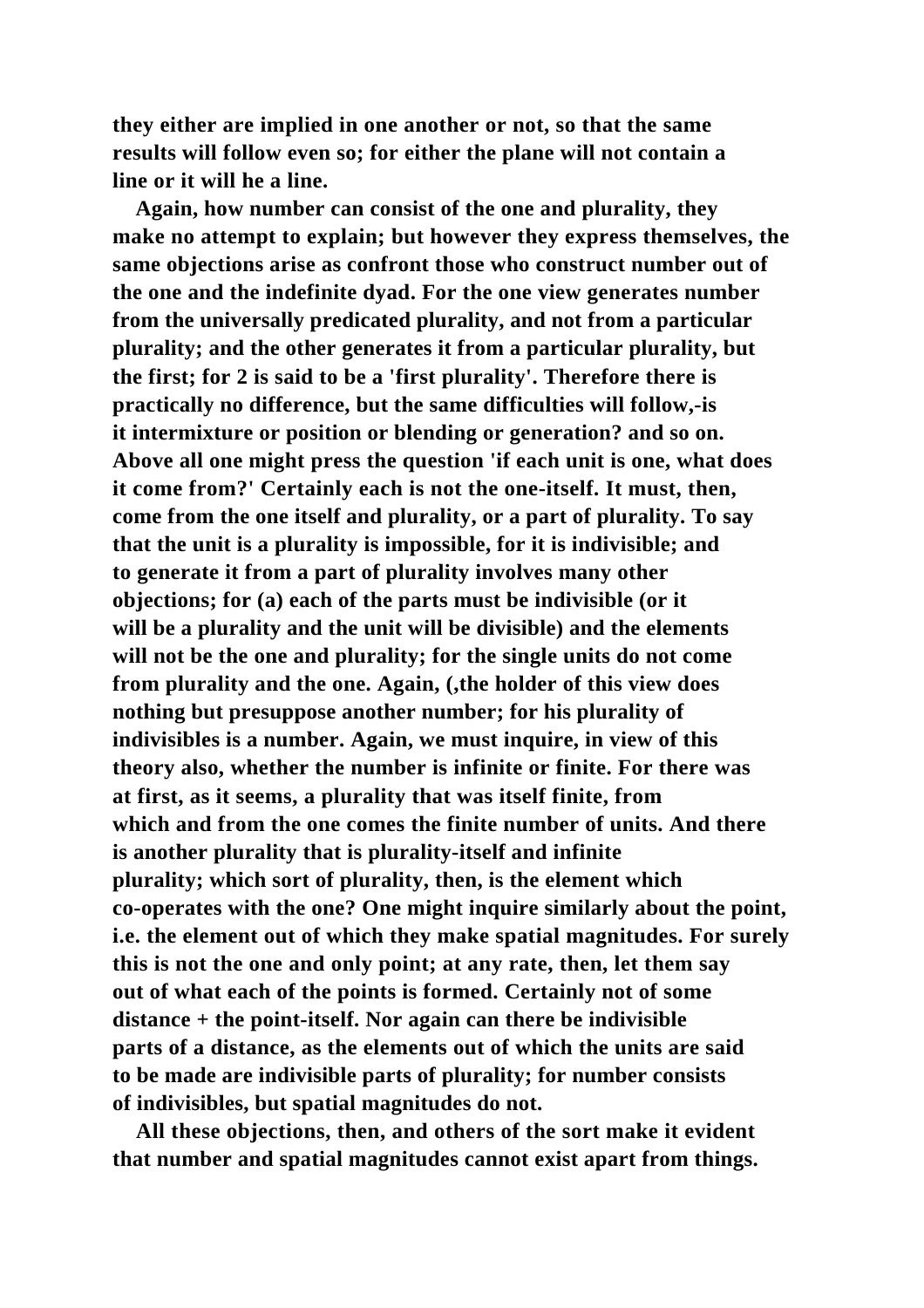**Again, the discord about numbers between the various versions is a sign that it is the incorrectness of the alleged facts themselves that brings confusion into the theories. For those who make the objects of mathematics alone exist apart from sensible things, seeing the difficulty about the Forms and their fictitiousness, abandoned ideal number and posited mathematical. But those who wished to make the Forms at the same time also numbers, but did not see, if one assumed these principles, how mathematical number was to exist apart from ideal, made ideal and mathematical number the same-in words, since in fact mathematical number has been destroyed; for they state hypotheses peculiar to themselves and not those of mathematics. And he who first supposed that the Forms exist and that the Forms are numbers and that the objects of mathematics exist, naturally separated the two. Therefore it turns out that all of them are right in some respect, but on the whole not right. And they themselves confirm this, for their statements do not agree but conflict. The cause is that their hypotheses and their principles are false. And it is hard to make a good case out of bad materials, according to Epicharmus: 'as soon as 'tis said, 'tis seen to be wrong.'**

 **But regarding numbers the questions we have raised and the conclusions we have reached are sufficient (for while he who is already convinced might be further convinced by a longer discussion, one not yet convinced would not come any nearer to conviction); regarding the first principles and the first causes and elements, the views expressed by those who discuss only sensible substance have been partly stated in our works on nature, and partly do not belong to the present inquiry; but the views of those who assert that there are other substances besides the sensible must be considered next after those we have been mentioning. Since, then, some say that the Ideas and the numbers are such substances, and that the elements of these are elements and principles of real things, we must inquire regarding these what they say and in what sense they say it.**

 **Those who posit numbers only, and these mathematical, must be considered later; but as regards those who believe in the Ideas one might survey at the same time their way of thinking and the difficulty into which they fall. For they at the same time make the Ideas universal and again treat them as separable and as individuals. That**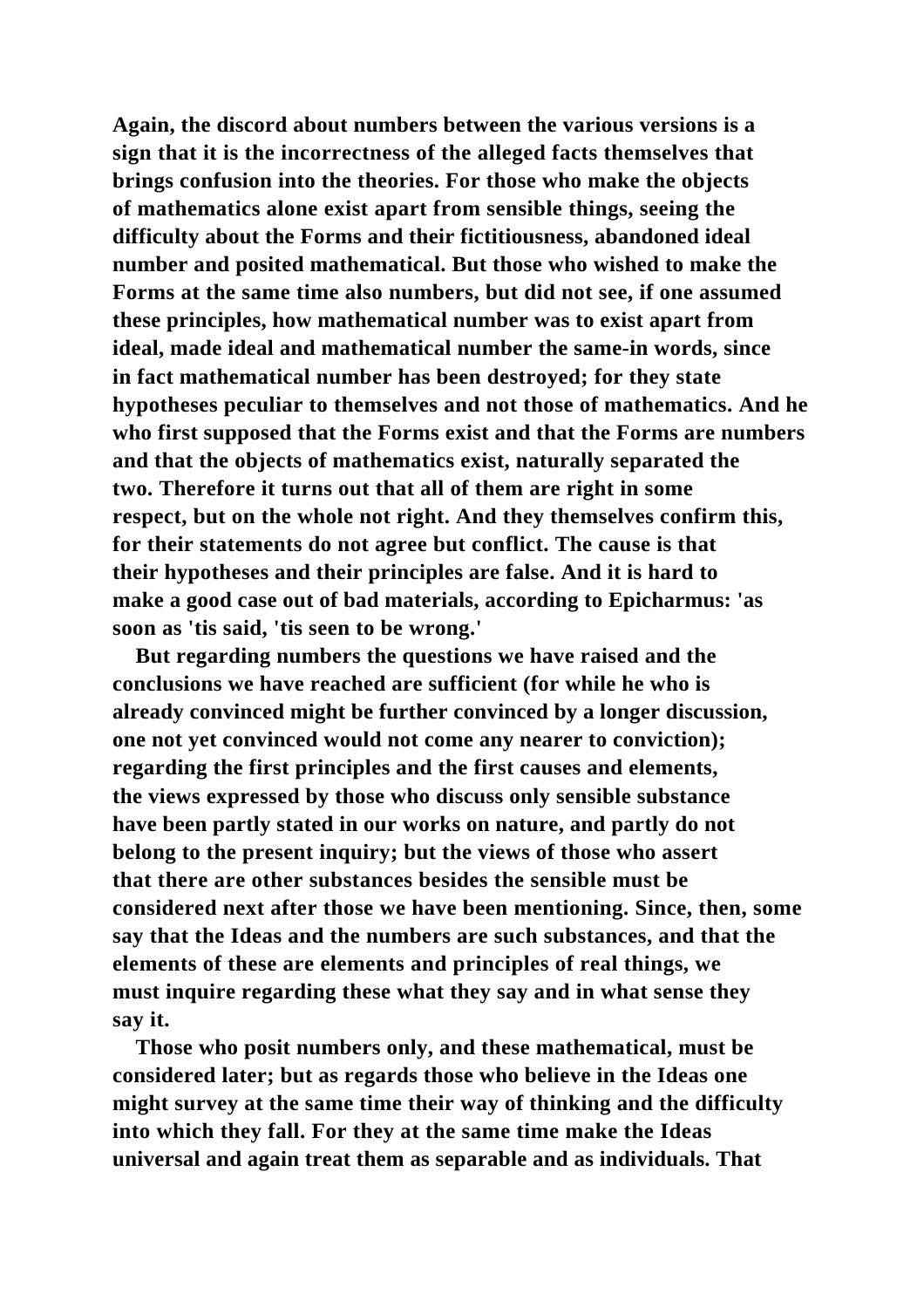**this is not possible has been argued before. The reason why those who described their substances as universal combined these two characteristics in one thing, is that they did not make substances identical with sensible things. They thought that the particulars in the sensible world were a state of flux and none of them remained, but that the universal was apart from these and something different. And Socrates gave the impulse to this theory, as we said in our earlier discussion, by reason of his definitions, but he did not separate universals from individuals; and in this he thought rightly, in not separating them. This is plain from the results; for without the universal it is not possible to get knowledge, but the separation is the cause of the objections that arise with regard to the Ideas. His successors, however, treating it as necessary, if there are to be any substances besides the sensible and transient substances, that they must be separable, had no others, but gave separate existence to these universally predicated substances, so that it followed that universals and individuals were almost the same sort of thing. This in itself, then, would be one difficulty in the view we have mentioned.**

**10** 

 **Let us now mention a point which presents a certain difficulty both to those who believe in the Ideas and to those who do not, and which was stated before, at the beginning, among the problems. If we do not suppose substances to be separate, and in the way in which individual things are said to be separate, we shall destroy substance in the sense in which we understand 'substance'; but if we conceive substances to be separable, how are we to conceive their elements and their principles?**

 **If they are individual and not universal, (a) real things will be just of the same number as the elements, and (b) the elements will not be knowable. For (a) let the syllables in speech be substances, and their elements elements of substances; then there must be only one 'ba' and one of each of the syllables, since they are not universal and the same in form but each is one in number and a 'this' and not a kind possessed of a common name (and again they suppose that the 'just what a thing is' is in each case one). And if the syllables are unique, so too are the parts of which they consist; there will not, then, be more a's than one, nor more than one**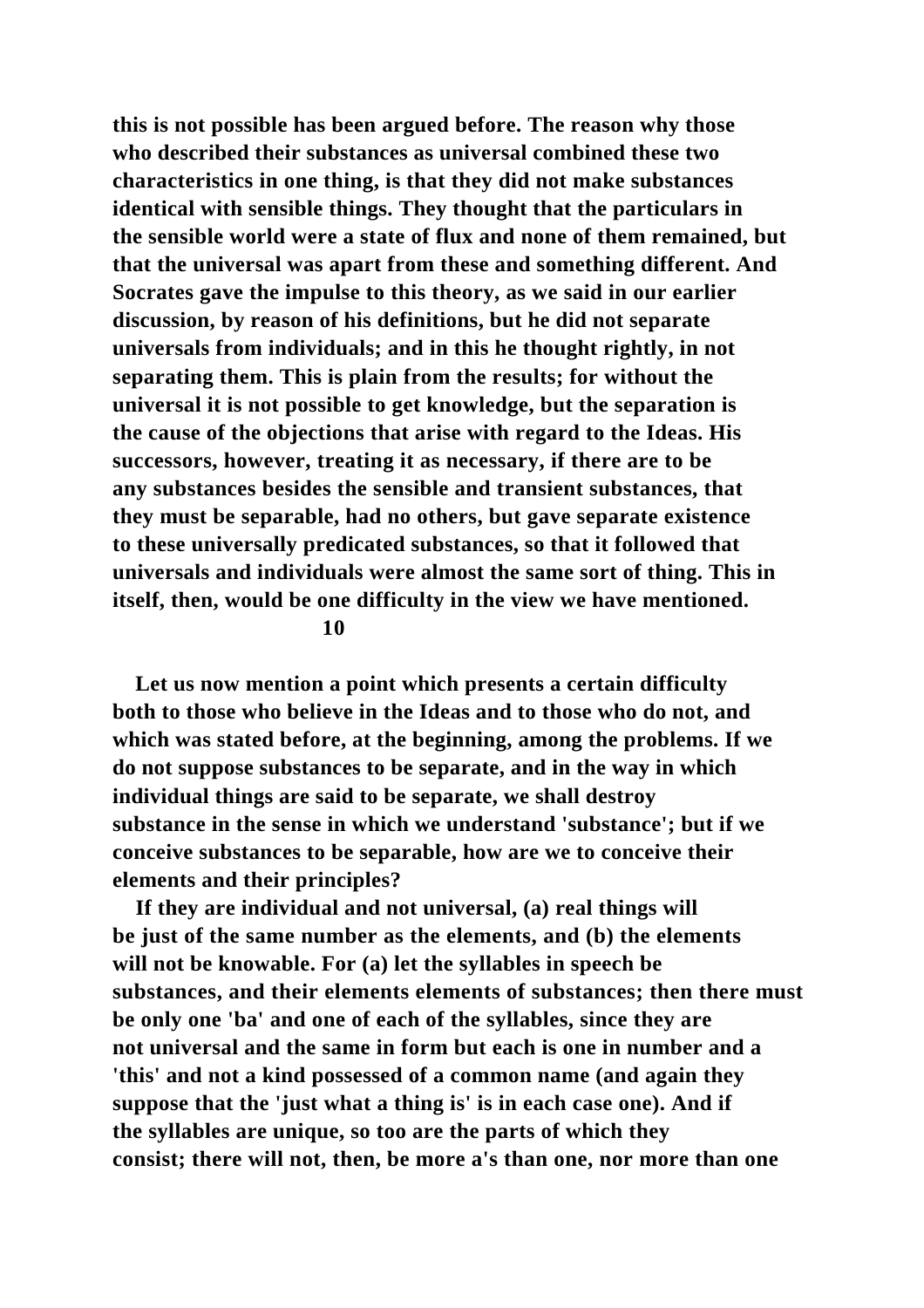**of any of the other elements, on the same principle on which an identical syllable cannot exist in the plural number. But if this is so, there will not be other things existing besides the elements, but only the elements.**

 **(b) Again, the elements will not be even knowable; for they are not universal, and knowledge is of universals. This is clear from demonstrations and from definitions; for we do not conclude that this triangle has its angles equal to two right angles, unless every triangle has its angles equal to two right angles, nor that this man is an animal, unless every man is an animal.**

 **But if the principles are universal, either the substances composed of them are also universal, or non-substance will be prior to substance; for the universal is not a substance, but the element or principle is universal, and the element or principle is prior to the things of which it is the principle or element.**

 **All these difficulties follow naturally, when they make the Ideas out of elements and at the same time claim that apart from the substances which have the same form there are Ideas, a single separate entity. But if, e.g. in the case of the elements of speech, the a's and the b's may quite well be many and there need be no a-itself and b-itself besides the many, there may be, so far as this goes, an infinite number of similar syllables. The statement that an knowledge is universal, so that the principles of things must also be universal and not separate substances, presents indeed, of all the points we have mentioned, the greatest difficulty, but yet the statement is in a sense true, although in a sense it is not. For knowledge, like the verb 'to know', means two things, of which one is potential and one actual. The potency, being, as matter, universal and indefinite, deals with the universal and indefinite; but the actuality, being definite, deals with a definite object, being a 'this', it deals with a 'this'. But per accidens sight sees universal colour, because this individual colour which it sees is colour; and this individual a which the grammarian investigates is an a. For if the principles must be universal, what is derived from them must also be universal, as in demonstrations; and if this is so, there will be nothing capable of separate existence-i.e. no substance. But evidently in a sense knowledge is universal, and in a sense it is not.**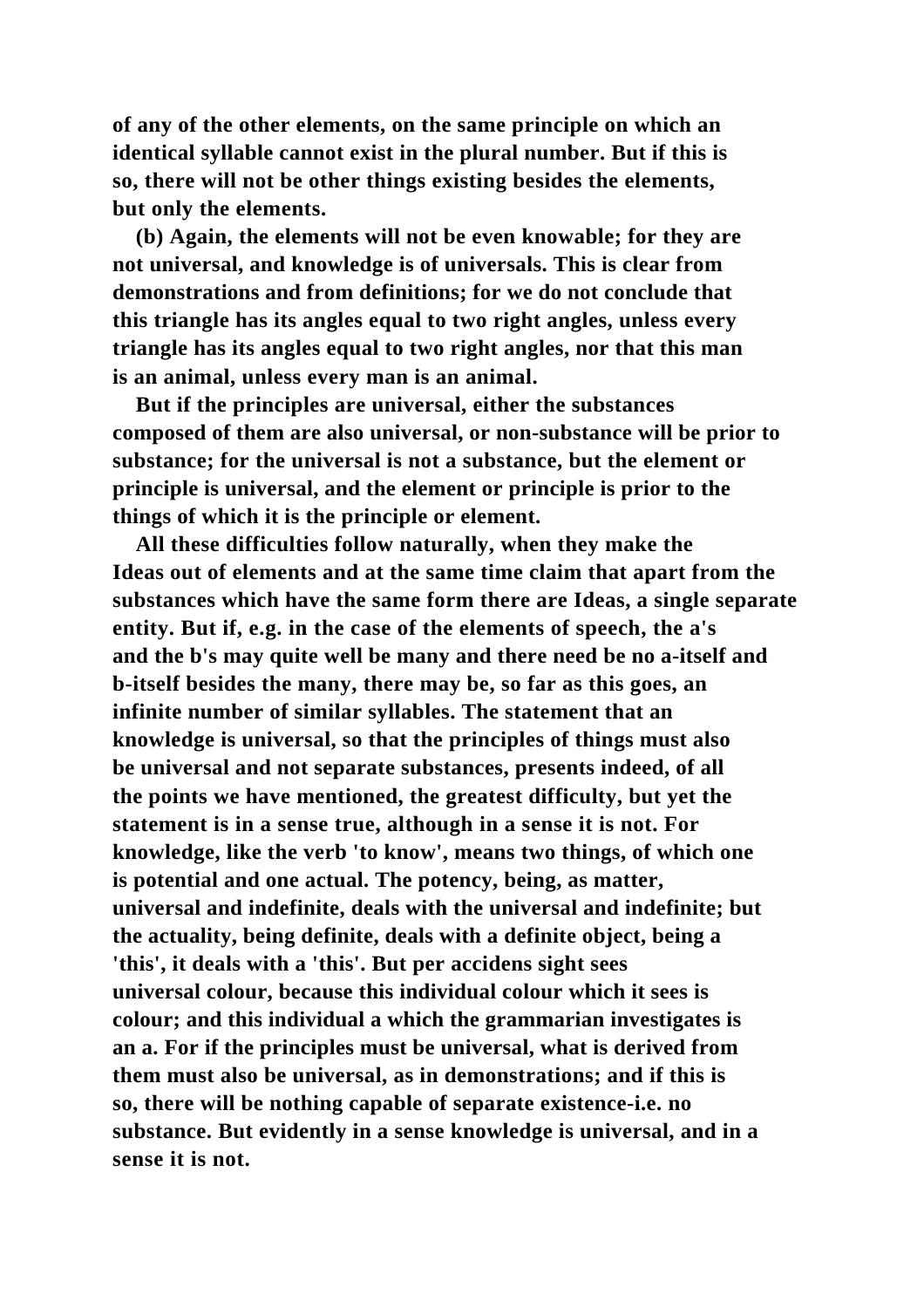## **Book XIV 1**

 **REGARDING this kind of substance, what we have said must be taken as sufficient. All philosophers make the first principles contraries: as in natural things, so also in the case of unchangeable substances. But since there cannot be anything prior to the first principle of all things, the principle cannot be the principle and yet be an attribute of something else. To suggest this is like saying that the white is a first principle, not qua anything else but qua white, but yet that it is predicable of a subject, i.e. that its being white presupposes its being something else; this is absurd, for then that subject will be prior. But all things which are generated from their contraries involve an underlying subject; a subject, then, must be present in the case of contraries, if anywhere. All contraries, then, are always predicable of a subject, and none can exist apart, but just as appearances suggest that there is nothing contrary to substance, argument confirms this. No contrary, then, is the first principle of all things in the full sense; the first principle is something different.**

 **But these thinkers make one of the contraries matter, some making the unequal which they take to be the essence of plurality-matter for the One, and others making plurality matter for the One. (The former generate numbers out of the dyad of the unequal, i.e. of the great and small, and the other thinker we have referred to generates them out of plurality, while according to both it is generated by the essence of the One.) For even the philosopher who says the unequal and the One are the elements, and the unequal is a dyad composed of the great and small, treats the unequal, or the great and the small, as being one, and does not draw the distinction that they are one in definition, but not in number. But they do not describe rightly even the principles which they call elements, for some name the great and the small with the One and treat these three as elements of numbers, two being matter, one the form; while others name the many and few, because the great and the small are more appropriate in their nature to magnitude than to number; and others name rather the universal character common to these-'that which exceeds and that which is exceeded'. None of these varieties**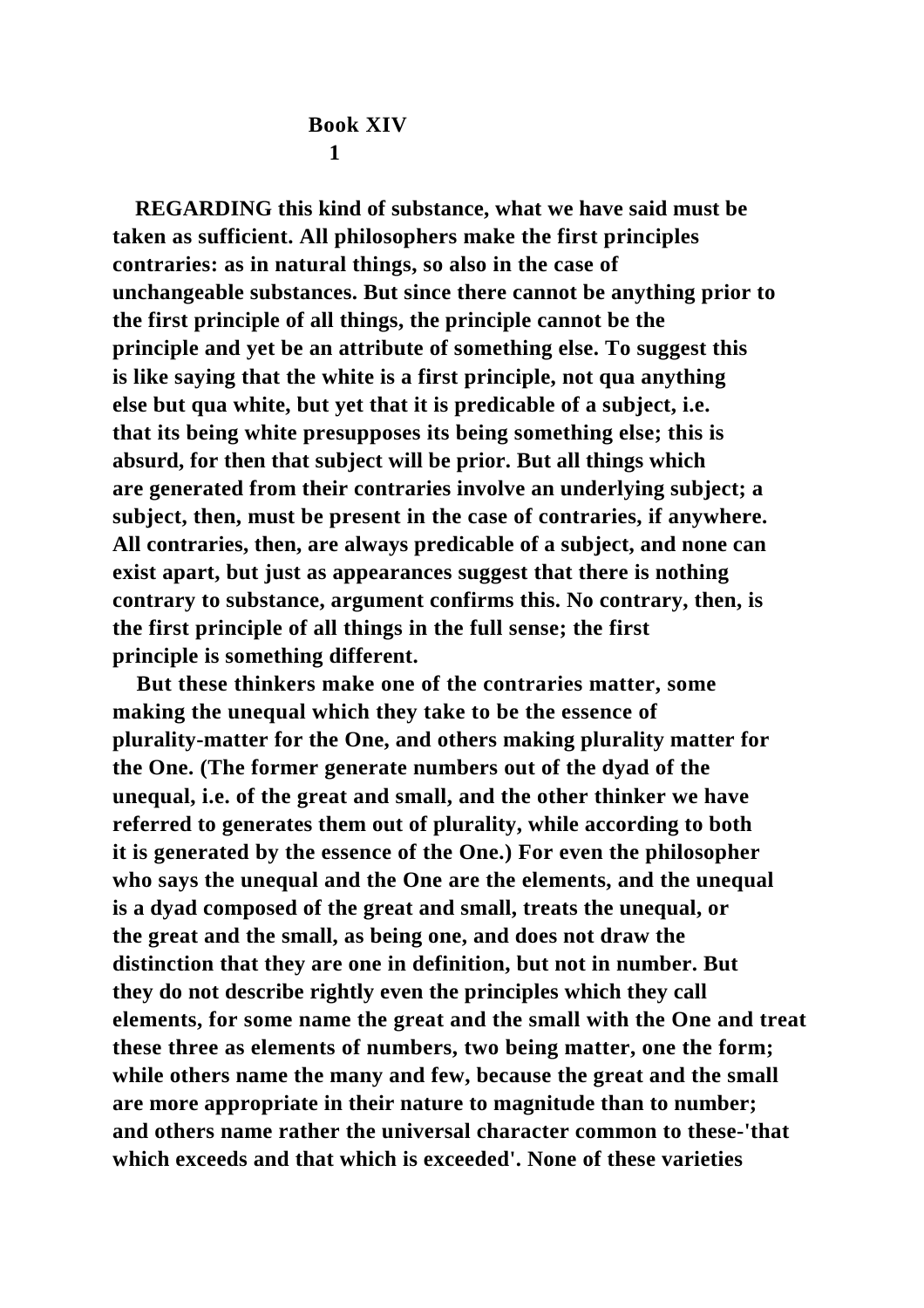**of opinion makes any difference to speak of, in view of some of the consequences; they affect only the abstract objections, which these thinkers take care to avoid because the demonstrations they themselves offer are abstract,-with this exception, that if the exceeding and the exceeded are the principles, and not the great and the small, consistency requires that number should come from the elements before does; for number is more universal than as the exceeding and the exceeded are more universal than the great and the small. But as it is, they say one of these things but do not say the other. Others oppose the different and the other to the One, and others oppose plurality to the One. But if, as they claim, things consist of contraries, and to the One either there is nothing contrary, or if there is to be anything it is plurality, and the unequal is contrary to the equal, and the different to the same, and the other to the thing itself, those who oppose the One to plurality have most claim to plausibility, but even their view is inadequate, for the One would on their view be a few; for plurality is opposed to fewness, and the many to the few.**

 **'The one' evidently means a measure. And in every case there is some underlying thing with a distinct nature of its own, e.g. in the scale a quarter-tone, in spatial magnitude a finger or a foot or something of the sort, in rhythms a beat or a syllable; and similarly in gravity it is a definite weight; and in the same way in all cases, in qualities a quality, in quantities a quantity (and the measure is indivisible, in the former case in kind, and in the latter to the sense); which implies that the one is not in itself the substance of anything. And this is reasonable; for 'the one' means the measure of some plurality, and 'number' means a measured plurality and a plurality of measures. (Thus it is natural that one is not a number; for the measure is not measures, but both the measure and the one are starting-points.) The measure must always be some identical thing predicable of all the things it measures, e.g. if the things are horses, the measure is 'horse', and if they are men, 'man'. If they are a man, a horse, and a god, the measure is perhaps 'living being', and the number of them will be a number of living beings. If the things are 'man' and 'pale' and 'walking', these will scarcely have a number, because all belong to a subject which is one and the same in number, yet the number of these will be a number of**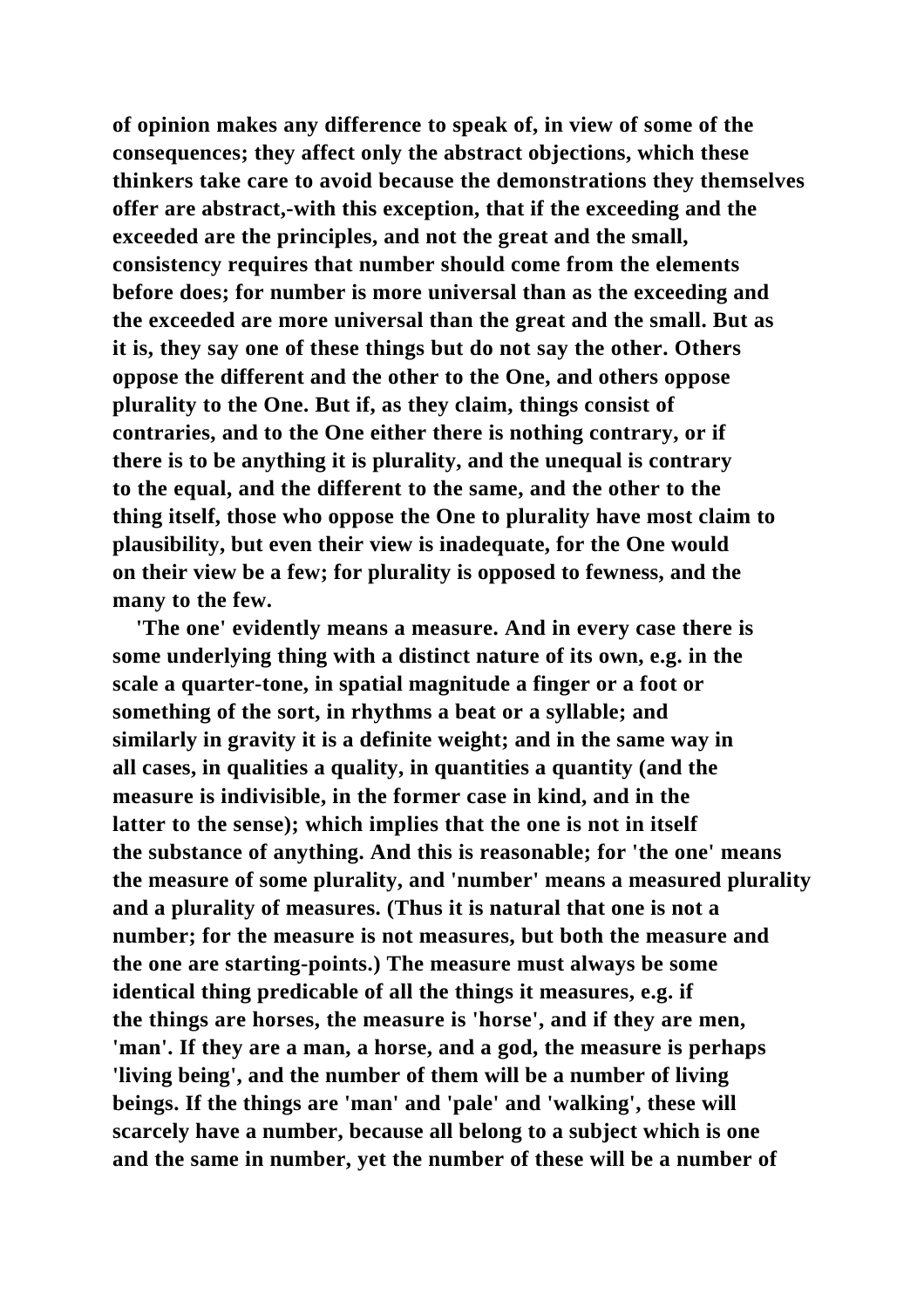**'kinds' or of some such term.**

 **Those who treat the unequal as one thing, and the dyad as an indefinite compound of great and small, say what is very far from being probable or possible. For (a) these are modifications and accidents, rather than substrata, of numbers and magnitudes-the many and few of number, and the great and small of magnitude-like even and odd, smooth and rough, straight and curved. Again, (b) apart from this mistake, the great and the small, and so on, must be relative to something; but what is relative is least of all things a kind of entity or substance, and is posterior to quality and quantity; and the relative is an accident of quantity, as was said, not its matter, since something with a distinct nature of its own must serve as matter both to the relative in general and to its parts and kinds. For there is nothing either great or small, many or few, or, in general, relative to something else, which without having a nature of its own is many or few, great or small, or relative to something else. A sign that the relative is least of all a substance and a real thing is the fact that it alone has no proper generation or destruction or movement, as in respect of quantity there is increase and diminution, in respect of quality alteration, in respect of place locomotion, in respect of substance simple generation and destruction. In respect of relation there is no proper change; for, without changing, a thing will be now greater and now less or equal, if that with which it is compared has changed in quantity. And (c) the matter of each thing, and therefore of substance, must be that which is potentially of the nature in question; but the relative is neither potentially nor actually substance. It is strange, then, or rather impossible, to make not-substance an element in, and prior to, substance; for all the categories are posterior to substance. Again, (d) elements are not predicated of the things of which they are elements, but many and few are predicated both apart and together of number, and long and short of the line, and both broad and narrow apply to the plane. If there is a plurality, then, of which the one term, viz. few, is always predicated, e.g. 2 (which cannot be many, for if it were many, 1 would be few), there must be also one which is absolutely many, e.g. 10 is many (if there is no number which is greater than 10), or 10,000. How then, in view of this, can number consist of few and many? Either both ought to be predicated of it,**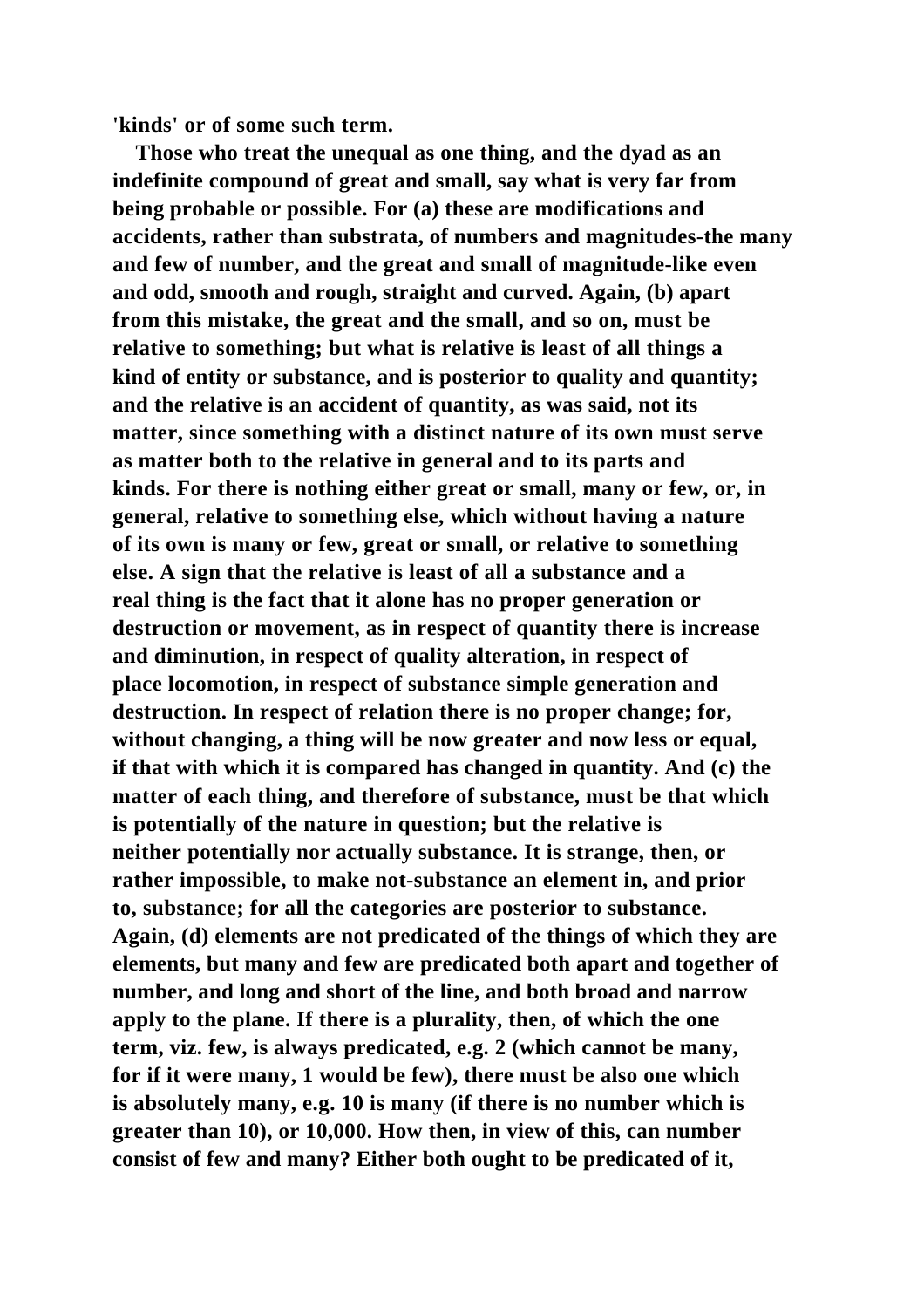**or neither; but in fact only the one or the other is predicated.**

**2** 

 **We must inquire generally, whether eternal things can consist of elements. If they do, they will have matter; for everything that consists of elements is composite. Since, then, even if a thing exists for ever, out of that of which it consists it would necessarily also, if it had come into being, have come into being, and since everything comes to be what it comes to be out of that which is it potentially (for it could not have come to be out of that which had not this capacity, nor could it consist of such elements), and since the potential can be either actual or not,-this being so, however everlasting number or anything else that has matter is, it must be capable of not existing, just as that which is any number of years old is as capable of not existing as that which is a day old; if this is capable of not existing, so is that which has lasted for a time so long that it has no limit. They cannot, then, be eternal, since that which is capable of not existing is not eternal, as we had occasion to show in another context. If that which we are now saying is true universally-that no substance is eternal unless it is actuality-and if the elements are matter that underlies substance, no eternal substance can have elements present in it, of which it consists.**

 **There are some who describe the element which acts with the One as an indefinite dyad, and object to 'the unequal', reasonably enough, because of the ensuing difficulties; but they have got rid only of those objections which inevitably arise from the treatment of the unequal, i.e. the relative, as an element; those which arise apart from this opinion must confront even these thinkers, whether it is ideal number, or mathematical, that they construct out of those elements.**

 **There are many causes which led them off into these explanations, and especially the fact that they framed the difficulty in an obsolete form. For they thought that all things that are would be one (viz. Being itself), if one did not join issue with and refute the saying of Parmenides:**

 **'For never will this he proved, that things that are not are.'**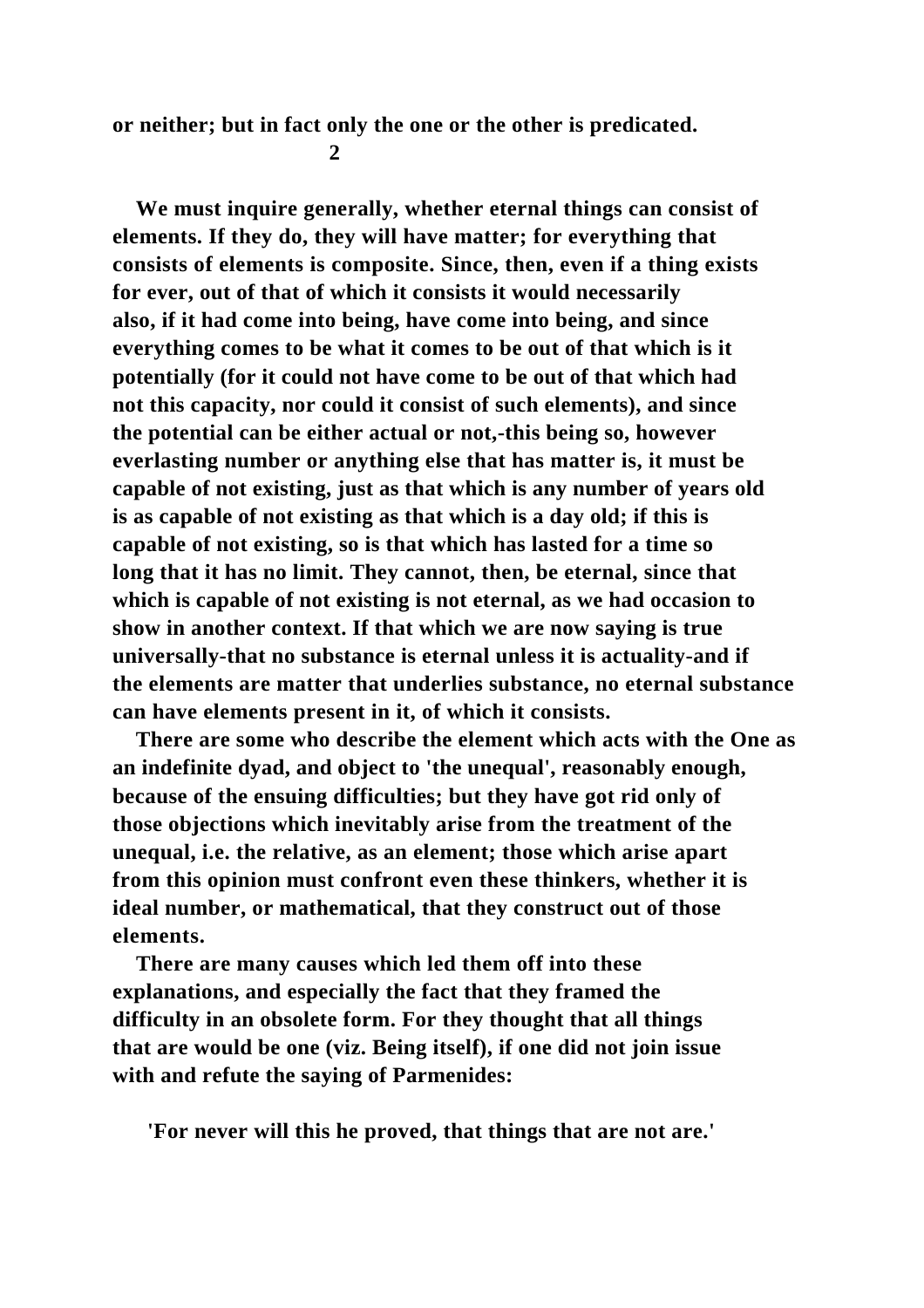**They thought it necessary to prove that that which is not is; for only thus-of that which is and something else-could the things that are be composed, if they are many.**

 **But, first, if 'being' has many senses (for it means sometimes substance, sometimes that it is of a certain quality, sometimes that it is of a certain quantity, and at other times the other categories), what sort of 'one', then, are all the things that are, if non-being is to be supposed not to be? Is it the substances that are one, or the affections and similarly the other categories as well, or all together-so that the 'this' and the 'such' and the 'so much' and the other categories that indicate each some one class of being will all be one? But it is strange, or rather impossible, that the coming into play of a single thing should bring it about that part of that which is is a 'this', part a 'such', part a 'so much', part a 'here'.**

 **Secondly, of what sort of non-being and being do the things that are consist? For 'nonbeing' also has many senses, since 'being' has; and 'not being a man' means not being a certain substance, 'not being straight' not being of a certain quality, 'not being three cubits long' not being of a certain quantity. What sort of being and non-being, then, by their union pluralize the things that are? This thinker means by the non-being the union of which with being pluralizes the things that are, the false and the character of falsity. This is also why it used to be said that we must assume something that is false, as geometers assume the line which is not a foot long to be a foot long. But this cannot be so. For neither do geometers assume anything false (for the enunciation is extraneous to the inference), nor is it non-being in this sense that the things that are are generated from or resolved into. But since 'non-being' taken in its various cases has as many senses as there are categories, and besides this the false is said not to be, and so is the potential, it is from this that generation proceeds, man from that which is not man but potentially man, and white from that which is not white but potentially white, and this whether it is some one thing that is generated or many.**

 **The question evidently is, how being, in the sense of 'the substances', is many; for the things that are generated are numbers and lines and bodies. Now it is strange to inquire how being in the sense of the 'what' is many, and not how either qualities or**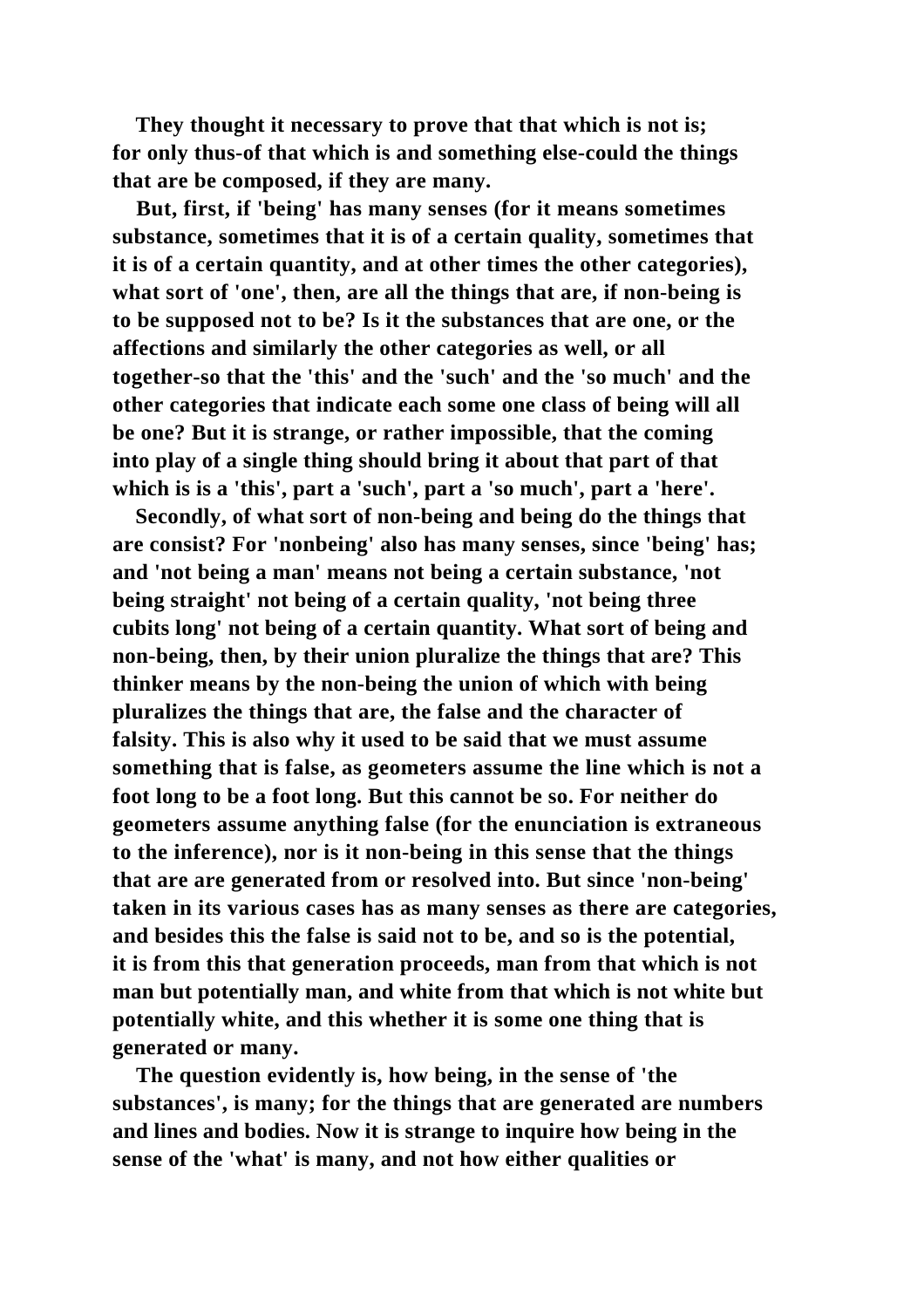**quantities are many. For surely the indefinite dyad or 'the great and the small' is not a reason why there should be two kinds of white or many colours or flavours or shapes; for then these also would be numbers and units. But if they had attacked these other categories, they would have seen the cause of the plurality in substances also; for the same thing or something analogous is the cause. This aberration is the reason also why in seeking the opposite of being and the one, from which with being and the one the things that are proceed, they posited the relative term (i.e. the unequal), which is neither the contrary nor the contradictory of these, and is one kind of being as 'what' and quality also are.**

 **They should have asked this question also, how relative terms are many and not one. But as it is, they inquire how there are many units besides the first 1, but do not go on to inquire how there are many unequals besides the unequal. Yet they use them and speak of great and small, many and few (from which proceed numbers), long and short (from which proceeds the line), broad and narrow (from which proceeds the plane), deep and shallow (from which proceed solids); and they speak of yet more kinds of relative term. What is the reason, then, why there is a plurality of these?**

 **It is necessary, then, as we say, to presuppose for each thing that which is it potentially; and the holder of these views further declared what that is which is potentially a 'this' and a substance but is not in itself being-viz. that it is the relative (as if he had said 'the qualitative'), which is neither potentially the one or being, nor the negation of the one nor of being, but one among beings. And it was much more necessary, as we said, if he was inquiring how beings are many, not to inquire about those in the same category-how there are many substances or many qualities-but how beings as a whole are many; for some are substances, some modifications, some relations. In the categories other than substance there is yet another problem involved in the existence of plurality. Since they are not separable from substances, qualities and quantities are many just because their substratum becomes and is many; yet there ought to be a matter for each category; only it cannot be separable from substances. But in the case of 'thises', it is possible to explain how the 'this' is many things, unless a thing is to be treated as both a 'this' and a general character. The difficulty arising from the**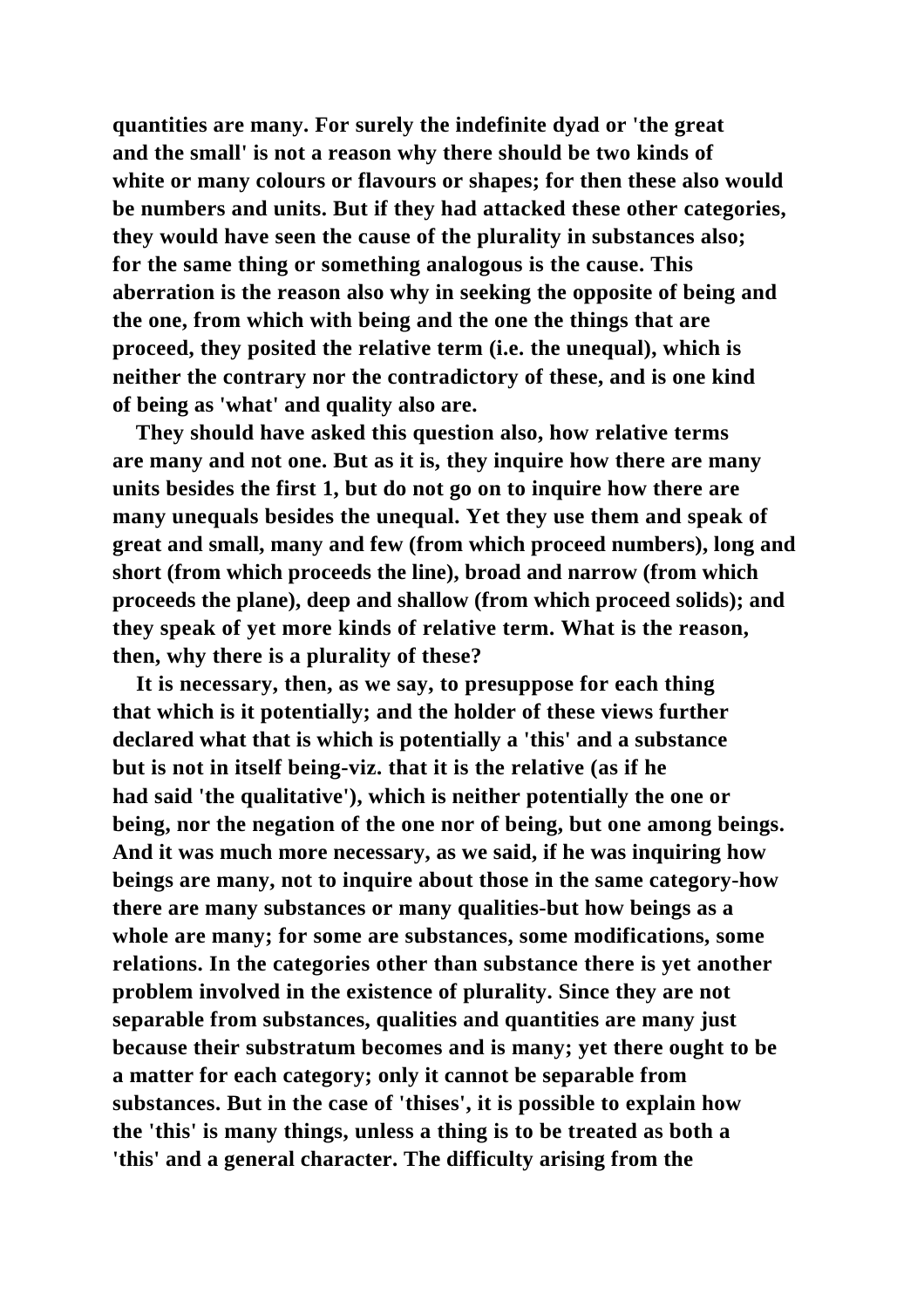**facts about substances is rather this, how there are actually many substances and not one.**

 **But further, if the 'this' and the quantitative are not the same, we are not told how and why the things that are are many, but how quantities are many. For all 'number' means a quantity, and so does the 'unit', unless it means a measure or the quantitatively indivisible. If, then, the quantitative and the 'what' are different, we are not told whence or how the 'what' is many; but if any one says they are the same, he has to face many inconsistencies.**

 **One might fix one's attention also on the question, regarding the numbers, what justifies the belief that they exist. To the believer in Ideas they provide some sort of cause for existing things, since each number is an Idea, and the Idea is to other things somehow or other the cause of their being; for let this supposition be granted them. But as for him who does not hold this view because he sees the inherent objections to the Ideas (so that it is not for this reason that he posits numbers), but who posits mathematical number, why must we believe his statement that such number exists, and of what use is such number to other things? Neither does he who says it exists maintain that it is the cause of anything (he rather says it is a thing existing by itself), nor is it observed to be the cause of anything; for the theorems of arithmeticians will all be found true even of sensible things, as was said before.**

**3** 

 **As for those, then, who suppose the Ideas to exist and to be numbers, by their assumption in virtue of the method of setting out each term apart from its instances-of the unity of each general term they try at least to explain somehow why number must exist. Since their reasons, however, are neither conclusive nor in themselves possible, one must not, for these reasons at least, assert the existence of number. Again, the Pythagoreans, because they saw many attributes of numbers belonging te sensible bodies, supposed real things to be numbers-not separable numbers, however, but numbers of which real things consist. But why? Because the attributes of numbers are present in a musical scale and in the heavens and in many other things. Those, however, who say that mathematical number alone exists cannot according to their hypotheses say anything of this**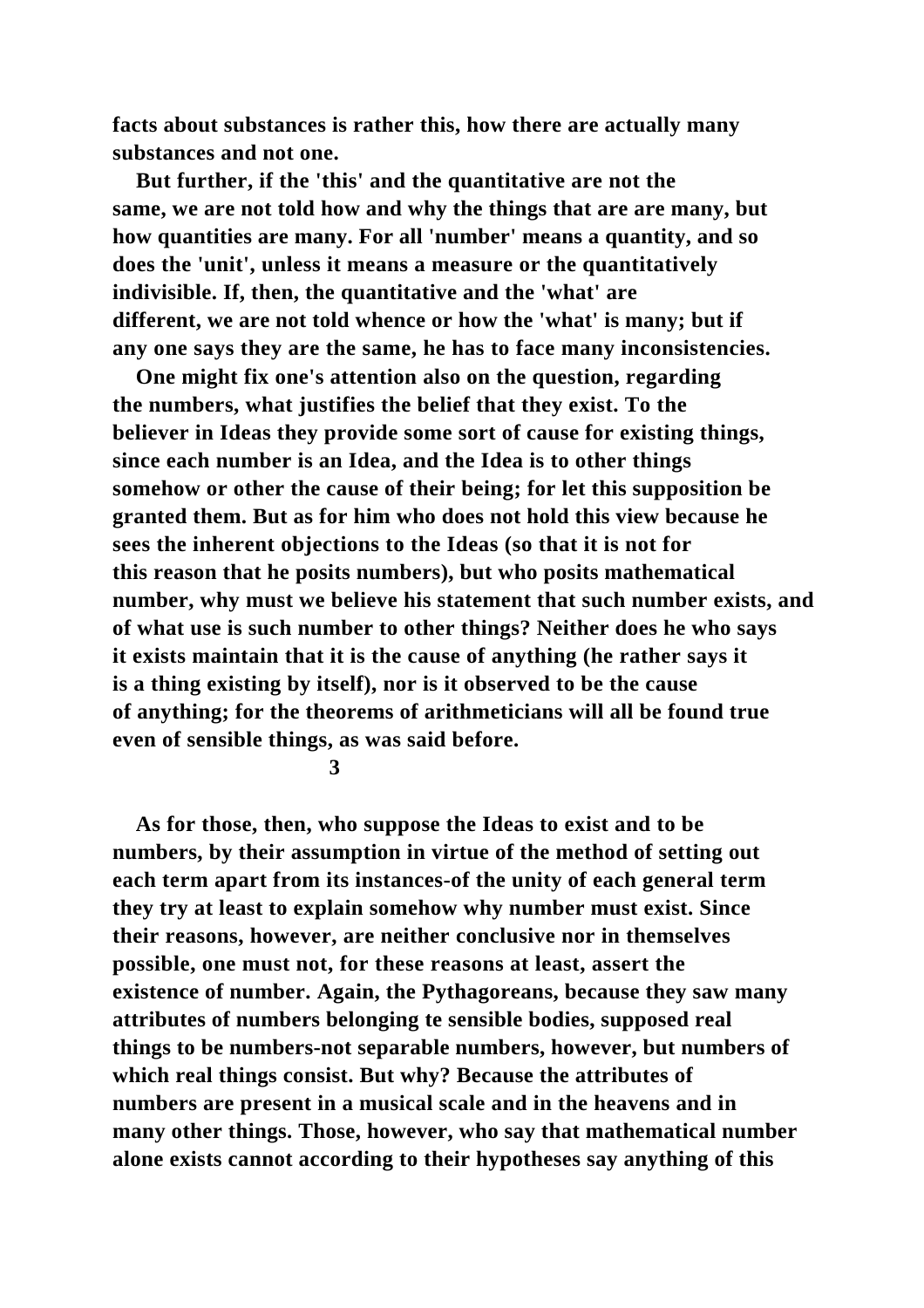**sort, but it used to be urged that these sensible things could not be the subject of the sciences. But we maintain that they are, as we said before. And it is evident that the objects of mathematics do not exist apart; for if they existed apart their attributes would not have been present in bodies. Now the Pythagoreans in this point are open to no objection; but in that they construct natural bodies out of numbers, things that have lightness and weight out of things that have not weight or lightness, they seem to speak of another heaven and other bodies, not of the sensible. But those who make number separable assume that it both exists and is separable because the axioms would not be true of sensible things, while the statements of mathematics are true and 'greet the soul'; and similarly with the spatial magnitudes of mathematics. It is evident, then, both that the rival theory will say the contrary of this, and that the difficulty we raised just now, why if numbers are in no way present in sensible things their attributes are present in sensible things, has to be solved by those who hold these views.**

 **There are some who, because the point is the limit and extreme of the line, the line of the plane, and the plane of the solid, think there must be real things of this sort. We must therefore examine this argument too, and see whether it is not remarkably weak. For (i) extremes are not substances, but rather all these things are limits. For even walking, and movement in general, has a limit, so that on their theory this will be a 'this' and a substance. But that is absurd. Not but what (ii) even if they are substances, they will all be the substances of the sensible things in this world; for it is to these that the argument applied. Why then should they be capable of existing apart?**

 **Again, if we are not too easily satisfied, we may, regarding all number and the objects of mathematics, press this difficulty, that they contribute nothing to one another, the prior to the posterior; for if number did not exist, none the less spatial magnitudes would exist for those who maintain the existence of the objects of mathematics only, and if spatial magnitudes did not exist, soul and sensible bodies would exist. But the observed facts show that nature is not a series of episodes, like a bad tragedy. As for the believers in the Ideas, this difficulty misses them; for they construct spatial magnitudes out of matter and number, lines out of**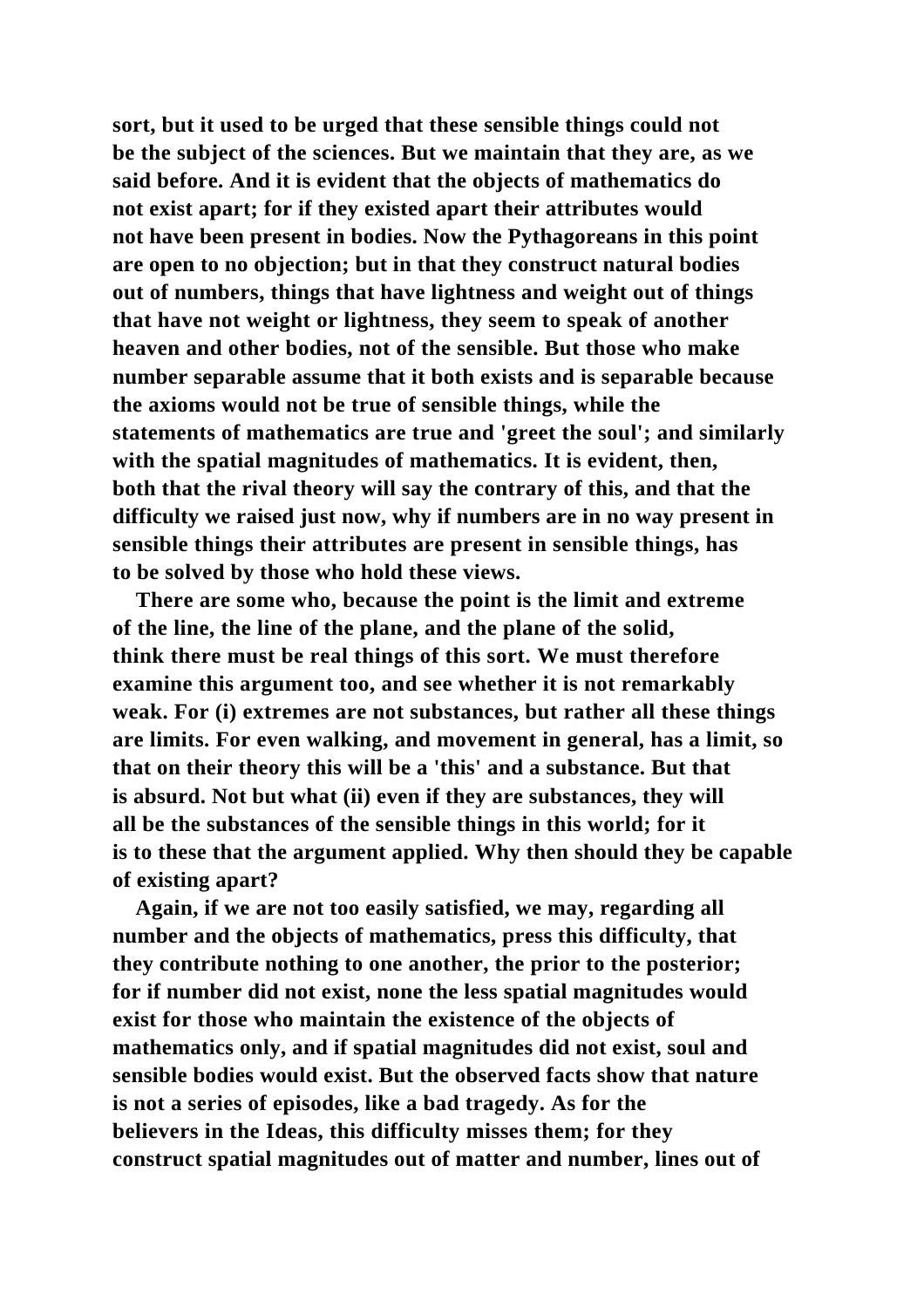**the number planes doubtless out of solids out of or they use other numbers, which makes no difference. But will these magnitudes be Ideas, or what is their manner of existence, and what do they contribute to things? These contribute nothing, as the objects of mathematics contribute nothing. But not even is any theorem true of them, unless we want to change the objects of mathematics and invent doctrines of our own. But it is not hard to assume any random hypotheses and spin out a long string of conclusions. These thinkers, then, are wrong in this way, in wanting to unite the objects of mathematics with the Ideas. And those who first posited two kinds of number, that of the Forms and that which is mathematical, neither have said nor can say how mathematical number is to exist and of what it is to consist. For they place it between ideal and sensible number. If (i) it consists of the great and small, it will be the same as the other-ideal-number (he makes spatial magnitudes out of some other small and great). And if (ii) he names some other element, he will be making his elements rather many. And if the principle of each of the two kinds of number is a 1, unity will be something common to these, and we must inquire how the one is these many things, while at the same time number, according to him, cannot be generated except from one and an indefinite dyad.**

 **All this is absurd, and conflicts both with itself and with the probabilities, and we seem to see in it Simonides 'long rigmarole' for the long rigmarole comes into play, like those of slaves, when men have nothing sound to say. And the very elements-the great and the small-seem to cry out against the violence that is done to them; for they cannot in any way generate numbers other than those got from 1 by doubling.**

 **It is strange also to attribute generation to things that are eternal, or rather this is one of the things that are impossible. There need be no doubt whether the Pythagoreans attribute generation to them or not; for they say plainly that when the one had been constructed, whether out of planes or of surface or of seed or of elements which they cannot express, immediately the nearest part of the unlimited began to be constrained and limited by the limit. But since they are constructing a world and wish to speak the language of natural science, it is fair to make some examination of their physical theorics, but to let them off from the present inquiry; for**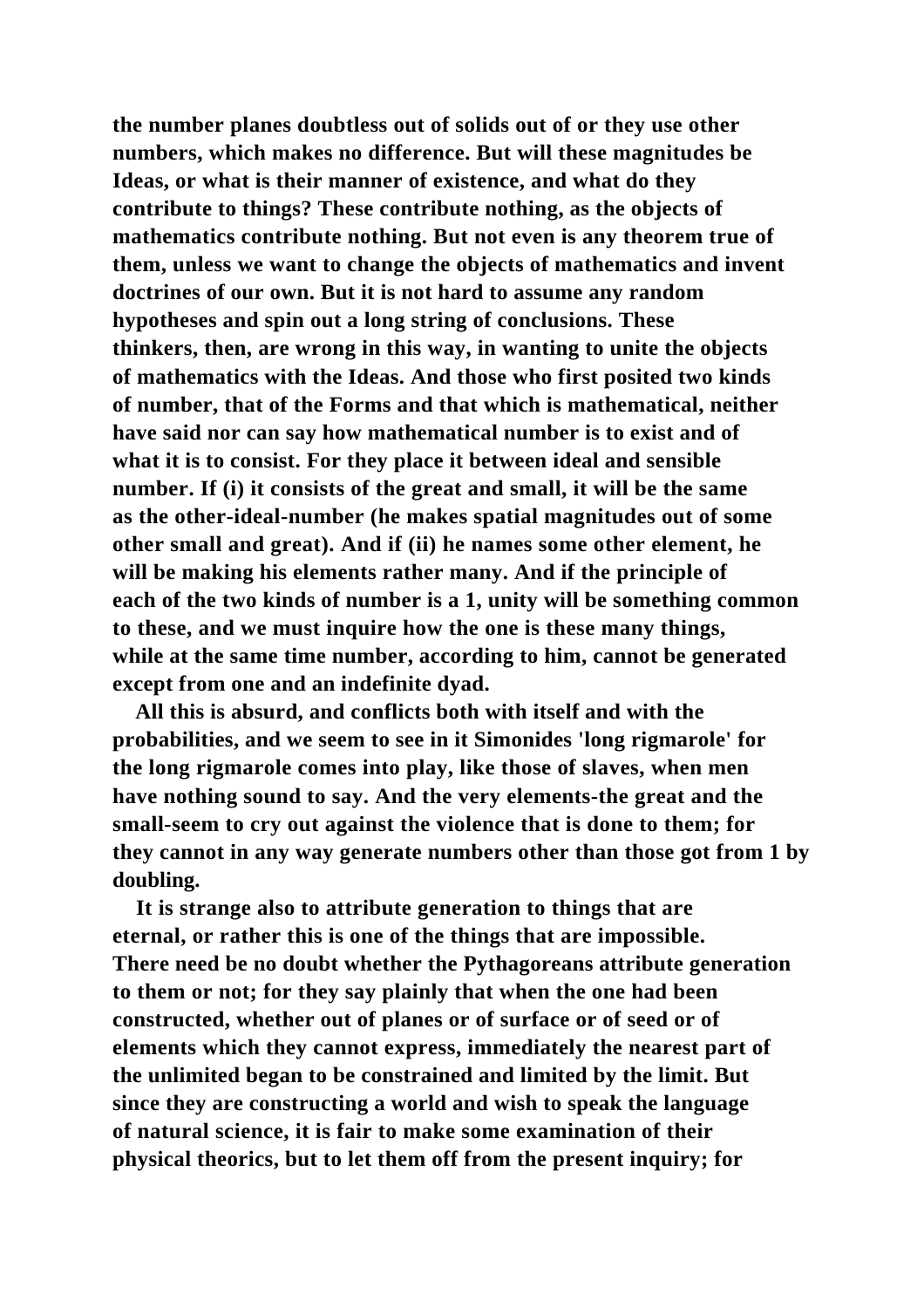**we are investigating the principles at work in unchangeable things, so that it is numbers of this kind whose genesis we must study.**

**4 4** 

 **These thinkers say there is no generation of the odd number, which evidently implies that there is generation of the even; and some present the even as produced first from unequals-the great and the small-when these are equalized. The inequality, then, must belong to them before they are equalized. If they had always been equalized, they would not have been unequal before; for there is nothing before that which is always. Therefore evidently they are not giving their account of the generation of numbers merely to assist contemplation of their nature.**

 **A difficulty, and a reproach to any one who finds it no difficulty, are contained in the question how the elements and the principles are related to the good and the beautiful; the difficulty is this, whether any of the elements is such a thing as we mean by the good itself and the best, or this is not so, but these are later in origin than the elements. The theologians seem to agree with some thinkers of the present day, who answer the question in the negative, and say that both the good and the beautiful appear in the nature of things only when that nature has made some progress. (This they do to avoid a real objection which confronts those who say, as some do, that the one is a first principle. The objection arises not from their ascribing goodness to the first principle as an attribute, but from their making the one a principle-and a principle in the sense of an element-and generating number from the one.) The old poets agree with this inasmuch as they say that not those who are first in time, e.g. Night and Heaven or Chaos or Ocean, reign and rule, but Zeus. These poets, however, are led to speak thus only because they think of the rulers of the world as changing; for those of them who combine the two characters in that they do not use mythical language throughout, e.g. Pherecydes and some others, make the original generating agent the Best, and so do the Magi, and some of the later sages also, e.g. both Empedocles and Anaxagoras, of whom one made love an element, and the other made reason a principle. Of those who maintain the existence of the unchangeable substances some say the One itself is the good itself; but they thought its substance lay mainly in its unity.**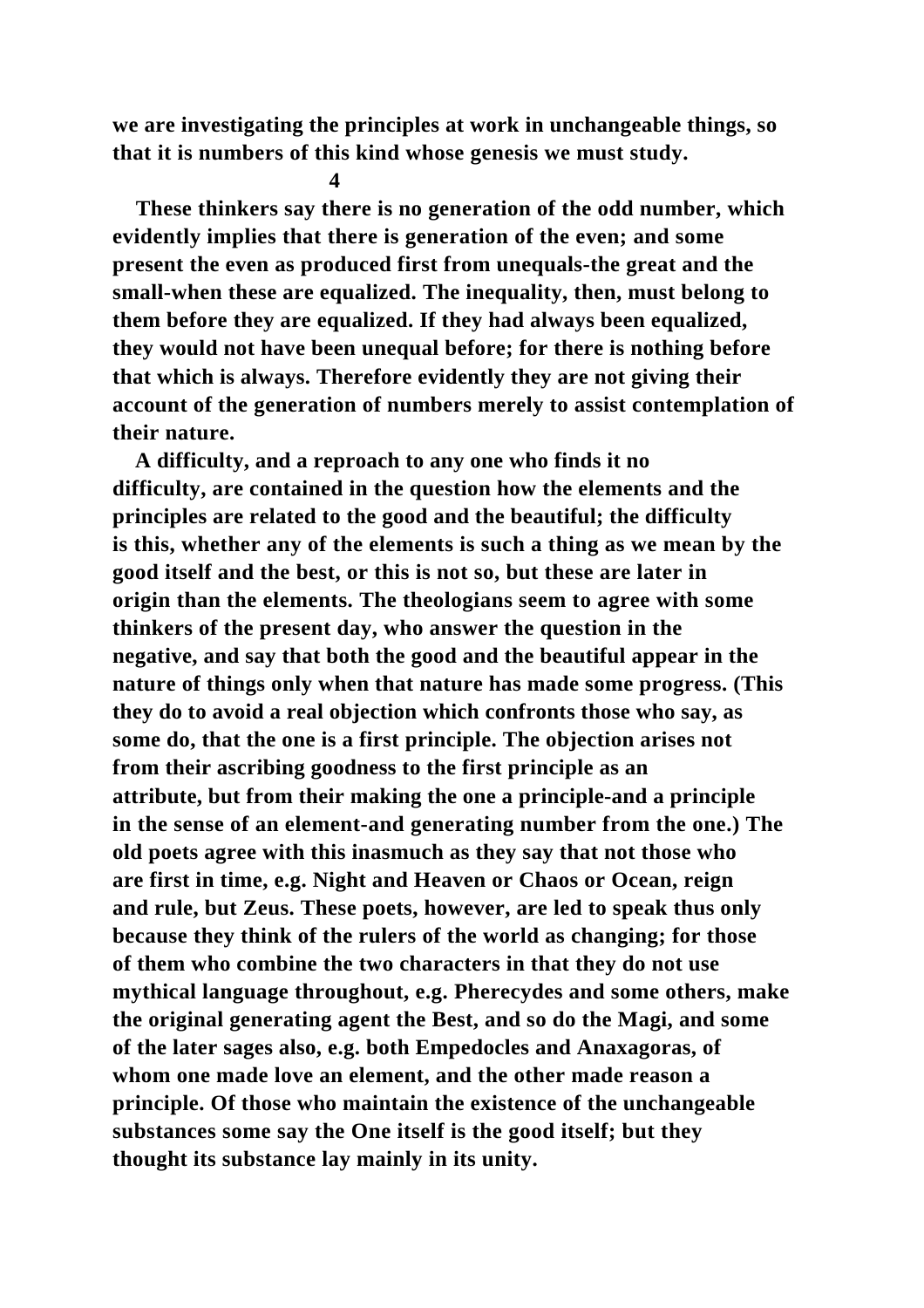**This, then, is the problem,-which of the two ways of speaking is right. It would be strange if to that which is primary and eternal and most self-sufficient this very quality--self-sufficiency and self-maintenance--belongs primarily in some other way than as a good. But indeed it can be for no other reason indestructible or self-sufficient than because its nature is good. Therefore to say that the first principle is good is probably correct; but that this principle should be the One or, if not that, at least an element, and an element of numbers, is impossible. Powerful objections arise, to avoid which some have given up the theory (viz. those who agree that the One is a first principle and element, but only of mathematical number). For on this view all the units become identical with species of good, and there is a great profusion of goods. Again, if the Forms are numbers, all the Forms are identical with species of good. But let a man assume Ideas of anything he pleases. If these are Ideas only of goods, the Ideas will not be substances; but if the Ideas are also Ideas of substances, all animals and plants and all individuals that share in Ideas will be good.**

 **These absurdities follow, and it also follows that the contrary element, whether it is plurality or the unequal, i.e. the great and small, is the bad-itself. (Hence one thinker avoided attaching the good to the One, because it would necessarily follow, since generation is from contraries, that badness is the fundamental nature of plurality; while others say inequality is the nature of the bad.) It follows, then, that all things partake of the bad except one--the One itself, and that numbers partake of it in a more undiluted form than spatial magnitudes, and that the bad is the space in which the good is realized, and that it partakes in and desires that which tends to destroy it; for contrary tends to destroy contrary. And if, as we were saying, the matter is that which is potentially each thing, e.g. that of actual fire is that which is potentially fire, the bad will be just the potentially good.**

 **All these objections, then, follow, partly because they make every principle an element, partly because they make contraries principles, partly because they make the One a principle, partly because they treat the numbers as the first substances, and as capable of existing apart, and as Forms.**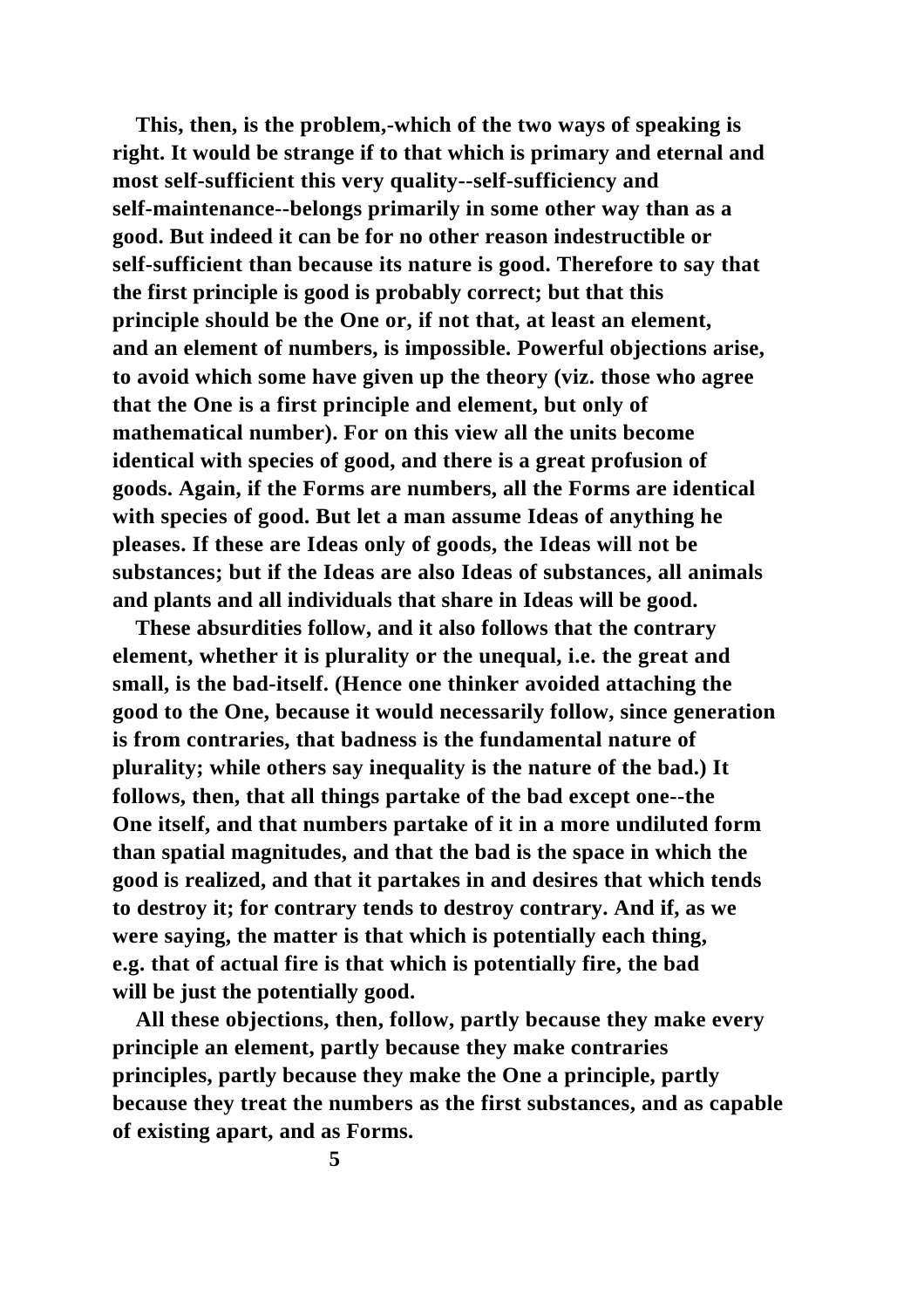**If, then, it is equally impossible not to put the good among the first principles and to put it among them in this way, evidently the principles are not being correctly described, nor are the first substances. Nor does any one conceive the matter correctly if he compares the principles of the universe to that of animals and plants, on the ground that the more complete always comes from the indefinite and incomplete-which is what leads this thinker to say that this is also true of the first principles of reality, so that the One itself is not even an existing thing. This is incorrect, for even in this world of animals and plants the principles from which these come are complete; for it is a man that produces a man, and the seed is not first.**

 **It is out of place, also, to generate place simultaneously with the mathematical solids (for place is peculiar to the individual things, and hence they are separate in place; but mathematical objects are nowhere), and to say that they must be somewhere, but not say what kind of thing their place is.**

 **Those who say that existing things come from elements and that the first of existing things are the numbers, should have first distinguished the senses in which one thing comes from another, and then said in which sense number comes from its first principles.**

 **By intermixture? But (1) not everything is capable of intermixture, and (2) that which is produced by it is different from its elements, and on this view the one will not remain separate or a distinct entity; but they want it to be so.**

 **By juxtaposition, like a syllable? But then (1) the elements must have position; and (2) he who thinks of number will be able to think of the unity and the plurality apart; number then will be this-a unit and plurality, or the one and the unequal.**

 **Again, coming from certain things means in one sense that these are still to be found in the product, and in another that they are not; which sense does number come from these elements? Only things that are generated can come from elements which are present in them. Does number come, then, from its elements as from seed? But nothing can be excreted from that which is indivisible. Does it come from its contrary, its contrary not persisting? But all things that come in this way come also from something else which does persist. Since,**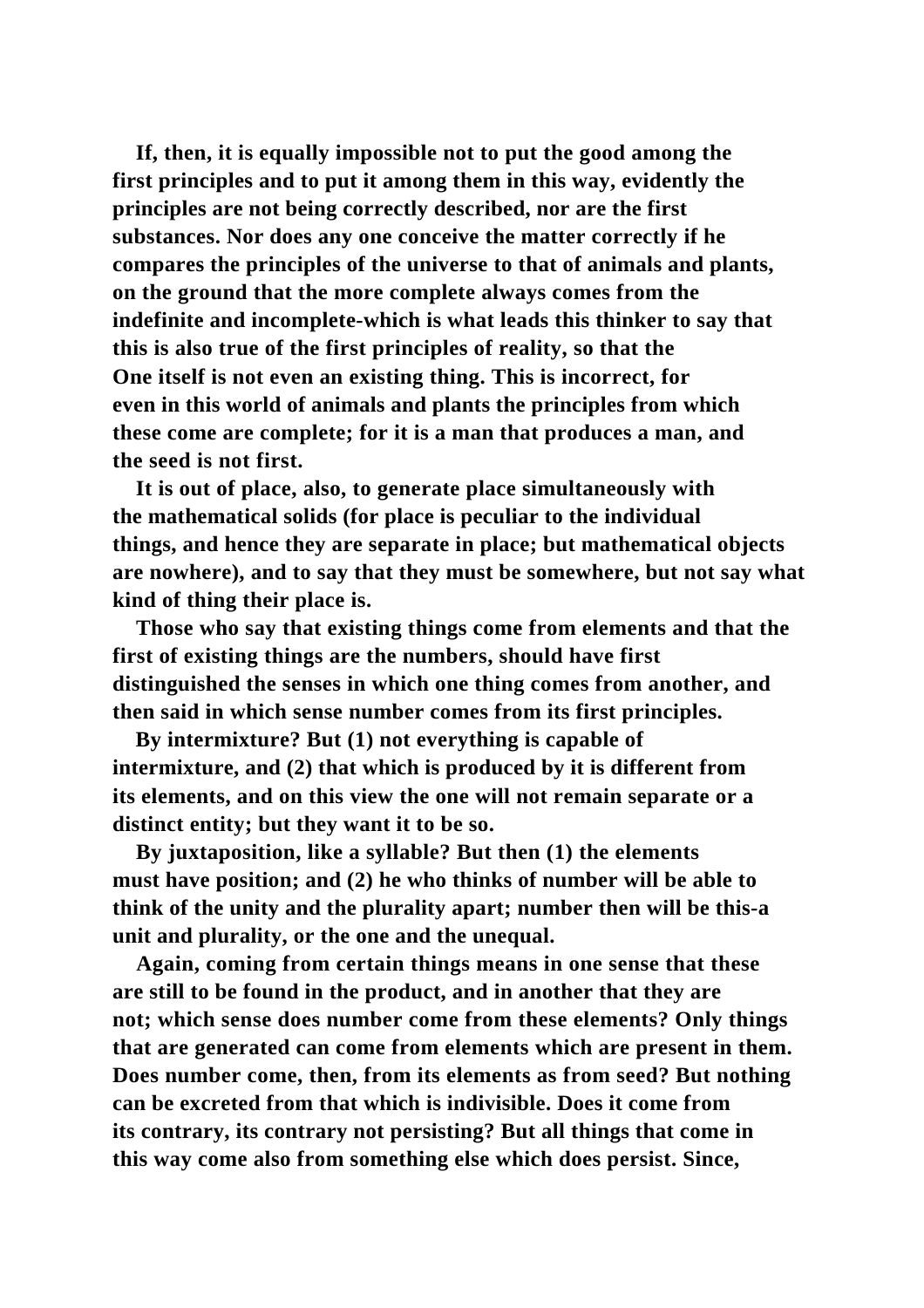**then, one thinker places the 1 as contrary to plurality, and another places it as contrary to the unequal, treating the 1 as equal, number must be being treated as coming from contraries. There is, then, something else that persists, from which and from one contrary the compound is or has come to be. Again, why in the world do the other things that come from contraries, or that have contraries, perish (even when all of the contrary is used to produce them), while number does not? Nothing is said about this. Yet whether present or not present in the compound the contrary destroys it, e.g. 'strife' destroys the 'mixture' (yet it should not; for it is not to that that is contrary).**

 **Once more, it has not been determined at all in which way numbers are the causes of substances and of being-whether (1) as boundaries (as points are of spatial magnitudes). This is how Eurytus decided what was the number of what (e.g. one of man and another of horse), viz. by imitating the figures of living things with pebbles, as some people bring numbers into the forms of triangle and square. Or (2) is it because harmony is a ratio of numbers, and so is man and everything else? But how are the attributes-white and sweet and hot-numbers? Evidently it is not the numbers that are the essence or the causes of the form; for the ratio is the essence, while the number the causes of the form; for the ratio is the essence, while the number is the matter. E.g. the essence of flesh or bone is number only in this way, 'three parts of fire and two of earth'. And a number, whatever number it is, is always a number of certain things, either of parts of fire or earth or of units; but the essence is that there is so much of one thing to so much of another in the mixture; and this is no longer a number but a ratio of mixture of numbers, whether these are corporeal or of any other kind.**

 **Number, then, whether it be number in general or the number which consists of abstract units, is neither the cause as agent, nor the matter, nor the ratio and form of things. Nor, of course, is it the final cause.**

 **6**

 **One might also raise the question what the good is that things get from numbers because their composition is expressible by a number, either by one which is easily calculable or by an odd number. For in**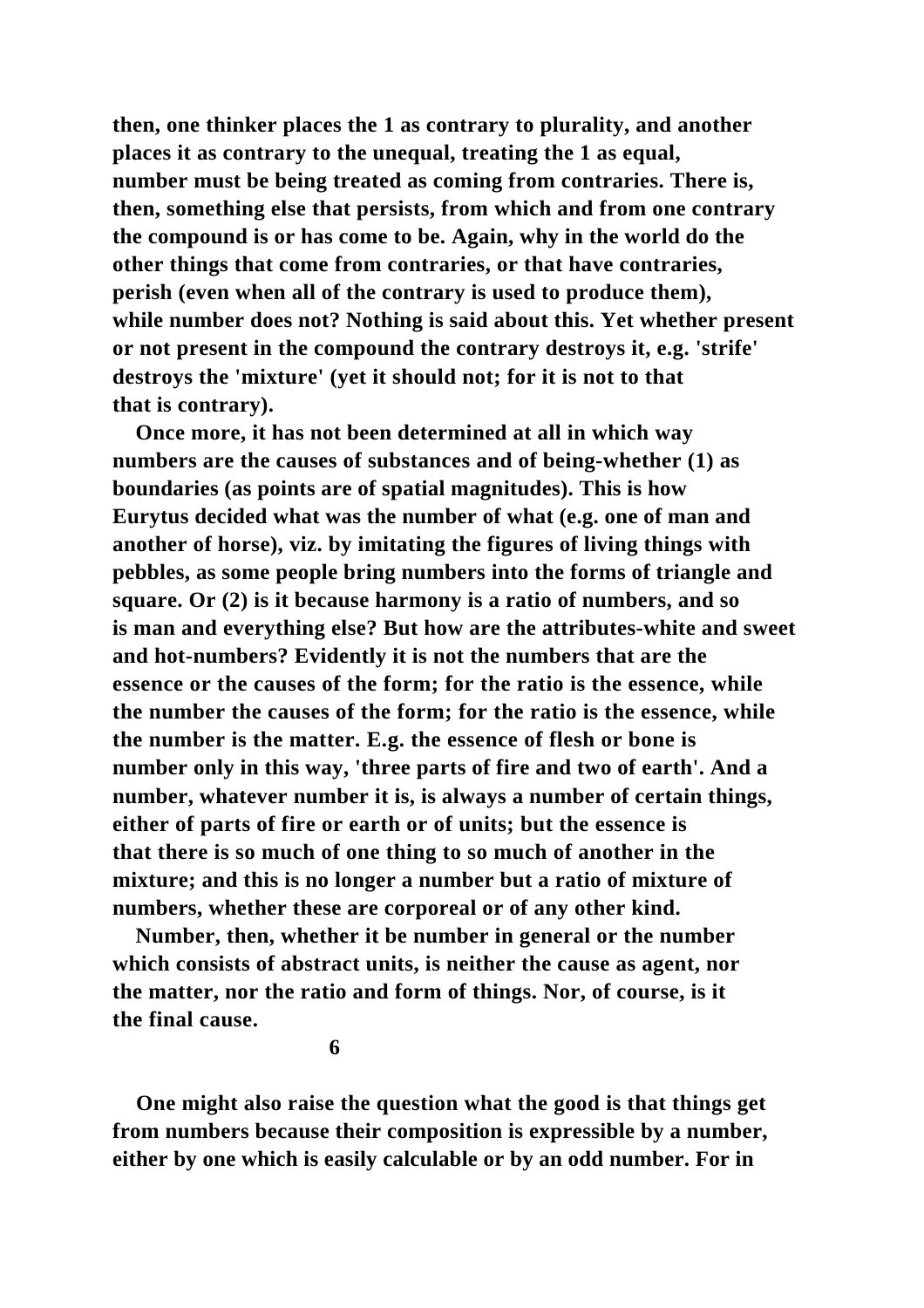**fact honey-water is no more wholesome if it is mixed in the proportion of three times three, but it would do more good if it were in no particular ratio but well diluted than if it were numerically expressible but strong. Again, the ratios of mixtures are expressed by the adding of numbers, not by mere numbers; e.g. it is 'three parts to two', not 'three times two'. For in any multiplication the genus of the things multiplied must be the same; therefore the product 1X2X3 must be measurable by 1, and 4X5X6 by 4 and therefore all products into which the same factor enters must be measurable by that factor. The number of fire, then, cannot be 2X5X3X6 and at the same time that of water 2X3.**

 **If all things must share in number, it must follow that many things are the same, and the same number must belong to one thing and to another. Is number the cause, then, and does the thing exist because of its number, or is this not certain? E.g. the motions of the sun have a number, and again those of the moon,-yes, and the life and prime of each animal. Why, then, should not some of these numbers be squares, some cubes, and some equal, others double? There is no reason why they should not, and indeed they must move within these limits, since all things were assumed to share in number. And it was assumed that things that differed might fall under the same number. Therefore if the same number had belonged to certain things, these would have been the same as one another, since they would have had the same form of number; e.g. sun and moon would have been the same. But why need these numbers be causes? There are seven vowels, the scale consists of seven strings, the Pleiades are seven, at seven animals lose their teeth (at least some do, though some do not), and the champions who fought against Thebes were seven. Is it then because the number is the kind of number it is, that the champions were seven or the Pleiad consists of seven stars? Surely the champions were seven because there were seven gates or for some other reason, and the Pleiad we count as seven, as we count the Bear as twelve, while other peoples count more stars in both. Nay they even say that X, Ps and Z are concords and that because there are three concords, the double consonants also are three. They quite neglect the fact that there might be a thousand such letters; for one symbol might be assigned to GP. But if they say that each of these three is equal to two of the other letters, and no other is so, and if the cause is that**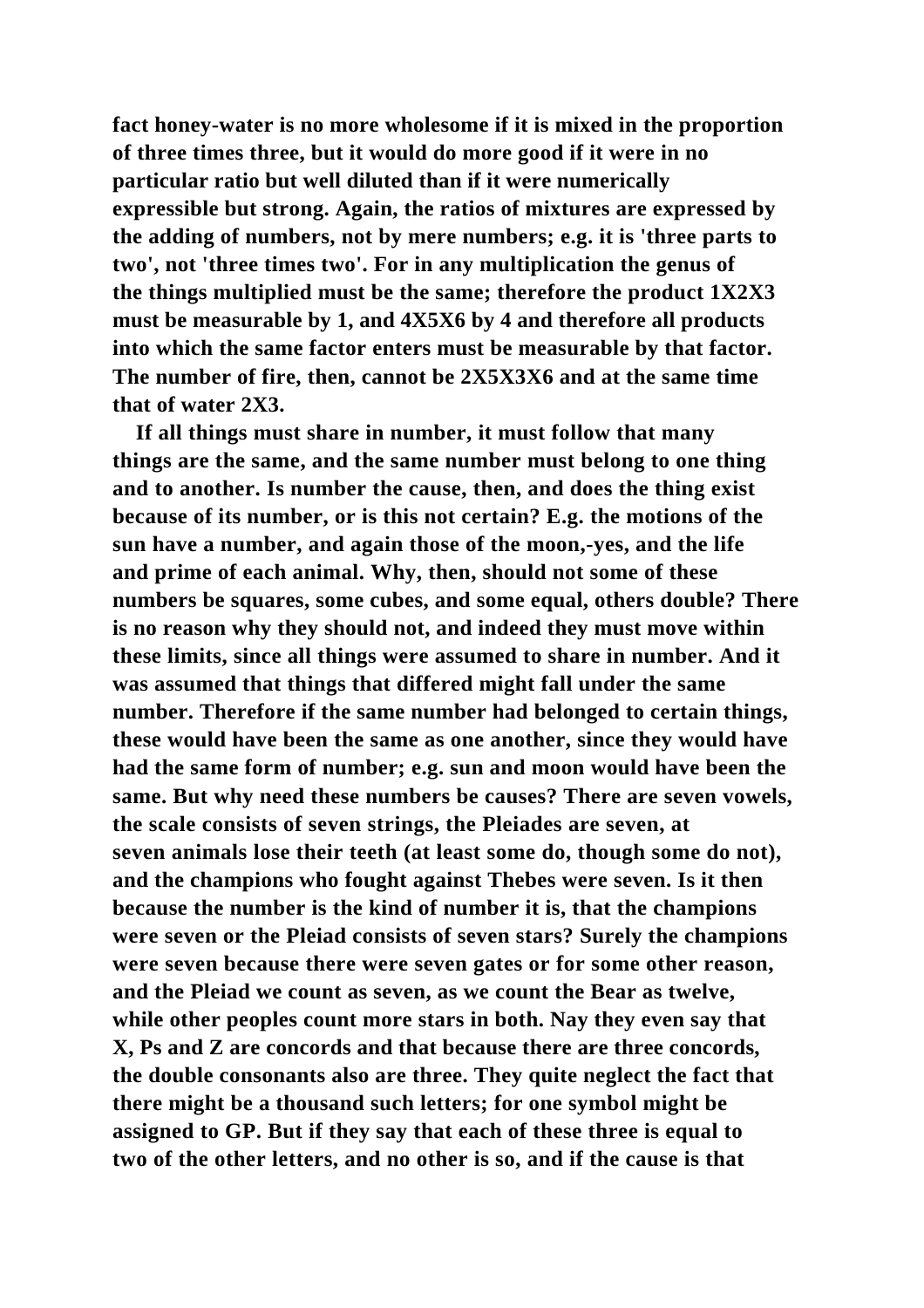**there are three parts of the mouth and one letter is in each applied to sigma, it is for this reason that there are only three, not because the concords are three; since as a matter of fact the concords are more than three, but of double consonants there cannot be more.**

 **These people are like the old-fashioned Homeric scholars, who see small resemblances but neglect great ones. Some say that there are many such cases, e.g. that the middle strings are represented by nine and eight, and that the epic verse has seventeen syllables, which is equal in number to the two strings, and that the scansion is, in the right half of the line nine syllables, and in the left eight. And they say that the distance in the letters from alpha to omega is equal to that from the lowest note of the flute to the highest, and that the number of this note is equal to that of the whole choir of heaven. It may be suspected that no one could find difficulty either in stating such analogies or in finding them in eternal things, since they can be found even in perishable things.**

 **But the lauded characteristics of numbers, and the contraries of these, and generally the mathematical relations, as some describe them, making them causes of nature, seem, when we inspect them in this way, to vanish; for none of them is a cause in any of the senses that have been distinguished in reference to the first principles. In a sense, however, they make it plain that goodness belongs to numbers, and that the odd, the straight, the square, the potencies of certain numbers, are in the column of the beautiful. For the seasons and a particular kind of number go together; and the other agreements that they collect from the theorems of mathematics all have this meaning. Hence they are like coincidences. For they are accidents, but the things that agree are all appropriate to one another, and one by analogy. For in each category of being an analogous term is found-as the straight is in length, so is the level in surface, perhaps the odd in number, and the white in colour.**

 **Again, it is not the ideal numbers that are the causes of musical phenomena and the like (for equal ideal numbers differ from one another in form; for even the units do); so that we need not assume Ideas for this reason at least.**

 **These, then, are the results of the theory, and yet more might be brought together. The fact that our opponnts have much trouble with the generation of numbers and can in no way make a system of them,**